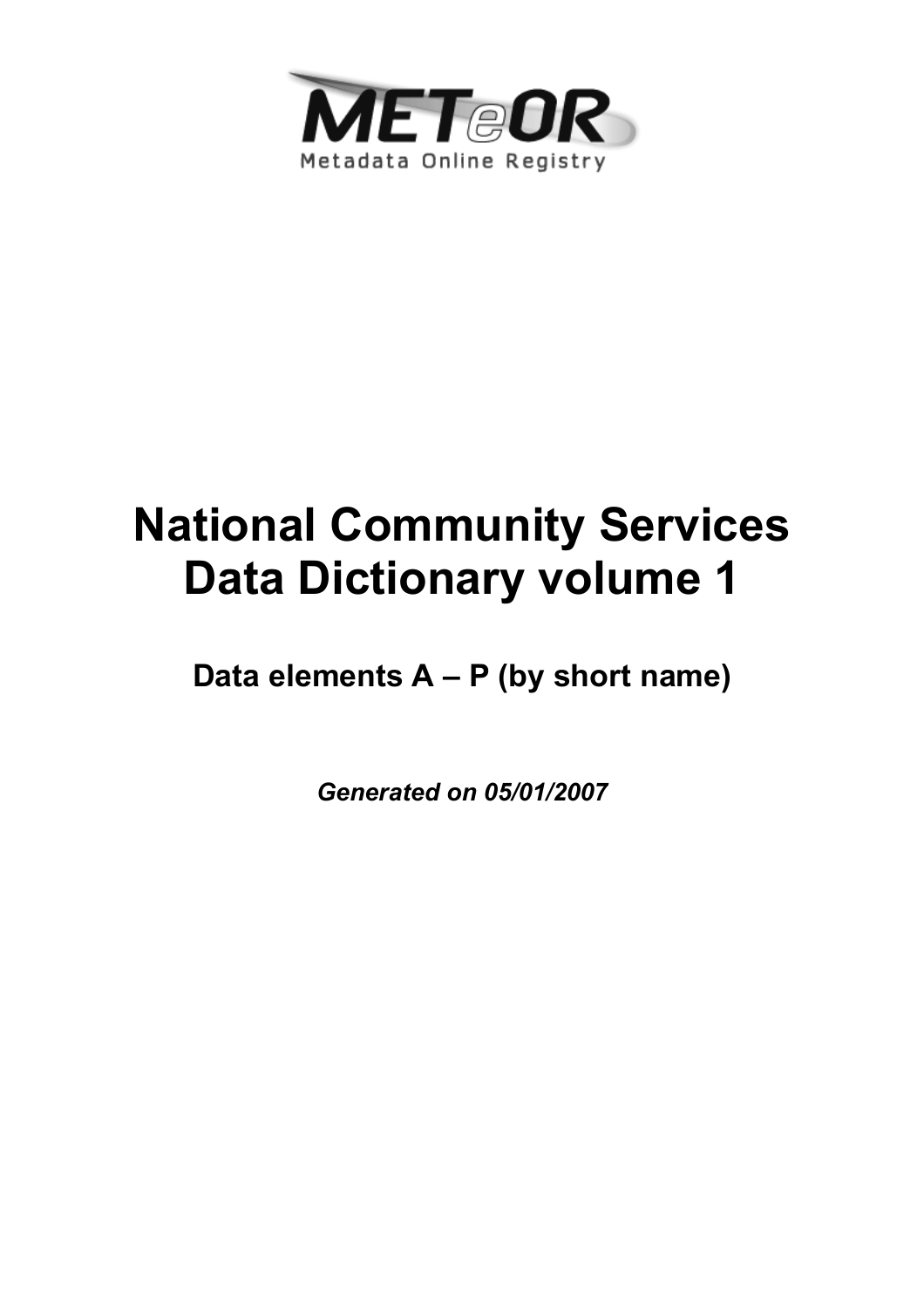#### © Australian Institute of Health and Welfare 2006

This work is copyright. Apart from any use as permitted under the *Copyright Act 1968*, no part may be reproduced without prior written permission from the Australian Institute of Health and Welfare. Requests and enquiries concerning reproduction and rights should be directed to the Head, Business Promotion and Media, Australian Institute of Health and Welfare, GPO Box 570, Canberra ACT 2601.

Any enquiries about or comments on this publication should be directed to:

National Data Development and Standards Unit Australian Institute of Health and Welfare GPO Box 570 Canberra ACT 2601 Email: datadevelopment@aihw.gov.au Phone: (02) 6244 1222 Fax: (02) 6244 1166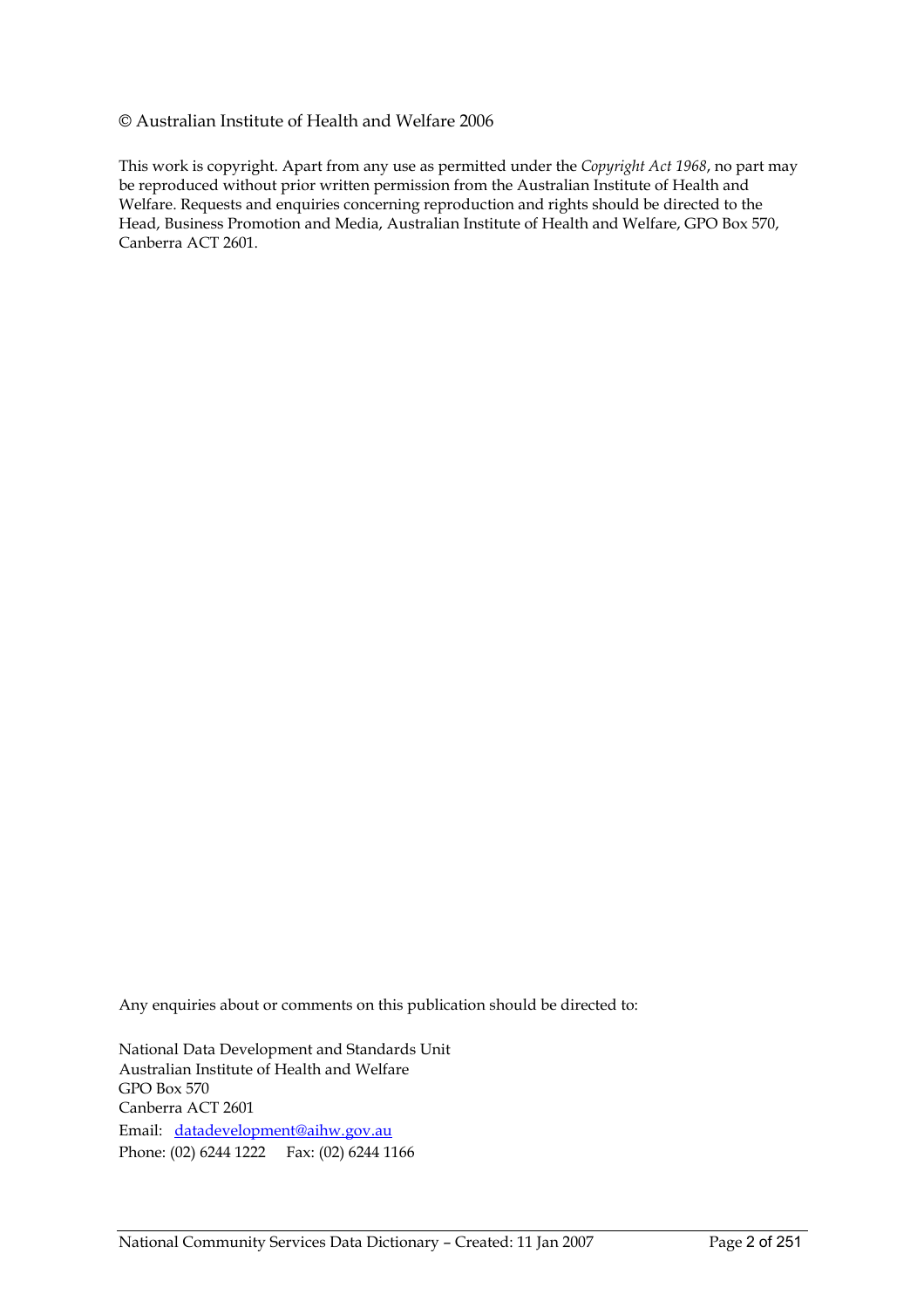# List of metadata items

| Building/complex sub-unit type-abbreviation (service provider organisation) 54 |  |
|--------------------------------------------------------------------------------|--|
|                                                                                |  |
|                                                                                |  |
|                                                                                |  |
|                                                                                |  |
|                                                                                |  |
|                                                                                |  |
|                                                                                |  |
|                                                                                |  |
|                                                                                |  |
|                                                                                |  |
|                                                                                |  |
|                                                                                |  |
|                                                                                |  |
|                                                                                |  |
|                                                                                |  |
|                                                                                |  |
|                                                                                |  |
|                                                                                |  |
|                                                                                |  |
|                                                                                |  |
|                                                                                |  |
|                                                                                |  |
|                                                                                |  |
|                                                                                |  |
|                                                                                |  |
|                                                                                |  |
|                                                                                |  |

National Community Services Data Dictionary - Created: 11 Jan 2007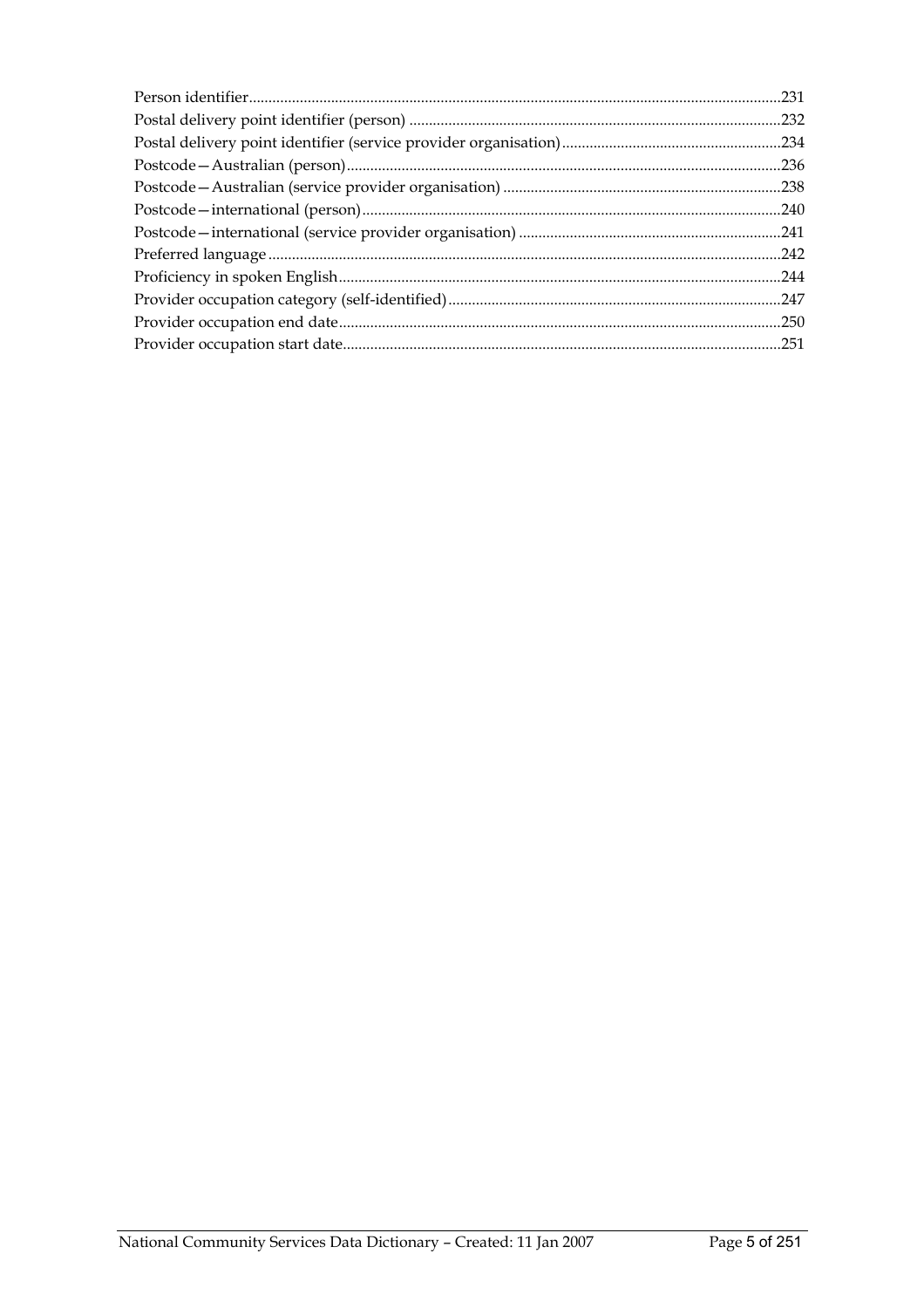# **Data Element Technical Names**

| Individual service provider - occupation (self-identified), code (ASCO 2nd edn) N[NNN]{-NN} .247 |  |
|--------------------------------------------------------------------------------------------------|--|
|                                                                                                  |  |
|                                                                                                  |  |
|                                                                                                  |  |
|                                                                                                  |  |
|                                                                                                  |  |
|                                                                                                  |  |
|                                                                                                  |  |
|                                                                                                  |  |
|                                                                                                  |  |
|                                                                                                  |  |
|                                                                                                  |  |
|                                                                                                  |  |
|                                                                                                  |  |
|                                                                                                  |  |
|                                                                                                  |  |
|                                                                                                  |  |
|                                                                                                  |  |
|                                                                                                  |  |
|                                                                                                  |  |
|                                                                                                  |  |
|                                                                                                  |  |
|                                                                                                  |  |
|                                                                                                  |  |
|                                                                                                  |  |
|                                                                                                  |  |
|                                                                                                  |  |
|                                                                                                  |  |
|                                                                                                  |  |
|                                                                                                  |  |
|                                                                                                  |  |
|                                                                                                  |  |
|                                                                                                  |  |
|                                                                                                  |  |
|                                                                                                  |  |
|                                                                                                  |  |
|                                                                                                  |  |
|                                                                                                  |  |
|                                                                                                  |  |
|                                                                                                  |  |
|                                                                                                  |  |
|                                                                                                  |  |
|                                                                                                  |  |
|                                                                                                  |  |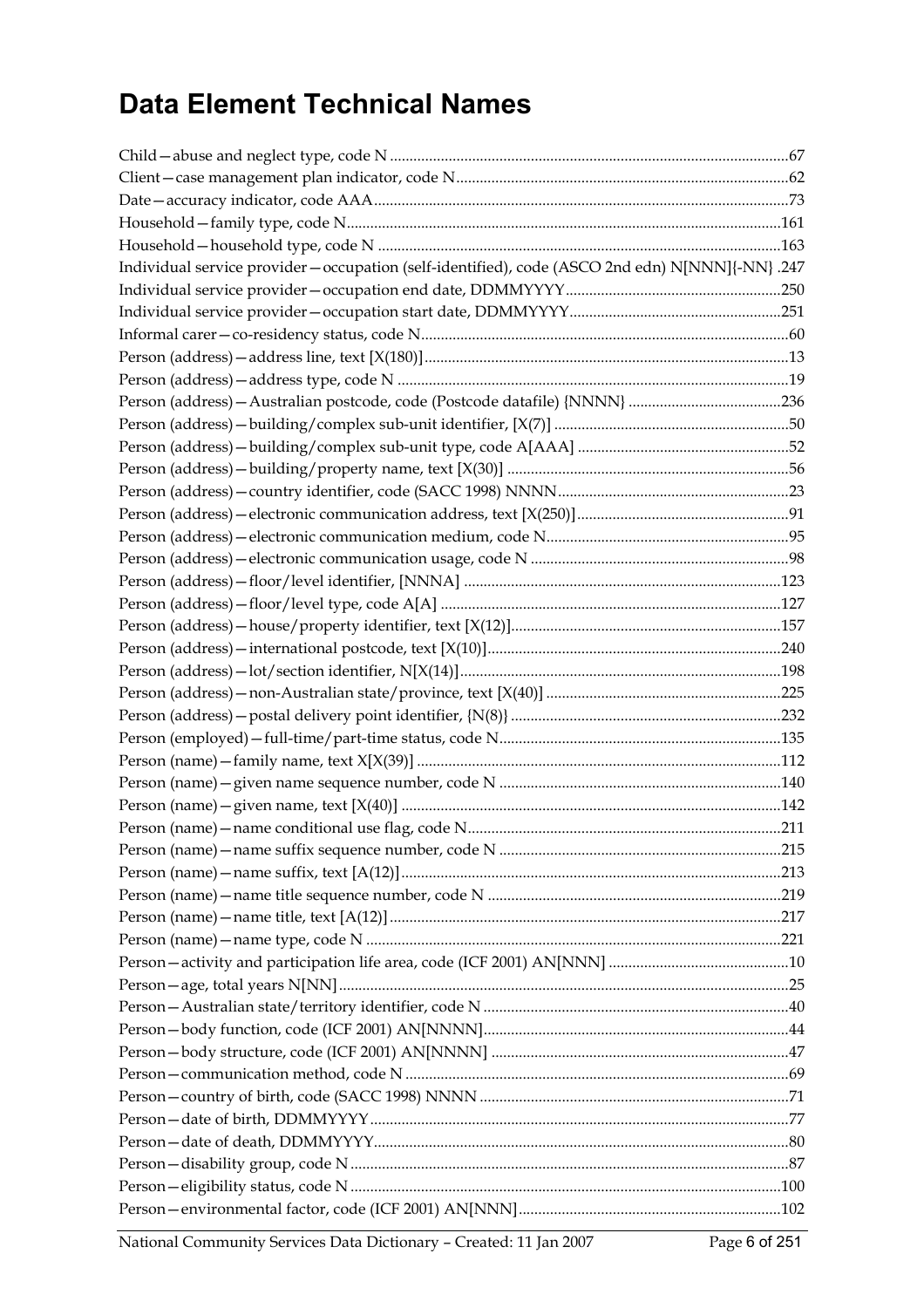| Person - main language other than English spoken at home, code (ASCL 2005) NN{NN} 202             |  |
|---------------------------------------------------------------------------------------------------|--|
|                                                                                                   |  |
|                                                                                                   |  |
|                                                                                                   |  |
|                                                                                                   |  |
|                                                                                                   |  |
|                                                                                                   |  |
|                                                                                                   |  |
|                                                                                                   |  |
|                                                                                                   |  |
|                                                                                                   |  |
|                                                                                                   |  |
|                                                                                                   |  |
|                                                                                                   |  |
|                                                                                                   |  |
|                                                                                                   |  |
|                                                                                                   |  |
|                                                                                                   |  |
|                                                                                                   |  |
|                                                                                                   |  |
|                                                                                                   |  |
|                                                                                                   |  |
|                                                                                                   |  |
| Service provider organisation (address) - Australian postcode, code (Postcode datafile) {NNNN}238 |  |
| Service provider organisation (address) - building/complex sub-unit identifier, [X(7)] 51         |  |
| Service provider organisation (address) - building/complex sub-unit type, code A[AAA] 54          |  |
| Service provider organisation (address) - building/property name, text [X(30)] 58                 |  |
| Service provider organisation (address) - electronic communication address, text [X(250)]93       |  |
| Service provider organisation (address) - electronic communication medium, code N96               |  |
|                                                                                                   |  |
|                                                                                                   |  |
| Service provider organisation (address) - house/property identifier, text [X(12)]159              |  |
| Service provider organisation (address) - international postcode, text [X(10)]241                 |  |
|                                                                                                   |  |
| Service provider organisation (address) - non-Australian state/province, text [X(40)] 226         |  |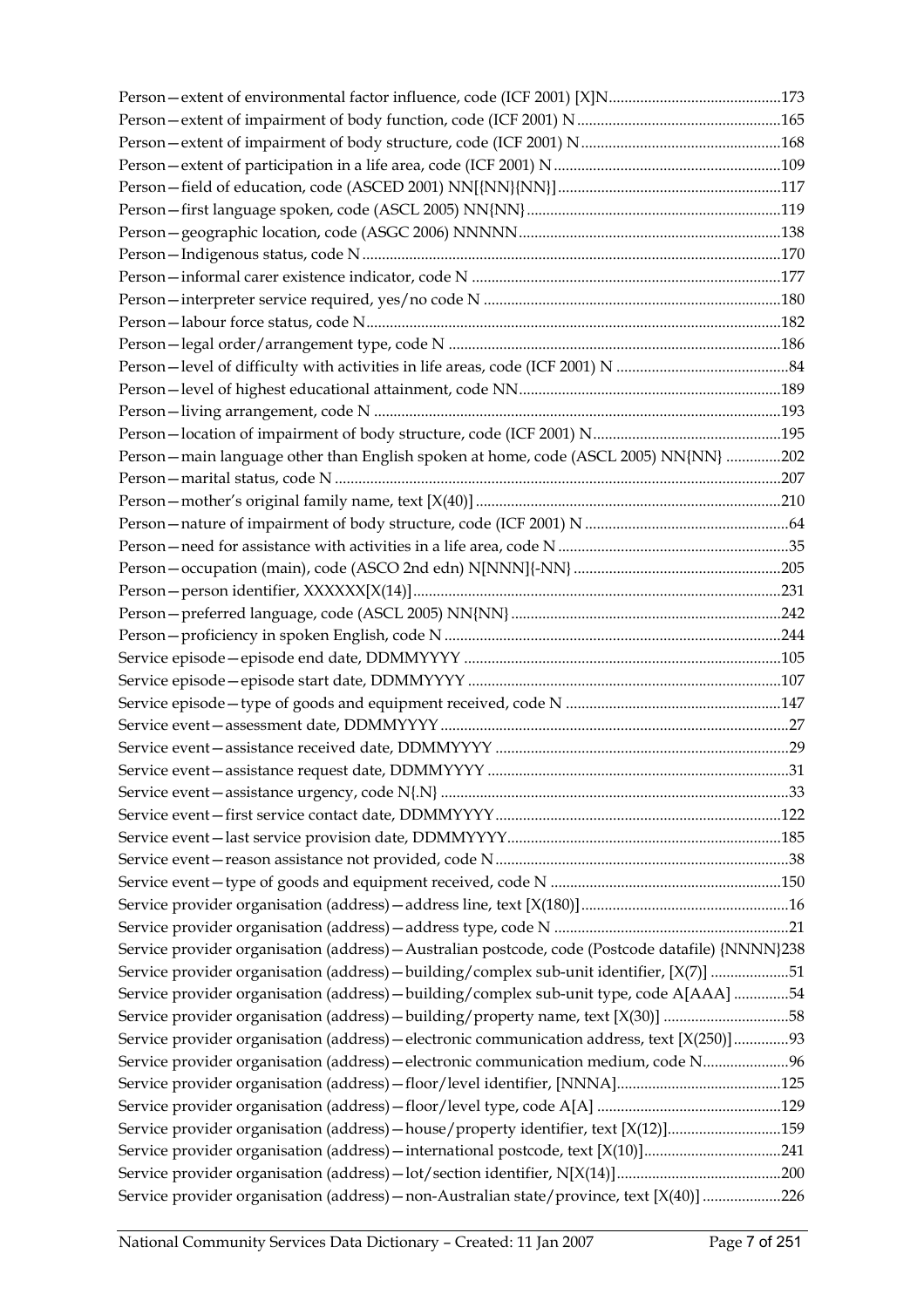|                                                                                                     | .234 |
|-----------------------------------------------------------------------------------------------------|------|
|                                                                                                     | .223 |
|                                                                                                     |      |
| Service provider organisation - Australian state/territory identifier, code N 42                    |      |
| Service provider organisation—full-time equivalent staff (paid), total N[NNN{.N}] 131               |      |
| Service provider organisation - full-time equivalent staff (volunteer/unpaid), total N[NNN{.N}] 133 |      |
|                                                                                                     |      |
|                                                                                                     |      |
| Service provider organisation - hours worked (volunteer/unpaid staff), total NNNNN 155              |      |
| Service provider organisation - number of service operation days (7 day period), total N[N] 82      |      |
|                                                                                                     | .227 |
|                                                                                                     |      |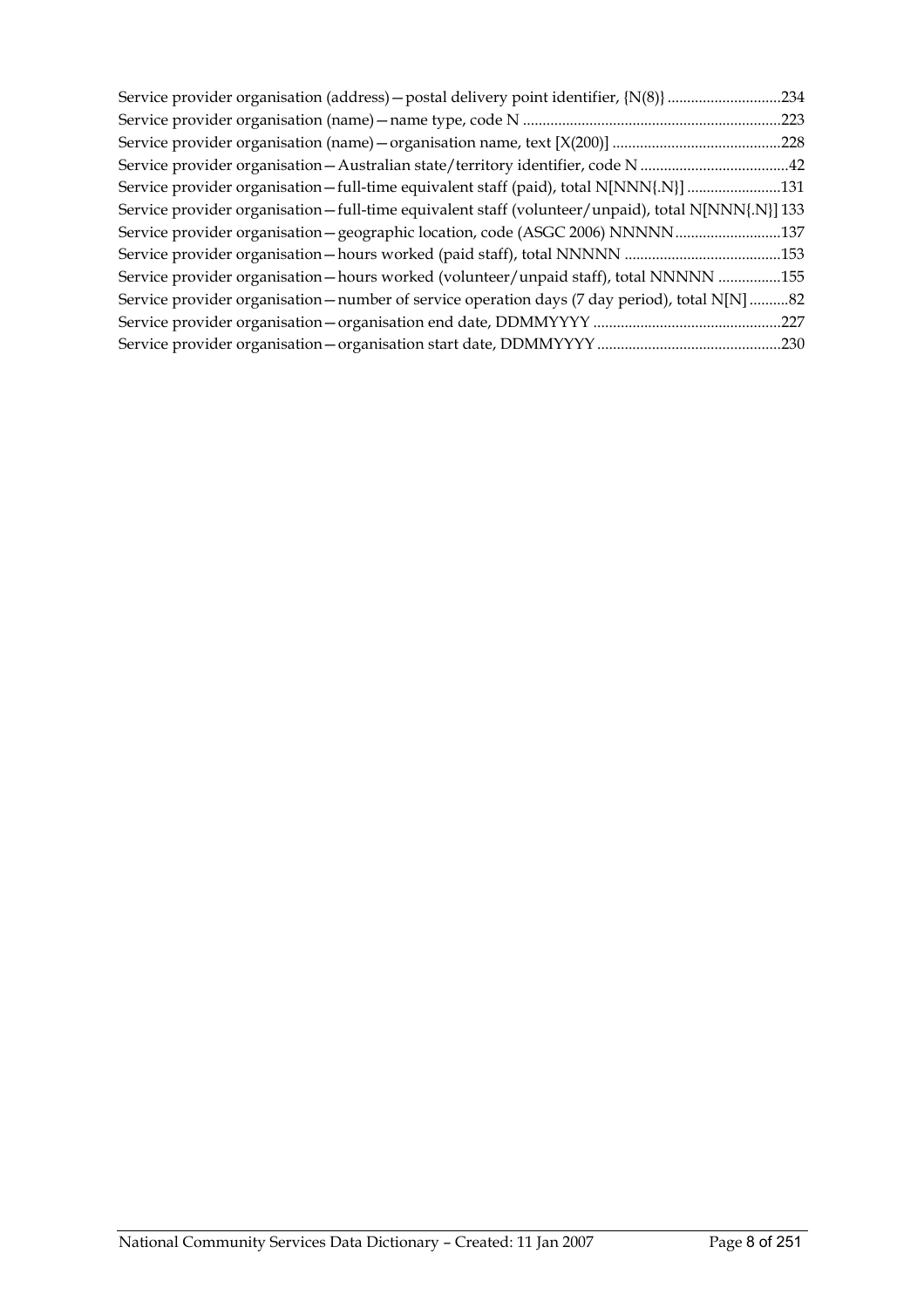# **Data Elements**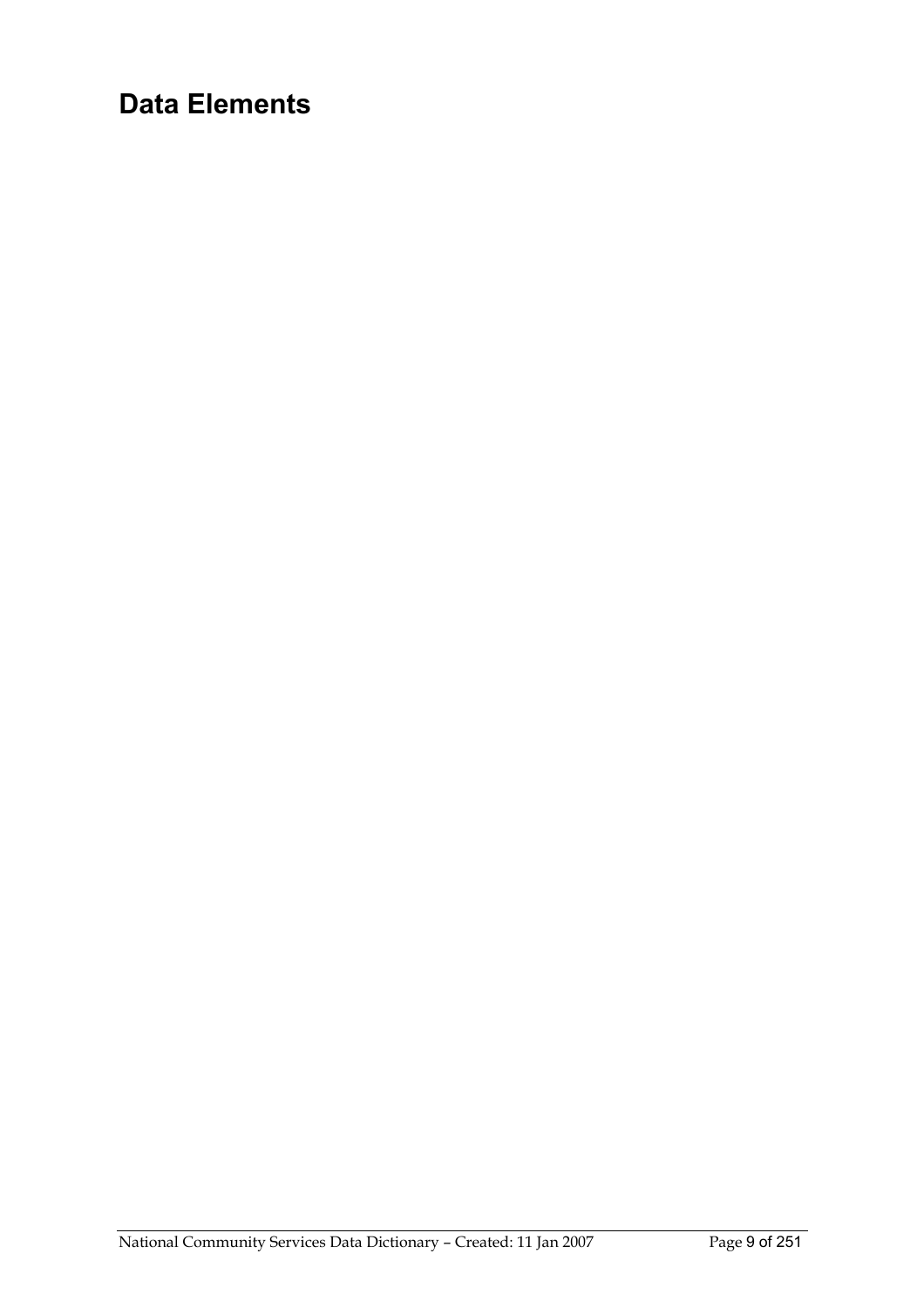# **Activity and participation life area**

### **Identifying and definitional attributes**

| Metadata item type:  | Data Element                                                                                        |
|----------------------|-----------------------------------------------------------------------------------------------------|
| Technical name:      | Person-activity and participation life area, code (ICF 2001)<br>AN[NNN]                             |
| METeOR identifier:   | 320125                                                                                              |
| Registration status: | NHIG, Standard 29/11/2006<br>NCSIMG, Standard 16/10/2006                                            |
| Definition:          | The life area in which a person participates or undertakes<br>activities, as represented by a code. |
| Context:             | Human functioning and disability                                                                    |

### **Data element concept attributes**

| Data element concept: | Person-activity and participation life area                                 |
|-----------------------|-----------------------------------------------------------------------------|
| Definition:           | The life area in which a person may participate or undertake<br>activities. |
| Object class:         | Person                                                                      |
| <i>Property:</i>      | Activity and participation life area                                        |

### **Value domain attributes**

#### **Representational attributes**

| Classification scheme:    | International Classification of Functioning, Disability and<br>Health 2001 |
|---------------------------|----------------------------------------------------------------------------|
| Representation class:     | Code                                                                       |
| Data type:                | String                                                                     |
| Format:                   | AN[NNN]                                                                    |
| Maximum character length: | 5.                                                                         |

#### **Collection and usage attributes**

| Guide for use: | This metadata item contributes to the definition of the concept<br>'Disability' and gives an indication of the experience of<br>disability for a person.                                                                                                                                                                                                                                                              |
|----------------|-----------------------------------------------------------------------------------------------------------------------------------------------------------------------------------------------------------------------------------------------------------------------------------------------------------------------------------------------------------------------------------------------------------------------|
|                | The activities and participation codes are a neutral list that<br>covers the full range of life areas in which a person can be<br>involved. The domains can be used to record positive or neutral<br>experience of functioning as well as limitations and restrictions.                                                                                                                                               |
|                | Data can be collected at the three digit level in one chapter and<br>at the chapter level in another. However it is only possible to<br>collect data at a single level of the hierarchy in a single chapter<br>to maintain mutual exclusivity. For example, it is not permitted<br>to collect both 'Self care' (chapter level) and 'Looking after one's<br>health' (3 digit level) as the former includes the latter. |
|                | The value domain below refers to the highest hierarchical level<br>(ICF chapter level). Data collected at this level, in association<br>with respective qualifiers (Activity difficulty level, Activity<br>Need for assistance, Participation extent and Participation<br>satisfaction level) will use the codes as indicated.                                                                                        |
|                | CODE d1 Learning and applying knowledge                                                                                                                                                                                                                                                                                                                                                                               |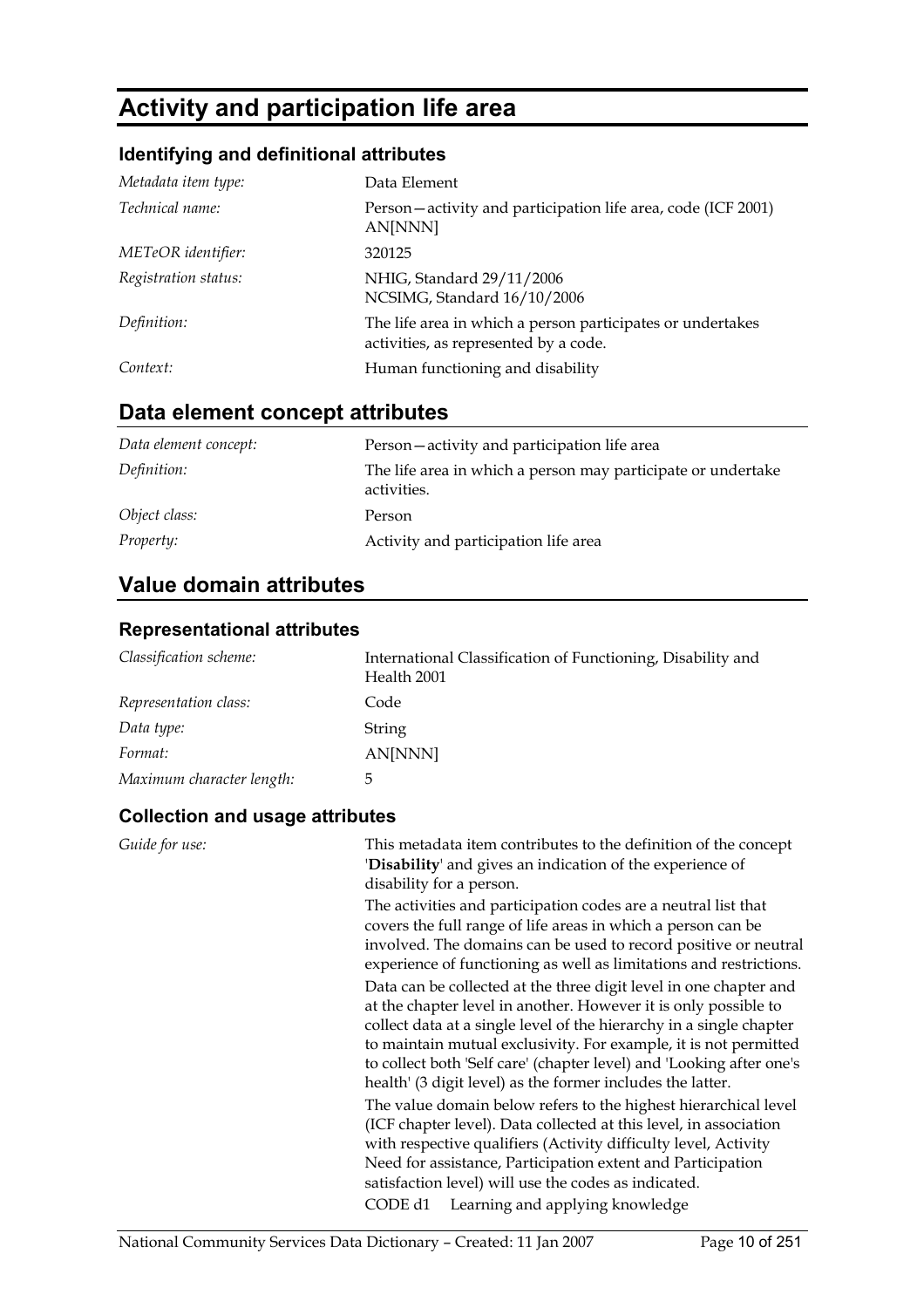| CODE d2 | General tasks and demands                                                                                                                                           |
|---------|---------------------------------------------------------------------------------------------------------------------------------------------------------------------|
| CODE d3 | Communication                                                                                                                                                       |
| CODE d4 | Mobility                                                                                                                                                            |
| CODE d5 | Self-care                                                                                                                                                           |
| CODE d6 | Domestic life                                                                                                                                                       |
| CODE d7 | Interpersonal interactions and relationships                                                                                                                        |
| CODE d8 | Major life areas                                                                                                                                                    |
| CODE d9 | Community, social and civic life                                                                                                                                    |
|         | Data collected at this level will provide a general description of<br>functioning for the person and can only be compared with data<br>collected at the same level. |
|         | Each chapter contains categories at different levels ordered                                                                                                        |
|         | from general to detailed. For specific more detailed                                                                                                                |
|         | information the user should follow the structure of the ICF; the                                                                                                    |
|         | codes should be drawn from the same bierarchical level within                                                                                                       |

codes should be drawn from the same hierarchical level within any particular chapter. The full range of permissible values is listed in the **Activities** and **Participation** component of the ICF.

An example of a value domain at the 3 digit level from the Selfcare chapter may include:

CODE d510 Washing oneself

CODE d520 Caring for body parts

CODE d530 Toileting

CODE d540 Dressing

CODE d550 Eating CODE d560 Drinking

CODE d570 Looking after one's health

An example of value domains at the 4 digit level from the Mobility chapter may include:

CODE d4600 Moving around within the home

CODE d4601 Moving around within buildings other than home

CODE d4602 Moving around outside the home and other buildings

CODE d4701 Using private motorized transportation CODE d4702 Using public motorized transportation

The prefix *d* denotes the domains within the component of *Activitiesand Participation*. At the user's discretion, the prefix *d* can be replaced by *a* or *p*, to denote activities or participation respectively.

| Submitting organisation: | Australian Institute of Health and Welfare (AIHW) which is the<br>Australian Collaborating Centre for the World Health<br>Organization Family of International Classifications. |
|--------------------------|---------------------------------------------------------------------------------------------------------------------------------------------------------------------------------|
| Origin:                  | WHO 2001. ICF: International Classification of Functioning,<br>Disability and Health. Geneva: WHO                                                                               |
|                          | AIHW 2003. ICF Australian User Guide Version 1.0. Canberra:<br>AIHW                                                                                                             |
| Reference documents:     | Further information on the ICF, including more detailed codes,<br>can be found in the ICF itself and the ICF Australian User<br>Guide (AIHW 2003), at the following websites:   |
|                          | WHO ICF website<br>$\bullet$                                                                                                                                                    |
|                          | http://www.who.int/classifications/icf/en/                                                                                                                                      |
|                          | Australian Collaborating Centre ICF website                                                                                                                                     |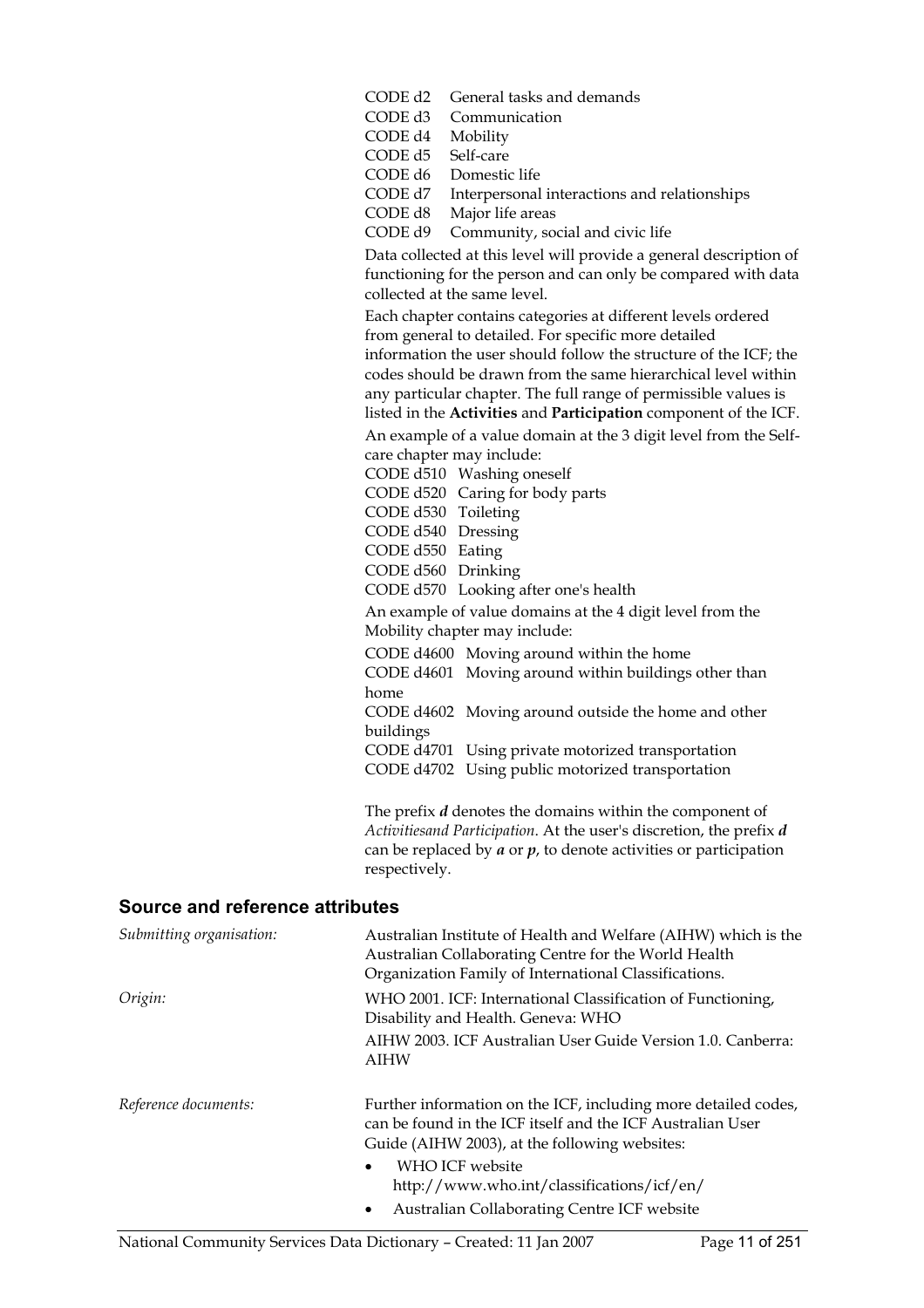### **Data element attributes**

#### **Collection and usage attributes**

*Guide for use:* This metadata item, in conjunction with *Activity difficulty level code N*, enables the provision of information about the presence and extent of activity limitation for any given life area; with *Activity need for assistance code N*, the provision of information about the need for assistance with the given life area.

> The extent of, and level of satisfaction with, participation in a given area are indicated by the use of this metadata item with the qualifiers *Participation extent code N* and *Participation satisfaction level code N*.

#### **Source and reference attributes**

| Submitting organisation: | Australian Institute of Health and Welfare (AIHW) which is the |
|--------------------------|----------------------------------------------------------------|
|                          | Australian Collaborating Centre for the World Health           |
|                          | Organization Family of International Classifications.          |

#### **Relational attributes**

| Implementation in Data Set | Activities and Participation cluster NHIG, Standard 29/11/2006 |
|----------------------------|----------------------------------------------------------------|
| Specifications:            | NCSIMG, Standard 16/10/2006                                    |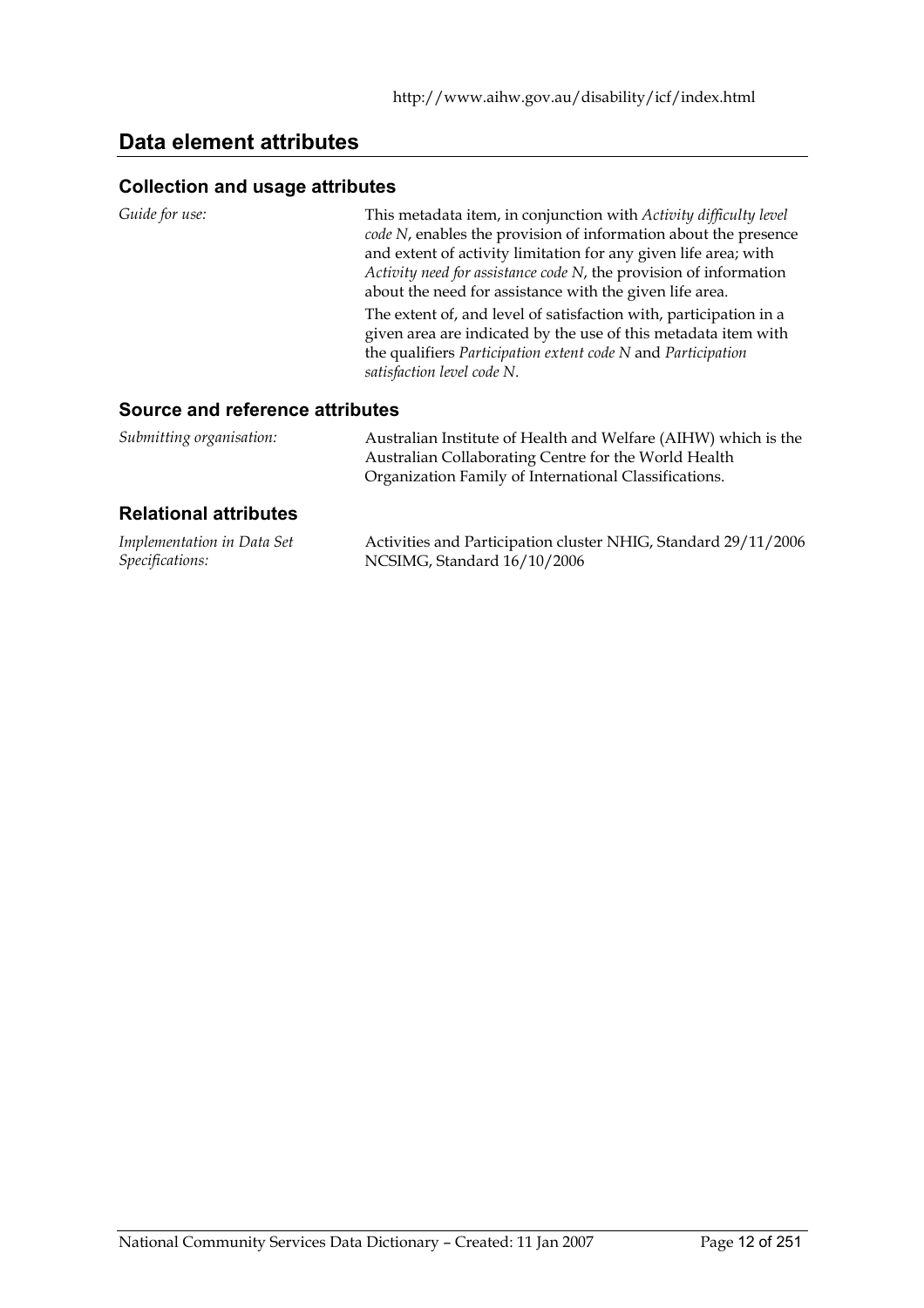# **Address line (person)**

#### **Identifying and definitional attributes**

| Metadata item type:  | Data Element                                                                                                                                                                                                                                                                                                                                                                                                     |
|----------------------|------------------------------------------------------------------------------------------------------------------------------------------------------------------------------------------------------------------------------------------------------------------------------------------------------------------------------------------------------------------------------------------------------------------|
| Technical name:      | Person (address) – address line, text $[X(180)]$                                                                                                                                                                                                                                                                                                                                                                 |
| METeOR identifier:   | 286620                                                                                                                                                                                                                                                                                                                                                                                                           |
| Registration status: | NHIG, Standard 04/05/2005<br>NCSIMG, Standard 30/09/2005                                                                                                                                                                                                                                                                                                                                                         |
| Definition:          | A composite of one or more standard <b>address</b> components that<br>describes a low level of geographical/physical description of a<br>location, as represented by a text. Used in conjunction with the<br>other high-level address components i.e.<br>Suburb/town/locality, Postcode - Australian, Australian<br>state/territory, and Country, forms a complete<br>geographical/physical address of a person. |

### **Data element concept attributes**

| Data element concept: | Person (address) - address line                                                                                                                                                                                                                                                                                                                                                  |
|-----------------------|----------------------------------------------------------------------------------------------------------------------------------------------------------------------------------------------------------------------------------------------------------------------------------------------------------------------------------------------------------------------------------|
| Definition:           | A composite of one or more standard address components that<br>describes a low level of geographical/physical description of a<br>location that, used in conjunction with the other high-level<br>address components i.e. Suburb/town/locality, Postcode-<br>Australian, Australian state/territory, and Country, forms a<br>complete geographical/physical address of a person. |
| Object class:         | Person                                                                                                                                                                                                                                                                                                                                                                           |
| Property:             | Address line                                                                                                                                                                                                                                                                                                                                                                     |

### **Value domain attributes**

#### **Representational attributes**

| Representation class:     | Text       |
|---------------------------|------------|
| Data type:                | String     |
| Format:                   | $[X(180)]$ |
| Maximum character length: | 180        |

### **Data element attributes**

#### **Collection and usage attributes**

*Guide for use:* A high-level address component is defined as a broad geographical area that is capable of containing more than one specific physical location. Some examples of a broad geographical area are:

- Suburb, town or locality
- Postcode—Australian or international

- State, Territory, local government area, electorate, statistical local area

- Postal delivery point identifier
- Countries, provinces, etc other than in Australia

These components of a complete address do not form part of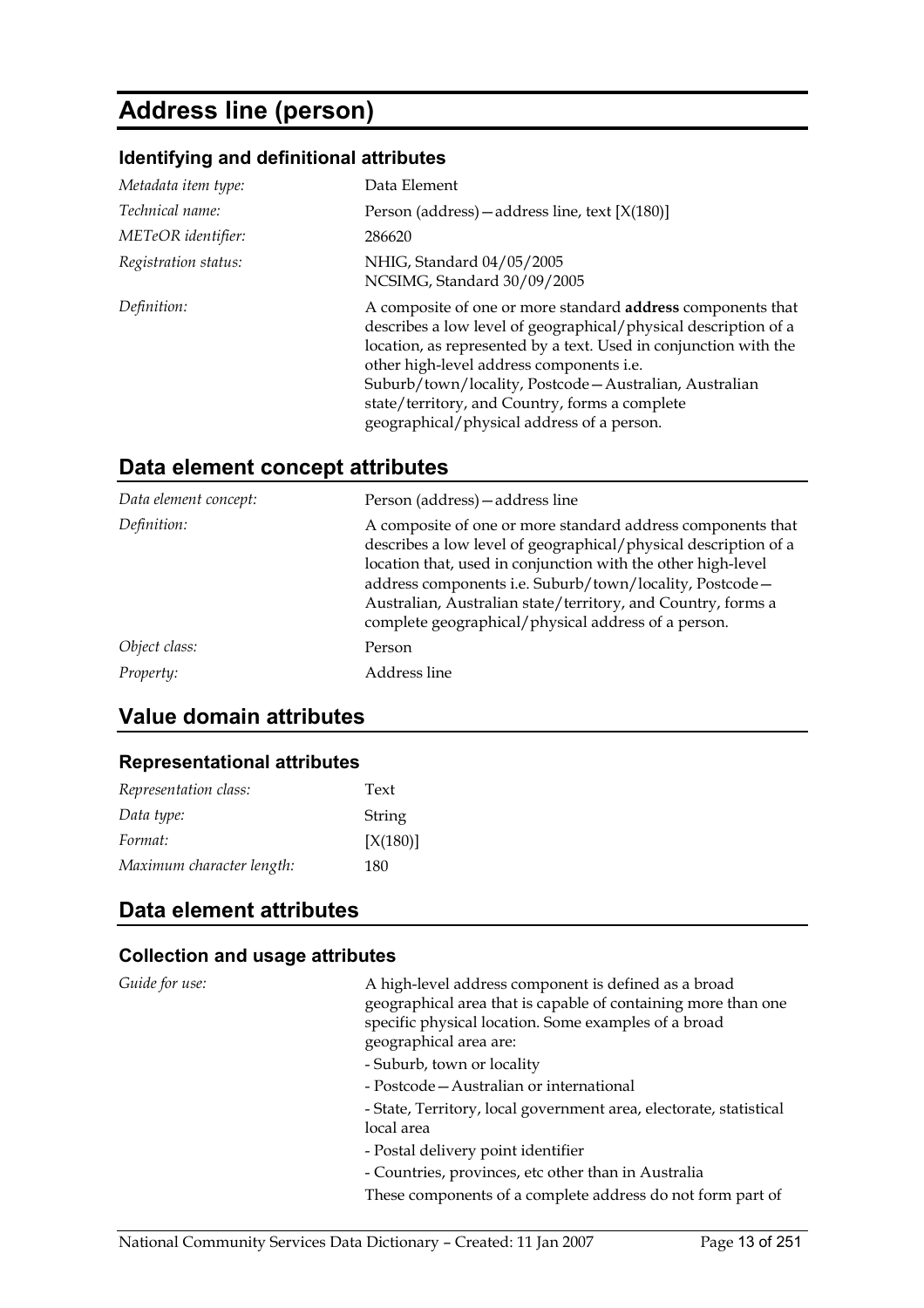the Address line.

When addressing an Australian location, following are the standard address data elements that may be concatenated in the Address line: - Building/complex sub-unit type - Building/complex sub-unit number - Building/property name - Floor/level number - Floor/level type - House/property number - Lot/section number - Street name - Street type code - Street suffix code One complete identification/description of a location/site of an address can comprise one or more than one instance of address line. Instances of address lines are commonly identified in electronic information systems as Address-line 1, Address-line 2, etc. The format of data collection is less important than consistent use of conventions in the recording of address data. Hence, address may be collected in an unstructured manner but should ideally be stored in a structured format. Where Address line is collected as a stand-alone item, software may be used to parse the Address line details to separate the sub-components. Multiple Address lines may be recorded as required. *Collection methods:* The following concatenation rules should be observed when collecting address lines addressing an Australian location. - Building/complex sub-unit type is to be collected in conjunction with Building/complex sub-unit number and vice versa. - Floor/level type is to be collected in conjunction with Floor/level number and vice versa. - Street name is to be used in conjunction with Street type code and Street suffix code. - Street type code is to be used in conjunction with Street name and Street suffix code. - Street suffix code is to be used in conjunction with Street name and Street type code. - House/property number is to be used in conjunction with Street name.

#### **Source and reference attributes**

| Submitting organisation: | Standards Australia                                                              |
|--------------------------|----------------------------------------------------------------------------------|
| Origin:                  | Health Data Standards Committee                                                  |
|                          | AS5017 Health Care Client Identification, 2002, Sydney:<br>Standards Australia.  |
| Reference documents:     | AS4846 Health Care Provider Identification, 2004, Sydney:<br>Standards Australia |

#### **Relational attributes**

| Related metadata references: | Is formed using Person (address) - building/property name, |
|------------------------------|------------------------------------------------------------|
|------------------------------|------------------------------------------------------------|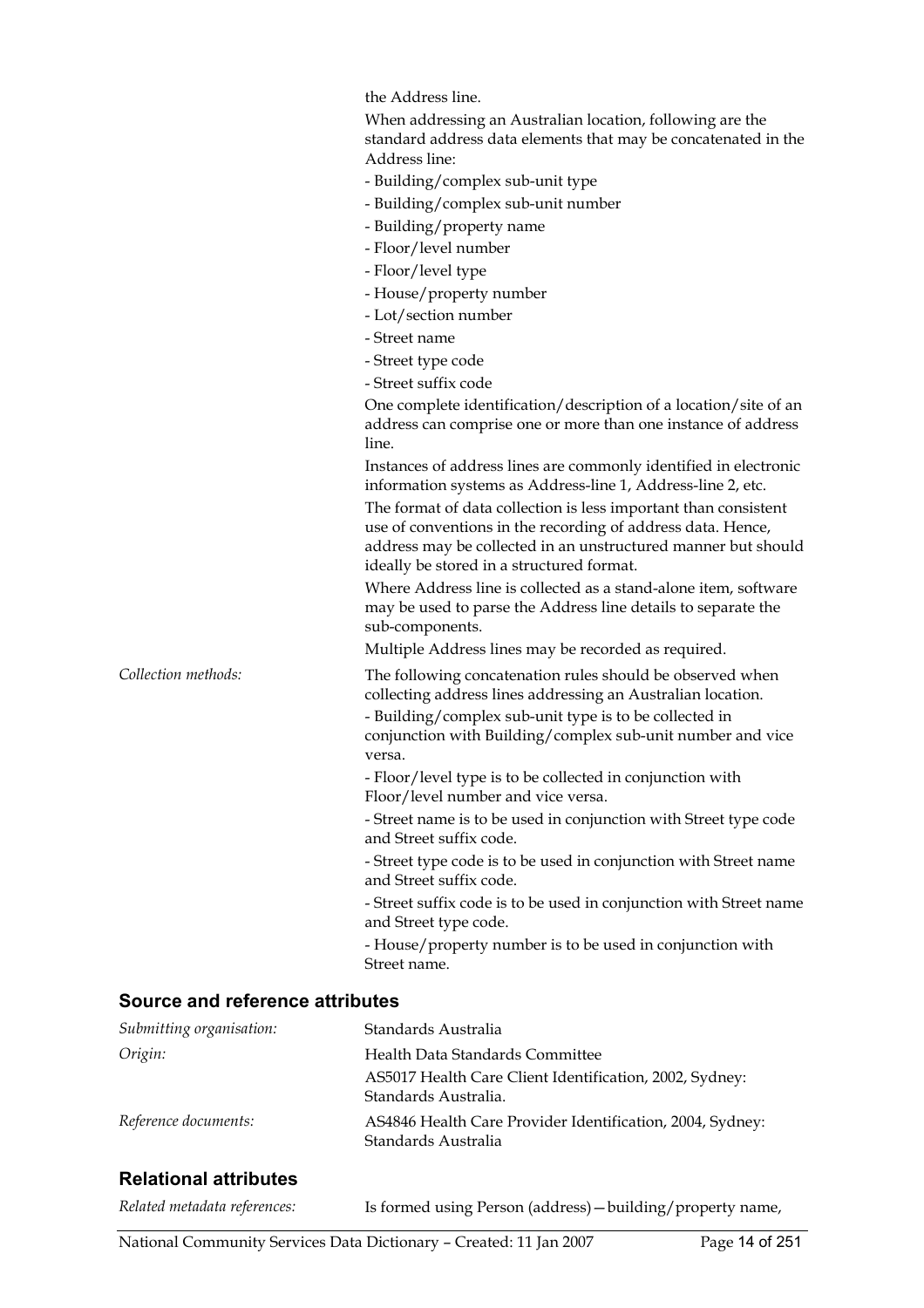text [X(30)] NHIG, Standard 01/03/2005, NCSIMG, Standard 30/09/2005

Is formed using Person (address)—building/complex sub-unit identifier, [X(7)] NHIG, Standard 01/03/2005, NCSIMG, Standard 30/09/2005

Is formed using Person (address)—building/complex sub-unit type, code A[AAA] NHIG, Standard 01/03/2005, NCSIMG, Standard 30/09/2005

Is formed using Person (address)—floor/level identifier, [NNNA] NHIG, Standard 01/03/2005, NCSIMG, Standard 30/09/2005

Is formed using Person (address)—floor/level type, code A[A] NHIG, Standard 01/03/2005, NCSIMG, Standard 30/09/2005

Is formed using Person (address)—house/property identifier, text [X(12)] NHIG, Standard 01/03/2005, NCSIMG, Standard 30/09/2005

Is formed using Person (address)—lot/section identifier, N[X(14)] NHIG, Standard 01/03/2005, NCSIMG, Standard 30/09/2005

Is formed using Person (address)—street name, text [A(30)] NHIG, Standard 01/03/2005, NCSIMG, Standard 30/09/2005

Is formed using Person (address)—street type, code A[AAA] NHIG, Standard 01/03/2005, NCSIMG, Standard 30/09/2005

Is formed using Person (address)—street suffix, code A[A] NHIG, Standard 01/03/2005, NCSIMG, Standard 30/09/2005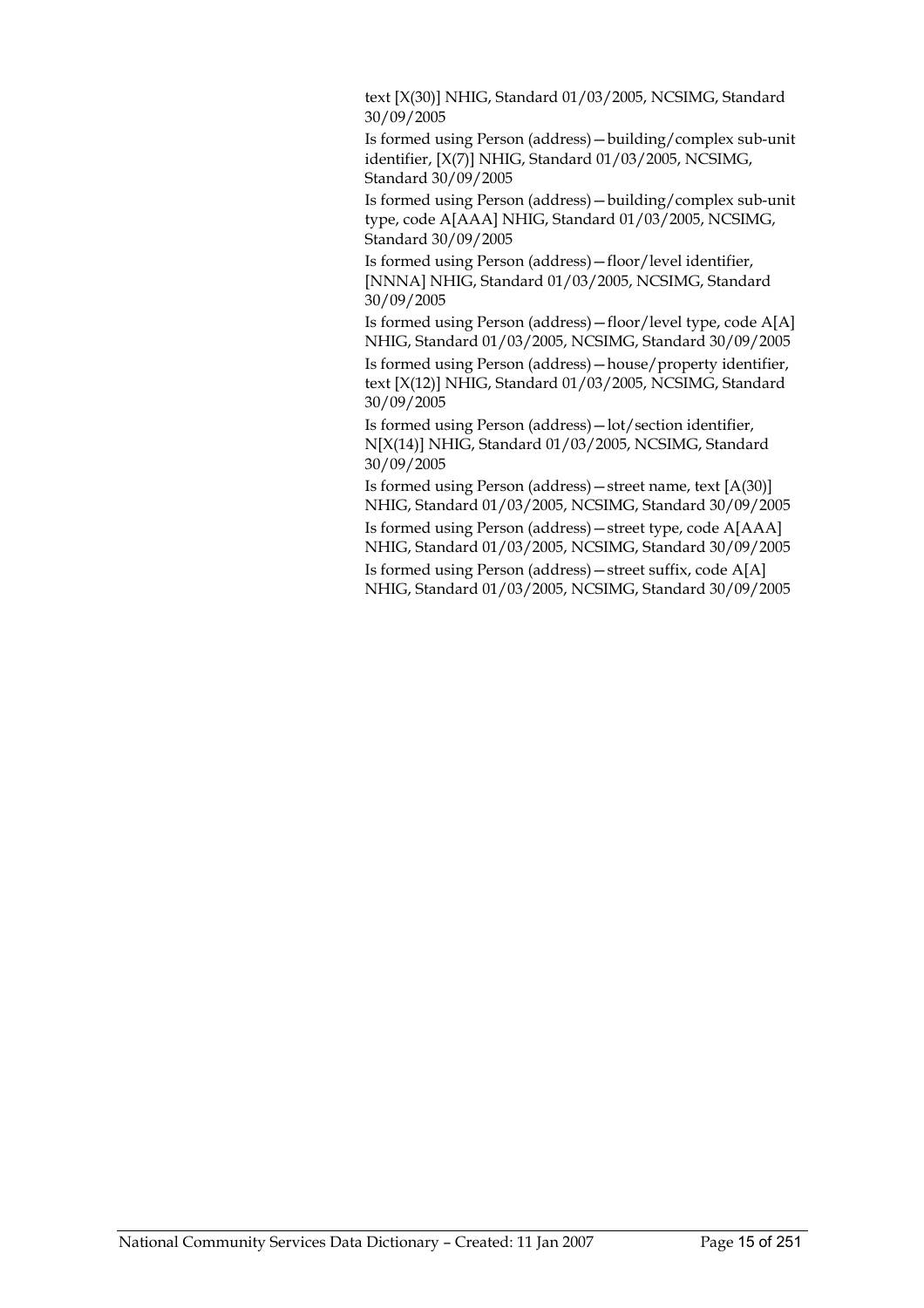# **Address line (service provider organisation)**

#### **Identifying and definitional attributes**

| Data Element                                                                       |
|------------------------------------------------------------------------------------|
| Service provider organisation (address) - address line, text<br>[X(180)]           |
| 290315                                                                             |
| NHIG, Standard 04/05/2005<br>NCSIMG, Standard 30/09/2005                           |
| A composite of one or more standard address components, as<br>represented by text. |
|                                                                                    |

#### **Data element concept attributes**

| Data element concept: | Service provider organisation (address) - address line                                                                                                                                                                                                                                                                                                                                  |
|-----------------------|-----------------------------------------------------------------------------------------------------------------------------------------------------------------------------------------------------------------------------------------------------------------------------------------------------------------------------------------------------------------------------------------|
| Definition:           | A composite of one or more standard address components that<br>describes a low level of geographical/physical description of a<br>location that, used in conjunction with the other high-level<br>address components i.e. Suburb/town/locality, Postcode-<br>Australian, Australian state/territory, and Country, forms a<br>complete geographical/physical address of an organisation. |
| Object class:         | Service provider organisation                                                                                                                                                                                                                                                                                                                                                           |
| Property:             | Address line                                                                                                                                                                                                                                                                                                                                                                            |

### **Value domain attributes**

#### **Representational attributes**

| Representation class:     | Text       |
|---------------------------|------------|
| Data type:                | String     |
| Format:                   | $[X(180)]$ |
| Maximum character length: | 180        |

### **Data element attributes**

#### **Collection and usage attributes**

*Guide for use:* A high-level address component is defined as a broad geographical area that is capable of containing more than one specific physical location. Some examples of a broad geographical area are:

- Suburb, town or locality
- Postcode
- Australian or international
- State, Territory, local government area, electorate, statistical local area
- Postal delivery point identifier
- Countries, provinces, etc. other than in Australia

These components of a complete address do not form part of the Address line.

When addressing an Australian location, following are the standard address data elements that may be concatenated in the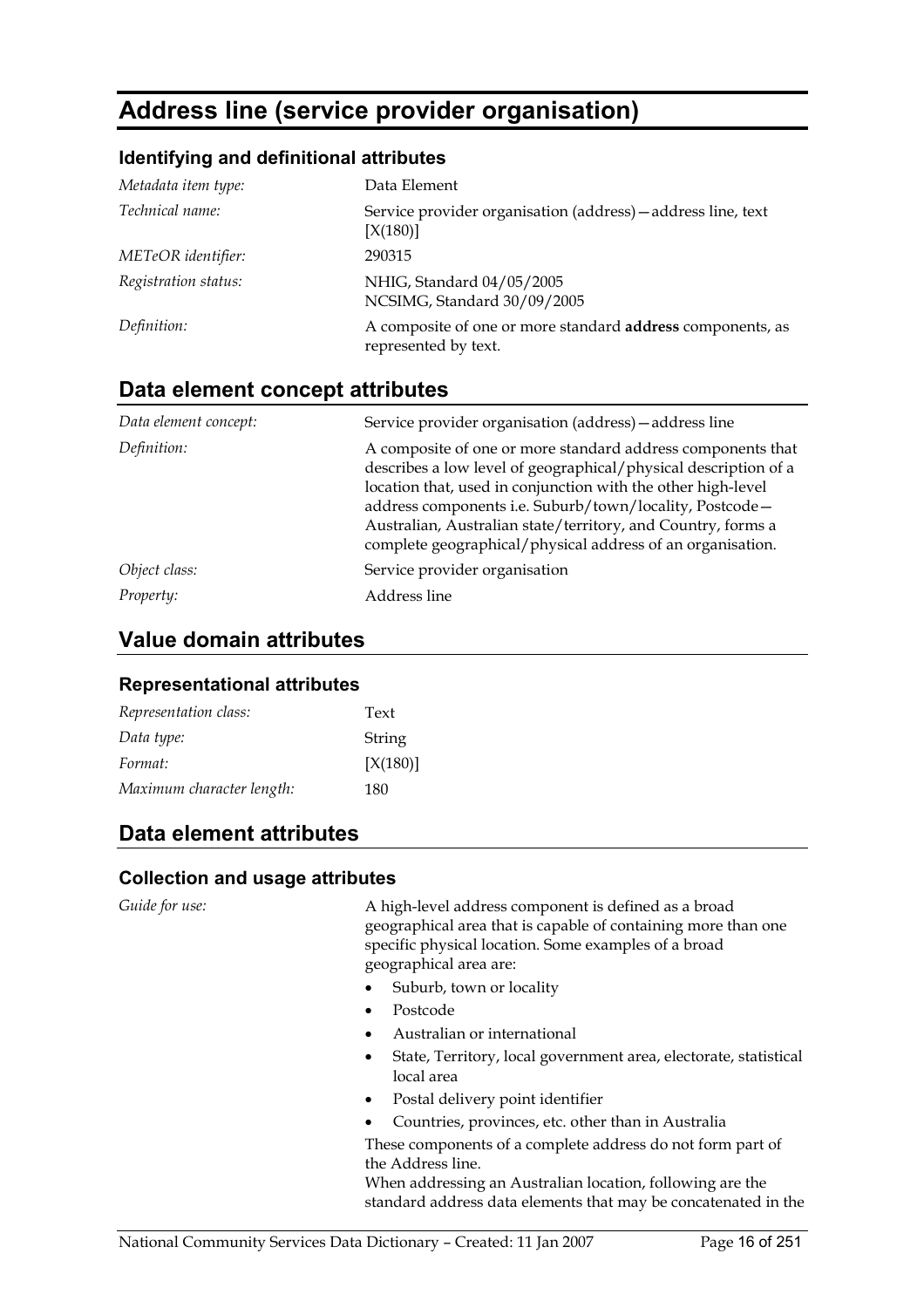Address line:

- Building/complex sub-unit type
- Building/complex sub-unit number
- Building/property name
- Floor/level number
- Floor/level type
- House/property number
- Lot/section number
- Street name
- Street type code
- Street suffix code

One complete identification/description of a location/site of an address can comprise one or more than one instance of address line. Instances of address lines are commonly identified in electronic information systems as Address-line 1, Address-line 2, etc. The format of data collection is less important than consistent use of conventions in the recording of address data. Hence, address may be collected in an unstructured manner but should ideally be stored in a structured format. Where Address line is collected as a stand-alone item, software may be used to parse the Address line details to separate the sub-components. Multiple Address lines may be recorded as required.

*Collection methods:* The following concatenation rules should be observed when collecting address lines addressing an Australian location.

- Building/complex sub-unit type is to be collected in conjunction with Building/complex sub-unit number and vice versa.
- Floor/level type is to be collected in conjunction with Floor/level number and vice versa.
- Street name is to be used in conjunction with Street type code and Street suffix code.
- Street type code is to be used in conjunction with Street name and Street suffix code.
- Street suffix code is to be used in conjunction with Street name and Street type code.
- House/property number is to be used in conjunction with Street name.

#### **Source and reference attributes**

| Submitting organisation: | Standards Australia                                                              |
|--------------------------|----------------------------------------------------------------------------------|
| Origin:                  | Health Data Standards Committee                                                  |
|                          | AS5017 Health Care Client Identification, 2002, Sydney:<br>Standards Australia.  |
| Reference documents:     | AS4846 Health Care Provider Identification, 2004, Sydney:<br>Standards Australia |

#### **Relational attributes**

| Related metadata references: | Is formed using Service provider organisation (address) – street<br>suffix, code A[A] NHIG, Standard 04/05/2005, NCSIMG,<br>Standard 30/09/2005 |
|------------------------------|-------------------------------------------------------------------------------------------------------------------------------------------------|
|                              | Is formed using Service provider organisation (address) – street<br>type, code A[AAA] NHIG, Standard 04/05/2005, NCSIMG,                        |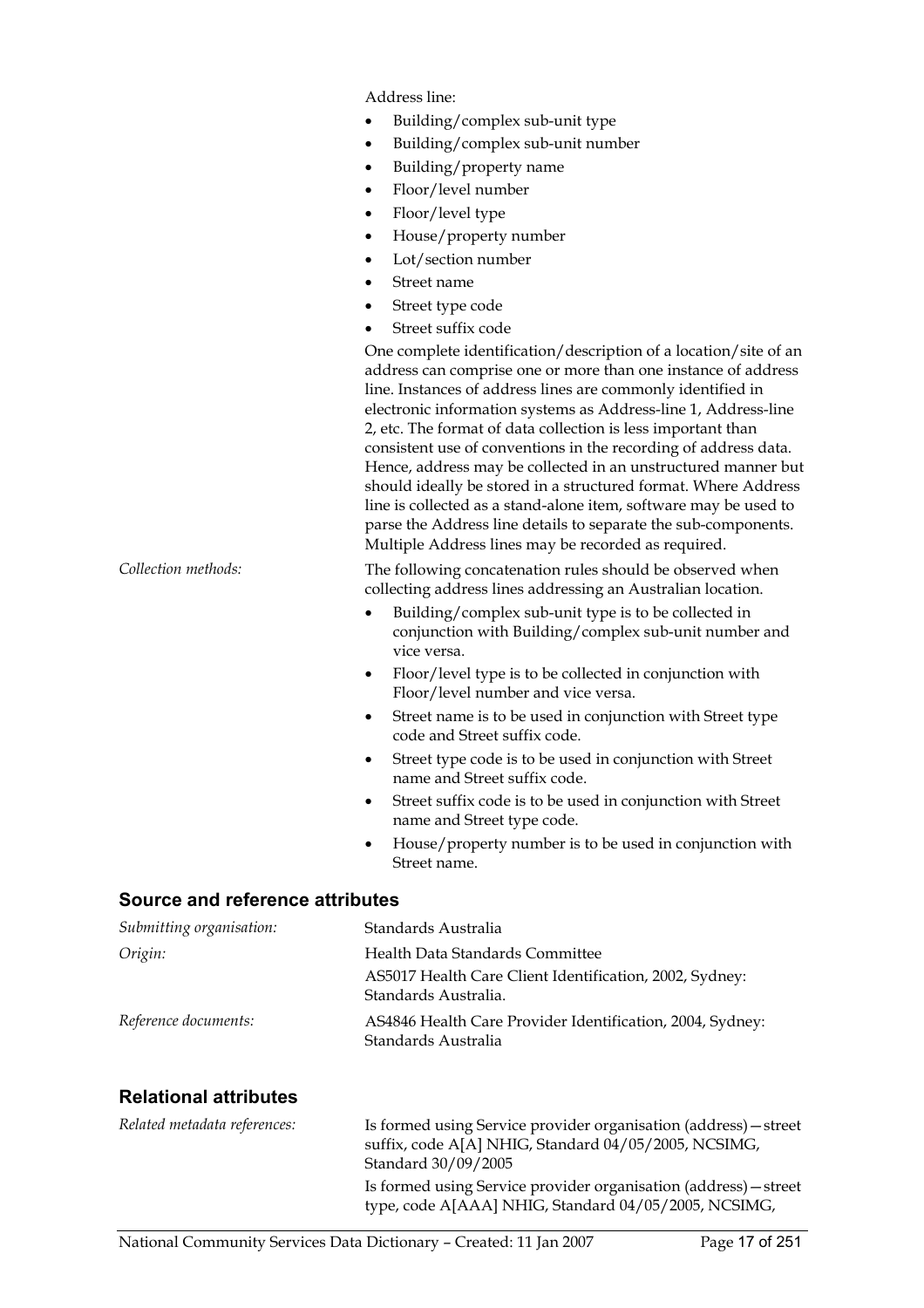Standard 30/09/2005

Is formed using Service provider organisation (address)—street name, text [A(30)] NHIG, Standard 04/05/2005, NCSIMG, Standard 30/09/2005

Is formed using Service provider organisation (address) lot/section identifier, N[X(14)] NHIG, Standard 04/05/2005, NCSIMG, Standard 30/09/2005

Is formed using Service provider organisation (address) house/property identifier, text [X(12)] NHIG, Standard 04/05/2005, NCSIMG, Standard 30/09/2005

Is formed using Service provider organisation (address) floor/level type, code A[A] NHIG, Standard 04/05/2005, NCSIMG, Standard 30/09/2005

Is formed using Service provider organisation (address) floor/level identifier, [NNNA] NHIG, Standard 04/05/2005, NCSIMG, Standard 30/09/2005

Is formed using Service provider organisation (address) building/complex sub-unit type, code A[AAA] NHIG, Standard 04/05/2005, NCSIMG, Standard 30/09/2005

Is formed using Service provider organisation (address) building/complex sub-unit identifier, [X(7)] NHIG, Standard 04/05/2005, NCSIMG, Standard 30/09/2005

Is formed using Service provider organisation (address) building/property name, text [X(30)] NHIG, Standard 04/05/2005, NCSIMG, Standard 30/09/2005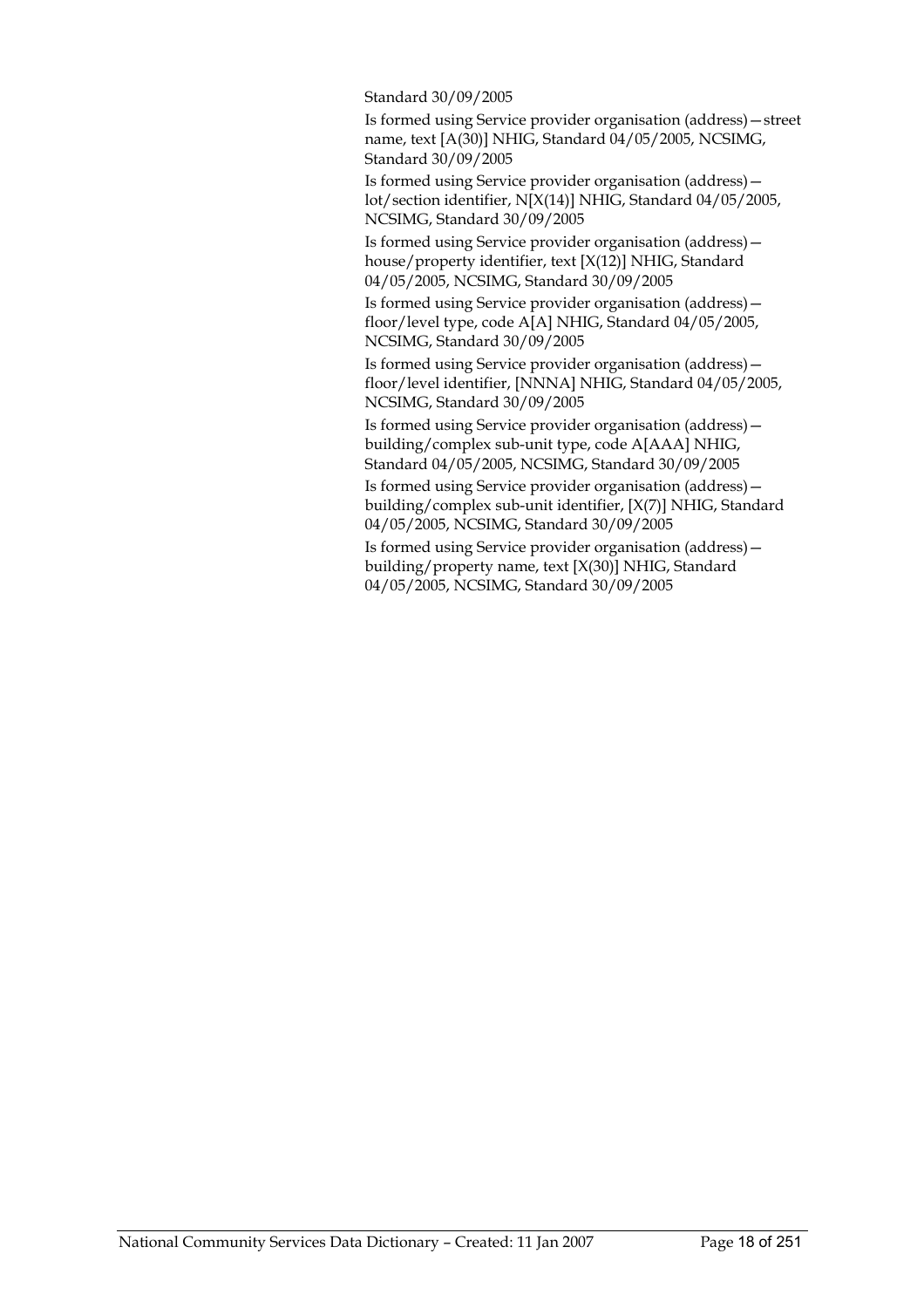# **Address type (person)**

### **Identifying and definitional attributes**

| Metadata item type:  | Data Element                                                         |
|----------------------|----------------------------------------------------------------------|
| Technical name:      | Person (address) - address type, code N                              |
| METeOR identifier:   | 286728                                                               |
| Registration status: | NHIG, Standard 04/05/2005<br>NCSIMG, Standard 30/09/2005             |
| Definition:          | A code set representing a type of address, as represented by a code. |

### **Data element concept attributes**

| Data element concept: | Person (address) – address type                                              |
|-----------------------|------------------------------------------------------------------------------|
| Definition:           | The type of geographical/physical location where a person can be<br>located. |
| Object class:         | Person                                                                       |
| <i>Property:</i>      | Address type                                                                 |

### **Value domain attributes**

#### **Representational attributes**

| Representation class:     | Code   |                                           |
|---------------------------|--------|-------------------------------------------|
| Data type:                | Number |                                           |
| Format:                   | N      |                                           |
| Maximum character length: | 1      |                                           |
| Permissible values:       | Value  | Meaning                                   |
|                           | 1      | <b>Business</b>                           |
|                           | 2      | Mailing or postal                         |
|                           | 3      | Residential                               |
|                           | 4      | Temporary residential                     |
| Supplementary values:     | 9      | Unknown/Not stated/inadequately described |

### **Collection and usage attributes**

| Guide for use: | CODE 1<br><b>Business</b>                                                                                                                                                                                                                   |
|----------------|---------------------------------------------------------------------------------------------------------------------------------------------------------------------------------------------------------------------------------------------|
|                | This code is used to indicate an address that is the physical location<br>of a business, an office or from where a service is delivered.                                                                                                    |
|                | CODE 2 Mailing or postal                                                                                                                                                                                                                    |
|                | This code is used to indicate an address that is only for                                                                                                                                                                                   |
|                | correspondence purposes.                                                                                                                                                                                                                    |
|                | CODE 3 Residential                                                                                                                                                                                                                          |
|                | This code is used to indicate where a person is living. Note that this<br>code is not valid for organisations.                                                                                                                              |
|                | CODE 4 Temporary residential                                                                                                                                                                                                                |
|                | Temporary accommodation address (such as for a person from<br>rural Australia who is visiting an oncology centre for a course of<br>treatment, or a person who usually resides overseas). Note that this<br>is not valid for organisations. |
|                | CODE 9 Unknown/Not stated/inadequately described                                                                                                                                                                                            |
|                | This code may also be used where the person has no fixed address                                                                                                                                                                            |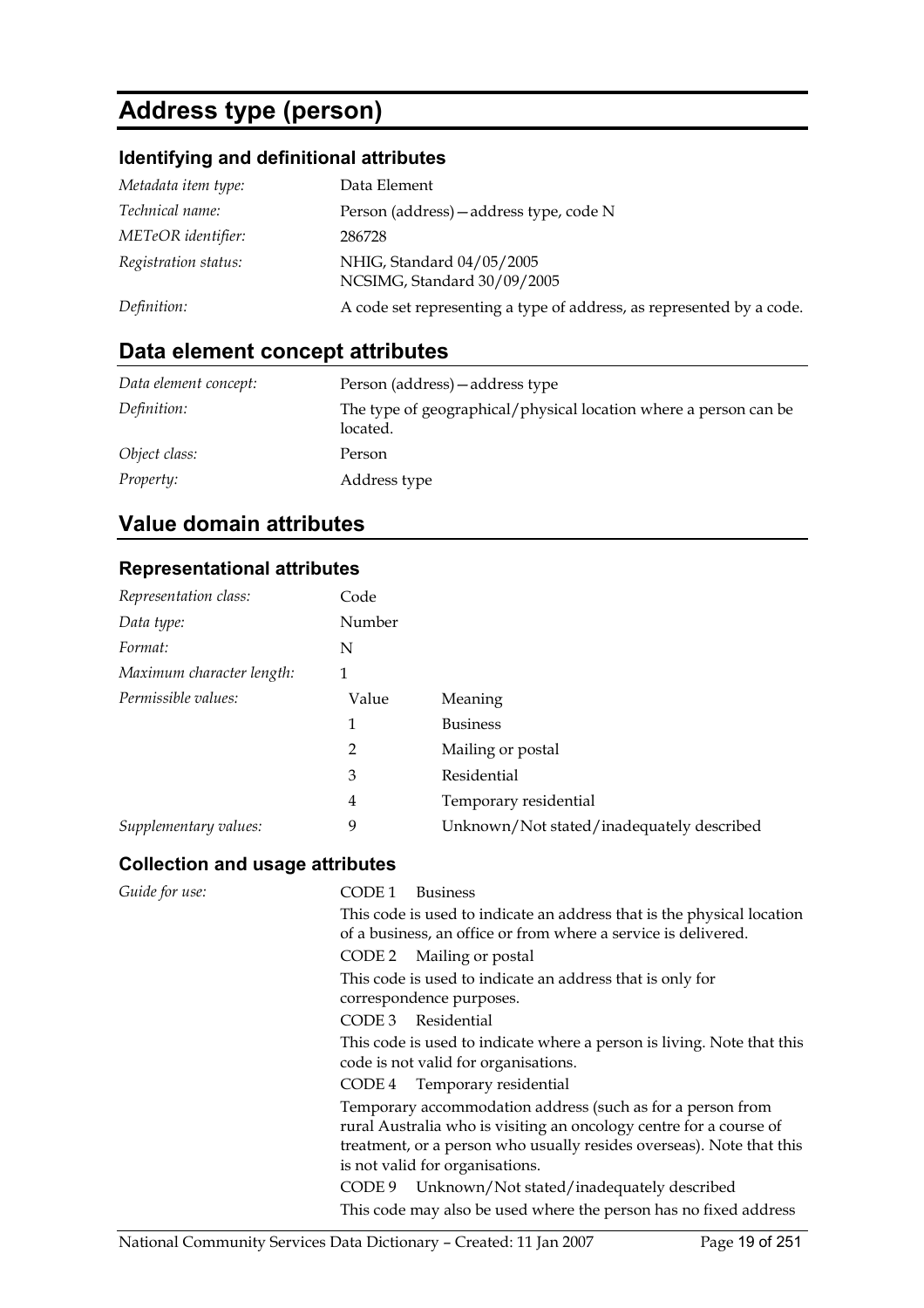or does not wish to have their residential or a correspondence address recorded.

### **Data element attributes**

#### **Collection and usage attributes**

| Guide for use:      | A single address may have multiple address types associated with<br>it. Record as many as required.                                                                                                                                                                                                                                                                                                                                                                                                                                                                                                                                                                     |
|---------------------|-------------------------------------------------------------------------------------------------------------------------------------------------------------------------------------------------------------------------------------------------------------------------------------------------------------------------------------------------------------------------------------------------------------------------------------------------------------------------------------------------------------------------------------------------------------------------------------------------------------------------------------------------------------------------|
| Collection methods: | At least one address must be recorded (this may be an unknown<br>Address type).<br>Health care establishments should always attempt to collect the<br>residential address of a person who is a health care client when a<br>service is provided. When recording the address for a health care<br>provider or organisation, the business address should always be<br>collected. In addition, other addresses may also need to be<br>recorded for individuals and organisations.<br>Overseas address:<br>For individuals record the overseas address as the residential<br>address and record a temporary accommodation address as their<br>contact address in Australia. |
| Comments:           | 'No fixed address' is coded as unknown because it (the concept) is<br>not a type of address for a person but is an attribute of the person<br>only i.e. it is not a location for which an address may be derived. It<br>is not recommended that an implementation collects this attribute<br>as an address type. A person not having a fixed address constrains<br>the number of address types that can be collected i.e. temporary<br>accommodation and residential address types cannot be collected.<br>However, if it is imperative that this occurs, it is suggested that<br>code 9 be used.                                                                       |

| Submitting organisation: | Standards Australia                                                                                                                                                                                     |
|--------------------------|---------------------------------------------------------------------------------------------------------------------------------------------------------------------------------------------------------|
|                          | Australian Institute of Health and Welfare                                                                                                                                                              |
| Origin:                  | AS5017 Health Care Client Identification, 2002, Sydney: Standards<br>Australia                                                                                                                          |
| Reference documents:     | AS4846 Health Care Provider Identification, 2004, Sydney:<br>Standards Australia<br>In AS4846 and AS5017 alternative alphabetic codes are presented.<br>Refer to the current standard for more details. |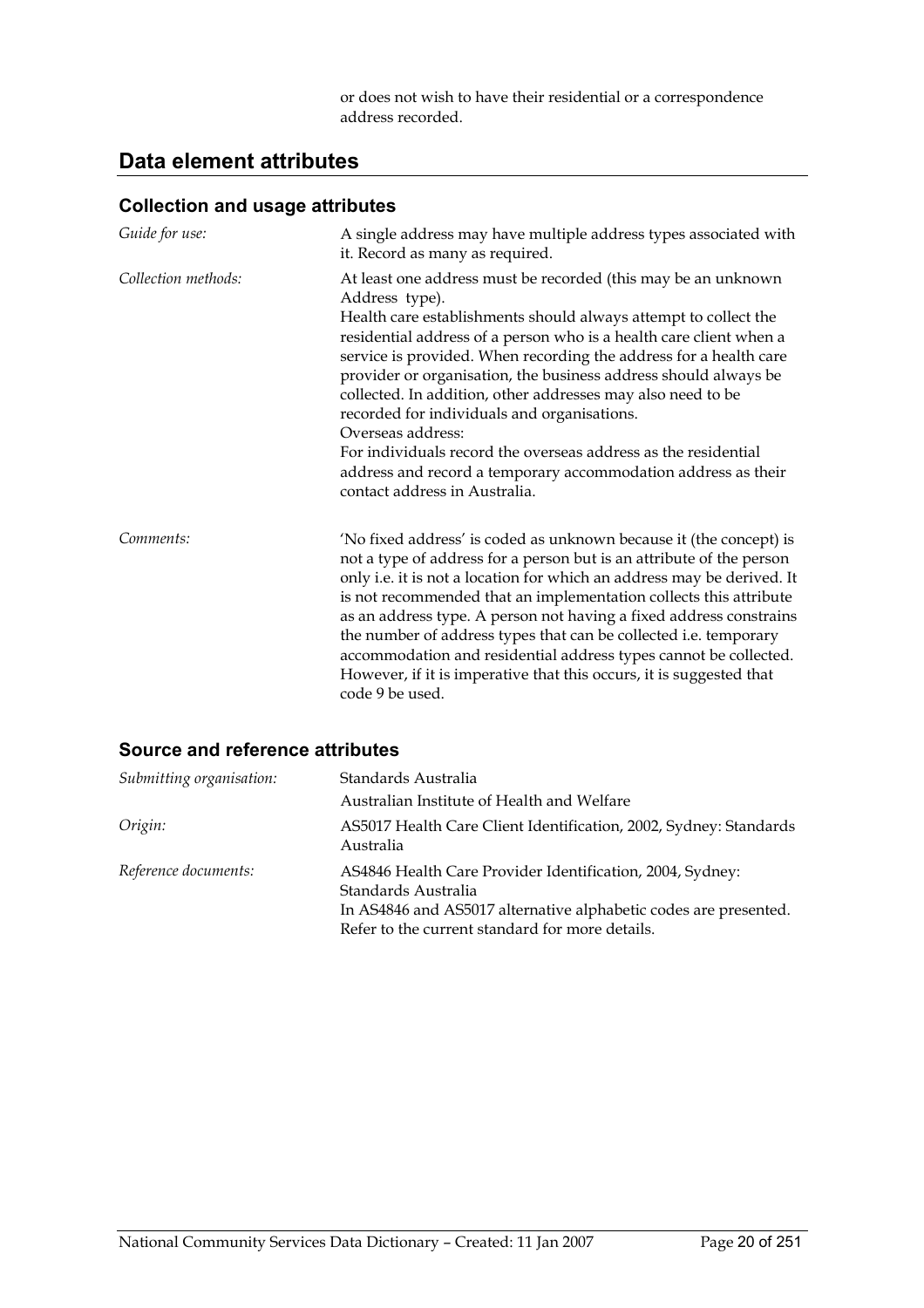# **Address type (service provider organisation)**

#### **Identifying and definitional attributes**

| Metadata item type:  | Data Element                                                                                                  |
|----------------------|---------------------------------------------------------------------------------------------------------------|
| Technical name:      | Service provider organisation (address) - address type, code N                                                |
| METeOR identifier:   | 286792                                                                                                        |
| Registration status: | NHIG, Standard 04/05/2005<br>NCSIMG, Standard 30/09/2005                                                      |
| Definition:          | The type of geographical/physical location where an organisation<br>can be located, as represented by a code. |

### **Data element concept attributes**

| Data element concept: | Service provider organisation (address) – address type                              |
|-----------------------|-------------------------------------------------------------------------------------|
| Definition:           | The type of geographical/physical location where an organisation<br>can be located. |
| Object class:         | Service provider organisation                                                       |
| <i>Property:</i>      | Address type                                                                        |

### **Value domain attributes**

#### **Representational attributes**

| Representation class:     | Code   |                                           |
|---------------------------|--------|-------------------------------------------|
| Data type:                | Number |                                           |
| Format:                   | N      |                                           |
| Maximum character length: |        |                                           |
| Permissible values:       | Value  | Meaning                                   |
|                           | 1      | <b>Business</b>                           |
|                           | 2      | Mailing or postal                         |
| Supplementary values:     | 9      | Unknown/Not stated/inadequately described |

#### **Collection and usage attributes**

*Guide for use:* CODE 1 Business This code is used to indicate an address that is the physical location of a business, an office or from where a service is delivered. CODE 2 Mailing or postal This code is used to indicate an address that is only for correspondence purposes. CODE 9 Unknown/Not stated/inadequately described This code may also be used where the person has no fixed address or does not wish to have their residential or a correspondence address recorded

### **Data element attributes**

#### **Collection and usage attributes**

*Guide for use:* A single address may have multiple address types associated with it. Record as many as required.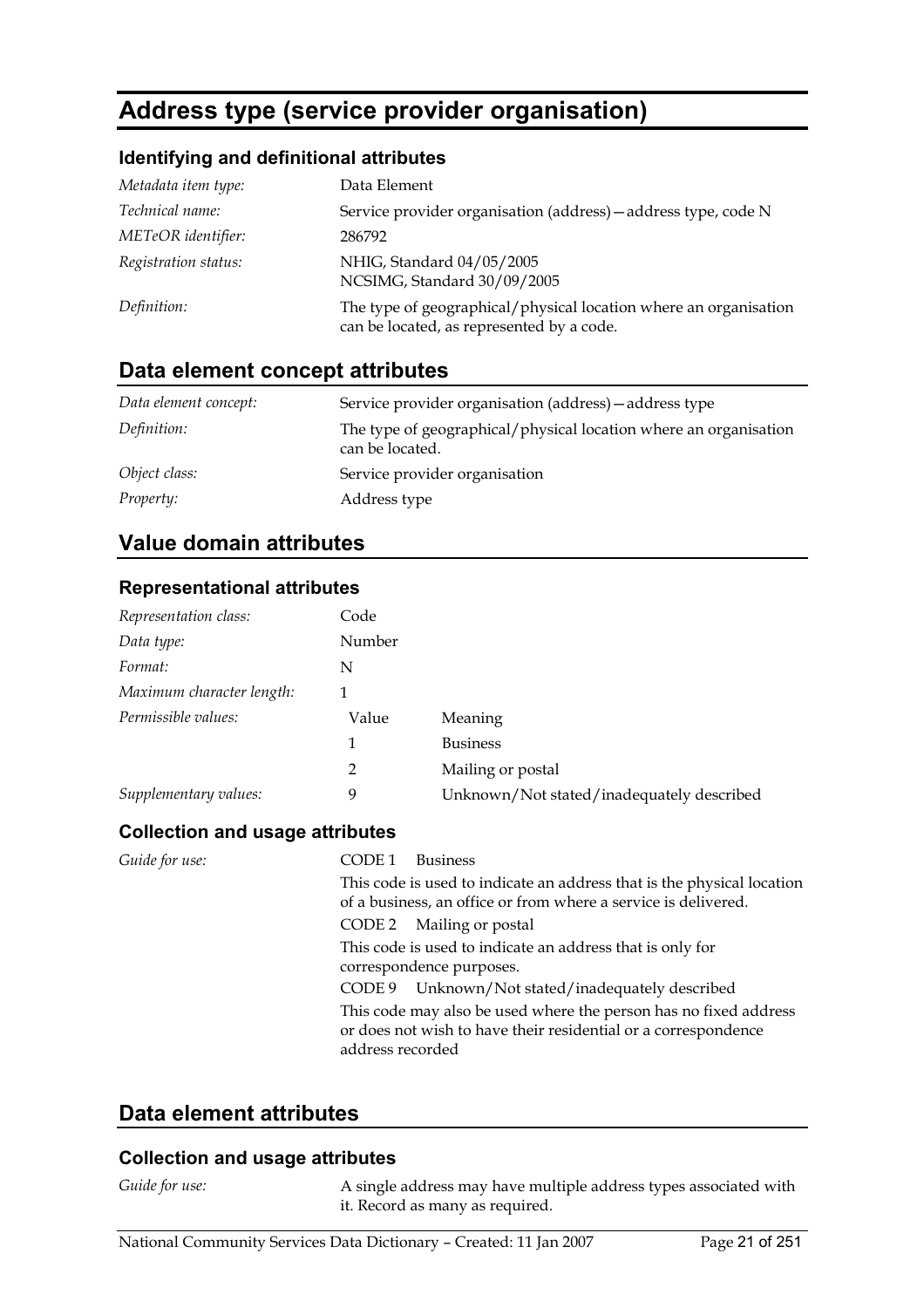| Collection methods: | At least one address must be recorded (this may be an unknown<br>Address type). When recording the address for a health care<br>provider or organisation, the business address should always be<br>collected. In addition, other addresses may also need to be<br>recorded for individuals and organisations. |
|---------------------|---------------------------------------------------------------------------------------------------------------------------------------------------------------------------------------------------------------------------------------------------------------------------------------------------------------|
|                     |                                                                                                                                                                                                                                                                                                               |

| Origin:              | AS5017 Health Care Client Identification, 2002, Sydney: Standards<br>Australia                                                                                                                          |
|----------------------|---------------------------------------------------------------------------------------------------------------------------------------------------------------------------------------------------------|
| Reference documents: | AS4846 Health Care Provider Identification, 2004, Sydney:<br>Standards Australia<br>In AS4846 and AS5017 alternative alphabetic codes are presented.<br>Refer to the current standard for more details. |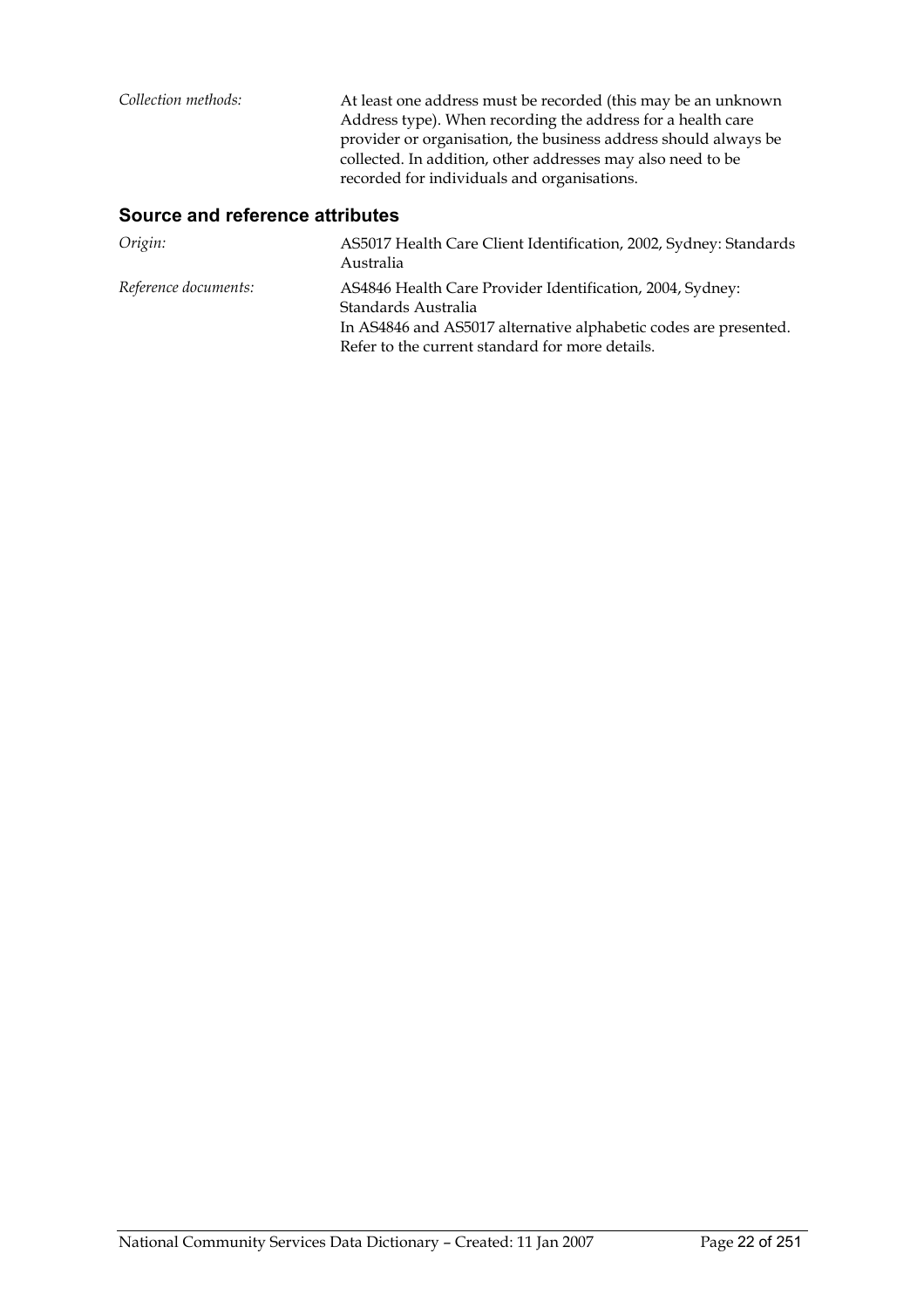# **Address—country identifier (person)**

### **Identifying and definitional attributes**

| Metadata item type:  | Data Element                                                                   |
|----------------------|--------------------------------------------------------------------------------|
| Technical name:      | Person (address) - country identifier, code (SACC 1998) NNNN                   |
| METeOR identifier:   | 288091                                                                         |
| Registration status: | NHIG, Standard 04/05/2005<br>NCSIMG, Standard 30/09/2005                       |
| Definition:          | The country component of the address of a person, as represented<br>by a code. |

### **Data element concept attributes**

| Data element concept: | Person (address) - country identifier             |
|-----------------------|---------------------------------------------------|
| Definition:           | The country component of the address of a person. |
| Object class:         | Person                                            |
| <i>Property:</i>      | Country identifier                                |

### **Value domain attributes**

#### **Representational attributes**

| Classification scheme:    | Standard Australian Classification of Countries 1998 |
|---------------------------|------------------------------------------------------|
| Representation class:     | Code                                                 |
| Data type:                | Number                                               |
| Format:                   | <b>NNNN</b>                                          |
| Maximum character length: |                                                      |

#### **Collection and usage attributes**

| Guide for use: | The Standard Australian Classification of Countries 1998 (SACC) is<br>a four-digit, three-level hierarchical structure specifying major |
|----------------|-----------------------------------------------------------------------------------------------------------------------------------------|
|                | group, minor group and country.                                                                                                         |
|                | A country, even if it comprises other discrete political entities such                                                                  |
|                | as states, is treated as a single unit for all data domain purposes.                                                                    |
|                | Parts of a political entity are not included in different groups. Thus,                                                                 |
|                | Hawaii is included in Northern America (as part of the identified                                                                       |
|                | country United States of America), despite being geographically                                                                         |
|                | close to and having similar social and cultural characteristics as the                                                                  |
|                | units classified to Polynesia.                                                                                                          |

### **Data element attributes**

### **Collection and usage attributes**

| Collection methods: | Collect the data at the 4-digit level.                                                                                                                                                         |
|---------------------|------------------------------------------------------------------------------------------------------------------------------------------------------------------------------------------------|
| Comments:           | Note that the Standard Australian Classification of Countries<br>(SACC) is mappable to but not identical to Australian Standard<br>Classification of Countries for Social Statistics (ASCCSS). |

| Reference documents: | Standard Australian Classification of Countries, Catalogue number |  |
|----------------------|-------------------------------------------------------------------|--|
|----------------------|-------------------------------------------------------------------|--|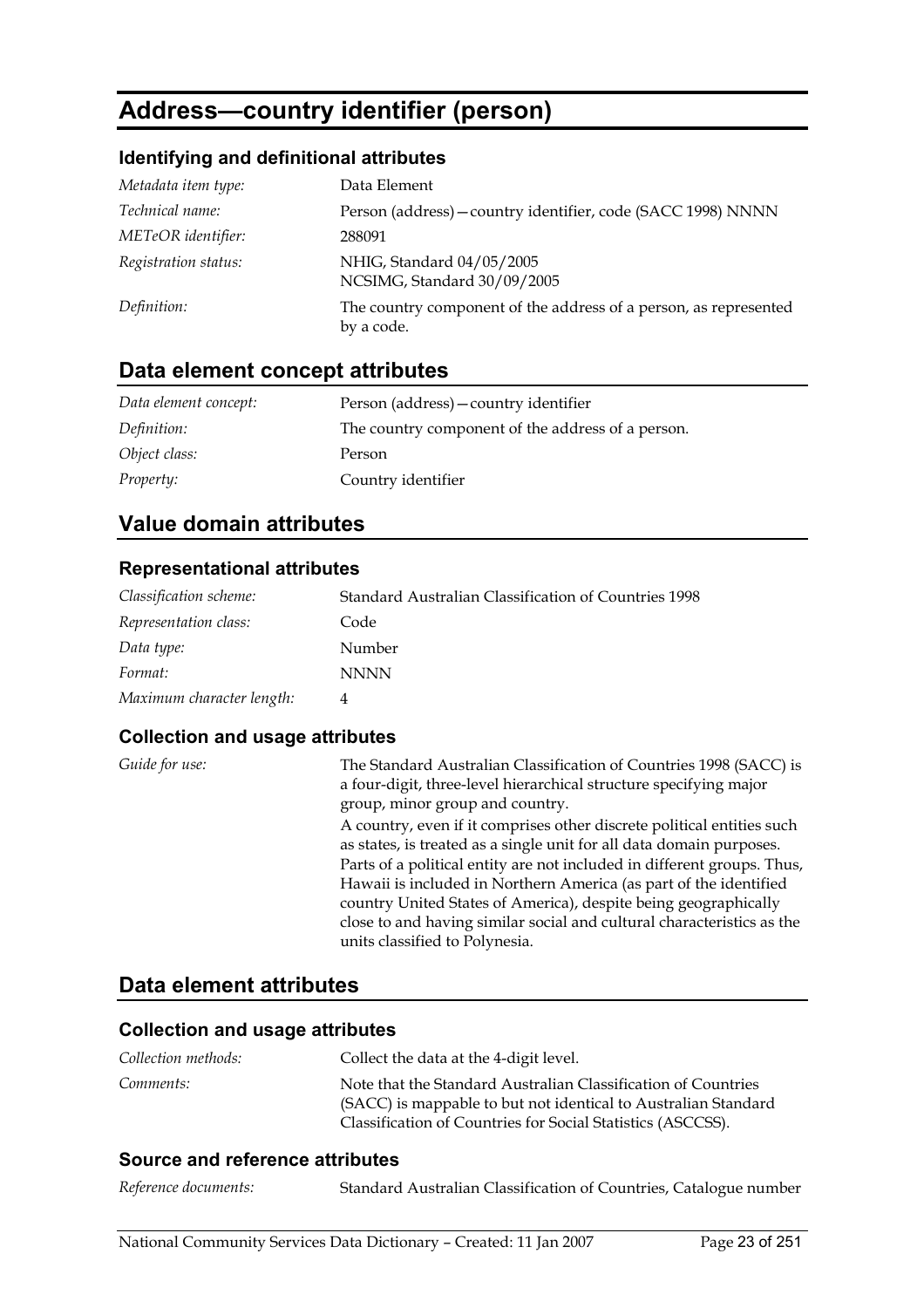1269.0, 1998, Canberra: Australian Bureau of Statistics

Standard Australian Classification of Countries, Revision 2.01, Canberra 1999, Australian Bureau of Statistics. Catalogue Number 1269.0

Standard Australian Classification of Countries, Revision 2.02, Canberra 2004, Australian Bureau of Statistics. Catalogue Number 1269.0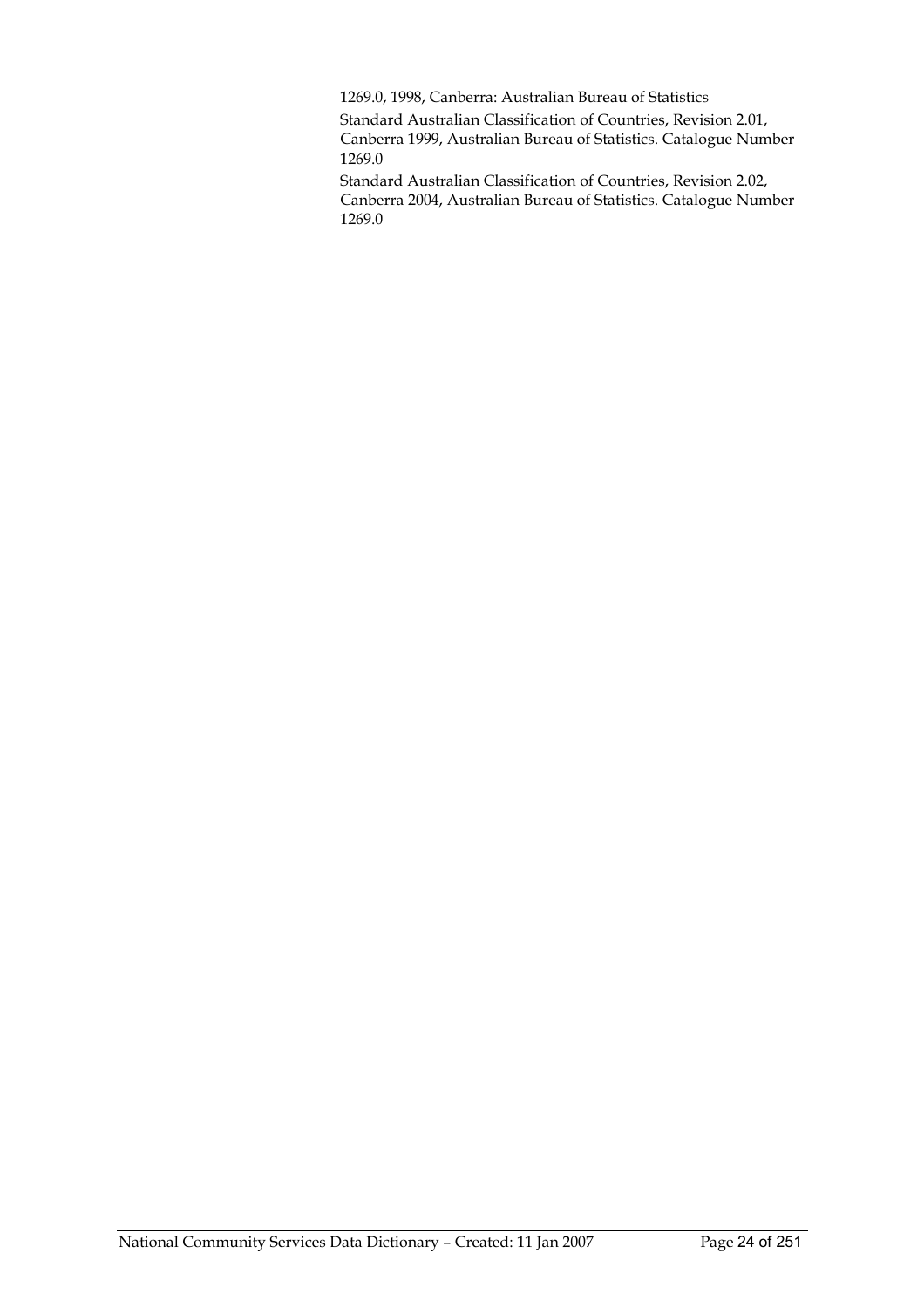# **Age**

# **Identifying and definitional attributes**

| Metadata item type:  | Data Element                                                                                                                                                                                                             |
|----------------------|--------------------------------------------------------------------------------------------------------------------------------------------------------------------------------------------------------------------------|
| Technical name:      | Person - age, total years N[NN]                                                                                                                                                                                          |
| METeOR identifier:   | 303794                                                                                                                                                                                                                   |
| Registration status: | NHIG, Standard 08/02/2006<br>NCSIMG, Standard 29/04/2006<br>NHDAMG, Standard 10/02/2006                                                                                                                                  |
| Definition:          | The age of the person in (completed) years at a specific point in<br>time.                                                                                                                                               |
| Context:             | Age is a core data element in a wide range of social, labour and<br>demographic statistics. It is used in the analyses of service<br>utilisation by age group and can be used as an assistance<br>eligibility criterion. |

### **Data element concept attributes**

| Data element concept: | Person — age                                                                                |
|-----------------------|---------------------------------------------------------------------------------------------|
| Definition:           | The age of the person.                                                                      |
| Context:              | Age is a core data element in a wide range of social, labour and<br>demographic statistics. |
| Object class:         | Person                                                                                      |
| <i>Property:</i>      | Age                                                                                         |

### **Value domain attributes**

### **Representational attributes**

| Representation class:     | Total  |                    |
|---------------------------|--------|--------------------|
| Data type:                | Number |                    |
| Format:                   | N[NN]  |                    |
| Maximum character length: | 3      |                    |
| Supplementary values:     | Value  | Meaning            |
|                           | 999    | Unknown/not stated |
| Unit of measure:          | Year   |                    |

### **Data element attributes**

#### **Collection and usage attributes**

| Guide for use: | Age in single years (if aged under one year, record as zero).                                                                                          |
|----------------|--------------------------------------------------------------------------------------------------------------------------------------------------------|
|                | If age (or date of birth) is unknown or not stated, and cannot be<br>estimated, use Code 999.                                                          |
|                | National community services and housing assistance data<br>dictionary specific:                                                                        |
|                | If year of birth is known (but date of birth is not) use the date,<br>0101YYYY of the birth year to estimate age (where YYYY is the<br>year of birth). |
|                | National housing assistance data dictionary specific:                                                                                                  |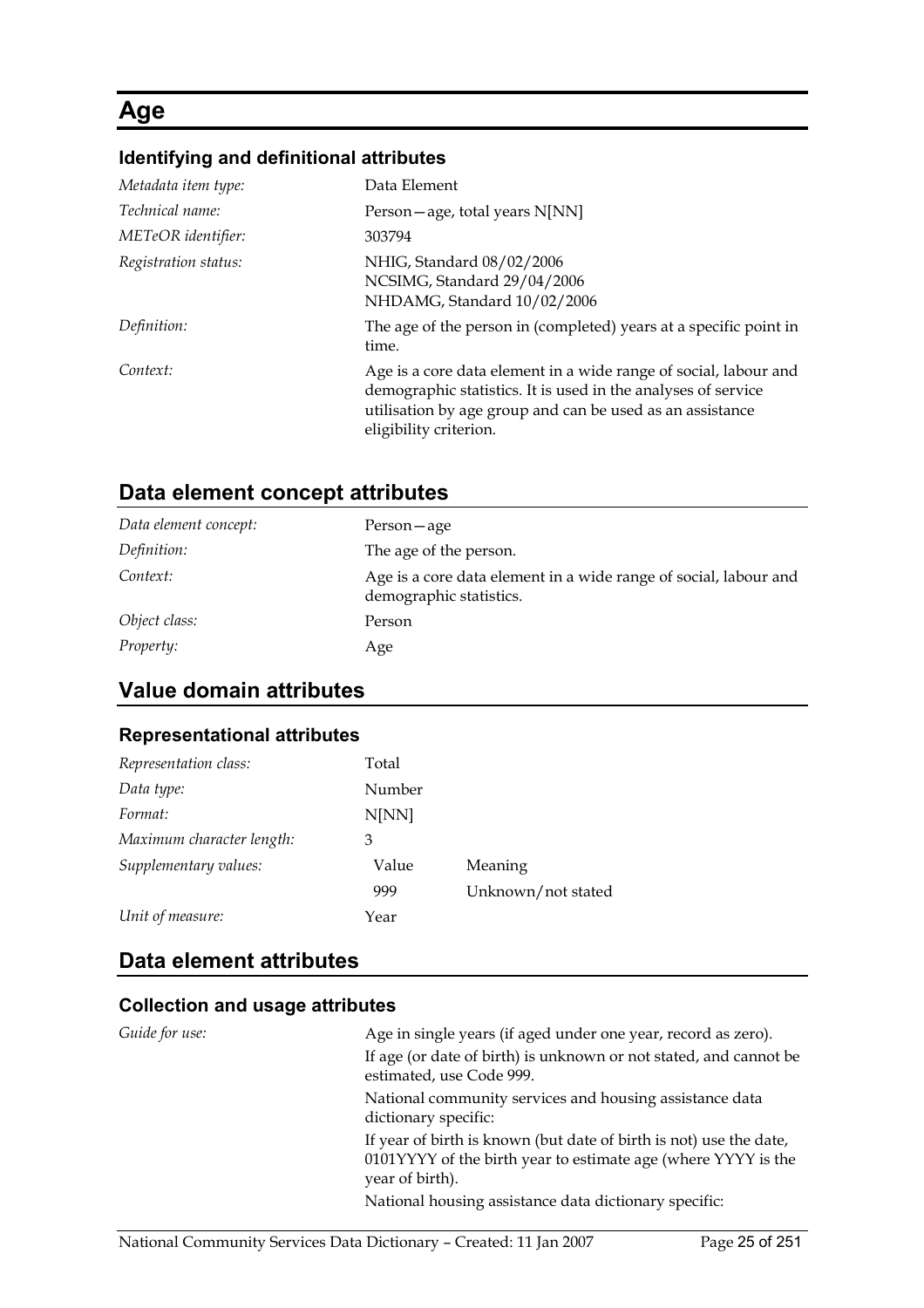|                     | In the housing assistance data collections age is calculated at 30<br>June for the corresponding year.                                                                                                                                                                                                                                                                                                          |
|---------------------|-----------------------------------------------------------------------------------------------------------------------------------------------------------------------------------------------------------------------------------------------------------------------------------------------------------------------------------------------------------------------------------------------------------------|
| Collection methods: | Although collection of date of birth allows more precise<br>calculation of age, this may not be feasible in some data<br>collections, and alternative questions are: Age last birthday?                                                                                                                                                                                                                         |
|                     | What was  age last birthday?                                                                                                                                                                                                                                                                                                                                                                                    |
|                     | What is  age in complete years?                                                                                                                                                                                                                                                                                                                                                                                 |
| Comments:           | National community services data dictionary specific:<br>Different rules for reporting data may apply when estimating<br>the Date of birth of children aged under 2 years since the rapid<br>growth and development of children within this age group<br>means that a child's development can vary considerably over<br>the course of a year. Thus, more specific reporting of estimated<br>age is recommended. |
|                     | Those who need to conduct data collections for children where<br>age is collected in months, weeks, or days should do so in a<br>manner that allows for aggregation of those results to this<br>standard.                                                                                                                                                                                                       |

| Submitting organisation:     | National Public Health Information Working Group                                                                                                                |
|------------------------------|-----------------------------------------------------------------------------------------------------------------------------------------------------------------|
| Origin:                      | Australian Bureau of Statistics, Standards for Social, Labour and<br>Demographic Variables. Reference through:<br>www.abs.gov.au/Ausstats/abs@.nsf/StatsLibrary |
| <b>Relational attributes</b> |                                                                                                                                                                 |

| Related metadata references: | Supersedes Person – age (community services), total years |
|------------------------------|-----------------------------------------------------------|
|                              | N[NN] NCSIMG, Superseded 30/09/2005                       |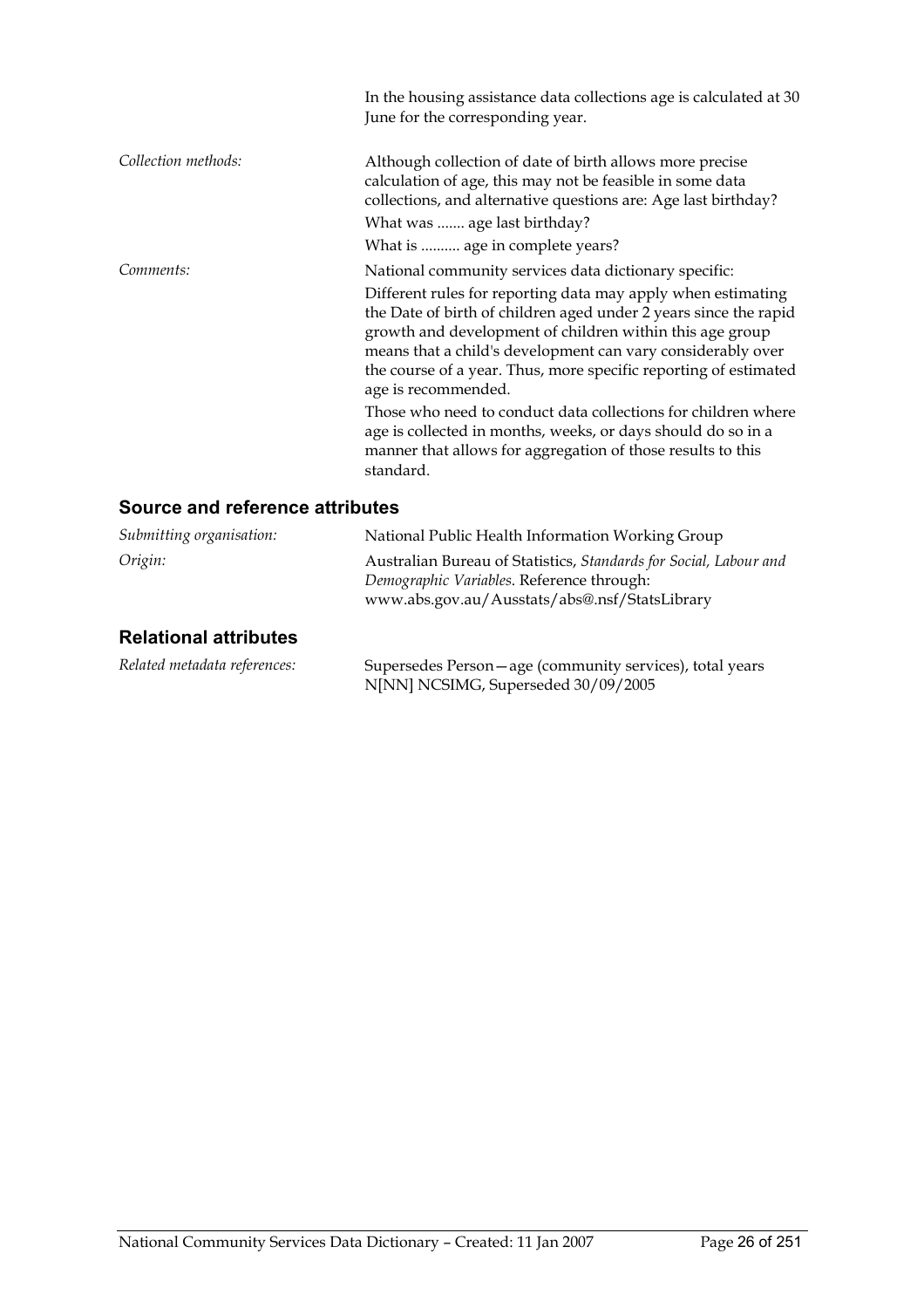# **Assessment date**

#### **Identifying and definitional attributes**

| Metadata item type:  | Data Element                                                                                                                                                   |
|----------------------|----------------------------------------------------------------------------------------------------------------------------------------------------------------|
| Technical name:      | Service event-assessment date, DDMMYYYY                                                                                                                        |
| METeOR identifier:   | 269943                                                                                                                                                         |
| Registration status: | NCSIMG, Standard 01/03/2005                                                                                                                                    |
| Definition:          | The date(s) on which the agency undertook an assessment of<br>the client(s) need for assistance, appropriateness of service<br>provision and/or circumstances. |

### **Data element concept attributes**

| Data element concept: | Service event – assessment date                                                                                                                                                                                                                                                                                                                                             |
|-----------------------|-----------------------------------------------------------------------------------------------------------------------------------------------------------------------------------------------------------------------------------------------------------------------------------------------------------------------------------------------------------------------------|
| Definition:           | The date(s) on which the agency undertook an assessment of<br>the client(s) need for assistance, appropriateness of service<br>provision and/or circumstances.                                                                                                                                                                                                              |
| Context:              | Service provision and planning:                                                                                                                                                                                                                                                                                                                                             |
|                       | To help locate information about a client's circumstances in<br>time.                                                                                                                                                                                                                                                                                                       |
|                       | As some information about clients can change over time it is<br>necessary to have some way of identifying the currency of this<br>information. The most recent date of assessment can be taken as<br>an indication of the last time that the agency has reviewed and<br>updated the information they have recorded about the client's<br>characteristics and circumstances. |
| Object class:         | Service event                                                                                                                                                                                                                                                                                                                                                               |
| Property:             | Assessment date                                                                                                                                                                                                                                                                                                                                                             |

#### **Source and reference attributes**

*Submitting organisation:* Australian Institute of Health and Welfare

### **Value domain attributes**

#### **Representational attributes**

| Representation class:     | Date            |
|---------------------------|-----------------|
| Data type:                | Date/Time       |
| Format:                   | <b>DDMMYYYY</b> |
| Maximum character length: | x               |

### **Data element attributes**

#### **Collection and usage attributes**

*Guide for use:* This metadata item should always be recorded as an 8-digit valid date comprising day, month and year. Year should always be recorded in its full 4-digit format. For days and months with a numeric value of less than 10, zeros should be used to ensure that the date contains the required 8 digits. For example, if a person was last assessed by an agency on 1 July 2000 the Assessment date should be recorded as 01072000 as specified in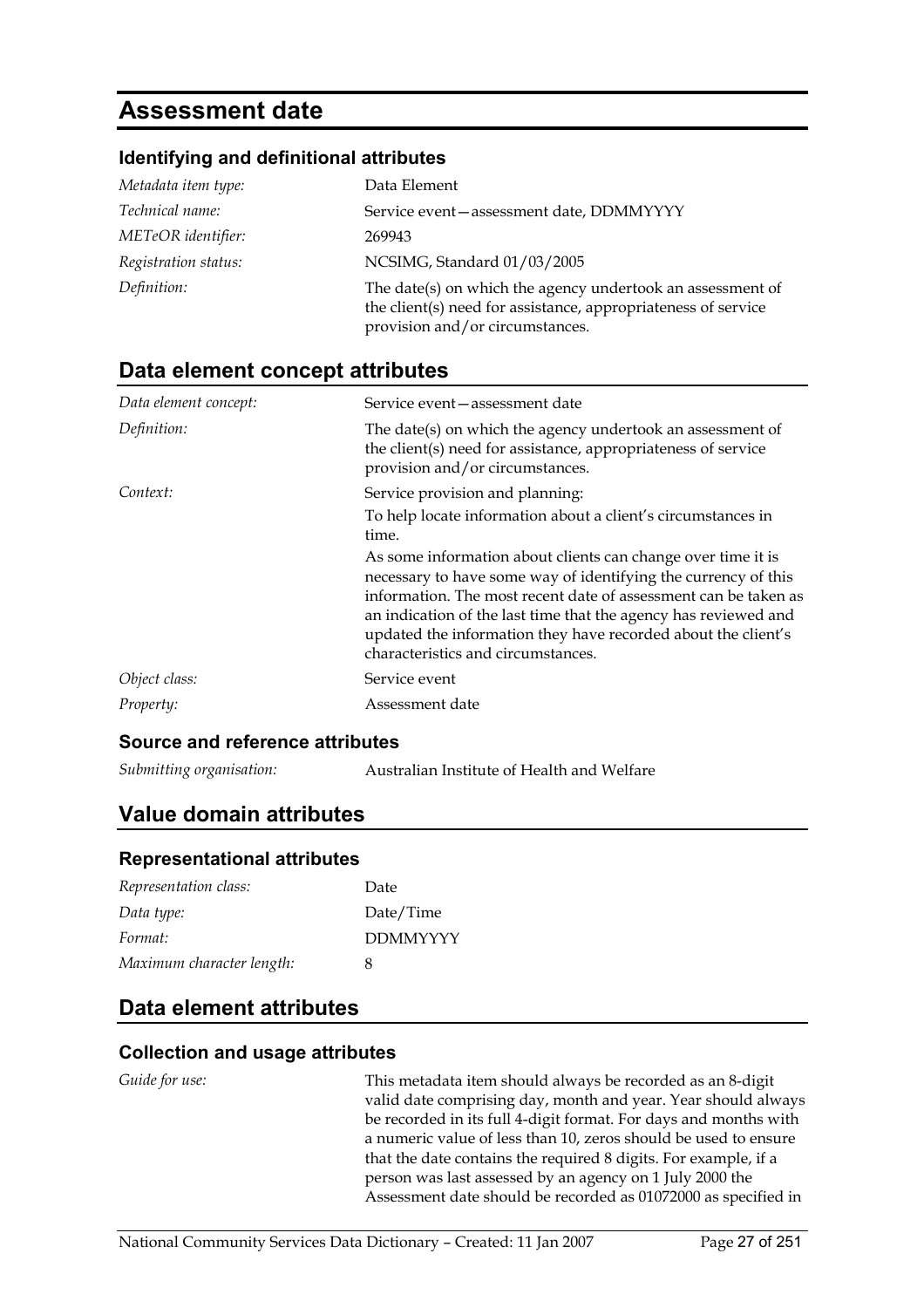|                     | the representational layout.                                                                                                                                                                                                                                                                                                                                                                                                                                                                                                                                                                                                                                                                                                                                                                                                                                                                                                                                                                                                       |
|---------------------|------------------------------------------------------------------------------------------------------------------------------------------------------------------------------------------------------------------------------------------------------------------------------------------------------------------------------------------------------------------------------------------------------------------------------------------------------------------------------------------------------------------------------------------------------------------------------------------------------------------------------------------------------------------------------------------------------------------------------------------------------------------------------------------------------------------------------------------------------------------------------------------------------------------------------------------------------------------------------------------------------------------------------------|
| Collection methods: | When an agency undertakes an assessment of client needs and<br>the adequacy and appropriateness of service provision, the<br>agency should also record or update information about the<br>client's circumstances. While agency practice tends to differ,<br>most clients undergo some form of assessment process when<br>they first become involved with the agency. This process may<br>vary from a relatively simple assessment of eligibility or need<br>for assistance to a comprehensive functional assessment of the<br>person's ability to undertake tasks of daily living. Agency<br>practice related to the timing and process for re-assessing<br>clients also varies. Although the extent and nature of<br>assessment processes vary depending on the type of assistance<br>provided by the agency, this process does serve as a primary<br>point of data capture/update about the client.<br>HACC have this metadata item as being derived from Date of<br>assistance received and Primary type of assistance received |
|                     | (where 'assessment' is coded).                                                                                                                                                                                                                                                                                                                                                                                                                                                                                                                                                                                                                                                                                                                                                                                                                                                                                                                                                                                                     |
| Comments:           | If records have been linked, the last assessment date is a key<br>piece of information that facilitates analysis by providing a<br>clearly defined basis for the selection of data (i.e. the most<br>recently recorded information) where conflicting values are<br>recorded in the linked file.                                                                                                                                                                                                                                                                                                                                                                                                                                                                                                                                                                                                                                                                                                                                   |

### **Source and reference attributes**

| Submitting organisation: | Australian Institute of Health and Welfare                         |
|--------------------------|--------------------------------------------------------------------|
| Origin:                  | Home and Community Care (HACC) Data Dictionary Version<br>1.0.1998 |

### **Relational attributes**

| Related metadata references: | Supersedes Assessment date, version 1, DE, NCSDD, NCSIMG, |
|------------------------------|-----------------------------------------------------------|
|                              | Superseded 01/03/2005                                     |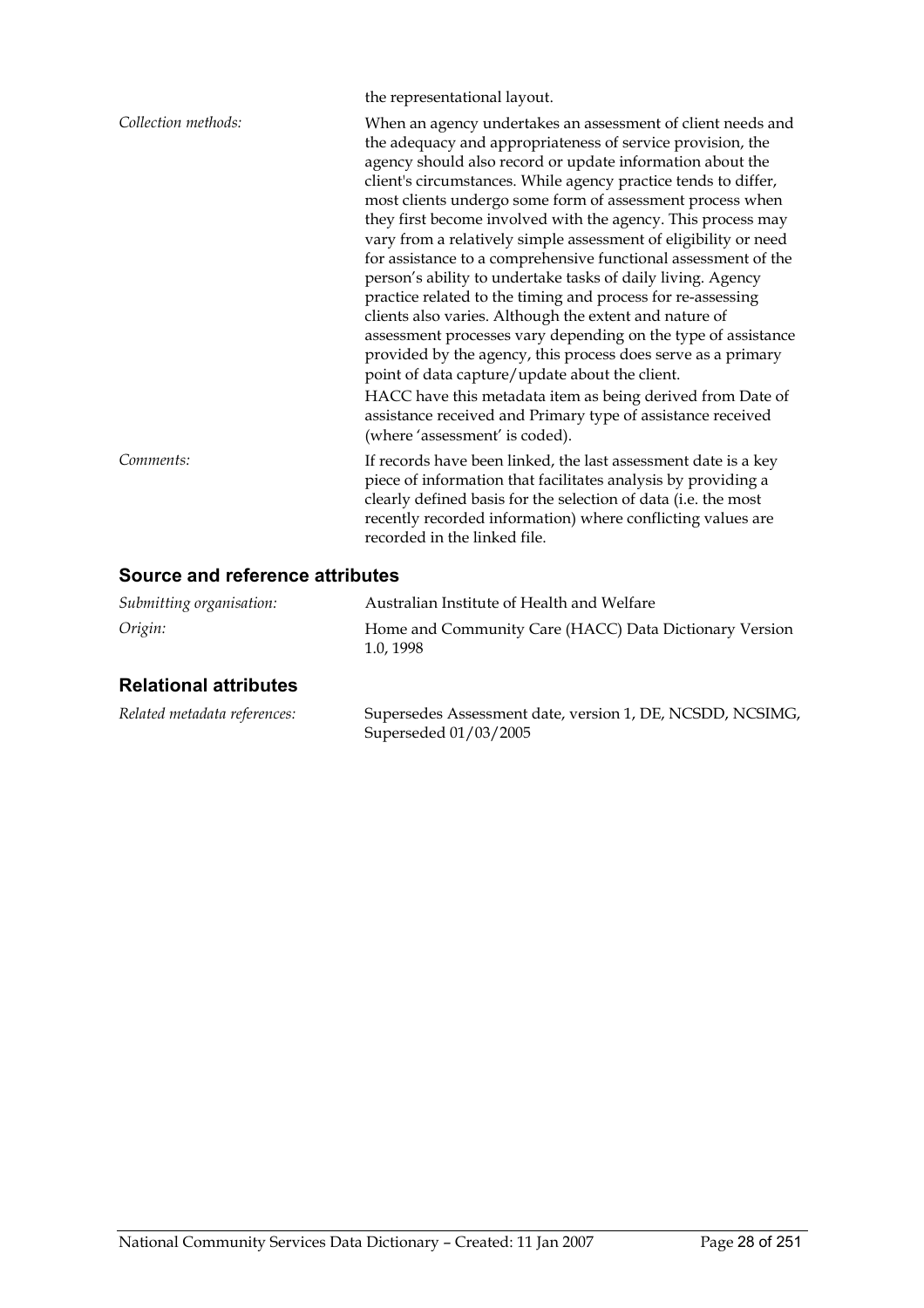# **Assistance received date**

#### **Identifying and definitional attributes**

| Metadata item type:  | Data Element                                                   |
|----------------------|----------------------------------------------------------------|
| Technical name:      | Service event-assistance received date, DDMMYYYY               |
| METeOR identifier:   | 270042                                                         |
| Registration status: | NCSIMG, Standard 01/03/2005                                    |
| Definition:          | The date on which a client receives assistance from an agency. |

### **Data element concept attributes**

| Data element concept: | Service event – assistance received date                                                                                                                                                                                                                                                                                                                                                                                    |
|-----------------------|-----------------------------------------------------------------------------------------------------------------------------------------------------------------------------------------------------------------------------------------------------------------------------------------------------------------------------------------------------------------------------------------------------------------------------|
| Definition:           | The date on which a client receives assistance from an agency.                                                                                                                                                                                                                                                                                                                                                              |
| Context:              | Service provision and planning:<br>Allows a description or profile of service utilisation by a person<br>or persons during a period of service or reporting period. This<br>item can be used in calculating the total amount of assistance<br>received by a person in a reporting period (as in the HACC<br>MDS).                                                                                                           |
|                       | Information on the total amount of assistance received in a<br>specified time period is important for program planning and<br>accountability. In conjunction with information concerning<br>client need or dependency, this information can provide an<br>indication of the appropriateness and adequacy of services as<br>well as information on equity in service provision across client<br>groups and geographic areas. |
| Object class:         | Service event                                                                                                                                                                                                                                                                                                                                                                                                               |
| Property:             | Assistance received date                                                                                                                                                                                                                                                                                                                                                                                                    |

#### **Source and reference attributes**

*Submitting organisation:* Australian Institute of Health and Welfare

### **Value domain attributes**

#### **Representational attributes**

| Representation class:     | Date            |
|---------------------------|-----------------|
| Data type:                | Date/Time       |
| Format:                   | <b>DDMMYYYY</b> |
| Maximum character length: | x               |

### **Data element attributes**

#### **Collection and usage attributes**

*Guide for use:* This metadata item should always be recorded as an 8-digit valid date comprising day, month and year. Year should always be recorded in its full 4-digit format. For days and months with a numeric value of less than 10, zeros should be used to ensure that the date contains the required 8 digits. For example if a person received assistance from an agency on 1 July 2000 the Assistance receipt date should be recorded as 01072000 as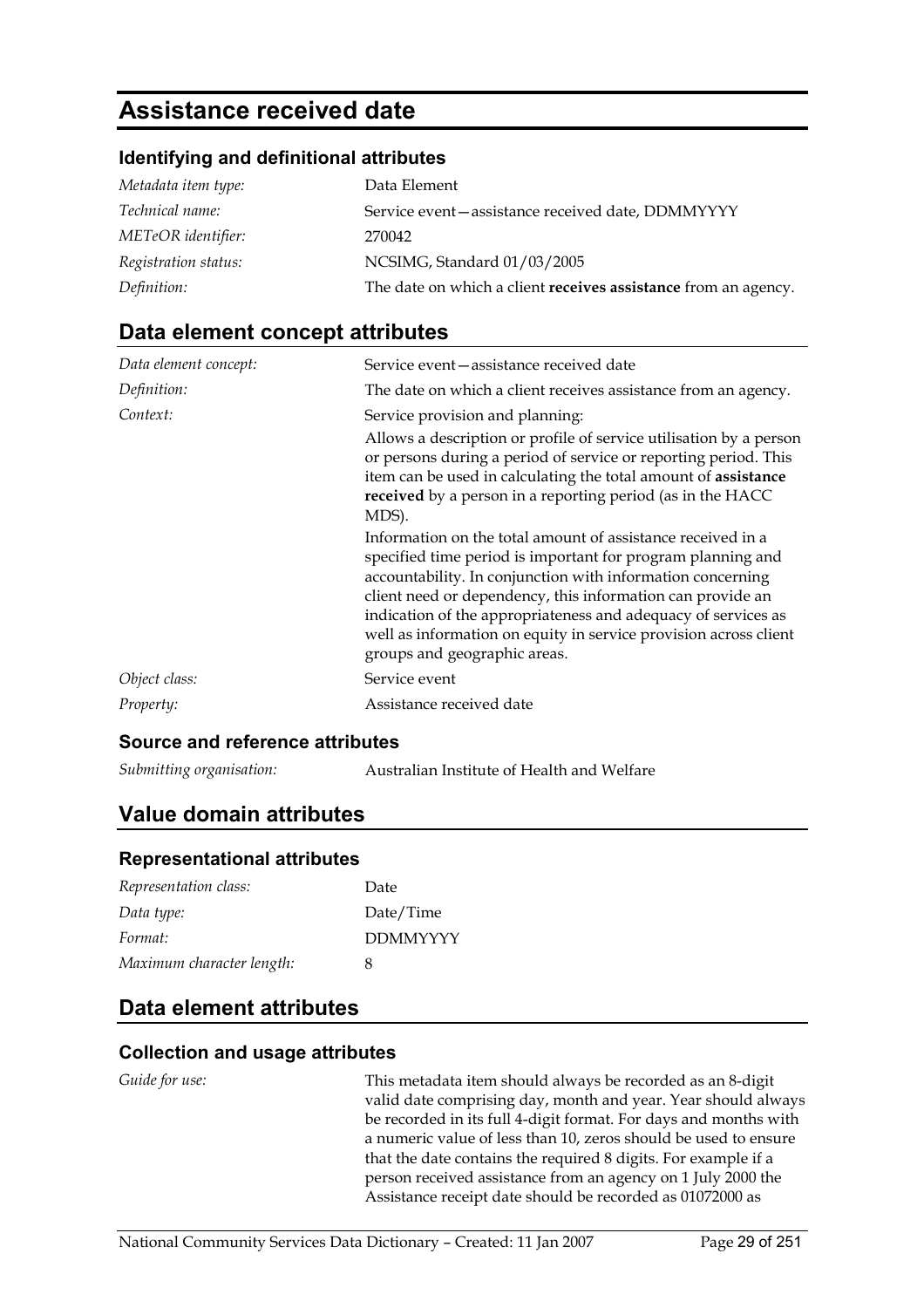|                     | specified in the representational layout.                                                                                                                                                                                                                                 |
|---------------------|---------------------------------------------------------------------------------------------------------------------------------------------------------------------------------------------------------------------------------------------------------------------------|
| Collection methods: | The date recorded should reflect the date on which the client<br>received any type of assistance. Where a client receives more<br>than one occasion of service on the same day, the agency should<br>separately record each occasion of service against the same<br>date. |

#### **Source and reference attributes**

| Submitting organisation: | Australian Institute of Health and Welfare                         |
|--------------------------|--------------------------------------------------------------------|
| Origin:                  | Home and Community Care (HACC) Data Dictionary Version<br>1.0.1998 |

#### **Relational attributes**

*Related metadata references:* Supersedes Assistance received date, version 1, DE, NCSDD, NCSIMG, Superseded 01/03/2005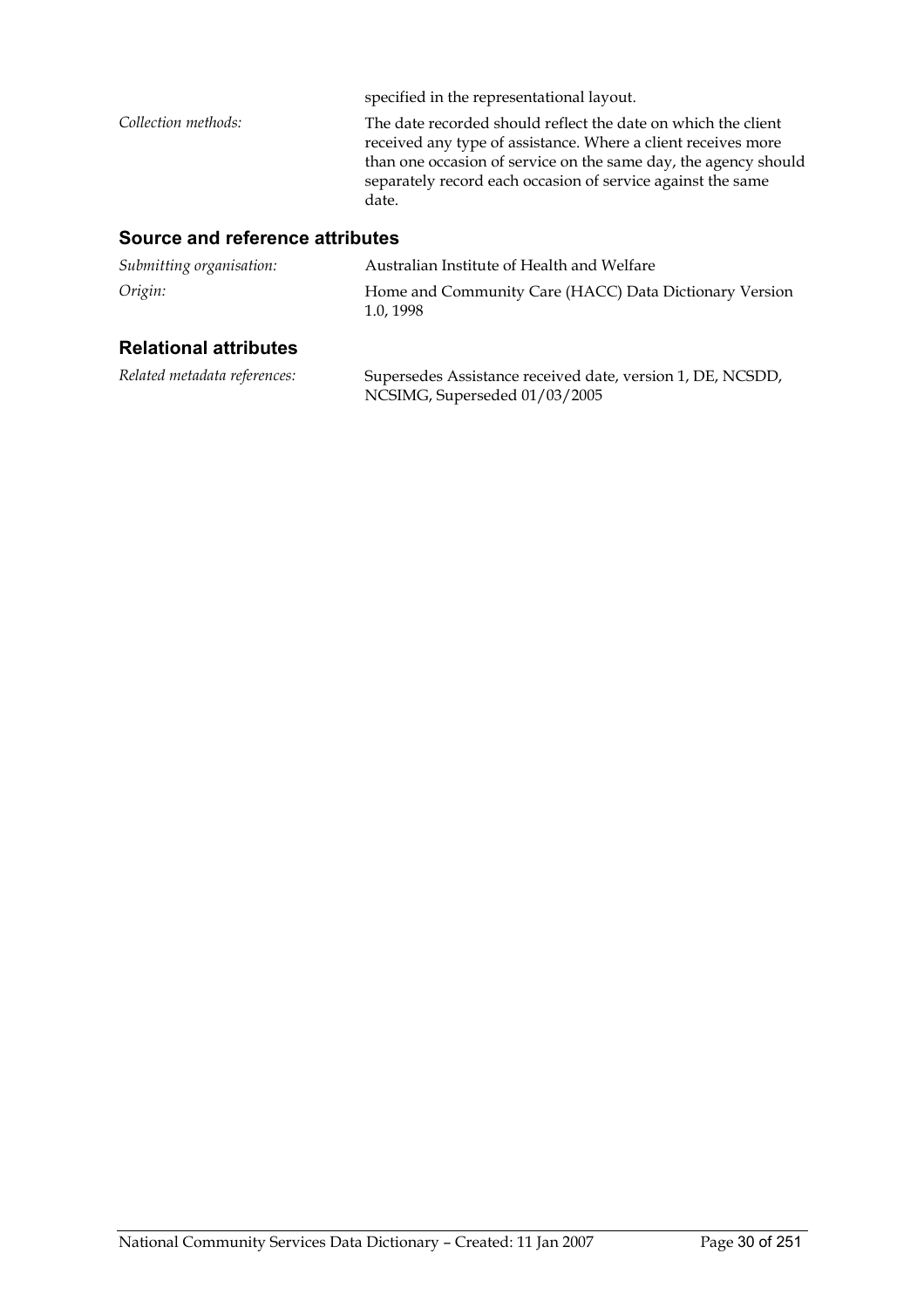# **Assistance request date**

### **Identifying and definitional attributes**

| Metadata item type:  | Data Element                                                                                                                                                                                                                                                                                                                          |
|----------------------|---------------------------------------------------------------------------------------------------------------------------------------------------------------------------------------------------------------------------------------------------------------------------------------------------------------------------------------|
| Technical name:      | Service event-assistance request date, DDMMYYYY                                                                                                                                                                                                                                                                                       |
| METeOR identifier:   | 270043                                                                                                                                                                                                                                                                                                                                |
| Registration status: | NCSIMG, Standard 01/03/2005                                                                                                                                                                                                                                                                                                           |
| Definition:          | The date on which assistance was requested.                                                                                                                                                                                                                                                                                           |
| Context:             | Service provision and planning:                                                                                                                                                                                                                                                                                                       |
|                      | This item can be useful for measuring the immediacy of<br>response times and the responsiveness to people's requests for<br>assistance (in conjunction with the date the assistance<br>commenced and the reason assistance was requested). It also<br>has important uses in measuring actual assistance provided and<br>unmet demand. |

### **Data element concept attributes**

| Data element concept: | Service event – assistance request date                                      |
|-----------------------|------------------------------------------------------------------------------|
| Definition:           | The date on which a person or persons requests assistance from<br>an agency. |
| Object class:         | Service event                                                                |
| <i>Property:</i>      | Assistance request date                                                      |

#### **Source and reference attributes**

| Australian Institute of Health and Welfare |
|--------------------------------------------|
|                                            |

### **Value domain attributes**

# **Representational attributes**

| Representation class:     | Date            |
|---------------------------|-----------------|
| Data type:                | Date/Time       |
| Format:                   | <b>DDMMYYYY</b> |
| Maximum character length: | x               |

### **Data element attributes**

#### **Collection and usage attributes**

| Guide for use:      | This metadata item should always be recorded as an 8-digit<br>valid date comprising day, month and year. Year should always<br>be recorded in its full 4-digit format. For days and months with<br>a numeric value of less than 10, zeros should be used to ensure<br>that the date contains the required 8 digits. For example if a<br>person requested assistance from an agency on 1 July 2000 the |
|---------------------|-------------------------------------------------------------------------------------------------------------------------------------------------------------------------------------------------------------------------------------------------------------------------------------------------------------------------------------------------------------------------------------------------------|
|                     | Date assistance requested should be recorded as 01072000 as<br>specified in the representational layout.                                                                                                                                                                                                                                                                                              |
| Collection methods: | This item should be collected on the date on which a person(s)<br>made the initial request for assistance. The person(s) requesting<br>assistance need not necessarily be a client as a request does not<br>necessarily result in provision of a service.                                                                                                                                             |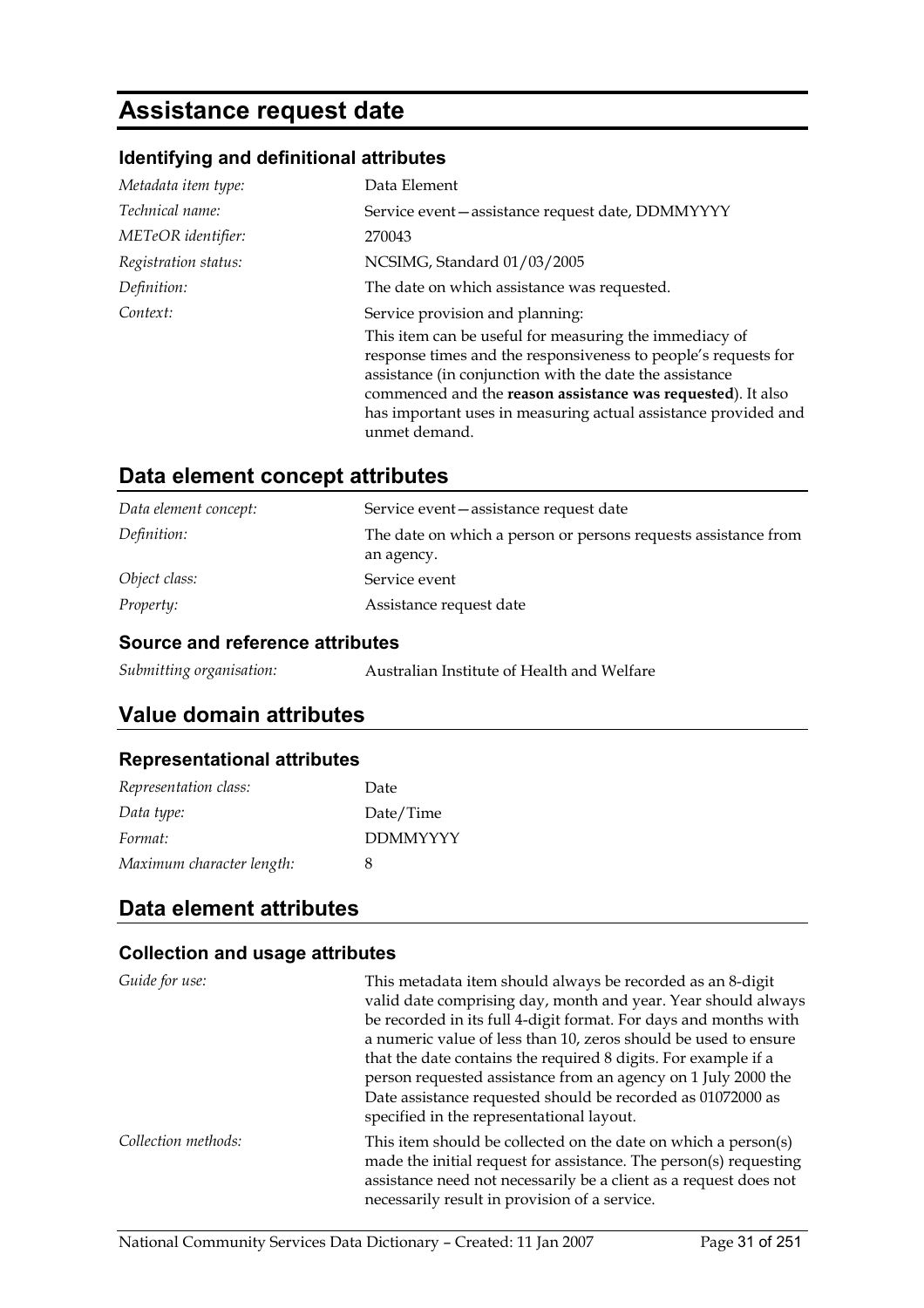|           | May be collected for individual types of assistance or service<br>requested. |
|-----------|------------------------------------------------------------------------------|
| Comments: | A request does not necessarily result in provision of a service.             |

| Submitting organisation:     | Australian Institute of Health and Welfare                                                                                                                     |
|------------------------------|----------------------------------------------------------------------------------------------------------------------------------------------------------------|
| Origin:                      | Supported Accommodation Assistance Program (SAAP)<br>National Data Collection Agency 2001. National Data Collection<br>Data Dictionary. Version 2. Unpublished |
| <b>Relational attributes</b> |                                                                                                                                                                |

| Related metadata references: | Supersedes Assistance request date, version 1, DE, NCSDD,<br>NCSIMG, Superseded 01/03/2005 |
|------------------------------|--------------------------------------------------------------------------------------------|
|------------------------------|--------------------------------------------------------------------------------------------|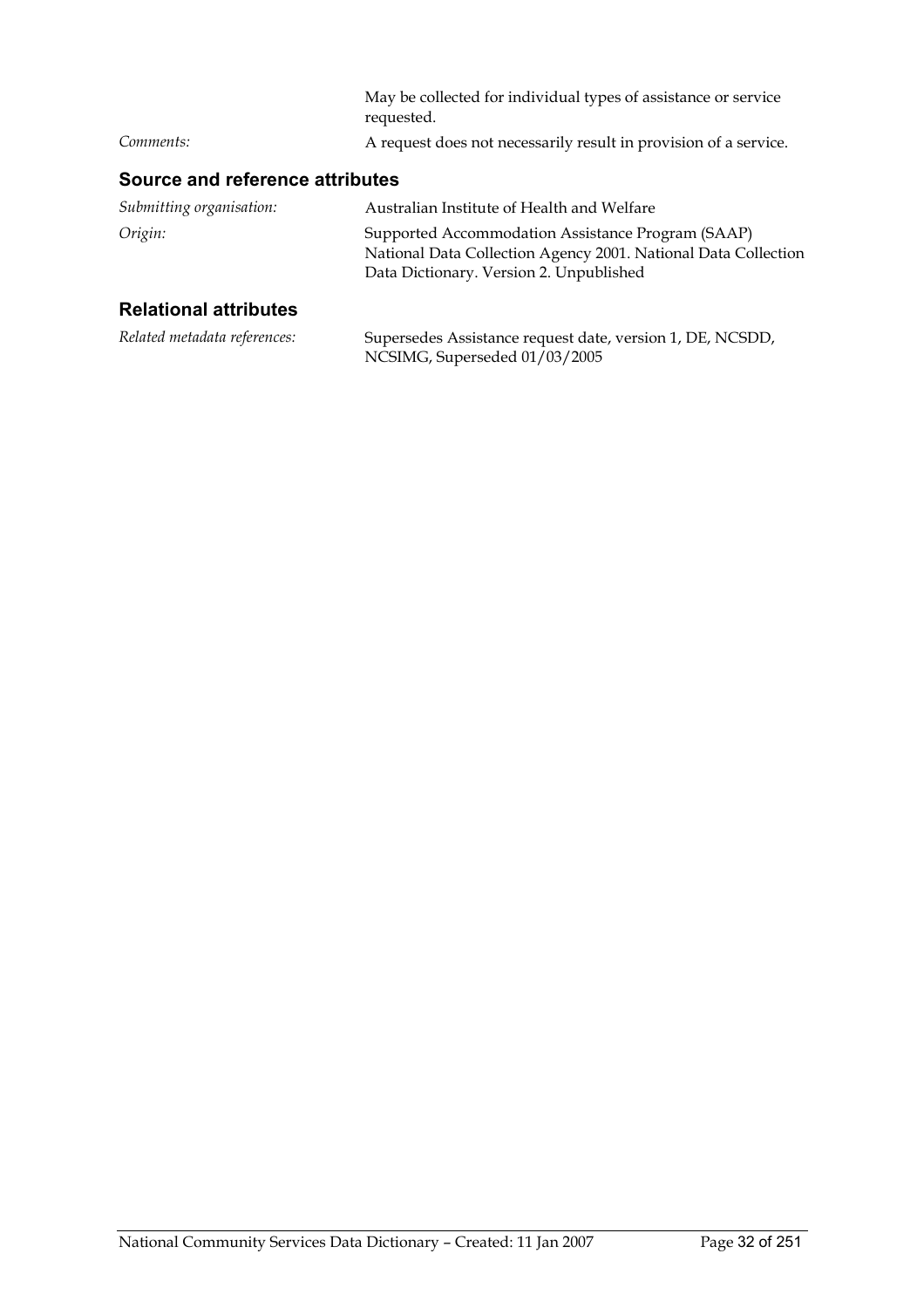# **Assistance urgency**

# **Identifying and definitional attributes**

| Metadata item type:  | Data Element                                                                                         |
|----------------------|------------------------------------------------------------------------------------------------------|
| Technical name:      | Service event - assistance urgency, code N{.N}                                                       |
| METeOR identifier:   | 270102                                                                                               |
| Registration status: | NCSIMG, Standard 01/03/2005                                                                          |
| Definition:          | The assessed time period within which assistance is needed by<br>a person, as represented by a code. |

### **Data element concept attributes**

| Data element concept: | Service event – assistance urgency                                                                                                                                                                                                                                                                        |
|-----------------------|-----------------------------------------------------------------------------------------------------------------------------------------------------------------------------------------------------------------------------------------------------------------------------------------------------------|
| Definition:           | The assessed time period within which assistance is needed by<br>a person.                                                                                                                                                                                                                                |
| Context:              | Client needs and service and resource planning:                                                                                                                                                                                                                                                           |
|                       | Gives an indication of the immediacy of need for people<br>making requests for assistance. This information can also be<br>used to help plan the level and amount of different types of<br>services, such as crisis care and to measure the appropriateness<br>of a person's waiting time for assistance. |
| Object class:         | Service event                                                                                                                                                                                                                                                                                             |
| <i>Property:</i>      | Assistance urgency                                                                                                                                                                                                                                                                                        |

#### **Source and reference attributes**

### **Value domain attributes**

#### **Representational attributes**

| Representation class:     | Code     |                                        |
|---------------------------|----------|----------------------------------------|
| Data type:                | Number   |                                        |
| Format:                   | $N\{N\}$ |                                        |
| Maximum character length: | 2        |                                        |
| Permissible values:       | Value    | Meaning                                |
|                           | 1        | Within 48 hours                        |
|                           | 1.1      | Immediate                              |
|                           | 1.2      | Within 24 hours                        |
|                           | 1.3      | More than 24 hours but within 48 hours |
|                           | 2        | More than 2 days but within 14 days    |
|                           | 2.1      | $3-4$ days                             |
|                           | 2.2      | 5–6 days                               |
|                           | 2.3      | More than 6 days but within 14 days    |
|                           | 3        | More than 14 days                      |
| Supplementary values:     | 9        | Not stated/inadequately described      |

### **Data element attributes**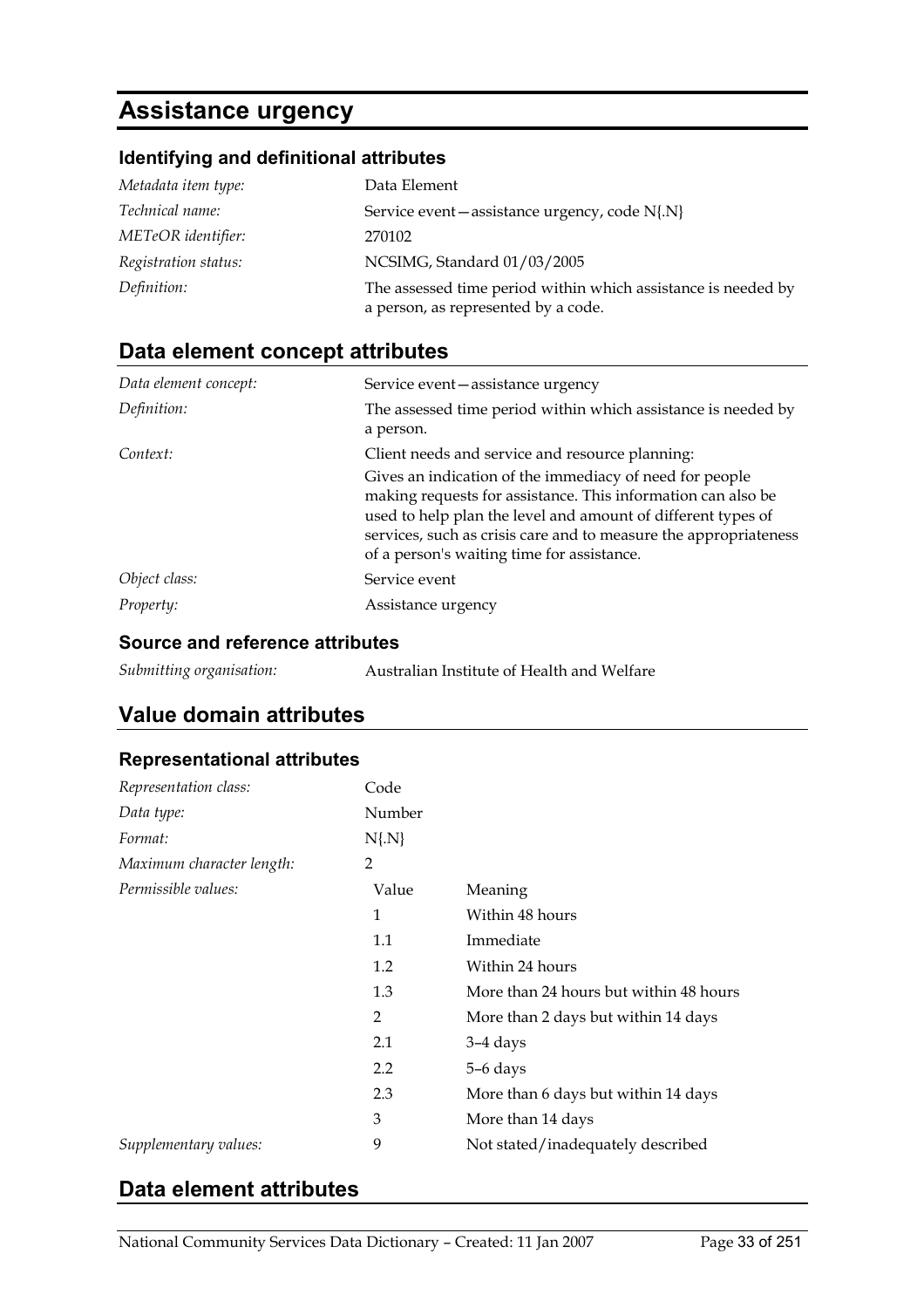### **Collection and usage attributes**

| Guide for use:      | This metadata item measures a perceived need by the service<br>provider and/or professional making the assessment, not a |
|---------------------|--------------------------------------------------------------------------------------------------------------------------|
|                     | perceived want.                                                                                                          |
| Collection methods: | Determination of 'urgency' should follow an assessment event<br>or some determination by the agency of need.             |

#### **Source and reference attributes**

| Submitting organisation: | Australian Institute of Health and Welfare                                                                                                  |
|--------------------------|---------------------------------------------------------------------------------------------------------------------------------------------|
| Origin:                  | SAAP National Data Collection Data Dictionary Version 1.1,<br>July 1999. Draft Aged Care Assessment Program Minimum<br>Data Set, version 2. |

### **Relational attributes**

| Related metadata references: | Supersedes Assistance urgency, version 1, DE, NCSDD, |
|------------------------------|------------------------------------------------------|
|                              | NCSIMG, Superseded 01/03/2005                        |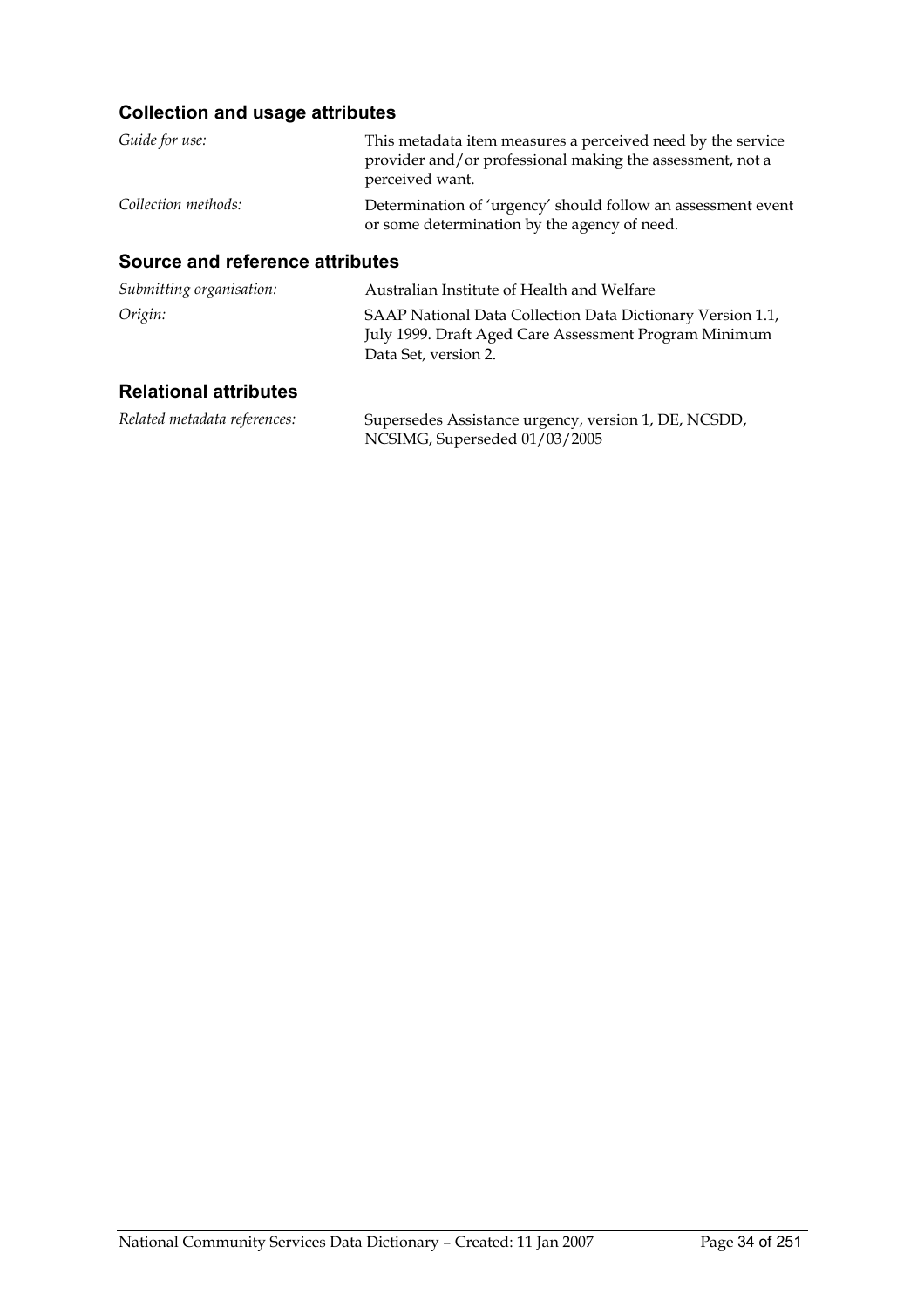# **Assistance with activities**

### **Identifying and definitional attributes**

| Metadata item type:  | Data Element                                                                                                                                                                                                                      |
|----------------------|-----------------------------------------------------------------------------------------------------------------------------------------------------------------------------------------------------------------------------------|
| Technical name:      | Person – need for assistance with activities in a life area, code N                                                                                                                                                               |
| METeOR identifier:   | 320213                                                                                                                                                                                                                            |
| Registration status: | NHIG, Standard 29/11/2006<br>NCSIMG, Standard 16/10/2006                                                                                                                                                                          |
| Definition:          | The level of help and/or supervision a person requires (or<br>would require if the person currently helping/supervising was<br>not available) to perform tasks and actions in a specified life<br>area, as represented by a code. |
| Context:             | Human functioning and disability                                                                                                                                                                                                  |

### **Data element concept attributes**

| Data element concept: | Person – need for assistance with activities in a life area                                               |
|-----------------------|-----------------------------------------------------------------------------------------------------------|
| Definition:           | The personal assistance and/or supervision a person needs to<br>perform tasks and actions in a life area. |
| Object class:         | Person                                                                                                    |
| <i>Property:</i>      | Need for assistance with activities in a life area                                                        |

### **Value domain attributes**

#### **Representational attributes**

| Classification scheme:    | Health 2001 | International Classification of Functioning, Disability and |
|---------------------------|-------------|-------------------------------------------------------------|
| Representation class:     | Code        |                                                             |
| Data type:                | Number      |                                                             |
| Format:                   | N           |                                                             |
| Maximum character length: | 1           |                                                             |
| Permissible values:       | Value       | Meaning                                                     |
|                           | $\theta$    | Does not need help/supervision                              |
|                           | 1           | Sometimes needs help/supervision                            |
|                           | 2           | Always needs help/supervision                               |
|                           | 3           | Unable to do this task or action, even with<br>assistance   |
| Supplementary values:     | 8           | Not specified                                               |
|                           | 9           | Not applicable                                              |

### **Collection and usage attributes**

| Guide for use: | This metadata item contributes to the definition of the concept<br>'Disability' and gives an indication of the experience of<br>disability for a person.                                  |
|----------------|-------------------------------------------------------------------------------------------------------------------------------------------------------------------------------------------|
|                | In the context of health, an activity is the execution of a task or<br>action by an individual. Activity limitations are difficulties an<br>individual may have in executing an activity. |
|                | Activity limitation varies with the environment and is assessed<br>in relation to a particular environment; the absence or presence                                                       |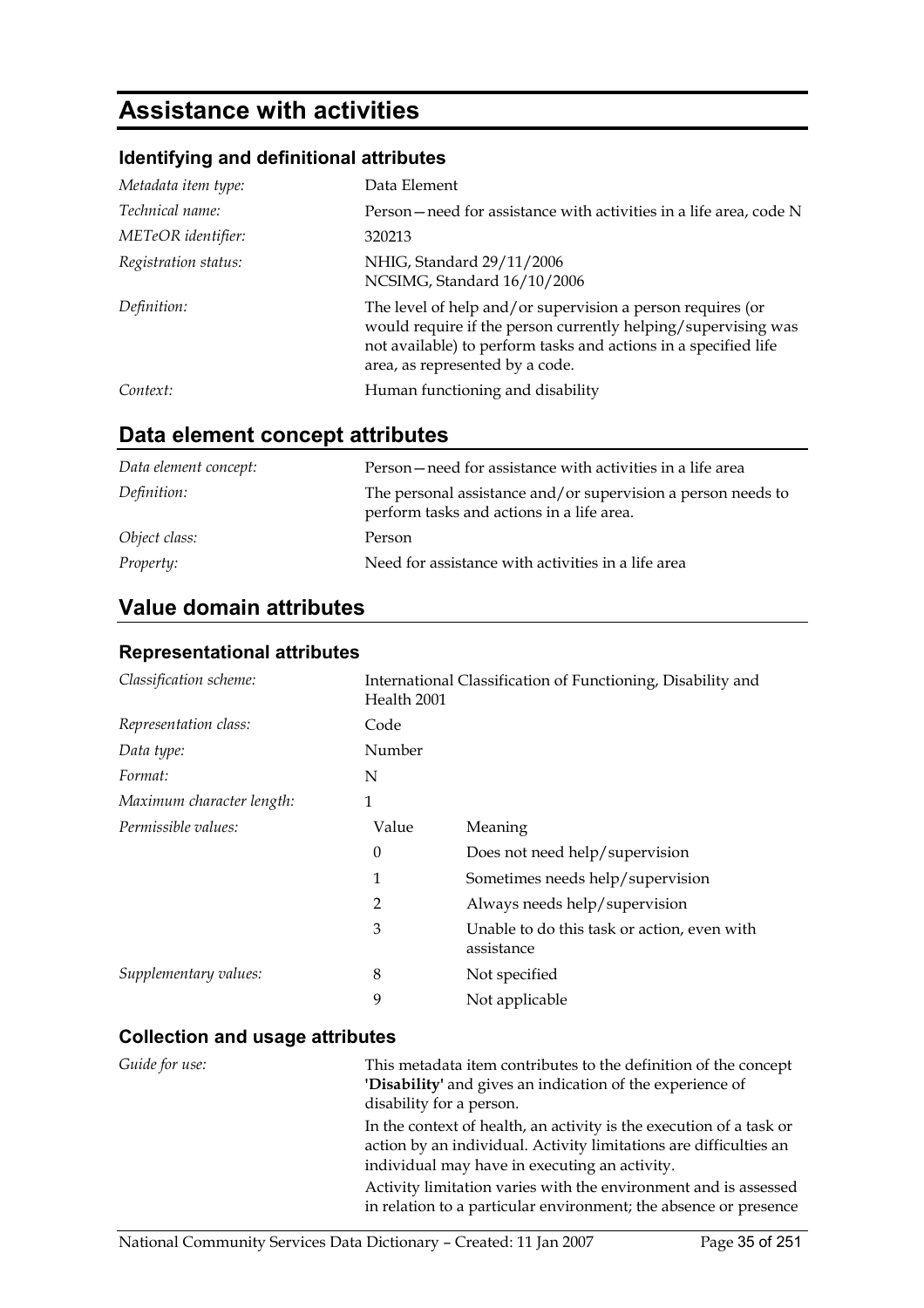of assistance, including aids and equipment, is an aspect of the environment.

This value domain records the level of a person's need for help or supervision, in a specified domain, in their overall life. This means that the need for assistance may not be directly relevant to the health or community care service being provided.

Where a life area includes a range of examples, (e.g. domestic life includes cooking, cleaning and shopping), if a person requires assistance in any of the areas then the highest level of assistance should be recorded.

Where need for assistance varies markedly over time (e.g. episodic psychiatric conditions) please record the average level of assistance needed.

The presence of an activity limitation with a given domain is indicated by a non-zero response in this value domain. Activity is limited when an individual, in the context of a health condition, either has need for assistance in performing an activity in an expected manner, or cannot perform the activity at all.

CODE 0 is used when the person has no need for supervision or help and can undertake the activity independently.

CODE 1 is used when the person sometimes needs assistance to perform an activity.

CODE 2 is used when the person always needs assistance to undertake the activity and cannot do the activity without assistance.

CODE 3 is used when the person cannot do the activity even with assistance

CODE 8 is used when a person's need for assistance to undertake the activity is unknown or there is insufficient information to use codes 0-3.

CODE 9 is used where the need for help or supervision is due to the person's age. For example, Education for persons less than 5 years and work for persons less than 15 years.

| Submitting organisation: | Australian Institute of Health and Welfare (AIHW) which is the<br>Australian Collaborating Centre for the World Health<br>Organization Family of International Classifications. |
|--------------------------|---------------------------------------------------------------------------------------------------------------------------------------------------------------------------------|
| Origin:                  | WHO 2001. ICF: International Classification of Functioning,<br>Disability and Health. Geneva: WHO                                                                               |
|                          | AIHW 2003. ICF Australian User Guide Version 1.0. Canberra:<br><b>AIHW</b>                                                                                                      |
| Reference documents:     |                                                                                                                                                                                 |
|                          | Further information on the ICF, including more detailed codes,<br>can be found in the ICF itself and the ICF Australian User<br>Guide (AIHW 2003), at the following websites:   |
|                          | WHO ICF website<br>$\bullet$<br>http://www.who.int/classifications/icf/en/                                                                                                      |
|                          | Australian Collaborating Centre ICF website<br>$\bullet$<br>http://www.aihw.gov.au/disability/icf/index.html                                                                    |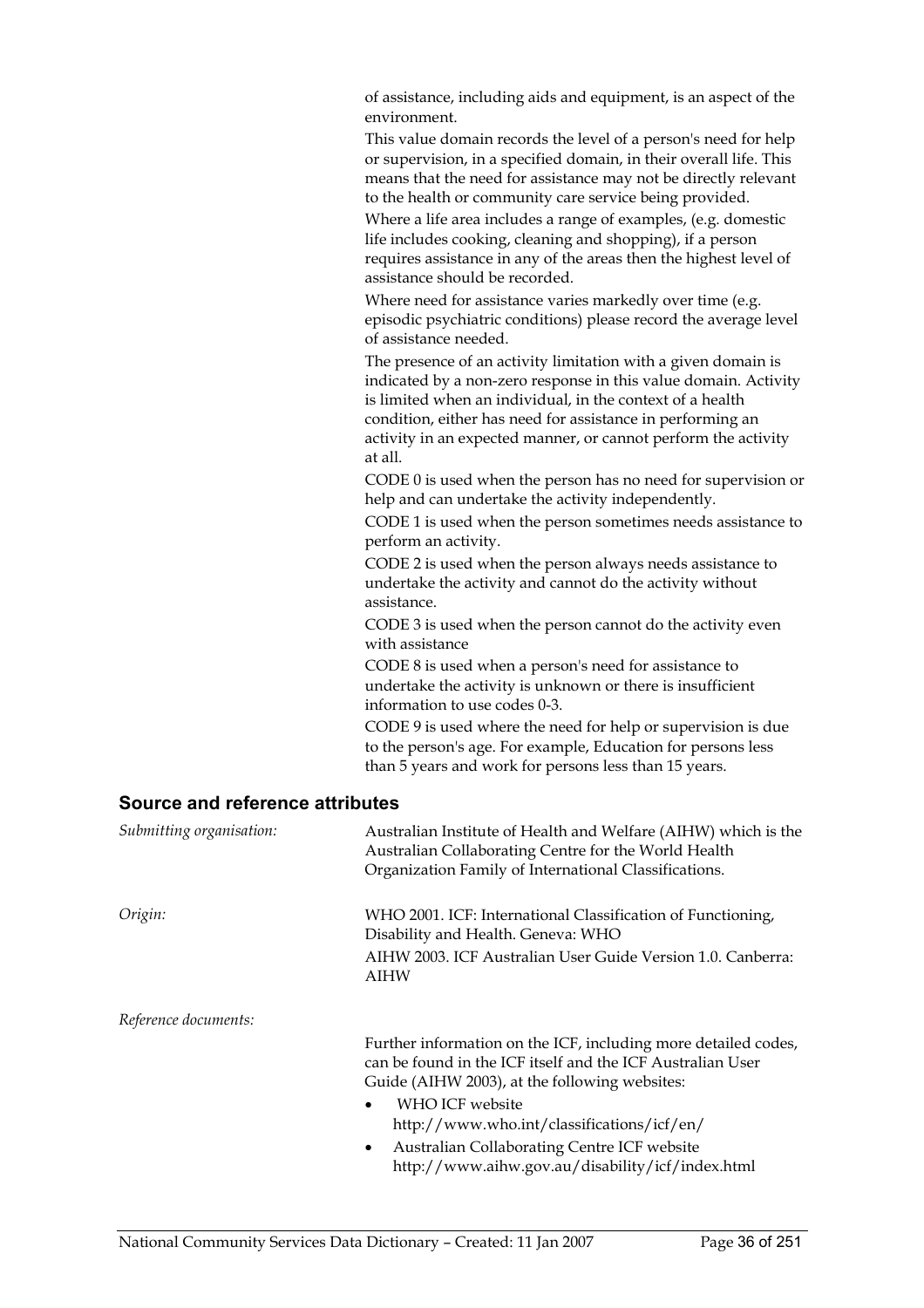### **Collection and usage attributes**

*Guide for use:* This data element, in conjunction with Person—activities and

participation life area, code (ICF 2001) AN[NNN], indicates a person's need for assistance in a given domain of activity.

### **Source and reference attributes**

| Submitting organisation: | Australian Institute of Health and Welfare (AIHW) which is the |
|--------------------------|----------------------------------------------------------------|
|                          | Australian Collaborating Centre for the World Health           |
|                          | Organization Family of International Classifications.          |

### **Relational attributes**

| Implementation in Data Set | Activities and Participation cluster NHIG, Standard 29/11/2006 |
|----------------------------|----------------------------------------------------------------|
| Specifications:            | NCSIMG, Standard 16/10/2006                                    |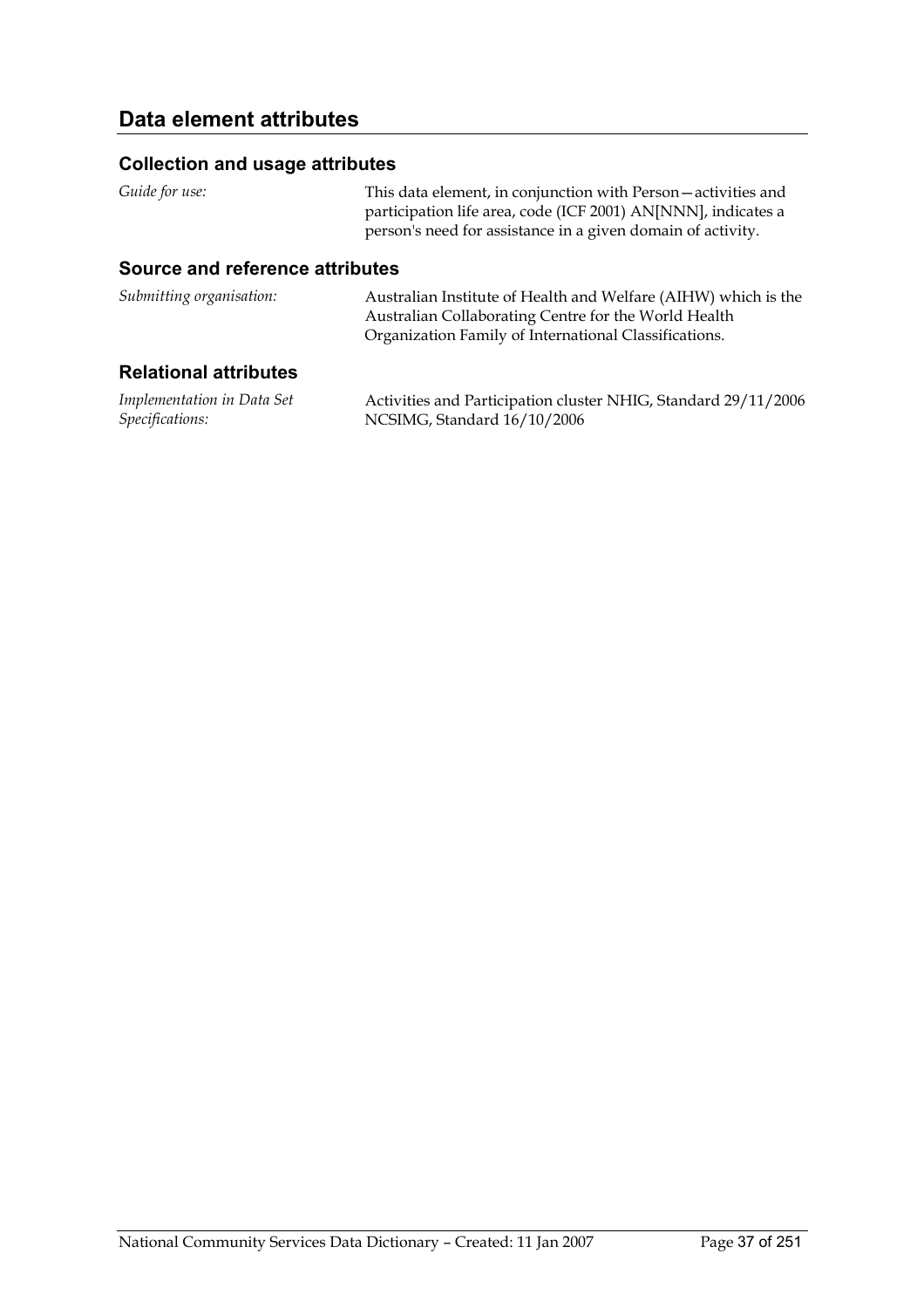# **Assistance—reason not provided**

### **Identifying and definitional attributes**

| Metadata item type:  | Data Element                                                                                                    |
|----------------------|-----------------------------------------------------------------------------------------------------------------|
| Technical name:      | Service event-reason assistance not provided, code N                                                            |
| METeOR identifier:   | 270040                                                                                                          |
| Registration status: | NCSIMG, Standard 01/03/2005                                                                                     |
| Definition:          | The reason assistance was not provided to a person by a<br>community services agency, as represented by a code. |

## **Data element concept attributes**

| Data element concept: | Service event-reason assistance not provided                                                                                                                                                 |
|-----------------------|----------------------------------------------------------------------------------------------------------------------------------------------------------------------------------------------|
| Definition:           | The reason assistance was not provided to a person by a<br>community services agency.                                                                                                        |
| Context:              | Service provision and planning:                                                                                                                                                              |
|                       | This item is a useful measure for planning purposes and can<br>provide information on service gaps, resource limitations, poor<br>referral relationships between agencies, unmet demand etc. |
| Object class:         | Service event                                                                                                                                                                                |
| Property:             | Reason assistance not provided                                                                                                                                                               |

### **Collection and usage attributes**

| Guide for use: | This may be recorded for a particular type of assistance, a        |
|----------------|--------------------------------------------------------------------|
|                | particular request for service, a particular assessment event or a |
|                | particular referral event.                                         |

## **Value domain attributes**

### **Representational attributes**

| Code           |                                                                    |
|----------------|--------------------------------------------------------------------|
| Number         |                                                                    |
| N              |                                                                    |
| 1              |                                                                    |
| Value          | Meaning                                                            |
| 1              | Service not offered by agency                                      |
| $\overline{2}$ | Person not eligible/wrong target group                             |
| 3              | Outlet refused service to person/offer refused                     |
| 4              | Person or service provider unable to attend                        |
| 5              | Assistance currently not available                                 |
| 6              | Facilities for special needs not available/service<br>inaccessible |
| 7              | Referred to other more appropriate agency                          |
| 8              | Other                                                              |
| 9              | Not stated/inadequately described                                  |
|                |                                                                    |

### **Collection and usage attributes**

Guide for use: Record main reason assistance not provided.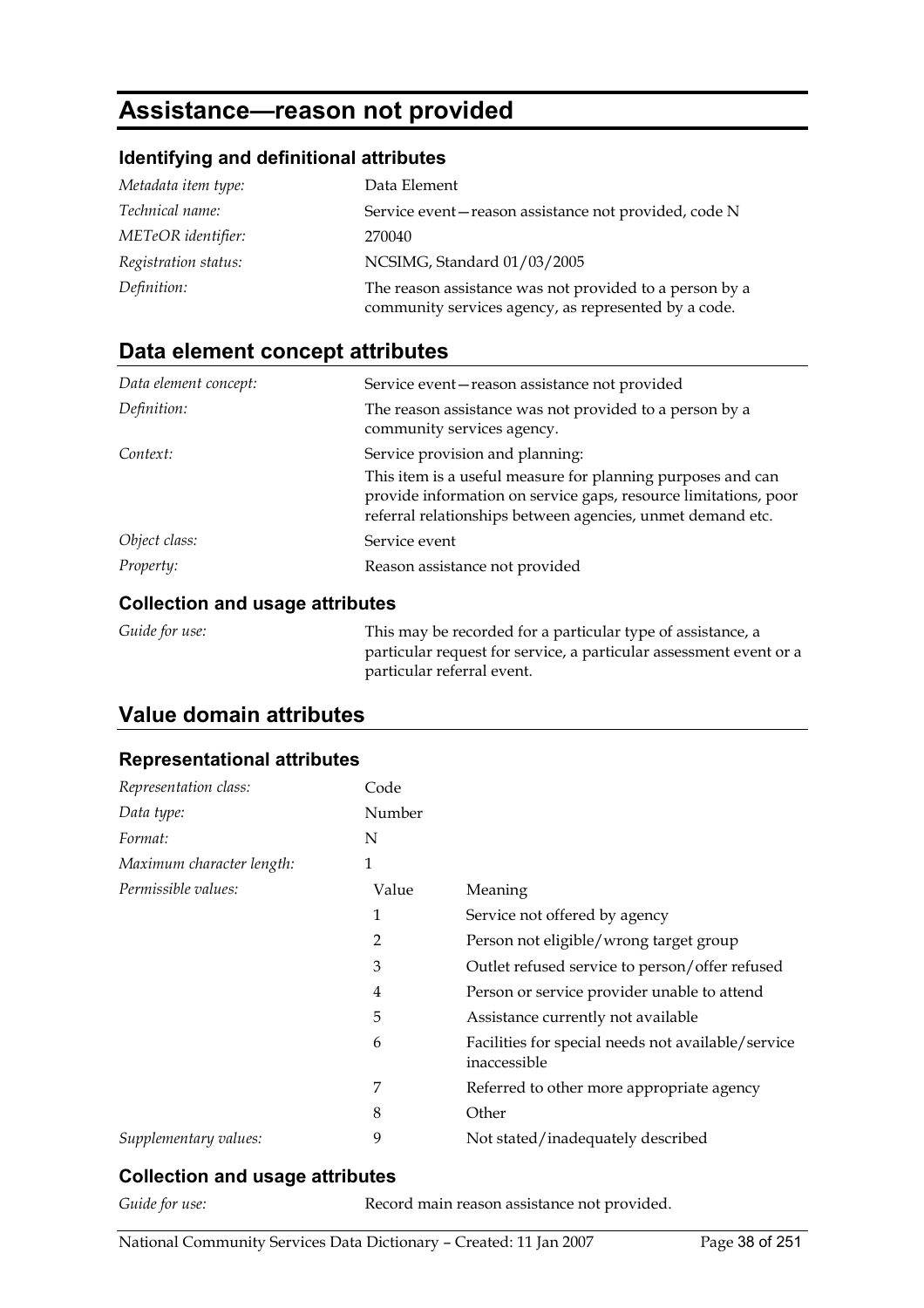More specific categories in the data domain (that can map to this data domain) can also provide useful information at an agency or locality level about service gaps and resource limitations. For example code 6 can be broken up into a number of more specific categories to ascertain whether people are having trouble accessing services due to lack of interpreter services, disabled access to a building, etc. This information can help individual agencies better allocate their resources.

Examples of the above categories are:

CODE 3 Outlet refused service to person/offer refused Due to inappropriate behaviour or person failed to present and did not contact the agency.

CODE 4 Person or service provider unable to attend For example, unscheduled staff absence or unscheduled events such as bad weather or electricity failure.

CODE 5 Assistance currently not available

The place, service or resource is not currently available or a waiting period applies.

CODE 6 Facilities for special needs not available/service inaccessible

Facilities for special needs such as disability, cultural, language etc, not available; no disabled access to building; too far away; service not provided in days or hours required.

### **Data element attributes**

### **Collection and usage attributes**

*Collection methods:* This item should at the least be collected for the primary reason that assistance is not provided. Other reasons can also be collected, but the primary reason should also be specified. This item should be linked to a type of services or a particular event (such as a referral/contact event or a particular request for service).

### **Source and reference attributes**

| Submitting organisation:     | Australian Institute of Health and Welfare                                                          |  |
|------------------------------|-----------------------------------------------------------------------------------------------------|--|
| <b>Relational attributes</b> |                                                                                                     |  |
| Related metadata references: | Supersedes Assistance - reason not provided, version 1, DE,<br>NCSDD, NCSIMG, Superseded 01/03/2005 |  |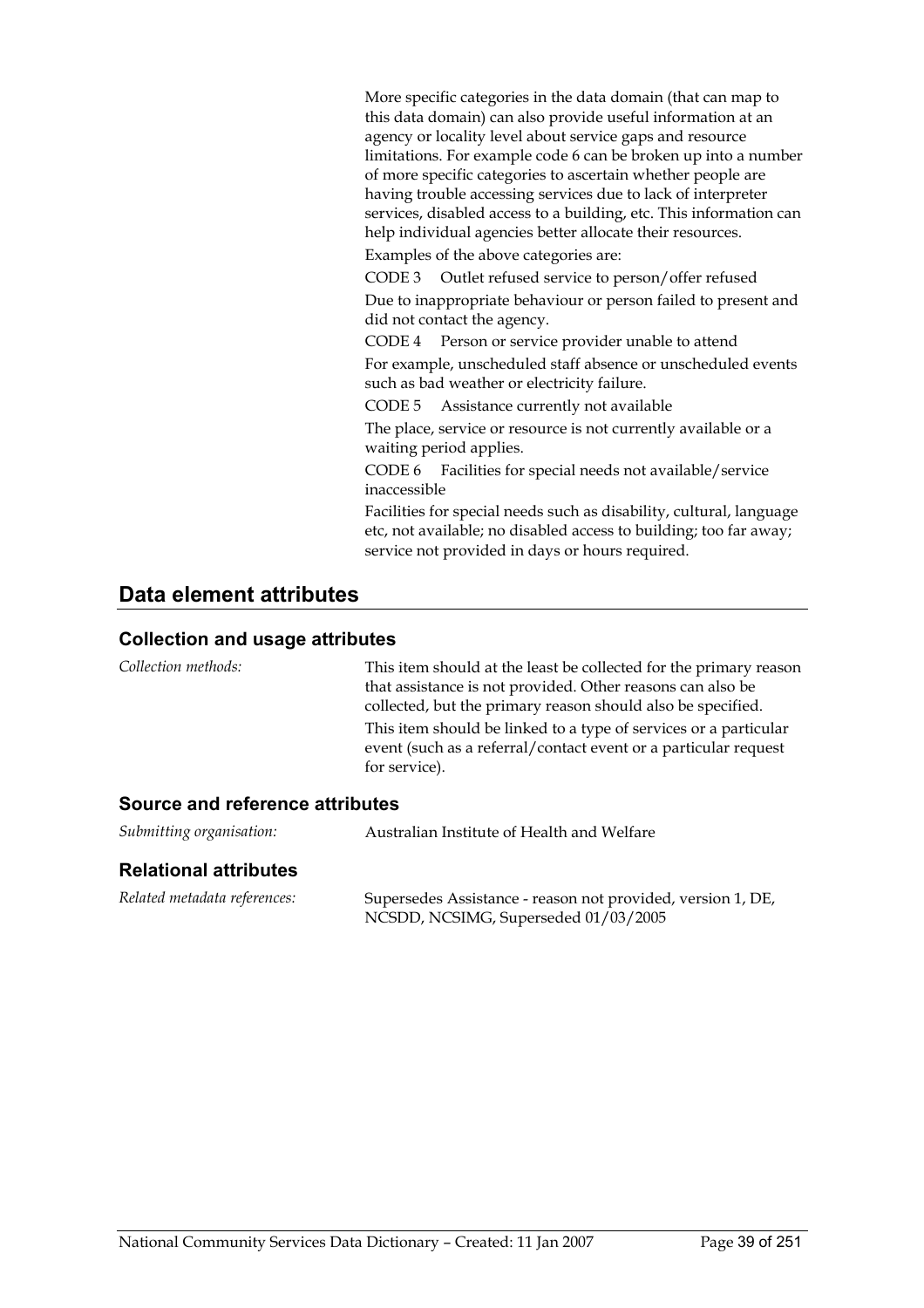# **Australian state/territory identifier**

### **Identifying and definitional attributes**

| Metadata item type:  | Data Element                                                                                  |
|----------------------|-----------------------------------------------------------------------------------------------|
| Technical name:      | Person - Australian state/territory identifier, code N                                        |
| METeOR identifier:   | 286919                                                                                        |
| Registration status: | NHIG, Standard 04/05/2005<br>NCSIMG, Standard 25/08/2005<br>NHDAMG, Standard 10/02/2006       |
| Definition:          | The Australian state or territory where a person can be located,<br>as represented by a code. |

### **Data element concept attributes**

| Data element concept: | Person - Australian state/territory identifier                   |
|-----------------------|------------------------------------------------------------------|
| Definition:           | The Australian state or territory where a person can be located. |
| Object class:         | Person                                                           |
| <i>Property:</i>      | Australian state/territory identifier                            |

### **Value domain attributes**

### **Representational attributes**

| Representation class:     | Code   |                                                                                           |
|---------------------------|--------|-------------------------------------------------------------------------------------------|
| Data type:                | Number |                                                                                           |
| Format:                   | N      |                                                                                           |
| Maximum character length: | 1      |                                                                                           |
| Permissible values:       | Value  | Meaning                                                                                   |
|                           | 1      | New South Wales                                                                           |
|                           | 2      | Victoria                                                                                  |
|                           | 3      | Queensland                                                                                |
|                           | 4      | South Australia                                                                           |
|                           | 5      | Western Australia                                                                         |
|                           | 6      | Tasmania                                                                                  |
|                           | 7      | Northern Territory                                                                        |
|                           | 8      | <b>Australian Capital Territory</b>                                                       |
|                           | 9      | Other territories (Cocos (Keeling) Islands,<br>Christmas Island and Jervis Bay Territory) |

### **Collection and usage attributes**

*Guide for use:* The order presented here is the standard for the Australian Bureau of Statistics (ABS). Other organisations (including the Australian Institute of Health and Welfare) publish data in state order based on population (that is, Western Australia before South Australia and Australian Capital Territory before Northern Territory).

### **Source and reference attributes**

| Reference documents: |  |
|----------------------|--|
|----------------------|--|

*Reference documents:* Australian Bureau of Statistics 2005. Australian Standard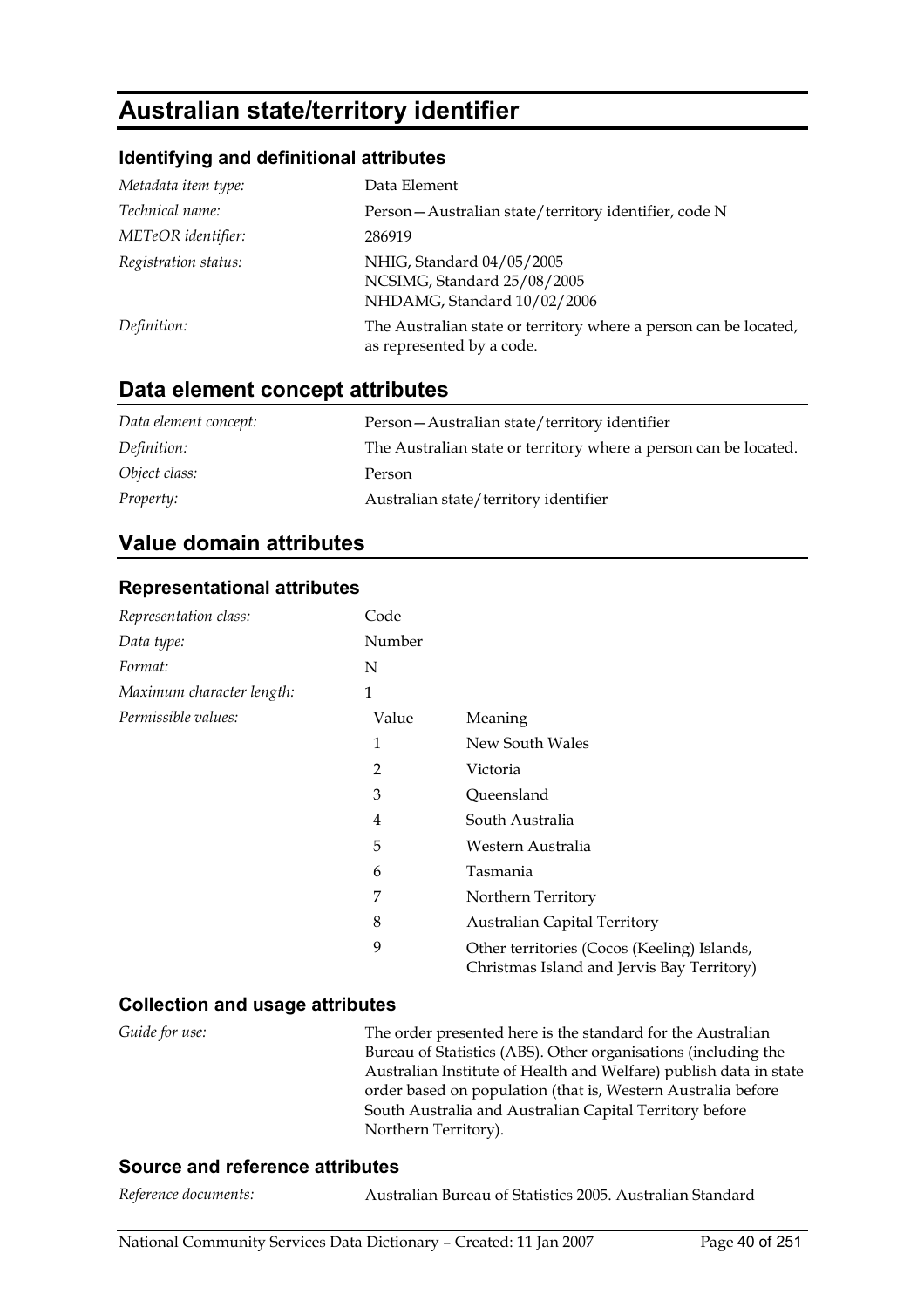Geographical Classification (ASGC). Cat. no. 1216.0. Canberra: ABS. Viewed on 30/09/2005

## **Data element attributes**

| Collection methods:             | Irrespective of how the information is coded, conversion of the<br>codes to the ABS standard must be possible.                                                             |
|---------------------------------|----------------------------------------------------------------------------------------------------------------------------------------------------------------------------|
| Source and reference attributes |                                                                                                                                                                            |
| Origin:                         | Australian Bureau of Statistics 2004. Australian Standard<br>Geographical Classification (ASGC) (Cat. no. 1216.0). Viewed 13<br>October 2005.                              |
| Reference documents:            | AS4846 Health Care Provider Identification, 2004, Sydney:<br>Standards Australia<br>AS5017 Health Care Client Identification, 2004, Sydney:<br>Standards Australia         |
|                                 | In AS4846 and AS5017 alternative codes are presented. Refer to<br>the current standard for more details.                                                                   |
| <b>Relational attributes</b>    |                                                                                                                                                                            |
| Related metadata references:    | See also Person (address) - Australian postcode, code (Postcode<br>datafile) {NNNN} NHIG, Standard 04/05/2005, NCSIMG,<br>Standard 25/08/2005, NHDAMG, Standard 10/02/2006 |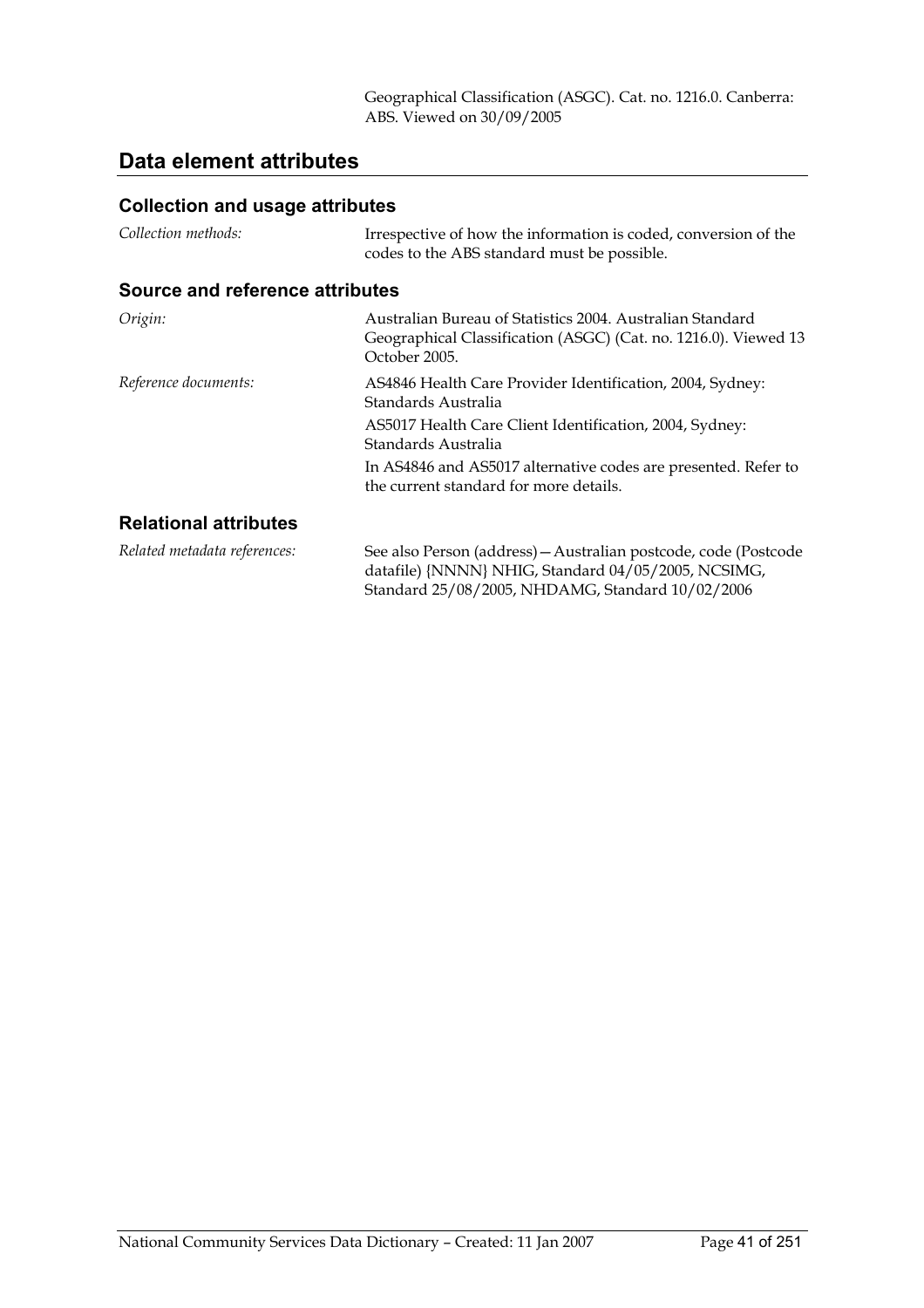# **Australian state/territory identifier (service provider organisation)**

### **Identifying and definitional attributes**

| Metadata item type:  | Data Element                                                                                                                    |
|----------------------|---------------------------------------------------------------------------------------------------------------------------------|
| Technical name:      | Service provider organisation - Australian state/territory<br>identifier, code N                                                |
| METeOR identifier:   | 289083                                                                                                                          |
| Registration status: | NHIG, Standard 04/05/2005<br>NCSIMG, Standard 07/12/2005                                                                        |
| Definition:          | An identifier of the Australian state or territory where an<br>organisation or agency can be located, as represented by a code. |

## **Data element concept attributes**

| Data element concept: | Service provider organisation - Australian state/territory identifier                                                        |
|-----------------------|------------------------------------------------------------------------------------------------------------------------------|
| Definition:           | An identifier of the Australian state or territory where an<br>organisation or agency can be located.                        |
| Context:              | This is a geographic indicator which is used for analysis of the<br>distribution of agencies or establishments and services. |
| Object class:         | Service provider organisation                                                                                                |
| <i>Property:</i>      | Australian state/territory identifier                                                                                        |

### **Value domain attributes**

### **Representational attributes**

| Representation class:     | Code           |                                                                                           |
|---------------------------|----------------|-------------------------------------------------------------------------------------------|
| Data type:                | Number         |                                                                                           |
| Format:                   | N              |                                                                                           |
| Maximum character length: | 1              |                                                                                           |
| Permissible values:       | Value          | Meaning                                                                                   |
|                           | 1              | New South Wales                                                                           |
|                           | $\overline{2}$ | Victoria                                                                                  |
|                           | 3              | Queensland                                                                                |
|                           | 4              | South Australia                                                                           |
|                           | 5              | Western Australia                                                                         |
|                           | 6              | Tasmania                                                                                  |
|                           | 7              | Northern Territory                                                                        |
|                           | 8              | <b>Australian Capital Territory</b>                                                       |
|                           | 9              | Other territories (Cocos (Keeling) Islands,<br>Christmas Island and Jervis Bay Territory) |

### **Collection and usage attributes**

*Guide for use:* The order presented here is the standard for the Australian Bureau of Statistics (ABS). Other organisations (including the Australian Institute of Health and Welfare) publish data in state order based on population (that is, Western Australia before South Australia and Australian Capital Territory before Northern Territory).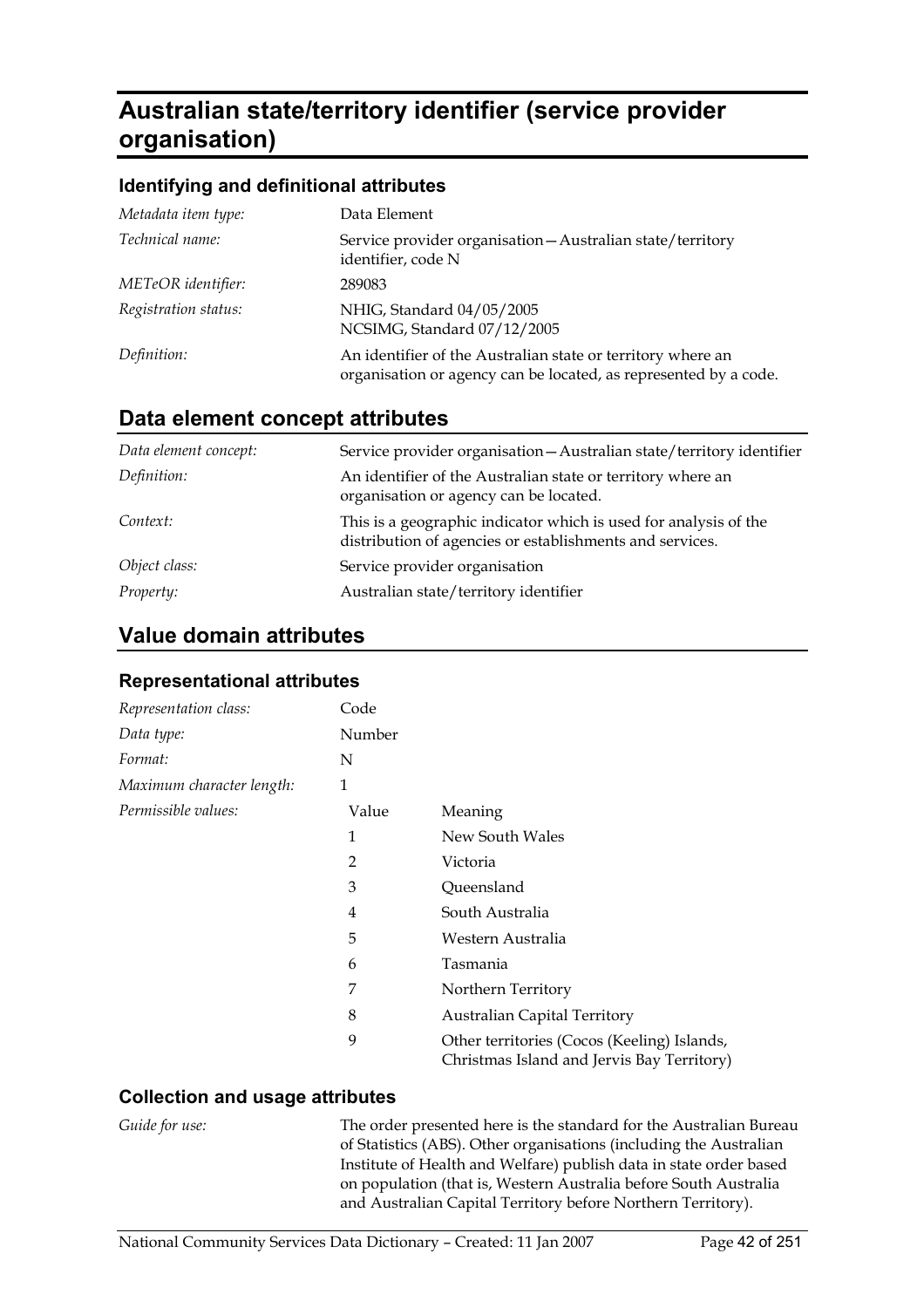### **Source and reference attributes**

| Reference documents: | Australian Bureau of Statistics 2005. Australian Standard      |
|----------------------|----------------------------------------------------------------|
|                      | Geographical Classification (ASGC). Cat. no. 1216.0. Canberra: |
|                      | ABS. Viewed on 30/09/2005                                      |

## **Data element attributes**

## **Collection and usage attributes**

| Collection methods: | Irrespective of how the information is coded, conversion of the |
|---------------------|-----------------------------------------------------------------|
|                     | codes to the ABS standard must be possible.                     |

### **Source and reference attributes**

| Submitting organisation: | Australian Institute of Health and Welfare                                                               |
|--------------------------|----------------------------------------------------------------------------------------------------------|
| Origin:                  | Health Data Standard Committee<br>National Community Services Data Committee                             |
| Reference documents:     | AS4846 Health Care Provider Identification, 2004, Sydney:<br>Standards Australia                         |
|                          | AS5017 Health Care Client Identification, 2002, Sydney: Standards<br>Australia                           |
|                          | In AS4846 and AS5017 alternative codes are presented. Refer to the<br>current standard for more details. |
|                          |                                                                                                          |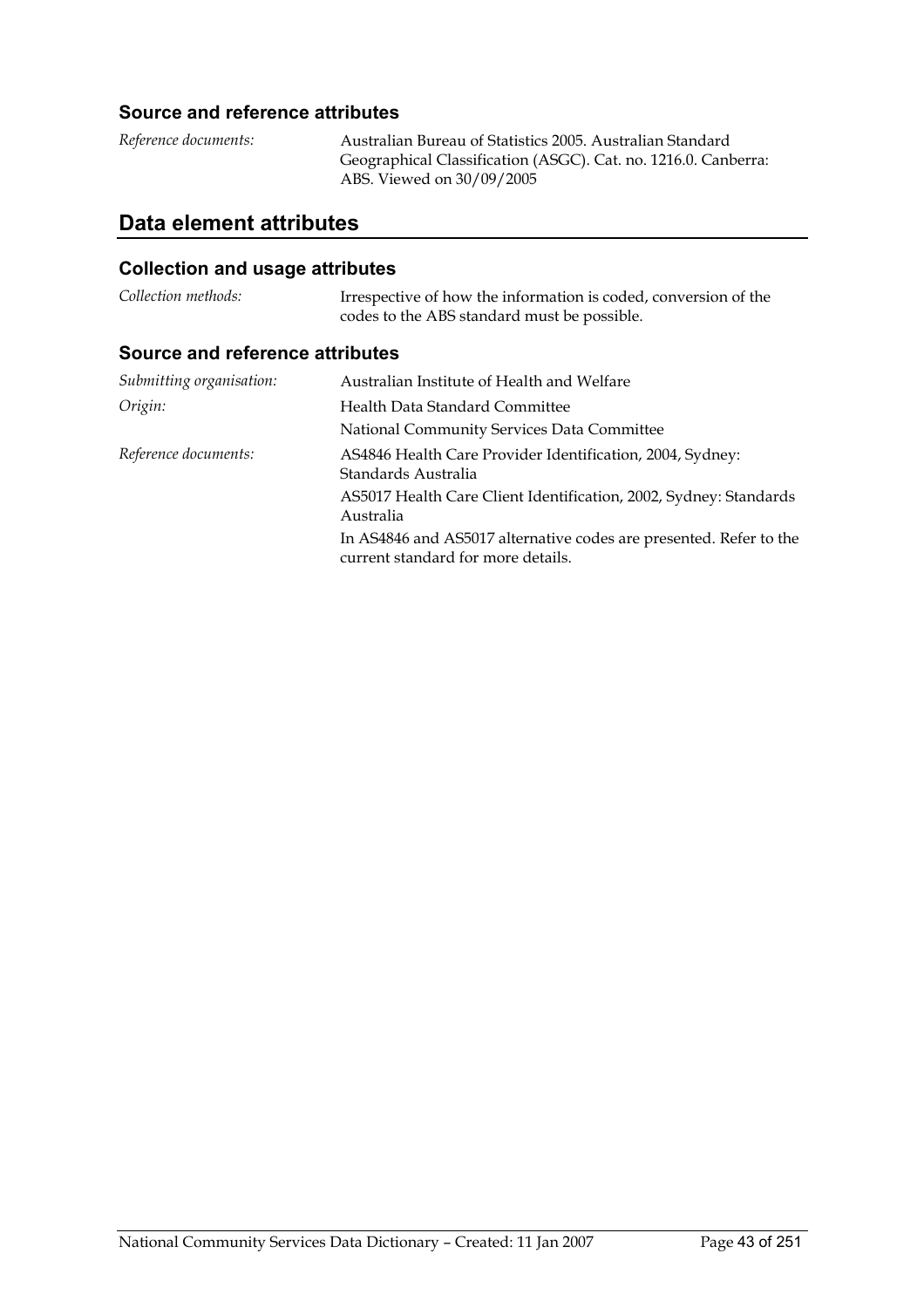# **Body function**

## **Identifying and definitional attributes**

| Metadata item type:  | Data Element                                                                                        |
|----------------------|-----------------------------------------------------------------------------------------------------|
| Technical name:      | Person-body function, code (ICF 2001) AN[NNNN]                                                      |
| Synonymous names:    | Body function code                                                                                  |
| METeOR identifier:   | 320141                                                                                              |
| Registration status: | NHIG, Standard 29/11/2006<br>NCSIMG, Standard 16/10/2006                                            |
| Definition:          | The physiological or psychological function of a person's body<br>system, as represented by a code. |

## **Data element concept attributes**

| Data element concept: | Person-body function                                                      |
|-----------------------|---------------------------------------------------------------------------|
| Definition:           | The physiological or psychological function of a person's body<br>system. |
| Object class:         | Person                                                                    |
| <i>Property:</i>      | Body function                                                             |

## **Value domain attributes**

### **Representational attributes**

| Classification scheme:    | International Classification of Functioning, Disability and<br>Health 2001 |
|---------------------------|----------------------------------------------------------------------------|
| Representation class:     | Code                                                                       |
| Data type:                | String                                                                     |
| Format:                   | AN[NNNN]                                                                   |
| Maximum character length: | 6                                                                          |

| Guide for use: | This metadata item contributes to the definition of the concept<br>'Disability' and gives an indication of the experience of<br>disability for a person.                                                                                                                                                                                                                                                                  |
|----------------|---------------------------------------------------------------------------------------------------------------------------------------------------------------------------------------------------------------------------------------------------------------------------------------------------------------------------------------------------------------------------------------------------------------------------|
|                | Data can be collected at the three digit level in one chapter and<br>at the chapter level in another. However it is only possible to<br>collect data at a single level of the hierarchy in a single chapter<br>to maintain mutual exclusivity. For example, it is not permitted<br>to collect both Exercise tolerance functions (3 digit level) and<br>'fatiguability' (4-digit level) as the former includes the latter. |
|                | The value domain below refers to the highest hierarchical level<br>(ICF chapter level). Data collected at this level, in association<br>with Impairment extent code N will use the codes as indicated.                                                                                                                                                                                                                    |
|                | CODE b1 Mental functions<br>CODE b2 Sensory functions and pain<br>CODE b3 Voice and speech functions<br>CODE b4 Functions of the cardiovascular, haematological,<br>immunological and respiratory systems<br>CODE b5<br>Functions of the digestive, metabolic and the<br>endocrine system                                                                                                                                 |
|                | CODE b6<br>Genitourinary and reproductive functions                                                                                                                                                                                                                                                                                                                                                                       |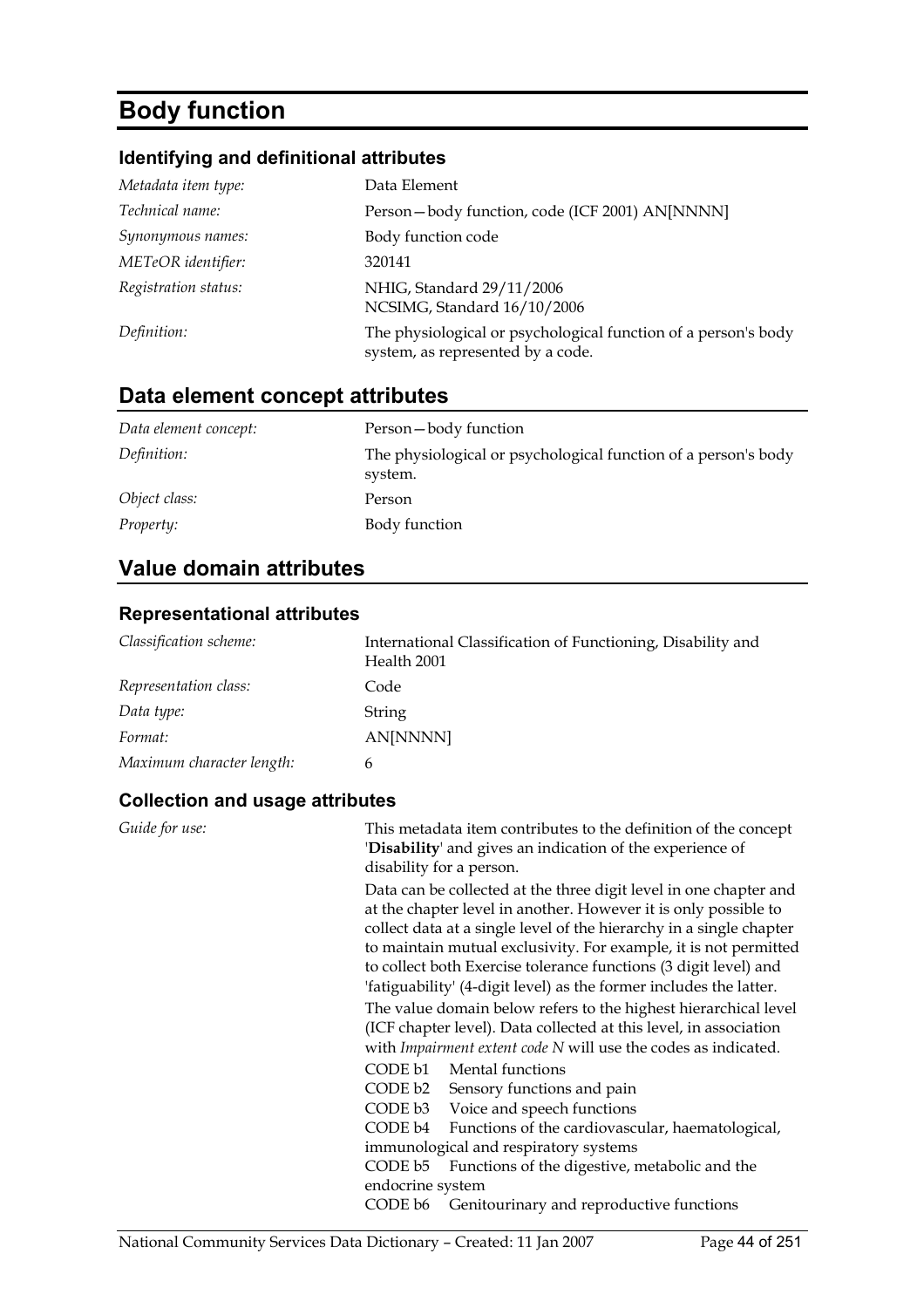CODE b7 Neuromusculoskeletal and movement-related functions CODE b8 Functions of the skin and related structures

Data collected at this level will provide a general description of the structures and can only be compared with data collected at the same level.

Each chapter contains categories at different levels ordered from general to detailed. For more detailed information the user should follow the structure of the ICF; the codes should be drawn from the same hierarchical level within any particular chapter. The full range of permissible values together, with definitions is listed in the *Body Functions*component of the ICF. An example of a value domain at the 3 digit level from the Sensory functions and pain chapter may include:

CODE b210 Seeing functions CODE b230 Hearing functions CODE b235 Vestibular functions CODE b250 Taste functions CODE b255 Smell functions CODE b260 Proprioceptive functions CODE b265 Touch functions CODE b270 Sensory functions related to temperature and other stimuli CODE b279 Additional sensory functions, other specified and unspecified An example of a value domain at the 4 digit level from the body function component may include: CODE b1300 Energy level CODE b1400 Sustaining attention CODE b1442 Retrieval of memory CODE b1521 Regulation of emotion CODE b1641 Organization and planning

The prefix *b* denotes the domains within the component of *Body Functions.* 

#### **Source and reference attributes**

| Submitting organisation: | Australian Institute of Health and Welfare which is the<br>Australian Collaborating Centre for the World Health<br>Organization Family of International Classifications.      |
|--------------------------|-------------------------------------------------------------------------------------------------------------------------------------------------------------------------------|
| Origin:                  | WHO 2001. ICF: International Classification of Functioning,<br>Disability and Health. Geneva: WHO                                                                             |
|                          | AIHW 2003. ICF Australian User Guide Version 1.0. Canberra:<br>AIHW                                                                                                           |
| Reference documents:     | Further information on the ICF, including more detailed codes,<br>can be found in the ICF itself and the ICF Australian User<br>Guide (AIHW 2003), at the following websites: |
|                          | WHO ICF website<br>$\bullet$<br>http://www.who.int/classifications/icf/en/                                                                                                    |
|                          | Australian Collaborating Centre ICF website<br>$\bullet$<br>http://www.aihw.gov.au/disability/icf/index.html                                                                  |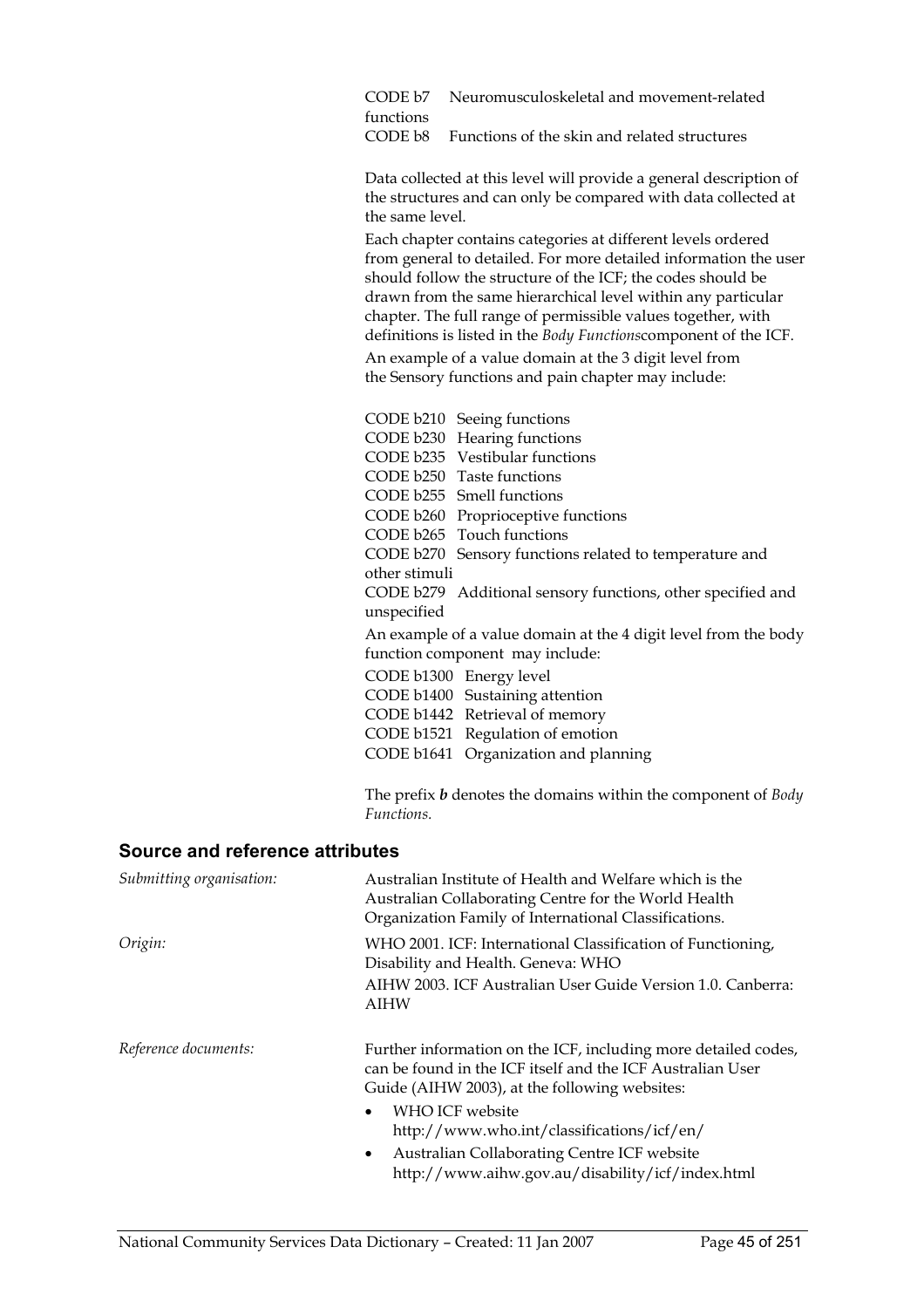| Guide for use:                  | This data element can be used to record positive or neutral<br>body function, as well as impairment of body function when<br>used in conjunction with the metadata item Person-extent of<br>impairment of body function, code (ICF 2001)N.<br>Where multiple body functions or impairments of body<br>functions are recorded, the following prioritising system should<br>be useful. |
|---------------------------------|--------------------------------------------------------------------------------------------------------------------------------------------------------------------------------------------------------------------------------------------------------------------------------------------------------------------------------------------------------------------------------------|
|                                 | The first recorded body function or impairment of body<br>$\bullet$<br>function is the one having the greatest impact on the<br>individual.<br>Second and subsequent body function or impairment of<br>$\bullet$                                                                                                                                                                     |
| Source and reference attributes | body function is also of relevance to the individual.                                                                                                                                                                                                                                                                                                                                |

| Submitting organisation:     | Australian Institute of Health and Welfare (AIHW) which is the<br>Australian Collaborating Centre for the World Health<br>Organization Family of International Classifications. |  |
|------------------------------|---------------------------------------------------------------------------------------------------------------------------------------------------------------------------------|--|
| <b>Relational attributes</b> |                                                                                                                                                                                 |  |
| Implementation in Data Set   | Body functions cluster NHIG, Standard 29/11/2006                                                                                                                                |  |

| Implementation in Data Set | Body functions cluster NHIG, Standard 29/1 |
|----------------------------|--------------------------------------------|
| <i>Specifications:</i>     | NCSIMG, Standard 16/10/2006                |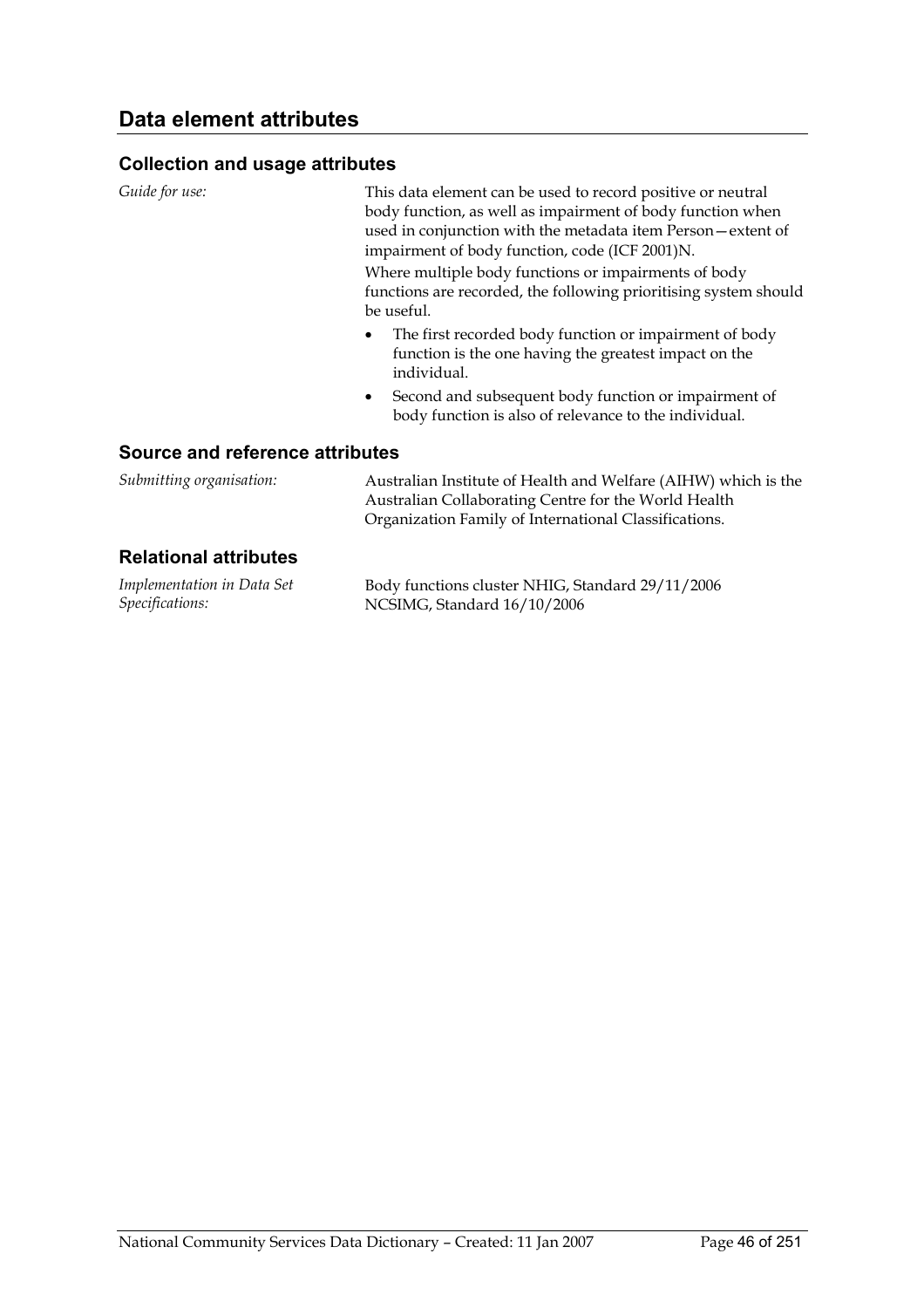# **Body structure**

## **Identifying and definitional attributes**

| Metadata item type:  | Data Element                                                                                                  |
|----------------------|---------------------------------------------------------------------------------------------------------------|
| Technical name:      | Person-body structure, code (ICF 2001) AN[NNNN]                                                               |
| Synonymous names:    | Body structure code                                                                                           |
| METeOR identifier:   | 320147                                                                                                        |
| Registration status: | NHIG, Standard 29/11/2006<br>NCSIMG, Standard 16/10/2006                                                      |
| Definition:          | An anatomical part of a person's body such as organs, limbs or<br>their components, as represented by a code. |

## **Data element concept attributes**

| Data element concept: | Person-body structure                                                               |
|-----------------------|-------------------------------------------------------------------------------------|
| Definition:           | An anatomical part of a person's body such as organs,<br>limbs or their components. |
| Object class:         | Person                                                                              |
| <i>Property:</i>      | Body structure                                                                      |

## **Value domain attributes**

### **Representational attributes**

| Classification scheme:    | International Classification of Functioning, Disability and<br>Health 2001 |
|---------------------------|----------------------------------------------------------------------------|
| Representation class:     | Code                                                                       |
| Data type:                | String                                                                     |
| Format:                   | AN[NNNN]                                                                   |
| Maximum character length: | 6                                                                          |

| Guide for use: | This metadata item contributes to the definition of the concept<br>disability and gives an indication of the experience of disability<br>for a person.                                                                                                                                                                                                                                                                             |
|----------------|------------------------------------------------------------------------------------------------------------------------------------------------------------------------------------------------------------------------------------------------------------------------------------------------------------------------------------------------------------------------------------------------------------------------------------|
|                | Data can be collected at the three digit level in one chapter and<br>at the chapter level in another. However it is only possible to<br>collect data at a single level of the hierarchy in a single chapter<br>to maintain mutual exclusivity. For example, it is not permitted<br>to collect both 'Skin and related structures' (chapter level) and<br>'Structure of nails' (3 digit level) as the former includes the<br>latter. |
|                | The value domain below refers to the highest hierarchical level<br>(ICF chapter level). Data collected at this level, in association<br>with respective qualifiers (Impairment extent code N, Impairment<br>nature code $N$ , Impairment location code $N$ ) will use the codes as<br>indicated.                                                                                                                                   |
|                | CODE s1<br>Structures of the nervous system<br>CODE <sub>s2</sub><br>The eye, ear and related structures<br>CODE s3<br>Structures involved in voice and speech<br>CODE s4<br>Structures of the cardiovascular, immunological<br>and respiratory systems                                                                                                                                                                            |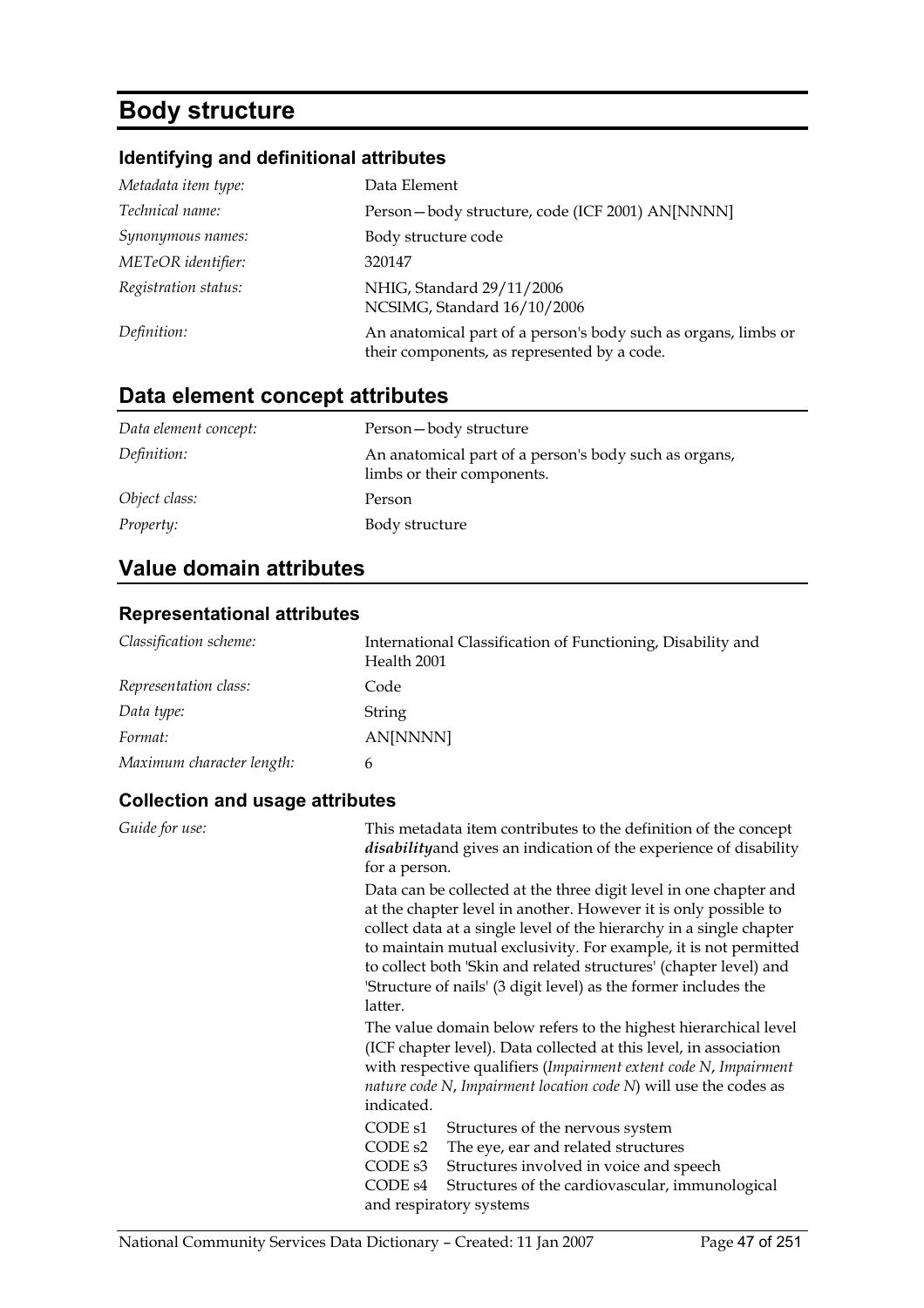CODE s5 Structures related to the digestive, metabolic and endocrine systems

CODE s6 Structures related to the genitourinary and reproductive systems

CODE s7 Structures related to movement

CODE s8 Skin and related structures

Data collected at this level will provide a general description of the structures and can only be compared with data collected at the same level.

Each chapter contains categories at different levels ordered from general to detailed. For more detailed information the user should follow the structure of the ICF; the codes should be drawn from the same hierarchical level within any particular chapter. The full range of permissible values together with definitions is listed in the Body Structures component of the ICF.

An example of a value domain at the 3 digit level from the Structures of the nervous system chapter may include:

CODE s110 Structure of the brain CODE s120 Spinal cord and related structures CODE s130 Structure of the meninges CODE s140 Structure of sympathetic nervous system CODE s150 Structure of parasympathetic nervous system CODE s198 Structure of the nervous system, other specified CODE s199 Structure of the nervous system, unspecified An example of a value domain at the 4 digit level from the Structures related to movement chapter may include: CODE s7300 Structure of upper arm CODE s7301 Structure of forearm CODE s7302 Structure of hand CODE s7500 Structure of thigh CODE s7501 Structure of lower leg CODE s7502 Structure of ankle and foot CODE s7600 Structure of vertebral column

The prefix *s* denotes the domains within the component of *Body Structures*.

#### **Source and reference attributes**

| Submitting organisation: | Australian Institute of Health and Welfare which is the<br>Australian Collaborating Centre for the World Health<br>Organization Family of International Classifications.      |
|--------------------------|-------------------------------------------------------------------------------------------------------------------------------------------------------------------------------|
| Origin:                  | WHO 2001. ICF: International Classification of Functioning,<br>Disability and Health. Geneva: WHO                                                                             |
|                          | AIHW 2003. ICF Australian User Guide Version 1.0. Canberra:<br><b>AIHW</b>                                                                                                    |
| Reference documents:     | Further information on the ICF, including more detailed codes,<br>can be found in the ICF itself and the ICF Australian User<br>Guide (AIHW 2003), at the following websites: |
|                          | WHO ICF website<br>$\bullet$<br>http://www.who.int/classifications/icf/en/                                                                                                    |
|                          | Australian Collaborating Centre ICF website<br>$\bullet$<br>http://www.aihw.gov.au/disability/icf/index.html                                                                  |

## **Data element attributes**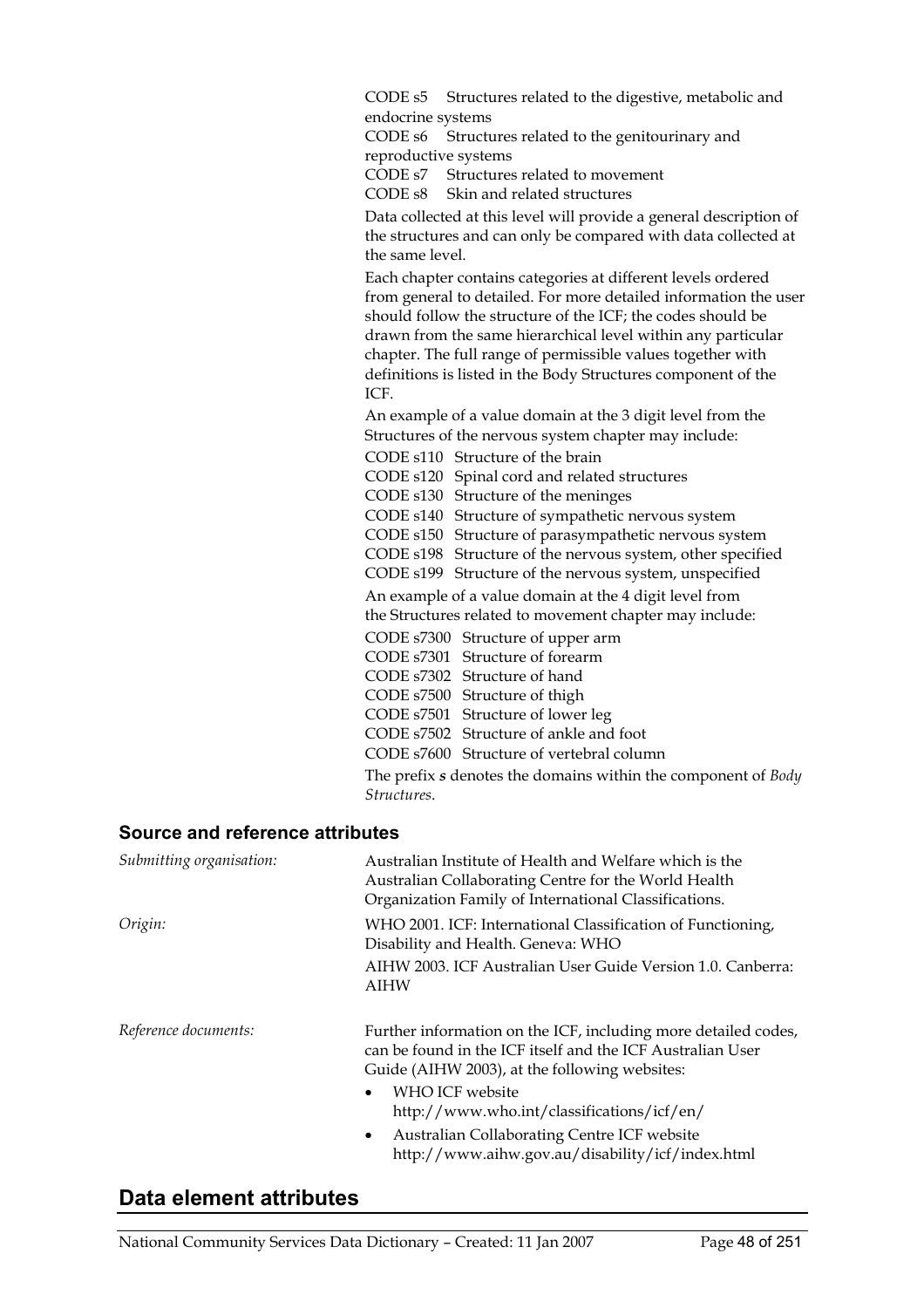### **Collection and usage attributes**

| Guide for use:                         | This data element consists of a single, neutral list of body                                                                                    |
|----------------------------------------|-------------------------------------------------------------------------------------------------------------------------------------------------|
|                                        | structures that can be used to record positive or neutral body                                                                                  |
|                                        | function. In conjunction with Impairment extent code N, it                                                                                      |
|                                        | enables the provision of information about the presence and                                                                                     |
|                                        | extent of impairment for any given body structures; with                                                                                        |
|                                        | Impairment nature code N, the provision of information about the                                                                                |
|                                        | nature of the impairment for given body functions; and                                                                                          |
|                                        | Impairment location code N, the location of the impairment for                                                                                  |
|                                        | given body functions.                                                                                                                           |
|                                        | Where multiple body structures or <b>impairments of body</b><br>structures are recorded, the following prioritising system<br>should be useful: |
|                                        | The first recorded body structure or impairment of body<br>function is the one having the greatest impact on the<br>individual.                 |
|                                        | Second and subsequent body structure or impairment of<br>body function is also of relevance to the individual.                                  |
| <b>Source and reference attributes</b> |                                                                                                                                                 |

| Submitting organisation:     | Australian Institute of Health and Welfare (AIHW) which is the<br>Australian Collaborating Centre for the World Health<br>Organization Family of International Classifications. |
|------------------------------|---------------------------------------------------------------------------------------------------------------------------------------------------------------------------------|
| <b>Relational attributes</b> |                                                                                                                                                                                 |
| Luce Cat                     | $D_2$ decodes the proton NHIC Ctander 1.00 (11.1000)                                                                                                                            |

*Implementation in Data Set Specifications:*

Body structures cluster NHIG, Standard 29/11/2006 NCSIMG, Standard 16/10/2006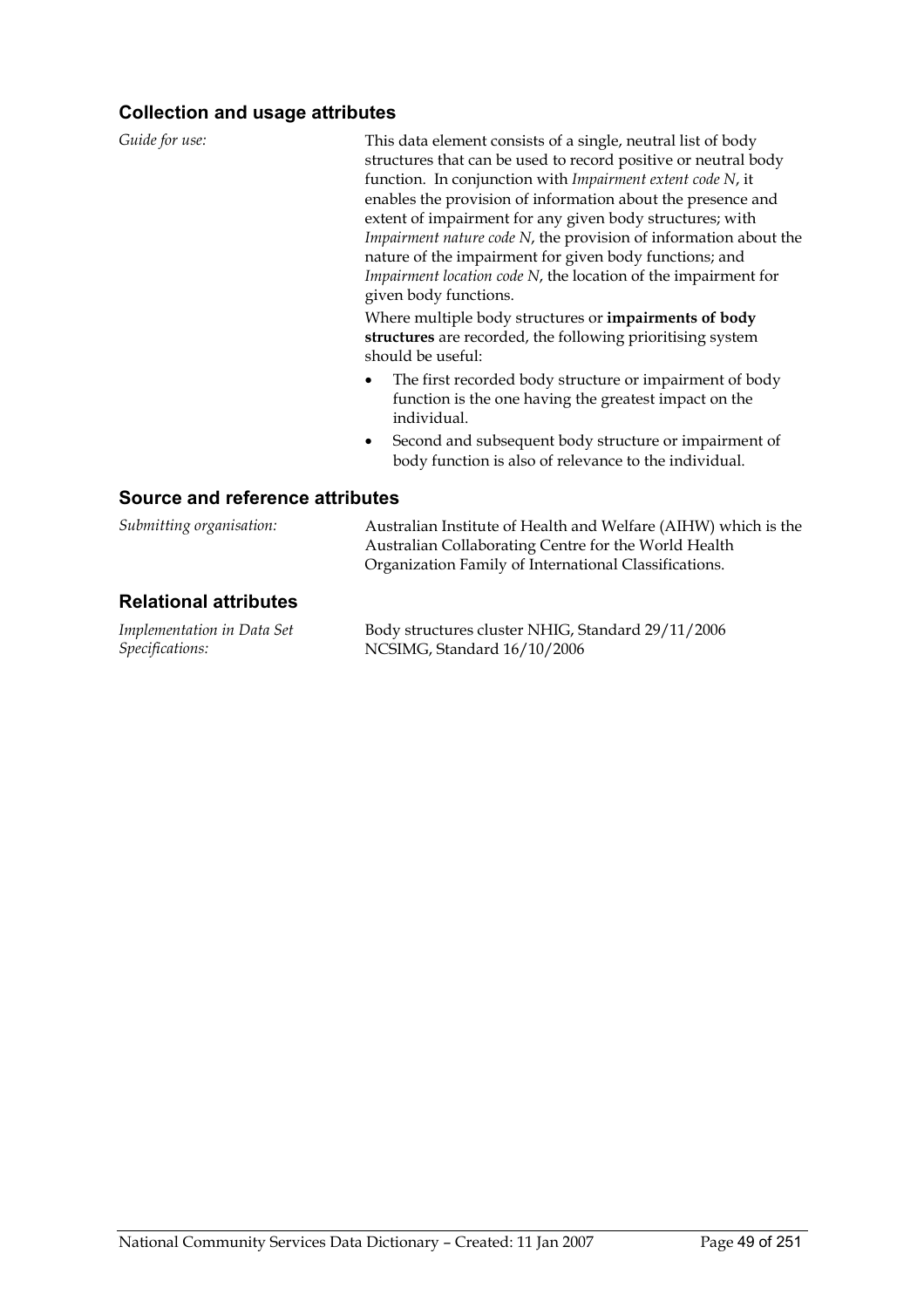# **Building/complex sub-unit number (person)**

### **Identifying and definitional attributes**

| Metadata item type:  | Data Element                                                                                    |
|----------------------|-------------------------------------------------------------------------------------------------|
| Technical name:      | Person (address) – building/complex sub-unit identifier, $[X(7)]$                               |
| METeOR identifier:   | 270018                                                                                          |
| Registration status: | NHIG, Standard 01/03/2005<br>NCSIMG, Standard 30/09/2005                                        |
| Definition:          | The unique number or identifier for a building/complex,<br>marina, etc. where a person resides. |

## **Data element concept attributes**

| Data element concept: | Person (address) - building/complex sub-unit identifier                                 |
|-----------------------|-----------------------------------------------------------------------------------------|
| Definition:           | The number or identifier of a building/complex, marina, etc.<br>where a person resides. |
| Object class:         | Person                                                                                  |
| <i>Property:</i>      | Building/complex sub-unit identifier                                                    |

## **Value domain attributes**

### **Representational attributes**

| Representation class:     | Identifier |
|---------------------------|------------|
| Data type:                | String     |
| Format:                   | [X(7)]     |
| Maximum character length: |            |

## **Data element attributes**

| Guide for use:                  | The building/complex sub-unit number must be recorded with<br>its corresponding building/complex unit type - abbreviation.<br>Where applicable, the number may be followed by an<br>alphanumeric suffix. |
|---------------------------------|----------------------------------------------------------------------------------------------------------------------------------------------------------------------------------------------------------|
| Collection methods:             | To be collected in conjunction with building/complex sub-unit<br>type - abbreviation.                                                                                                                    |
| Source and reference attributes |                                                                                                                                                                                                          |
| Submitting organisation:        | Australian Institute of Health and Welfare                                                                                                                                                               |
| Origin:                         | Australia Post Address Presentation Standard                                                                                                                                                             |
| <b>Relational attributes</b>    |                                                                                                                                                                                                          |
| Related metadata references:    | Supersedes Building/complex sub-unit number, version 1, DE,<br>NHDD, NHIMG, Superseded 01/03/2005                                                                                                        |
|                                 | Is used in the formation of Person (address) — address line, text<br>[X(180)] NHIG, Standard 04/05/2005, NCSIMG, Standard<br>30/09/2005                                                                  |
|                                 | Is used in the formation of Person (address) — health address<br>line, text $[X(180)]$ NHIG, Superseded $04/05/2005$                                                                                     |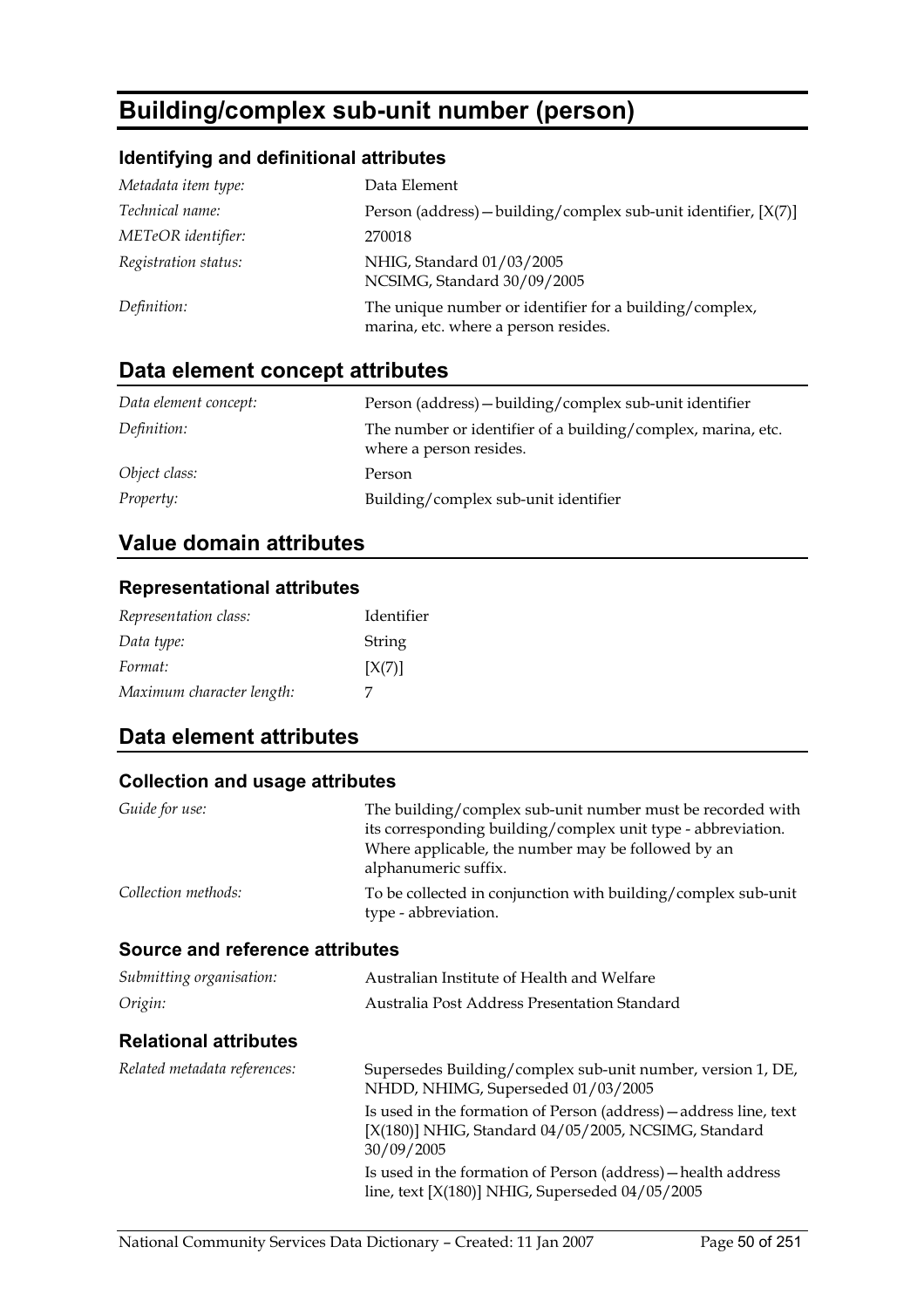# **Building/complex sub-unit number (service provider organisation)**

### **Identifying and definitional attributes**

| Metadata item type:  | Data Element                                                                                             |
|----------------------|----------------------------------------------------------------------------------------------------------|
| Technical name:      | Service provider organisation (address) - building/complex<br>sub-unit identifier, $[X(7)]$              |
| METeOR identifier:   | 290291                                                                                                   |
| Registration status: | NHIG, Standard 04/05/2005<br>NCSIMG, Standard 30/09/2005                                                 |
| Definition:          | The unique number or identifier of a building/complex,<br>marina, etc. where an organisation is located. |

### **Data element concept attributes**

| Data element concept: | Service provider organisation (address) - building/complex<br>sub-unit identifier                 |
|-----------------------|---------------------------------------------------------------------------------------------------|
| Definition:           | The number or identifier of a building/complex, marina, etc.<br>where an organisation is located. |
| Object class:         | Service provider organisation                                                                     |
| <i>Property:</i>      | Building/complex sub-unit identifier                                                              |

## **Value domain attributes**

#### **Representational attributes**

| Representation class:     | Identifier |
|---------------------------|------------|
| Data type:                | String     |
| Format:                   | [X(7)]     |
| Maximum character length: |            |

## **Data element attributes**

#### **Source and reference attributes**

| Submitting organisation:     | Australian Institute of Health and Welfare                |  |
|------------------------------|-----------------------------------------------------------|--|
| Origin:                      | Australia Post Address Presentation Standard              |  |
| <b>Relational attributes</b> |                                                           |  |
| Related metadata references: | Is used in the formation of Service provider organisation |  |

04/05/2005, NCSIMG, Standard 30/09/2005

(address)—address line, text [X(180)] NHIG, Standard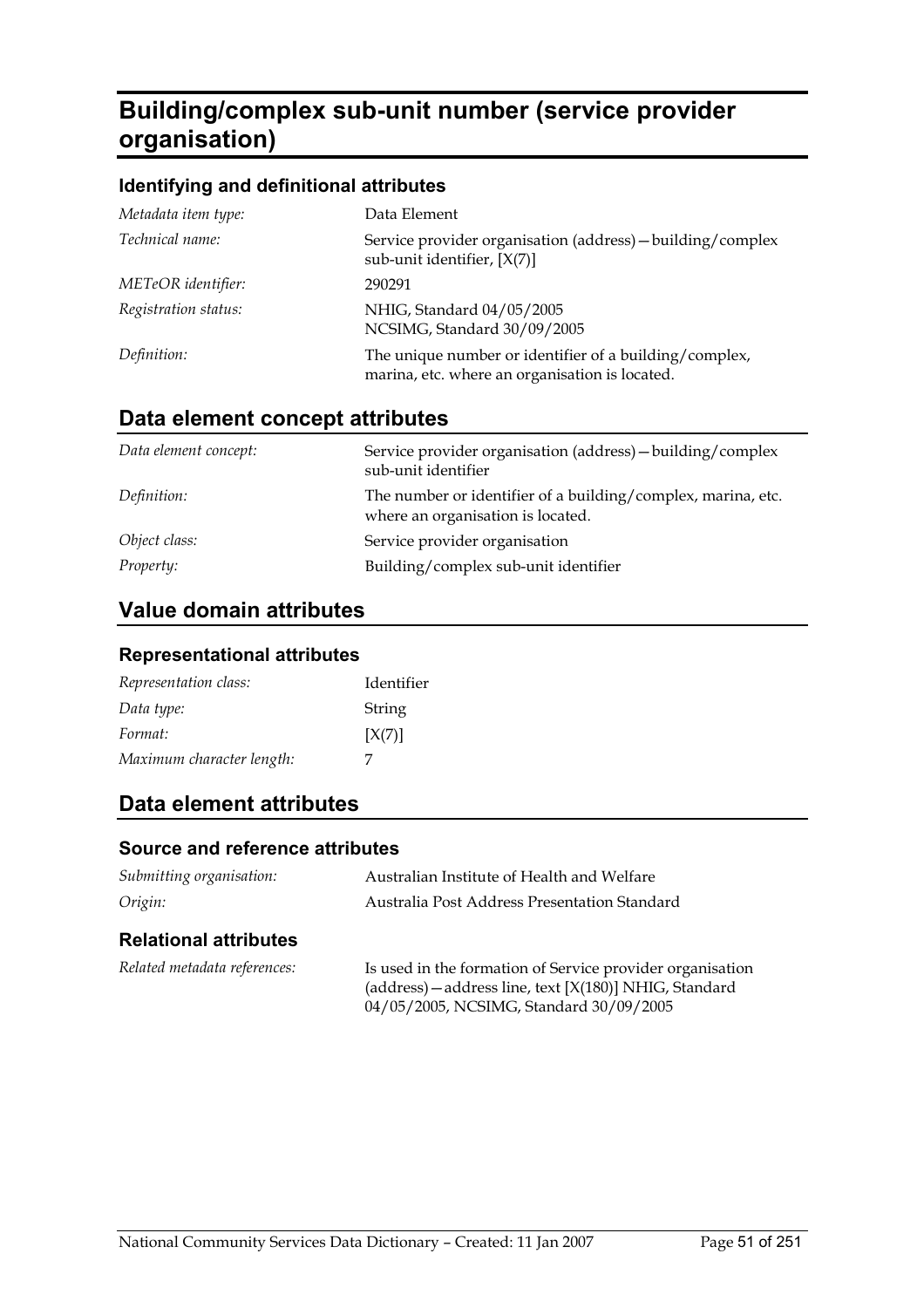# **Building/complex sub-unit type—abbreviation (person)**

## **Identifying and definitional attributes**

| Metadata item type:  | Data Element                                                                             |
|----------------------|------------------------------------------------------------------------------------------|
| Technical name:      | Person (address) – building/complex sub-unit type, code<br>A[AAA]                        |
| METeOR identifier:   | 270023                                                                                   |
| Registration status: | NHIG, Standard 01/03/2005<br>NCSIMG, Standard 30/09/2005                                 |
| Definition:          | The type of building/complex where a person can be located,<br>as represented by a code. |
|                      |                                                                                          |

## **Data element concept attributes**

| Data element concept: | Person (address) - building/complex sub-unit type           |
|-----------------------|-------------------------------------------------------------|
| Definition:           | The type of building/complex where a person can be located. |
| Object class:         | Person                                                      |
| <i>Property:</i>      | Building/complex sub-unit type                              |

## **Value domain attributes**

### **Representational attributes**

| Representation class:     | Code                         |              |
|---------------------------|------------------------------|--------------|
| Data type:                | String                       |              |
| Format:                   | A[AAA]                       |              |
| Maximum character length: | $\overline{4}$               |              |
| Permissible values:       | Value                        | Meaning      |
|                           | <b>APT</b>                   | Apartment    |
|                           | $\ensuremath{\mathsf{CTGE}}$ | Cottage      |
|                           | <b>DUP</b>                   | Duplex       |
|                           | FY                           | Factory      |
|                           | ${\bf F}$                    | Flat         |
|                           | <b>HSE</b>                   | House        |
|                           | <b>KSK</b>                   | Kiosk        |
|                           | <b>MSNT</b>                  | Maisonette   |
|                           | MB                           | Marine Berth |
|                           | OFF                          | Office       |
|                           | <b>PTHS</b>                  | Penthouse    |
|                           | $\mathbf{RM}$                | Room         |
|                           | <b>SHED</b>                  | Shed         |
|                           | <b>SHOP</b>                  | Shop         |
|                           | <b>SITE</b>                  | <b>Site</b>  |
|                           | $\operatorname{SL}$          | <b>Stall</b> |
|                           | <b>STU</b>                   | Studio       |
|                           | $\ensuremath{\mathsf{SE}}$   | Suite        |
|                           | <b>TNHS</b>                  | Townhouse    |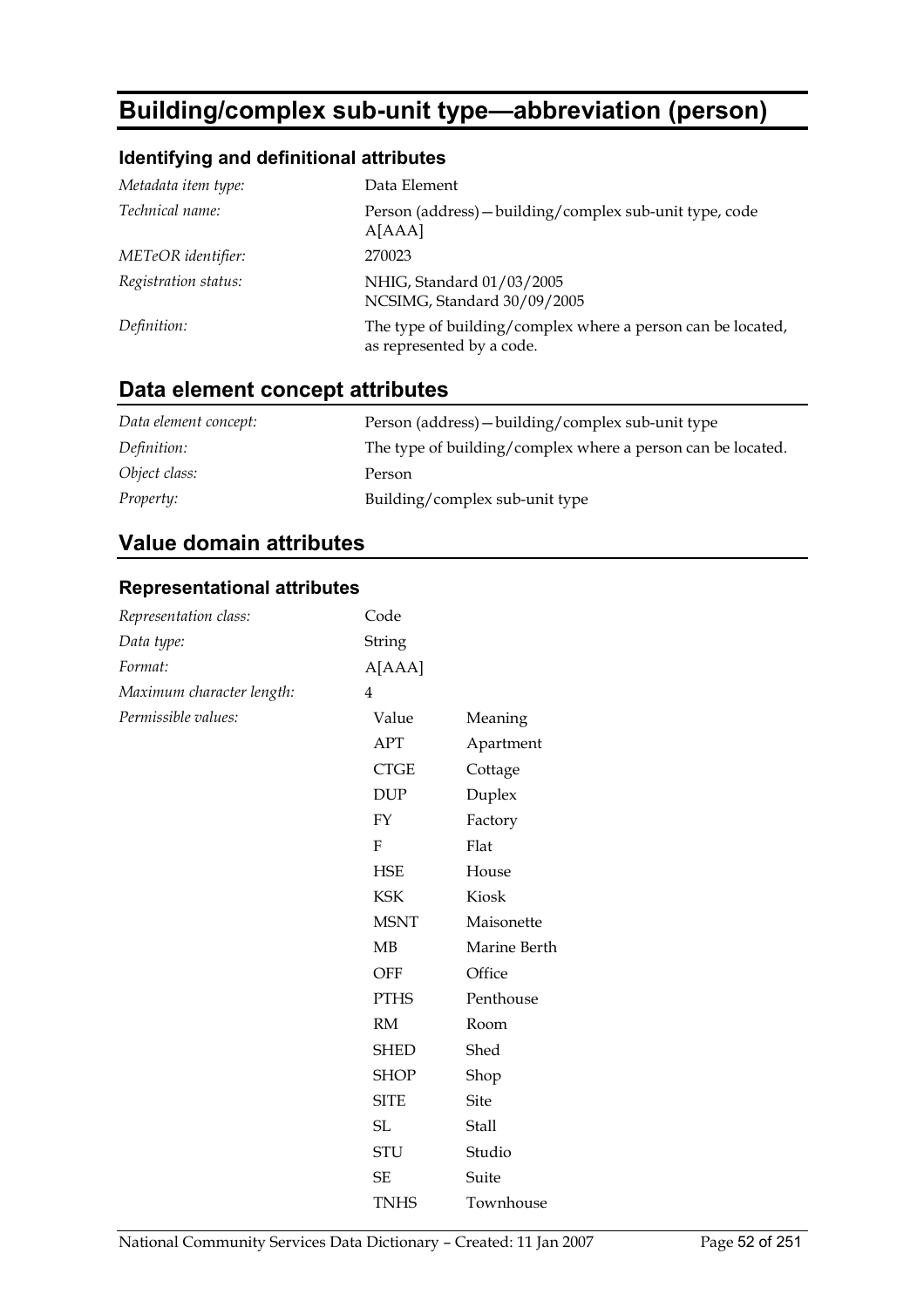| Η    | Unit      |
|------|-----------|
| VLLA | Villa     |
| WARD | Ward      |
| WE.  | Warehouse |

### **Collection and usage attributes**

| Guide for use: | Addresses may contain multiple instances of building/complex<br>type. Record each instance of building/complex type with its<br>corresponding building/complex number when appropriate.<br>Examples:<br>APT 6 |
|----------------|---------------------------------------------------------------------------------------------------------------------------------------------------------------------------------------------------------------|
|                | SHOP 3A                                                                                                                                                                                                       |
|                | U 6                                                                                                                                                                                                           |
|                | <b>PTHS</b>                                                                                                                                                                                                   |

## **Data element attributes**

### **Collection and usage attributes**

*Collection methods:* To be collected in conjunction with building/complex sub unit number.

### **Source and reference attributes**

| Submitting organisation: | Australian Institute of Health and Welfare |
|--------------------------|--------------------------------------------|
| Origin:                  | Health Data Standards Committee            |

### **Relational attributes**

| Related metadata references: | Supersedes Building/complex sub-unit type - abbreviation,<br>version 1, DE, NHDD, NHIMG, Superseded 01/03/2005                          |
|------------------------------|-----------------------------------------------------------------------------------------------------------------------------------------|
|                              | Is used in the formation of Person (address) — address line, text<br>[X(180)] NHIG, Standard 04/05/2005, NCSIMG, Standard<br>30/09/2005 |
|                              | Is used in the formation of Person (address) — health address<br>line, text $[X(180)]$ NHIG, Superseded $04/05/2005$                    |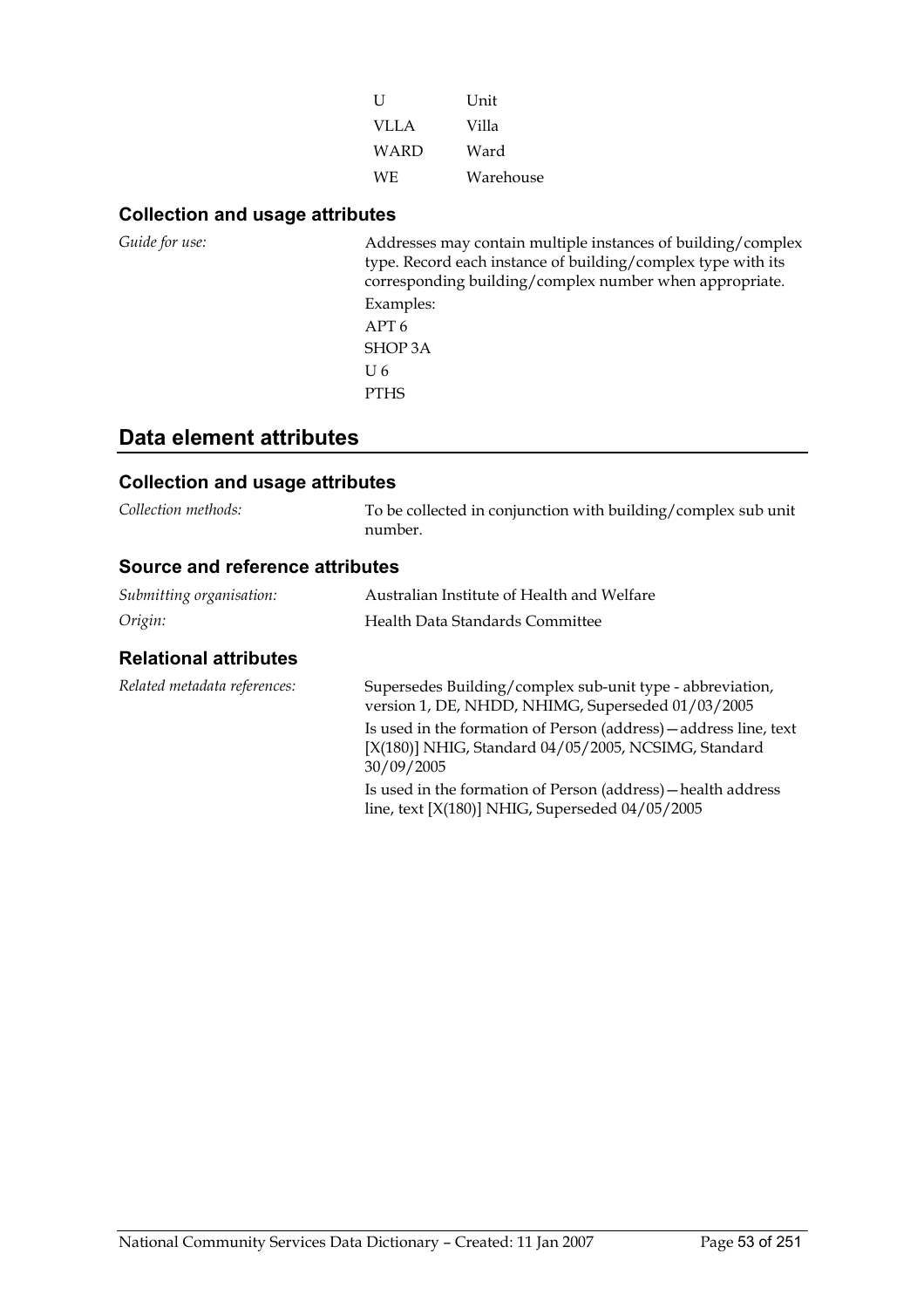# **Building/complex sub-unit type—abbreviation (service provider organisation)**

### **Identifying and definitional attributes**

| Metadata item type:  | Data Element                                                                                    |
|----------------------|-------------------------------------------------------------------------------------------------|
| Technical name:      | Service provider organisation (address) - building/complex<br>sub-unit type, code A[AAA]        |
| METeOR identifier:   | 290278                                                                                          |
| Registration status: | NHIG, Standard 04/05/2005<br>NCSIMG, Standard 30/09/2005                                        |
| Definition:          | The type of building/complex where an organisation can be<br>located, as represented by a code. |

## **Data element concept attributes**

| Data element concept: | Service provider organisation (address) - building/complex<br>sub-unit type |
|-----------------------|-----------------------------------------------------------------------------|
| Definition:           | The type of building/complex where an organisation can be<br>located.       |
| Object class:         | Service provider organisation                                               |
| <i>Property:</i>      | Building/complex sub-unit type                                              |

## **Value domain attributes**

### **Representational attributes**

| Representation class:     | Code                        |              |
|---------------------------|-----------------------------|--------------|
| Data type:                | String                      |              |
| Format:                   | A[AAA]                      |              |
| Maximum character length: | 4                           |              |
| Permissible values:       | Value                       | Meaning      |
|                           | <b>APT</b>                  | Apartment    |
|                           | <b>CTGE</b>                 | Cottage      |
|                           | $\ensuremath{\mathrm{DUP}}$ | Duplex       |
|                           | ${\rm FY}$                  | Factory      |
|                           | F                           | Flat         |
|                           | <b>HSE</b>                  | House        |
|                           | <b>KSK</b>                  | Kiosk        |
|                           | <b>MSNT</b>                 | Maisonette   |
|                           | MB                          | Marine Berth |
|                           | OFF                         | Office       |
|                           | <b>PTHS</b>                 | Penthouse    |
|                           | RM                          | Room         |
|                           | <b>SHED</b>                 | Shed         |
|                           | <b>SHOP</b>                 | Shop         |
|                           | <b>SITE</b>                 | <b>Site</b>  |
|                           | SL                          | Stall        |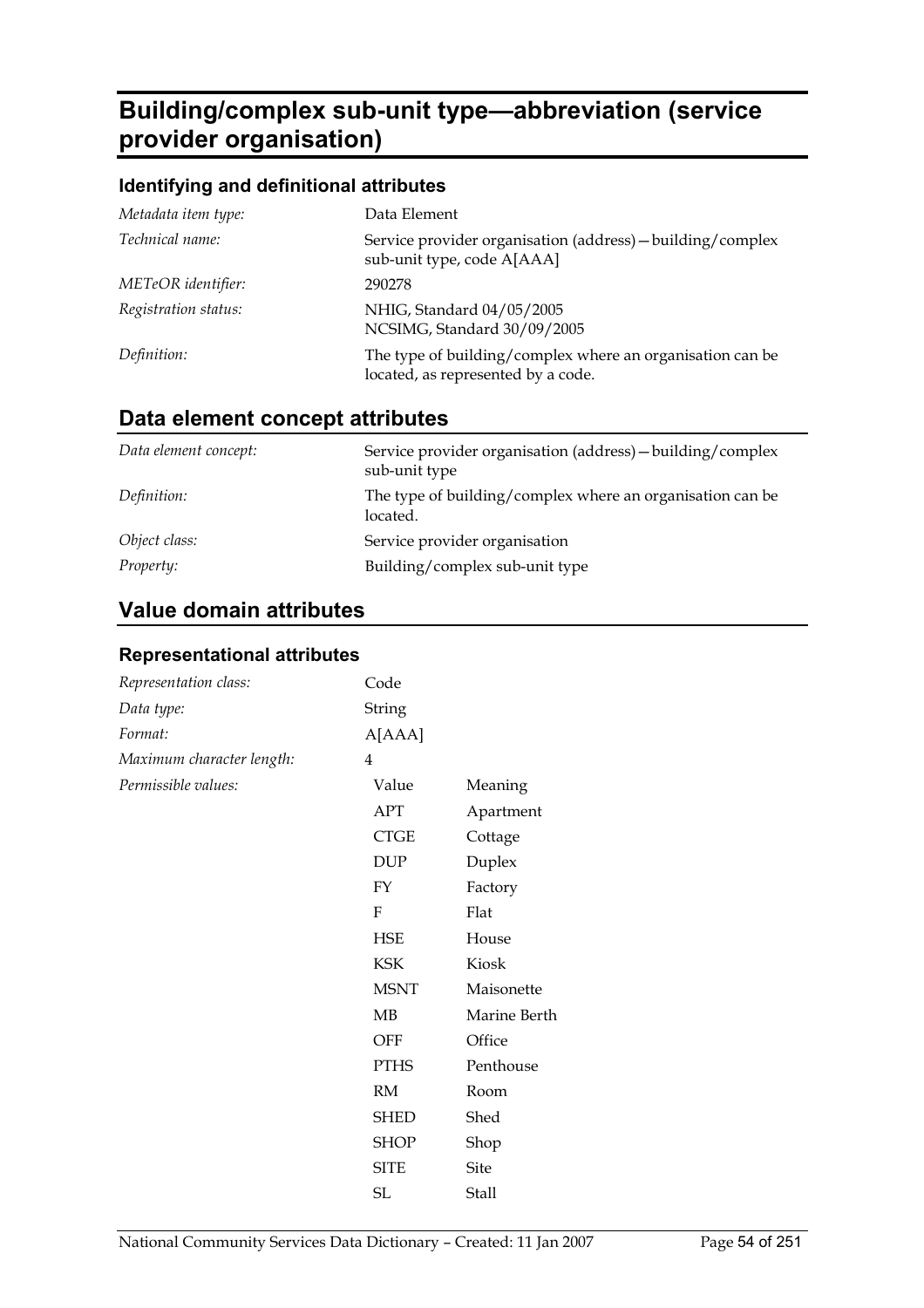| STU         | Studio    |
|-------------|-----------|
| SF.         | Suite     |
| <b>TNHS</b> | Townhouse |
| U           | I Init    |
| VLLA        | Villa     |
| WARD        | Ward      |
| WF.         | Warehouse |

### **Collection and usage attributes**

*Guide for use:* Addresses may contain multiple instances of building/complex type. Record each instance of building/complex type with its corresponding building/complex number when appropriate. Examples: APT 6 SHOP 3A U 6 PTHS

## **Data element attributes**

### **Source and reference attributes**

| Submitting organisation:     | Australian Institute of Health and Welfare                                                                                                                     |
|------------------------------|----------------------------------------------------------------------------------------------------------------------------------------------------------------|
| Origin:                      | Health Data Standards Committee                                                                                                                                |
| <b>Relational attributes</b> |                                                                                                                                                                |
| Related metadata references: | Is used in the formation of Service provider organisation<br>(address) - address line, text [X(180)] NHIG, Standard<br>04/05/2005, NCSIMG, Standard 30/09/2005 |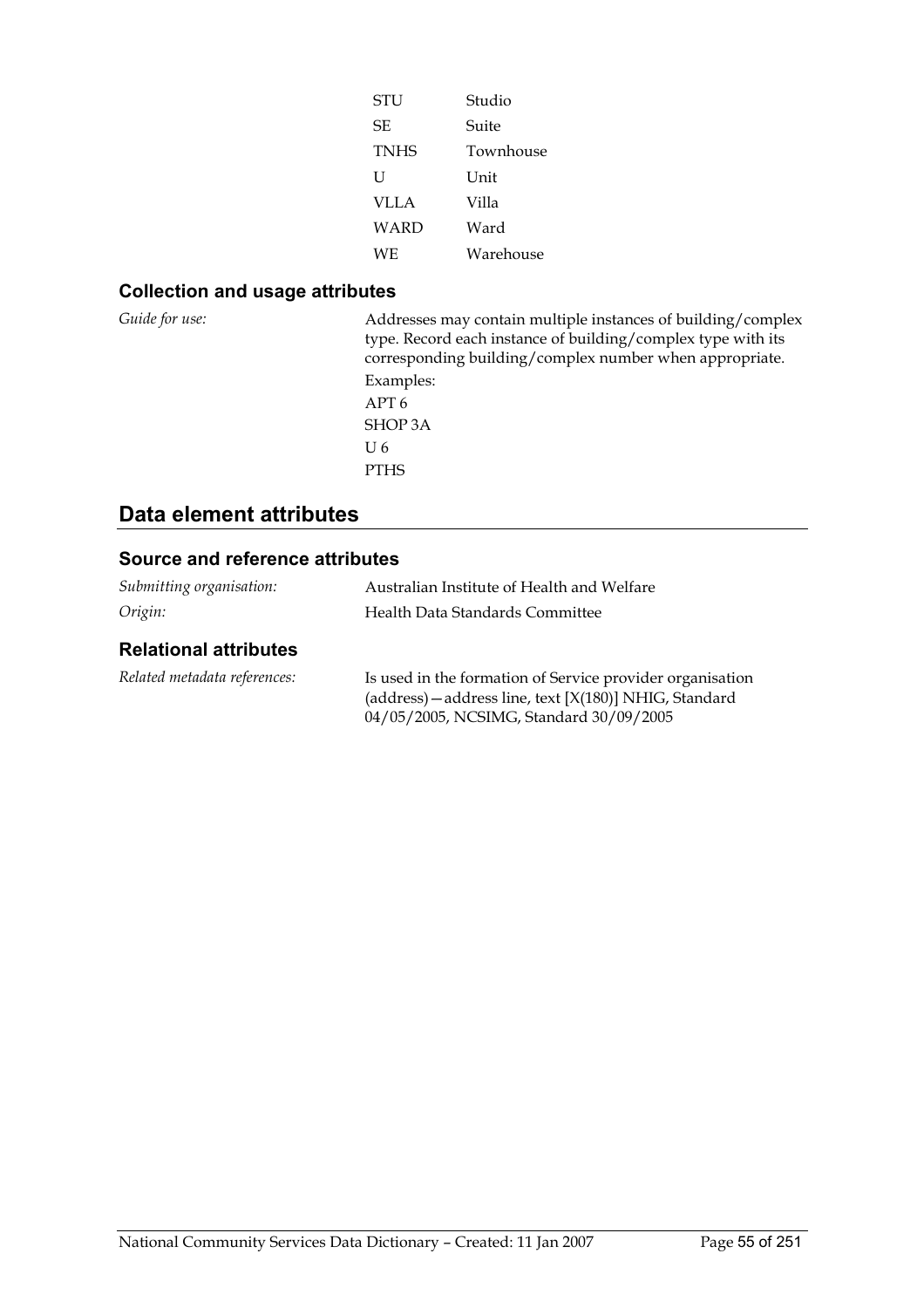# **Building/property name (person)**

### **Identifying and definitional attributes**

| Metadata item type:  | Data Element                                                                          |
|----------------------|---------------------------------------------------------------------------------------|
| Technical name:      | Person (address) – building/property name, text $[X(30)]$                             |
| METeOR identifier:   | 270028                                                                                |
| Registration status: | NHIG, Standard 01/03/2005<br>NCSIMG, Standard 30/09/2005                              |
| Definition:          | The name of a building or property where a person resides, as<br>represented by text. |

## **Data element concept attributes**

| Data element concept: | Person (address) - building/property name                  |
|-----------------------|------------------------------------------------------------|
| Definition:           | The name of a building or property where a person resides. |
| Object class:         | Person                                                     |
| <i>Property:</i>      | Building/property name                                     |

## **Value domain attributes**

### **Representational attributes**

| Representation class:     | Text    |
|---------------------------|---------|
| Data type:                | String  |
| Format:                   | [X(30)] |
| Maximum character length: | 30      |

## **Data element attributes**

### **Collection and usage attributes**

| Guide for use:                         | Usually this information is not abbreviated.                                                        |
|----------------------------------------|-----------------------------------------------------------------------------------------------------|
|                                        | Should include any reference to a wing or other components of<br>a building complex, if applicable. |
|                                        | A comma is to be used to separate the wing reference from the<br>rest of the building name.         |
|                                        | Record each Building/property name relevant to the address:                                         |
|                                        | Building/property name 1 (30 alphanumeric characters)                                               |
|                                        | Building/property name 2 (30 alphanumeric characters)                                               |
|                                        | For example:                                                                                        |
|                                        | Building - TREASURY BUILDING                                                                        |
|                                        | Property - BRINDABELLA STATION                                                                      |
| <b>Source and reference attributes</b> |                                                                                                     |
| Origin:                                | Health Data Standards Committee                                                                     |
|                                        | Australia Post Address Presentation Standard                                                        |

### **Relational attributes**

| Related metadata references: | Supersedes Building/property name, version 1, DE, NHDD,<br>NHIMG, Superseded 01/03/2005<br>Is used in the formation of Person (address) – address line, text |
|------------------------------|--------------------------------------------------------------------------------------------------------------------------------------------------------------|
|                              |                                                                                                                                                              |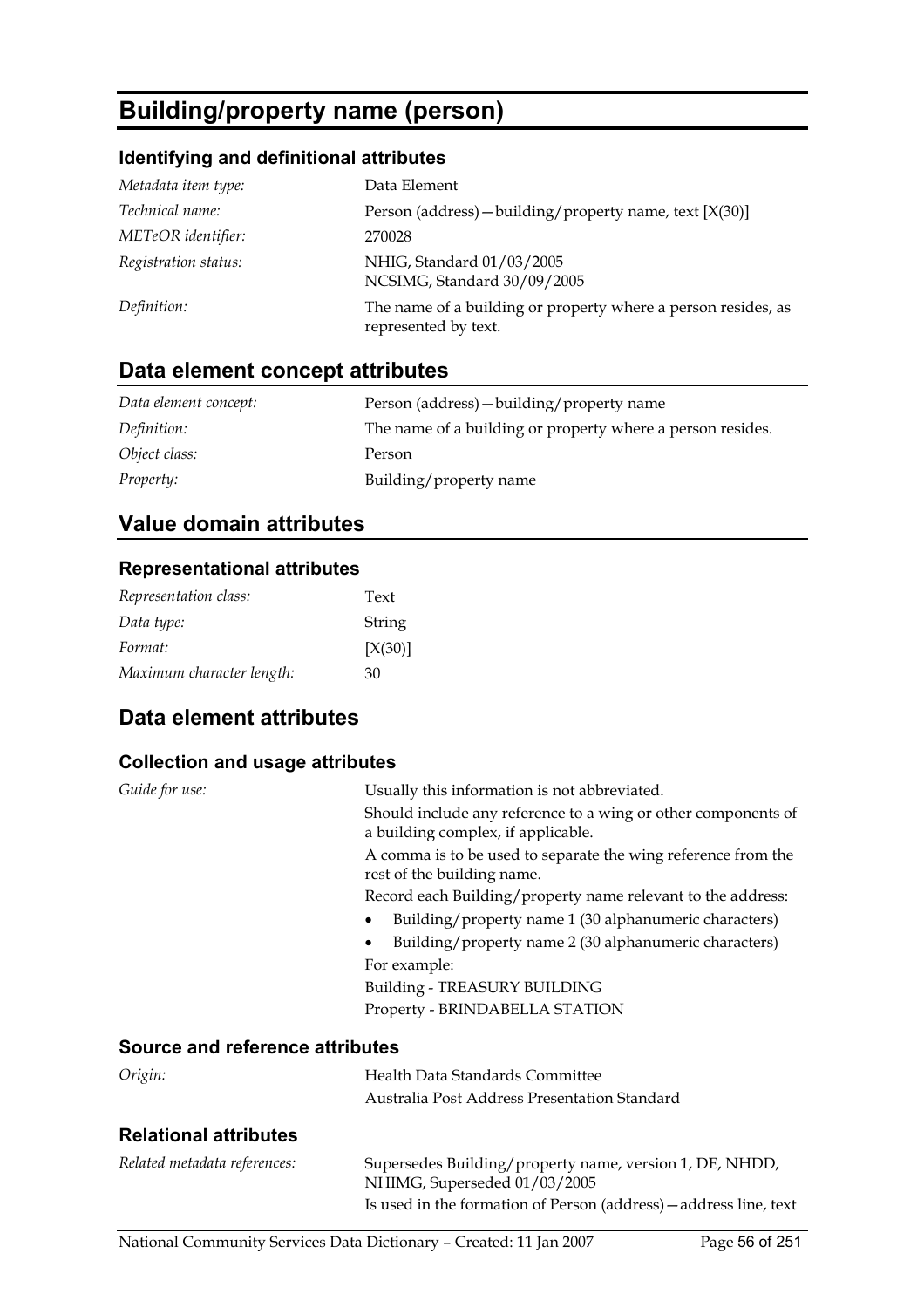[X(180)] NHIG, Standard 04/05/2005, NCSIMG, Standard  $30/09/2005$ 

Is used in the formation of Person (address)—health address line, text [X(180)] NHIG, Superseded 04/05/2005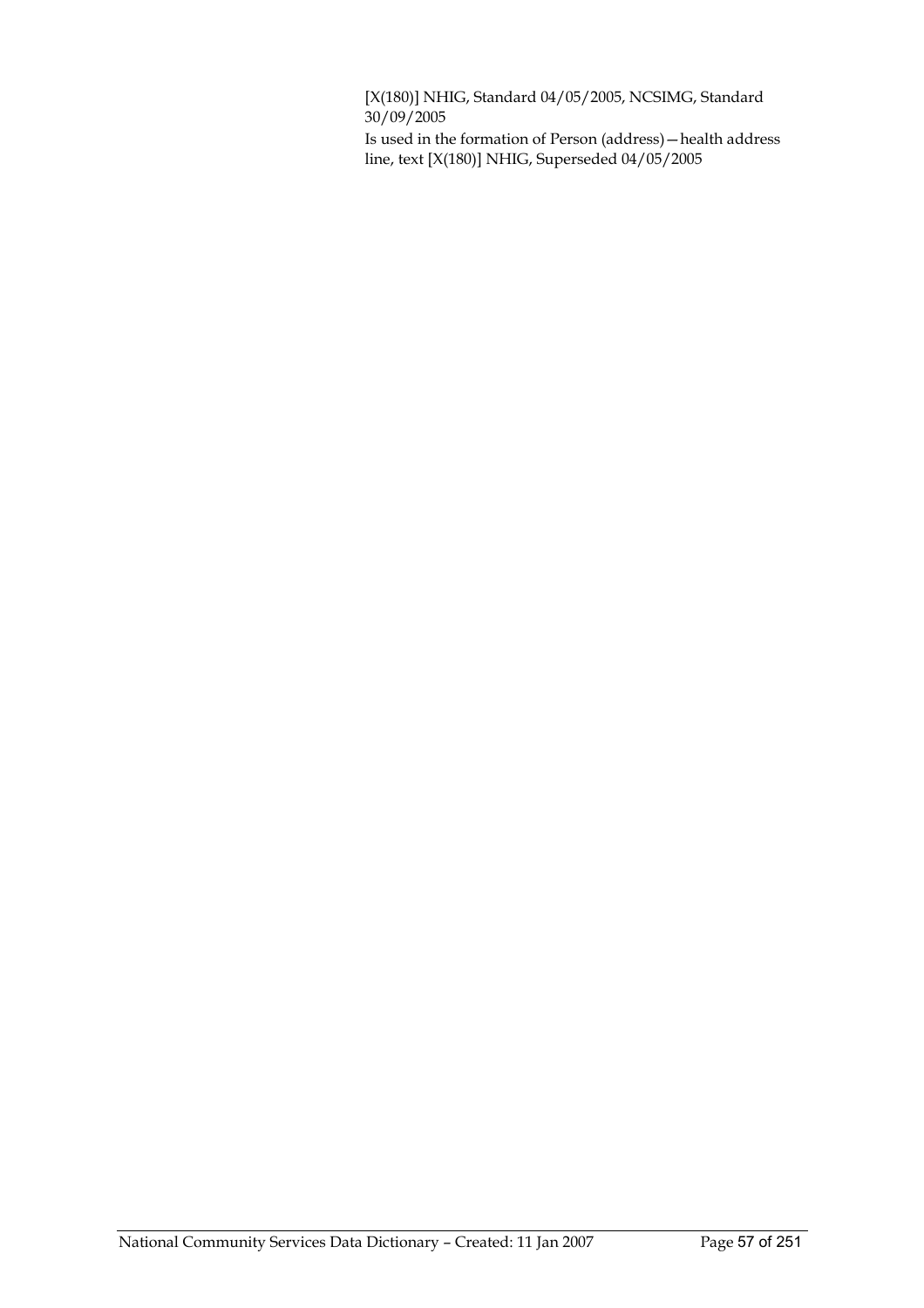# **Building/property name (service provider organisation)**

### **Identifying and definitional attributes**

| Metadata item type:  | Data Element                                                                                    |
|----------------------|-------------------------------------------------------------------------------------------------|
| Technical name:      | Service provider organisation (address) - building/property<br>name, text $[X(30)]$             |
| METeOR identifier:   | 290295                                                                                          |
| Registration status: | NHIG, Standard 04/05/2005<br>NCSIMG, Standard 30/09/2005                                        |
| Definition:          | The name of a building or property where an organisation is<br>located, as represented by text. |

## **Data element concept attributes**

| Data element concept: | Service provider organisation (address) - building/property<br>name     |
|-----------------------|-------------------------------------------------------------------------|
| Definition:           | The name of a building or property where an organisation is<br>located. |
| Object class:         | Service provider organisation                                           |
| <i>Property:</i>      | Building/property name                                                  |

### **Value domain attributes**

### **Representational attributes**

| Representation class:     | Text    |
|---------------------------|---------|
| Data type:                | String  |
| Format:                   | [X(30)] |
| Maximum character length: | 30      |

### **Data element attributes**

#### **Collection and usage attributes**

| Guide for use:                         | Usually this information is not abbreviated.                                                |
|----------------------------------------|---------------------------------------------------------------------------------------------|
|                                        | Should include any reference to a wing or other components of                               |
|                                        | a building complex, if applicable.                                                          |
|                                        | A comma is to be used to separate the wing reference from the<br>rest of the building name. |
|                                        | Record each Building/property name relevant to the address:                                 |
|                                        |                                                                                             |
|                                        | Building/property name 1 (30 alphanumeric characters)                                       |
|                                        | Building/property name 2 (30 alphanumeric characters)                                       |
|                                        | For example:                                                                                |
|                                        | Building - TREASURY BUILDING                                                                |
|                                        | Property - BRINDABELLA STATION                                                              |
| <b>Source and reference attributes</b> |                                                                                             |

| Origin: | Health Data Standards Committee              |  |
|---------|----------------------------------------------|--|
|         | Australia Post Address Presentation Standard |  |

### **Relational attributes**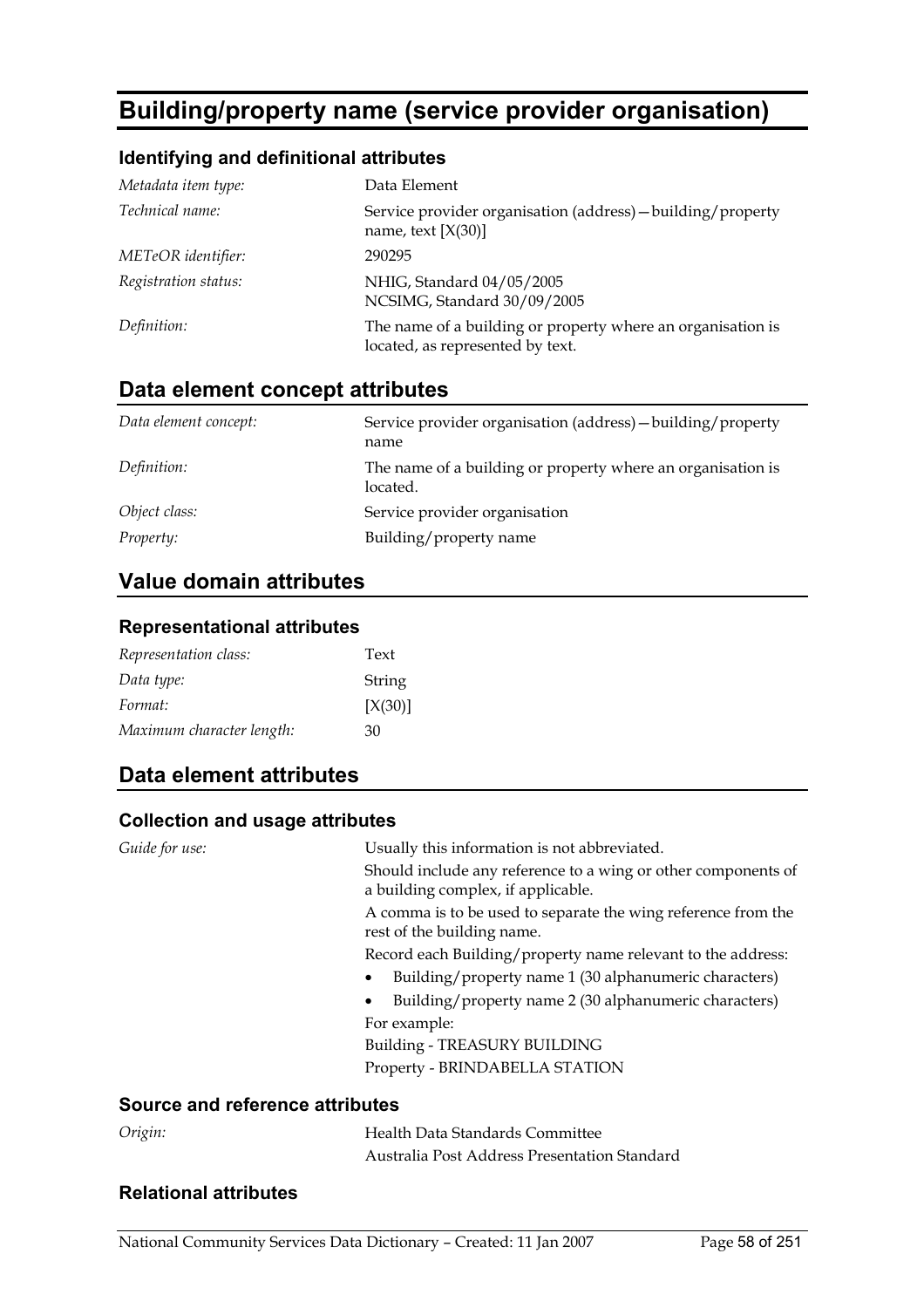*Related metadata references:* Is used in the formation of Service provider organisation (address)—address line, text [X(180)] NHIG, Standard 04/05/2005, NCSIMG, Standard 30/09/2005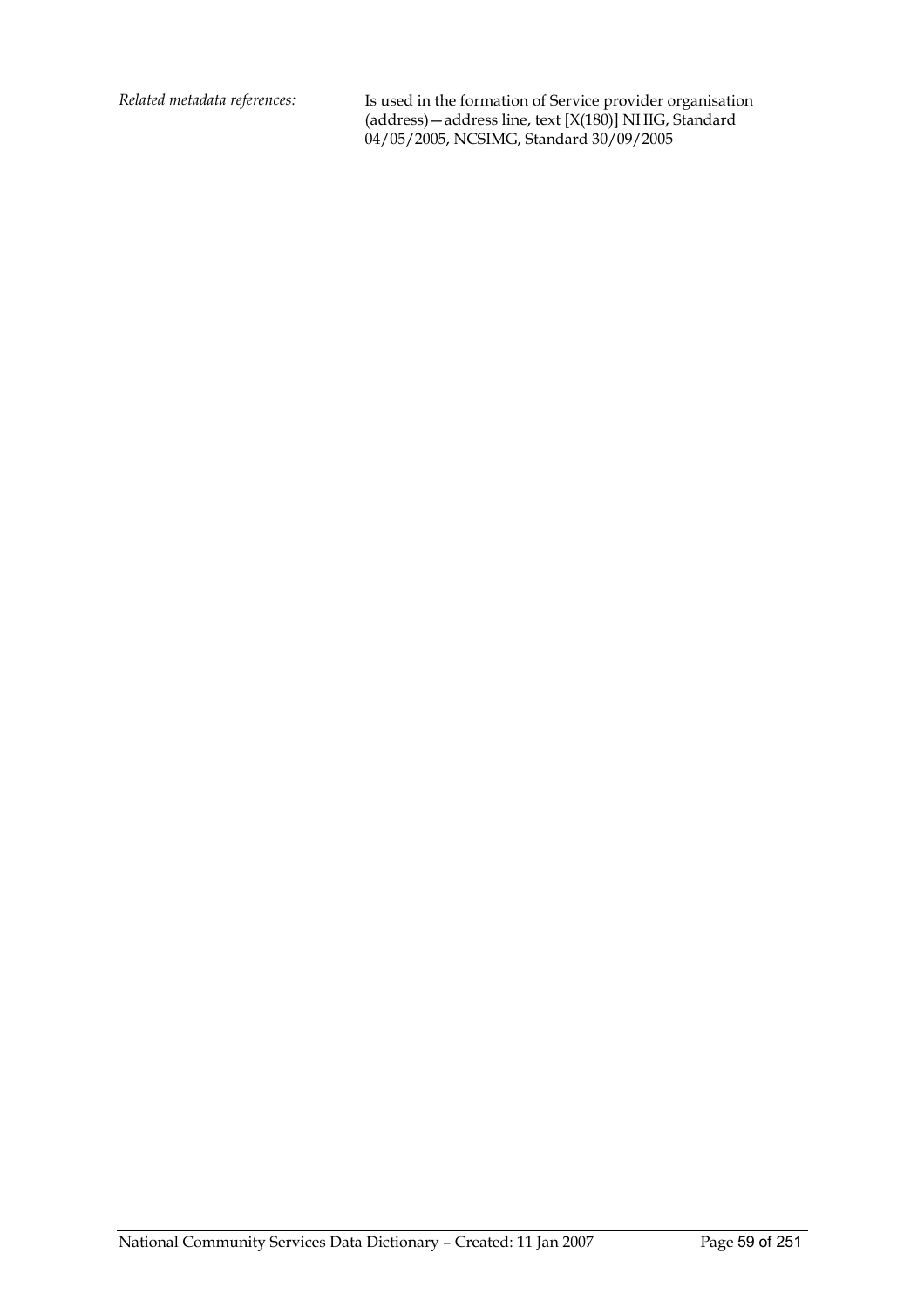# **Carer co-residency**

## **Identifying and definitional attributes**

| Metadata item type:  | Data Element                                                                                            |
|----------------------|---------------------------------------------------------------------------------------------------------|
| Technical name:      | Informal carer-co-residency status, code N                                                              |
| METeOR identifier:   | 270167                                                                                                  |
| Registration status: | NCSIMG, Standard 01/03/2005                                                                             |
| Definition:          | Whether or not an informal carer lives with the person for<br>whom they care, as represented by a code. |

## **Data element concept attributes**

| Data element concept: | Informal carer-co-residency status                                            |
|-----------------------|-------------------------------------------------------------------------------|
| Definition:           | Whether or not an informal carer lives with the person for<br>whom they care. |
| Context:              | Personal and social support                                                   |
| Object class:         | Informal carer                                                                |
| <i>Property:</i>      | Co-residency status                                                           |

## **Value domain attributes**

### **Representational attributes**

| Representation class:     | Code   |                                   |
|---------------------------|--------|-----------------------------------|
| Data type:                | Number |                                   |
| Format:                   | N      |                                   |
| Maximum character length: |        |                                   |
| Permissible values:       | Value  | Meaning                           |
|                           | 1      | Co-resident carer                 |
|                           | 2      | Non-resident carer                |
| Supplementary values:     | 9      | Not stated/inadequately described |

| Guide for use: | A co-resident carer is a person who provides care and<br>assistance on a regular and sustained basis to a person who<br>lives in the same household. A non-resident carer is a person<br>who provides care and assistance on a regular and sustained<br>basis to someone who usually lives in a different household.                                                                                                                                                                                                                                                                       |
|----------------|--------------------------------------------------------------------------------------------------------------------------------------------------------------------------------------------------------------------------------------------------------------------------------------------------------------------------------------------------------------------------------------------------------------------------------------------------------------------------------------------------------------------------------------------------------------------------------------------|
| Comments:      | There is inconsistency between this definition of carer co-<br>residency, and the Australian Bureau of Statistics definition of<br>principal carer, 1993 Disability, Ageing and Carers Survey and,<br>primary carer used in the 1998 survey.                                                                                                                                                                                                                                                                                                                                               |
|                | The ABS defines a primary carer as a person of any age who<br>provides the most informal assistance, in terms of help or<br>supervision, to a person with on or more disabilities. The<br>assistance has to be ongoing, or likely to be ongoing, for at least<br>six months and be provided for one or more of the core<br>activities (communication, mobility and self-care). This may not<br>be appropriate for community services agencies wishing to<br>obtain information about a person's carer regardless of the<br>amount of time that care is for, or the types of care provided. |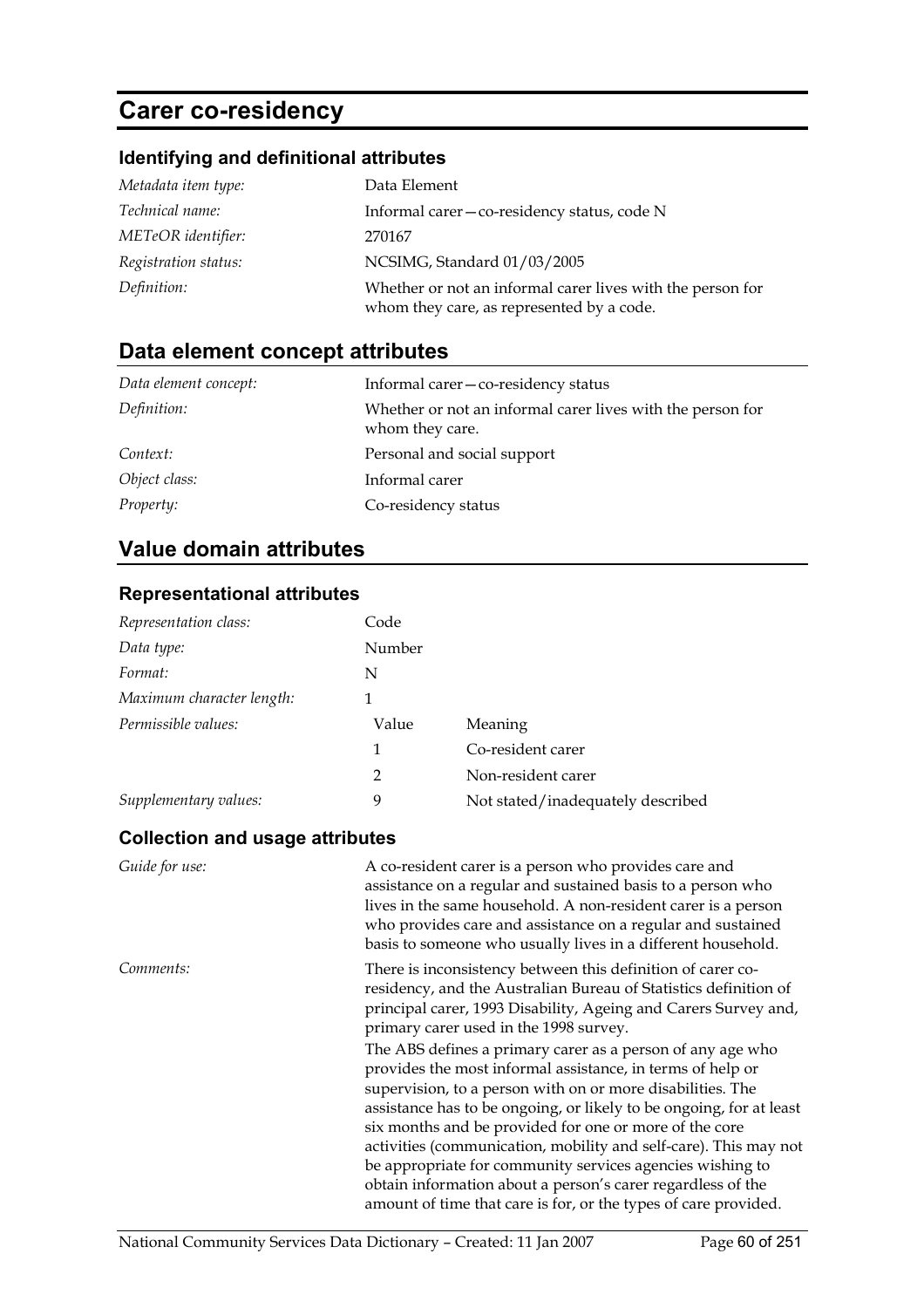This type of information can of course be collected separately, but for most collections it is not needed and would place a burden on service providers.

### **Data element attributes**

### **Collection and usage attributes**

| Guide for use:      | This metadata item is usually used to record residency status of<br>the person who provides most care to the person.                                                                                                                                                                                                                                                                                                          |
|---------------------|-------------------------------------------------------------------------------------------------------------------------------------------------------------------------------------------------------------------------------------------------------------------------------------------------------------------------------------------------------------------------------------------------------------------------------|
|                     | If a client has both a co-resident (e.g. a spouse) and a visiting<br>carer (e.g. a daughter or son), the coding response should be<br>related to the carer who provides the most significant care and<br>assistance related to the client's capacity to remain living at<br>home. The expressed views of the client and/or their carer(s) or<br>significant other should be used as the basis for determining<br>this.        |
| Collection methods: | This item can be collected when either the carer or the person<br>being cared for is the client of an agency.                                                                                                                                                                                                                                                                                                                 |
|                     | Agencies may be required to collect this item at the beginning<br>of each service episode. Agencies should also assess the<br>currency of this information at subsequent assessments or re-<br>assessments.                                                                                                                                                                                                                   |
|                     | Some agencies may record this information historically so that<br>they can track changes over time. Historical recording refers to<br>the practice of maintaining a record of changes over time where<br>each change is accompanied by the appropriate date.                                                                                                                                                                  |
| Comments:           | This item helps to establish a profile of the characteristics of<br>informal carers and as such increases knowledge about the<br>dynamics and patterning of the provision of informal care. In<br>particular, whether the informal carer lives with the person for<br>whom they care or not is one indication of the level of informal<br>support available to clients and of the intensity of care provided<br>by the carer. |
|                     | This data element can be used to identify whether the carer is a<br>co-resident carer (as per the Australian Bureau of Statistics<br>Survey of Disability, Ageing and Carers) and thereby facilitates<br>comparisons with population estimates of the number of<br>informal carers who are also co-resident carers. This is<br>important in the estimation of need for services.                                              |

### **Source and reference attributes**

| Submitting organisation:     | Australian Institute of Health and Welfare                                            |  |
|------------------------------|---------------------------------------------------------------------------------------|--|
| Origin:                      | Home and Community Care (HACC) Data Dictionary Version<br>1.0, 1998                   |  |
| <b>Relational attributes</b> |                                                                                       |  |
| Related metadata references: | Supersedes Carer co-residency, version 1, DE, NCSDD,<br>NCSIMG, Superseded 01/03/2005 |  |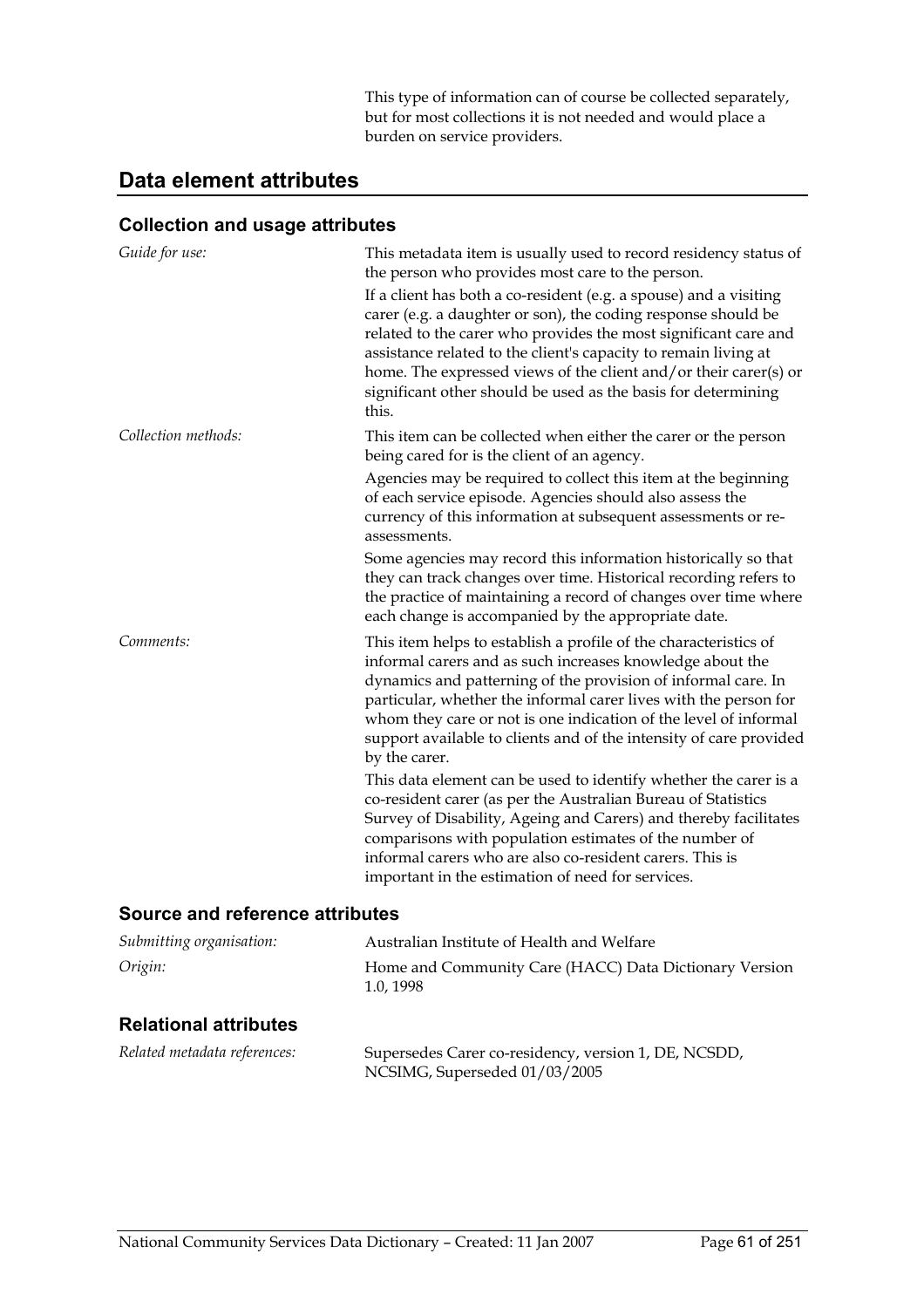# **Case management plan indicator**

## **Identifying and definitional attributes**

| Metadata item type:  | Data Element                                                                                                                                                                                                                                                                                                                                                                                                                                                                                                                                                                                                                                                                                                                                                                                                                                                                                                                                                                                                                                                                                                                                                                                                      |
|----------------------|-------------------------------------------------------------------------------------------------------------------------------------------------------------------------------------------------------------------------------------------------------------------------------------------------------------------------------------------------------------------------------------------------------------------------------------------------------------------------------------------------------------------------------------------------------------------------------------------------------------------------------------------------------------------------------------------------------------------------------------------------------------------------------------------------------------------------------------------------------------------------------------------------------------------------------------------------------------------------------------------------------------------------------------------------------------------------------------------------------------------------------------------------------------------------------------------------------------------|
| Technical name:      | Client-case management plan indicator, code N                                                                                                                                                                                                                                                                                                                                                                                                                                                                                                                                                                                                                                                                                                                                                                                                                                                                                                                                                                                                                                                                                                                                                                     |
| METeOR identifier:   | 321129                                                                                                                                                                                                                                                                                                                                                                                                                                                                                                                                                                                                                                                                                                                                                                                                                                                                                                                                                                                                                                                                                                                                                                                                            |
| Registration status: | NCSIMG, Standard 29/04/2006                                                                                                                                                                                                                                                                                                                                                                                                                                                                                                                                                                                                                                                                                                                                                                                                                                                                                                                                                                                                                                                                                                                                                                                       |
| Definition:          | Whether or not a current (at the time of recording) case<br>management plan has been developed for the client, as<br>represented by a code.                                                                                                                                                                                                                                                                                                                                                                                                                                                                                                                                                                                                                                                                                                                                                                                                                                                                                                                                                                                                                                                                       |
| Context:             | A case management plan is a personal plan or a support<br>agreement that usually has a statement of the person(s)<br>problems or needs, some goals for the person(s) and strategies<br>to achieve those goals. It is usually developed between the<br>person and agency as a result of an assessment process.<br>The plan or agreement can relate to services provided by one<br>agency or a number of agencies.<br>Establishing clear agreements between clients and their<br>community service providers is recognised as good practice<br>(e.g. in Supported Accommodation Assistance Program and<br>child protection). Therefore, collecting information on whether<br>a case management plan has been developed, implemented and<br>agreed to can be useful in measuring performance of agencies.<br>This is especially the case if collected in conjunction with<br>information regarding the quality of the plan e.g. whether the<br>plan is reviewed regularly, whether plan is devised in<br>consultation with all relevant parties etc.<br>In addition, it may be a useful management tool for agencies to<br>be aware of the existence, or lack of, case management plans for<br>an individual client. |

## **Data element concept attributes**

| Data element concept: | Client-case management plan indicator                                                                          |
|-----------------------|----------------------------------------------------------------------------------------------------------------|
| Definition:           | Whether or not a current (at the time of recording) case<br>management plan has been developed for the client. |
| Object class:         | Client                                                                                                         |
| <i>Property:</i>      | Case management plan indicator                                                                                 |

### **Source and reference attributes**

*Submitting organisation:* Australian Institute of Health and Welfare.

## **Value domain attributes**

### **Representational attributes**

| Representation class:     | Code   |         |
|---------------------------|--------|---------|
| Data type:                | Number |         |
| Format:                   | N      |         |
| Maximum character length: |        |         |
| Permissible values:       | Value  | Meaning |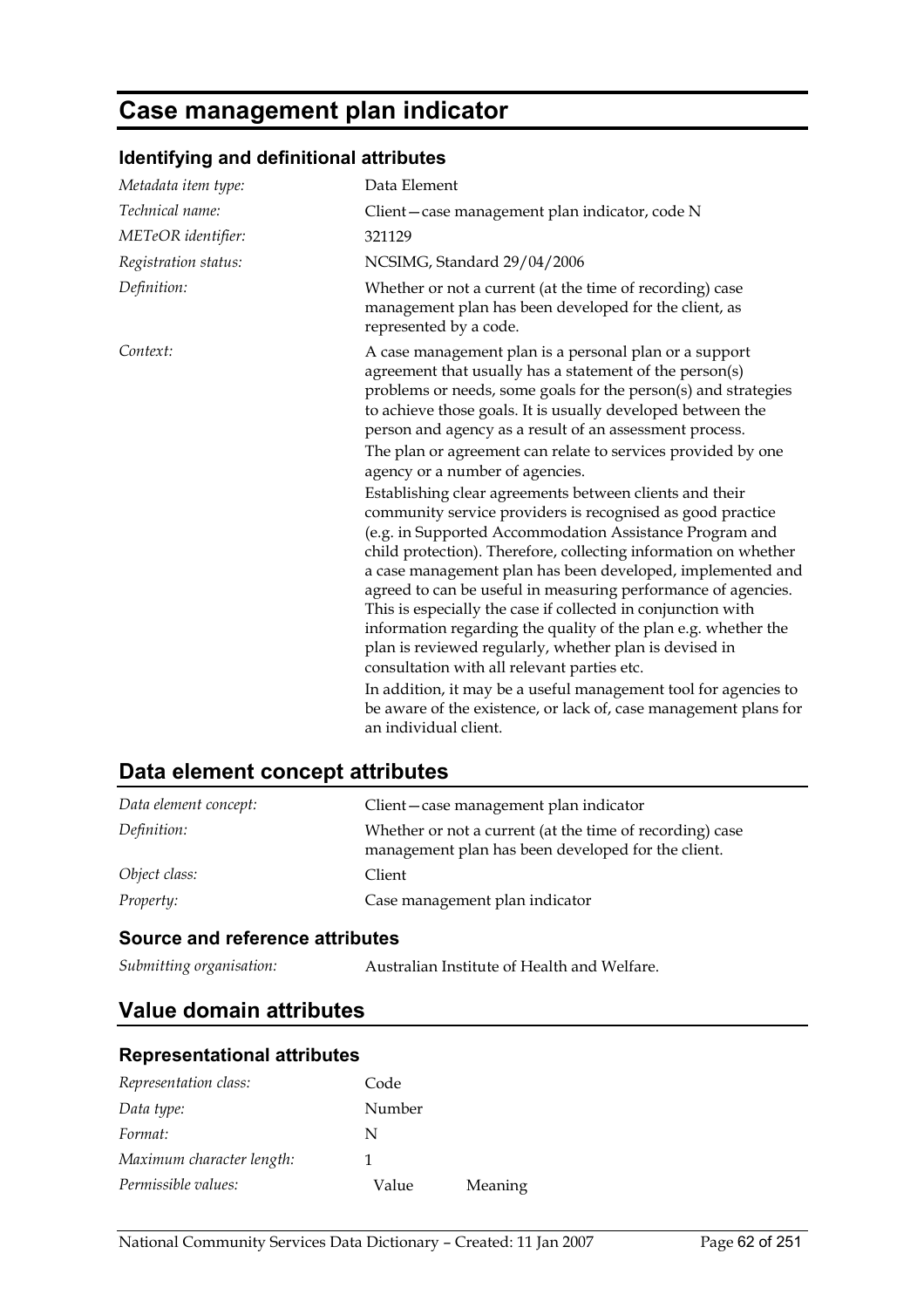|                       | Yes                               |
|-----------------------|-----------------------------------|
|                       | Nο                                |
| Supplementary values: | Not stated/inadequately described |

### **Collection and usage attributes**

| Guide for use: | CODE 9 Not stated/inadequately described              |
|----------------|-------------------------------------------------------|
|                | This code is not for use in primary data collections. |

## **Data element attributes**

### **Collection and usage attributes**

| Collection methods: | This metadata item would be collected either at an initial<br>assessment or subsequent reassessment of a person(s).                                                                                                                                                                                                                                                        |
|---------------------|----------------------------------------------------------------------------------------------------------------------------------------------------------------------------------------------------------------------------------------------------------------------------------------------------------------------------------------------------------------------------|
|                     | Due to the variety across community services as to what<br>constitutes a case management plan, and whether it is<br>considered to be developed, agreed to and implemented, it is<br>up to individual collections to further clearly specify these<br>aspects when collecting data for their individual purposes. This<br>could include whether or not the plan is written. |
|                     | An example of a question used by the Day Therapy Centre<br>program (DTC) to establish whether a care plan has been<br>developed for the client is:                                                                                                                                                                                                                         |
|                     | Was a care plan developed for the person?                                                                                                                                                                                                                                                                                                                                  |
|                     | r Yes                                                                                                                                                                                                                                                                                                                                                                      |
|                     | r No                                                                                                                                                                                                                                                                                                                                                                       |
|                     | Individual collections may also have certain quality issues<br>regarding case management plans that may be as important as<br>whether or not one has been developed.                                                                                                                                                                                                       |

### **Source and reference attributes**

| Submitting organisation:     | Australian Institute of Health and Welfare                                                  |
|------------------------------|---------------------------------------------------------------------------------------------|
| Origin:                      | National Community Services Data Dictionary Version 2, 2000                                 |
| <b>Relational attributes</b> |                                                                                             |
| Related metadata references: | Supersedes Client – case management plan indicator, code N<br>NCSIMG, Superseded 29/04/2006 |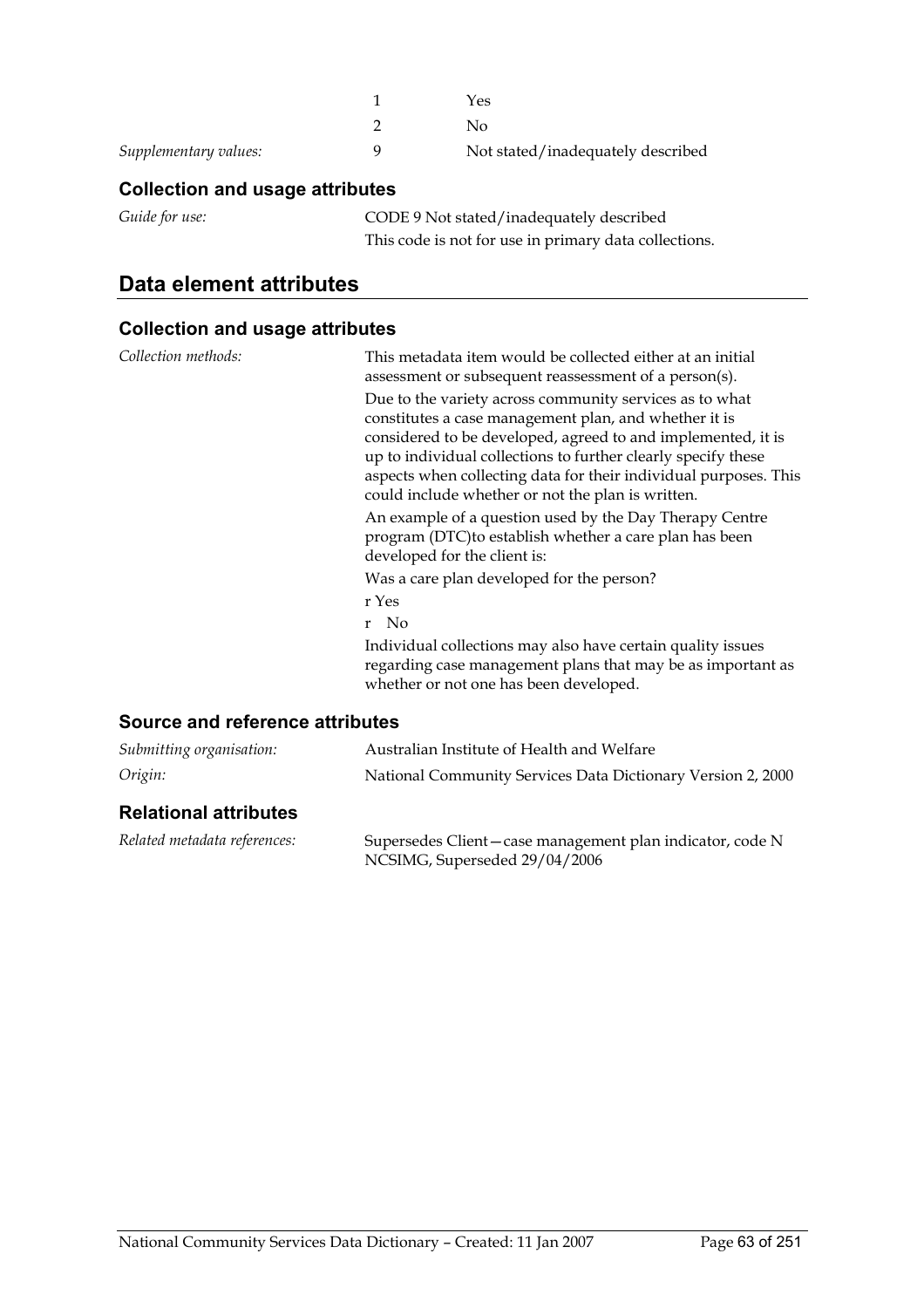# **Change to body structure**

## **Identifying and definitional attributes**

| Metadata item type:  | Data Element                                                                                                                |
|----------------------|-----------------------------------------------------------------------------------------------------------------------------|
| Technical name:      | Person – nature of impairment of body structure, code (ICF)<br>2001) N                                                      |
| METeOR identifier:   | 320171                                                                                                                      |
| Registration status: | NHIG, Standard 29/11/2006<br>NCSIMG, Standard 16/10/2006                                                                    |
| Definition:          | The qualitative or quantitative change of a person's impairment<br>in a specified body structure, as represented by a code. |

## **Data element concept attributes**

| Data element concept: | Person-nature of impairment of body structure                                                                                                 |
|-----------------------|-----------------------------------------------------------------------------------------------------------------------------------------------|
| Definition:           | The qualitative or quantitative change to the characteristics of a<br>person's body structure compared with accepted population<br>standards. |
| Object class:         | Person                                                                                                                                        |
| <i>Property:</i>      | Nature of impairment of body structure                                                                                                        |

## **Value domain attributes**

### **Representational attributes**

| Classification scheme:    | Health 2001 | International Classification of Functioning, Disability and |
|---------------------------|-------------|-------------------------------------------------------------|
| Representation class:     | Code        |                                                             |
| Data type:                | Number      |                                                             |
| Format:                   | N           |                                                             |
| Maximum character length: | 1           |                                                             |
| Permissible values:       | Value       | Meaning                                                     |
|                           | $\theta$    | No change in structure                                      |
|                           | 1           | Total absence                                               |
|                           | 2           | Partial absence                                             |
|                           | 3           | Additional part                                             |
|                           | 4           | Aberrant dimensions                                         |
|                           | 5           | Discontinuity                                               |
|                           | 6           | Deviating position                                          |
|                           | 7           | Qualitative changes in structure                            |
| Supplementary values:     | 8           | Not specified                                               |
|                           | 9           | Not applicable                                              |

| Guide for use: | This metadata item contributes to the definition of the concept<br>'Disability' and gives an indication of the experience of<br>disability for a person. |
|----------------|----------------------------------------------------------------------------------------------------------------------------------------------------------|
|                | <i>Impairments of body structure</i> are problems in body structure<br>such as a loss or significant departure from population                           |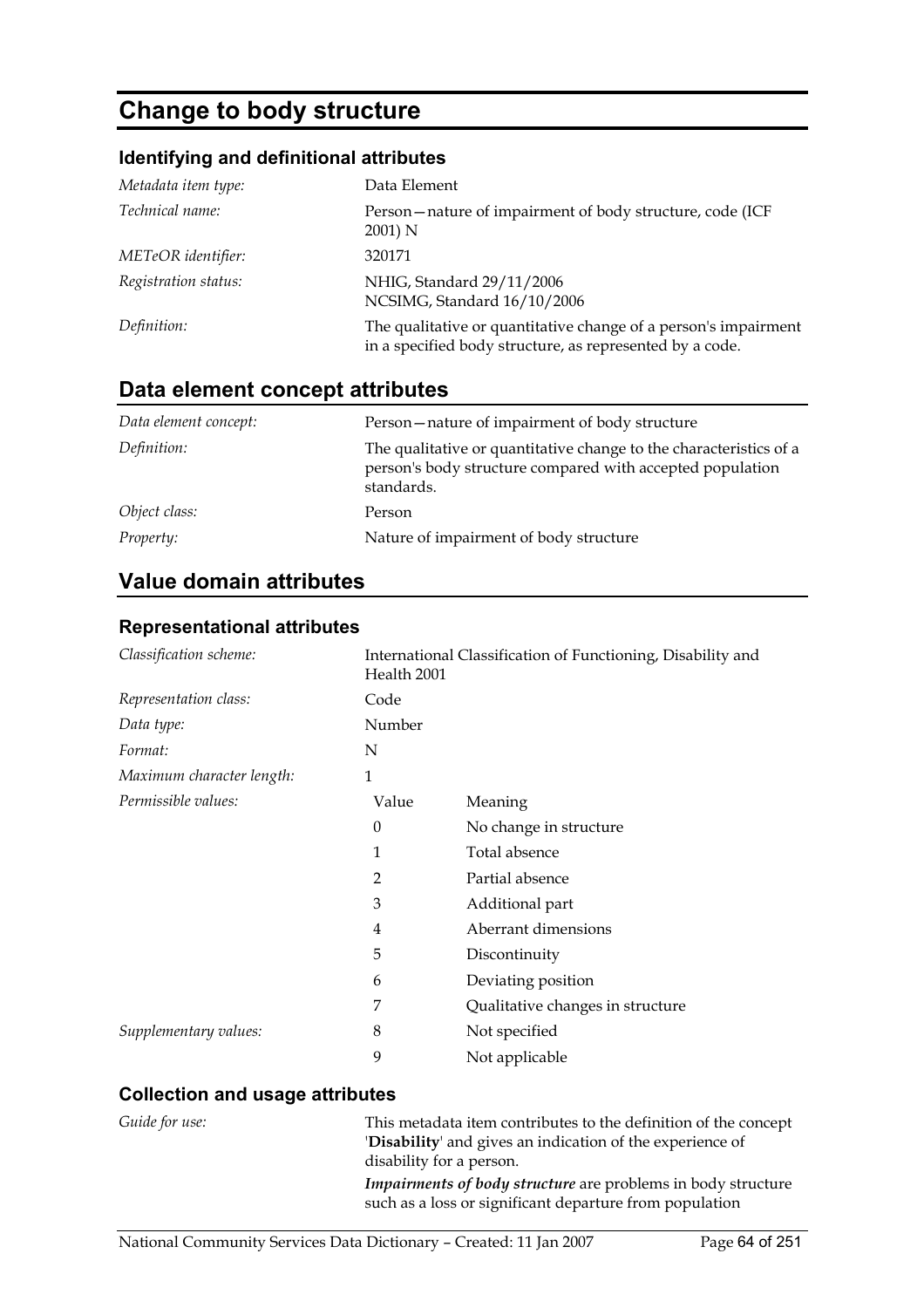standards or averages.

CODE 0 No change in structure

Used when the structure of the body part is within the range of the population standard.

CODE 1 Total absence

Used when the body structure is not present. For example total absence of the structures of the lower leg following a thorough knee amputation.

CODE 2 Partial absence

Used when only part of a body structure is present. For example partial absence of the bones of the lower leg following below knee amputation.

CODE 3 Additional part

Used when a structure, not usually present in the population is present, for example a sixth lumbar vertebra or an sixth digit on one hand.

CODE 4 Aberrant dimensions

Used when the shape and size of a body structure is significantly different from the population standard. For example radial aplasia where the shape and size of the radial bone does not develop.

CODE 5 Discontinuity

Used when parts of a body structure are separated, for example cleft palate or fracture.

CODE 6 Deviating position

Used when the location of a structure is not according to population standard; for example, transposition of the great vessels, where the aorta arises from the right ventricle and the pulmonary vessels from the left ventricle.

CODE 7 Qualitative changes in structure

Used when the structure of a body part is altered from the population standard. This includes accumulation of fluid, changes in bone structure as a result of osteoporosis or Paget's disease.

CODE 8 Not specified

Used when there is a change to a body structure, but the nature of the change is not described.

CODE 9 Not applicable

Used when it is not appropriate to code the nature of the change to a body structure.

#### **Source and reference attributes**

| Submitting organisation: | Australian Institute of Health and Welfare (AIHW) which is the<br>Australian Collaborating Centre for the World Health<br>Organization Family of International Classifications.                  |
|--------------------------|--------------------------------------------------------------------------------------------------------------------------------------------------------------------------------------------------|
| Origin:                  | WHO 2001. ICF: International Classification of Functioning,<br>Disability and Health. Geneva: WHO                                                                                                |
|                          | AIHW 2003. ICF Australian User Guide Version 1.0. Canberra:<br><b>AIHW</b>                                                                                                                       |
| Reference documents:     | Further information on the ICF, including more detailed codes,<br>can be found in the ICF itself and the ICF Australian User<br>Guide (AIHW 2003), at the following websites:<br>WHO ICF website |
|                          |                                                                                                                                                                                                  |

National Community Services Data Dictionary – Created: 11 Jan 2007 Page 65 of 251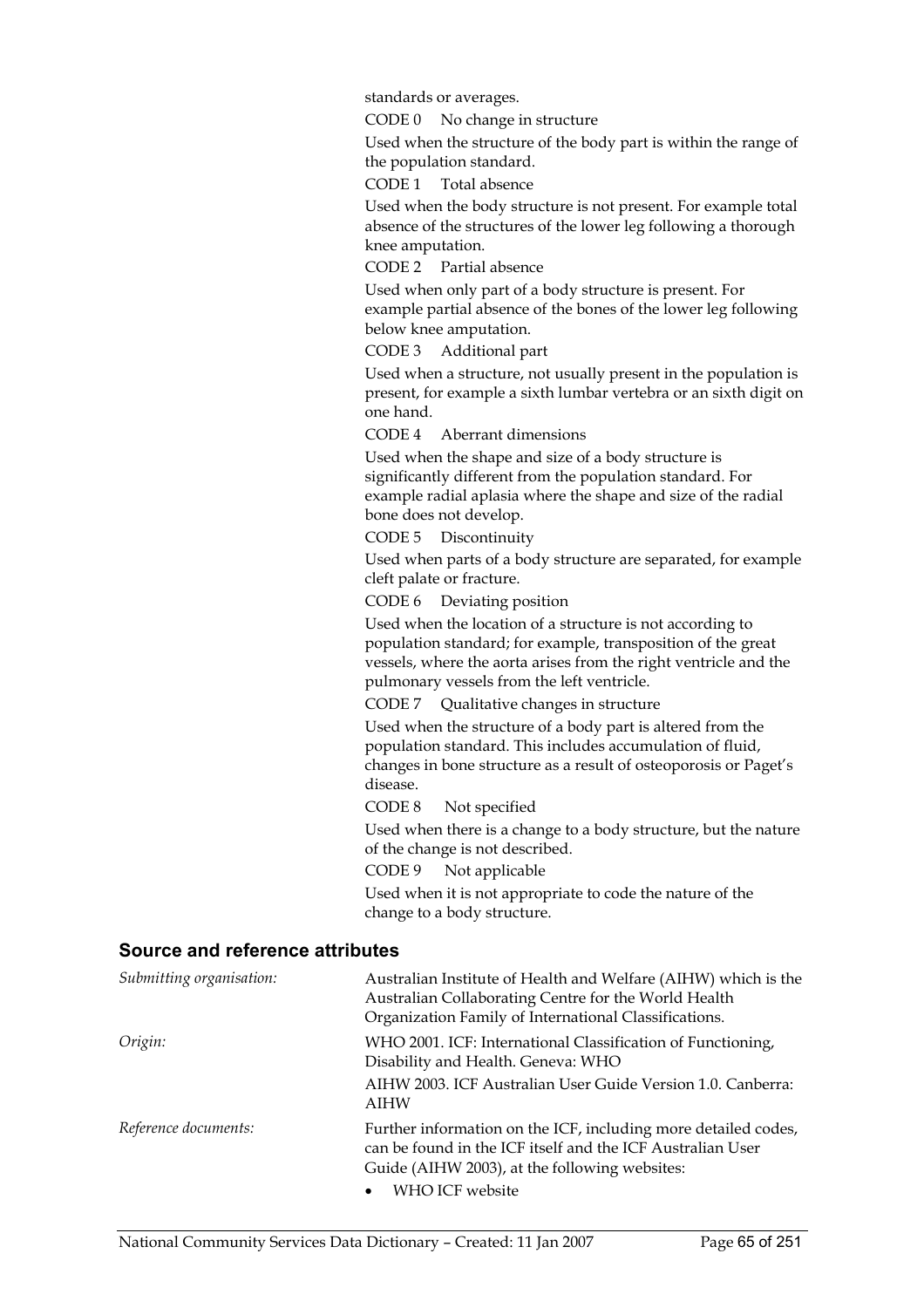http://www.who.int/classifications/icf/en/

• Australian Collaborating Centre ICF website http://www.aihw.gov.au/disability/icf/index.html

## **Data element attributes**

### **Collection and usage attributes**

| Guide for use:                  | This data element is used in conjunction with specified body<br>structures, for example 'partial absence of structures related to<br>movement'. This data element may also be used in conjunction<br>with Person-extent of impairment of body structure, code (ICF<br>2001) N and Person-location of impairment of body structure,<br>code (ICF 2001) N. |
|---------------------------------|----------------------------------------------------------------------------------------------------------------------------------------------------------------------------------------------------------------------------------------------------------------------------------------------------------------------------------------------------------|
| Source and reference attributes |                                                                                                                                                                                                                                                                                                                                                          |

| Submitting organisation: | Australian Institute of Health and Welfare (AIHW) which is the |
|--------------------------|----------------------------------------------------------------|
|                          | Australian Collaborating Centre for the World Health           |
|                          | Organization Family of International Classifications.          |

### **Relational attributes**

| Implementation in Data Set | Body structures cluster NHIG, Standard 29/11/2006 |
|----------------------------|---------------------------------------------------|
| Specifications:            | NCSIMG, Standard 16/10/2006                       |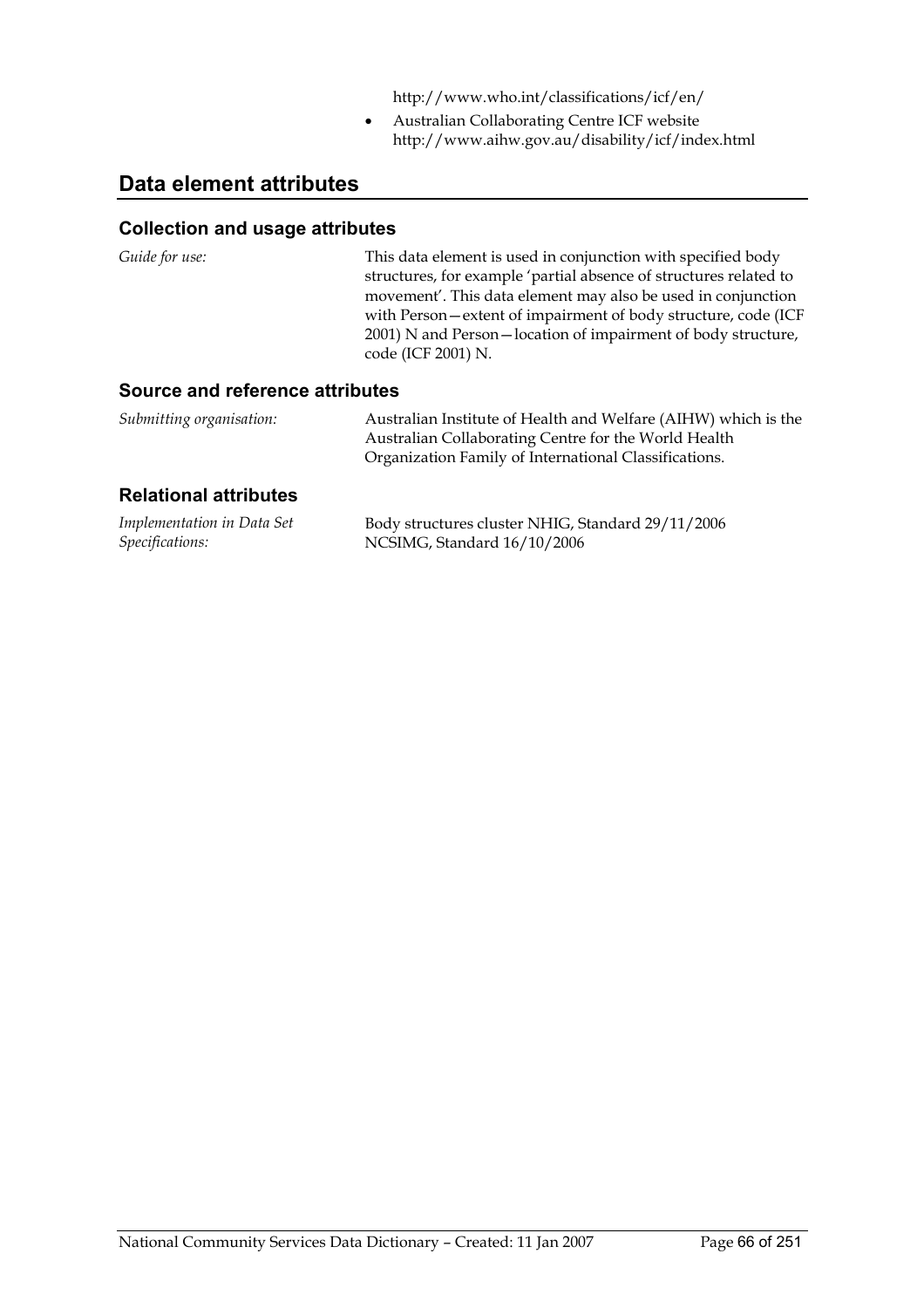# **Child abuse and neglect type**

### **Identifying and definitional attributes**

| Metadata item type:  | Data Element                                                                                                                                                                                                                                   |
|----------------------|------------------------------------------------------------------------------------------------------------------------------------------------------------------------------------------------------------------------------------------------|
| Technical name:      | Child – abuse and neglect type, code N                                                                                                                                                                                                         |
| METeOR identifier:   | 270166                                                                                                                                                                                                                                         |
| Registration status: | NCSIMG, Standard 01/03/2005                                                                                                                                                                                                                    |
| Definition:          | The type of physical, sexual or emotional actions or inactions<br>which have resulted in, or are likely to result in, significant<br>harm or injury to a child, or risk of significant harm or injury to<br>a child, as represented by a code. |

## **Data element concept attributes**

| Data element concept: | Child - abuse and neglect type                                                                                                                                                                                                                              |
|-----------------------|-------------------------------------------------------------------------------------------------------------------------------------------------------------------------------------------------------------------------------------------------------------|
| Definition:           | The type of physical, sexual or emotional actions or inactions<br>which have resulted in, or are likely to result in, significant<br>harm or injury to a child, or risk of significant harm or injury to<br>a child.                                        |
| Context:              | There are considerable variations across States and Territories<br>in the recording of type of abuse and neglect, reflecting each<br>jurisdiction's own definitions, legislation, policies and practices<br>relating to child protection and child welfare. |
| Object class:         | Child                                                                                                                                                                                                                                                       |
| Property:             | Abuse and neglect type                                                                                                                                                                                                                                      |

### **Value domain attributes**

### **Representational attributes**

| Representation class:     | Code   |                                   |
|---------------------------|--------|-----------------------------------|
| Data type:                | Number |                                   |
| Format:                   | N      |                                   |
| Maximum character length: | 1      |                                   |
| Permissible values:       | Value  | Meaning                           |
|                           | 1      | Physical abuse                    |
|                           | 2      | Emotional abuse                   |
|                           | 3      | Sexual abuse                      |
|                           | 4      | Neglect                           |
|                           | 5      | Other                             |
| Supplementary values:     | 9      | Not stated/inadequately described |

## **Data element attributes**

### **Collection and usage attributes**

*Guide for use:* These categories may be used in different ways by different jurisdictions, depending on the state or territories own definitions, policies and practices. In addition, a child subject to abuse and neglect is often subject to more than one type of abuse and neglect (for example, sexual abuse is often also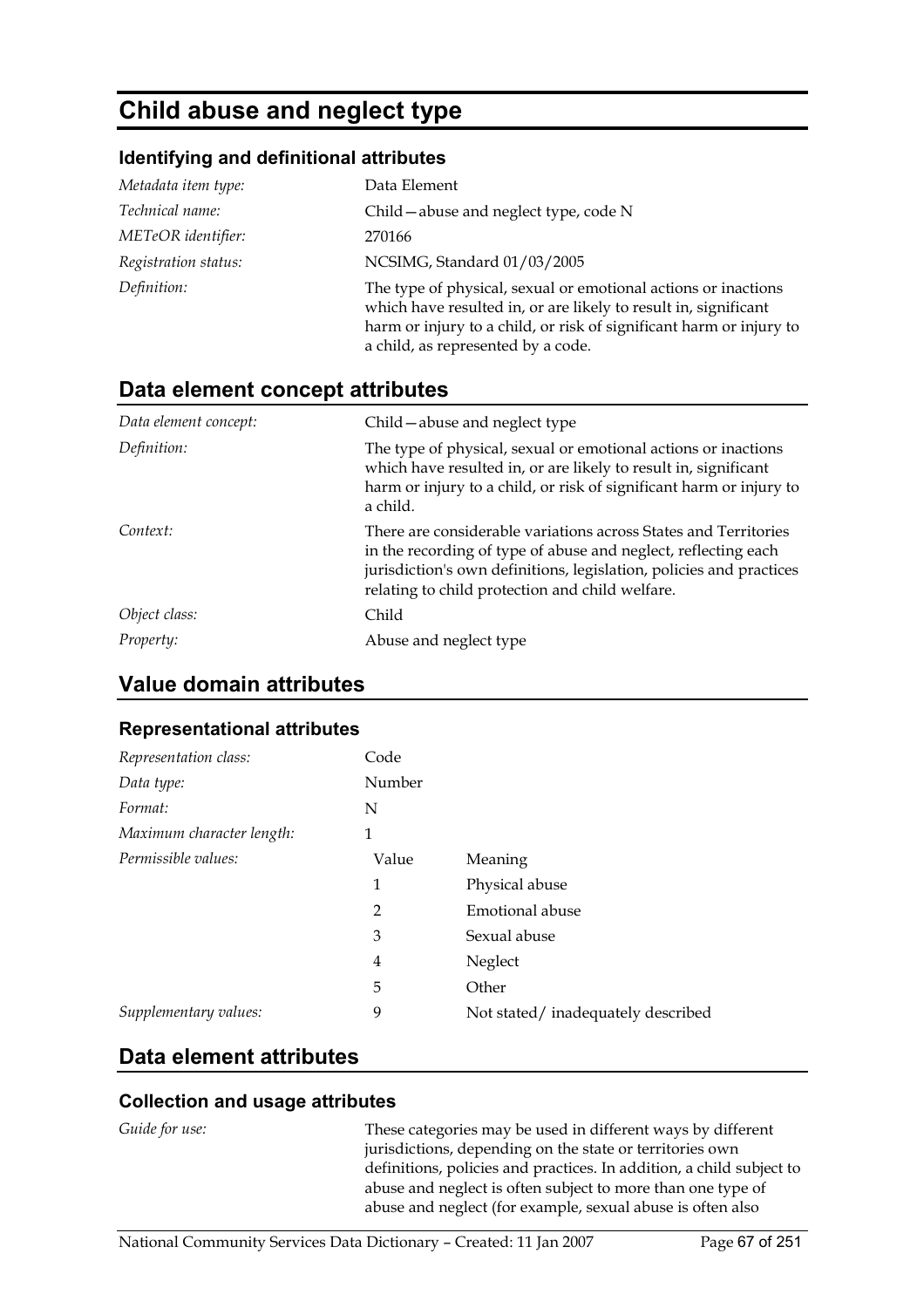| The National Child Protection and Support Services Working<br>Group, is undertaking considerable work to improve the<br>comparability of child protection data. This work will impact<br>upon the definitions and data collections in the child protection<br>area. |
|---------------------------------------------------------------------------------------------------------------------------------------------------------------------------------------------------------------------------------------------------------------------|
|                                                                                                                                                                                                                                                                     |

### **Source and reference attributes**

| Submitting organisation: | Australian Institute of Health and Welfare                                                             |
|--------------------------|--------------------------------------------------------------------------------------------------------|
| Reference documents:     | Child protection, Australia, 1997-98 (AIHW)                                                            |
|                          | Comparability of Child Protection Data 1999 (AIHW)                                                     |
|                          | Children Protection Australia: data collection standards, tables,<br>& counting rules 1998–1999 (AIHW) |

### **Relational attributes**

*Related metadata references:* Supersedes Child abuse and neglect type, version 2, DE, NCSDD, NCSIMG, Superseded 01/03/2005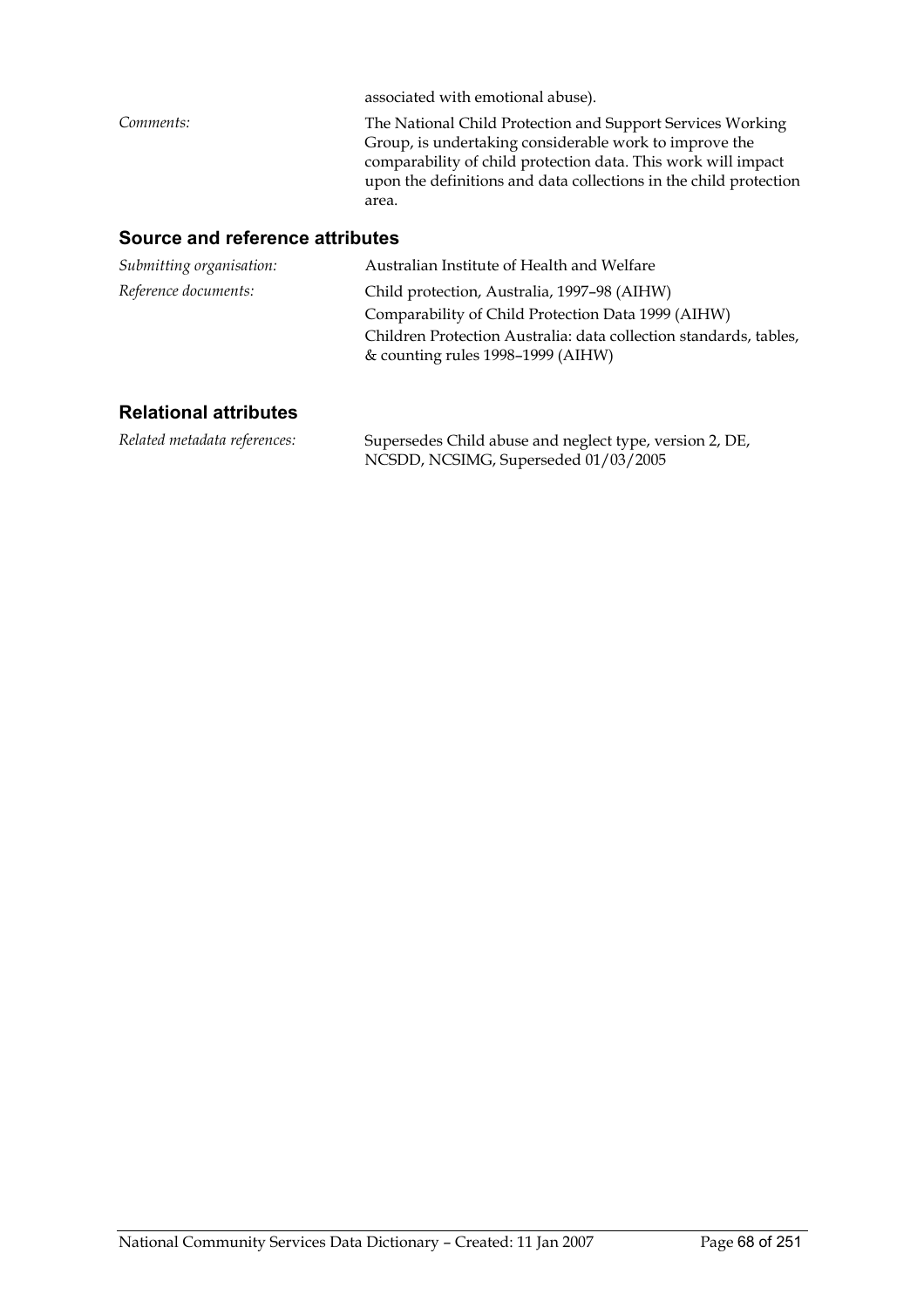# **Communication method**

### **Identifying and definitional attributes**

| Metadata item type:  | Data Element                                                                                                                                                                                    |
|----------------------|-------------------------------------------------------------------------------------------------------------------------------------------------------------------------------------------------|
| Technical name:      | Person-communication method, code N                                                                                                                                                             |
| METeOR identifier:   | 322186                                                                                                                                                                                          |
| Registration status: | NCSIMG, Standard 29/04/2006                                                                                                                                                                     |
| Definition:          | The method of communication, including sign language, most<br>effectively used by the person, as represented by a code.                                                                         |
| Context:             | Method of communication is an important indicator of potential<br>barriers to social inclusion, particularly in conjunction with data<br>on country of birth and interpreter services required. |

## **Data element concept attributes**

| Data element concept: | Person-communication method                                                                   |
|-----------------------|-----------------------------------------------------------------------------------------------|
| Definition:           | The method of communication, including sign language, most<br>effectively used by the person. |
| Object class:         | Person                                                                                        |
| <i>Property:</i>      | Communication method                                                                          |

## **Value domain attributes**

### **Representational attributes**

| Representation class:     | Code   |                                                                               |
|---------------------------|--------|-------------------------------------------------------------------------------|
| Data type:                | Number |                                                                               |
| Format:                   | N      |                                                                               |
| Maximum character length: | 1      |                                                                               |
| Permissible values:       | Value  | Meaning                                                                       |
|                           | 1      | Spoken language (effective)                                                   |
|                           | 2      | Sign language (effective)                                                     |
|                           | 3      | Other effective non-spoken communication<br>(e.g. Canon Communicator, Compic) |
|                           | 4      | Little or no effective communication                                          |
|                           | 5      | Child aged under 5 years (not applicable)                                     |
| Supplementary values:     | 9      | Not stated/inadequately described                                             |

| Guide for use: | Code 1 and 2                                                                                                                                                               |
|----------------|----------------------------------------------------------------------------------------------------------------------------------------------------------------------------|
|                | The communication must be effective in that the person must                                                                                                                |
|                | be able to communicate more than just basic needs, to<br>unfamiliar people, using this method.                                                                             |
|                | Code 5 Child aged under 5 years (not applicable)                                                                                                                           |
|                | This item is considered 'not applicable' to young children.<br>Hence, children aged 0-4 years should always be represented<br>by code '5'.                                 |
|                | If the communication method varies over time and it is difficult<br>to say what the usual method is, please report the most effective<br>method during the reference week. |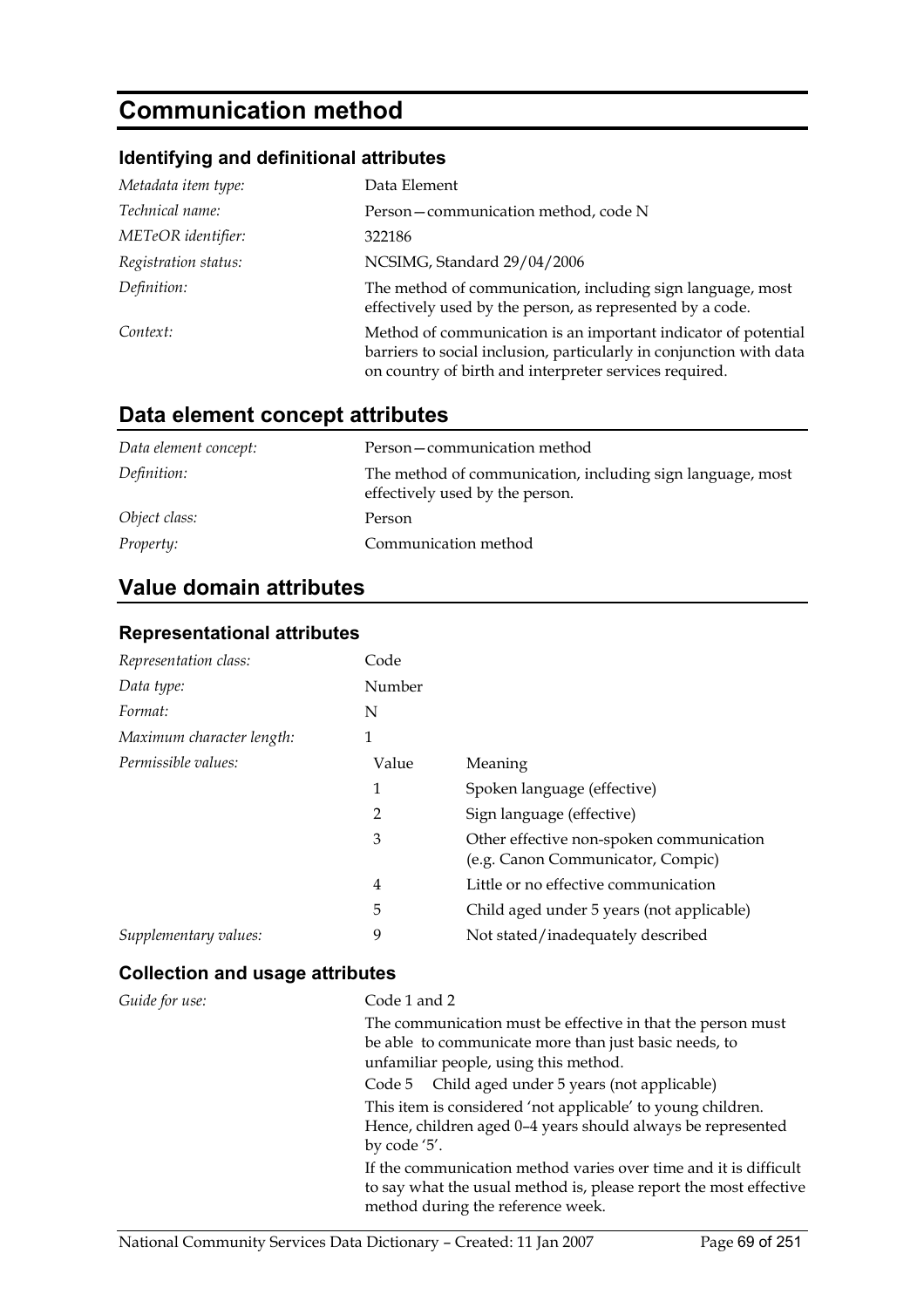### **Source and reference attributes**

*Origin:* Commonwealth State/Territory Disability Agreement National Minimum Data Set (CSTDA NMDS) collection. Data Guide: data items and definitions 2005-06.

## **Data element attributes**

#### **Source and reference attributes**

| Submitting organisation:     | Australian Institute of Health and Welfare                                                                                                                                                         |
|------------------------------|----------------------------------------------------------------------------------------------------------------------------------------------------------------------------------------------------|
| Origin:                      | Australian Institute of Health and Welfare 2002.<br>Commonwealth State/Territory Disability Agreement National<br>Minimum Data Set collection: data guide - data items and<br>definitions 2002–03. |
| <b>Relational attributes</b> |                                                                                                                                                                                                    |

*Related metadata references:* Supersedes Person—communication method, code N NCSIMG, Superseded 29/04/2006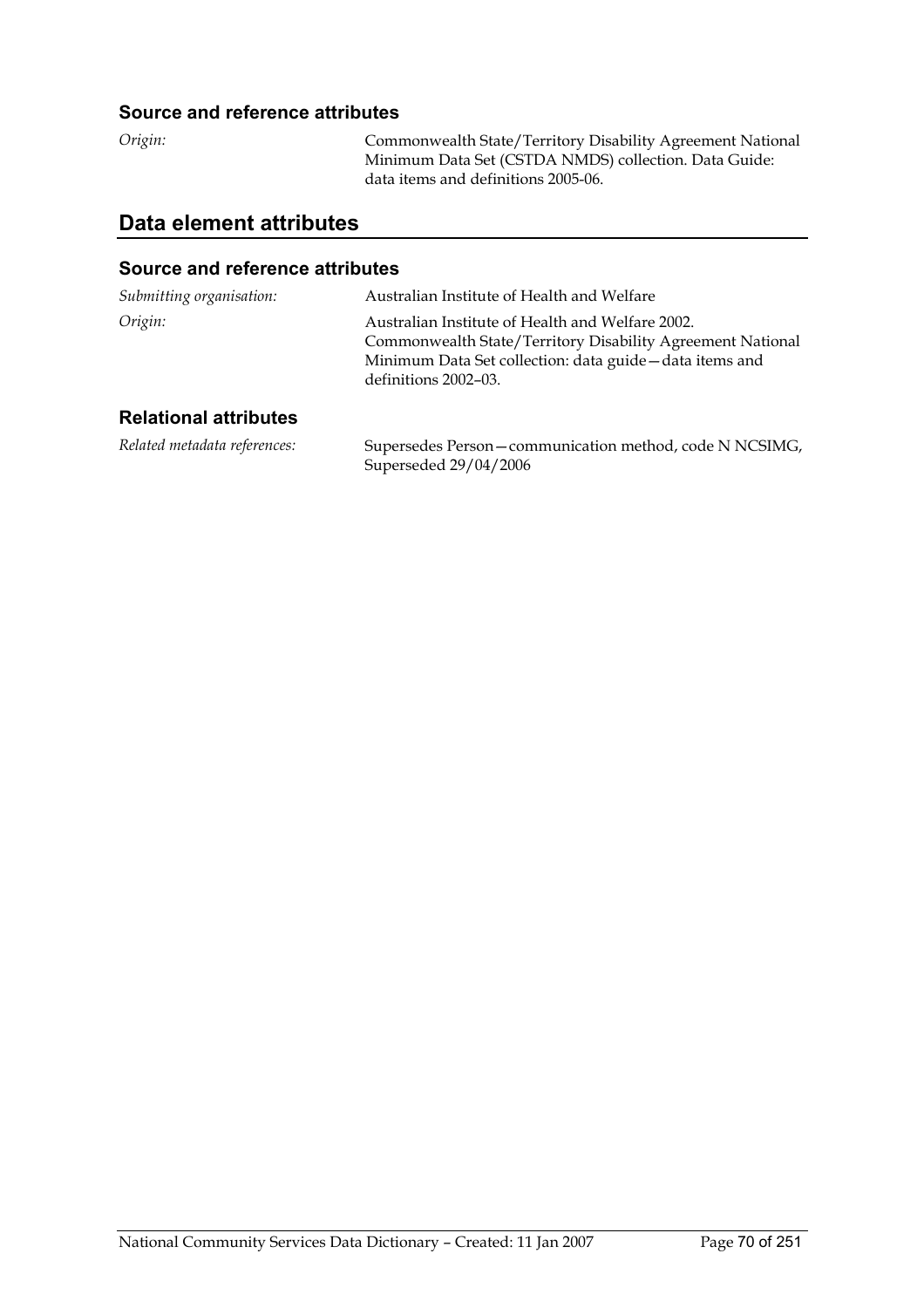# **Country of birth**

### **Identifying and definitional attributes**

| Metadata item type:  | Data Element                                                                            |
|----------------------|-----------------------------------------------------------------------------------------|
| Technical name:      | Person-country of birth, code (SACC 1998) NNNN                                          |
| METeOR identifier:   | 270277                                                                                  |
| Registration status: | NHIG, Standard 01/03/2005<br>NCSIMG, Standard 01/03/2005<br>NHDAMG, Standard 20/06/2005 |
| Definition:          | The country in which the person was born, as represented by a<br>code.                  |

## **Data element concept attributes**

| Data element concept: | Person-country of birth                                                                                                                                                                                                                                                                                                                                                                                                                                                                                         |
|-----------------------|-----------------------------------------------------------------------------------------------------------------------------------------------------------------------------------------------------------------------------------------------------------------------------------------------------------------------------------------------------------------------------------------------------------------------------------------------------------------------------------------------------------------|
| Definition:           | The country in which the person was born.                                                                                                                                                                                                                                                                                                                                                                                                                                                                       |
| Context:              | Country of birth is important in the study of access to services<br>by different population sub-groups. Country of birth is the<br>most easily collected and consistently reported of a range of<br>possible data items that may indicate cultural or language<br>diversity. Country of birth may be used in conjunction with<br>other data such as period of residence in Australia, etc., to<br>derive more sophisticated measures of access to (or need for)<br>services by different population sub-groups. |
| Object class:         | Person                                                                                                                                                                                                                                                                                                                                                                                                                                                                                                          |
| <i>Property:</i>      | Country of birth                                                                                                                                                                                                                                                                                                                                                                                                                                                                                                |

## **Value domain attributes**

### **Representational attributes**

| Classification scheme:    | Standard Australian Classification of Countries 1998 |
|---------------------------|------------------------------------------------------|
| Representation class:     | Code                                                 |
| Data type:                | Number                                               |
| Format:                   | <b>NNNN</b>                                          |
| Maximum character length: | 4                                                    |

### **Collection and usage attributes**

| Guide for use: | The Standard Australian Classification of Countries 1998<br>(SACC) is a four-digit, three-level hierarchical structure<br>specifying major group, minor group and country.                                                                                                                                                                                                                                                                                                    |
|----------------|-------------------------------------------------------------------------------------------------------------------------------------------------------------------------------------------------------------------------------------------------------------------------------------------------------------------------------------------------------------------------------------------------------------------------------------------------------------------------------|
|                | A country, even if it comprises other discrete political entities<br>such as states, is treated as a single unit for all data domain<br>purposes. Parts of a political entity are not included in different<br>groups. Thus, Hawaii is included in Northern America (as part<br>of the identified country United States of America), despite<br>being geographically close to and having similar social and<br>cultural characteristics as the units classified to Polynesia. |

### **Data element attributes**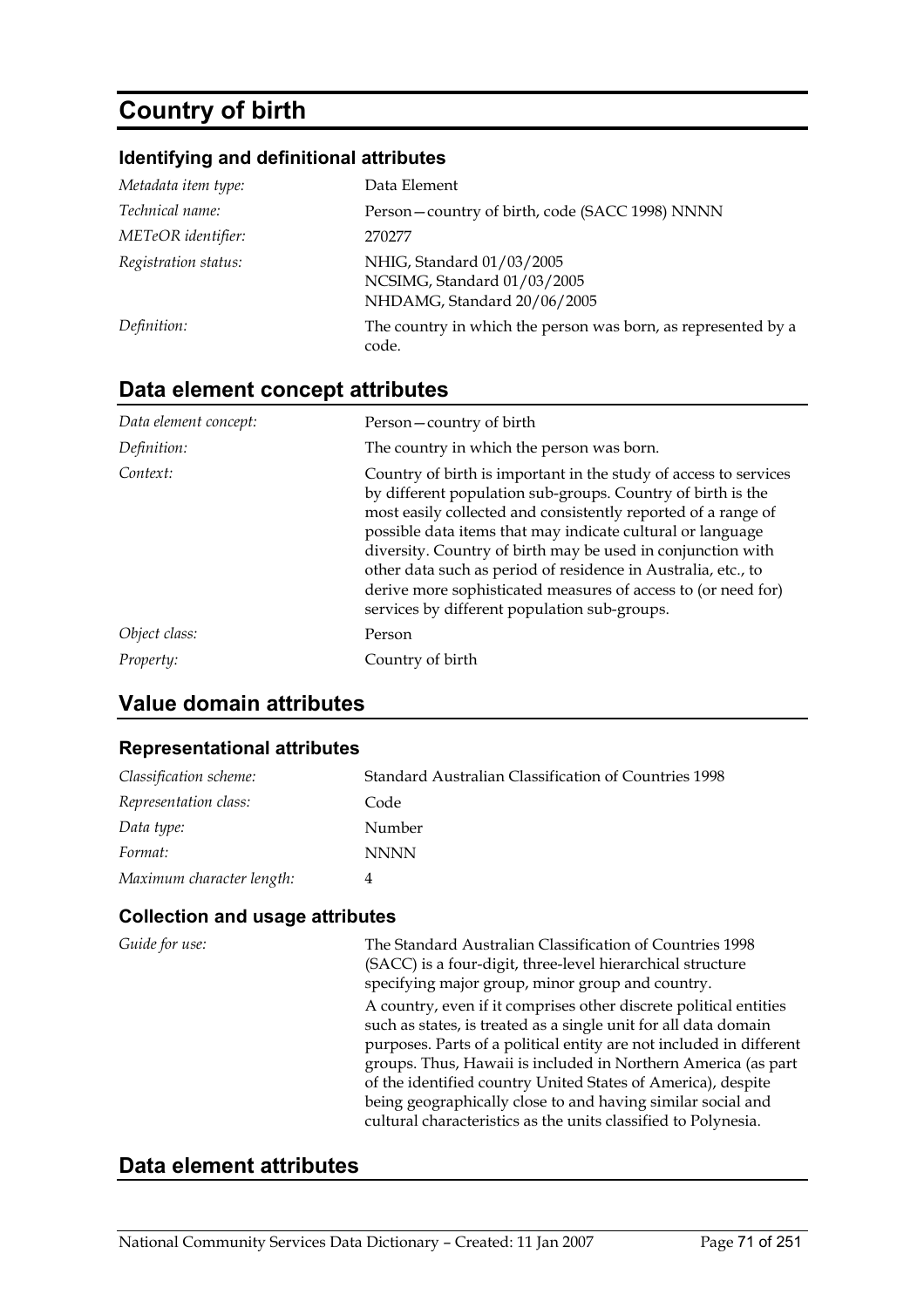| Collection methods:             | Some data collections ask respondents to specify their country<br>of birth. In others, a pre-determined set of countries is specified<br>as part of the question, usually accompanied by an 'other<br>(please specify)' category.<br>Recommended questions are:<br>In which country were you/was the person/was (name) born?<br>Australia<br>Other (please specify)<br>Alternatively, a list of countries may be used based on, for<br>example common Census responses.<br>In which country were you/was the person/was (name) born?<br>Australia<br>England<br>New Zealand<br>Italy<br>Viet Nam<br>Scotland<br>Greece<br>Germany<br>Philippines<br>India<br>Netherlands |
|---------------------------------|--------------------------------------------------------------------------------------------------------------------------------------------------------------------------------------------------------------------------------------------------------------------------------------------------------------------------------------------------------------------------------------------------------------------------------------------------------------------------------------------------------------------------------------------------------------------------------------------------------------------------------------------------------------------------|
|                                 | Other (please specify)<br>In either case coding of data should conform to the SACC.<br>Sometimes respondents are simply asked to specify whether<br>they were born in either 'English speaking' or 'non-English<br>speaking' countries but this question is of limited use and this<br>method of collection is not recommended.                                                                                                                                                                                                                                                                                                                                          |
| Comments:                       | This metadata item is consistent with that used in the<br>Australian Census of Population and Housing and is<br>recommended for use whenever there is a requirement for<br>comparison with Census data.                                                                                                                                                                                                                                                                                                                                                                                                                                                                  |
| Source and reference attributes |                                                                                                                                                                                                                                                                                                                                                                                                                                                                                                                                                                                                                                                                          |
| Origin:                         | National Health Data Committee                                                                                                                                                                                                                                                                                                                                                                                                                                                                                                                                                                                                                                           |
|                                 | National Community Services Data Committee                                                                                                                                                                                                                                                                                                                                                                                                                                                                                                                                                                                                                               |
| Reference documents:            | Australian Bureau of Statistics 1998. Standard Australian<br>Classification of Countries (SACC) (Cat. no. 1269.0), Canberra.<br>Viewed 3 August 2005.                                                                                                                                                                                                                                                                                                                                                                                                                                                                                                                    |
| <b>Relational attributes</b>    |                                                                                                                                                                                                                                                                                                                                                                                                                                                                                                                                                                                                                                                                          |

| Related metadata references: | Supersedes Country of birth, version 4, DE, Int. NCSDD & |
|------------------------------|----------------------------------------------------------|
|                              | NHDD, NCSIMG & NHIMG, Superseded 01/03/2005              |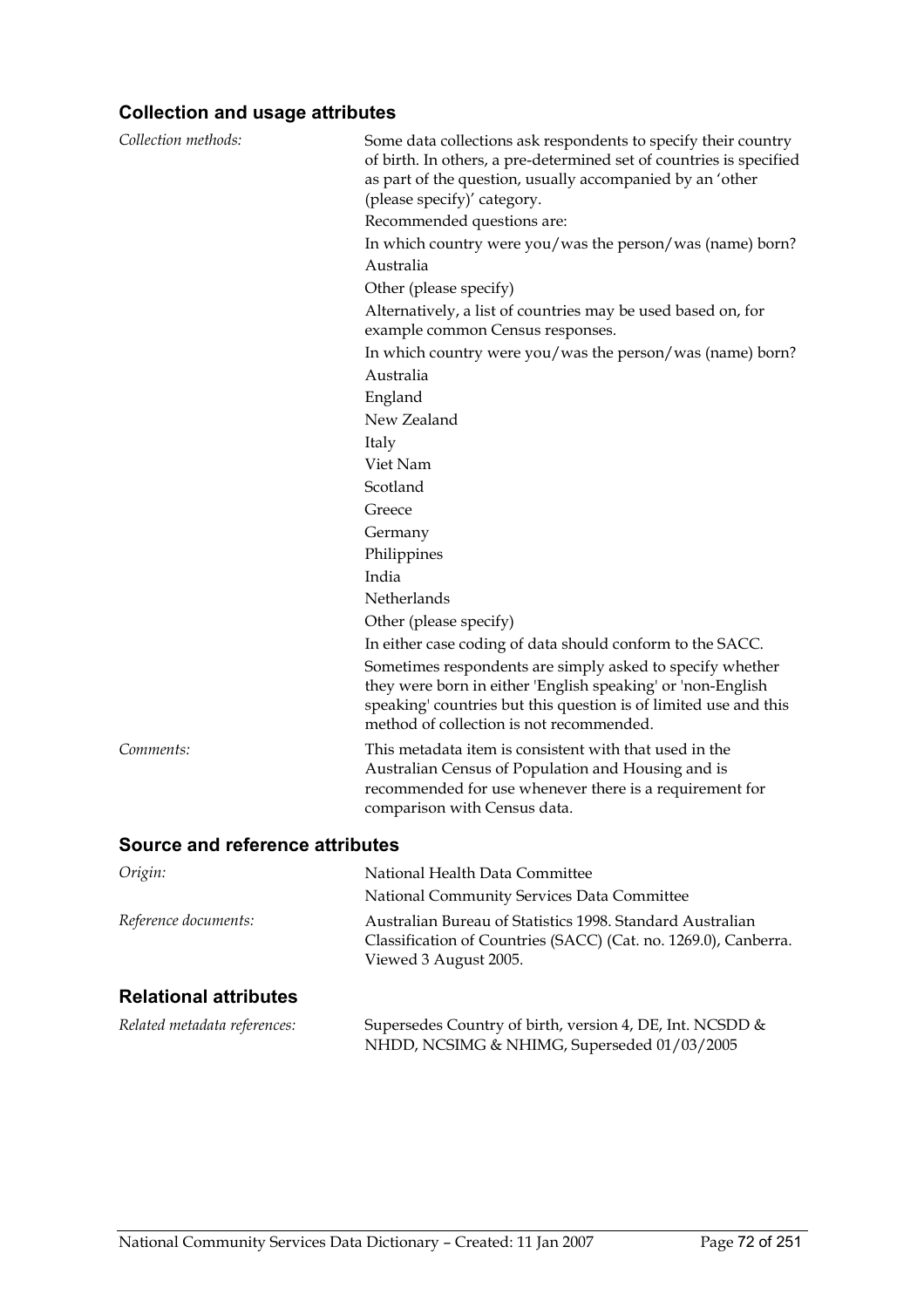# **Date accuracy indicator**

## **Identifying and definitional attributes**

| Metadata item type:  | Data Element                                                                                    |
|----------------------|-------------------------------------------------------------------------------------------------|
| Technical name:      | Date-accuracy indicator, code AAA                                                               |
| METeOR identifier:   | 294429                                                                                          |
| Registration status: | NHIG, Standard 04/05/2005<br>NCSIMG, Standard 30/09/2005                                        |
| Definition:          | An indicator of the accuracy of the components of a reported<br>date, as represented by a code. |

## **Data element concept attributes**

| Data element concept: | Date - accuracy indicator                                                                                    |
|-----------------------|--------------------------------------------------------------------------------------------------------------|
| Definition:           | An indicator of the accuracy of the components of a reported<br>date.                                        |
| Context:              | This data element is designed to flag whether each component<br>in a date is accurate, estimated or unknown. |
| Object class:         | Date                                                                                                         |
| <i>Property:</i>      | Accuracy indicator                                                                                           |

## **Value domain attributes**

### **Representational attributes**

| Representation class:     | Code          |                                                           |
|---------------------------|---------------|-----------------------------------------------------------|
| Data type:                | <b>String</b> |                                                           |
| Format:                   | AAA           |                                                           |
| Maximum character length: | 3             |                                                           |
| Permissible values:       | Value         | Meaning                                                   |
|                           | AAA           | Day, month and year are accurate                          |
|                           | AAE           | Day and month are accurate, year is estimated             |
|                           | <b>AAU</b>    | Day and month are accurate, year is unknown               |
|                           | AEE           | Day is accurate, month and year are estimated             |
|                           | <b>AEU</b>    | Day is accurate, month is estimated, year is<br>unknown   |
|                           | <b>AUU</b>    | Day is accurate, month and year are unknown               |
|                           | <b>AUA</b>    | Day is accurate, month is unknown, year is<br>accurate    |
|                           | <b>AUE</b>    | Day is accurate, month is unknown, year is<br>estimated   |
|                           | AEA           | Day is accurate, month is estimated, year is<br>accurate  |
|                           | EAA           | Day is estimated, month and year are accurate             |
|                           | EAE           | Day is estimated, month is accurate, year is<br>estimated |
|                           | EAU           | Day is estimated, month is accurate, year is<br>unknown   |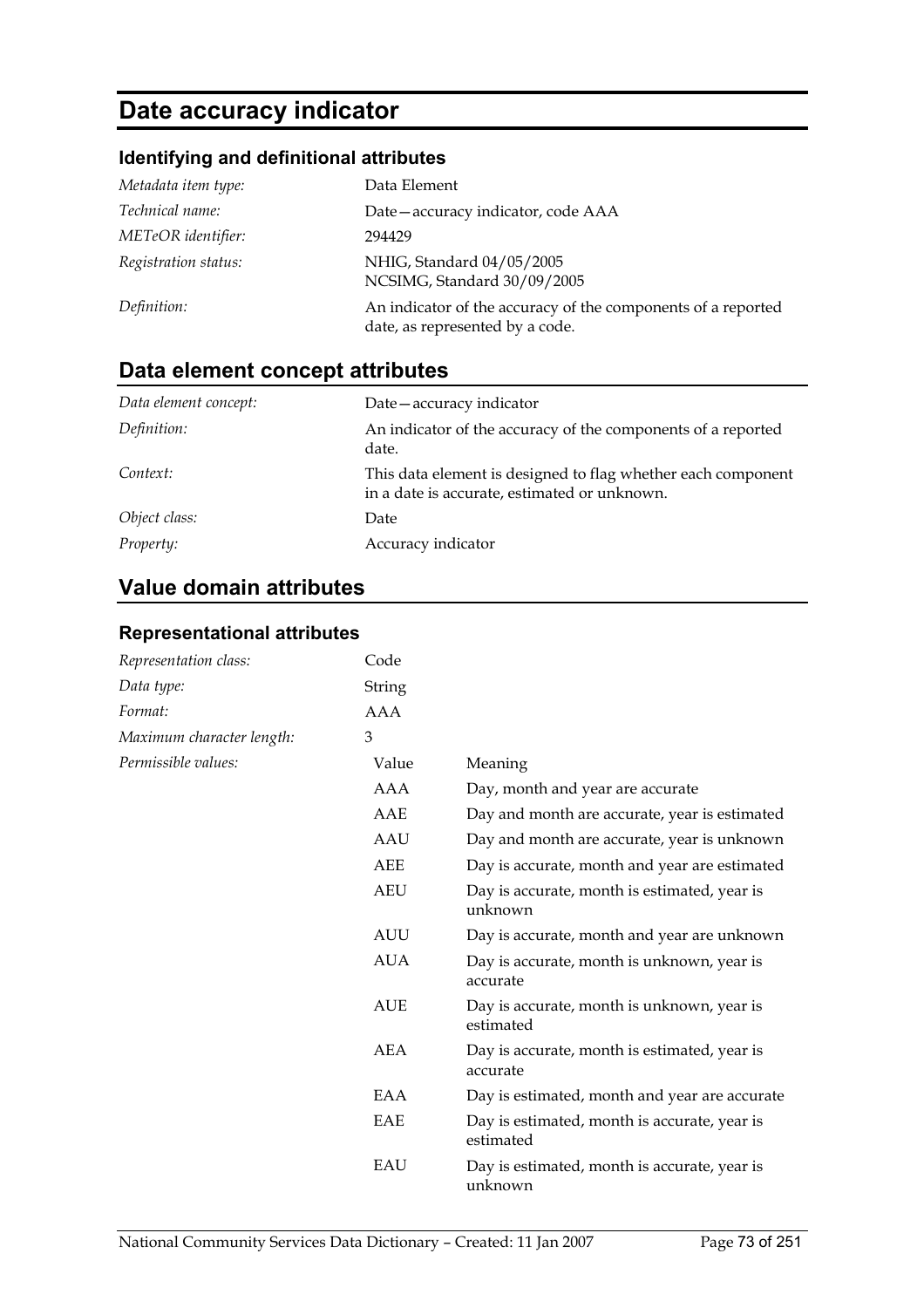| <b>EEA</b> | Day and month are estimated, year is accurate            |
|------------|----------------------------------------------------------|
| <b>EEE</b> | Day, month and year are estimated                        |
| <b>EEU</b> | Day and month are estimated, year is unknown             |
| <b>EUA</b> | Day is estimated, month is unknown, year is<br>accurate  |
| <b>EUE</b> | Day is estimated, month is unknown, year is<br>estimated |
| EUU        | Day is estimated, month and year are unknown             |
| <b>UAA</b> | Day is unknown, month and year are accurate              |
| <b>UAE</b> | Day is unknown, month is accurate, year is<br>estimated  |
| <b>UAU</b> | Day is unknown, month is accurate, year is<br>unknown    |
| <b>UEA</b> | Day is unknown, month is estimated, year is<br>accurate  |
| <b>UEE</b> | Day is unknown, month and year are estimated             |
| <b>UEU</b> | Day is unknown, month is estimated, year is<br>unknown   |
| <b>UUA</b> | Day and month are unknown, year is accurate              |
| <b>UUE</b> | Day and month are unknown, year is estimated             |
| UUU        | Day, month and year are unknown                          |
|            |                                                          |

#### **Collection and usage attributes**

*Guide for use:* Any combination of the values A, E, U representing the corresponding level of accuracy of each date component of the reported date.

> This data element consists of a combination of three codes, each of which denotes the accuracy of one date component:

A – the referred date component is accurate

E – the referred date component is not known but is estimated

U – the referred date component is not known and not estimated.

This data element contains positional fields (DMY) that reflects the order of the date components in the format (DDMMYYYY) of the reported date:

field 1 (D) – refers to the accuracy of the day component

field 2 (M) – refers to the accuracy of the month component

field 3 (Y) – refers to the accuracy of the year component.

| Data<br>domain | Date component (for a<br>format DDMMYYYY) |                      |   |
|----------------|-------------------------------------------|----------------------|---|
|                | $(D)$ ay                                  | $(M)$ onth $(Y)$ ear |   |
| Accurate       | А                                         | А                    | А |
| Estimated      | E                                         | E                    | E |
| Unknown        |                                           |                      |   |

This data element is valid only for use with dates that are reported/exchanged in the format ( DDMMYYYY).

Example 1: A date has been sourced from a reliable source and is known as accurate then the Date accuracy indicator should be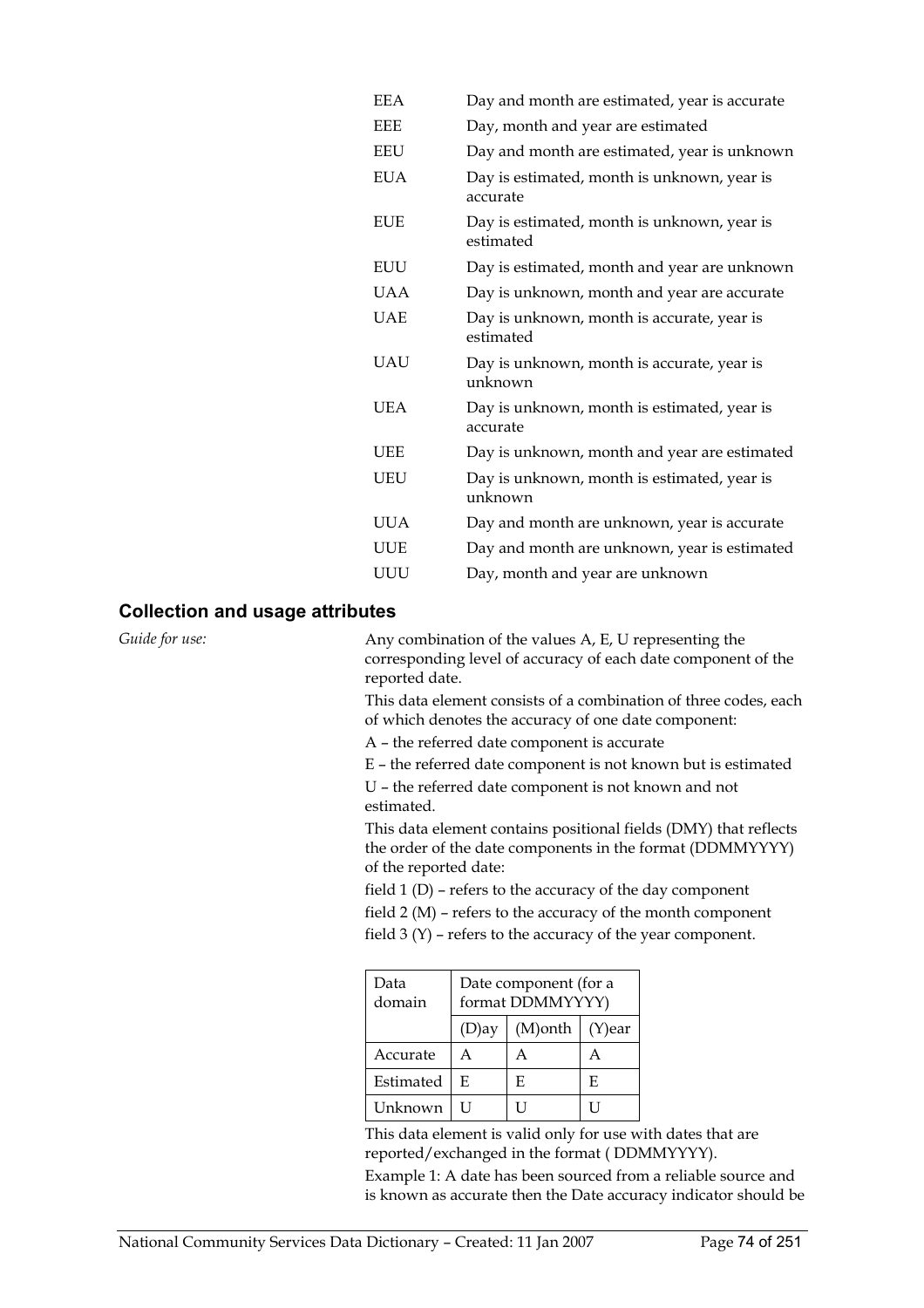informed as (AAA).

Example 2: If only the age of the person is known and there is no certainty of the accuracy of this, then the Date accuracy indicator should be informed as (UUE). That is the day and month are "unknown" and the year is "estimated".

Example 3: If a person was brought in unconscious to an emergency department of a hospital and the only information available was from a relative who was certain of the age and the birthday's 'month' then the Date accuracy indicator should be informed as (UAA). A year derived from an accurate month and accurate age is always an accurate year.

The Date accuracy indicator can be useful for operational purposes to indicate the level of accuracy that a date has been collected at any point in time. It can indicate whether the stored date needs to be followed up until it reaches the intended minimal required accuracy. For example, if a person was brought in unconscious to an emergency department of a hospital the level of accuracy of the date collected at that point may not be satisfactory. It is likely that the correct date of birth can be obtained at a later date. The Date accuracy indicator provides information on the accuracy of the entered dates that may require further action.

For future users of the data it may also be essential they know the accuracy of the date components of a reported date.

## **Data element attributes**

| Collection methods: | Collection constraints:                                                                                                                                                                                                                                                                                                                                                                                                                                                                                                                 |
|---------------------|-----------------------------------------------------------------------------------------------------------------------------------------------------------------------------------------------------------------------------------------------------------------------------------------------------------------------------------------------------------------------------------------------------------------------------------------------------------------------------------------------------------------------------------------|
|                     | If constraints for the collection of the date are imposed, such as<br>'a valid date must be input in an information system for<br>unknown date components', the Date accuracy indicator should<br>be used along with the date as a way of avoiding the<br>contamination of the valid dates with the same value on the<br>respective date components.<br>Example:                                                                                                                                                                        |
|                     | Some jurisdictions use 0107YYYY and some use 0101YYYY<br>when only the year is known. When month and year are known<br>some use the 15th day as the date i.e. 15MMYYYY. Where this<br>occurs in a data collection that is used for reporting or analysis<br>purposes there will be dates in the collection with the attributes<br>0107YYYY etc that are accurate and some that are not accurate.<br>Without a corresponding flag to determine this accuracy the<br>analysis or report will be contaminated by those estimated<br>dates. |
| Comments:           | Provision of a date is often a mandatory requirement in data<br>collections.                                                                                                                                                                                                                                                                                                                                                                                                                                                            |
|                     | Most computer systems require a valid date to be recorded in a<br>date field i.e. the month part must be an integer between 1 and<br>12, the day part must be an integer between 1 and 31 with rules<br>about the months with less than 31 days, and the year part<br>should include the century. Also in many systems, significant<br>dates (e.g. date of birth) are mandatory requirements.<br>However, in actual practice, the date or date components are                                                                           |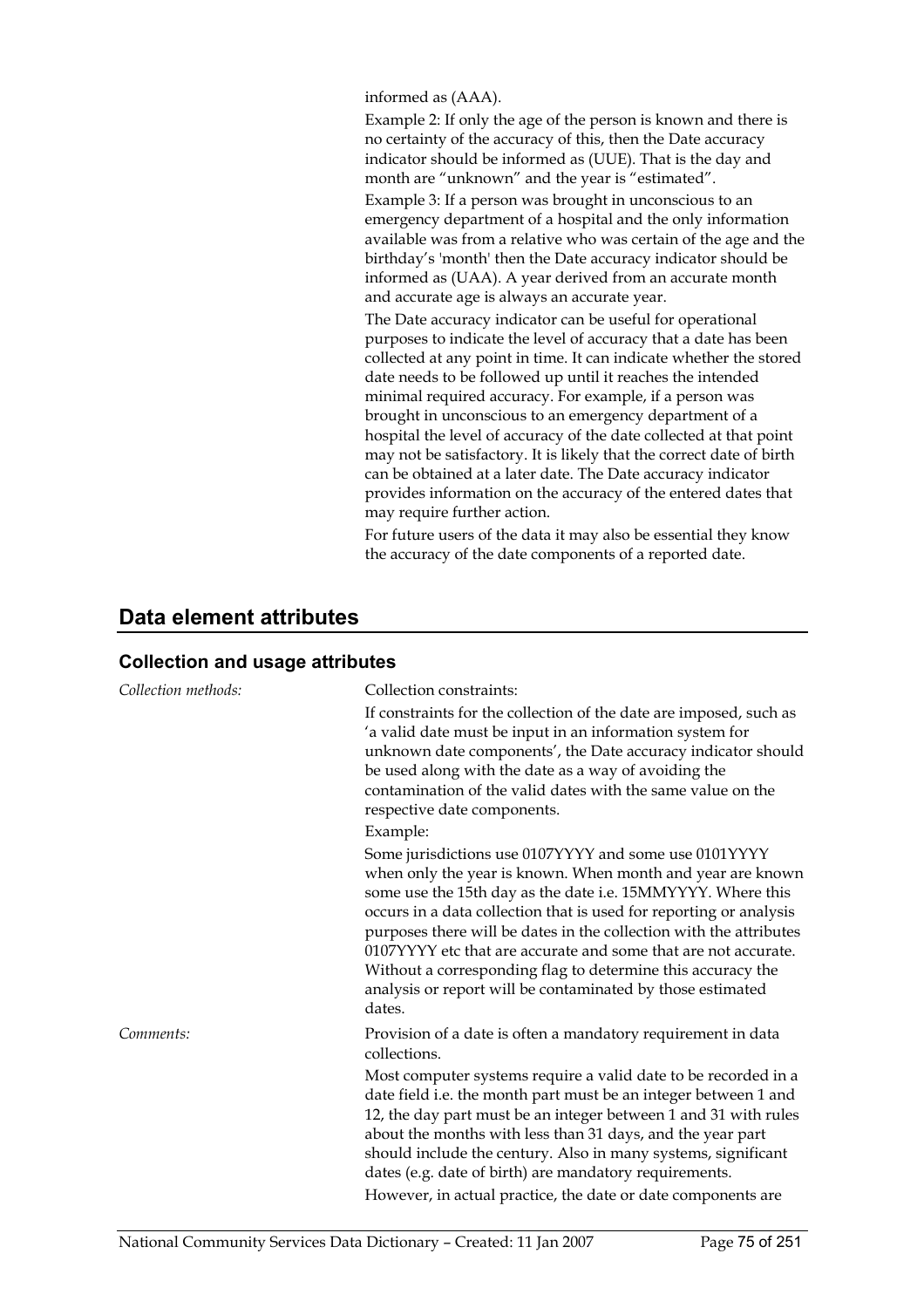often not known (e.g. date of birth, date of injury) but, as stated above, computer systems require a valid date. This means that a date MUST be included and it MUST follow the rules for a valid date. It therefore follows that, while such a date will contain valid values according to the rules for a date, the date is in fact an 'unknown' or 'estimated' date. For future users of the data it is essential they know that a date is accurate, unknown or estimated and which components of the date are accurate, unknown or estimated.

| Submitting organisation:     | Standards Australia                                                                                                                     |
|------------------------------|-----------------------------------------------------------------------------------------------------------------------------------------|
| Reference documents:         | AS5017 Health Care Client Identification, 2002, Sydney:<br>Standards Australia                                                          |
| <b>Relational attributes</b> |                                                                                                                                         |
| Related metadata references: | See also Service provider organisation – organisation end date,<br>DDMMYYYY NHIG, Standard 04/05/2005, NCSIMG, Standard<br>30/09/2005   |
|                              | See also Service provider organisation - organisation start date,<br>DDMMYYYY NHIG, Standard 04/05/2005, NCSIMG, Standard<br>30/09/2005 |
|                              | See also Person - date of birth, DDMMYYYY NHIG, Standard<br>04/05/2005, NCSIMG, Standard 25/08/2005, NHDAMG,<br>Standard 20/06/2005     |
|                              | See also Individual service provider - occupation start date,<br>DDMMYYYY NHIG, Standard 04/05/2005, NCSIMG, Standard<br>30/09/2005     |
|                              | See also Individual service provider – occupation end date,<br>DDMMYYYY NHIG, Standard 04/05/2005, NCSIMG, Standard<br>30/09/2005       |
|                              |                                                                                                                                         |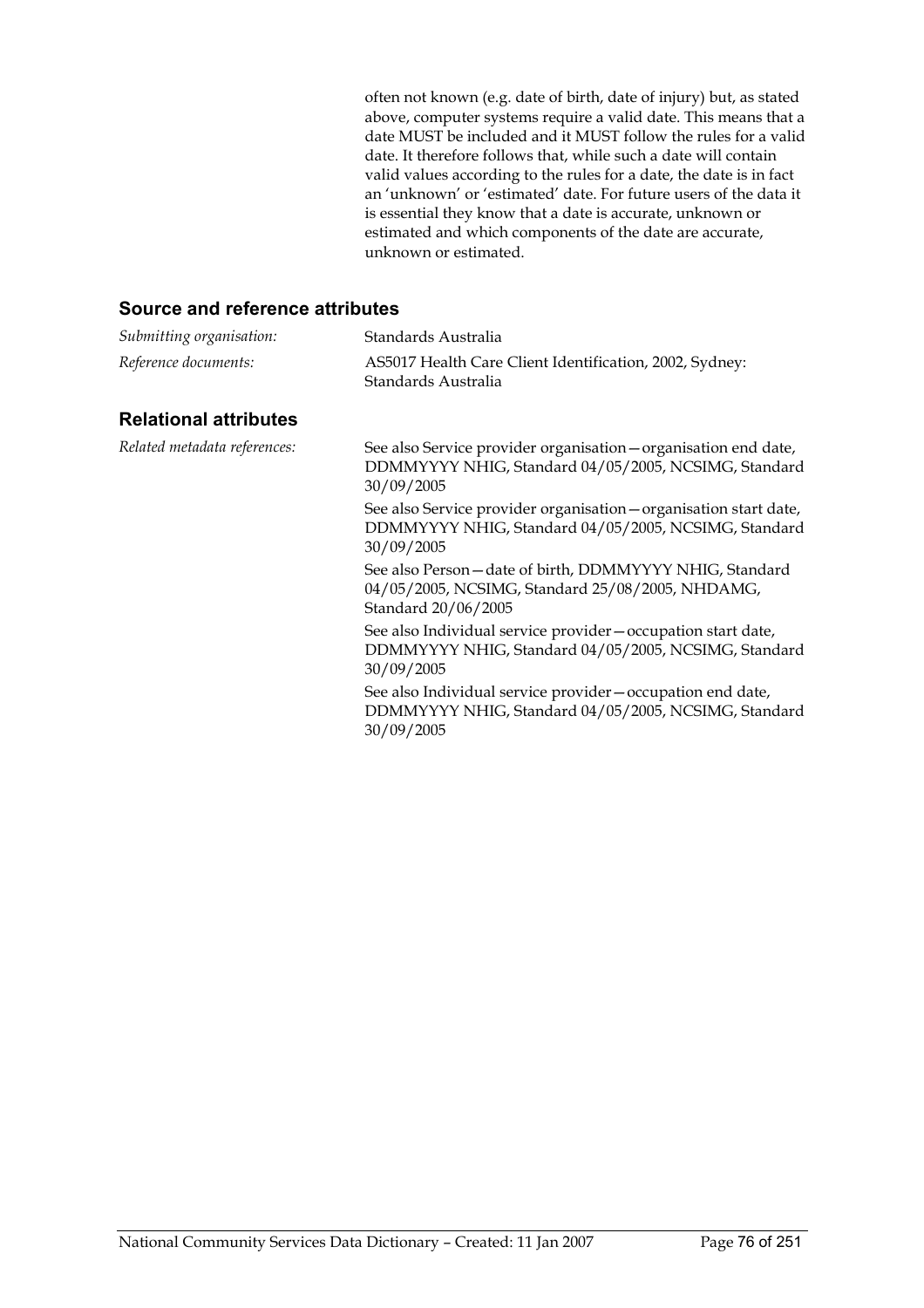# **Date of birth**

### **Identifying and definitional attributes**

| Metadata item type:  | Data Element                                                                            |
|----------------------|-----------------------------------------------------------------------------------------|
| Technical name:      | Person-date of birth, DDMMYYYY                                                          |
| METeOR identifier:   | 287007                                                                                  |
| Registration status: | NHIG, Standard 04/05/2005<br>NCSIMG, Standard 25/08/2005<br>NHDAMG, Standard 20/06/2005 |
| Definition:          | The date of birth of the person.                                                        |

## **Data element concept attributes**

| Data element concept: | Person-date of birth                                                                                                                                                                                                                                                                                                                                                                       |
|-----------------------|--------------------------------------------------------------------------------------------------------------------------------------------------------------------------------------------------------------------------------------------------------------------------------------------------------------------------------------------------------------------------------------------|
| Definition:           | The date of birth of the person.                                                                                                                                                                                                                                                                                                                                                           |
| Context:              | Required for a range of clinical and administrative purposes.<br>Date of birth enables derivation of age for use in demographic<br>analyses, assists in the unique identification of clients if other<br>identifying information is missing or in question, and may be<br>required for the derivation of other metadata items (e.g. the<br>diagnosis related group for admitted patients). |
| Object class:         | Person                                                                                                                                                                                                                                                                                                                                                                                     |
| Property:             | Date of birth                                                                                                                                                                                                                                                                                                                                                                              |

## **Value domain attributes**

#### **Representational attributes**

| Representation class:     | Date            |
|---------------------------|-----------------|
| Data type:                | Date/Time       |
| Format:                   | <b>DDMMYYYY</b> |
| Maximum character length: | x               |

## **Data element attributes**

#### **Collection and usage attributes**

*Guide for use:* If date of birth is not known or cannot be obtained, provision should be made to collect or estimate age. Collected or estimated age would usually be in years for adults, and to the nearest three months (or less) for children aged less than two years. Additionally, an estimated date flag or a date accuracy indicator should be reported in conjunction with all estimated dates of birth.

> For data collections concerned with children's services, it is suggested that the estimated date of birth of children aged under 2 years should be reported to the nearest 3 month period, i.e. 0101, 0104, 0107, 0110 of the estimated year of birth. For example, a child who is thought to be aged 18 months in October of one year would have his/her estimated date of birth reported as 0104 of the previous year. Again, an estimated date flag or date accuracy indicator should be reported in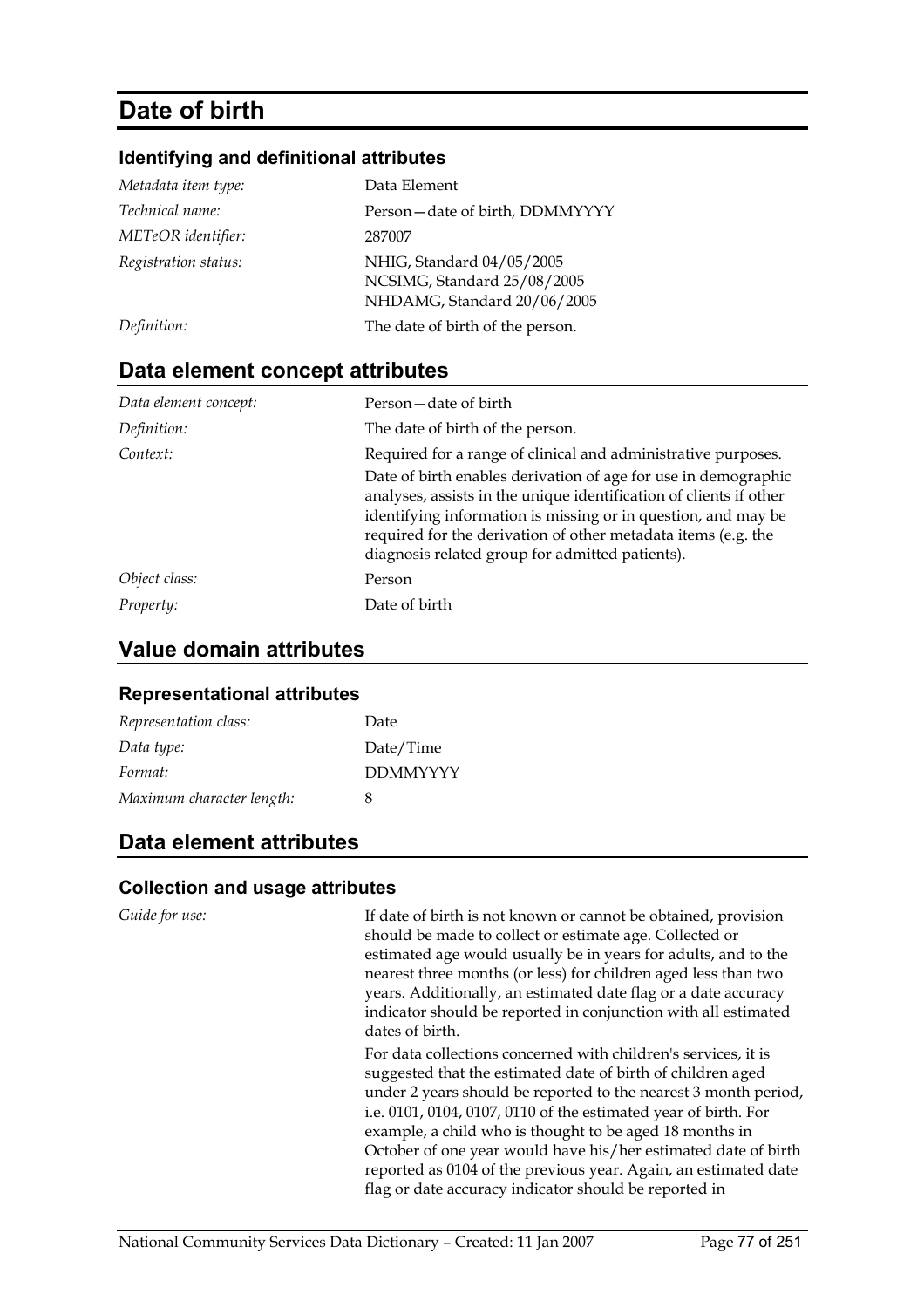|                                 | conjunction with all estimated dates of birth.                                                                                                                                                                                                                                                                                                                                                                                                                                                                                                                                                                                                                                                                                                                                                                                                                                                                                                                                     |
|---------------------------------|------------------------------------------------------------------------------------------------------------------------------------------------------------------------------------------------------------------------------------------------------------------------------------------------------------------------------------------------------------------------------------------------------------------------------------------------------------------------------------------------------------------------------------------------------------------------------------------------------------------------------------------------------------------------------------------------------------------------------------------------------------------------------------------------------------------------------------------------------------------------------------------------------------------------------------------------------------------------------------|
| Collection methods:             | Information on date of birth can be collected using the one<br>question:<br>What is your/(the person's) date of birth?                                                                                                                                                                                                                                                                                                                                                                                                                                                                                                                                                                                                                                                                                                                                                                                                                                                             |
|                                 | In self-reported data collections, it is recommended that the<br>following response format is used:                                                                                                                                                                                                                                                                                                                                                                                                                                                                                                                                                                                                                                                                                                                                                                                                                                                                                |
|                                 | Date of birth: _ _ / _ _ / _ _ _ _                                                                                                                                                                                                                                                                                                                                                                                                                                                                                                                                                                                                                                                                                                                                                                                                                                                                                                                                                 |
|                                 | This enables easy conversion to the preferred representational<br>layout (DDMMYYYY).                                                                                                                                                                                                                                                                                                                                                                                                                                                                                                                                                                                                                                                                                                                                                                                                                                                                                               |
|                                 | For record identification and/or the derivation of other<br>metadata items that require accurate date of birth information,<br>estimated dates of birth should be identified by a date accuracy<br>indicator to prevent inappropriate use of date of birth data. The<br>linking of client records from diverse sources, the sharing of<br>patient data, and data analysis for research and planning all<br>rely heavily on the accuracy and integrity of the collected data.<br>In order to maintain data integrity and the greatest possible<br>accuracy an indication of the accuracy of the date collected is<br>critical. The collection of an indicator of the accuracy of the date<br>may be essential in confirming or refuting the positive<br>identification of a person. For this reason it is strongly<br>recommended that the data element Date - accuracy indicator,<br>code AAA also be recorded at the time of record creation to flag<br>the accuracy of the data. |
| Comments:                       | Privacy issues need to be taken into account in asking persons<br>their date of birth.                                                                                                                                                                                                                                                                                                                                                                                                                                                                                                                                                                                                                                                                                                                                                                                                                                                                                             |
|                                 | Wherever possible and wherever appropriate, date of birth<br>should be used rather than age because the actual date of birth<br>allows a more precise calculation of age.                                                                                                                                                                                                                                                                                                                                                                                                                                                                                                                                                                                                                                                                                                                                                                                                          |
|                                 | When date of birth is an estimated or default value, national<br>health and community services collections typically use 0101 or<br>0107 or 3006 as the estimate or default for DDMM.                                                                                                                                                                                                                                                                                                                                                                                                                                                                                                                                                                                                                                                                                                                                                                                              |
|                                 | It is suggested that different rules for reporting data may apply<br>when estimating the date of birth of children aged under 2<br>years because of the rapid growth and development of children<br>within this age group which means that a child's development<br>can vary considerably over the course of a year. Thus, more<br>specific reporting of estimated age is suggested.                                                                                                                                                                                                                                                                                                                                                                                                                                                                                                                                                                                               |
| Source and reference attributes |                                                                                                                                                                                                                                                                                                                                                                                                                                                                                                                                                                                                                                                                                                                                                                                                                                                                                                                                                                                    |
| $O$ vicin $\cdot$               | National Hoalth Data Committoo                                                                                                                                                                                                                                                                                                                                                                                                                                                                                                                                                                                                                                                                                                                                                                                                                                                                                                                                                     |

| <i>origin:</i>               | National Health Data Committee                                                                                          |
|------------------------------|-------------------------------------------------------------------------------------------------------------------------|
|                              | National Community Services Data Committee                                                                              |
| Reference documents:         | AS5017 Health Care Client Identification, 2002, Sydney:<br>Standards Australia                                          |
|                              | AS4846 Health Care Provider Identification, 2004, Sydney:<br>Standards Australia                                        |
| <b>Relational attributes</b> |                                                                                                                         |
| Related metadata references: | Supersedes Person - date of birth, DDMMYYYY NHIG,<br>Superseded 04/05/2005, NCSIMG, Superseded 25/08/2005               |
|                              | Is used in the formation of Episode of admitted patient care—<br>major diagnostic category, code (AR-DRG v5.1) NN NHIG, |

Standard 01/03/2005

Is used in the formation of Episode of admitted patient care—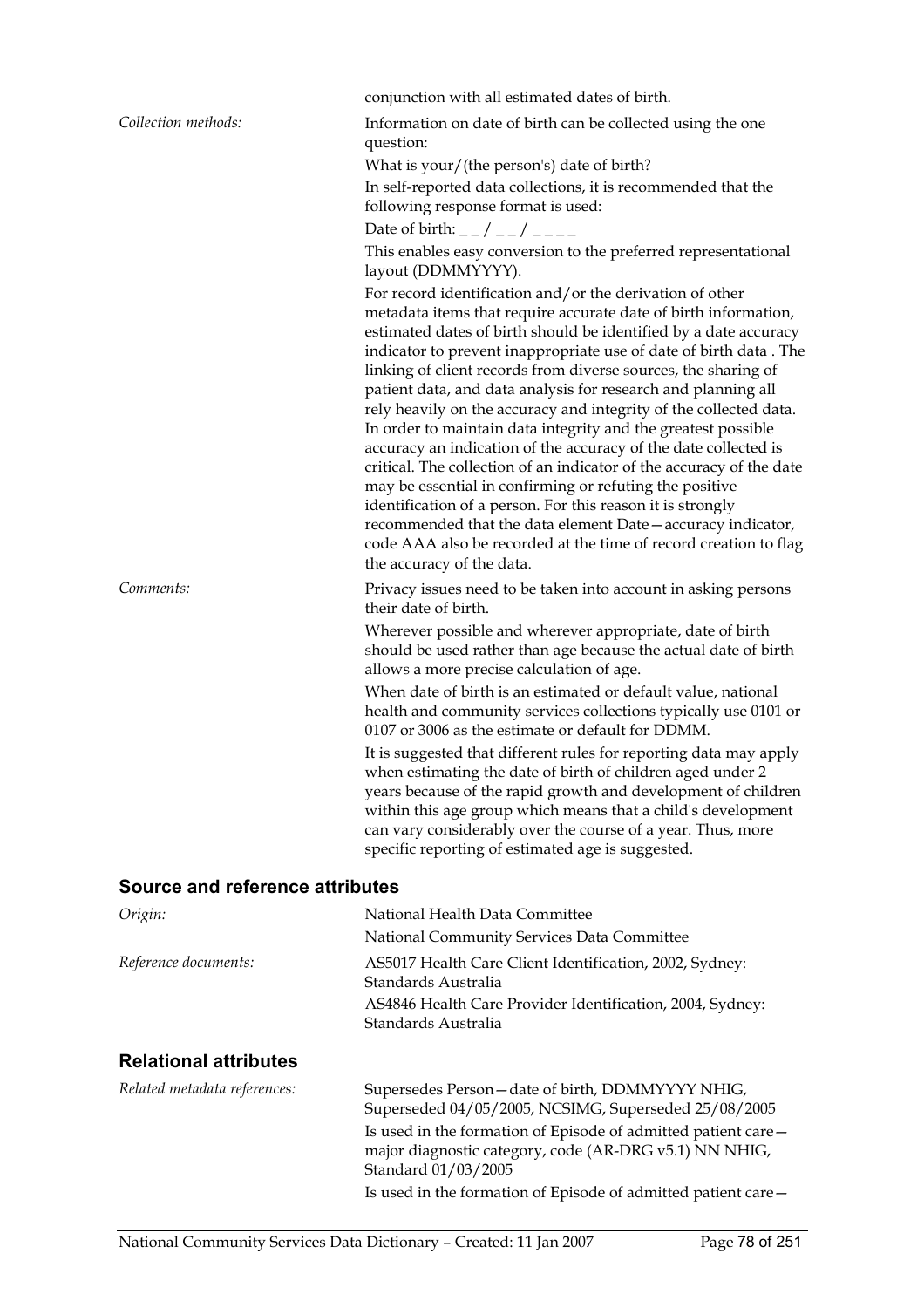diagnosis related group, code (AR-DRG v5.1) ANNA NHIG, Standard 01/03/2005

Is used in the formation of Episode of admitted patient care (postnatal)—length of stay (including leave days), total N[NN] NHIG, Standard 01/03/2005

Is used in the formation of Episode of admitted patient care (antenatal)—length of stay (including leave days), total N[NN] NHIG, Standard 01/03/2005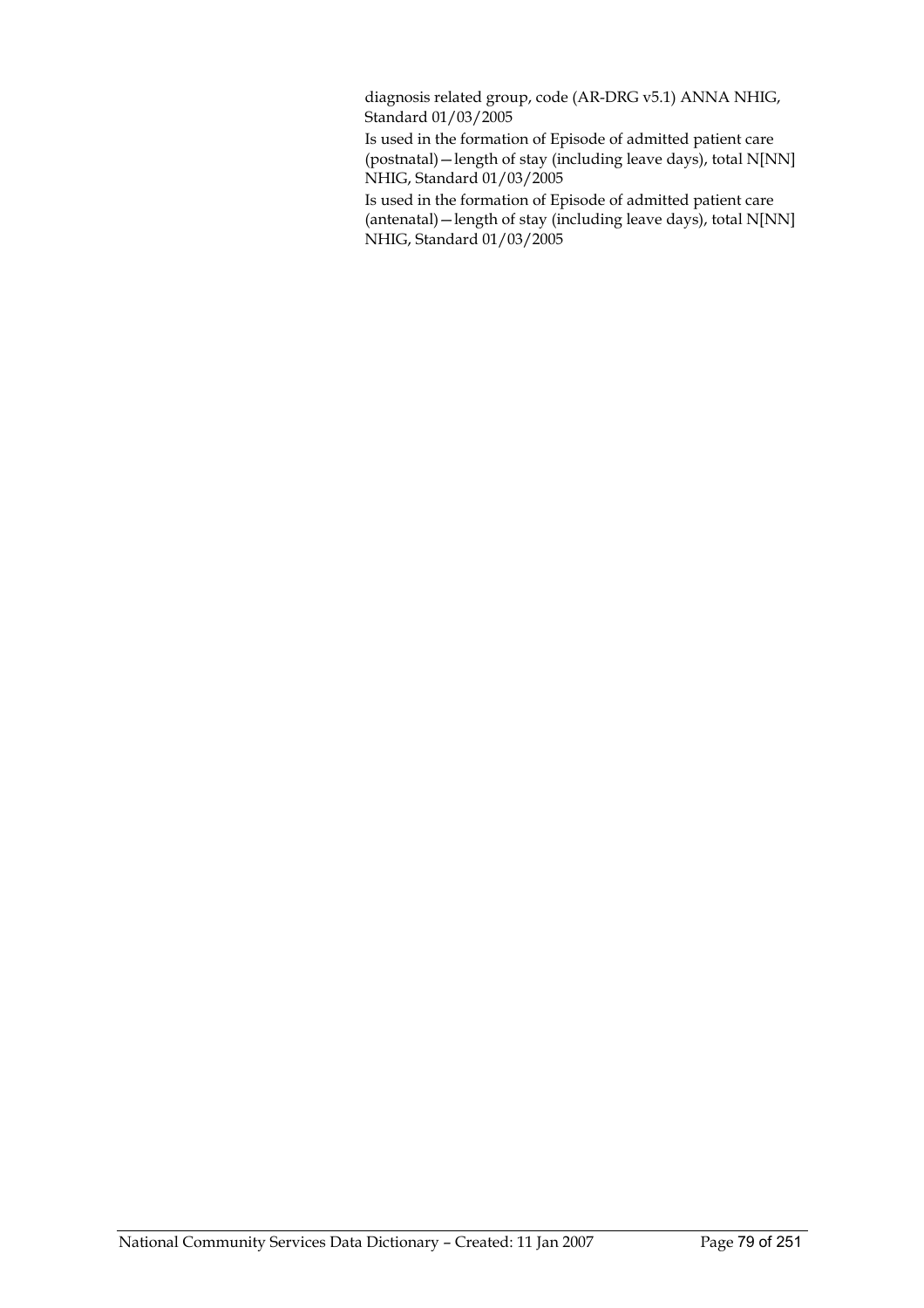# **Date of death**

## **Identifying and definitional attributes**

| Metadata item type:  | Data Element                                             |
|----------------------|----------------------------------------------------------|
| Technical name:      | Person-date of death, DDMMYYYY                           |
| METeOR identifier:   | 287305                                                   |
| Registration status: | NHIG, Standard 04/05/2005<br>NCSIMG, Standard 30/09/2005 |
| Definition:          | The date of death of the person.                         |

## **Data element concept attributes**

| Data element concept: | Person-date of death                                                                                                                                                                                                                                                                    |
|-----------------------|-----------------------------------------------------------------------------------------------------------------------------------------------------------------------------------------------------------------------------------------------------------------------------------------|
| Definition:           | The date of death of the person.                                                                                                                                                                                                                                                        |
| Context:              | Required for:<br>statistical survival analysis for derivation of the length of<br>$\bullet$<br>time between diagnosis with primary cancer and death<br>where it is necessary to identify that a person has died (eg<br>$\bullet$<br>in a longitudinal health record or provider index). |
| Object class:         | Person                                                                                                                                                                                                                                                                                  |
| Property:             | Date of death                                                                                                                                                                                                                                                                           |

## **Value domain attributes**

### **Representational attributes**

| Representation class:     | Date            |
|---------------------------|-----------------|
| Data type:                | Date/Time       |
| Format:                   | <b>DDMMYYYY</b> |
| Maximum character length: | 8               |

## **Data element attributes**

| Guide for use:      | Recorded for persons who have died.                                                                                                                                                                                                                                                                                                                                                                                                                                                                                                           |
|---------------------|-----------------------------------------------------------------------------------------------------------------------------------------------------------------------------------------------------------------------------------------------------------------------------------------------------------------------------------------------------------------------------------------------------------------------------------------------------------------------------------------------------------------------------------------------|
|                     | Where Date of birth is collected, Date of death must be equal to                                                                                                                                                                                                                                                                                                                                                                                                                                                                              |
|                     | or greater than Date of birth for the same person.                                                                                                                                                                                                                                                                                                                                                                                                                                                                                            |
| Collection methods: | It is recommended that in cases where all components of the<br>date of death are not known or where an estimate is arrived at<br>from age, a valid date be used together with a flag to indicate<br>that it is an estimate.                                                                                                                                                                                                                                                                                                                   |
|                     | For record identification and/or the derivation of other<br>metadata items that require accurate date of death information,<br>estimated dates of death should be identified by a date accuracy<br>indicator to prevent inappropriate use of date of death data.<br>The linking of client records from diverse sources, the sharing<br>of patient data, and data analysis for research and planning all<br>rely heavily on the accuracy and integrity of the collected data.<br>In order to maintain data integrity and the greatest possible |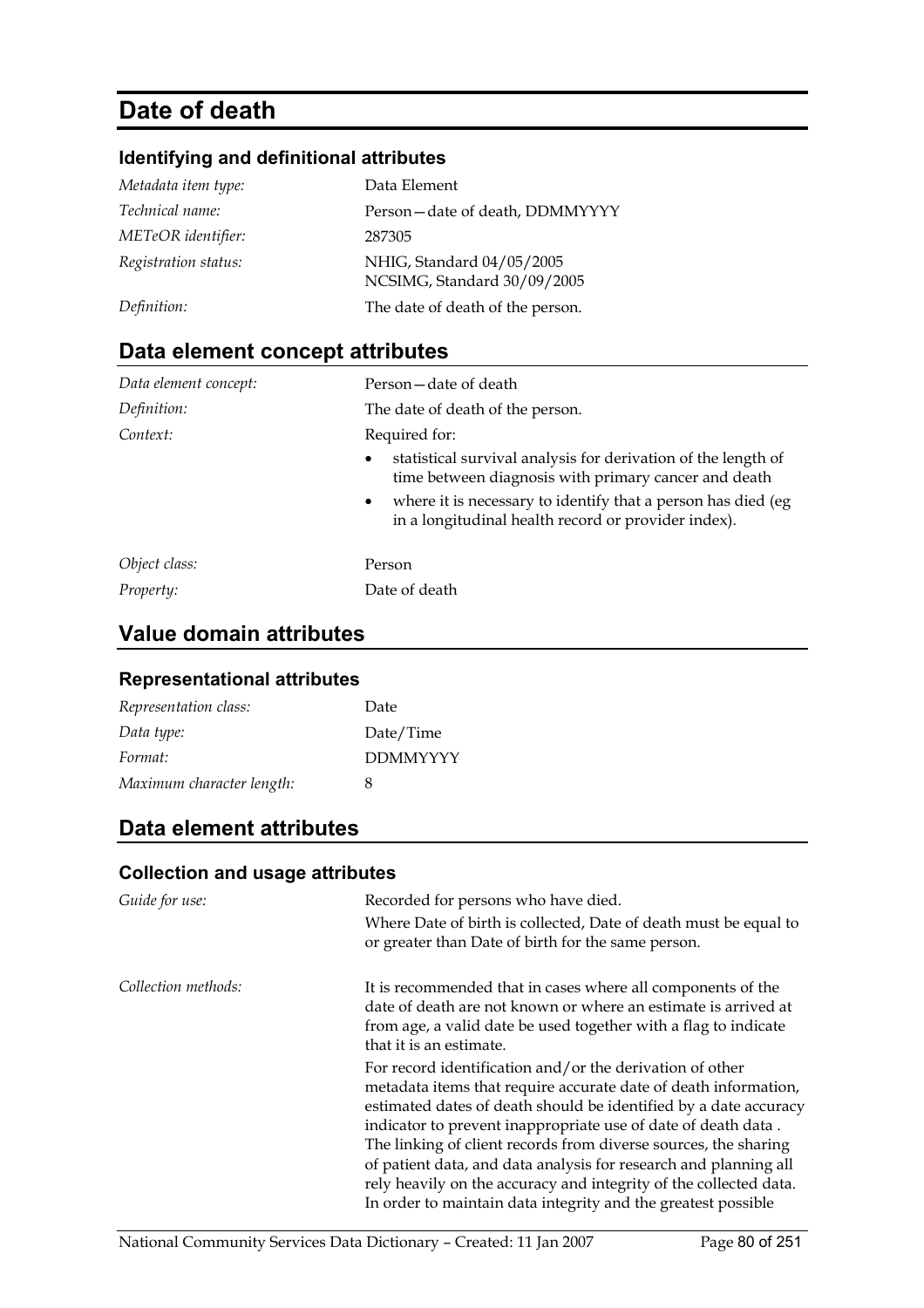accuracy an indication of the accuracy of the date collected is critical. The collection of Date accuracy indicator may be essential in confirming or refuting the positive identification of a person. For this reason it is strongly recommended that the data element Date accuracy indicator also be recorded at the time of record creation to flag the accuracy of the data.

| Submitting organisation:     | Australian Institute of Health and Welfare                                     |  |
|------------------------------|--------------------------------------------------------------------------------|--|
| Origin:                      | Health Data Standards Committee                                                |  |
| <b>Relational attributes</b> |                                                                                |  |
| Related metadata references: | Supersedes Date of death, version 1, DE, NHDD, NHIMG,<br>Superseded 01/03/2005 |  |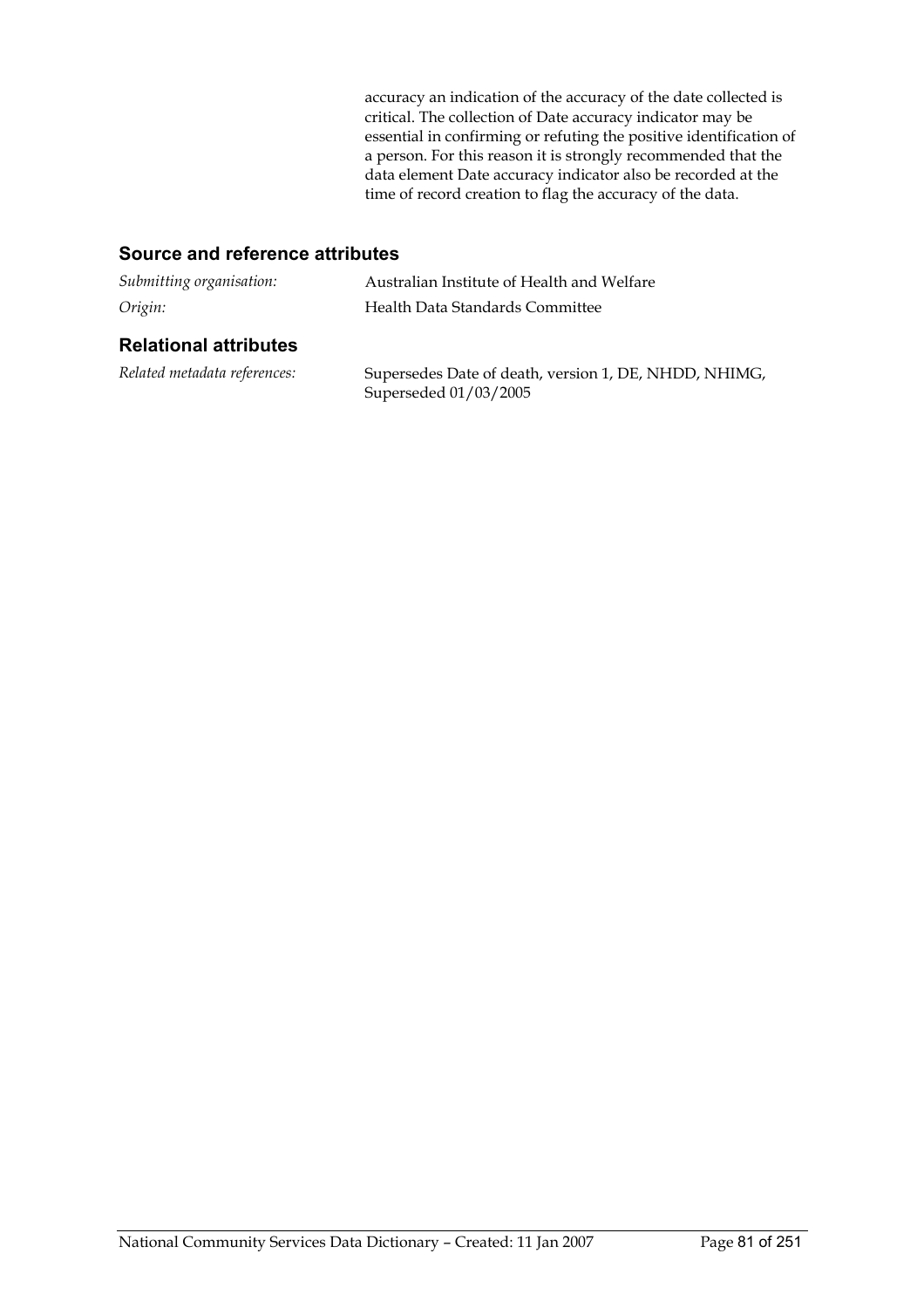# **Days per week of operation**

### **Identifying and definitional attributes**

| Metadata item type:  | Data Element                                                                                   |
|----------------------|------------------------------------------------------------------------------------------------|
| Technical name:      | Service provider organisation — number of service operation<br>days (7 day period), total N[N] |
| METeOR identifier:   | 323188                                                                                         |
| Registration status: | NCSIMG, Standard 29/04/2006                                                                    |
| Definition:          | The number of days per week that the agency is usually open<br>for the provision of services.  |

## **Data element concept attributes**

| Data element concept: | Service provider organisation - number of service operation<br>days                                                 |
|-----------------------|---------------------------------------------------------------------------------------------------------------------|
| Definition:           | The number of days during a specified period that the agency is<br>usually open for the provision of services.      |
| Context:              | Service planning:<br>This metadata item is used to gain a greater understanding of<br>patterns of service delivery. |
| Object class:         | Service provider organisation                                                                                       |
| Property:             | Number of service operation days                                                                                    |

#### **Source and reference attributes**

| Submitting organisation: | Australian Institute of Health and Welfare |
|--------------------------|--------------------------------------------|
|--------------------------|--------------------------------------------|

## **Value domain attributes**

#### **Representational attributes**

| Representation class:     | Total  |                                                |
|---------------------------|--------|------------------------------------------------|
| Data type:                | Number |                                                |
| Format:                   | N[N]   |                                                |
| Maximum character length: | າ      |                                                |
| Supplementary values:     | Value  | Meaning                                        |
|                           | 90     | No regular pattern of operation through a week |
|                           | 99     | Not stated/inadequately described              |
| Unit of measure:          | Day    |                                                |

## **Data element attributes**

|                       | <u> sanaan ana aaaaa amnama</u>                                                                                                                                                                                                                                                                              |  |
|-----------------------|--------------------------------------------------------------------------------------------------------------------------------------------------------------------------------------------------------------------------------------------------------------------------------------------------------------|--|
| <i>Guide for use:</i> | Record whole numbers only rounded up to the nearest whole<br>day, for the total number of days per week on which the agency<br>provides any service to service users.                                                                                                                                        |  |
|                       | An agency is considered to be operating whenever service is<br>provided to service users (e.g. if an agency is open for 4 days<br>per week for service provision to service users, and 1 day per<br>week for management/administration then the agency should<br>indicate that it operates 4 days per week). |  |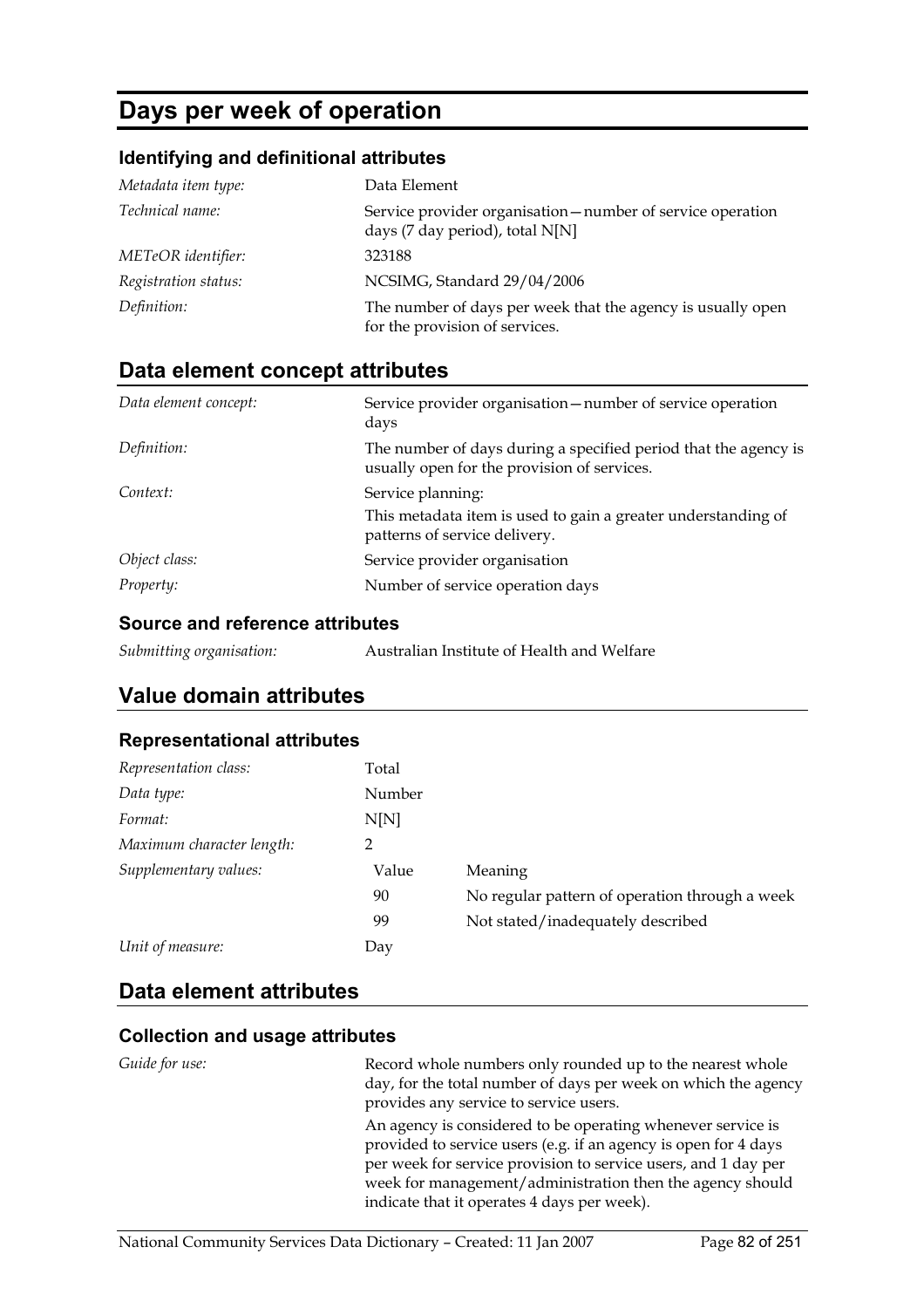|                     | The service must be provided by the agency but not necessarily<br>from its physical setting. For example 'own home respite' that is<br>arranged by an agency to occur on a particular day on which<br>the office of that agency is not open still counts as a day of<br>operation for that agency. |
|---------------------|----------------------------------------------------------------------------------------------------------------------------------------------------------------------------------------------------------------------------------------------------------------------------------------------------|
|                     | When an agency is available for service users on a day but does<br>not provide services to service users on that day it should still<br>be counted as a day of operation. For example, an agency may<br>be open for service, such as an advocacy service, but no service<br>users are seen.        |
|                     | Information about total number of staff hours for each agency is<br>reported by the data elements Service provider oganisation - hours<br>worked (paid staff), total NNNNN and Service provider<br>organisation – hours worked (volunteer/unpaid staff), total NNNNN.                              |
|                     | Services which have no regular weekly pattern of operation<br>should record code 90 'no regular pattern of operation through<br>a week'. This includes, for example, cases where a service will<br>be made available to a service user after hours only upon<br>request (e.g. staff on call).      |
| Collection methods: | This data element should be reported by all agencies.                                                                                                                                                                                                                                              |

### **Source and reference attributes**

| Submitting organisation:     | Australian Institute of Health and Welfare                                                                                                                                                         |  |
|------------------------------|----------------------------------------------------------------------------------------------------------------------------------------------------------------------------------------------------|--|
|                              | National Community Services Data Committee                                                                                                                                                         |  |
| Origin:                      | National Community Services Data Dictionary Version 2, 2000.                                                                                                                                       |  |
| Reference documents:         | Australian Institute of Health and Welfare 2005.<br>Commonwealth State / Territory Disability Agreement National<br>Minimum Data Set collection: Data guide-data items and<br>definitions 2005-06. |  |
| <b>Dolotional attributos</b> |                                                                                                                                                                                                    |  |

#### **Relational attributes**

*Related metadata references:* Supersedes Service provider organisation—number of service operation days (7 day period), total N NCSIMG, Superseded 02/05/2006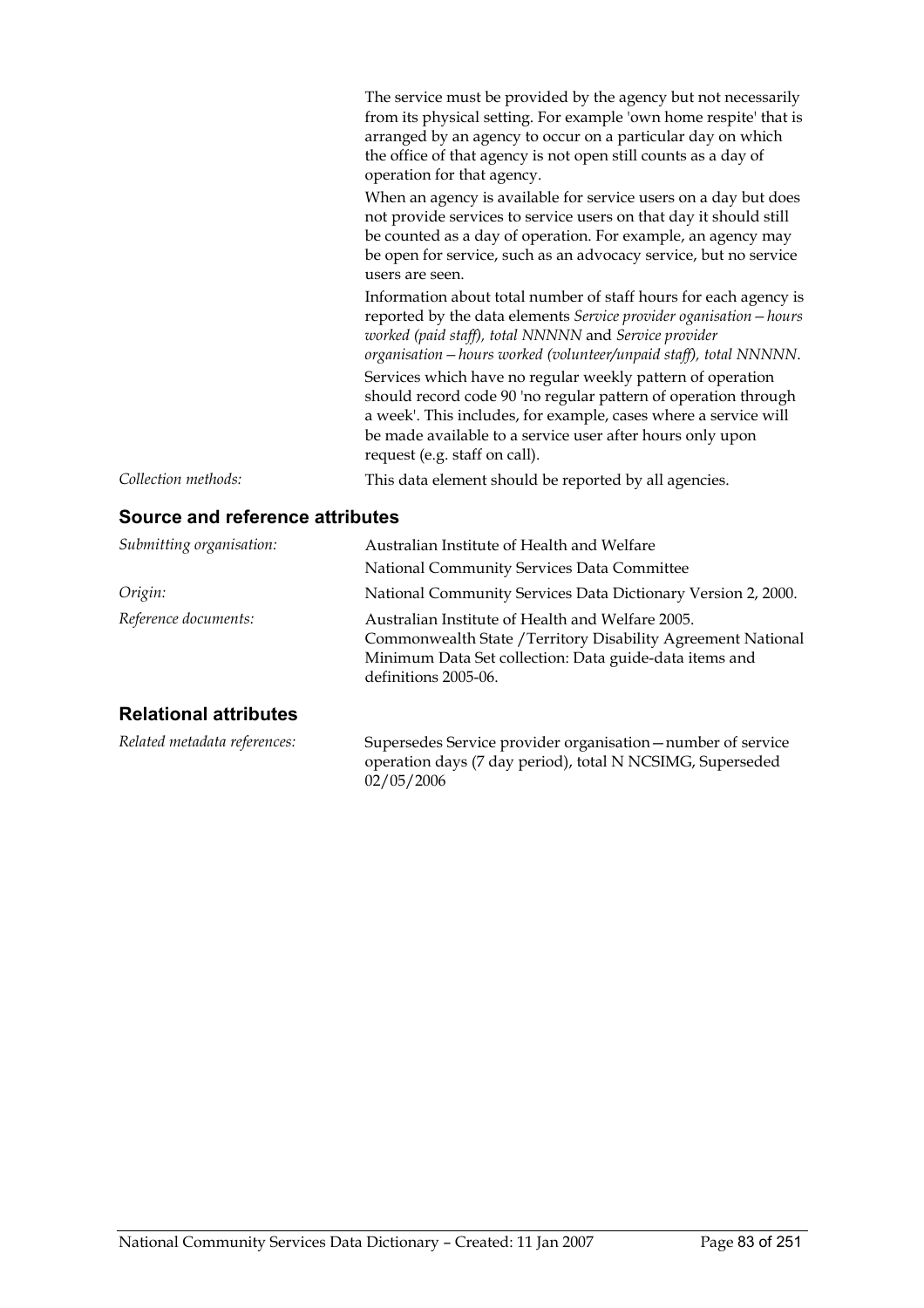# **Difficulty with activities**

### **Identifying and definitional attributes**

| Metadata item type:  | Data Element                                                                                                                               |
|----------------------|--------------------------------------------------------------------------------------------------------------------------------------------|
| Technical name:      | Person-level of difficulty with activities in life areas, code (ICF<br>2001) N                                                             |
| METeOR identifier:   | 320120                                                                                                                                     |
| Registration status: | NHIG, Standard 29/11/2006<br>NCSIMG, Standard 16/10/2006                                                                                   |
| Definition:          | The level of difficulty a person has in performing the tasks and<br>actions involved in specified life areas, as represented by a<br>code. |
| Context:             | Human functioning and disability                                                                                                           |

## **Data element concept attributes**

| Data element concept: | Person-level of difficulty with activities in a life area                          |
|-----------------------|------------------------------------------------------------------------------------|
| Definition:           | The ease by which a person is able to perform tasks and actions<br>in a life area. |
| Object class:         | Person                                                                             |
| Property:             | Level of difficulty with activities in a life area                                 |

## **Value domain attributes**

### **Representational attributes**

| Classification scheme:    | International Classification of Functioning, Disability and<br>Health 2001 |                     |
|---------------------------|----------------------------------------------------------------------------|---------------------|
| Representation class:     | Code                                                                       |                     |
| Data type:                | Number                                                                     |                     |
| Format:                   | N                                                                          |                     |
| Maximum character length: | 1                                                                          |                     |
| Permissible values:       | Value                                                                      | Meaning             |
|                           | 0                                                                          | No difficulty       |
|                           | 1                                                                          | Mild difficulty     |
|                           | 2                                                                          | Moderate difficulty |
|                           | 3                                                                          | Severe difficulty   |
|                           | 4                                                                          | Complete difficulty |
| Supplementary values:     | 8                                                                          | Not specified       |
|                           | 9                                                                          | Not applicable      |

| <i>Guide for use:</i> | This metadata item contributes to the definition of the concept<br>'Disability' and gives an indication of the experience of             |
|-----------------------|------------------------------------------------------------------------------------------------------------------------------------------|
|                       | disability for a person.                                                                                                                 |
|                       | In the context of health, an activity is the execution of a task or<br>action by an individual. Activity limitations are difficulties an |
|                       | individual may have in executing an activity.                                                                                            |
|                       | Difficulties with activities can arise when there is a qualitative                                                                       |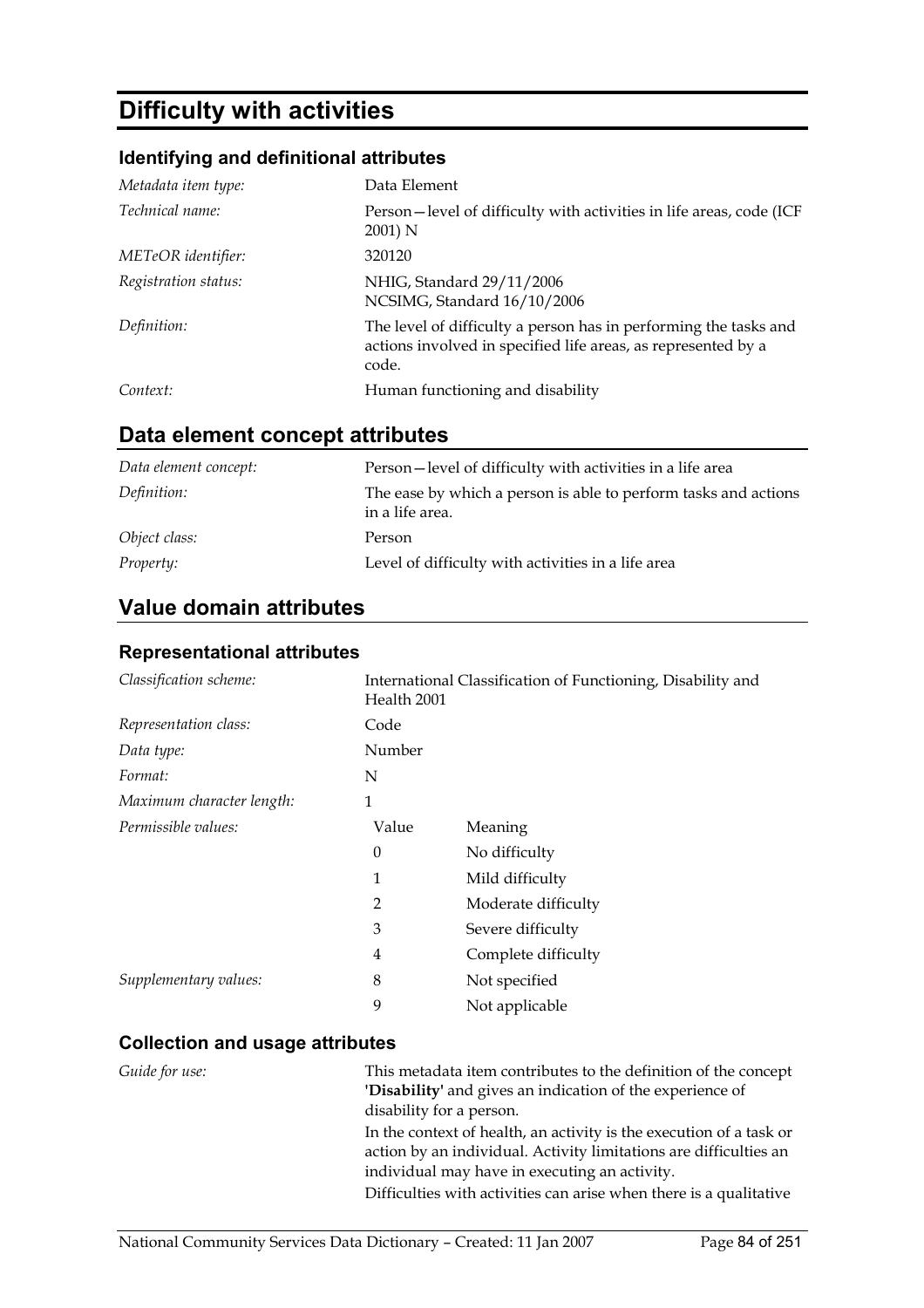or quantitative alteration in the way in which these activities are carried out. Difficulty includes matters such as 'with pain', 'time taken', 'number of errors', clumsiness', 'modification of manner in which an activity is performed' e.g. sitting to get dressed instead of standing. 'Difficulty' is a combination of the frequency with which the problem exists, the duration of the problem and the intensity of the problem. Activity limitations are assessed against a generally accepted population standard, relative to cultural and social expectations.

Activity limitation varies with the environment and is assessed in relation to a particular environment; the absence or presence of **assistance**, including aids and equipment, is an aspect of the environment.

The user will select the code that most closely summarises, in terms of duration, frequency, manner or outcome, the level of difficulty of the person for whom the data is recorded. CODE 0 No difficulty in this life area

Is used when there is no difficulty in performing this activity. This scale has a margin of error of 5%. [0-4%]

CODE 1 Mild difficulty

Is recorded for example, when the level of difficulty is below the threshold for medical intervention, the difficulty is experienced less than 25% of the time, and/or with a low alteration in functioning which may happen occasionally over the last 30 days. [5-24%]

#### CODE 2 Moderate difficulty

Is used for example when the level of difficulty is experienced less than 50% of the time and/or with a significant, but moderate effect on functioning (Up to half the scale of total performance) which may happen regularly over the last 30 days. [25-49%]

CODE 3 Severe difficulty

Is used for example when performance in this life area can be achieved, but with only extreme difficulty, and/or with an extreme effect on functioning which may happen often over the last 30 days. [50-95%]

CODE 4 Complete difficulty

Is used when the person can not perform in this life area due of the difficulty in doing so. This scale has a margin of error of 5%. [96-100%]

CODE 8 Not specified

Is used where a person has difficulty with activities in a life area but there is insufficient information to use codes 0-4.

CODE 9 Not applicable

Is used where a life area is not applicable to this person, e.g. domestic life for a child under 5.

| Submitting organisation: | Australian Institute of Health and Welfare (AIHW) which is the |
|--------------------------|----------------------------------------------------------------|
|                          | Australian Collaborating Centre for the World Health           |
|                          | Organization Family of International Classifications.          |
| Origin:                  | WHO 2001. ICF: International Classification of Functioning,    |
|                          | Disability and Health. Geneva: WHO                             |
|                          | AIHW 2003. ICF Australian User Guide Version 1.0. Canberra:    |
|                          | <b>AIHW</b>                                                    |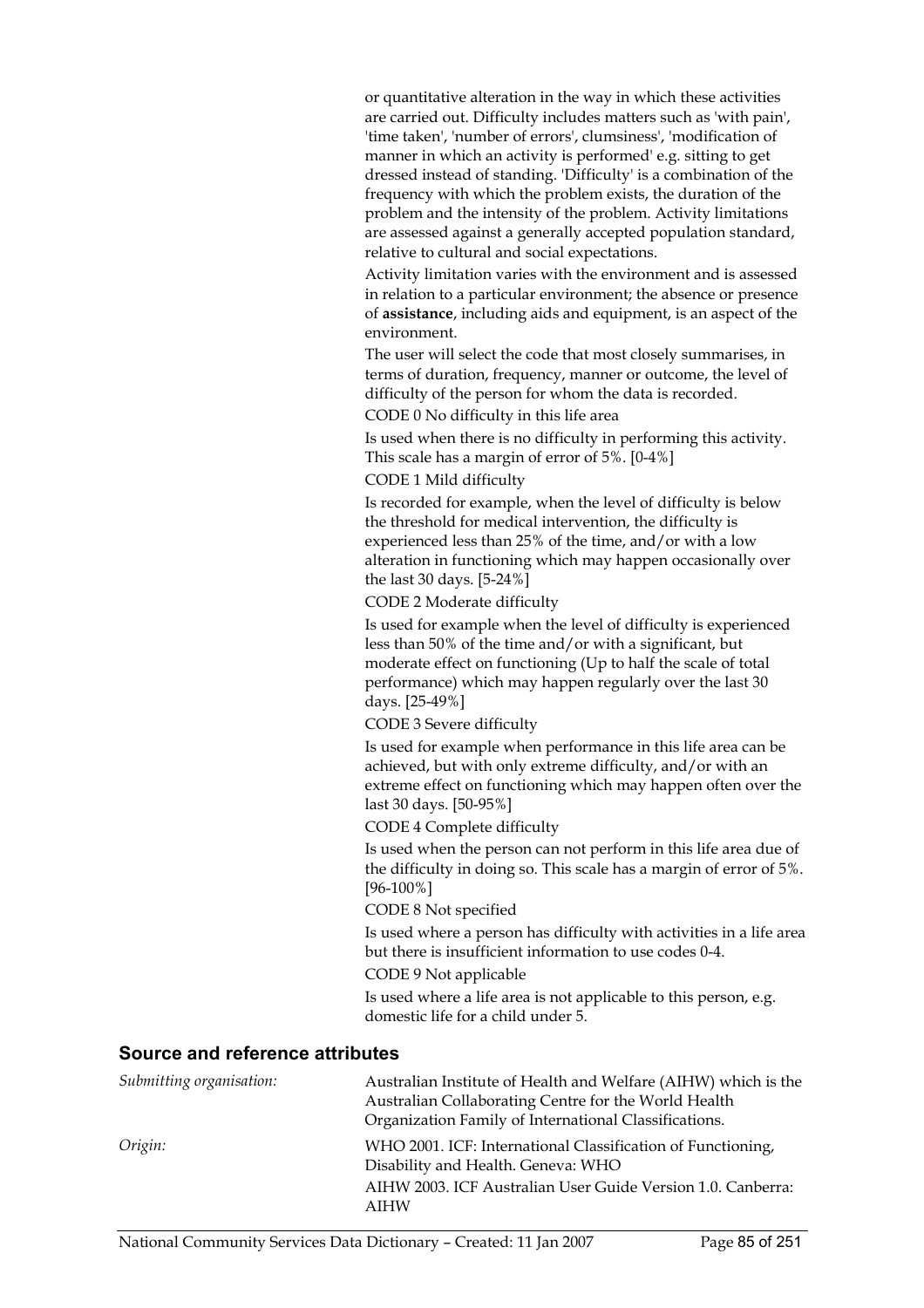*Reference documents:* Further information on the ICF, including more detailed codes, can be found in the ICF itself and the ICF Australian User Guide (AIHW 2003), at the following websites:

- WHO ICF website http://www.who.int/classifications/icf/en/
- Australian Collaborating Centre ICF website http://www.aihw.gov.au/disability/icf/index.html

### **Data element attributes**

| Guide for use:                         | This data element, in conjunction with Person-activities and<br>participation life area, code (ICF 2001) AN[NNN], indicates the<br>presence and extent of activity limitation in a given domain of<br>activity. |
|----------------------------------------|-----------------------------------------------------------------------------------------------------------------------------------------------------------------------------------------------------------------|
| <b>Source and reference attributes</b> |                                                                                                                                                                                                                 |
| Submitting organisation:               | Australian Institute of Health and Welfare (AIHW) which is the<br>Australian Collaborating Centre for the World Health<br>Organization Family of International Classifications.                                 |
| <b>Relational attributes</b>           |                                                                                                                                                                                                                 |
| .                                      |                                                                                                                                                                                                                 |

| Implementation in Data Set | Activities and Participation cluster NHIG, Standard 29/11/2006 |
|----------------------------|----------------------------------------------------------------|
| Specifications:            | NCSIMG, Standard 16/10/2006                                    |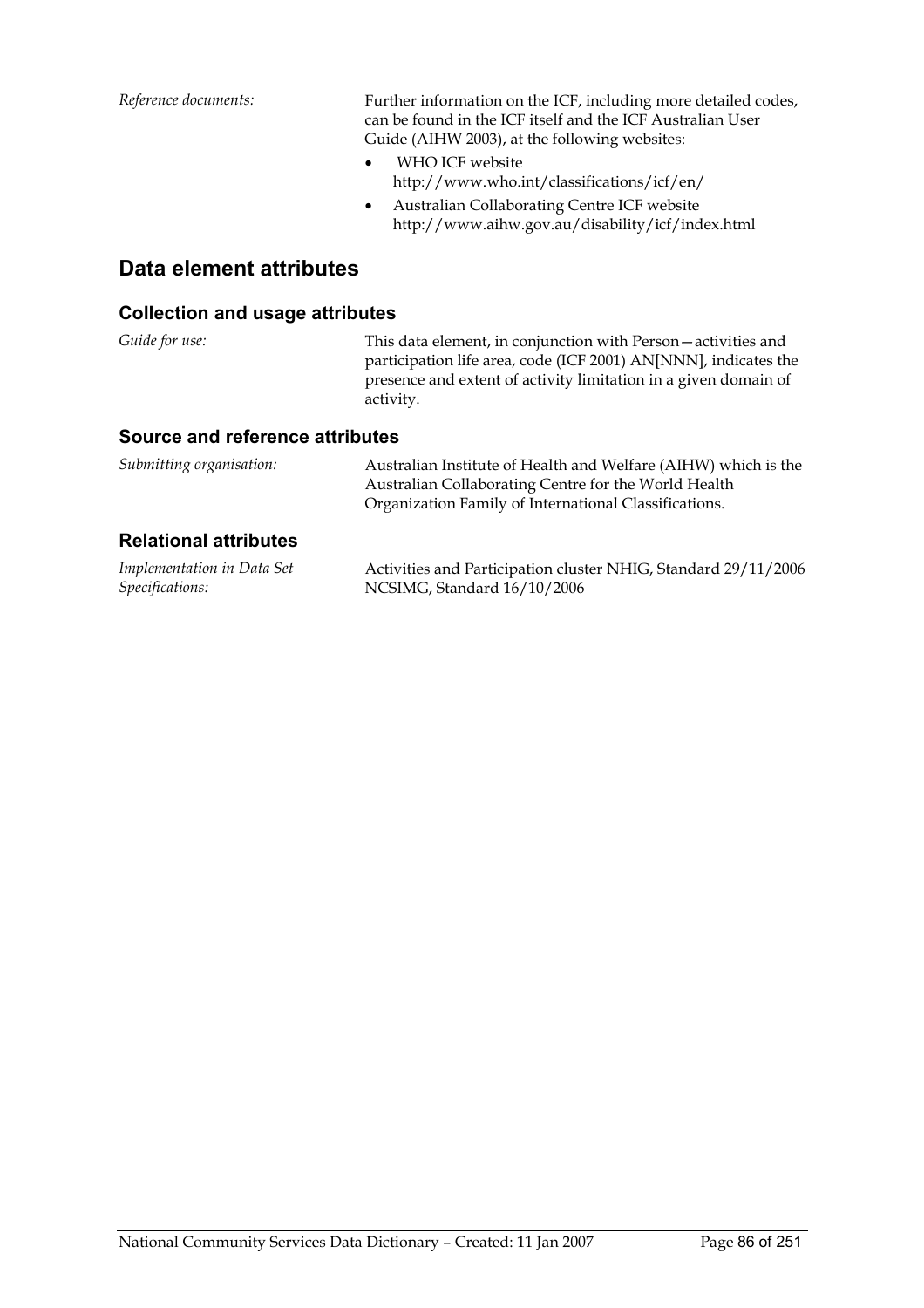# **Disability group**

#### **Identifying and definitional attributes**

| Metadata item type:    | Data Element                                                                                                                                                                                                                                                                                                                      |
|------------------------|-----------------------------------------------------------------------------------------------------------------------------------------------------------------------------------------------------------------------------------------------------------------------------------------------------------------------------------|
| <i>Technical name:</i> | Person-disability group, code N                                                                                                                                                                                                                                                                                                   |
| METeOR identifier:     | 337532                                                                                                                                                                                                                                                                                                                            |
| Registration status:   | NCSIMG, Standard 01/03/2005                                                                                                                                                                                                                                                                                                       |
| Definition:            | The disability group that most clearly expresses the experience<br>of disability by a person as represented by a code.                                                                                                                                                                                                            |
| Context:               | Disability groupings constitute a broad categorisation of<br>disabilities in terms of the underlying health condition,<br>impairment, activity limitations, participation restrictions,<br>environmental factors and support needs.                                                                                               |
|                        | Disability is the umbrella term for any or all of: an impairment<br>of body structure or function, a limitation in activities, or a<br>restriction in <b>participation</b> . Disability is defined in terms of<br>three components: 'Body functions and structures', 'Activity<br>and Participation' and 'Environmental factors'. |

## **Data element concept attributes**

| Data element concept: | Person-disability group                                                               |
|-----------------------|---------------------------------------------------------------------------------------|
| Definition:           | The grouping that most clearly expresses the experience of<br>disability of a person. |
| Object class:         | Person                                                                                |
| <i>Property:</i>      | Disability group                                                                      |

## **Value domain attributes**

#### **Representational attributes**

| Representation class:     | Code   |                                   |
|---------------------------|--------|-----------------------------------|
| Data type:                | Number |                                   |
| Format:                   | N      |                                   |
| Maximum character length: | 1      |                                   |
| Permissible values:       | Value  | Meaning                           |
|                           | 1      | Intellectual/learning             |
|                           | 2      | Psychiatric                       |
|                           | 3      | Sensory/speech                    |
|                           | 4      | Physical/diverse                  |
| Supplementary values:     | 9      | Not stated/inadequately described |

#### **Collection and usage attributes**

*Guide for use:* Code 1 Intellectual/learning Intellectual/learning disability is associated with impairment of intellectual functions with limitations in a range of daily activities and restrictions in participation in a range of life areas. Supports may be needed throughout life, the level of support tends to be consistent over a period of time but may change in association with changes in life circumstances.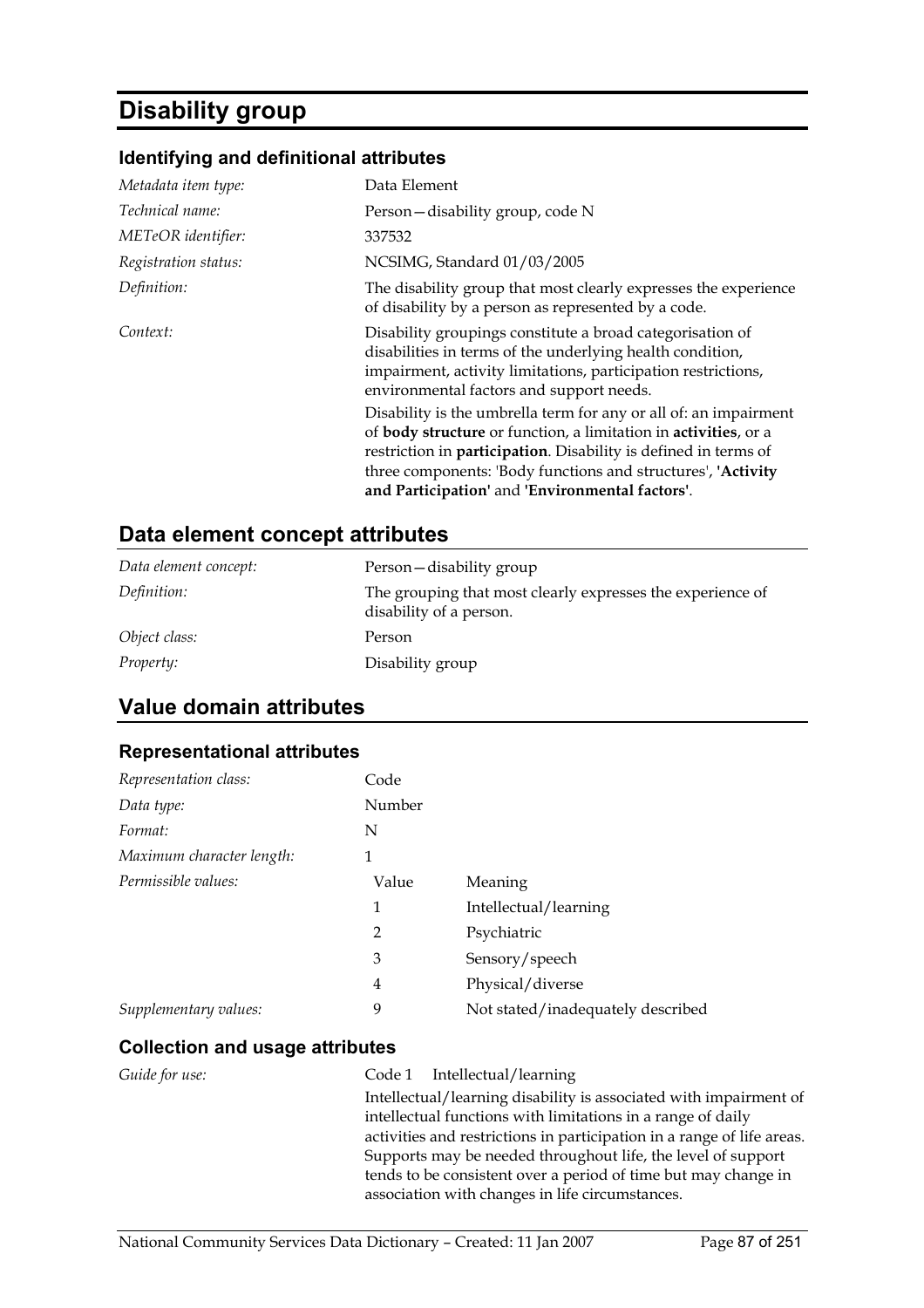This grouping includes:

Developmental delay is applicable to children aged 0-5 only. Conditions appearing in the early developmental period, with no specific diagnosis.

Intellectual disability applies to conditions appearing in the developmental period (age 0–18) associated with impairment of mental functions, difficulties in learning and performing certain daily life skills and limitation of adaptive skills in the context of community environments compared to others of the same age. Includes Down syndrome, tuberous sclerosis, cri-du-chat syndrome etc.

Specific learning/Attention Deficit Disorder (other than intellectual). A general term referring to a group of disorders, presumed due to central nervous system dysfunction rather than an intellectual disability, covering significant difficulties in the acquisition and use of listening, speaking, reading, writing, reasoning or mathematical skills.

Autism (including Asperger's syndrome and Pervasive Developmental Delay) is used to describe pervasive developmental disorder involving disturbances in cognition, interpersonal communication, social interactions and behaviour (in particular obsessional, ritualistic, stereotyped and rigid behaviours).

Code 2 Psychiatric

Psychiatric disability is associated with clinically recognisable symptoms and behaviour patterns frequently associated with distress that may impair personal functioning in normal social activity. Impairments of global or specific mental functions may be experienced, with associated activity limitations and participation restrictions in a range of areas. Supports needed may vary in range, and may be required with intermittent intensity during the course of the condition. Change in level of supports tends to be related to changes in the extent of the impairment and the environment. Psychiatric disability may be associated with schizophrenias, affective disorders, anxiety disorders, addictive behaviours, personality disorders, stress, psychosis, depression and adjustment disorders.

Code 3 Sensory/speech

This grouping includes:

Deafblind is used to describe dual sensory impairments causing severe restrictions in communication, and in the ability to participate in community life.

Vision disability encompasses blindness, vision impairment, visual handicap (not corrected by glasses or contact lenses), which can cause severe restrictions in communication, and in the ability to participate in community life.

Hearing disability encompasses deafness, hearing impairment, hearing loss, which can cause severe restrictions in

communication, and in the ability to participate in community life.

Speech disability encompasses speech loss, impairment and/or difficulty in communication which can cause severe restrictions in communication, and in the ability to participate in community life.

Code 4 Physical/diverse

Physical/diverse disability is associated with the presence of an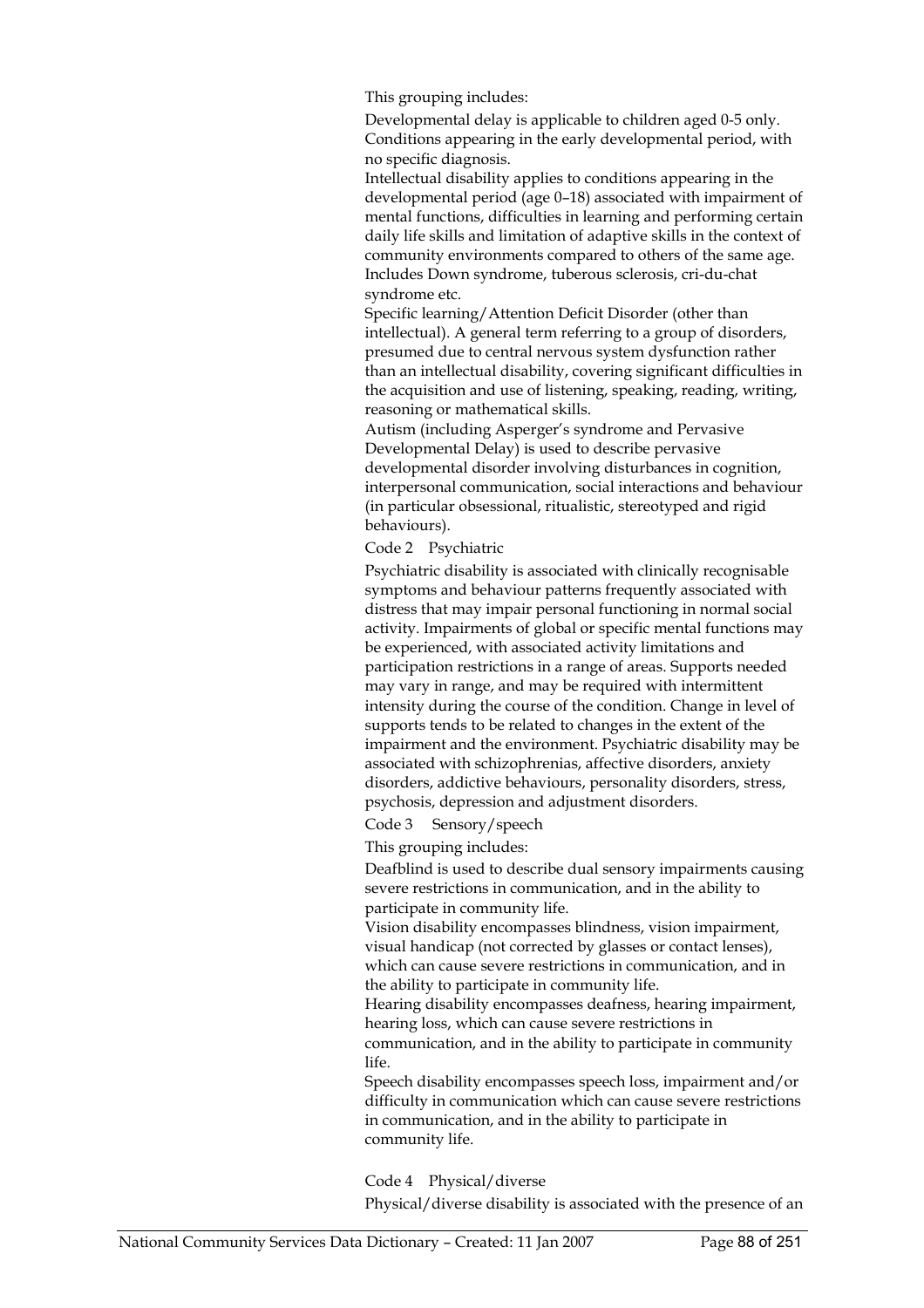impairment, which may have diverse effects within and among individuals, including effects on physical activities such as mobility. The range and extent of activity limitations and participation restrictions will vary with the extent of impairment and the environment. Environmental factors and support needs are related to areas of activity limitation and participation restrictions, and may be required for long periods. Level of supports may vary with both life changes and extent of impairment.

This grouping includes:

Physical disability is used to describe conditions that are attributable to a physical cause or impact on the ability to perform physical activities, such as mobility. Physical disability includes paraplegia, quadriplegia, muscular dystrophy, motor neurone disease, neuromuscular disorders, cerebral palsy, absence or deformities of limbs, spina bifida, arthritis, back disorders, ataxia, bone formation or degeneration, scoliosis etc. Impairments may affect internal organs such as lung or liver. Acquired brain injury is used to describe multiple disabilities arising from damage to the brain acquired after birth. It results in deterioration in cognitive, physical, emotional or independent functioning. It can be as a result of accidents, stroke, brain tumours, infection, poisoning, lack of oxygen, degenerative neurological disease etc.

Neurological disability applies to impairments of the nervous system occurring after birth, and includes epilepsy and organic dementias (e.g. Alzheimer's Disease) as well as such conditions as multiple sclerosis and Parkinson's.

*Collection methods:*

#### **Source and reference attributes**

| Submitting organisation: | Australian Institute of Health and Welfare                                                           |
|--------------------------|------------------------------------------------------------------------------------------------------|
| Origin:                  | Commonwealth State/Territory Disability Agreement National<br>Minimum Data Set 2002-2003 Data Guide. |
| Reference documents:     | Commonwealth State/Territory Disability Agreement National<br>Minimum Data Set 2005-06 Data Guide.   |

## **Data element attributes**

#### **Collection and usage attributes**

*Guide for use:* This metadata item may be used as a basis for the broad description of similar experiences of disability and patterns of impairments, activity limitations, participation restrictions, support needs and related health conditions. 'Disability group' is not a diagnostic grouping, and there is not a one-to-one correspondence between a health condition and a disability group. Where a precise diagnosis is to be recorded, Episode of care—principal diagnosis, code (ICD-10-AM 3rd edn) ANN{.N[N]} and Episode of care—additional diagnosis, code (ICD-10-AM 3rd edn) ANN{.N[N]} may be used. The collection of data on disability-related metadata items and diagnosis, together, allows the relationship of the components of disability and related health conditions to be more thoroughly explored. Consumer groups, service providers and governments may use these groupings to make national and international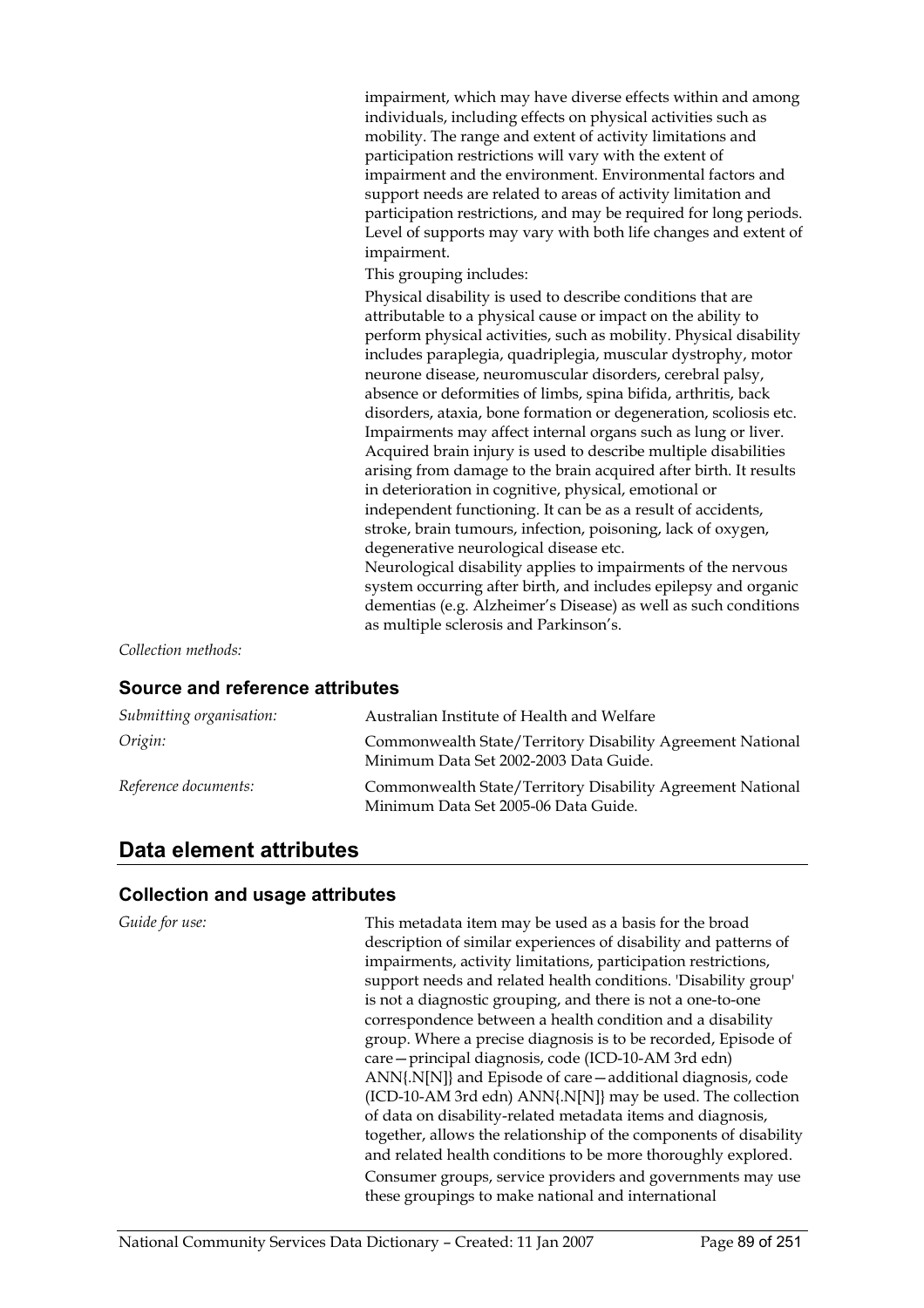comparisons.

The experience of disability is complex and multi-dimensional. It can be described using impairments of structure and/or function, patterns of activity limitation, participation restrictions, environmental factors and support needs. Each of these dimensions can inform the decision on which group to use. *Collection methods:* Data collections may report at a lower level of detail. However, it is important that the two levels of classification can be mapped to each other. Code 1 Intellectual /learning Intellectual Specific learning Autism Developmental delay Code 2 Psychiatric Psychiatric Code 3 Sensory/speech Deafblind Vision **Hearing** Speech Code 4 Physical/diverse Physical Acquired brain impairment Neurological

Specific collections may require information on all disabilities of person, on only one primary disability or on both.

#### **Relational attributes**

*Related metadata references:* Supersedes Disability grouping, version 2, DE, NCSDD, NCSIMG, Superseded 01/03/2005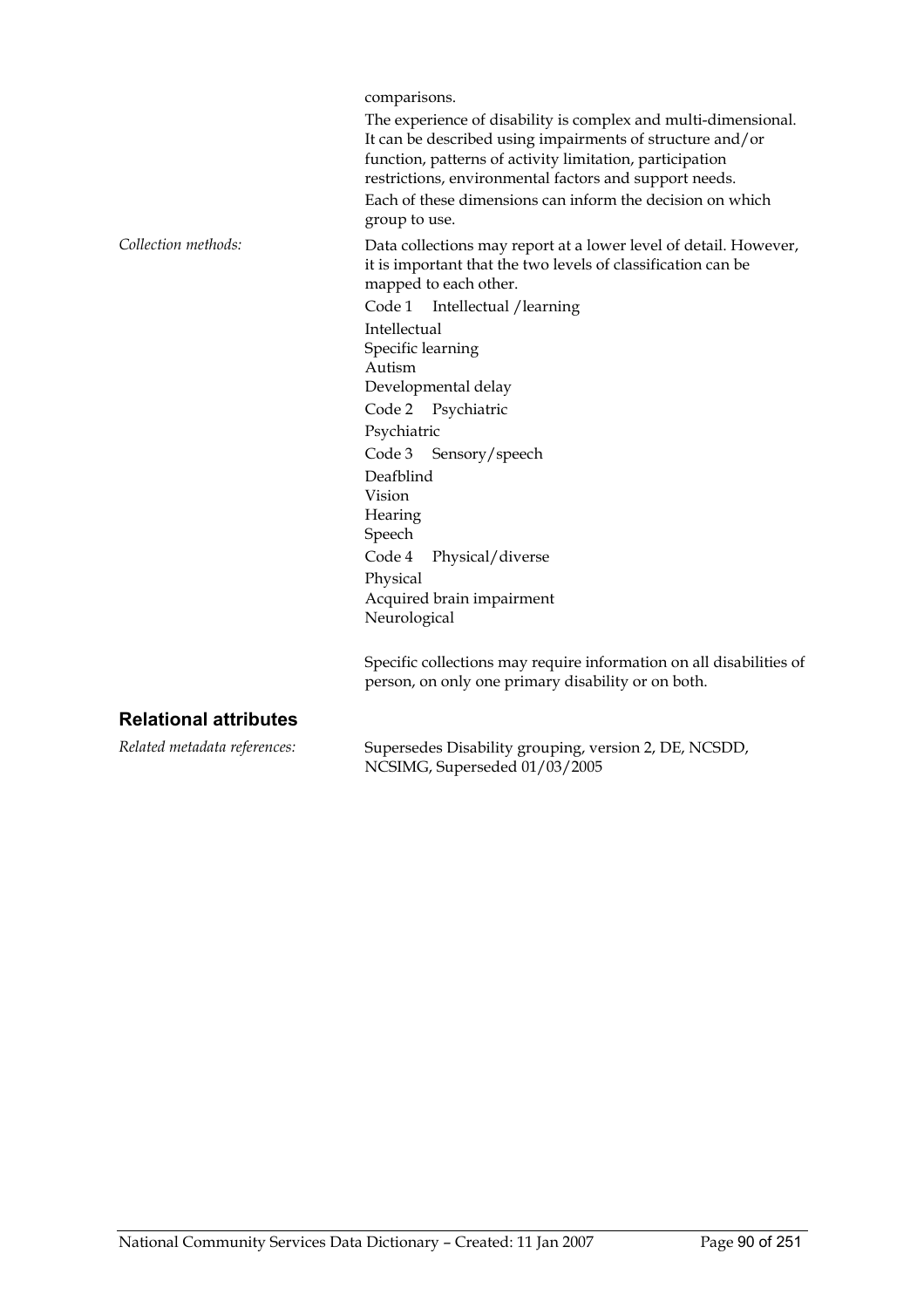# **Electronic communication address (person)**

## **Identifying and definitional attributes**

| Metadata item type:  | Data Element                                                                                                                                                 |
|----------------------|--------------------------------------------------------------------------------------------------------------------------------------------------------------|
| Technical name:      | Person (address) – electronic communication address, text [X(250)]                                                                                           |
| METeOR identifier:   | 287469                                                                                                                                                       |
| Registration status: | NHIG, Standard 04/05/2005<br>NCSIMG, Standard 30/09/2005                                                                                                     |
| Definition:          | A unique combination of characters used as input to electronic<br>communication equipment for the purpose of contacting a person,<br>as represented by text. |

## **Data element concept attributes**

| Data element concept: | Person (address) - electronic communication address                                                                               |
|-----------------------|-----------------------------------------------------------------------------------------------------------------------------------|
| Definition:           | A unique combination of characters used as input to electronic<br>communication equipment for the purpose of contacting a person. |
| Object class:         | Person                                                                                                                            |
| <i>Property:</i>      | Electronic communication address                                                                                                  |

## **Value domain attributes**

### **Representational attributes**

| Representation class:     | Text          |
|---------------------------|---------------|
| Data type:                | <b>String</b> |
| Format:                   | [X(250)]      |
| Maximum character length: | 250           |

## **Data element attributes**

| Guide for use: | Multiple electronic communication addresses (for example,<br>multiple phone numbers, fax numbers and e-mail) may be<br>recorded as required. Each instance should have an appropriate<br>Electronic communication medium and usage code assigned.                     |
|----------------|-----------------------------------------------------------------------------------------------------------------------------------------------------------------------------------------------------------------------------------------------------------------------|
|                | Universal Resource Locator (URL)                                                                                                                                                                                                                                      |
|                | One form of electronic address used as a locator for an internet-<br>based web site.                                                                                                                                                                                  |
|                | Example: http://www.aihw.gov.au This is the full address,<br>however, it is not essential to record 'http://www' as the<br>commonly used internet browsers assume these characters are<br>included. Therefore, the URL address could be recorded as<br>'aihw.gov.au'. |
|                | Email addresses                                                                                                                                                                                                                                                       |
|                | Email addresses are a combination of a username and an internet<br>domain name (URL) joined by an $@$ symbol. The use of the full<br>URL is not valid in an email address.<br>Example: myuserid@bigpond.net.au                                                        |
|                | Telephone numbers                                                                                                                                                                                                                                                     |
|                | Record the prefix plus telephone number. For example, 08 8226                                                                                                                                                                                                         |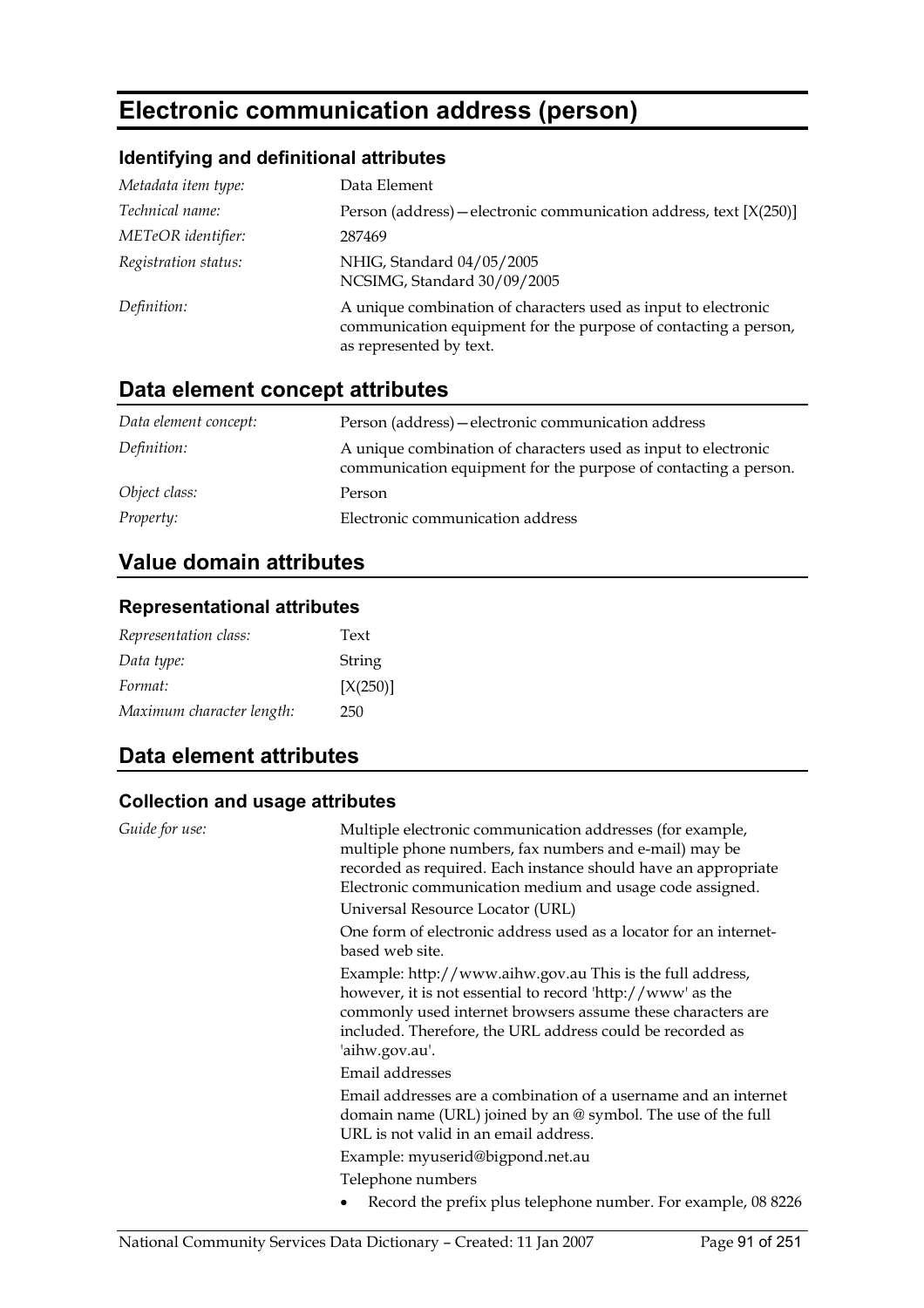6000 or 0417 123456.

• Do not record punctuation in telephone numbers. For example, (08) 8226 6000 or 08-8226 6000 would not be correct.

Unknown contact details Leave the field blank.

| Submitting organisation: | Standards Australia                                                                                                                                                                                                            |  |
|--------------------------|--------------------------------------------------------------------------------------------------------------------------------------------------------------------------------------------------------------------------------|--|
| Origin:                  | AS 4846 Health Care Provider Identification, 2004, Sydney:<br>Standards Australia                                                                                                                                              |  |
| Reference documents:     | AS4846 Health Care Provider Identification, 2004, Sydney:<br>Standards Australia                                                                                                                                               |  |
|                          | AS5017 Health Care Client Identification, 2002, Sydney: Standards<br>Australia                                                                                                                                                 |  |
|                          | In AS5017 this data element is represented by 'Telephone number<br>(client)'. In AS4846 this data element is represented by 'Provider<br>electronic communication details'. Refer to the current standard for<br>more details. |  |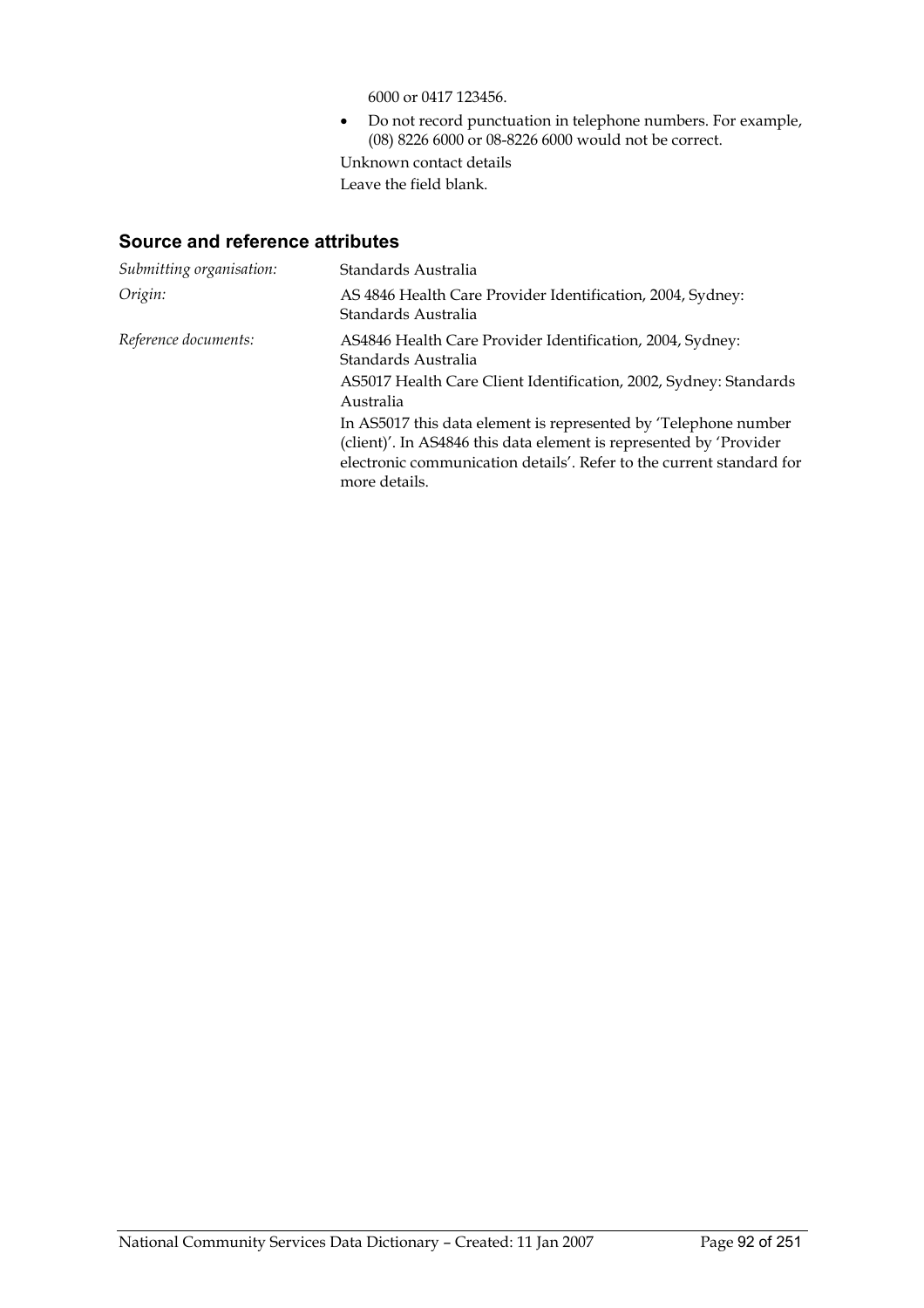# **Electronic communication address (service provider organisation)**

### **Identifying and definitional attributes**

| Metadata item type:  | Data Element                                                                                                                                                        |
|----------------------|---------------------------------------------------------------------------------------------------------------------------------------------------------------------|
| Technical name:      | Service provider organisation (address) - electronic communication<br>address, text $[X(250)]$                                                                      |
| METeOR identifier:   | 287480                                                                                                                                                              |
| Registration status: | NHIG, Standard 04/05/2005<br>NCSIMG, Standard 30/09/2005                                                                                                            |
| Definition:          | A unique combination of characters used as input to electronic<br>communication equipment for the purpose of contacting an<br>organisation, as represented by text. |

## **Data element concept attributes**

| Data element concept: | Service provider organisation (address) – electronic communication<br>address                                                               |
|-----------------------|---------------------------------------------------------------------------------------------------------------------------------------------|
| Definition:           | A unique combination of characters used as input to electronic<br>communication equipment for the purpose of contacting an<br>organisation. |
| Object class:         | Service provider organisation                                                                                                               |
| <i>Property:</i>      | Electronic communication address                                                                                                            |

## **Value domain attributes**

### **Representational attributes**

| Representation class:     | Text     |
|---------------------------|----------|
| Data type:                | String   |
| Format:                   | [X(250)] |
| Maximum character length: | 250      |

## **Data element attributes**

| Guide for use: | Multiple electronic communication addresses (for example,<br>multiple phone numbers, fax numbers and e-mail) may be<br>recorded as required. Each instance should have an appropriate<br>Electronic communication medium and usage code assigned.                     |
|----------------|-----------------------------------------------------------------------------------------------------------------------------------------------------------------------------------------------------------------------------------------------------------------------|
|                | Universal Resource Locator (URL)                                                                                                                                                                                                                                      |
|                | One form of electronic address used as a locator for an internet-<br>based web site.                                                                                                                                                                                  |
|                | Example: http://www.aihw.gov.au This is the full address,<br>however, it is not essential to record 'http://www' as the<br>commonly used internet browsers assume these characters are<br>included. Therefore, the URL address could be recorded as<br>'aihw.gov.au'. |
|                | Email addresses                                                                                                                                                                                                                                                       |
|                | Email addresses are a combination of a username and an internet<br>domain name (URL) joined by an $@$ symbol. The use of the full                                                                                                                                     |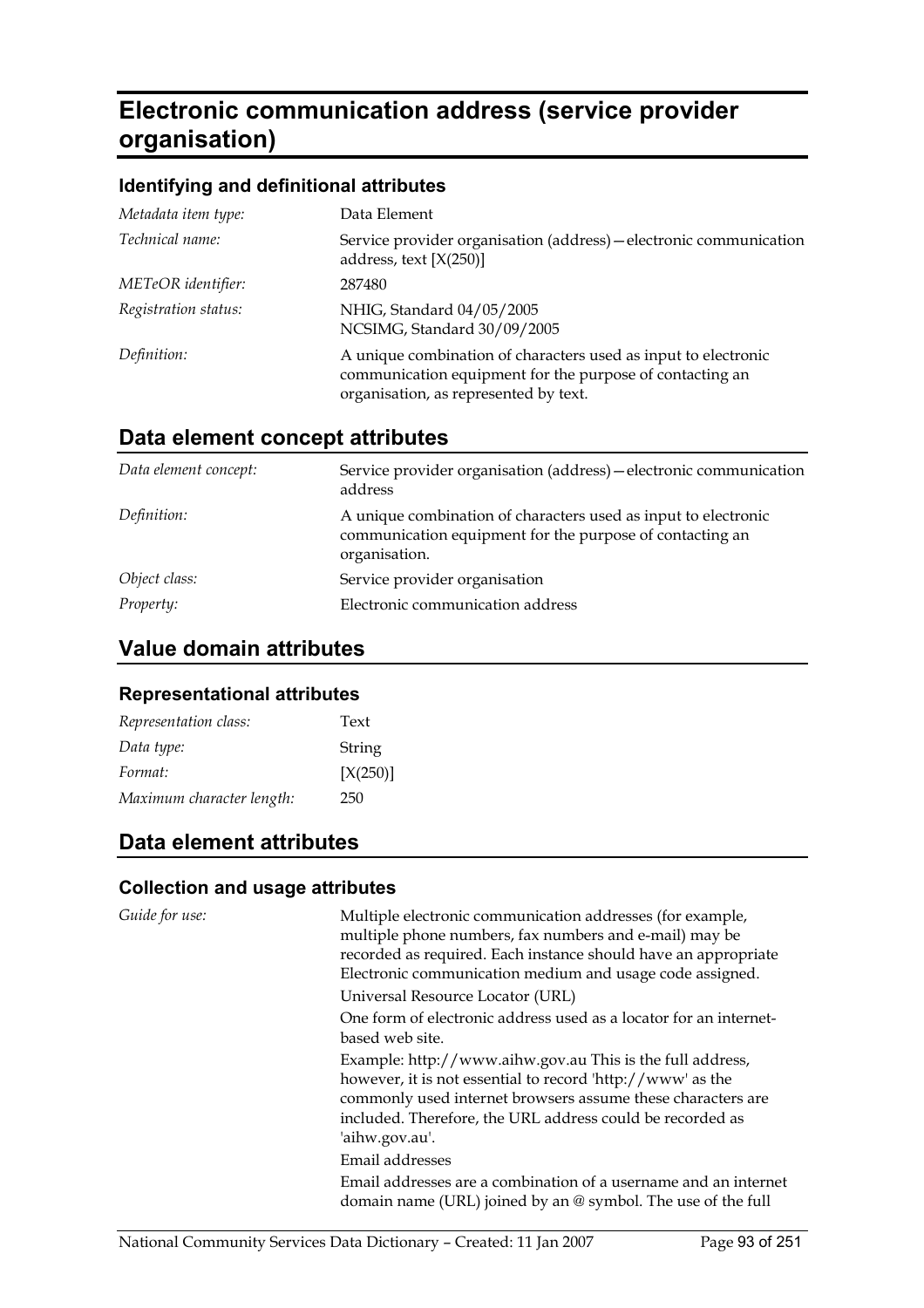URL is not valid in an email address. Example: myuserid@bigpond.net.au Telephone numbers Record the prefix plus telephone number. For example, 08 8226 6000 or 0417 123456. Do not record punctuation in telephone numbers. For example, (08) 8226 6000 or 08-8226 6000 would not be correct. Unknown contact details Leave the field blank.

| Submitting organisation: | Standards Australia                                                                                                                                                                                                            |  |
|--------------------------|--------------------------------------------------------------------------------------------------------------------------------------------------------------------------------------------------------------------------------|--|
| Origin:                  | AS 4846 Health Care Provider Identification, 2004, Sydney:<br>Standards Australia                                                                                                                                              |  |
| Reference documents:     | AS4846 Health Care Provider Identification, 2004, Sydney:<br>Standards Australia                                                                                                                                               |  |
|                          | AS5017 Health Care Client Identification, 2002, Sydney: Standards<br>Australia                                                                                                                                                 |  |
|                          | In AS5017 this data element is represented by 'Telephone number<br>(client)'. In AS4846 this data element is represented by 'Provider<br>electronic communication details'. Refer to the current standard for<br>more details. |  |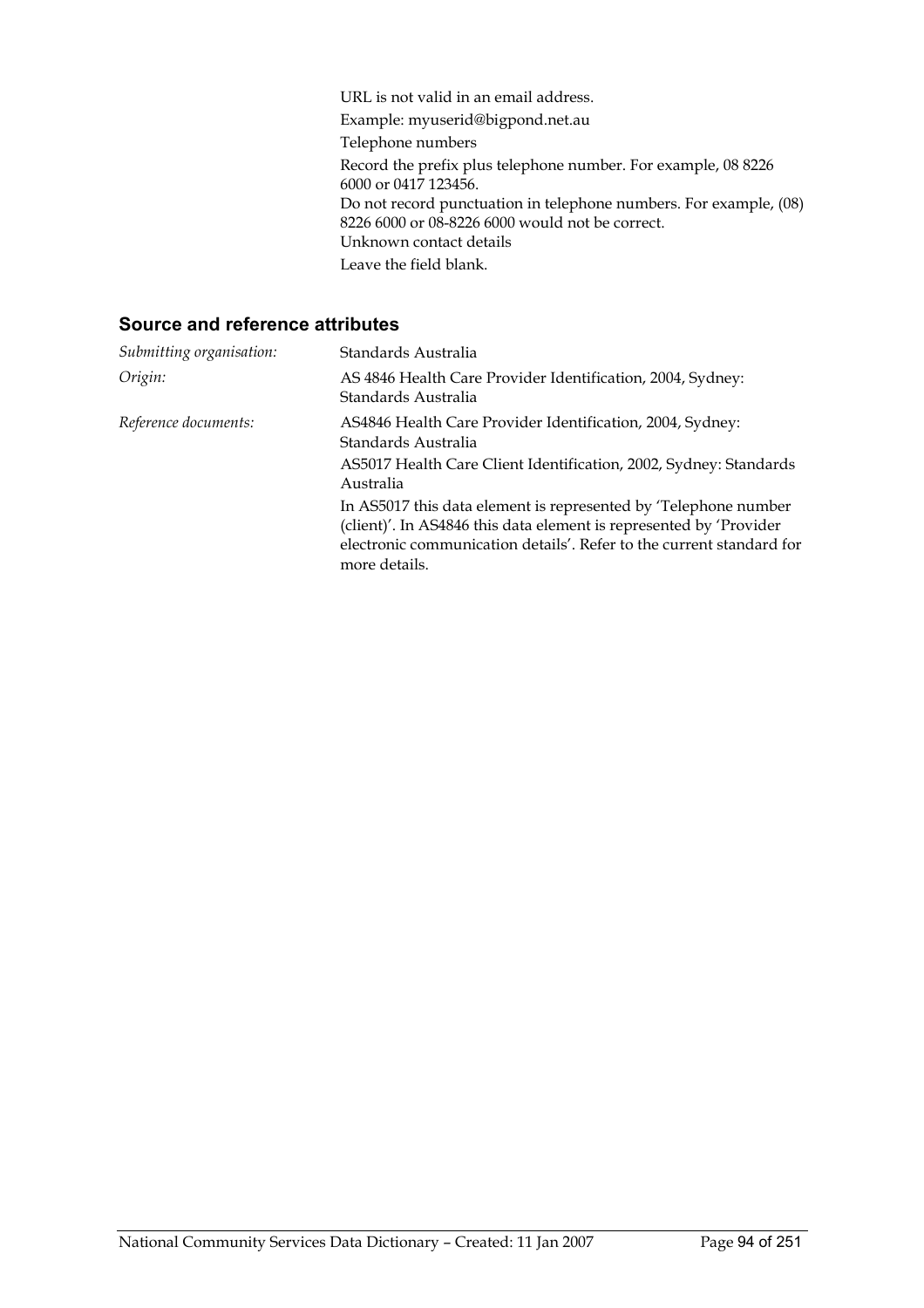# **Electronic communication medium (person)**

## **Identifying and definitional attributes**

| Metadata item type:  | Data Element                                                                     |
|----------------------|----------------------------------------------------------------------------------|
| Technical name:      | Person (address) - electronic communication medium, code N                       |
| METeOR identifier:   | 287519                                                                           |
| Registration status: | NHIG, Standard 04/05/2005<br>NCSIMG, Standard 30/09/2005                         |
| Definition:          | A type of communication mechanism used by a person, as<br>represented by a code. |

## **Data element concept attributes**

| Data element concept: | Person (address) — electronic communication medium  |
|-----------------------|-----------------------------------------------------|
| Definition:           | A type of communication mechanism used by a person. |
| Object class:         | Person                                              |
| <i>Property:</i>      | Electronic communication medium                     |

## **Value domain attributes**

### **Representational attributes**

| Representation class:     | Code   |                                        |
|---------------------------|--------|----------------------------------------|
| Data type:                | Number |                                        |
| Format:                   | N      |                                        |
| Maximum character length: | 1      |                                        |
| Permissible values:       | Value  | Meaning                                |
|                           | 1      | Telephone (excluding mobile telephone) |
|                           | 2      | Mobile (cellular) telephone            |
|                           | 3      | Facsimile machine                      |
|                           | 4      | Pager                                  |
|                           | 5      | e-mail                                 |
|                           | 6      | URL                                    |
|                           | 8      | Other                                  |

## **Data element attributes**

| Submitting organisation: | Standards Australia                                                                                      |
|--------------------------|----------------------------------------------------------------------------------------------------------|
| Origin:                  | AS 4846 Health Care Provider Identification, 2004, Sydney:<br>Standards Australia                        |
| Reference documents:     | AS4846 Health Care Provider Identification, 2004, Sydney:<br>Standards Australia                         |
|                          | In AS4846 alternative alphabetic codes are presented. Refer to the<br>current standard for more details. |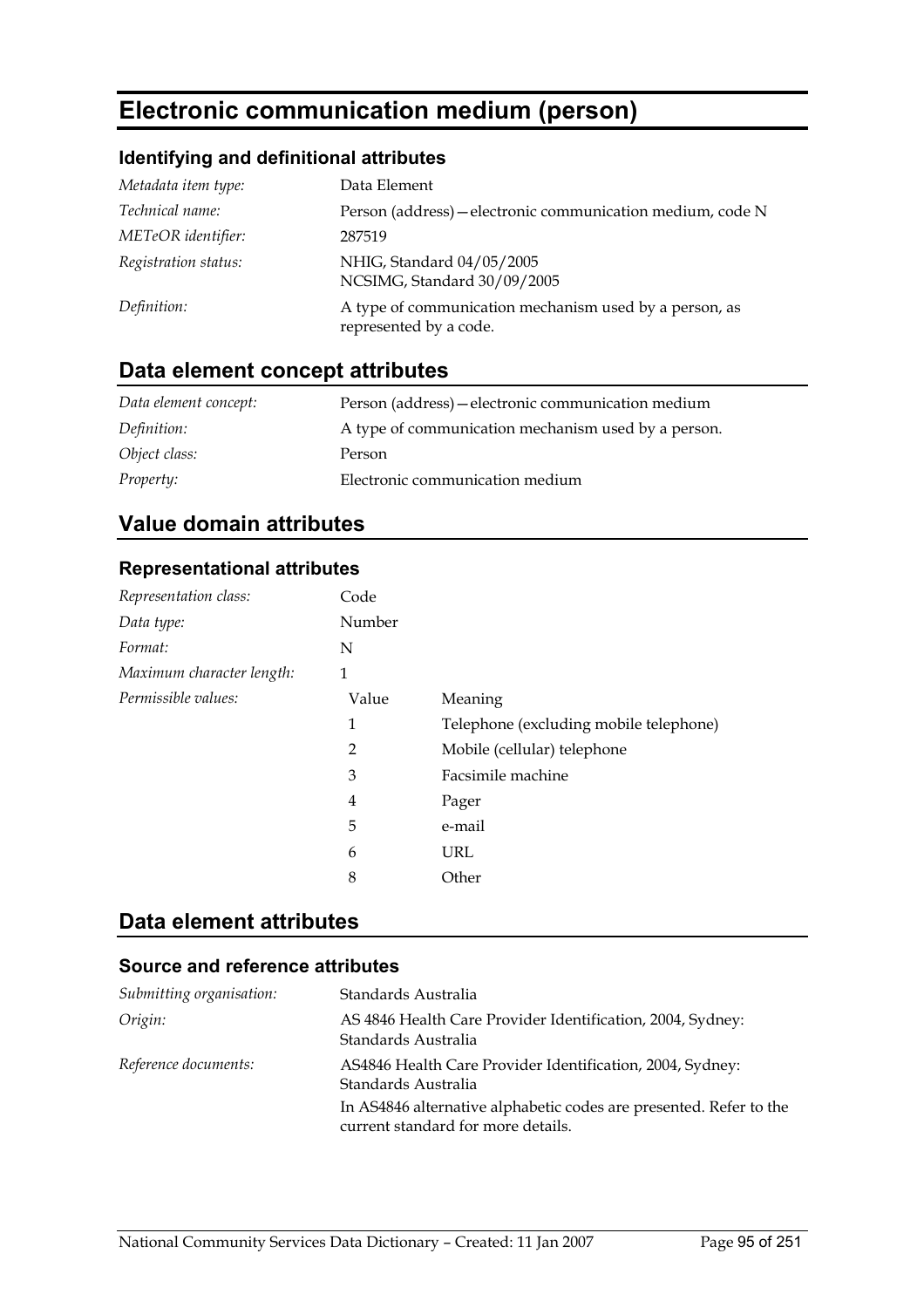# **Electronic communication medium (service provider organisation)**

#### **Identifying and definitional attributes**

| Metadata item type:  | Data Element                                                                            |
|----------------------|-----------------------------------------------------------------------------------------|
| Technical name:      | Service provider organisation (address) - electronic communication<br>medium, code N    |
| METeOR identifier:   | 287521                                                                                  |
| Registration status: | NHIG, Standard 04/05/2005<br>NCSIMG, Standard 30/09/2005                                |
| Definition:          | A type of communication mechanism used by an organisation, as<br>represented by a code. |

### **Data element concept attributes**

| Data element concept: | Service provider organisation (address) - electronic communication<br>medium      |
|-----------------------|-----------------------------------------------------------------------------------|
| Definition:           | A code representing a type of communication mechanism used by<br>an organisation. |
| Object class:         | Service provider organisation                                                     |
| <i>Property:</i>      | Electronic communication medium                                                   |

### **Source and reference attributes**

| Submitting organisation: | Australian Institute of Health and Welfare |
|--------------------------|--------------------------------------------|
|--------------------------|--------------------------------------------|

## **Value domain attributes**

#### **Representational attributes**

| Representation class:     | Code           |                                        |
|---------------------------|----------------|----------------------------------------|
| Data type:                | Number         |                                        |
| Format:                   | N              |                                        |
| Maximum character length: | 1              |                                        |
| Permissible values:       | Value          | Meaning                                |
|                           | 1              | Telephone (excluding mobile telephone) |
|                           | $\overline{2}$ | Mobile (cellular) telephone            |
|                           | 3              | Facsimile machine                      |
|                           | 4              | Pager                                  |
|                           | 5              | e-mail                                 |
|                           | 6              | URL                                    |
|                           | 8              | Other                                  |

### **Data element attributes**

#### **Collection and usage attributes**

*Guide for use:* Multiple electronic communication addresses (for example, multiple phone numbers, fax numbers and e-mail) may be recorded as required. Each instance should have an appropriate Electronic communication medium and Electronic communication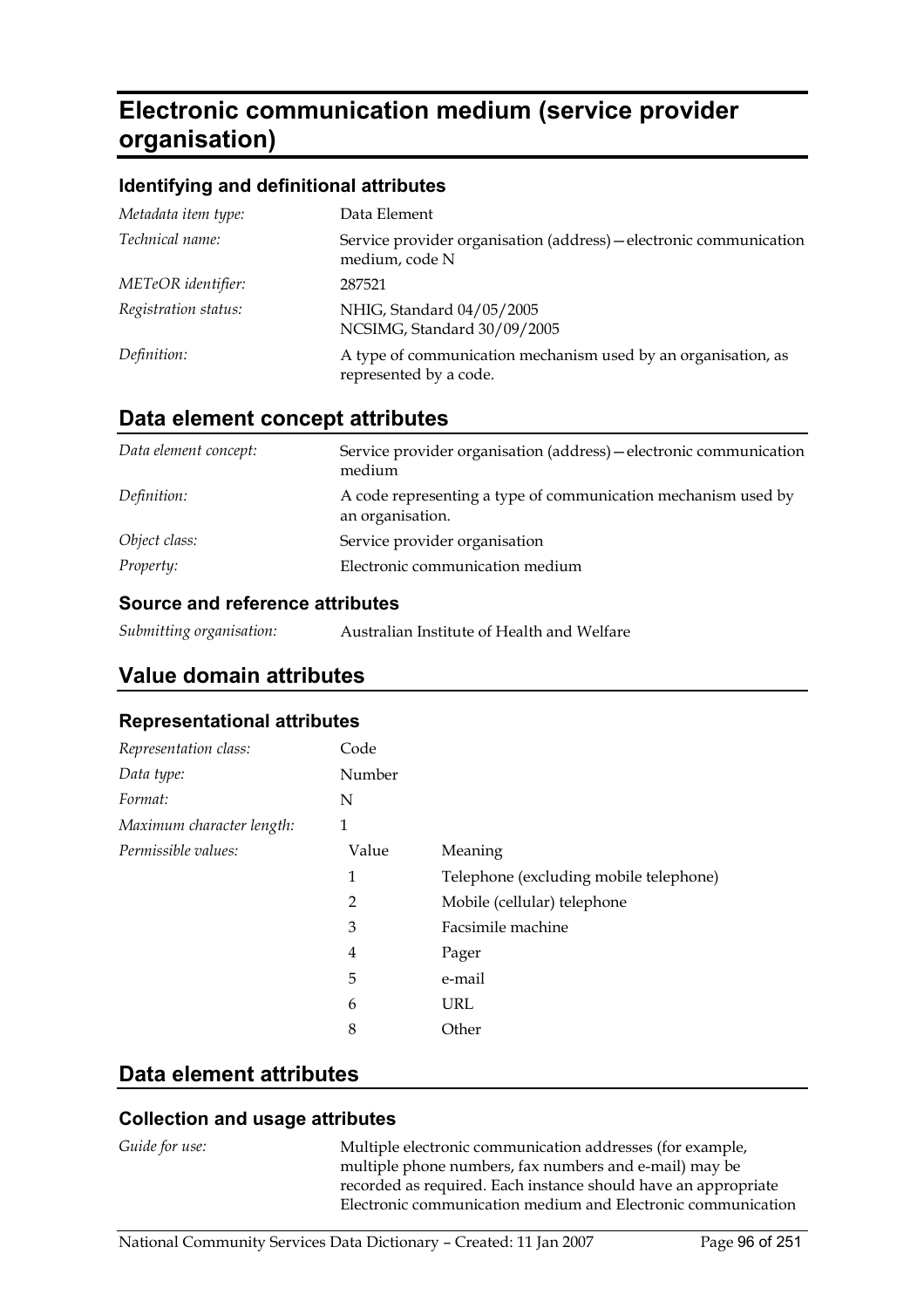usage code assigned.

| Submitting organisation: | Standards Australia                                                                                      |
|--------------------------|----------------------------------------------------------------------------------------------------------|
| Origin:                  | AS 4846 Health Care Provider Identification, 2004, Sydney:<br>Standards Australia                        |
| Reference documents:     | AS4846 Health Care Provider Identification, 2004, Sydney:<br>Standards Australia                         |
|                          | In AS4846 alternative alphabetic codes are presented. Refer to the<br>current standard for more details. |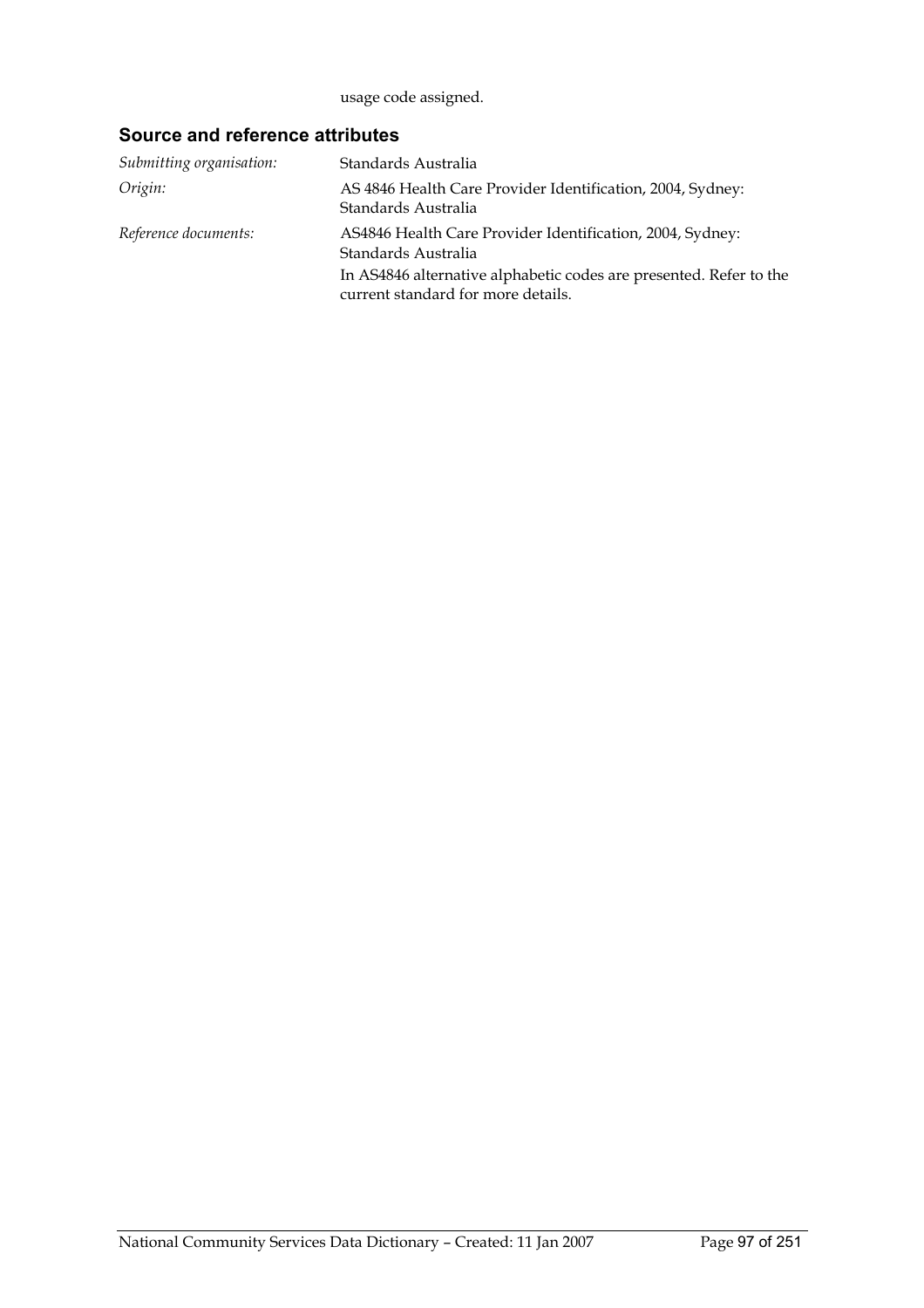# **Electronic communication usage code (person)**

### **Identifying and definitional attributes**

| Metadata item type:  | Data Element                                                                                                 |
|----------------------|--------------------------------------------------------------------------------------------------------------|
| Technical name:      | Person (address) – electronic communication usage, code N                                                    |
| METeOR identifier:   | 287579                                                                                                       |
| Registration status: | NHIG, Standard 04/05/2005<br>NCSIMG, Standard 30/09/2005                                                     |
| Definition:          | The manner of use that a person applies to an electronic<br>communication address, as represented by a code. |

## **Data element concept attributes**

| Data element concept: | Person (address) – electronic communication usage code                             |
|-----------------------|------------------------------------------------------------------------------------|
| Definition:           | The manner of use that a person applies to an electronic<br>communication address. |
| Object class:         | Person                                                                             |
| <i>Property:</i>      | Electronic communication usage code                                                |

## **Value domain attributes**

#### **Representational attributes**

| Representation class:     | Code   |                                |
|---------------------------|--------|--------------------------------|
| Data type:                | Number |                                |
| Format:                   | N      |                                |
| Maximum character length: | 1      |                                |
| Permissible values:       | Value  | Meaning                        |
|                           | 1      | Business use only              |
|                           | 2      | Personal use only              |
|                           | 3      | Both business and personal use |

## **Data element attributes**

### **Collection and usage attributes**

*Guide for use:* Only applicable to individuals, and not organisations.

| Submitting organisation: | Australian Institute of Health and Welfare                                                                                                                                                                                                                                                        |
|--------------------------|---------------------------------------------------------------------------------------------------------------------------------------------------------------------------------------------------------------------------------------------------------------------------------------------------|
| Origin:                  | AS 4846 Health Care Provider Identification, 2004, Sydney:<br>Standards Australia                                                                                                                                                                                                                 |
| Reference documents:     | AS4846 Health Care Provider Identification, 2004, Sydney:<br>Standards Australia                                                                                                                                                                                                                  |
|                          | AS5017 Health Care Client Identification, 2002, Sydney: Standards<br>Australia                                                                                                                                                                                                                    |
|                          | In AS5017 an alternative data element is presented as 'Telephone<br>number type (client)'. In AS4846 this data element is called<br>'Provider electronic communication type'. In both instances<br>alternative alphabetic codes are presented. Refer to the current<br>standard for more details. |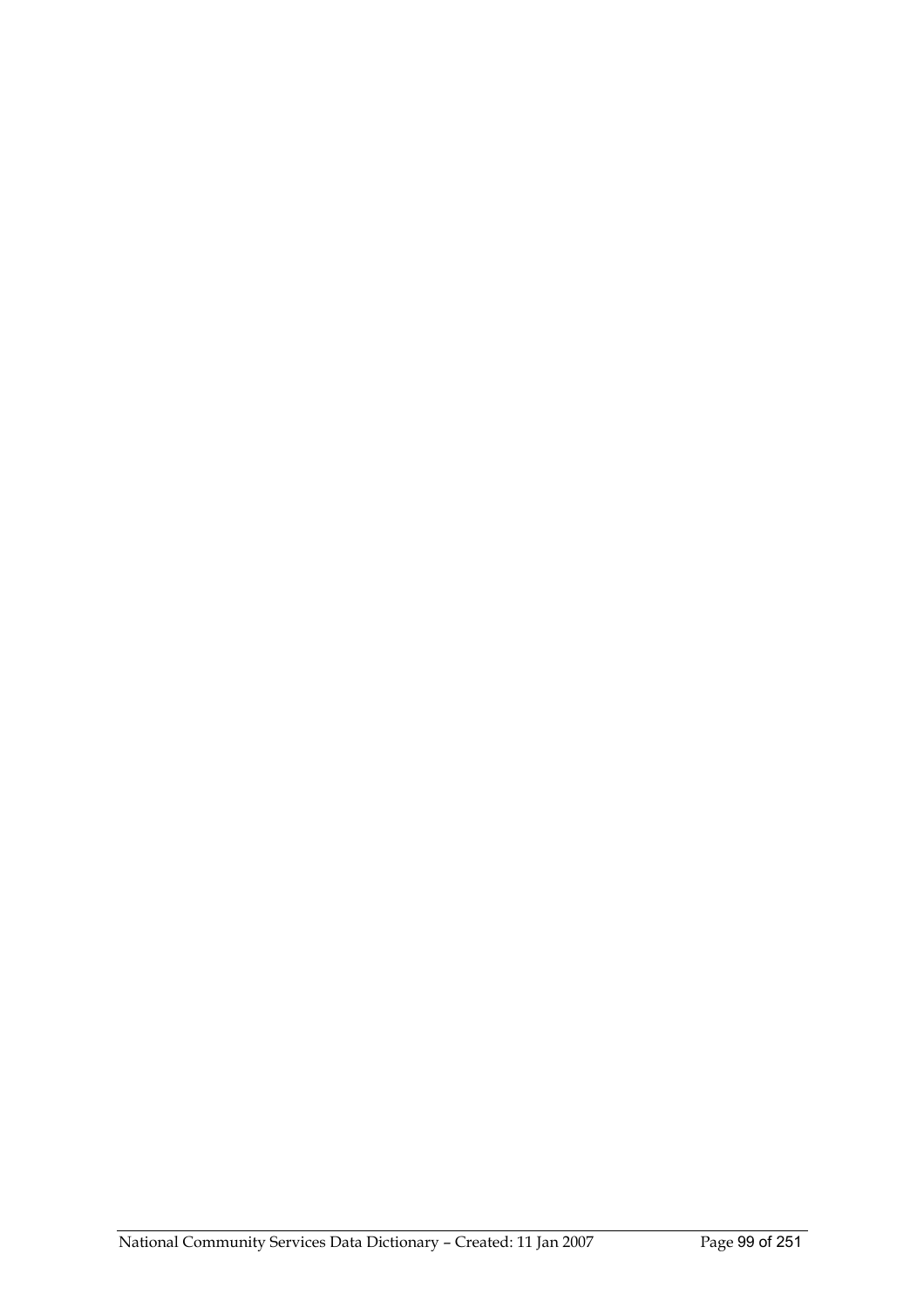# **Eligibility status**

### **Identifying and definitional attributes**

| Metadata item type:  | Data Element                                                                                                            |
|----------------------|-------------------------------------------------------------------------------------------------------------------------|
| Technical name:      | Person-eligibility status, code N                                                                                       |
| METeOR identifier:   | 304556                                                                                                                  |
| Registration status: | NCSIMG, Standard 29/04/2006                                                                                             |
| Definition:          | Eligibility of a person as determined by an assessment to<br>receive a service from an agency as represented by a code. |
| Context:             | This metadata item may be used in calculating unmet demand<br>and need for existing community services.                 |

## **Data element concept attributes**

| Data element concept: | Person-eligibility status                                                                      |
|-----------------------|------------------------------------------------------------------------------------------------|
| Definition:           | An indicator of a person's eligibility to receive a service as<br>determined by an assessment. |
| Object class:         | Person                                                                                         |
| <i>Property:</i>      | Eligibility status                                                                             |

### **Source and reference attributes**

## **Value domain attributes**

### **Representational attributes**

| Representation class:     | Code   |                                   |
|---------------------------|--------|-----------------------------------|
| Data type:                | Number |                                   |
| Format:                   | N      |                                   |
| Maximum character length: |        |                                   |
| Permissible values:       | Value  | Meaning                           |
|                           | 1      | Eligible                          |
|                           | 2      | Not eligible                      |
| Supplementary values:     | 9      | Not stated/inadequately described |

## **Data element attributes**

| Guide for use:      | The actual eligibility criteria may differ according to the type of<br>assistance and the agency.                                                                                                                                                                                                                                                                                                                                                                |
|---------------------|------------------------------------------------------------------------------------------------------------------------------------------------------------------------------------------------------------------------------------------------------------------------------------------------------------------------------------------------------------------------------------------------------------------------------------------------------------------|
| Collection methods: | To be measured only where the person's eligibility for<br>assistance has been assessed.                                                                                                                                                                                                                                                                                                                                                                          |
|                     | Instances in which a client who has been assisted on a previous<br>occasion and subsequently seeks further assistance, should<br>generally be considered as another occasion of assistance, and a<br>new 'eligibility status' should be recorded. For example,<br>instances where a significant amount of time has lapsed since<br>previous assistance or where the reasons for seeking assistance<br>have changed should be regarded as additional occasions of |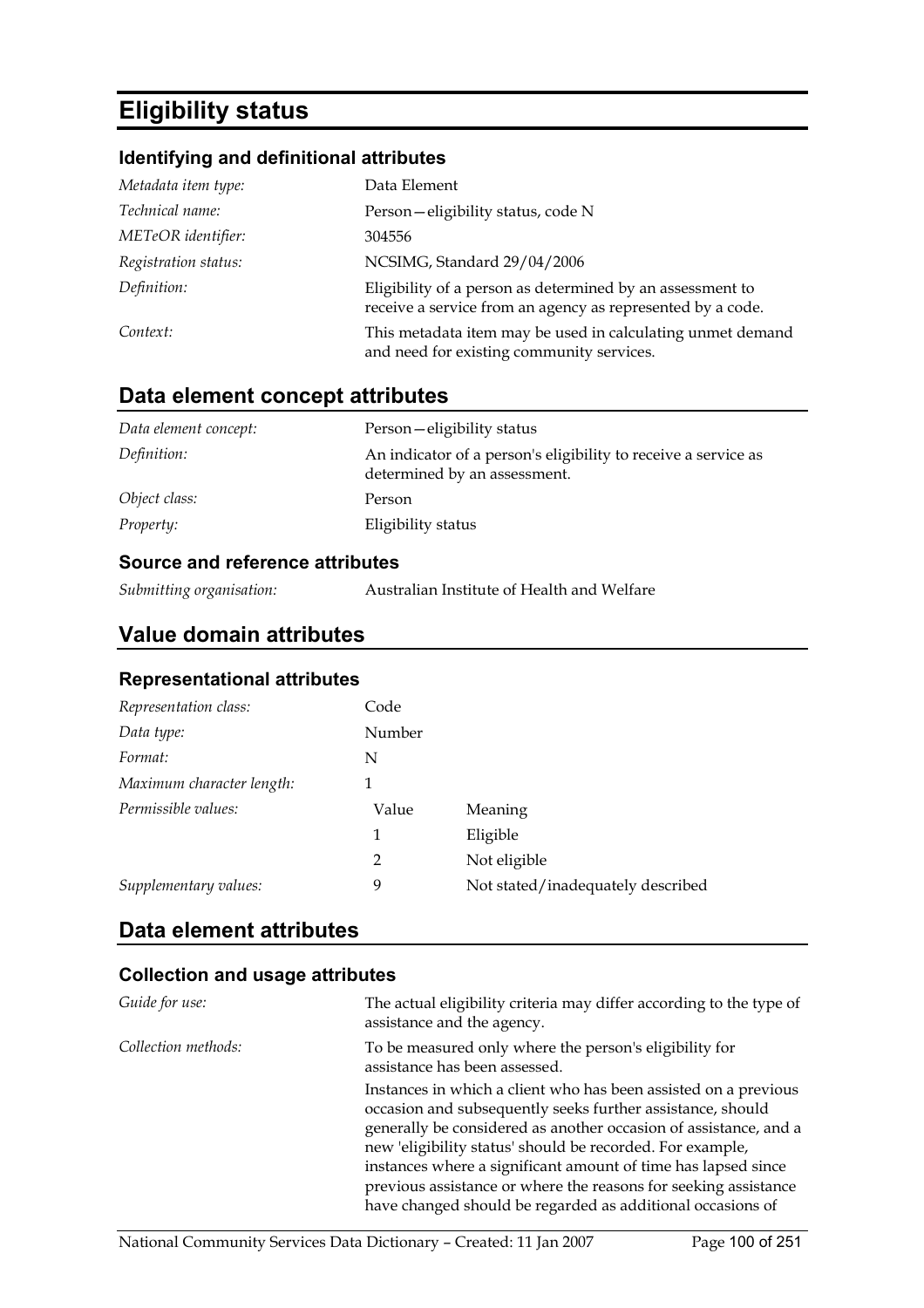assistance.

### **Source and reference attributes**

*Submitting organisation:* Australian institute of health and welfare

#### **Relational attributes**

*Related metadata references:* Supersedes Person (assessed)—assistance eligibility status, code N NCSIMG, Superseded 29/04/2006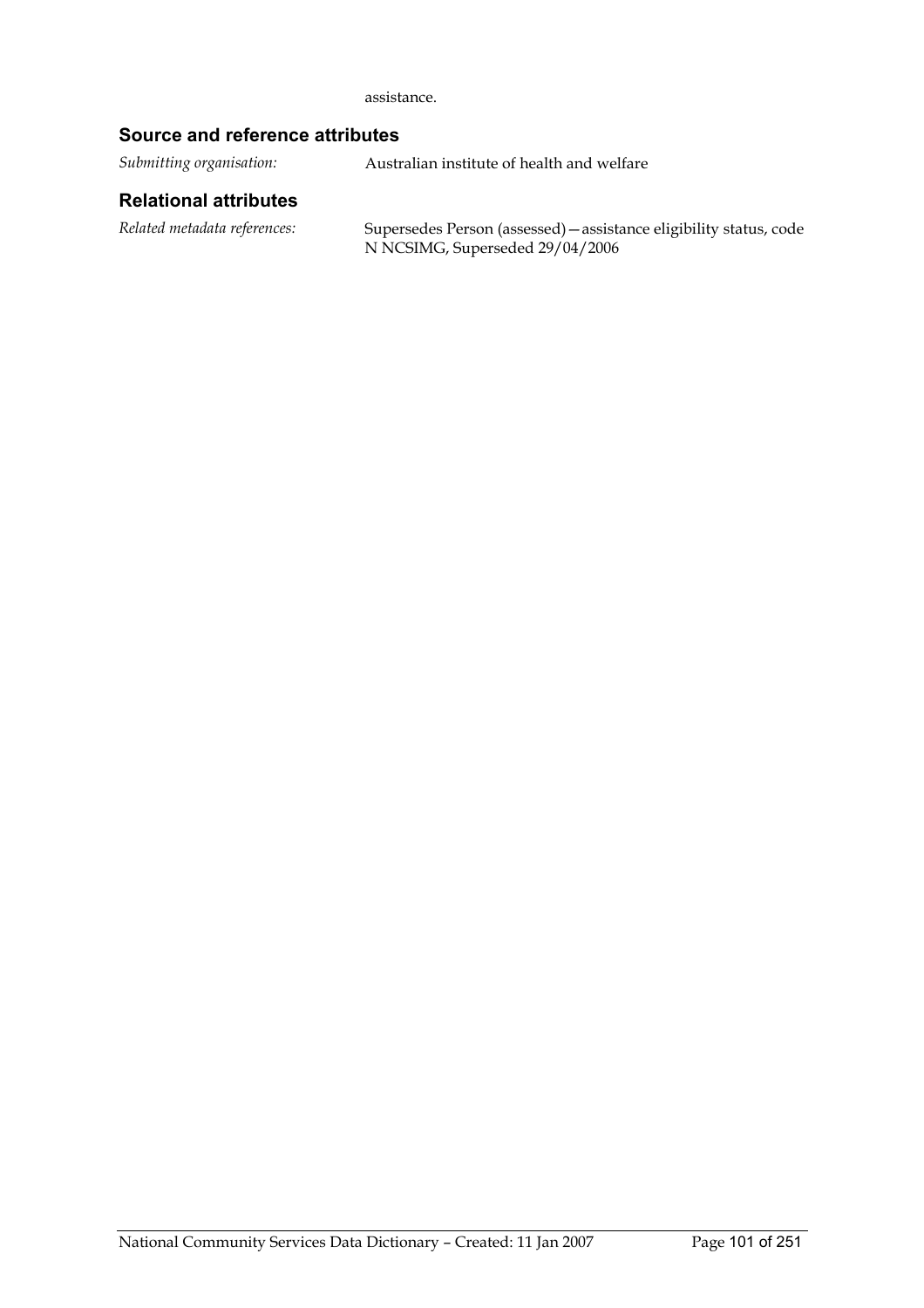# **Environmental factor**

## **Identifying and definitional attributes**

| Metadata item type:  | Data Element                                                                                                                |
|----------------------|-----------------------------------------------------------------------------------------------------------------------------|
| Technical name:      | Person-environmental factor, code (ICF 2001) AN[NNN]                                                                        |
| METeOR identifier:   | 320207                                                                                                                      |
| Registration status: | NHIG, Standard 29/11/2006<br>NCSIMG, Standard 16/10/2006                                                                    |
| Definition:          | The physical, social and attitudinal environment in which<br>people live and conduct their lives, as represented by a code. |
| Context:             | The environment in which a person functions or experiences<br>disability.                                                   |

## **Data element concept attributes**

| Data element concept: | Person-environmental factor                                                                       |
|-----------------------|---------------------------------------------------------------------------------------------------|
| Definition:           | The physical, social and attitudinal environment in which<br>people live and conduct their lives. |
| Object class:         | Person                                                                                            |
| <i>Property:</i>      | Environmental factor                                                                              |

## **Value domain attributes**

### **Representational attributes**

| Classification scheme:    | International Classification of Functioning, Disability and<br>Health 2001 |
|---------------------------|----------------------------------------------------------------------------|
| Representation class:     | Code                                                                       |
| Data type:                | String                                                                     |
| Format:                   | AN[NNN]                                                                    |
| Maximum character length: | ხ                                                                          |

| Guide for use: | This metadata item contributes to the definition of the concept<br>'Disability' and gives an indication of the experience of<br>disability for a person.                                                                                                                                                                                                                                                                                                                |
|----------------|-------------------------------------------------------------------------------------------------------------------------------------------------------------------------------------------------------------------------------------------------------------------------------------------------------------------------------------------------------------------------------------------------------------------------------------------------------------------------|
|                | Environmental factors represent the circumstances in which the<br>individual lives. These factors are conceived as immediate (e.g.<br>physical features of the environment, social environment) and<br>societal (formal and informal social structures, services and<br>systems). Different environments may have a very different<br>impact on the same individual with a given health condition.<br>Facilitators are features of the environment that have a positive |
|                | effect on <b>disability</b> . Barriers are features of the environment<br>that have a negative effect on disability.                                                                                                                                                                                                                                                                                                                                                    |
|                | Data can be collected at the three digit level in one chapter and<br>at the chapter level in another. However it is only possible to<br>collect data at a single level of the hierarchy in a single chapter<br>to maintain mutual exclusivity. For example, it is not permitted<br>to collect both 'Attitudes' (chapter level) and 'Social, norms,<br>practices and ideology' (3 digit level) as the former includes the<br>latter.                                     |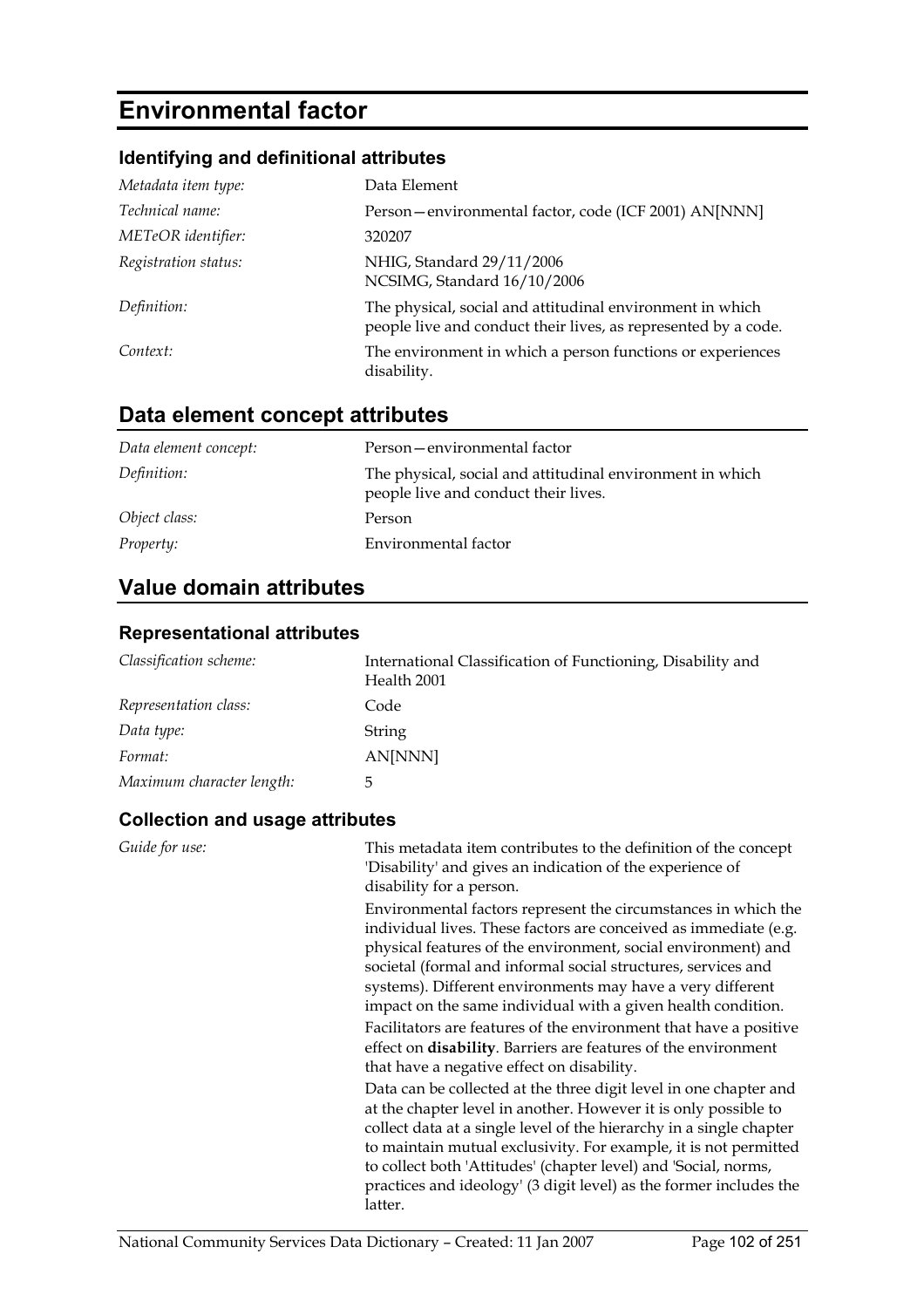The value domain below refers to the highest hierarchical level (ICF chapter level). Data collected at this level, in association with *Extent of environmental factor influence code [X]N* will use the codes as indicated. The full range of the permissible values together with definitions can be found in the *Environmental Factors* component of the ICF.

Code e1 Products and technology

Code e2 Natural environment and human-made changes to environment

Code e3 Support and relationships

Code e4 Attitudes

Code e5 Services, systems and policies

Data collected at this level will provide a general description of the environmental factors and can only be compared with data collected at the same level.

An example of a value domain at the 3 digit level from the Environmental factors component may include:

CODE e225 Climate

CODE e240 Light

CODE e250 Sound

CODE e255 Vibration

CODE e260 Air quality

An example of a value domain at the 4 digit level from the the environmental factors component may include:

CODE e1151 Assistive products and technology for personal use in daily life

CODE e1201 Assistive products and technology for personal indoor and outdoor mobility and transportation

CODE e2151 Assistive products and technology for communication

CODE e1301 Assistive products and technology for education CODE e1351 Assistive products and technology for employment

CODE e1401 Assistive products and technology for culture, recreation and sport

CODE e1451 Assistive products and technology for the practice of religion and spirituality

The prefix *e* denotes the domains within the component of *Environmental Factors*.

http://www.aihw.gov.au/disability/icf/index.html

| Submitting organisation: | Australian Institute of Health and Welfare which is the<br>Australian Collaborating Centre for the World Health<br>Organization Family of International Classifications.      |
|--------------------------|-------------------------------------------------------------------------------------------------------------------------------------------------------------------------------|
| Origin:                  | WHO 2001. ICF: International Classification of Functioning,<br>Disability and Health. Geneva: WHO                                                                             |
|                          | AIHW 2003. ICF Australian User Guide Version 1.0. Canberra:<br><b>AIHW</b>                                                                                                    |
| Reference documents:     | Further information on the ICF, including more detailed codes,<br>can be found in the ICF itself and the ICF Australian User<br>Guide (AIHW 2003), at the following websites: |
|                          | WHO ICF website<br>$\bullet$<br>http://www.who.int/classifications/icf/en/                                                                                                    |
|                          | Australian Collaborating Centre ICF website<br>$\bullet$                                                                                                                      |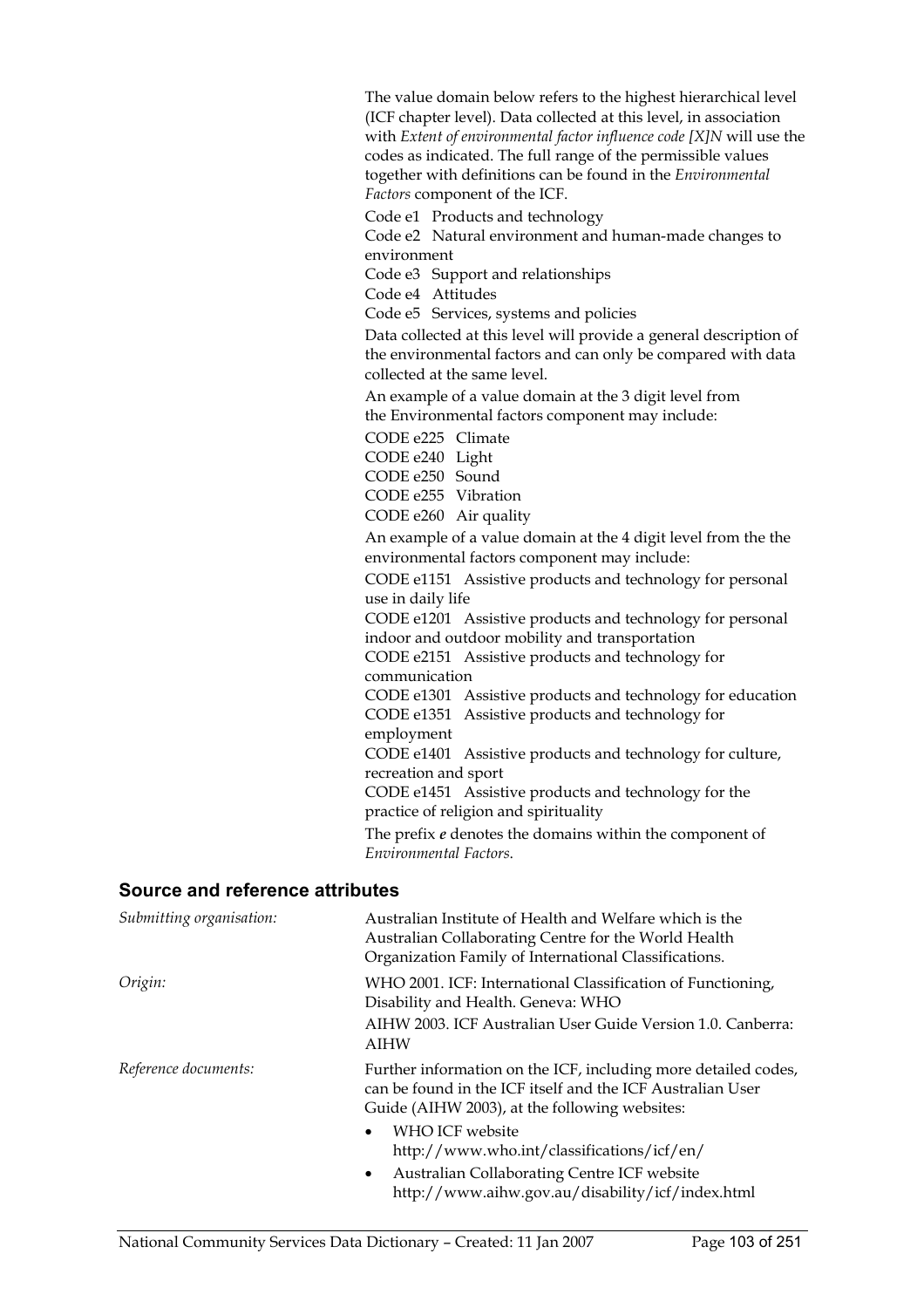### **Collection and usage attributes**

| <i>Guide for use:</i> | This data element is a neutral list of environmental factors. It<br>may be used, in conjunction with Person-extent of<br>environmental factor influence, code (ICF 2001) [X]N, in health,<br>community services and other disability-related data collections<br>to record the environmental factors that facilitate or inhibit |
|-----------------------|---------------------------------------------------------------------------------------------------------------------------------------------------------------------------------------------------------------------------------------------------------------------------------------------------------------------------------|
|                       | optimum functioning at the body, person or societal level.<br>Identification of environmental factors may assist in<br>determining appropriate interventions to support the person to<br>achieve optimum functioning.                                                                                                           |

#### **Source and reference attributes**

| Submitting organisation: | Australian Institute of Health and Welfare (AIHW) which is the |
|--------------------------|----------------------------------------------------------------|
|                          | Australian Collaborating Centre for the World Health           |
|                          | Organization Family of International Classifications.          |

### **Relational attributes**

| Implementation in Data Set | Environmental factors cluster NHIG, Standard 29/11/2006 |
|----------------------------|---------------------------------------------------------|
| Specifications:            | NCSIMG, Standard 16/10/2006                             |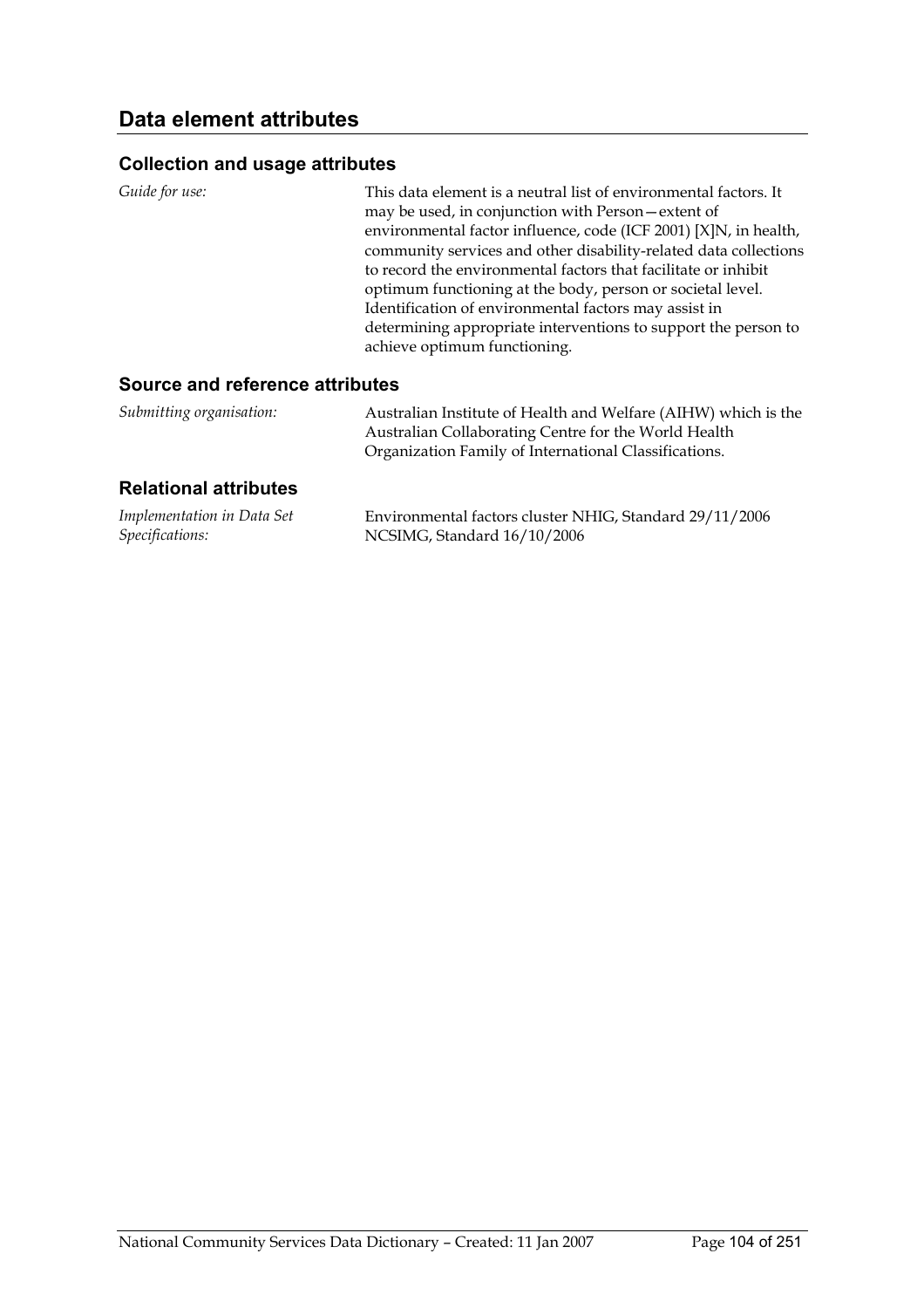# **Episode end date**

### **Identifying and definitional attributes**

| Metadata item type:  | Data Element                                       |
|----------------------|----------------------------------------------------|
| Technical name:      | Service episode - episode end date, DDMMYYYY       |
| METeOR identifier:   | 270160                                             |
| Registration status: | NCSIMG, Standard 01/03/2005                        |
| Definition:          | The date on which a service episode was completed. |

## **Data element concept attributes**

| Data element concept: | Service episode – episode end date                 |
|-----------------------|----------------------------------------------------|
| Definition:           | The date on which a service episode was completed. |
| Object class:         | Service episode                                    |
| Property:             | Episode end date                                   |

### **Source and reference attributes**

## **Value domain attributes**

### **Representational attributes**

| Representation class:     | Date            |
|---------------------------|-----------------|
| Data type:                | Date/Time       |
| Format:                   | <b>DDMMYYYY</b> |
| Maximum character length: | x               |

## **Data element attributes**

| Guide for use:      | May occur after or on the same day as date of last delivery of<br>service.                                                                                                                                                                                                                                                                                                                                                                                                      |
|---------------------|---------------------------------------------------------------------------------------------------------------------------------------------------------------------------------------------------------------------------------------------------------------------------------------------------------------------------------------------------------------------------------------------------------------------------------------------------------------------------------|
|                     | Due to the considerable variation in the types of services provided<br>in the community services sector, it is not possible at this stage to<br>define in generic terms what will constitute completion of a service<br>episode. Individual collections should however define what<br>constitutes completion for their own purposes.                                                                                                                                            |
|                     | This metadata item should always be recorded as an 8 digit valid<br>date comprising day, month and year. Year should always be<br>recorded in its full 4 digit format. For days and months with a<br>numeric value of less than 10, zeros should be used to ensure that<br>the date contains the required 8 digits. For example if a service<br>episode is completed on July 1 2000 the date assistance completed<br>should be recorded as 01072000 as specified by the format. |
| Collection methods: | The end date must be related to a particular service episode. For<br>each separate service episode a separate end date should be<br>recorded.                                                                                                                                                                                                                                                                                                                                   |
| Comments:           | This metadata item may be used in the calculation of measures of<br>periods of support and duration of assistance.                                                                                                                                                                                                                                                                                                                                                              |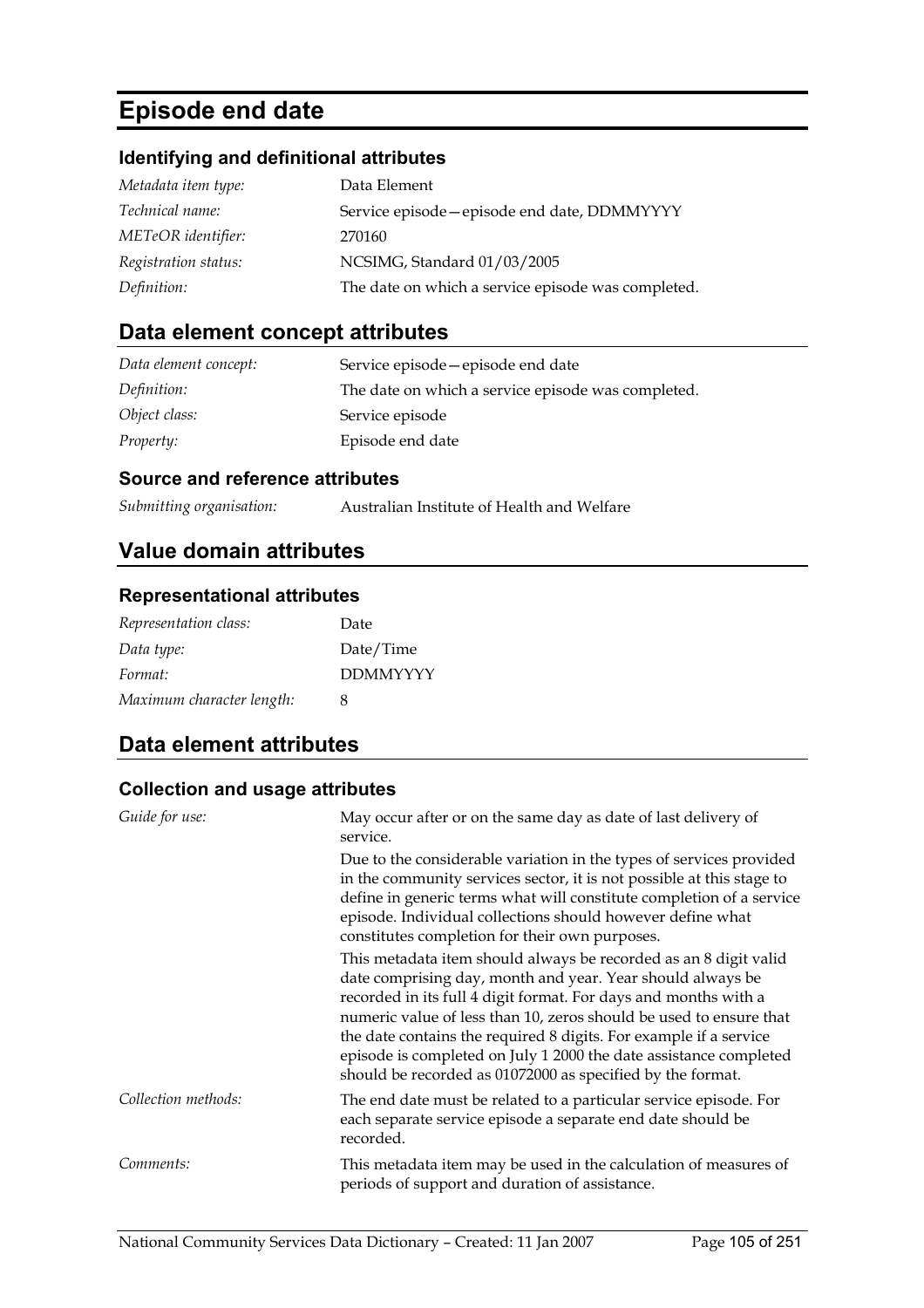### **Source and reference attributes**

*Submitting organisation:* Australian Institute of Health and Welfare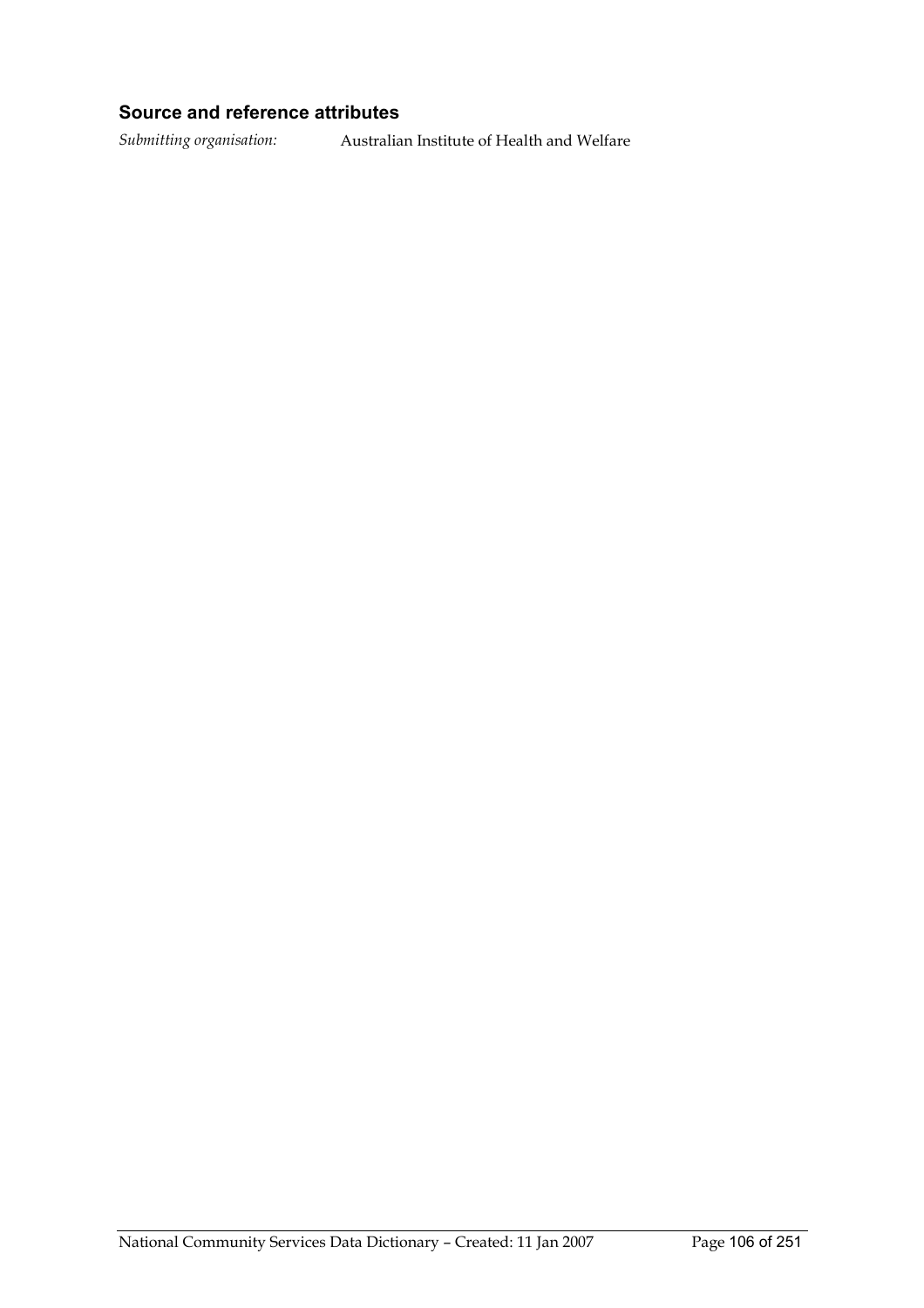# **Episode start date**

### **Identifying and definitional attributes**

| Metadata item type:  | Data Element                                   |
|----------------------|------------------------------------------------|
| Technical name:      | Service episode - episode start date, DDMMYYYY |
| METeOR identifier:   | 338558                                         |
| Registration status: | NCSIMG, Standard 16/05/2006                    |
| Definition:          | The date on which a service episode commenced. |

## **Data element concept attributes**

| Data element concept: | Service episode - episode start date           |
|-----------------------|------------------------------------------------|
| Definition:           | The date on which a service episode commenced. |
| Object class:         | Service episode                                |
| <i>Property:</i>      | Episode start date                             |

### **Source and reference attributes**

| Submitting organisation: | Australian Institute of Health and Welfare |
|--------------------------|--------------------------------------------|
|--------------------------|--------------------------------------------|

## **Value domain attributes**

### **Representational attributes**

| Representation class:     | Date            |
|---------------------------|-----------------|
| Data type:                | Date/Time       |
| Format:                   | <b>DDMMYYYY</b> |
| Maximum character length: | 8               |

## **Data element attributes**

### **Collection and usage attributes**

| Guide for use:                  | Due to the considerable variation in the types of services<br>provided in the community services sector, it is not possible at<br>this stage to define in generic terms what will constitute<br>commencement of a service episode. Individual collections<br>should however define what constitutes commencement for<br>their own purposes. For example, it may be at contact stage in<br>some instances or in others when a case plan is formulated. |
|---------------------------------|-------------------------------------------------------------------------------------------------------------------------------------------------------------------------------------------------------------------------------------------------------------------------------------------------------------------------------------------------------------------------------------------------------------------------------------------------------|
| Collection methods:             | Date assistance commenced must be related to a particular<br>service episode.                                                                                                                                                                                                                                                                                                                                                                         |
|                                 | For each separate service episode a separate 'service episode-<br>start date, DDMMYYYY' should be recorded.                                                                                                                                                                                                                                                                                                                                           |
| Comments:                       | This metadata item is used in calculation of measures of periods<br>of support and duration of assistance.                                                                                                                                                                                                                                                                                                                                            |
| Source and reference attributes |                                                                                                                                                                                                                                                                                                                                                                                                                                                       |
| Submitting organisation:        | Australian Institute of Health and Welfare                                                                                                                                                                                                                                                                                                                                                                                                            |

#### **Relational attributes**

| Related metadata references: | Supersedes First service contact date, version 2, DE, NCSDD, |
|------------------------------|--------------------------------------------------------------|
|------------------------------|--------------------------------------------------------------|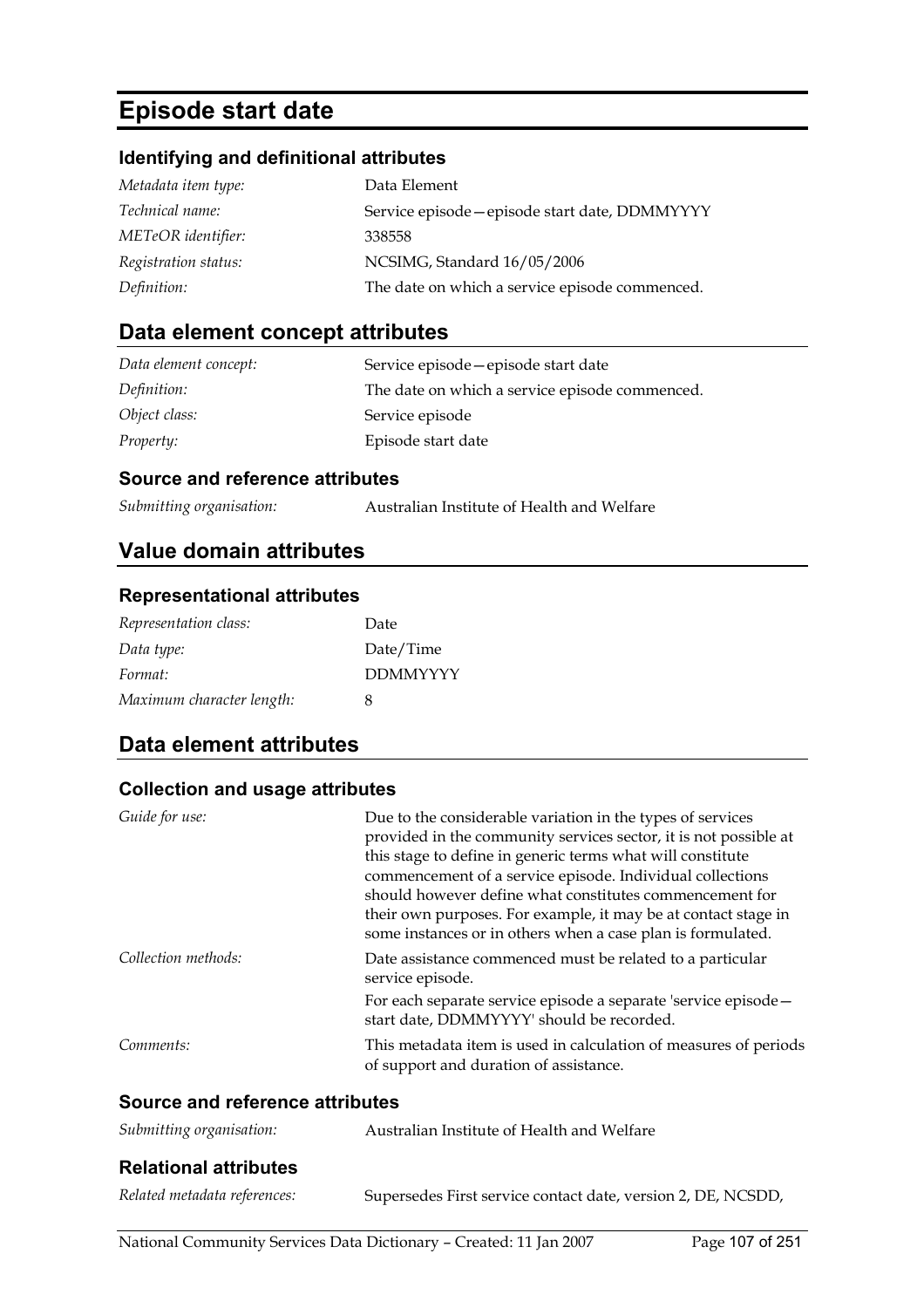NCSIMG, Superseded 01/03/2005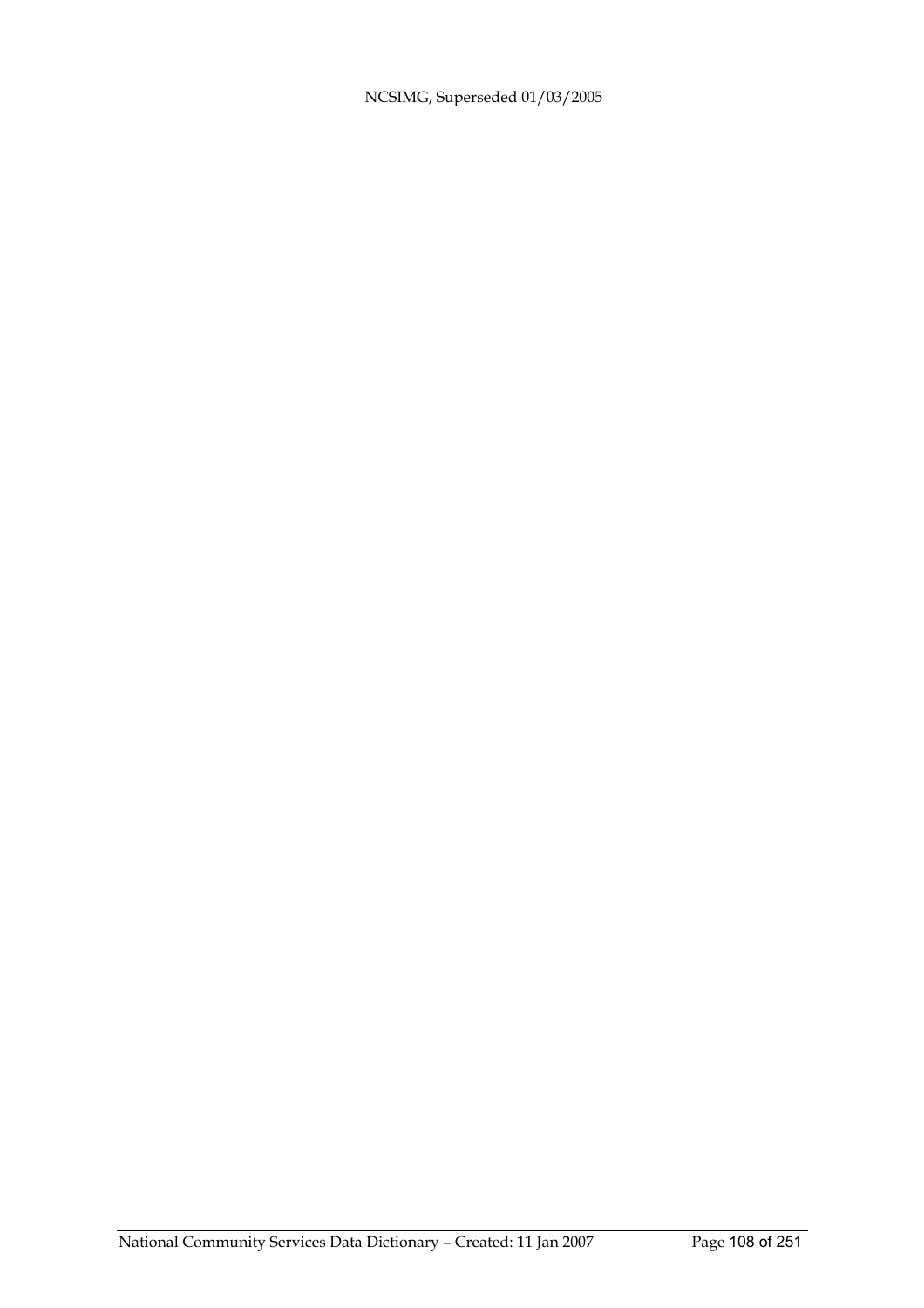# **Extent of participation**

# **Identifying and definitional attributes**

| Metadata item type:  | Data Element                                                                                        |
|----------------------|-----------------------------------------------------------------------------------------------------|
| Technical name:      | Person-extent of participation in a life area, code (ICF 2001) N                                    |
| METeOR identifier:   | 320219                                                                                              |
| Registration status: | NHIG, Standard 29/11/2006<br>NCSIMG, Standard 16/10/2006                                            |
| Definition:          | The degree of participation by an individual in a specified life<br>area, as represented by a code. |
| Context:             | Human functioning and disability                                                                    |

# **Data element concept attributes**

| Data element concept: | Person—extent of participation in a life area      |
|-----------------------|----------------------------------------------------|
| Definition:           | A person's degree of participation in a life area. |
| Object class:         | Person                                             |
| Property:             | Extent of participation in a life area             |

# **Value domain attributes**

#### **Representational attributes**

| Classification scheme:    | Health 2001    | International Classification of Functioning, Disability and |
|---------------------------|----------------|-------------------------------------------------------------|
| Representation class:     | Code           |                                                             |
| Data type:                | Number         |                                                             |
| Format:                   | N              |                                                             |
| Maximum character length: | 1              |                                                             |
| Permissible values:       | Value          | Meaning                                                     |
|                           | $\theta$       | Full participation                                          |
|                           | 1              | Mild participation restriction                              |
|                           | $\overline{2}$ | Moderate participation restriction                          |
|                           | 3              | Severe participation restriction                            |
|                           | 4              | Complete participation restriction                          |
| Supplementary values:     | 8              | Not specified                                               |
|                           | 9              | Not applicable                                              |

| Guide for use: | This metadata item contributes to the definition of the concept<br>'Disability' and gives an indication of the experience of<br>disability for a person.                                                                                                 |
|----------------|----------------------------------------------------------------------------------------------------------------------------------------------------------------------------------------------------------------------------------------------------------|
|                | In the context of health, participation is involvement in a life<br>situation. Participation restrictions are problems an individual<br>may experience in involvement of life situations.                                                                |
|                | This metadata item may be used to describe the extent of<br>participation in life situations for an individual with a health<br>condition. The standard or norm to which an individual's<br>participation is compared is that of an individual without a |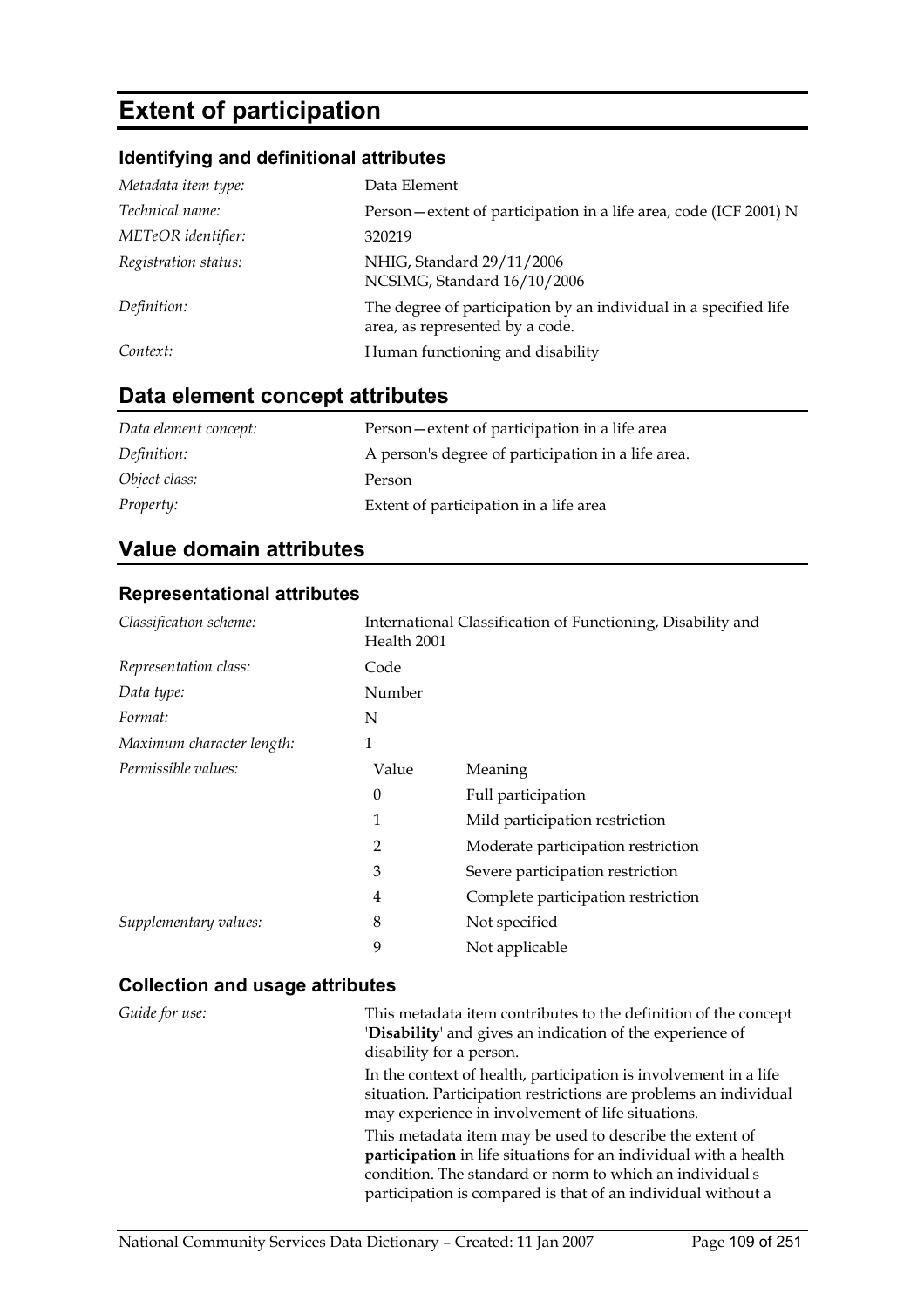similar health condition in that particular society. The participation restriction records the discordance between the experienced participation and the expected participation of an individual without a health condition. The definition of 'particular society' is not specified and will inevitably give rise to different interpretations. If limiting the interpretation, it will be necessary to state the factors which are taken into account, for example, age, gender, ethnicity, religion, education, locality (town, state, rural, remote, urban).

The user will select the code that most closely summarises, in terms of duration, frequency, manner or outcome, the level of participation of the person for whom the data is recorded.

CODE 0 Full participation

Used when the person participates in this life area in the same way in terms of duration, frequency, manner or outcome as other individuals without a similar health condition in that particular society

CODE 1 Mild participation restriction

Used for example, when the person is restricted in their participation less than 25% of the time, and/or with a low alteration in functioning which may happen occasionally over the last 30 days

CODE 2 Moderate participation restriction

Used for example, when the person is restricted in their participation between 26% and 50% of the time with a significant, and/or with a moderate effect on functioning (Up to half the total scale of performance) which may happen regularly over the last 30 days

CODE 3 Severe participation restriction

Used for example, when participation in this life area can be achieved, but only rarely and/or with an extreme effect on functioning which may happen often over the last 30 days

CODE 4 Complete participation restriction

Used when the person can not participate in this life area. This scale has a margin of error of 5%

CODE 8 Not specified

Used when a person's participation in a life area is restricted but there is insufficient information to use codes 0-4

CODE 9 Not applicable

Used when participation in a life area is not relevant, such as employment for an infant.

#### **Source and reference attributes**

| Submitting organisation: | Australian Institute of Health and Welfare (AIHW) which is the<br>Australian Collaborating Centre for the World Health<br>Organization Family of International Classifications.                  |
|--------------------------|--------------------------------------------------------------------------------------------------------------------------------------------------------------------------------------------------|
| Origin:                  | WHO 2001. ICF: International Classification of Functioning,<br>Disability and Health. Geneva: WHO<br>AIHW 2003. ICF Australian User Guide Version 1.0. Canberra:<br><b>AIHW</b>                  |
| Reference documents:     | Further information on the ICF, including more detailed codes,<br>can be found in the ICF itself and the ICF Australian User<br>Guide (AIHW 2003), at the following websites:<br>WHO ICF website |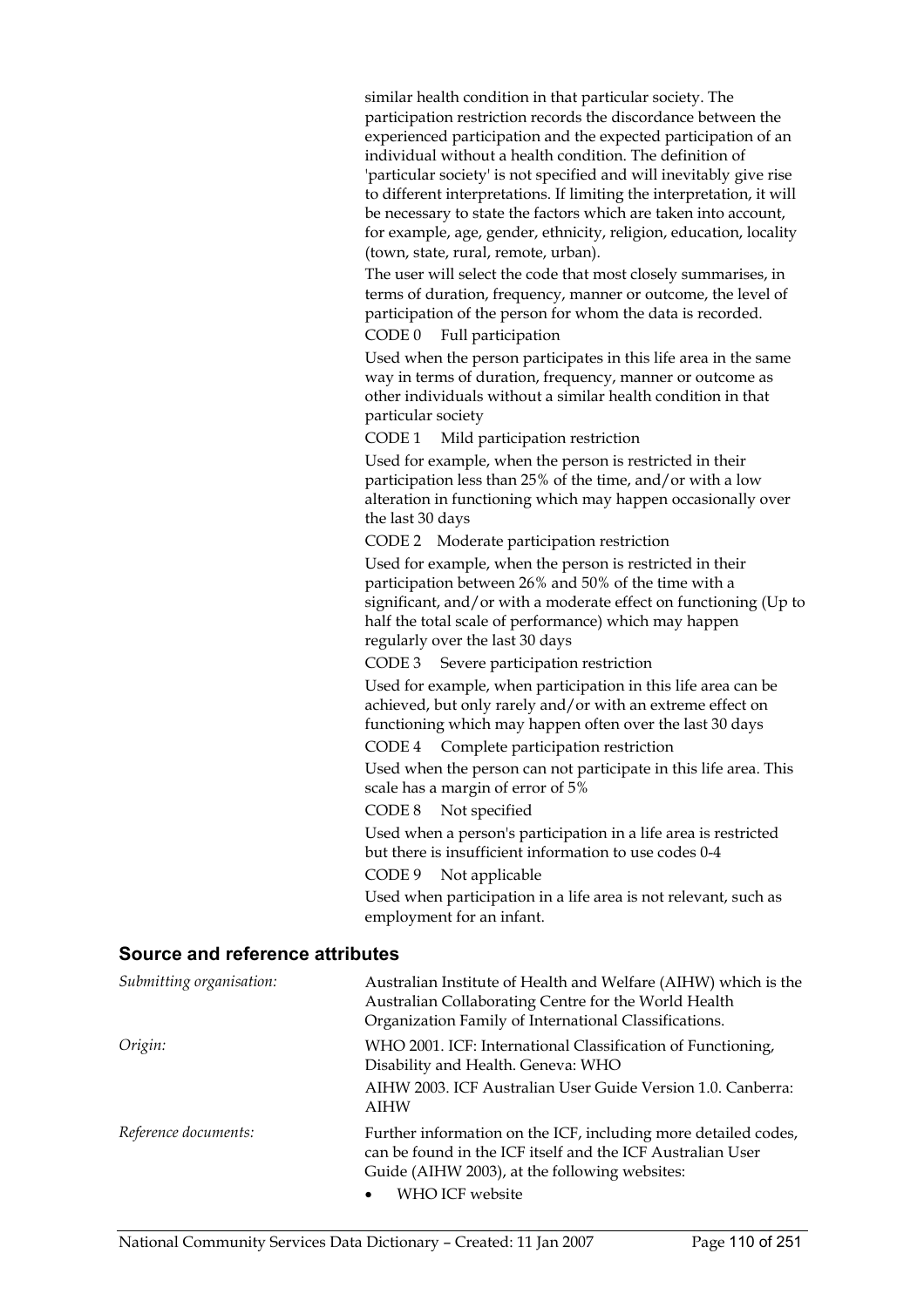http://www.who.int/classifications/icf/en/

• Australian Collaborating Centre ICF website http://www.aihw.gov.au/disability/icf/index.html

# **Data element attributes**

| Guide for use:                  | Extent of participation is always associated with a health<br>condition. For example, a restriction in participation in<br>'community, social and civic life' may be recorded when the<br>person has had a stroke, but not when the restriction is<br>associated only with personal preferences, without a related<br>health condition. A value is attached to restriction of<br>participation (i.e. a participation restriction is a disadvantage).<br>The value is dependent on cultural norms, so that an individual<br>may be disadvantaged in one group or location and not in<br>another place.<br>This data element is used in conjunction with a specified<br>Activities and participation life area (ICF 2001) AN[NNN]. For<br>example, a 'mild restriction in participation in exchange of<br>information'. |
|---------------------------------|-----------------------------------------------------------------------------------------------------------------------------------------------------------------------------------------------------------------------------------------------------------------------------------------------------------------------------------------------------------------------------------------------------------------------------------------------------------------------------------------------------------------------------------------------------------------------------------------------------------------------------------------------------------------------------------------------------------------------------------------------------------------------------------------------------------------------|
| Source and reference attributes |                                                                                                                                                                                                                                                                                                                                                                                                                                                                                                                                                                                                                                                                                                                                                                                                                       |
| Submitting organisation:        | Australian Institute of Health and Welfare (AIHW) which is the                                                                                                                                                                                                                                                                                                                                                                                                                                                                                                                                                                                                                                                                                                                                                        |

| $\sim$ and the central $\sim$ $\sim$ $\sim$ $\sim$   | t idditional motivale of Ficalification Wellard (Tim FW) which is the<br>Australian Collaborating Centre for the World Health<br>Organization Family of International Classifications. |
|------------------------------------------------------|----------------------------------------------------------------------------------------------------------------------------------------------------------------------------------------|
| <b>Relational attributes</b>                         |                                                                                                                                                                                        |
| Implementation in Data Set<br><i>Specifications:</i> | Activities and Participation cluster NHIG, Standard 29/11/2006<br>NCSIMG, Standard 16/10/2006                                                                                          |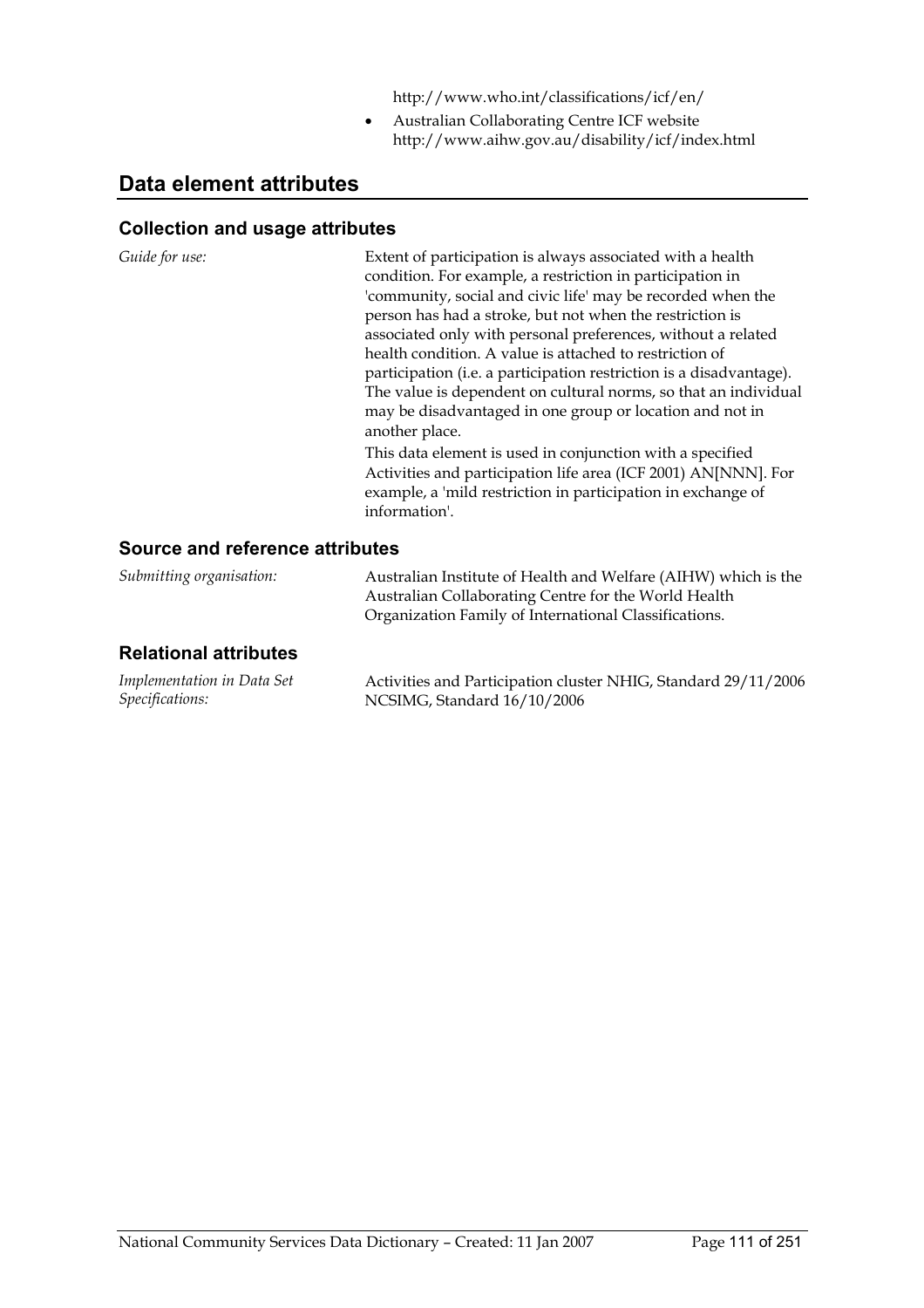# **Family name**

## **Identifying and definitional attributes**

| Metadata item type:  | Data Element                                                                                                                                                           |
|----------------------|------------------------------------------------------------------------------------------------------------------------------------------------------------------------|
| Technical name:      | Person (name) - family name, text $X[X(39)]$                                                                                                                           |
| Synonymous names:    | Surname; Last name                                                                                                                                                     |
| METeOR identifier:   | 286953                                                                                                                                                                 |
| Registration status: | NHIG, Standard 04/05/2005<br>NCSIMG, Standard 25/08/2005<br>NHDAMG, Standard 20/06/2005                                                                                |
| Definition:          | That part of a name a person usually has in common with some<br>other members of his/her family, as distinguished from his/her<br>given names, as represented by text. |

# **Data element concept attributes**

| Data element concept: | Person (name) - family name                                                                                                                    |
|-----------------------|------------------------------------------------------------------------------------------------------------------------------------------------|
| Definition:           | That part of a name a person usually has in common with some<br>other members of his/her family, as distinguished from his/her<br>given names. |
| Context:              | Administrative purposes and individual identification.                                                                                         |
| Object class:         | Person                                                                                                                                         |
| Property:             | Family name                                                                                                                                    |

# **Value domain attributes**

#### **Representational attributes**

| Representation class:     | Text     |
|---------------------------|----------|
| Data type:                | String   |
| Format:                   | X[X(39)] |
| Maximum character length: | 40       |

# **Data element attributes**

| Guide for use:      | The agency or establishment should record the client's full<br>family name on their information systems.                                                                                                                                                                                                                                                                                                                                           |
|---------------------|----------------------------------------------------------------------------------------------------------------------------------------------------------------------------------------------------------------------------------------------------------------------------------------------------------------------------------------------------------------------------------------------------------------------------------------------------|
|                     | National Community Services Data Dictionary specific:                                                                                                                                                                                                                                                                                                                                                                                              |
|                     | In instances where there is uncertainty about which name to<br>record for a person living in a remote Aboriginal or Torres<br>Strait Islander community, Centrelink follows the practice of<br>recording the Indigenous person's name as it is first provided to<br>Centrelink. Or, where proof of identity is required, as the name<br>is recorded on a majority of the higher point scoring documents<br>that are produced as proof of identity. |
| Collection methods: | This metadata item should be recorded for all persons who<br>receive services from or are of interest to an organisation. For<br>the purposes of positive identification, it may also be recorded<br>for providers of those services who are individuals.<br>Mixed case should be used.                                                                                                                                                            |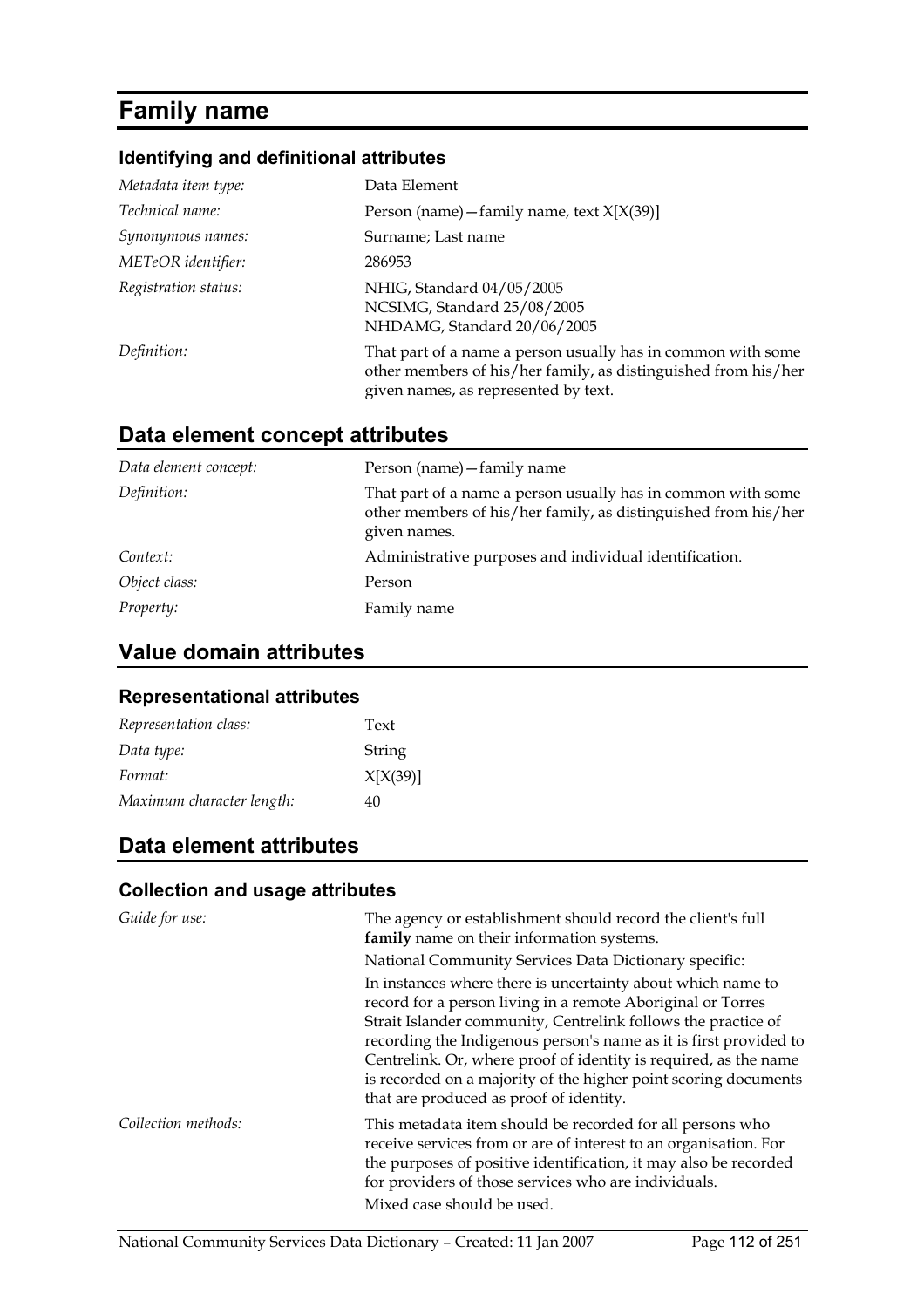Family name should be recorded in the format preferred by the person. The format should be the same as that written by the person on a (pre) registration form or in the same format as that printed on an identification card, such as Medicare card, to ensure consistent collection of name data.

It is acknowledged that some people use more than one family name (e.g. formal name, birth name, married/maiden name, tribal name) depending on the circumstances. Each name should be recorded against the appropriate Name type (see Comments).

A person is able to change his or her name by usage in all States and Territories of Australia with the exception of Western Australia, where a person may only change his or her name under the Change of Name Act. Care should be taken when recording a change of name for a minor. Ideally, the name recorded for the minor should be known to both of his/her parents, so the minor's records can be retrieved and continuity of care maintained, regardless of which parent accompanies the minor to the agency or establishment.

A person should generally be registered using their preferred name as it is more likely to be used in common usage and on subsequent visits to the agency or establishment. The person's preferred name may in fact be the name on their Medicare card. The Person name type metadata item can be used to distinguish between the different types of names that may be used by the person. The following format may assist with data collection: What is your family name?

Are you known by any other family names that you would like recorded? If so, what are they

Please indicate, for each name above, the 'type' of family name that is to be recorded:

\_\_\_\_\_\_\_\_\_\_\_\_\_\_\_\_\_\_\_\_\_\_\_\_\_\_\_\_\_\_\_\_\_\_\_\_\_\_\_\_\_\_\_\_\_\_\_\_\_\_\_

(a) Medicare card name (if different to preferred name).

\_\_\_\_\_\_\_\_\_\_\_\_\_\_\_\_\_\_\_\_\_\_\_\_\_\_\_\_\_\_\_\_\_\_\_\_\_\_\_

(b) Alias (any other name that you are known by). Whenever a person informs the agency or establishment of a change of family name (e.g. following marriage or divorce), the former name should be recorded as an alias name. A full history of names should be retained. e.g. 'Mary Georgina Smith' informs the hospital that she has been married and changed her family name to 'Jones'. Record 'Jones' as her preferred family name and record 'Smith' as an alias name.

Hyphenated family names:

Sometimes persons with hyphenated family names use only one of the two hyphenated names. It is useful to record each of the hyphenated names as an alias. If the person has a hyphenated family name, e.g. 'Wilson-Phillips' record 'Wilson-Phillips' in the preferred family name field and record 'Wilson' and 'Phillips' separately as alias family names.

Punctuation:

If special characters form part of the family name they should be included, e.g. hyphenated names should be entered with a hyphen.

#### Examples:

- hyphen, e.g. Wilson-Phillips

Do not leave a space before or after a hyphen, i.e. between the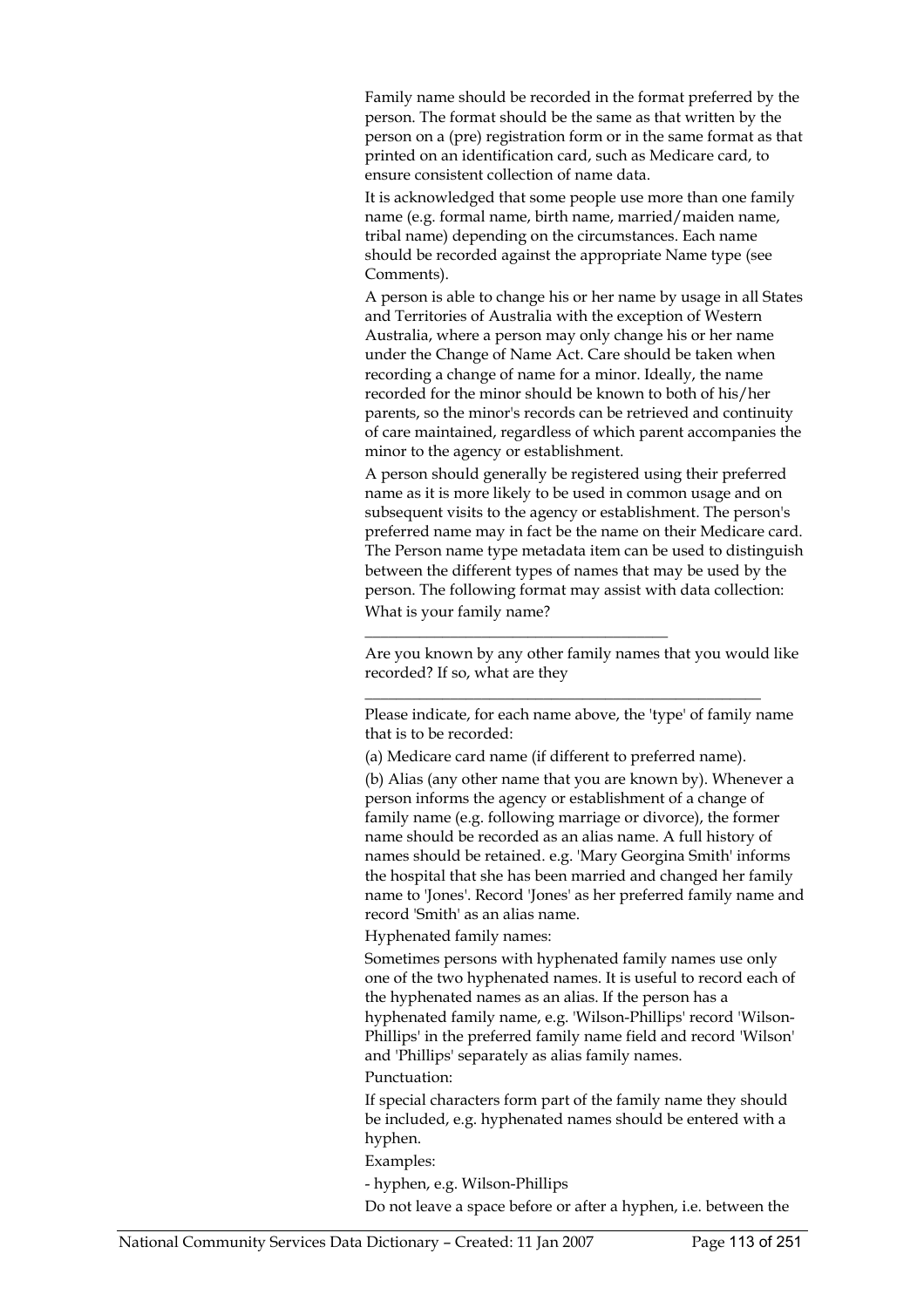last letter of 'Wilson' and the hyphen, nor a space between the hyphen and the first letter of 'Phillips'.

- apostrophe, e.g. O'Brien, D'Agostino

Do not leave a space before or after the apostrophe, i.e. between the 'O' and the apostrophe, nor a space between the apostrophe and 'Brien'.

- full stop, e.g. St. John, St. George

Do not leave a space before a full stop, i.e. between 'St' and the full stop. Do leave a space between the full stop and 'John'.

- space, e.g. van der Humm, Le Brun, Mc Donald

If the health care client has recorded their family name as more than one word, displaying spaces in between the words, record their family name in the same way leaving one space between each word.

Registered unnamed newborn babies:

When registering a newborn, use the mother's family name as the baby's family name unless instructed otherwise by the mother. Record unnamed babies under the newborn Name type.

Persons with only one name:

Some people do not have a family name and a given name, they have only one name by which they are known. If the person has only one name, record it in the 'Family name' field and leave the 'Given name' field blank.

Registering an unidentified person:

The default for unknown family name, should be unknown in all instances and the name recorded as an alias name. Don't create a 'fictitious' family name such as 'Doe' as this is an actual family name. When the person's name becomes known, record it as the preferred family name and do not overwrite the alias name of unknown.

Registering health care clients from disaster sites:

Persons treated from disaster sites should be recorded under the alias Name Type. Local business rules should be developed for consistent recording of disaster site person details.

Care should be taken not to use identical dummy data (family name, given name, date of birth, sex) for two or more persons from a disaster site.

If the family name needs to be shortened:

If the length of the family name exceeds the length of the field, truncate the family name from the right (that is, dropping the final letters). Also, the last character of the name should be a hash (#) to identify that the name has been truncated.

Use of incomplete names or fictitious names:

Some health care facilities permit persons to use a pseudonym (fictitious or partial name) in lieu of their full or actual name. It is recommended that the person be asked to record both the pseudonym (Alias name) in addition to the person's Medicare card name.

#### Baby for **adoption**:

The word adoption should not be used as the family name, given name or alias for a newborn baby. A newborn baby that is for adoption should be registered in the same way that other newborn babies are registered. However, if a baby born in the hospital is subsequently adopted, and is admitted for treatment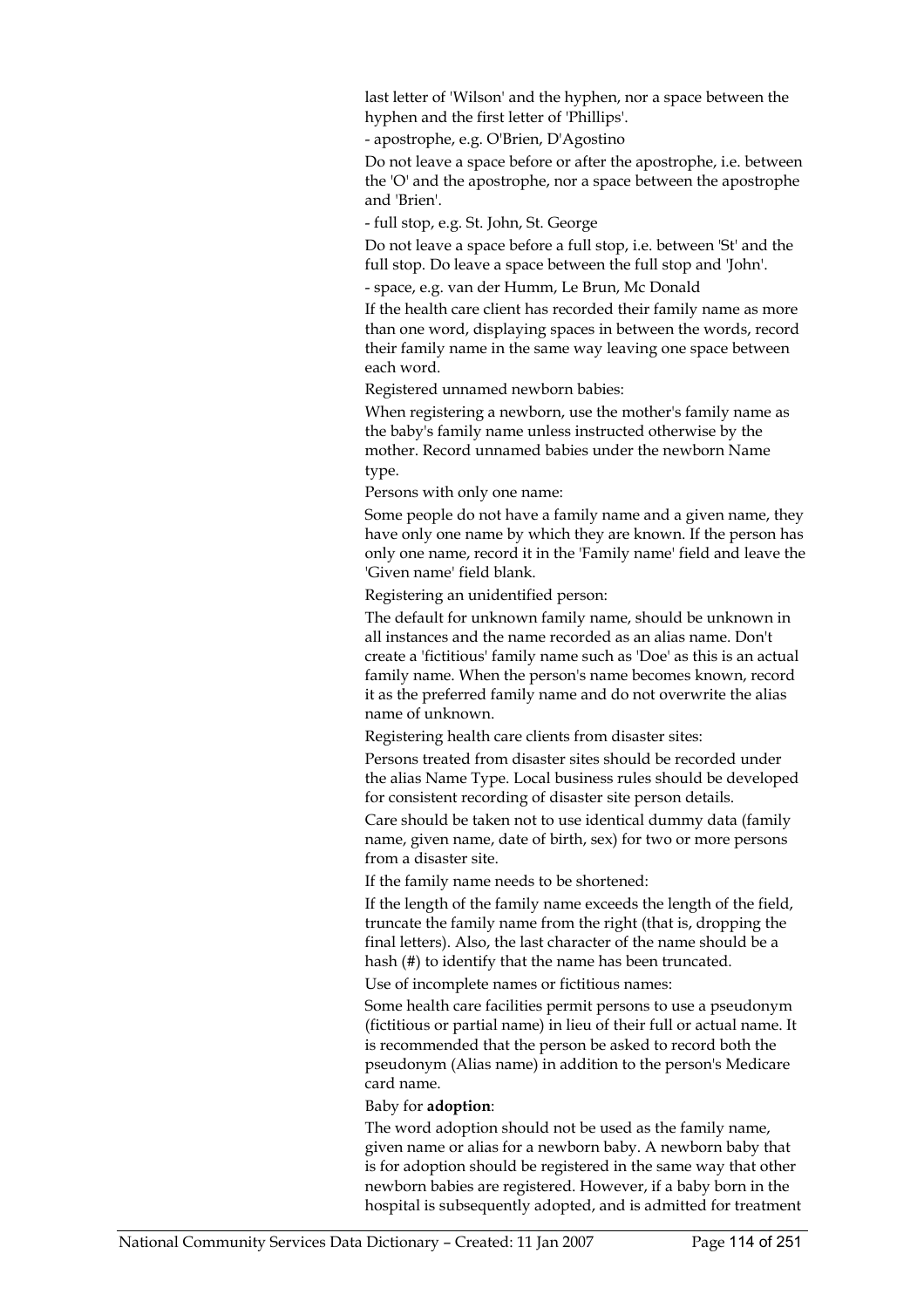as a child, the baby is registered under their adopted (current) name, and the record should not be linked to the birth record. This should be the current practice. Any old references to adoption in client registers (for names) should also be changed to unknown. Contact your State or Territory adoption information service for further information.

#### Prefixes:

Where a family name contains a prefix, such as one to indicate that the person is a widow, this must be entered as part of the 'Family name' field. When widowed, some Hungarian women add 'Ozvegy' (abbreviation is 'Ozy') before their married family name, e.g. 'Mrs Szabo' would become 'Mrs Ozy Szabo'. That is, 'Mrs Szabo' becomes an alias name and 'Mrs Ozy Szabo' becomes the preferred name.

#### Ethnic Names:

The Centrelink publication, Naming Systems for Ethnic Groups, provides the correct coding for ethnic names. Misspelled family name:

If the person's family name has been misspelled in error, update the family name with the correct spelling and record the misspelled family name as an alias name. Recording misspelled names is important for filing documents that may be issued with previous versions of the person's name. Discretion should be used regarding the degree of recording that is maintained.

*Comments:* Often people use a variety of names, including legal names, married/maiden names, nicknames, assumed names, traditional names, etc. Even small differences in recording such as the difference between MacIntosh and McIntosh - can make record linkage impossible. To minimise discrepancies in the recording and reporting of name information, agencies or establishments should ask the person for their full (formal) 'Given name' and 'Family name'. These may be different from the name that the person may prefer the agency or establishment workers to use in personal dealings. Agencies or establishments may choose to separately record the preferred names that the person wishes to be used by agency or establishment workers. In some cultures it is traditional to state the family name first. To overcome discrepancies in recording/reporting that may arise as a result of this practice, agencies or establishments should always ask the person to specify their first given name and their family name or surname separately. These should then be recorded as 'Given name' and 'Family name' as appropriate, regardless of the order in which they may be traditionally given. National Community Services Data Dictionary specific:

Selected letters of the family name in combination with selected letters of the given name, date of birth and sex, may be used for record linkage for statistical purposes only.

#### **Source and reference attributes**

| Submitting organisation: | Australian Institute of Health and Welfare |
|--------------------------|--------------------------------------------|
|                          | Standards Australia                        |
| Origin:                  | National Health Data Committee             |
|                          | National Community Services Data Committee |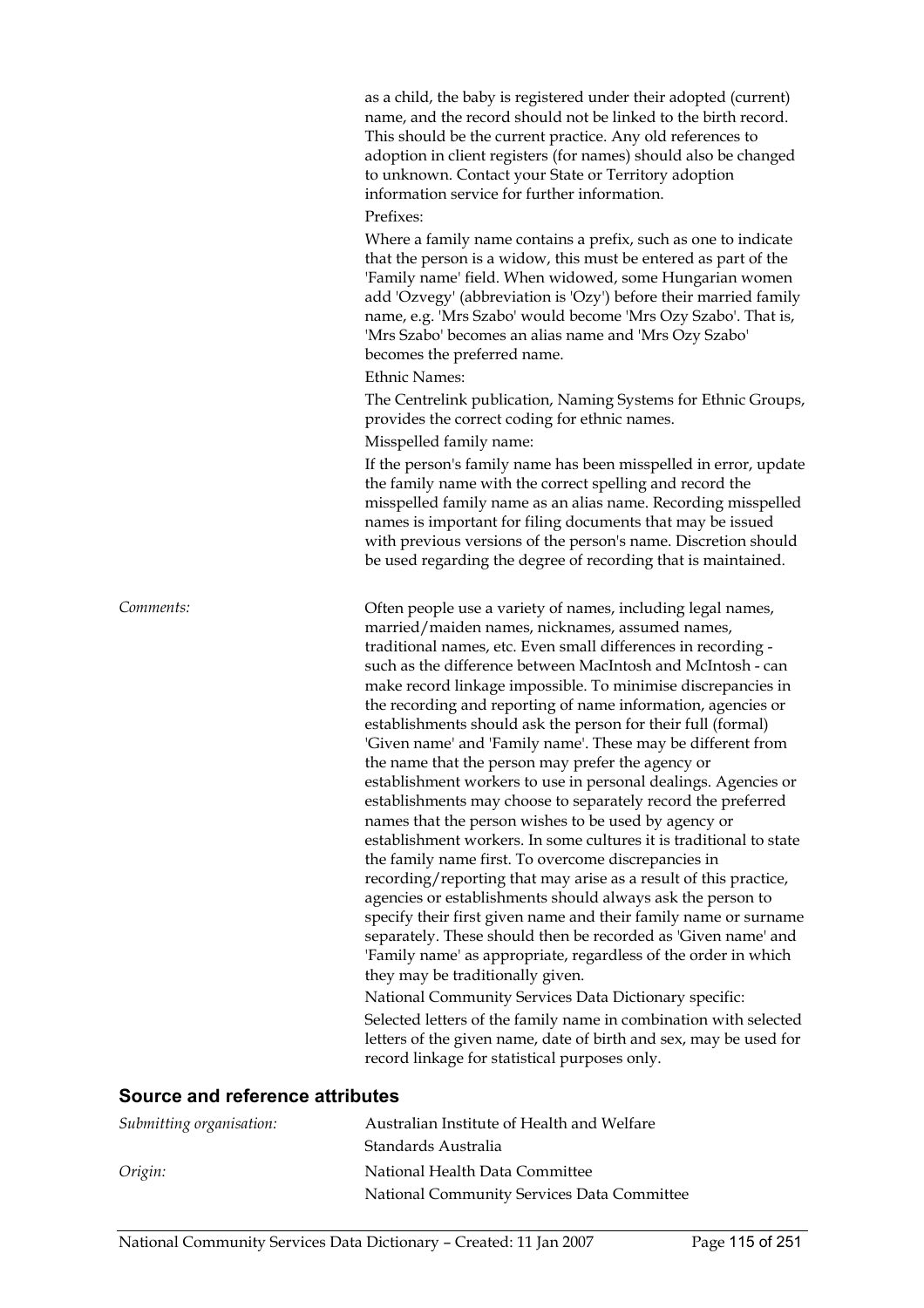|                      | Commonwealth Department of Health and Family Services                            |
|----------------------|----------------------------------------------------------------------------------|
|                      | 1998. Home and Community Care Data Dictionary Version 1.0.                       |
|                      | Canberra: DHFS Standards Australia 2002. Australian Standard                     |
|                      | AS5017-2002 Health Care Client Identification. Sydney:                           |
|                      | Standards Australia                                                              |
| Reference documents: | AS4846 Health Care Provider Identification, 2004, Sydney:<br>Standards Australia |
|                      |                                                                                  |

# **Relational attributes**

| Related metadata references: | Supersedes Person (name) $-$ family name, text $X[X(39)]$ NHIG,<br>Superseded 04/05/2005, NCSIMG, Superseded 25/08/2005 |
|------------------------------|-------------------------------------------------------------------------------------------------------------------------|
|                              | See also Person (name) – given name, text $[X(40)]$ NHIG,                                                               |
|                              | Standard 04/05/2005, NCSIMG, Standard 25/08/2005,<br>NHDAMG, Standard 20/06/2005                                        |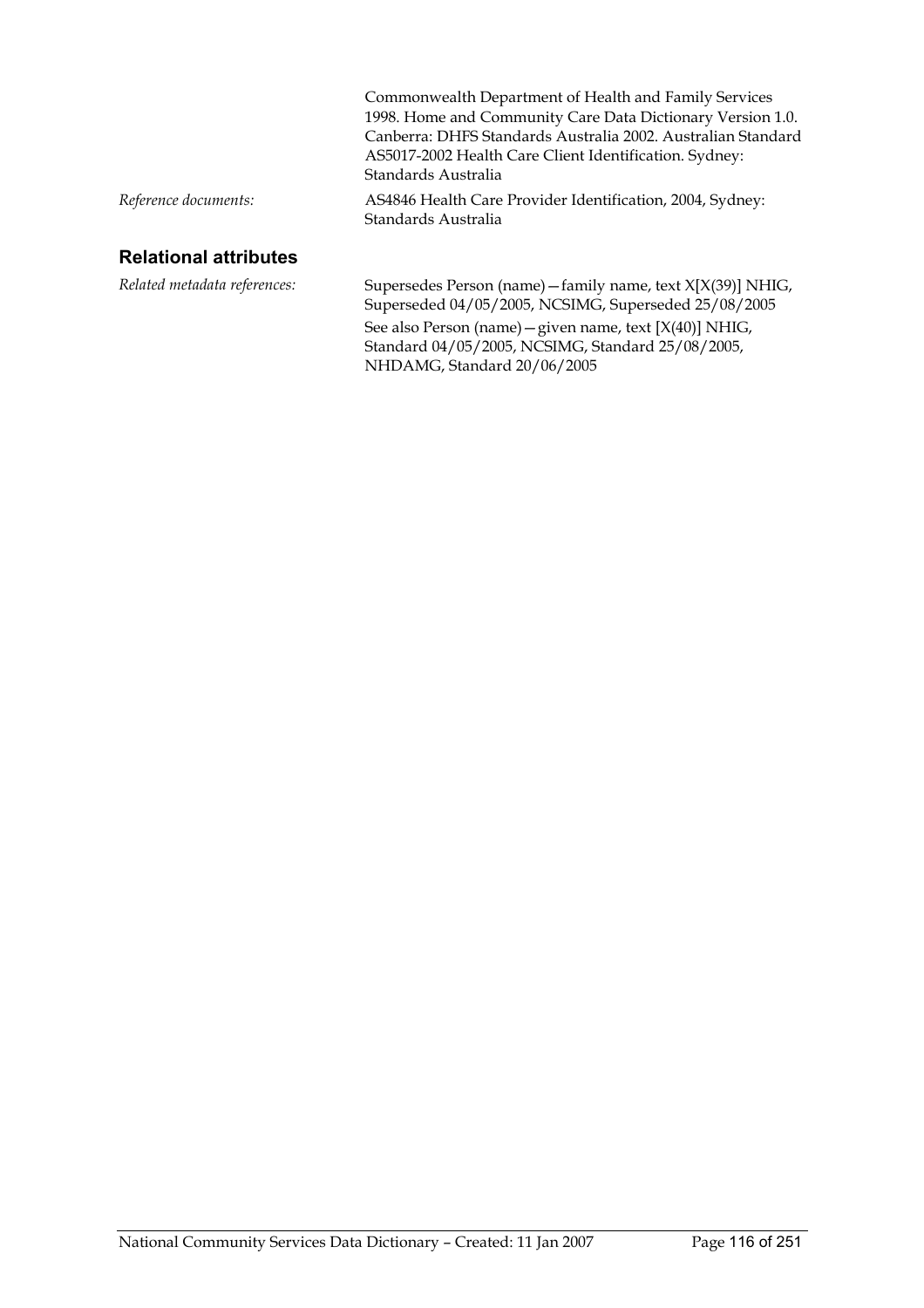# **Field of education**

### **Identifying and definitional attributes**

| Metadata item type:    | Data Element                                                                                                                            |
|------------------------|-----------------------------------------------------------------------------------------------------------------------------------------|
| <i>Technical name:</i> | Person-field of education, code (ASCED 2001) NN[{NN}{NN}]                                                                               |
| METeOR identifier:     | 270172                                                                                                                                  |
| Registration status:   | NCSIMG, Standard 01/03/2005                                                                                                             |
| Definition:            | The main field of education undertaken by a person in relation<br>to current study or completed education, as represented by a<br>code. |

# **Data element concept attributes**

| Data element concept: | Person-field of education                                                                                  |
|-----------------------|------------------------------------------------------------------------------------------------------------|
| Definition:           | The main field of education undertaken by a person in relation<br>to current study or completed education. |
| Context:              | This metadata item provides an indication of diversity in<br>aspects of educational attainment.            |
| Object class:         | Person                                                                                                     |
| Property:             | Field of education                                                                                         |

# **Value domain attributes**

# **Representational attributes**

| Classification scheme:    |              | Australian Standard Classification of Education 2001 |
|---------------------------|--------------|------------------------------------------------------|
| Representation class:     | Code         |                                                      |
| Data type:                | Number       |                                                      |
| Format:                   | NN[{NN}{NN}] |                                                      |
| Maximum character length: | 6            |                                                      |
| Supplementary values:     | Value        | Meaning                                              |
|                           | 99(9999)     | Not stated/inadequately described                    |

#### **Collection and usage attributes**

| Guide for use:      | Code 99(9999), Not stated/inadequately described, is not for<br>use on primary collection forms. It is primarily for use in<br>administrative collections when transferring data from data sets<br>where the metadata item has not been collected. |
|---------------------|----------------------------------------------------------------------------------------------------------------------------------------------------------------------------------------------------------------------------------------------------|
| Collection methods: | A standard question module for self-enumerated collections is<br>not available for this metadata item.                                                                                                                                             |
|                     | Accurate data is best achieved using computer-assisted coding<br>of both the field of education and the level of highest<br>educational attainment at the same time.                                                                               |
|                     | Computer-assisted coding will return a nine-digit code<br>comprising both the field of education and level of highest<br>educational attainment codes.                                                                                             |

### **Data element attributes**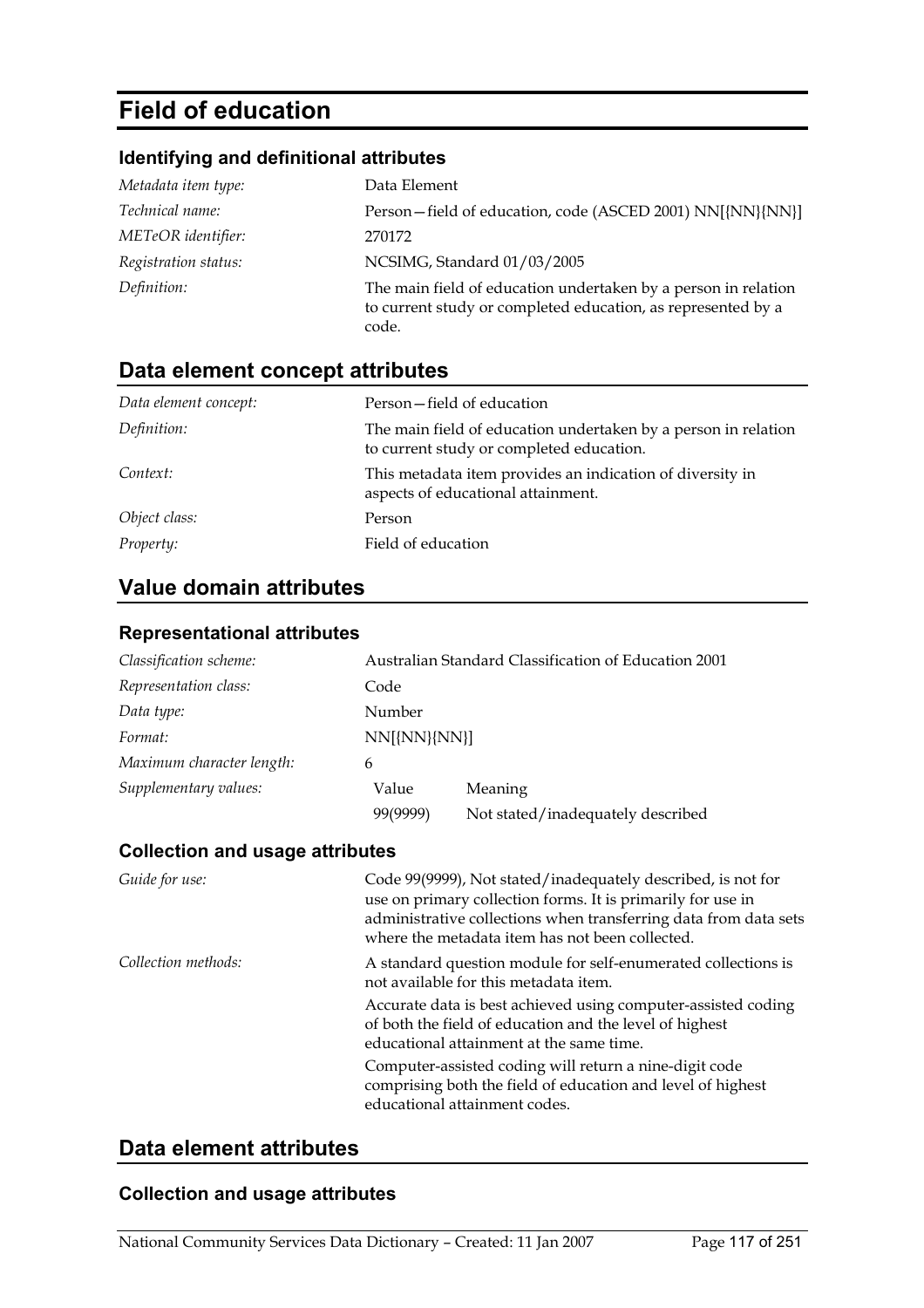*Guide for use:* This is a three-level hierarchical classification specifying broad, narrow and detailed fields of study. For example, social work is coded to the broad field 09 'Society and Culture', the narrow field 0905 'Human Welfare Studies and Services' and the detailed field 090501 'Social Work'.

#### **Source and reference attributes**

| Submitting organisation:     | Australian Institute of Health and Welfare                                                                                                    |
|------------------------------|-----------------------------------------------------------------------------------------------------------------------------------------------|
| Origin:                      | Australian Standards Classification of Education (ASCED 2001).<br>Australian Bureau of Statistics Cat. no 1272.0 (last viewed 21<br>Dec 2005) |
| <b>Relational attributes</b> |                                                                                                                                               |

#### *Related metadata references:* Supersedes Field of education, version 2, DE, NCSDD, NCSIMG, Superseded 01/03/2005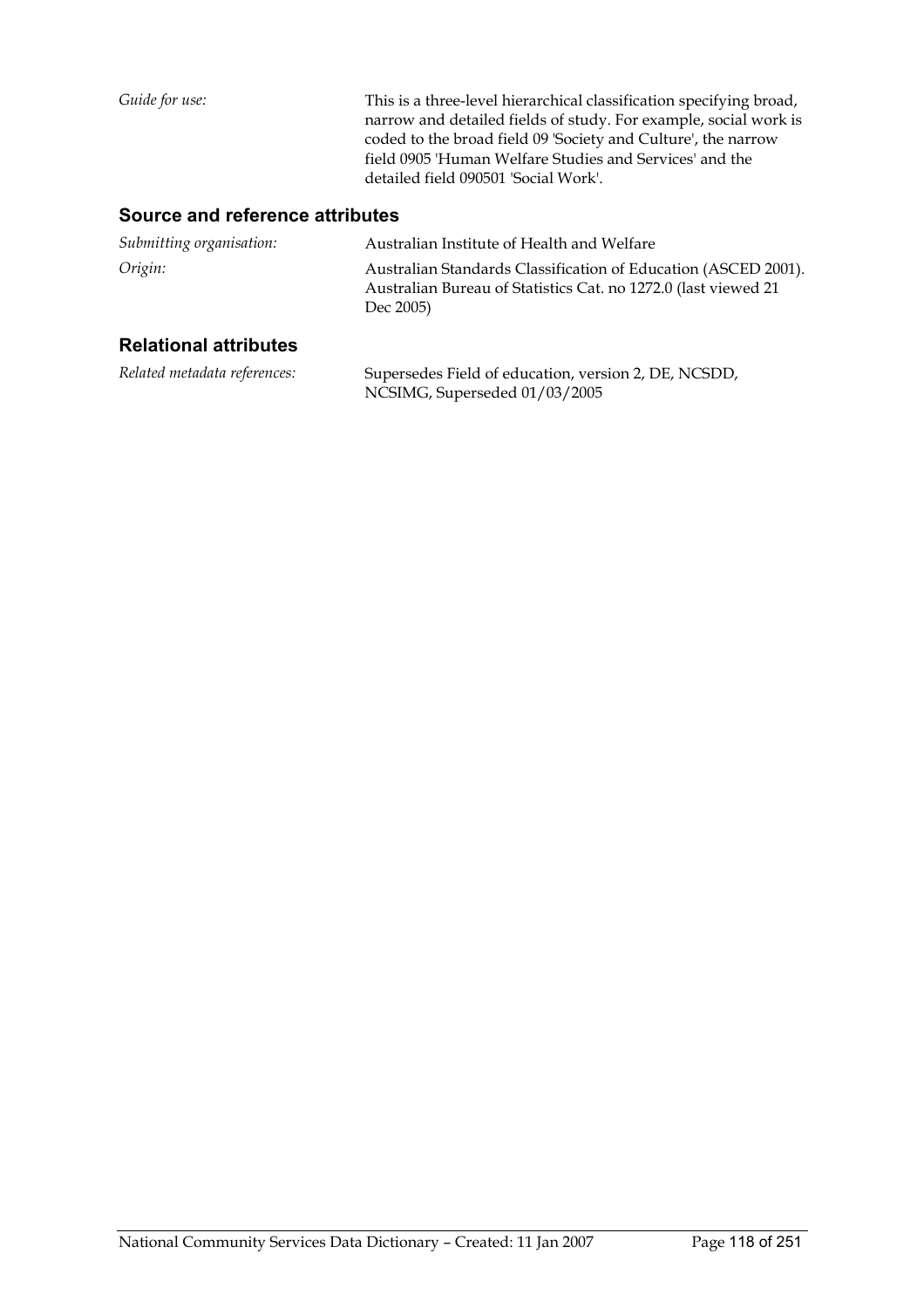# **First language spoken**

# **Identifying and definitional attributes**

| Metadata item type:  | Data Element                                                                                                                                                                     |
|----------------------|----------------------------------------------------------------------------------------------------------------------------------------------------------------------------------|
| Technical name:      | Person-first language spoken, code (ASCL 2005) NN{NN}                                                                                                                            |
| METeOR identifier:   | 304131                                                                                                                                                                           |
| Registration status: | NCSIMG, Standard 29/04/2006<br>NHDAMG, Standard 10/02/2006                                                                                                                       |
| Definition:          | The language the person identifies as being the first language<br>that they could understand to the extent of being able to<br>conduct a conversation, as represented by a code. |

# **Data element concept attributes**

| Data element concept: | Person-first language spoken                                                                                                                                          |
|-----------------------|-----------------------------------------------------------------------------------------------------------------------------------------------------------------------|
| Definition:           | The language the person identifies, or remembers, as being the<br>first language that they could understand to the extent of being<br>able to conduct a conversation. |
| Object class:         | Person                                                                                                                                                                |
| <i>Property:</i>      | First language spoken                                                                                                                                                 |

# **Value domain attributes**

#### **Representational attributes**

| Classification scheme:    | Australian Standard Classification of Languages 2005 |
|---------------------------|------------------------------------------------------|
| Representation class:     | Code                                                 |
| Data type:                | Number                                               |
| Format:                   | NN{NN}                                               |
| Maximum character length: |                                                      |

| Guide for use: | The Australian Standard Classification of Languages (ASCL)<br>has a three-level hierarchical structure. The most detailed level<br>of the classification consists of base units (languages) which are<br>represented by four-digit codes. The second level of the<br>classification comprises narrow groups of languages (the<br>Narrow Group level), identified by the first two digits. The<br>most general level of the classification consists of broad groups<br>of languages (the Broad Group level) and is identified by the<br>first digit. The classification includes Australian Indigenous<br>languages and sign languages. |
|----------------|----------------------------------------------------------------------------------------------------------------------------------------------------------------------------------------------------------------------------------------------------------------------------------------------------------------------------------------------------------------------------------------------------------------------------------------------------------------------------------------------------------------------------------------------------------------------------------------------------------------------------------------|
|                | For example, the Lithuanian language has a code of 3102. In this<br>case 3 denotes that it is an Eastern European language, while 31<br>denotes that it is a Baltic language. The Pintupi Aboriginal<br>language is coded as 8713. In this case 8 denotes that it is an<br>Australian Indigenous language and 87 denotes that the<br>language is Western Desert language.                                                                                                                                                                                                                                                              |
|                | Language data may be output at the Broad Group level,<br>Narrow Group level or base level of the classification. If<br>necessary significant Languages within a Narrow Group can be<br>presented separately while the remaining Languages in the                                                                                                                                                                                                                                                                                                                                                                                       |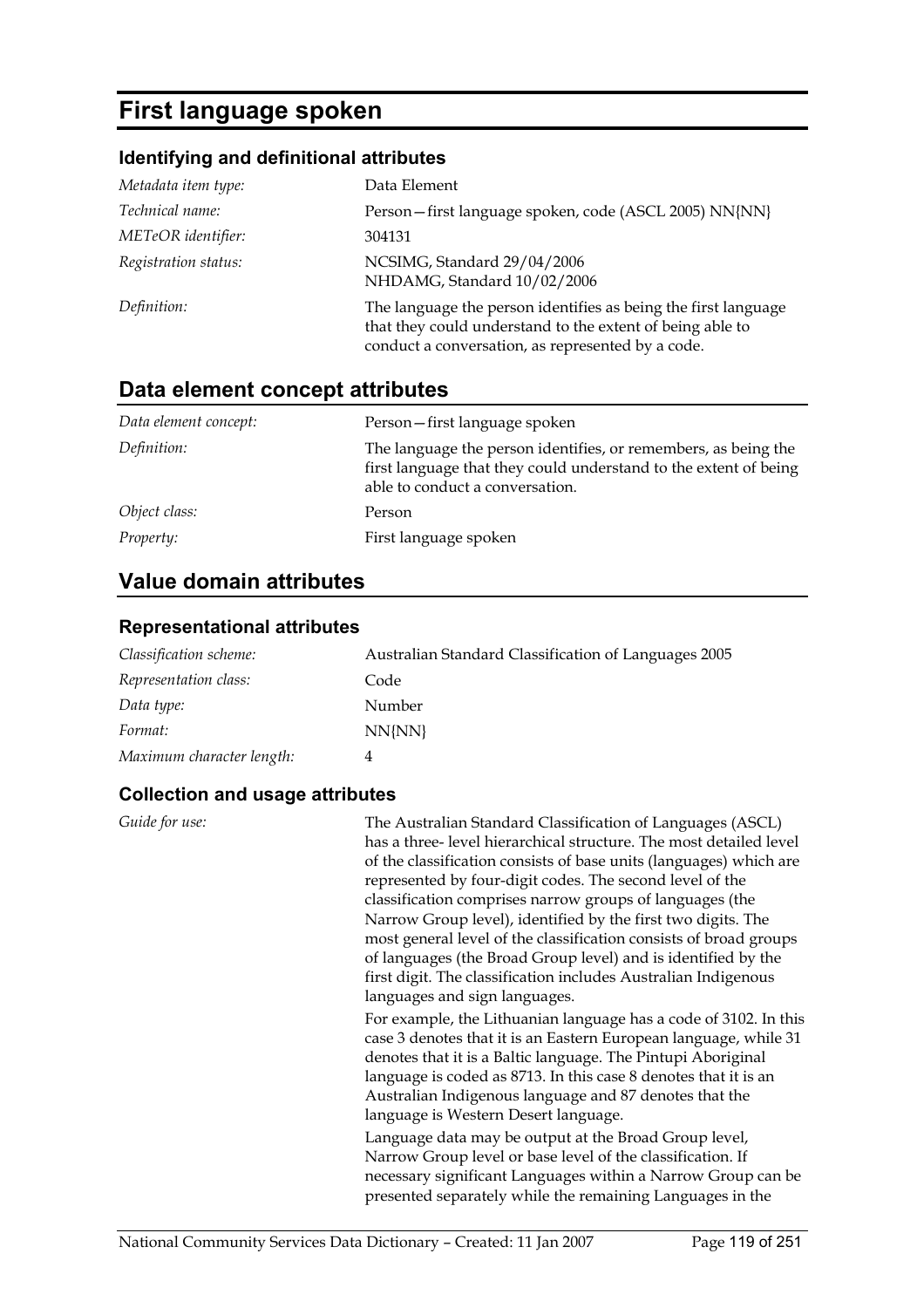Narrow Group are aggregated. The same principle can be adopted to highlight significant Narrow Groups within a Broad Group.

# **Data element attributes**

| Collection methods:             | Data should be captured, classified and stored at the base level<br>of the classification wherever possible as this allows the greatest<br>flexibility for output.                                                                                                                                                                                                                                                               |
|---------------------------------|----------------------------------------------------------------------------------------------------------------------------------------------------------------------------------------------------------------------------------------------------------------------------------------------------------------------------------------------------------------------------------------------------------------------------------|
|                                 | Recommended question:                                                                                                                                                                                                                                                                                                                                                                                                            |
|                                 | Which language did you/the person/name first speak as a                                                                                                                                                                                                                                                                                                                                                                          |
|                                 | child?                                                                                                                                                                                                                                                                                                                                                                                                                           |
|                                 | English                                                                                                                                                                                                                                                                                                                                                                                                                          |
|                                 | Italian                                                                                                                                                                                                                                                                                                                                                                                                                          |
|                                 | Greek                                                                                                                                                                                                                                                                                                                                                                                                                            |
|                                 | Cantonese                                                                                                                                                                                                                                                                                                                                                                                                                        |
|                                 | Mandarin                                                                                                                                                                                                                                                                                                                                                                                                                         |
|                                 | Arabic                                                                                                                                                                                                                                                                                                                                                                                                                           |
|                                 | Vietnamese                                                                                                                                                                                                                                                                                                                                                                                                                       |
|                                 | German                                                                                                                                                                                                                                                                                                                                                                                                                           |
|                                 | Spanish                                                                                                                                                                                                                                                                                                                                                                                                                          |
|                                 | Tagalog (Filipino)                                                                                                                                                                                                                                                                                                                                                                                                               |
|                                 | Other (please specify)                                                                                                                                                                                                                                                                                                                                                                                                           |
|                                 | While agencies are encouraged to use the recommended<br>question described above, it is acknowledged that this is not<br>always possible in practice. For example, where the data<br>collection is a by-product of the provision of a health or<br>community service, the information may be ascertained using<br>different means. However, this standard should be used<br>wherever practically possible.                       |
| Comments:                       | Persons whose first language is not English have been                                                                                                                                                                                                                                                                                                                                                                            |
|                                 | identified by service providers as a population group that may<br>experience disadvantage when seeking to obtain equal access to<br>government and community programs and services in<br>Australia. Data relating to 'First language spoken' may thus<br>provide a surrogate indicator of disadvantage potentially<br>associated with a lack of English competence or with other<br>factors associated with cultural background. |
| Source and reference attributes |                                                                                                                                                                                                                                                                                                                                                                                                                                  |
|                                 |                                                                                                                                                                                                                                                                                                                                                                                                                                  |
| Origin:                         | Australian Bureau of Statistics 2005. Australian Standard<br>Classification of Languages (ASCL) 2005. Cat. no. 1267.0. 2nd<br>Edition, Canberra: ABS. Viewed 29 July 2005.                                                                                                                                                                                                                                                       |
| <b>Relational attributes</b>    |                                                                                                                                                                                                                                                                                                                                                                                                                                  |
| Related metadata references:    | See also Person - proficiency in spoken English, code N NHIG,<br>Standard 01/03/2005, NCSIMG, Standard 01/03/2005,<br>NHDAMG, Standard 10/02/2006                                                                                                                                                                                                                                                                                |
|                                 | See also Person - main language other than English spoken at<br>home, code (ASCL 2005) NN{NN} NHIG, Standard<br>08/02/2006, NCSIMG, Standard 29/04/2006, NHDAMG,<br>Standard 10/02/2006                                                                                                                                                                                                                                          |
|                                 | See also Person - country of birth, code (SACC 1998) NNNN<br>NHIG, Standard 01/03/2005, NCSIMG, Standard 01/03/2005,                                                                                                                                                                                                                                                                                                             |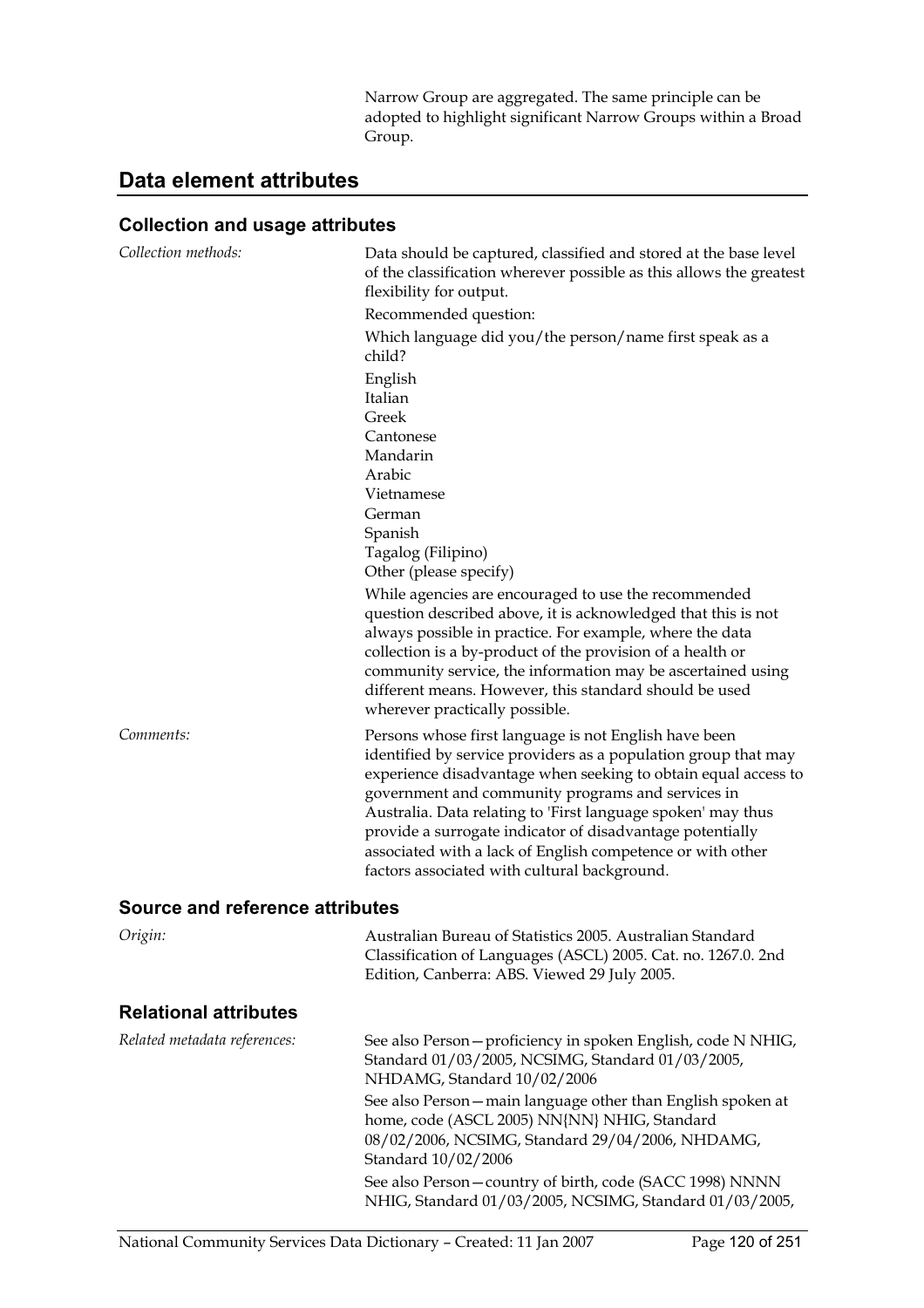NHDAMG, Standard 20/06/2005

Supersedes Person—first language spoken, code (ASCL 1997) N[NNN] NCSIMG, Superseded 29/04/2006, NHDAMG, Superseded 10/02/2006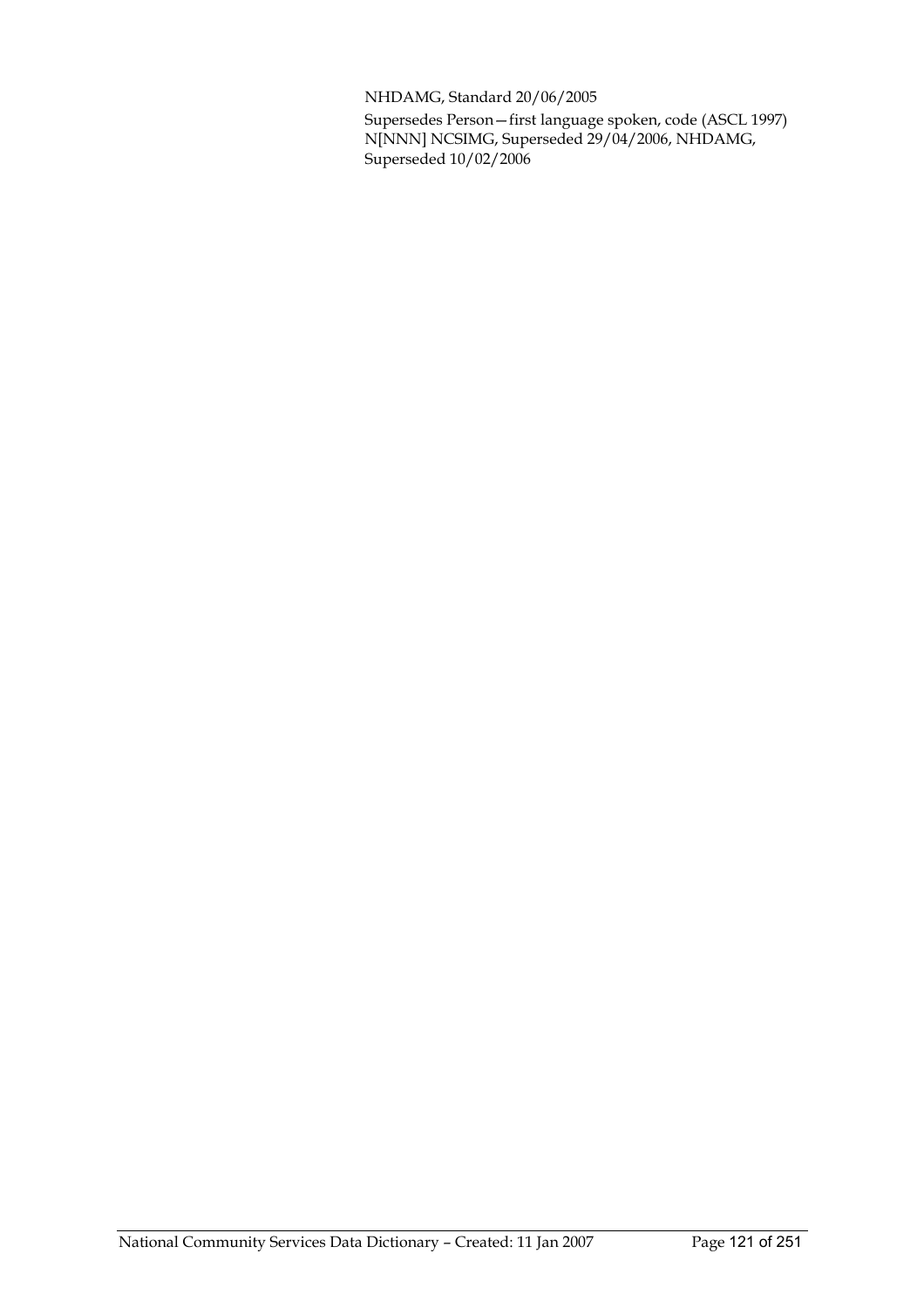# **First service contact date**

### **Identifying and definitional attributes**

| Metadata item type:  | Data Element                                                              |
|----------------------|---------------------------------------------------------------------------|
| Technical name:      | Service event-first service contact date, DDMMYYYY                        |
| METeOR identifier:   | 270163                                                                    |
| Registration status: | NCSIMG, Standard 01/03/2005                                               |
| Definition:          | The date on which the agency provides the first service to the<br>client. |

### **Data element concept attributes**

| Data element concept: | Service event-first service contact date                                  |
|-----------------------|---------------------------------------------------------------------------|
| Definition:           | The date on which the agency provides the first service to the<br>client. |
| Object class:         | Service event                                                             |
| <i>Property:</i>      | First service contact date                                                |

#### **Source and reference attributes**

*Submitting organisation:* Australian Institute of Health and Welfare

### **Value domain attributes**

#### **Representational attributes**

| Representation class:     | Date            |
|---------------------------|-----------------|
| Data type:                | Date/Time       |
| Format:                   | <b>DDMMYYYY</b> |
| Maximum character length: | 8               |

# **Data element attributes**

#### **Collection and usage attributes**

| Guide for use:                   | Due to the considerable variation in the types of services<br>provided in the community services sector, it is not possible at<br>this stage to define in generic terms what will constitute the first<br>service contact date. |
|----------------------------------|---------------------------------------------------------------------------------------------------------------------------------------------------------------------------------------------------------------------------------|
| Collection methods:              | For each separate service episode a separate 'Service event-<br>first service contact date, DDMMYYYY' should be recorded.                                                                                                       |
| Comments:                        | This metadata item is used in calculation of measures of periods<br>of support and duration of assistance.                                                                                                                      |
| Ostare and neference attallectes |                                                                                                                                                                                                                                 |

#### **Source and reference attributes**

| Submitting organisation:     | Australian Institute of Health and Welfare                                                    |
|------------------------------|-----------------------------------------------------------------------------------------------|
| <b>Relational attributes</b> |                                                                                               |
| Related metadata references: | Supersedes First service contact date, version 2, DE, NCSDD,<br>NCSIMG, Superseded 01/03/2005 |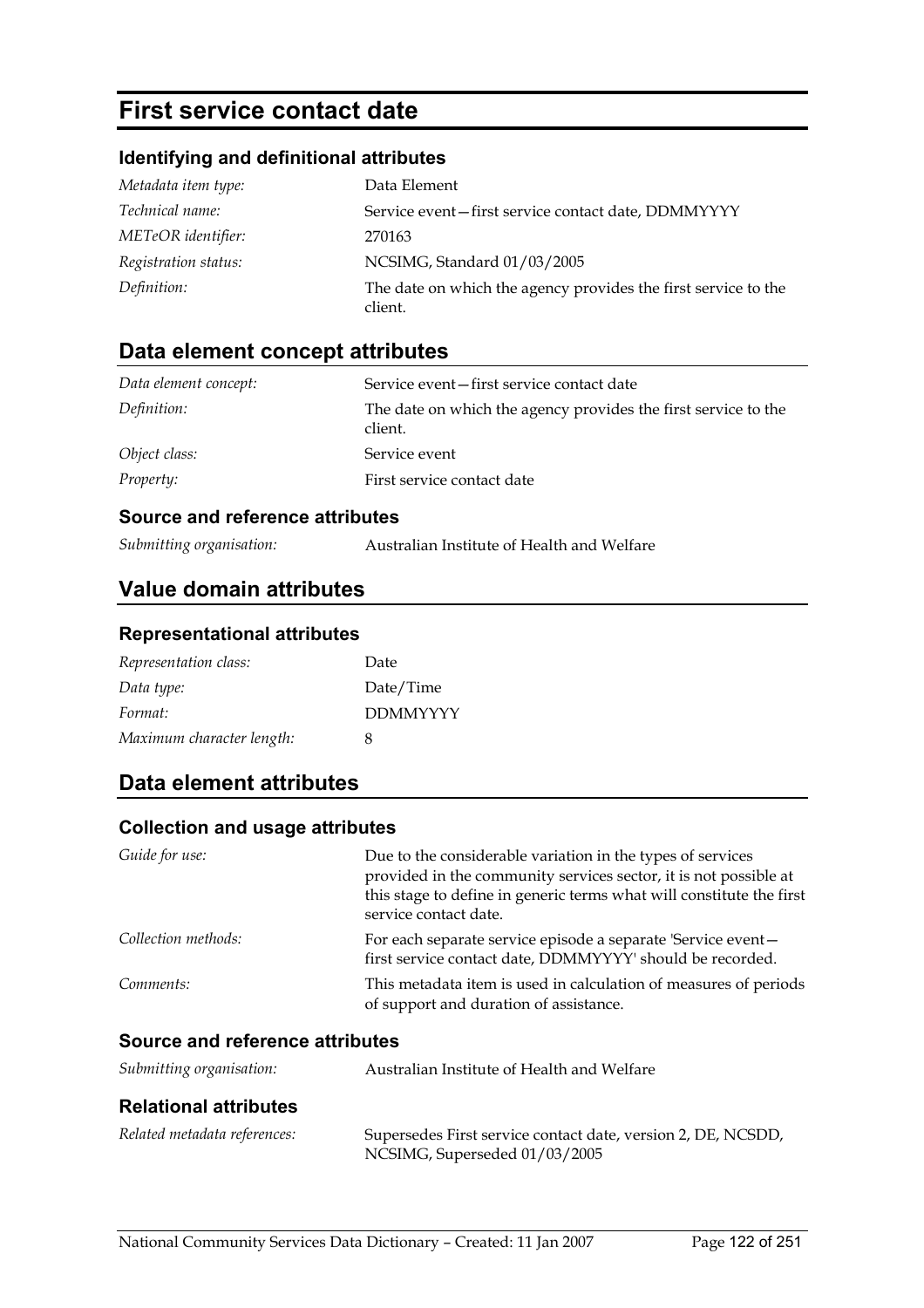# **Floor/level number (person)**

### **Identifying and definitional attributes**

| Metadata item type:  | Data Element                                                                |
|----------------------|-----------------------------------------------------------------------------|
| Technical name:      | Person (address) - floor/level identifier, [NNNA]                           |
| METeOR identifier:   | 270029                                                                      |
| Registration status: | NHIG, Standard 01/03/2005<br>NCSIMG, Standard 30/09/2005                    |
| Definition:          | The unique identifier for the floor/level where a person can be<br>located. |

# **Data element concept attributes**

| Data element concept: | Person (address) – floor/level identifier                 |
|-----------------------|-----------------------------------------------------------|
| Definition:           | The floor/level identifier where a person can be located. |
| Object class:         | Person                                                    |
| <i>Property:</i>      | Floor/level identifier                                    |

# **Value domain attributes**

#### **Representational attributes**

| Representation class:     | Identifier |
|---------------------------|------------|
| Data type:                | String     |
| Format:                   | [NNNA]     |
| Maximum character length: | Λ          |

# **Data element attributes**

| Guide for use:                  | Floor/level number and suffix are both optional.                                                                   |
|---------------------------------|--------------------------------------------------------------------------------------------------------------------|
|                                 | The Floor/level number must be recorded with its<br>corresponding Floor/level type.                                |
|                                 | Some Floor/level numbers may be followed by an alphabetic<br>suffix.                                               |
|                                 | Examples of Floor/level identification:                                                                            |
|                                 | FL 1A                                                                                                              |
|                                 | L <sub>3</sub>                                                                                                     |
|                                 | LG A                                                                                                               |
| Collection methods:             | Do not leave a space between the number and alpha suffix. To<br>be collected in conjunction with Floor/level type. |
| Source and reference attributes |                                                                                                                    |
| Origin:                         | Health Data Standards Committee                                                                                    |
|                                 | Australia Post Address Presentation Standard                                                                       |
| <b>Relational attributes</b>    |                                                                                                                    |

| Related metadata references: | Supersedes Floor/level number, version 1, DE, NHDD,               |
|------------------------------|-------------------------------------------------------------------|
|                              | NHIMG, Superseded 01/03/2005                                      |
|                              | Is used in the formation of Person (address) — address line, text |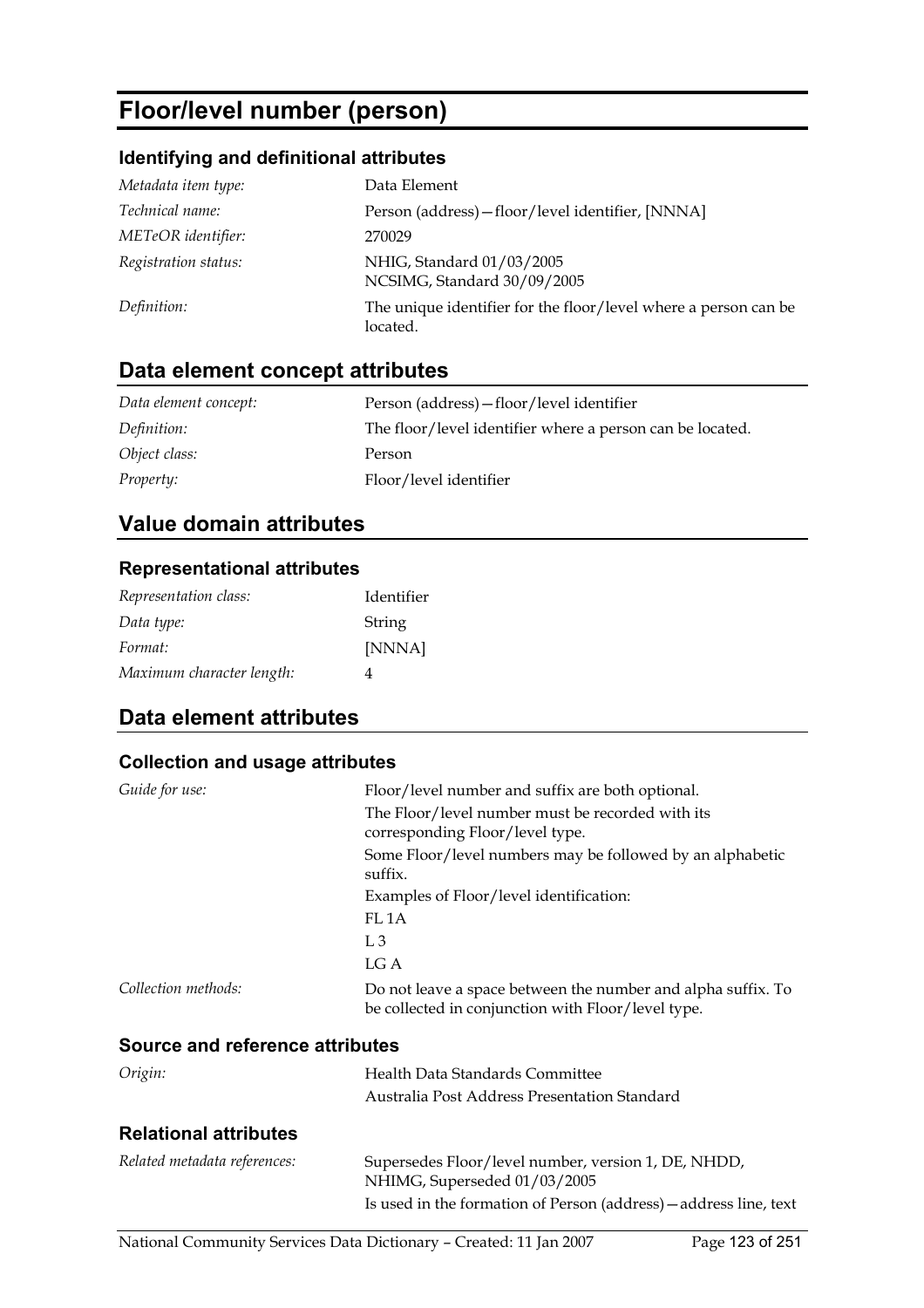[X(180)] NHIG, Standard 04/05/2005, NCSIMG, Standard  $30/09/2005$ 

Is used in the formation of Person (address)—health address line, text [X(180)] NHIG, Superseded 04/05/2005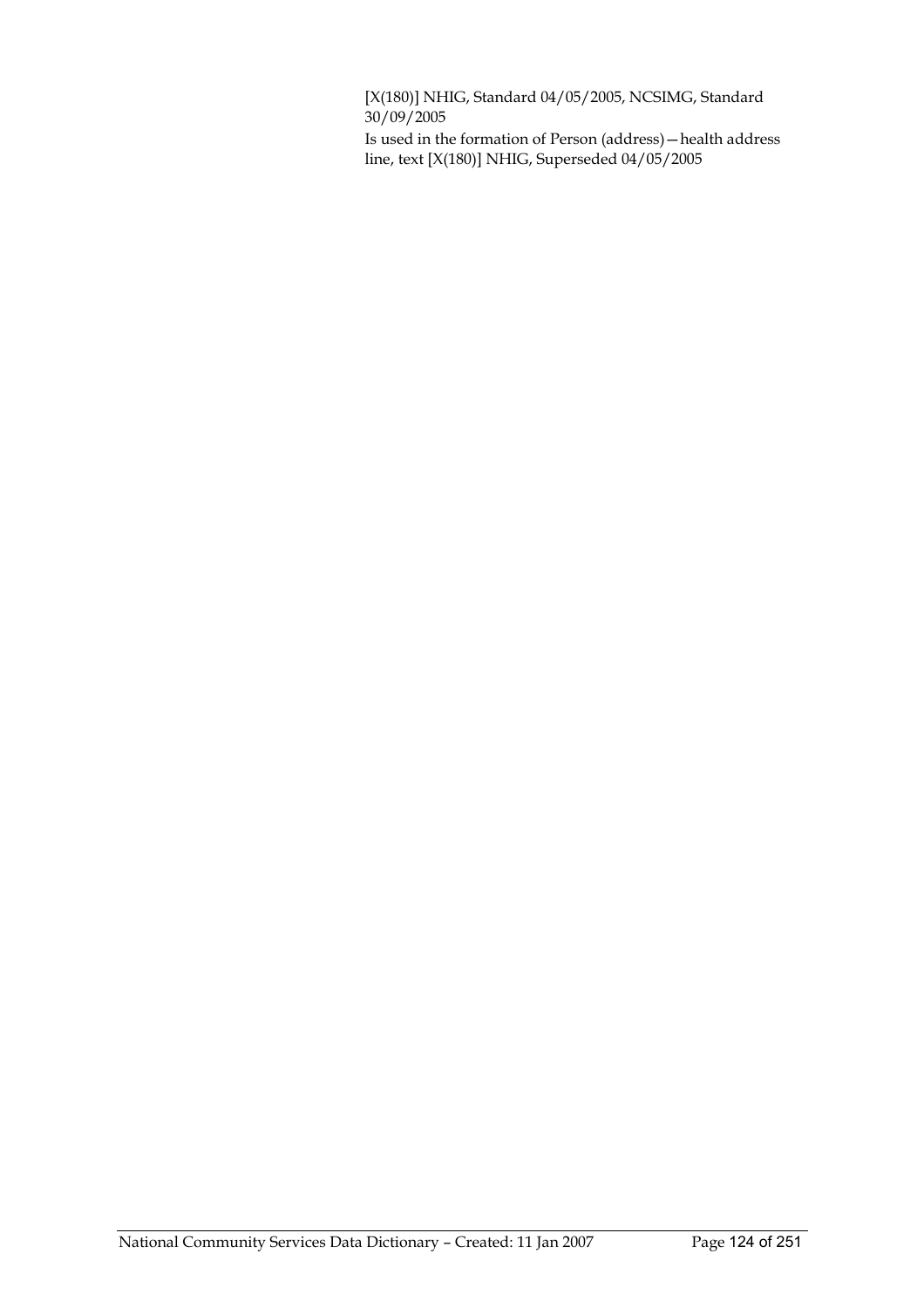# **Floor/level number (service provider organisation)**

#### **Identifying and definitional attributes**

| Metadata item type:  | Data Element                                                                    |
|----------------------|---------------------------------------------------------------------------------|
| Technical name:      | Service provider organisation (address) – floor/level identifier,<br>[NNNA]     |
| METeOR identifier:   | 290264                                                                          |
| Registration status: | NHIG, Standard 04/05/2005<br>NCSIMG, Standard 30/09/2005                        |
| Definition:          | The unique identifier for floor/level, where an organisation can<br>be located. |

# **Data element concept attributes**

| Data element concept: | Service provider organisation (address) – floor/level identifier |
|-----------------------|------------------------------------------------------------------|
| Definition:           | The floor/level identifier where an organisation can be located. |
| Object class:         | Service provider organisation                                    |
| Property:             | Floor/level identifier                                           |

## **Value domain attributes**

#### **Representational attributes**

| Representation class:     | Identifier |
|---------------------------|------------|
| Data type:                | String     |
| Format:                   | [NNNA]     |
| Maximum character length: | 4          |

# **Data element attributes**

#### **Collection and usage attributes**

| Guide for use:                  | Floor/level number and suffix are both optional.                                                                   |
|---------------------------------|--------------------------------------------------------------------------------------------------------------------|
|                                 | The Floor/level number must be recorded with its<br>corresponding Floor/level type.                                |
|                                 | Some Floor/level numbers may be followed by an alphabetic<br>suffix.                                               |
|                                 | Examples of Floor/level identification:                                                                            |
|                                 | FL <sub>1</sub> A                                                                                                  |
|                                 | $L_{\rm{3}}$                                                                                                       |
|                                 | LG A                                                                                                               |
| Collection methods:             | Do not leave a space between the number and alpha suffix. To<br>be collected in conjunction with Floor/level type. |
| Source and reference attributes |                                                                                                                    |
| Origin:                         | Health Data Standards Committee                                                                                    |
|                                 | Australia Post Address Presentation Standard                                                                       |

#### **Relational attributes**

| Related metadata references: | Is used in the formation of Service provider organisation  |
|------------------------------|------------------------------------------------------------|
|                              | $(address)$ – address line, text $[X(180)]$ NHIG, Standard |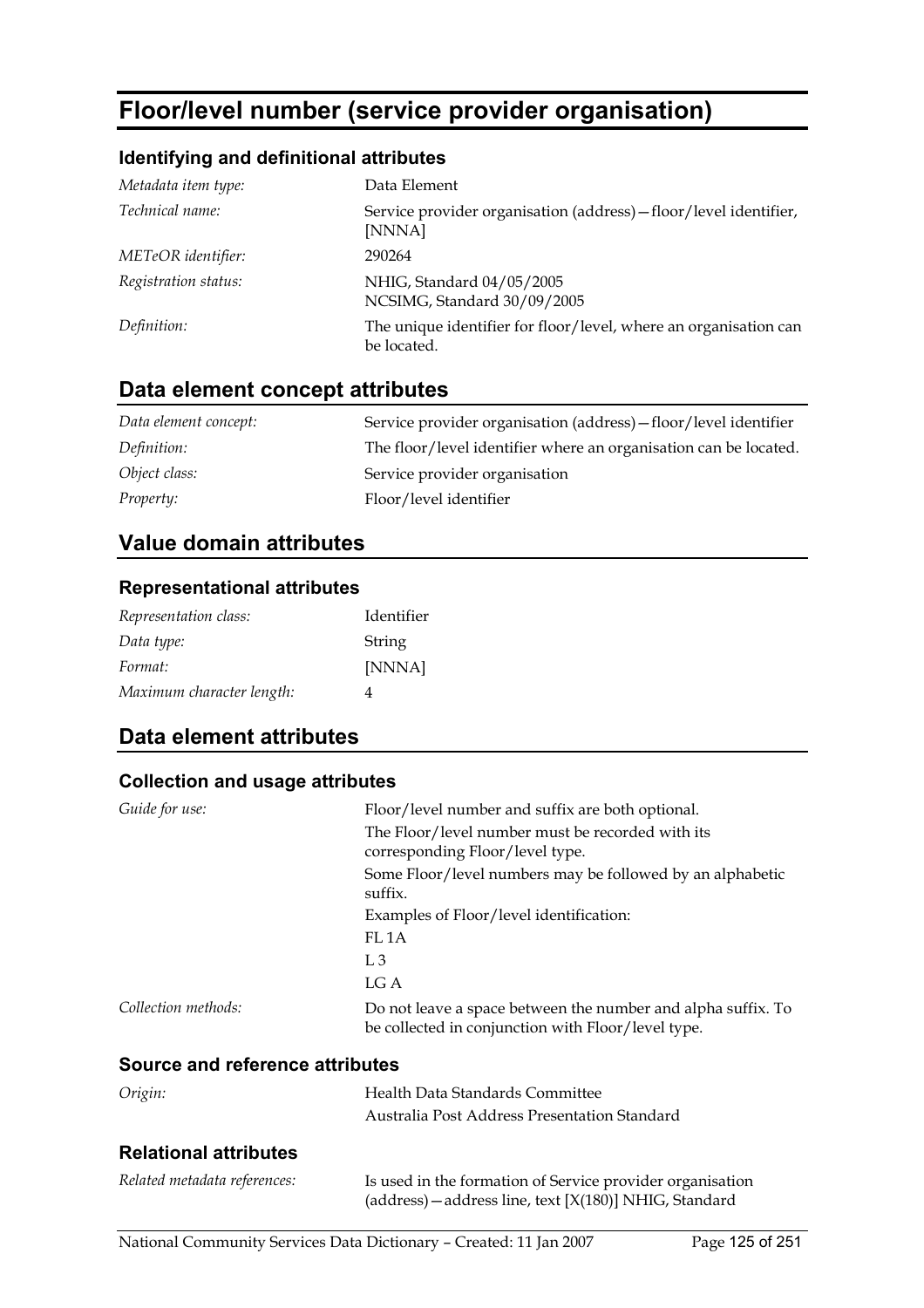04/05/2005, NCSIMG, Standard 30/09/2005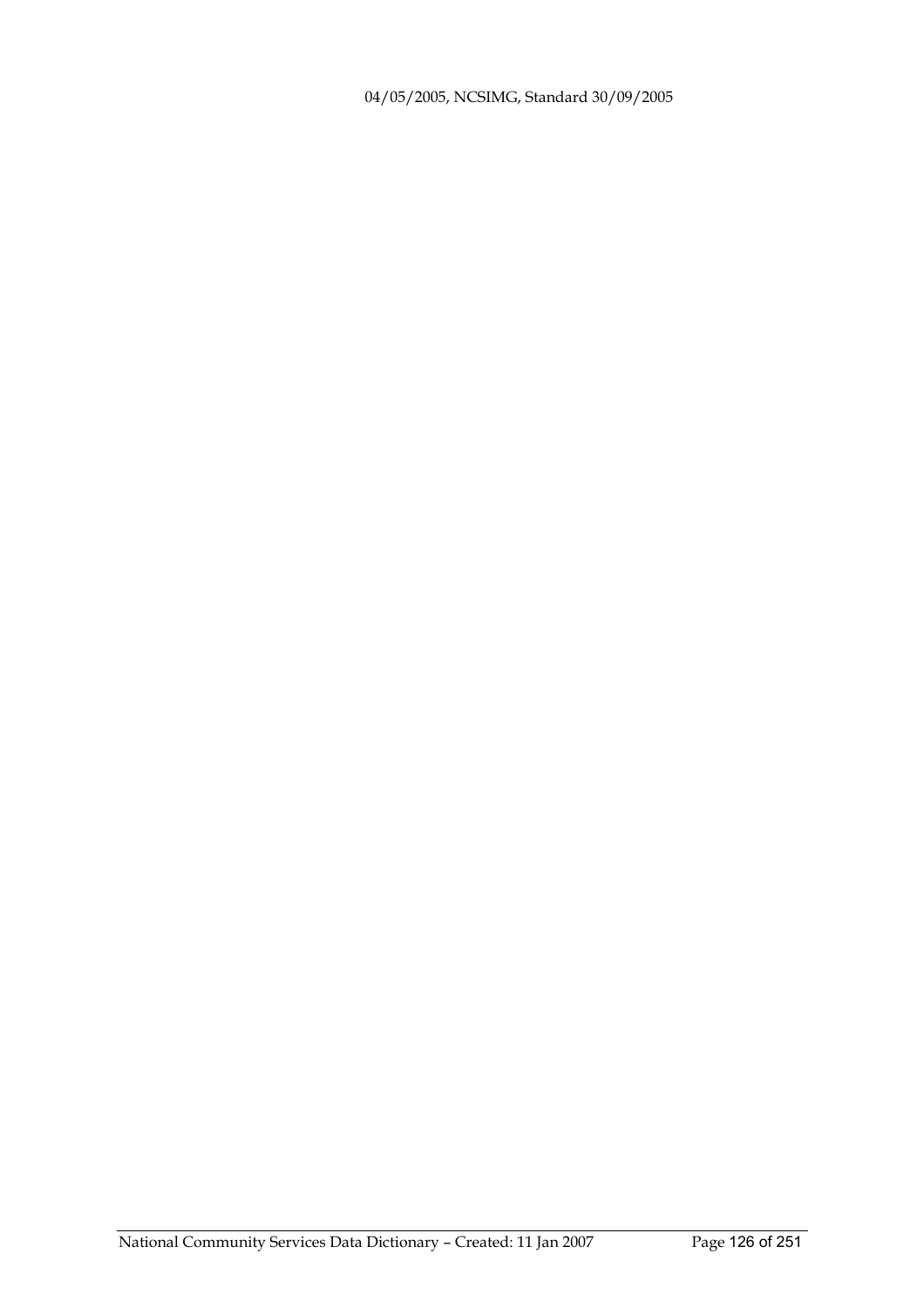# **Floor/level type (person)**

### **Identifying and definitional attributes**

| Metadata item type:  | Data Element                                                                        |
|----------------------|-------------------------------------------------------------------------------------|
| Technical name:      | Person (address) - floor/level type, code A[A]                                      |
| METeOR identifier:   | 270024                                                                              |
| Registration status: | NHIG, Standard 01/03/2005<br>NCSIMG, Standard 30/09/2005                            |
| Definition:          | The type of floor/level where a person can be located, as<br>represented by a code. |

# **Data element concept attributes**

| Data element concept: | Person (address) – floor/level type                    |
|-----------------------|--------------------------------------------------------|
| Definition:           | The type of floor/level where a person can be located. |
| Object class:         | Person                                                 |
| <i>Property:</i>      | Floor/level type                                       |

# **Value domain attributes**

#### **Representational attributes**

| Code   |                     |
|--------|---------------------|
| String |                     |
| A[A]   |                     |
| 2      |                     |
| Value  | Meaning             |
| B      | Basement            |
| FL.    | Floor               |
| G      | Ground              |
| L      | Level               |
| LG     | Lower Ground        |
| М      | Mezzanine           |
| UG     | <b>Upper Ground</b> |
|        |                     |

### **Data element attributes**

#### **Collection and usage attributes**

| Guide for use:      | Some floor/level identification may require the Floor/level<br>type plus a Floor/level number to be recorded.                                                                                                            |
|---------------------|--------------------------------------------------------------------------------------------------------------------------------------------------------------------------------------------------------------------------|
| Collection methods: | To be collected in conjunction with Floor/level number where<br>applicable. Some Floor/level type entries will often have no<br>corresponding number e.g. Basement, Ground, Lower ground,<br>Mezzanine and Upper ground. |

#### **Source and reference attributes**

| Origin: | Health Data Standards Committee              |
|---------|----------------------------------------------|
|         | Australia Post Address Presentation Standard |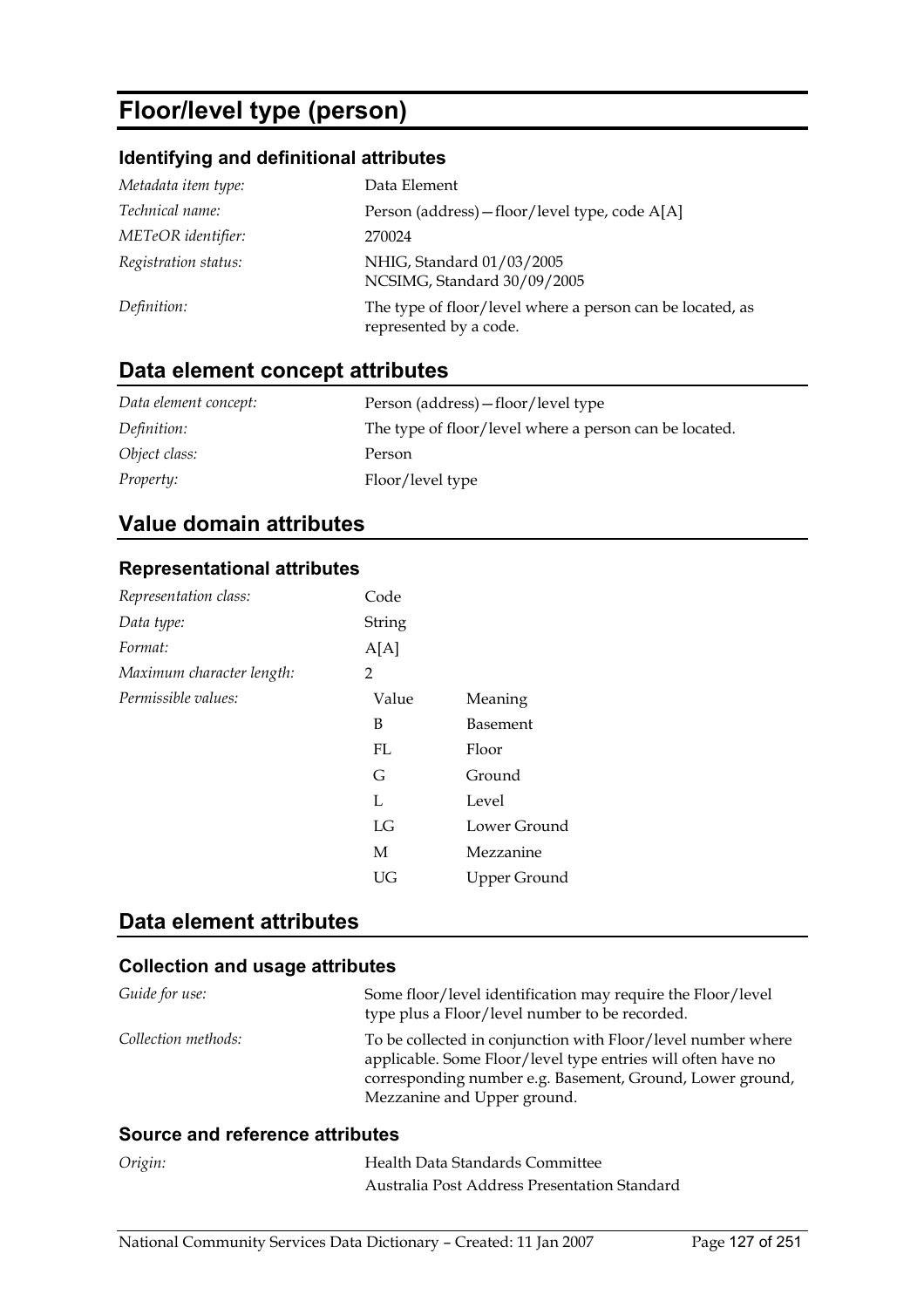#### **Relational attributes**

*Related metadata references:* Supersedes Floor/level type, version 1, DE, NHDD, NHIMG, Superseded 01/03/2005

> Is used in the formation of Person (address)—address line, text [X(180)] NHIG, Standard 04/05/2005, NCSIMG, Standard  $30/09/2005$

Is used in the formation of Person (address)—health address line, text [X(180)] NHIG, Superseded 04/05/2005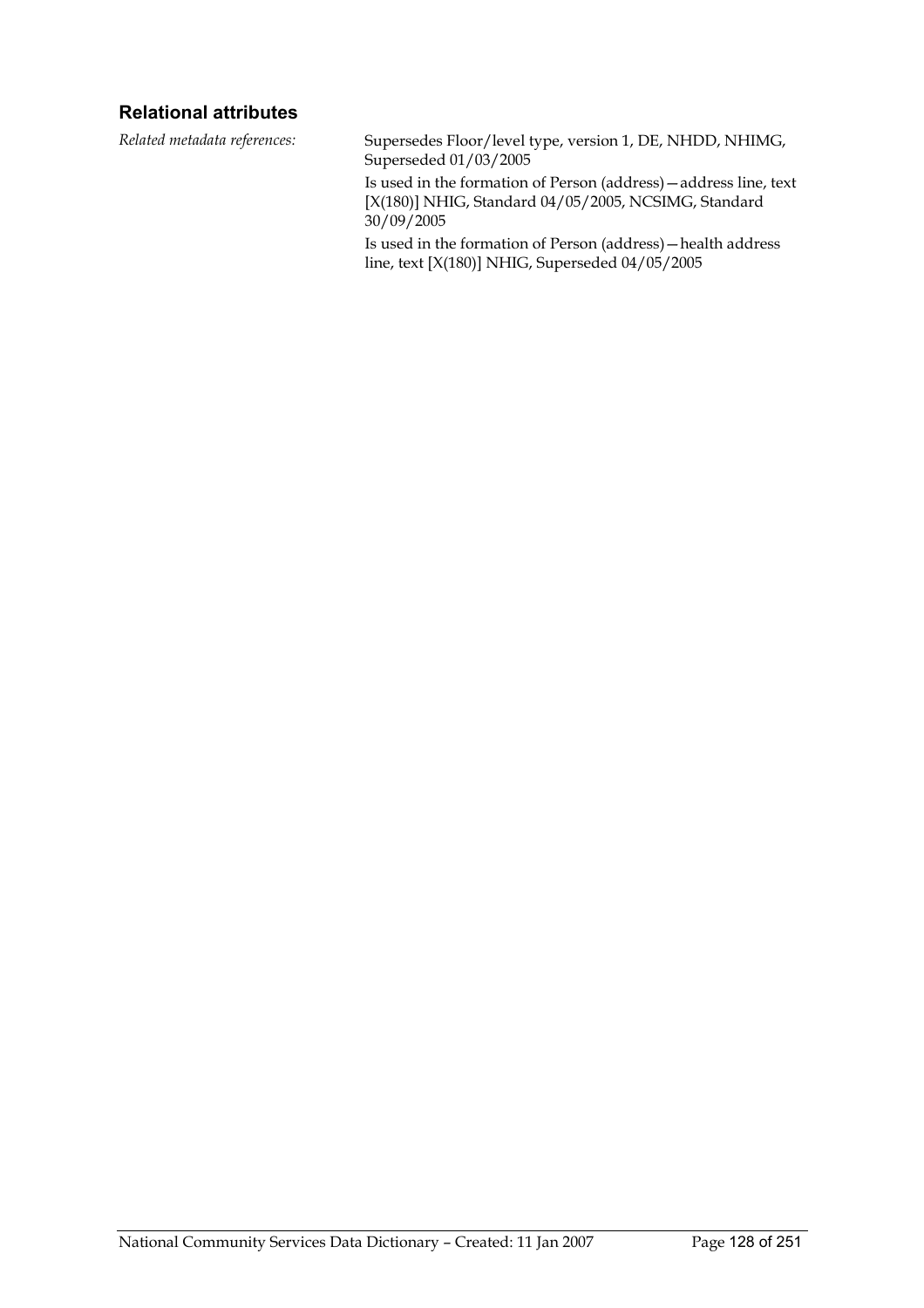# **Floor/level type (service provider organisation)**

#### **Identifying and definitional attributes**

| Metadata item type:  | Data Element                                                                               |
|----------------------|--------------------------------------------------------------------------------------------|
| Technical name:      | Service provider organisation (address) – floor/level type, code<br>A[A]                   |
| METeOR identifier:   | 290245                                                                                     |
| Registration status: | NHIG, Standard 04/05/2005<br>NCSIMG, Standard 30/09/2005                                   |
| Definition:          | The type of floor/level where an organisation can be located, as<br>represented by a code. |
|                      |                                                                                            |

# **Data element concept attributes**

| Data element concept: | Service provider organisation (address) – floor/level type    |
|-----------------------|---------------------------------------------------------------|
| Definition:           | The type of floor/level where an organisation can be located. |
| Object class:         | Service provider organisation                                 |
| <i>Property:</i>      | Floor/level type                                              |

### **Value domain attributes**

#### **Representational attributes**

| Representation class:     | Code   |              |
|---------------------------|--------|--------------|
| Data type:                | String |              |
| Format:                   | A[A]   |              |
| Maximum character length: | 2      |              |
| Permissible values:       | Value  | Meaning      |
|                           | B      | Basement     |
|                           | FI.    | Floor        |
|                           | G      | Ground       |
|                           | L      | Level        |
|                           | LG     | Lower Ground |
|                           | M      | Mezzanine    |
|                           | UG     | Upper Ground |

### **Data element attributes**

#### **Collection and usage attributes**

| Collection methods: | To be collected in conjunction with Floor/level number where |
|---------------------|--------------------------------------------------------------|
|                     | applicable. Some Floor/level type entries will often have no |
|                     | corresponding number e.g. Basement, Ground, Lower ground,    |
|                     | Mezzanine and Upper ground.                                  |

#### **Source and reference attributes**

| Origin: | Health Data Standards Committee              |
|---------|----------------------------------------------|
|         | Australia Post Address Presentation Standard |

#### **Relational attributes**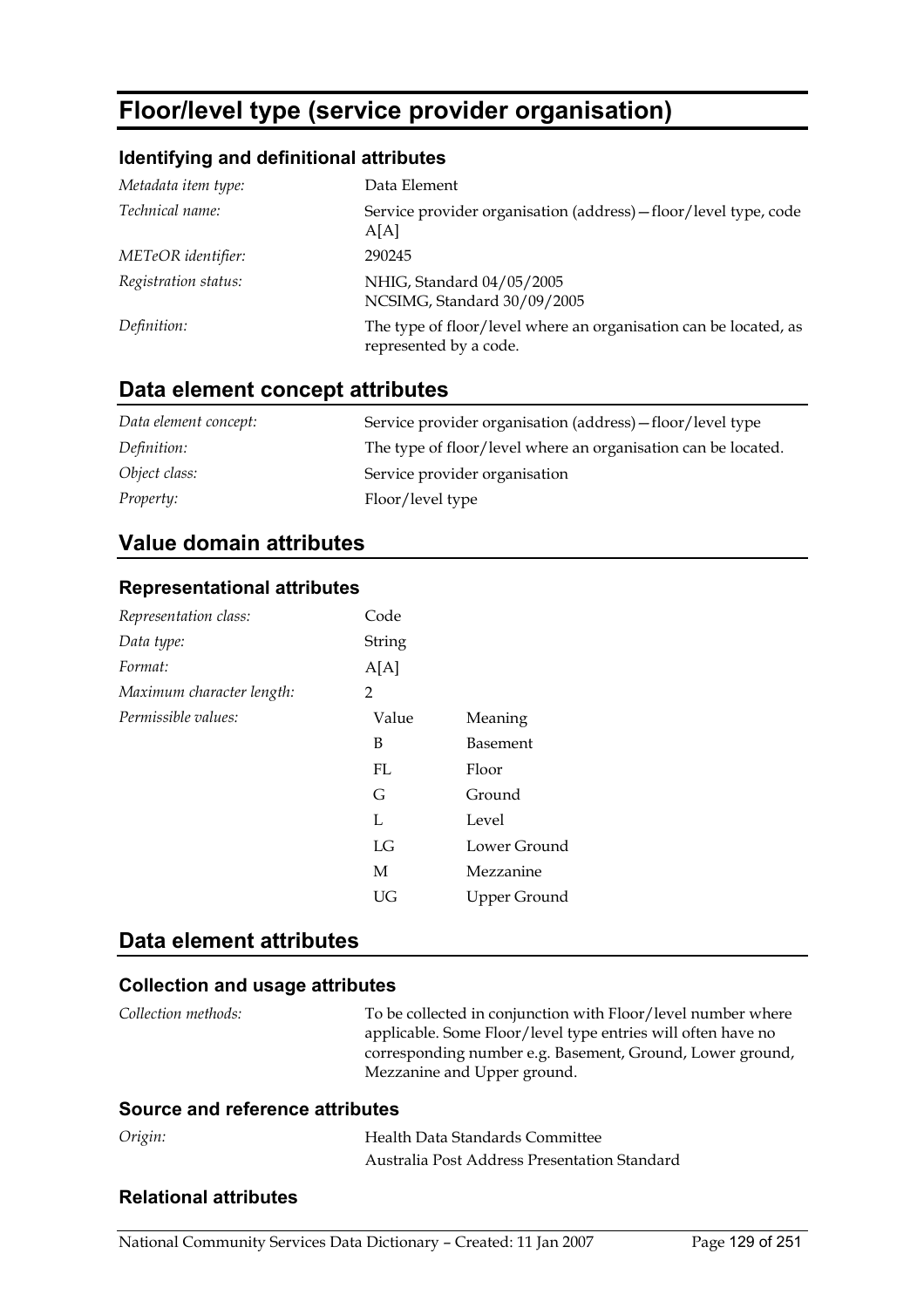*Related metadata references:* Is used in the formation of Service provider organisation (address)—address line, text [X(180)] NHIG, Standard 04/05/2005, NCSIMG, Standard 30/09/2005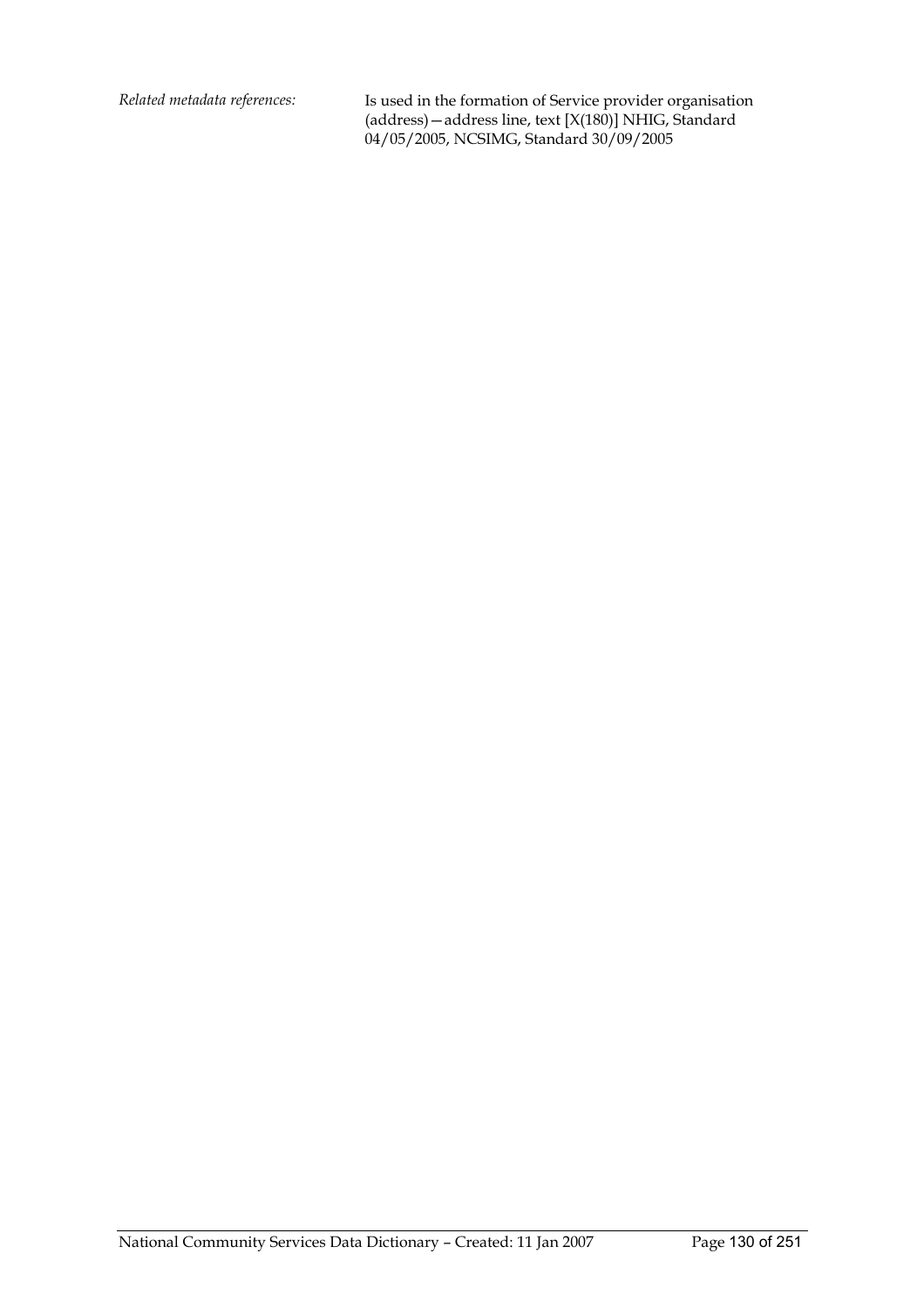# **Full-time equivalent paid staff**

#### **Identifying and definitional attributes**

| Metadata item type:  | Data Element                                                                           |
|----------------------|----------------------------------------------------------------------------------------|
| Technical name:      | Service provider organisation - full-time equivalent staff (paid),<br>total N[NNN{.N}] |
| METeOR identifier:   | 270213                                                                                 |
| Registration status: | NCSIMG, Standard 01/03/2005                                                            |
| Definition:          | The aggregate full time equivalent staff units for all paid staff.                     |

# **Data element concept attributes**

| Data element concept: | Service provider organisation-full-time equivalent staff                                                                                                                                                                                                                                                                                                                                                                  |
|-----------------------|---------------------------------------------------------------------------------------------------------------------------------------------------------------------------------------------------------------------------------------------------------------------------------------------------------------------------------------------------------------------------------------------------------------------------|
| Definition:           | The aggregate full time equivalent staff units for all paid staff.<br>Full time equivalent staff units are the on-job hours paid for<br>(including overtime) and hours of paid leave of any type for a<br>staff member (or contract employee where applicable) divided<br>by the number of ordinary-time hours normally paid for a full-<br>time staff member when on the job (or contract employee where<br>applicable). |
| Context:              | Resource and service planning:<br>To assist in analyses of the resource use and activity of<br>institutional health care providers. Inclusion of these data,<br>classified by staffing category, allows analysis of costs per unit<br>of labour and analysis of staffing inputs against establishment<br>outputs.                                                                                                         |
| Object class:         | Service provider organisation                                                                                                                                                                                                                                                                                                                                                                                             |
| Property:             | Full-time equivalent staff                                                                                                                                                                                                                                                                                                                                                                                                |

#### **Source and reference attributes**

*Submitting organisation:* Australian Institute of Health and Welfare

# **Value domain attributes**

#### **Representational attributes**

| Representation class:      | Total                            |
|----------------------------|----------------------------------|
| Data type:                 | Number                           |
| Format:                    | $N[NNN\{N\}]$                    |
| Maximum character length:  | 5                                |
| Unit of measure:           | Full-time equivalent (FTE) staff |
| Unit of measure precision: | 1                                |

# **Data element attributes**

| Guide for use: | Calculated number of staff (full-time equivalents) for each  |
|----------------|--------------------------------------------------------------|
|                | staffing category.                                           |
|                | The ordinary time hours normally worked may differ according |
|                | to the type of work. The hours under the relevant award or   |
|                |                                                              |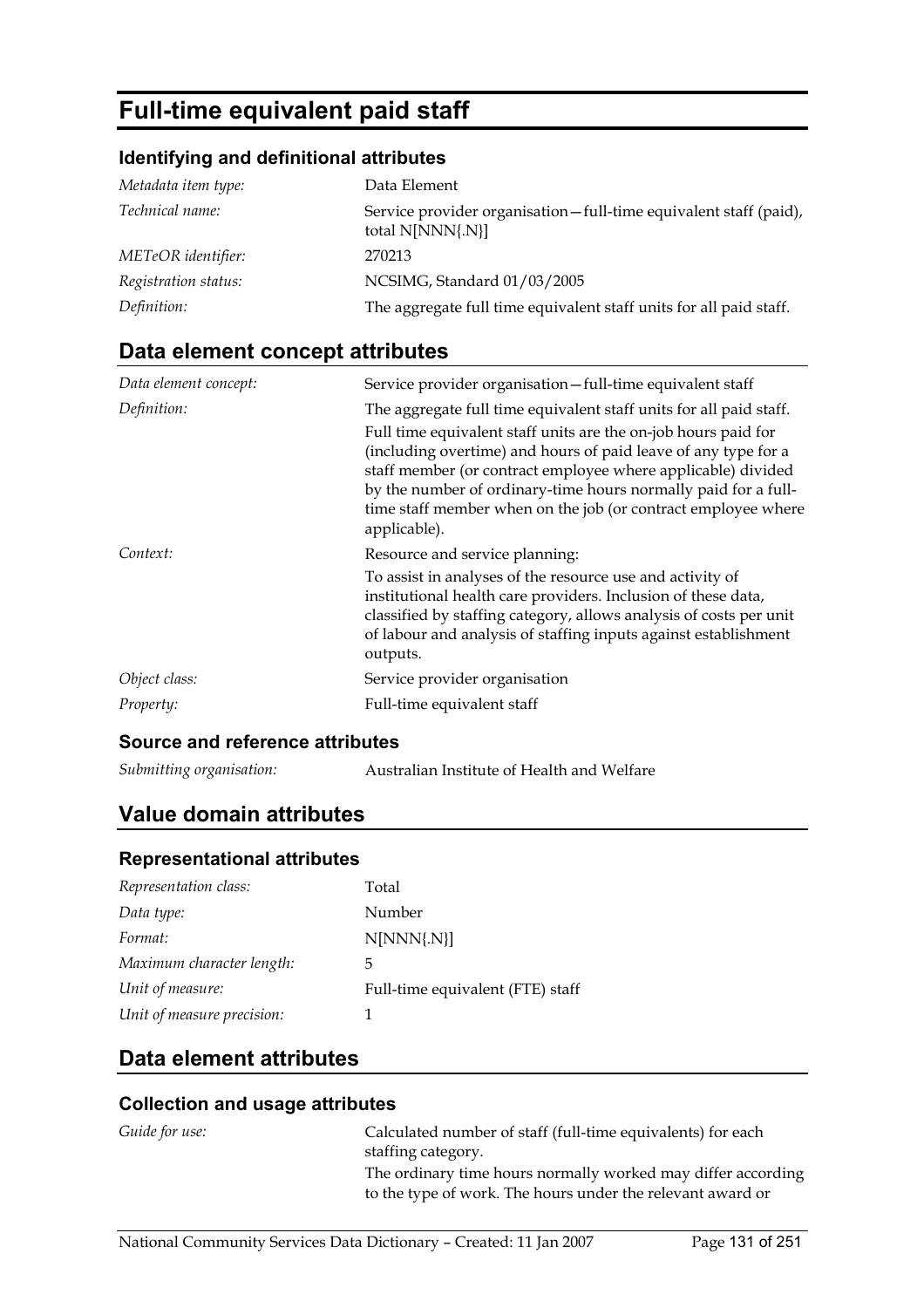agreement should be used if known. If the relevant award or agreement staff hours for an occupation is not known, or the worker is undertaking a variety of tasks, 38 hours per week should be used as a substitute.

Hours of unpaid leave are to be excluded.

Contract staff employed through an agency are included where the contract is for the supply of labour (e.g. nursing) rather than of products (e.g. provision of photocopies). In the former case, the contract would normally specify the amount of labour supplied and could be reported as full-time equivalent units. If under the relevant award of agreement a full-time nurse is paid for an 80 (ordinary time) hour fortnight, the full-time equivalent for a part time nurse who works 64 hours is 0.8 (64 divided by 80). If a full-time nurse under the same award is paid for a 100 hours for that fortnight (20 hours overtime), then the full time equivalent is 100 divided by 80=1.25. This number would then be added to the full time equivalent staff units for all other staff and the number rounded to one decimal place. Where staff provide services to more than one establishment, full-time equivalent staff members should be apportioned between all establishments to which services are provided on the basis of hours paid for in each. (Salary costs should be apportioned on the same basis).

*Collection methods:* This metadata item is not intended to be a completely accurate calculation of staff hours, but a general indication of the number of hours an agency is staffed by paid staff. This metadata item may be calculated over weeks, fortnights, months or an annual basis.

#### **Source and reference attributes**

| Submitting organisation: | Australian Institute of Health and Welfare |
|--------------------------|--------------------------------------------|
| - - -                    |                                            |

#### **Relational attributes**

| Related metadata references: | Supersedes Full-time equivalent paid staff, version 1, DE, |
|------------------------------|------------------------------------------------------------|
|                              | NCSDD, NCSIMG, Superseded 01/03/2005                       |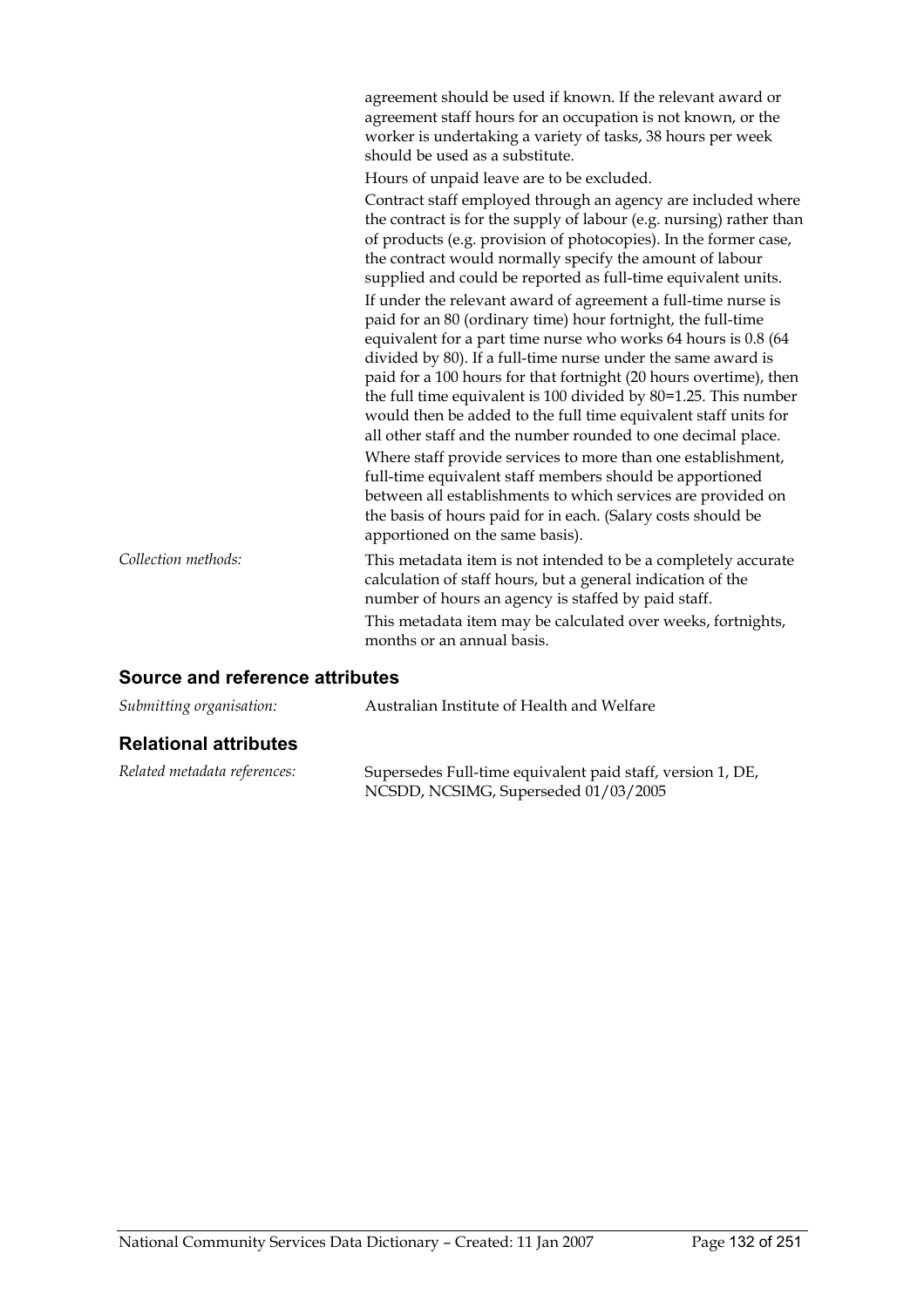# **Full-time equivalent volunteer/unpaid staff**

#### **Identifying and definitional attributes**

| Metadata item type:  | Data Element                                                                                     |
|----------------------|--------------------------------------------------------------------------------------------------|
| Technical name:      | Service provider organisation-full-time equivalent staff<br>(volunteer/unpaid), total N[NNN{.N}] |
| METeOR identifier:   | 270214                                                                                           |
| Registration status: | NCSIMG, Standard 01/03/2005                                                                      |
| Definition:          | The aggregate full time equivalent staff units for all<br>volunteer/unpaid staff.                |

# **Data element concept attributes**

| Data element concept: | Service provider organisation-full-time equivalent staff                                                                                                   |
|-----------------------|------------------------------------------------------------------------------------------------------------------------------------------------------------|
| Definition:           | The aggregate full time equivalent staff units for all<br>volunteer/unpaid staff.                                                                          |
|                       | Full-time equivalent staff units are the on-job hours of any type,<br>divided by the ordinary time hours normally worked for a full-<br>time staff member. |
| Context:              | Resource and service planning:                                                                                                                             |
|                       | To help in the analysis of resource use and staffing of<br>community service agencies.                                                                     |
| Object class:         | Service provider organisation                                                                                                                              |
| <i>Property:</i>      | Full-time equivalent staff                                                                                                                                 |

#### **Source and reference attributes**

| Submitting organisation:<br>Australian Institute of Health and Welfare |
|------------------------------------------------------------------------|
|------------------------------------------------------------------------|

# **Value domain attributes**

#### **Representational attributes**

| Representation class:      | Total                            |
|----------------------------|----------------------------------|
| Data type:                 | Number                           |
| Format:                    | $N[NNN\{N\}]$                    |
| Maximum character length:  | 5                                |
| Unit of measure:           | Full-time equivalent (FTE) staff |
| Unit of measure precision: |                                  |

# **Data element attributes**

#### **Collection and usage attributes**

*Guide for use:* The ordinary time hours normally worked may differ according to the type of work a **volunteer** is doing. The hours under the relevant award or agreement should be used if known. If the relevant award or agreement staff hours for an occupation is not known, or the volunteer is undertaking a variety of tasks, 38 hours per week should be used as a substitute. Example: A volunteer kitchen hand works 10 hours over a week. The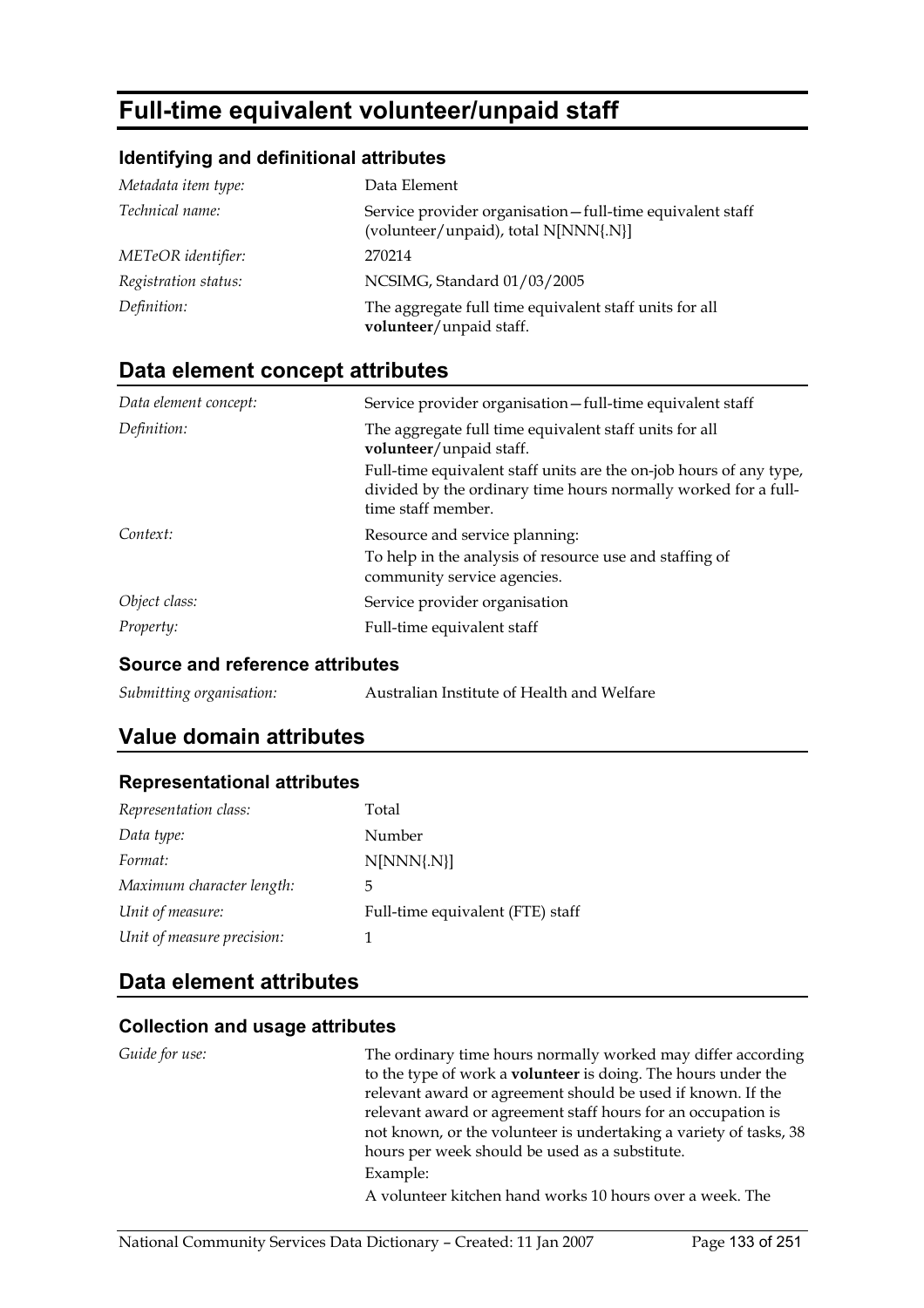|                     | relevant award specifies that a full time kitchen hand usually<br>works 38 hours in a week.                                                                                                                                                                                    |
|---------------------|--------------------------------------------------------------------------------------------------------------------------------------------------------------------------------------------------------------------------------------------------------------------------------|
|                     | Full time equivalent staff units = $10/38 = 0.263$ (for that person<br>for a week) This number would then be added to the full time<br>equivalent staff units for all other staff and the number rounded<br>to one decimal place.                                              |
| Collection methods: | This metadata item is not intended to be a completely accurate<br>calculation of staff hours, but a general indication of the<br>number of volunteer hours an agency is staffed.<br>This metadata item may be calculated over weeks, fortnights,<br>months or an annual basis. |

# **Source and reference attributes**

| Submitting organisation:     | Australian Institute of Health and Welfare                                                                     |
|------------------------------|----------------------------------------------------------------------------------------------------------------|
| <b>Relational attributes</b> |                                                                                                                |
| Related metadata references: | Supersedes Full-time equivalent volunteer/unpaid staff,<br>version 1, DE, NCSDD, NCSIMG, Superseded 01/03/2005 |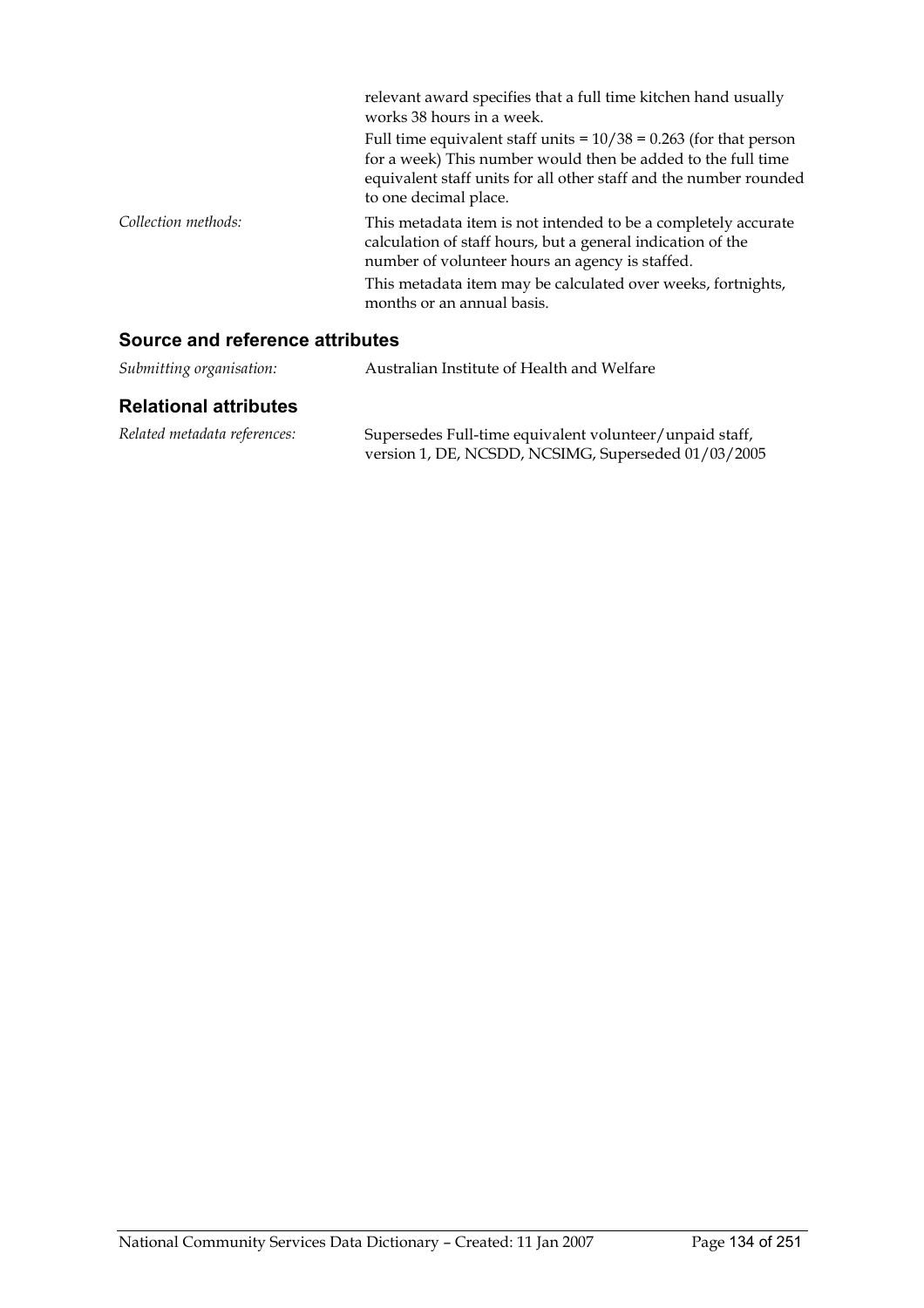# **Full-time/part-time status**

#### **Identifying and definitional attributes**

| Metadata item type:  | Data Element                                                                                         |
|----------------------|------------------------------------------------------------------------------------------------------|
| Technical name:      | Person (employed) - full-time/part-time status, code N                                               |
| METeOR identifier:   | 269950                                                                                               |
| Registration status: | NCSIMG, Standard 01/03/2005                                                                          |
| Definition:          | Whether a person in paid employment is employed full-time or<br>part-time, as represented by a code. |

# **Data element concept attributes**

| Data element concept: | Person (employed) - full-time/part-time status                                                    |
|-----------------------|---------------------------------------------------------------------------------------------------|
| Definition:           | Whether a person in paid employed is employed full-time or<br>part-time.                          |
| Context:              | Resource and service planning:                                                                    |
|                       | One of a group of items that provide a description of a person's<br>labour force characteristics. |
| Object class:         | Person                                                                                            |
| <i>Property:</i>      | Full-time/part-time status                                                                        |

#### **Source and reference attributes**

| Submitting organisation: | Australian Institute of Health and Welfare                                                                                                              |
|--------------------------|---------------------------------------------------------------------------------------------------------------------------------------------------------|
| Origin:                  | Australian Bureau of Statistics 1999. Standards for Social.<br>Labour and Demographic Variables, Labour Force Variables.<br>Full-Time/Part-Time Status. |

# **Value domain attributes**

#### **Representational attributes**

| Representation class:     | Code   |                                   |
|---------------------------|--------|-----------------------------------|
| Data type:                | Number |                                   |
| Format:                   | N      |                                   |
| Maximum character length: | 1      |                                   |
| Permissible values:       | Value  | Meaning                           |
|                           | 1      | Full-time                         |
|                           | 2      | Part-time                         |
| Supplementary values:     | 9      | Not stated/inadequately described |

### **Data element attributes**

#### **Collection and usage attributes**

*Guide for use:* Applies only to people whose labour force status is employed. (See metadata item Person—labour force status, code N for a definition of 'employed'). Paid employment includes persons who performed some work for wages or salary, in cash or in kind, and persons temporarily absent from a paid employment job but who retained a formal attachment to that job.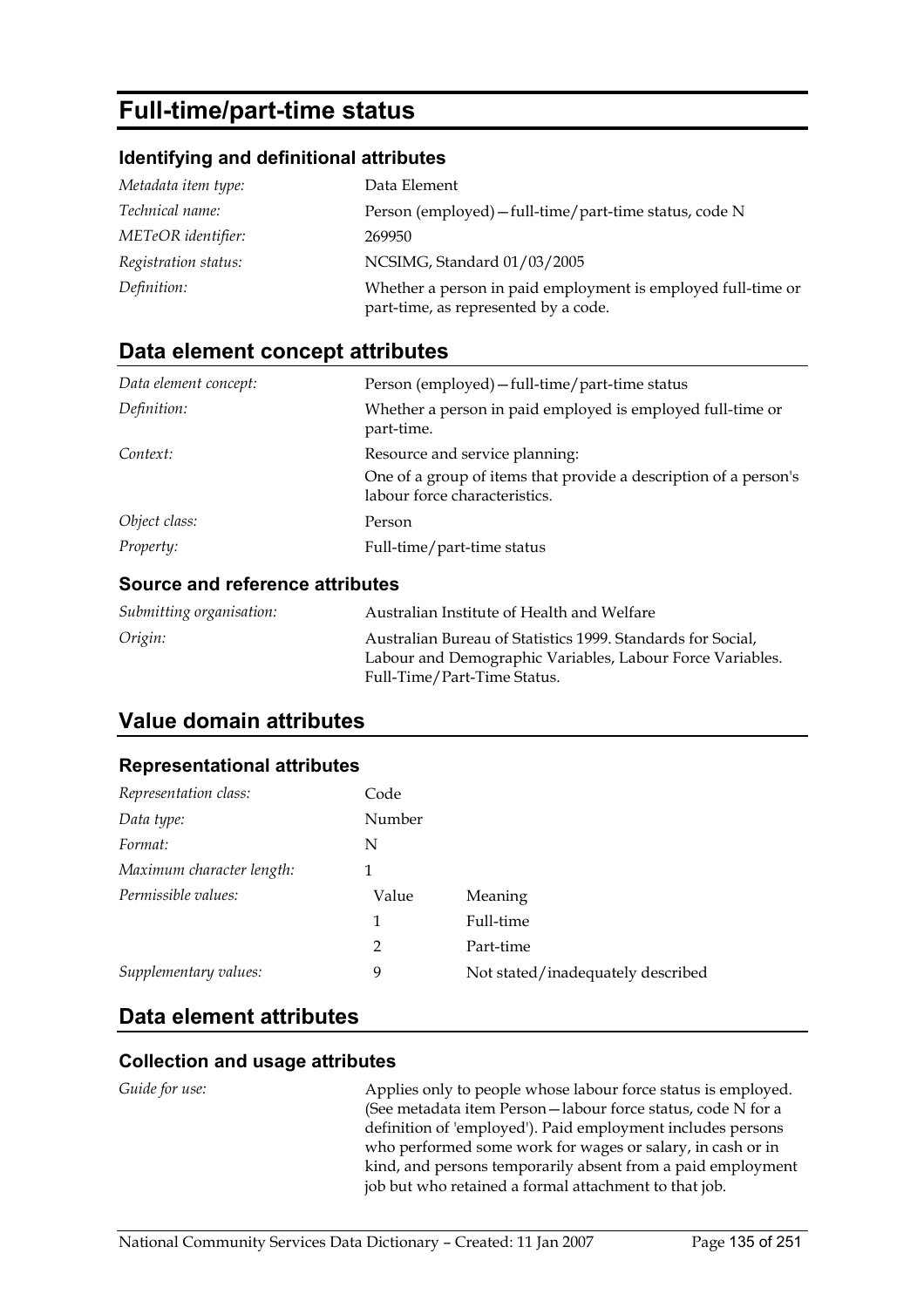|                                 | Code 1 Full-time:                                                                                                                                                                                                                                                                                                                                                                               |
|---------------------------------|-------------------------------------------------------------------------------------------------------------------------------------------------------------------------------------------------------------------------------------------------------------------------------------------------------------------------------------------------------------------------------------------------|
|                                 | Employed persons are working full-time if they:                                                                                                                                                                                                                                                                                                                                                 |
|                                 | (a) usually work 35 hours or more in a week (in all paid jobs) or                                                                                                                                                                                                                                                                                                                               |
|                                 | (b) although usually working less than 35 hours a week,<br>actually worked 35 hours or more during the reference period.                                                                                                                                                                                                                                                                        |
|                                 | Code 2 Part-time:                                                                                                                                                                                                                                                                                                                                                                               |
|                                 | Employed persons are working part-time if they usually work<br>less than 35 hours a week (in all paid jobs) and either did so<br>during the reference period, or were not at work in the<br>reference period.                                                                                                                                                                                   |
|                                 | Code 9 Not stated/inadequately described:                                                                                                                                                                                                                                                                                                                                                       |
|                                 | Is not to be used on primary collection forms. It is primarily for<br>use in administrative collections when transferring data from<br>data sets where the item has not been collected.                                                                                                                                                                                                         |
| Collection methods:             | Can be collected for an actual week (e.g. a particular reference<br>period), or a usual week (e.g. a person usually works part time<br>though they worked full-time in the last week). Note: if<br>collected for a particular reference period, respondents may<br>report 0 hours if on leave for the reference period. For most<br>purposes the hours usually worked will be more appropriate. |
|                                 | This metadata item should be based on the number of hours<br>worked by the person (either actual or usual). It should not be<br>based on the self-enumerated question suggested in the<br>Collection methods of metadata item Person-labour force<br>status, code N. Doing so would result in inaccurate information.                                                                           |
| Comments:                       | See the Australian Bureau of Statistics website for details<br>regarding labour force data items and standard questions.                                                                                                                                                                                                                                                                        |
| Source and reference attributes |                                                                                                                                                                                                                                                                                                                                                                                                 |

| Origin: | Australian Bureau of Statistics 1999. Standards for Social, |
|---------|-------------------------------------------------------------|
|         | Labour and Demographic Variables, Labour Force Variables.   |
|         | Full-Time/Part-Time Status.                                 |
|         |                                                             |

# **Relational attributes**

| Related metadata references: | Supersedes Employed - working full-time/ part-time, version 2,<br>DE, NCSDD, NCSIMG, Superseded 01/03/2005 |
|------------------------------|------------------------------------------------------------------------------------------------------------|
|                              |                                                                                                            |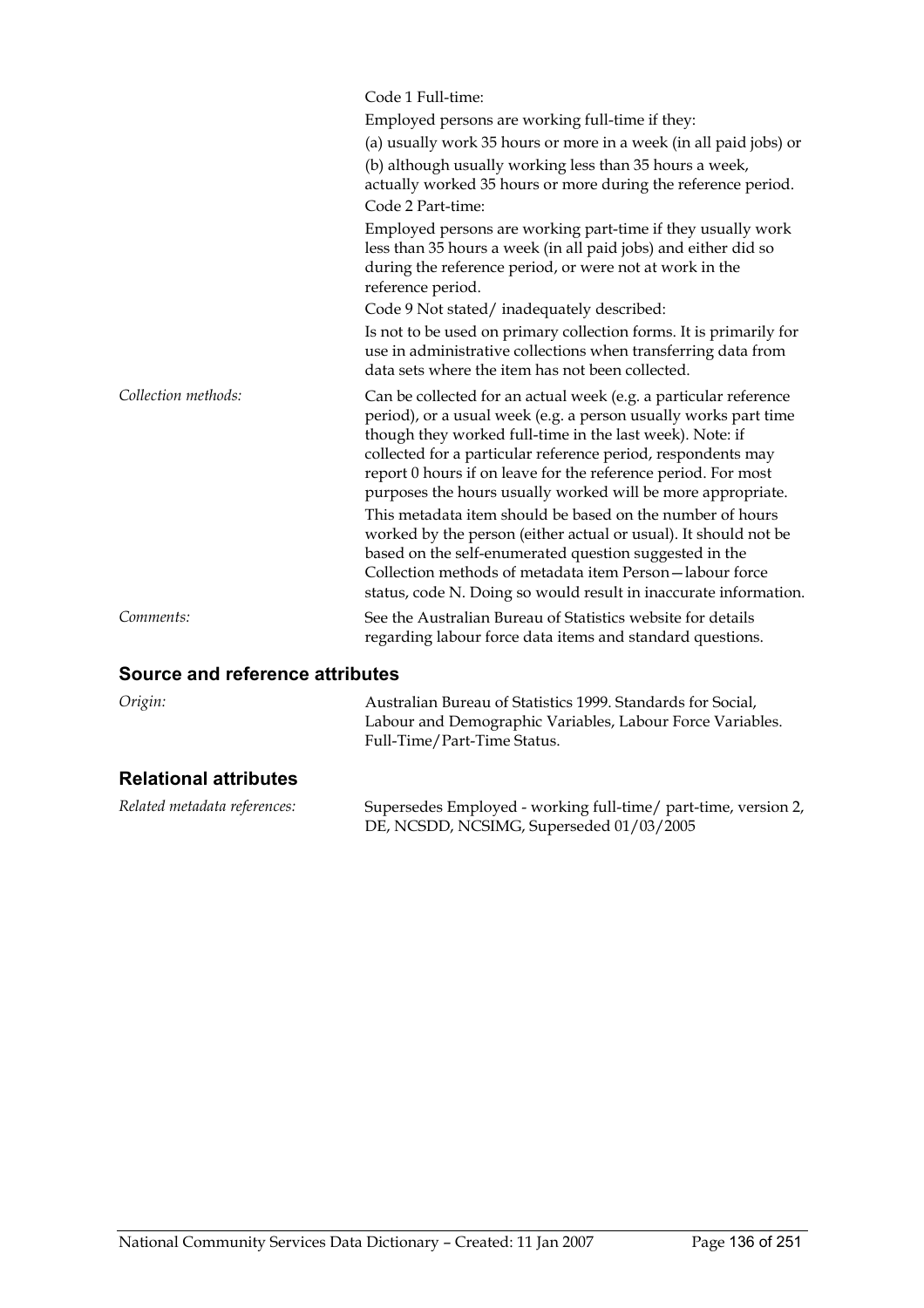# **Geographic location of organisation**

#### **Identifying and definitional attributes**

| Metadata item type:  | Data Element                                                                                                                                                                |
|----------------------|-----------------------------------------------------------------------------------------------------------------------------------------------------------------------------|
| Technical name:      | Service provider organisation - geographic location, code<br>(ASGC 2006) NNNNN                                                                                              |
| METeOR identifier:   | 342729                                                                                                                                                                      |
| Registration status: | NCSIMG, Standard 30/11/2006                                                                                                                                                 |
| Definition:          | The geographical location of an agency using a five-digit<br>numerical code which indicates the Statistical Local Area<br>(SLA) within the State or Territory of Australia. |

# **Data element concept attributes**

| Data element concept: | Service provider organisation - geographic location                                           |
|-----------------------|-----------------------------------------------------------------------------------------------|
| Definition:           | The geographical location of an agency.                                                       |
| Context:              | This is used in analysis of geographical patterns of service<br>distribution and utilisation. |
| Object class:         | Service provider organisation                                                                 |
| <i>Property:</i>      | Geographic location                                                                           |

# **Value domain attributes**

#### **Representational attributes**

| Classification scheme:    | Australian Standard Geographical Classification 2006 |
|---------------------------|------------------------------------------------------|
| Representation class:     | Code                                                 |
| Data type:                | Number                                               |
| Format:                   | <b>NNNNN</b>                                         |
| Maximum character length: | 5.                                                   |

# **Data element attributes**

| Guide for use:                         | Details on which edition was used in a particular data set     |
|----------------------------------------|----------------------------------------------------------------|
|                                        |                                                                |
|                                        | should be included in the documentation of metadata            |
|                                        | accompanying that data set. Coding to ASGC codes is            |
|                                        | preferably done using the ABS National Localities Index, to    |
|                                        | map actual address. In some data collections, a compromise has |
|                                        | to be made and the ASGC code derived from                      |
|                                        | suburb/town/locality and Postcode-Australian only. However,    |
|                                        | this solution results in some inaccuracy of information.       |
|                                        | The accurate recording of the state or territory is essential. |
|                                        |                                                                |
| <b>Source and reference attributes</b> |                                                                |

| Origin:                      | <b>Australian Bureau of Statistics (ABS)</b>                                                                            |
|------------------------------|-------------------------------------------------------------------------------------------------------------------------|
| <b>Relational attributes</b> |                                                                                                                         |
| Related metadata references: | Supersedes Service provider organisation - geographic location,<br>code (ASGC 2005) NNNNN NCSIMG, Superseded 30/11/2006 |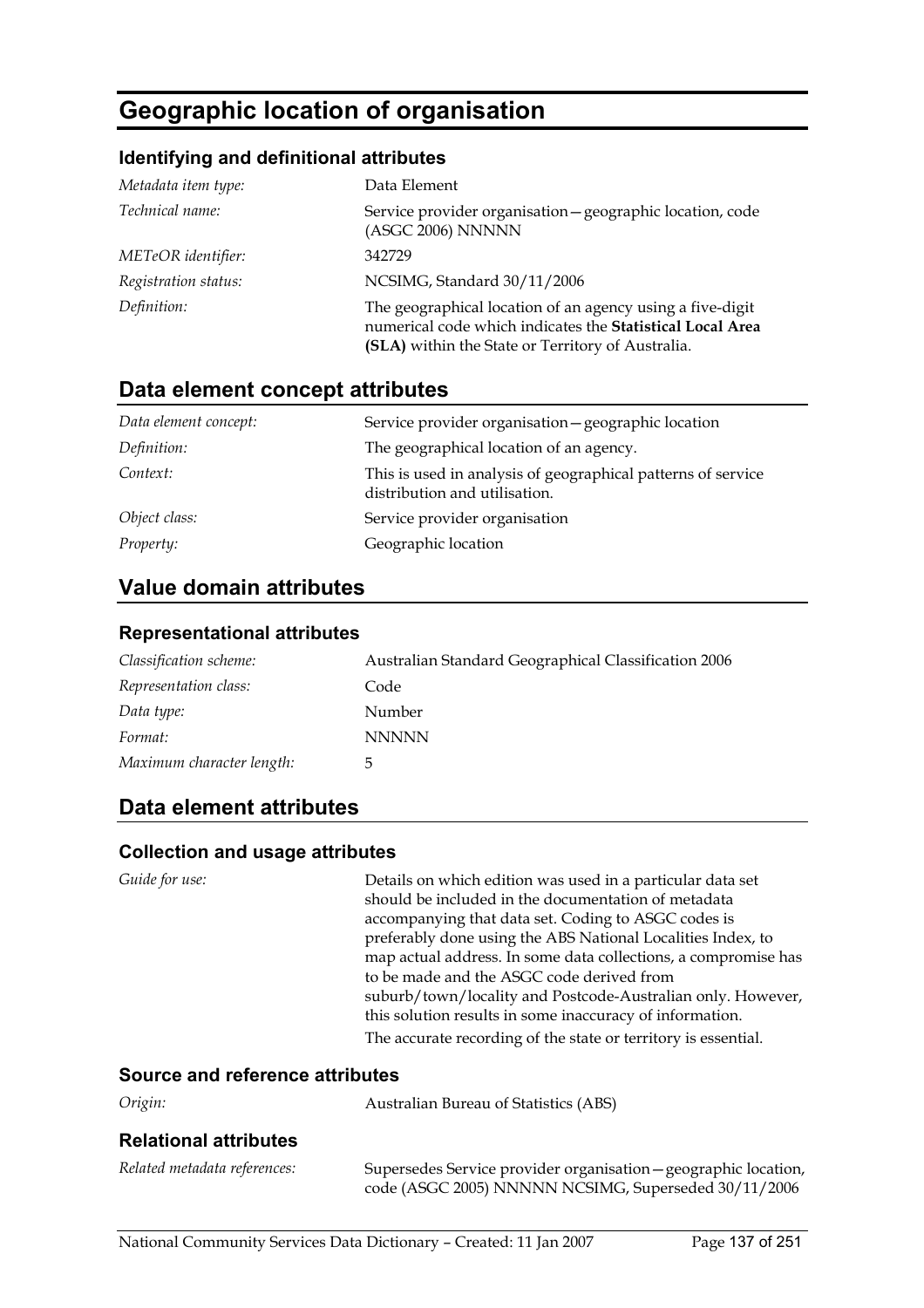# **Geographic location of person**

#### **Identifying and definitional attributes**

| Metadata item type:  | Data Element                                                                                                                                                               |
|----------------------|----------------------------------------------------------------------------------------------------------------------------------------------------------------------------|
| Technical name:      | Person-geographic location, code (ASGC 2006) NNNNN                                                                                                                         |
| METeOR identifier:   | 342727                                                                                                                                                                     |
| Registration status: | NCSIMG, Standard 30/11/2006                                                                                                                                                |
| Definition:          | The geographical location of a person using a five-digit<br>numerical code which indicates the Statistical Local Area<br>(SLA) within the State or Territory of Australia. |

# **Data element concept attributes**

| Data element concept: | Person-geographic location                                                                    |
|-----------------------|-----------------------------------------------------------------------------------------------|
| Definition:           | The geographical location of a person.                                                        |
| Context:              | This is used in analysis of geographical patterns of service<br>distribution and utilisation. |
| Object class:         | Person                                                                                        |
| <i>Property:</i>      | Geographic location                                                                           |

# **Value domain attributes**

#### **Representational attributes**

| Classification scheme:    | Australian Standard Geographical Classification 2006 |
|---------------------------|------------------------------------------------------|
| Representation class:     | Code                                                 |
| Data type:                | Number                                               |
| Format:                   | <b>NNNNN</b>                                         |
| Maximum character length: | 5                                                    |

# **Data element attributes**

| Guide for use: | The geographical location is reported using a five digit<br>numerical code. The first digit is the single-digit code to<br>indicate State or Territory. The remaining four digits are the<br>numerical code for the Statistical Local Area (SLA) within the<br>State or Territory. |
|----------------|------------------------------------------------------------------------------------------------------------------------------------------------------------------------------------------------------------------------------------------------------------------------------------|
|                | The single digit codes for the states and territories and the four<br>digit codes for the SLAs are as defined in the Australian<br>Standard Geographical Classification (ASGC).                                                                                                    |
|                | The ASGC is updated on an annual basis with a date of effect of<br>1 July each year. Therefore, the edition effective for the data<br>collection reference year should be used.                                                                                                    |
|                | The codes for SLA are unique within each State and Territory,<br>but not within the whole country. Thus, to define a unique<br>location, the code of the State or Territory is required in<br>addition to the code for the SLA.                                                    |
|                | The Australian Bureau of Statistics '(ABS) National Localities<br>Index (NLI) (ABS Catalogue number 1252.0) can be used to<br>assign each locality or address in Australia to a SLA. The NLI is                                                                                    |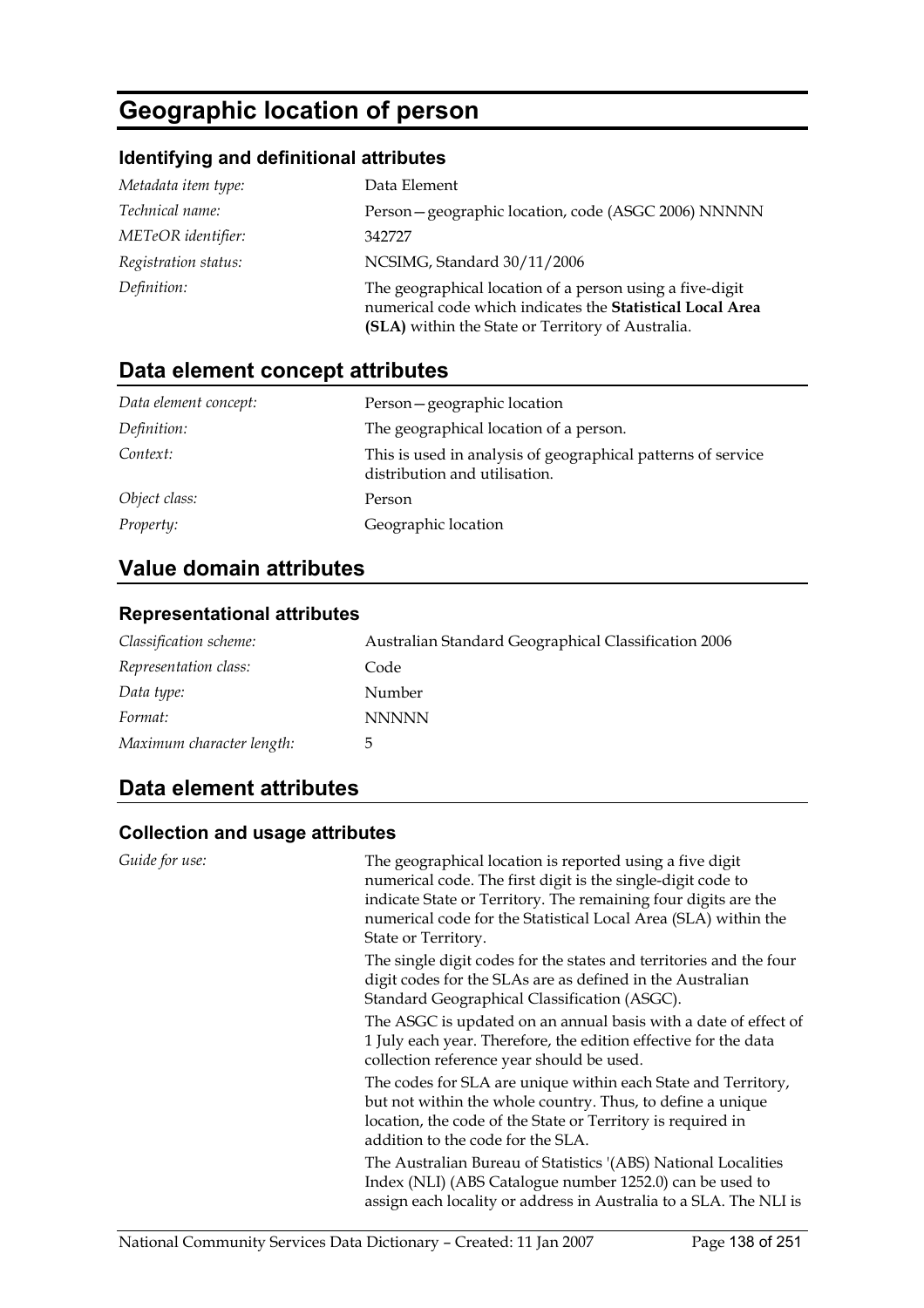a comprehensive list of localities in Australia with their full code (including State or Territory and SLA) from the main structure of the ASGC.

For the majority of localities, the locality name (suburb or town, for example) is sufficient to assign a SLA. However, some localities have the same name. For most of these, limited additional information such as the postcode or State can be used with the locality name to assign the SLA. In addition, other localities cross one or more SLA boundaries and are referred to as split localities. For these, the more detailed information of the number and street of the person's residence is used with the Streets Sub-index of the NLI to assign the SLA.

If the information available on the person's address indicates that it is in a split locality but is insufficient to assign an SLA, the code for the SLA which includes most of the split locality should be reported. This is in accordance with the NLI assignment of SLA when a split locality is identified and further detail about the address is not available.

The NLI does not assign a SLA code if the information about the address is insufficient to identify a locality, or is not an Australian locality. In these cases, the appropriate codes for undefined SLA within Australia (State or Territory unstated), undefined SLA within a stated State or Territory, no fixed place of abode (within Australia or within a stated State or Territory) or overseas should be used.

#### **Source and reference attributes**

| Origin:                      | Australian Bureau of Statistics (ABS) |
|------------------------------|---------------------------------------|
| <b>Relational attributes</b> |                                       |

| Related metadata references: | Supersedes Person – geographic location, code (ASGC 2005) |
|------------------------------|-----------------------------------------------------------|
|                              | NNNNN NCSIMG, Superseded 30/11/2006                       |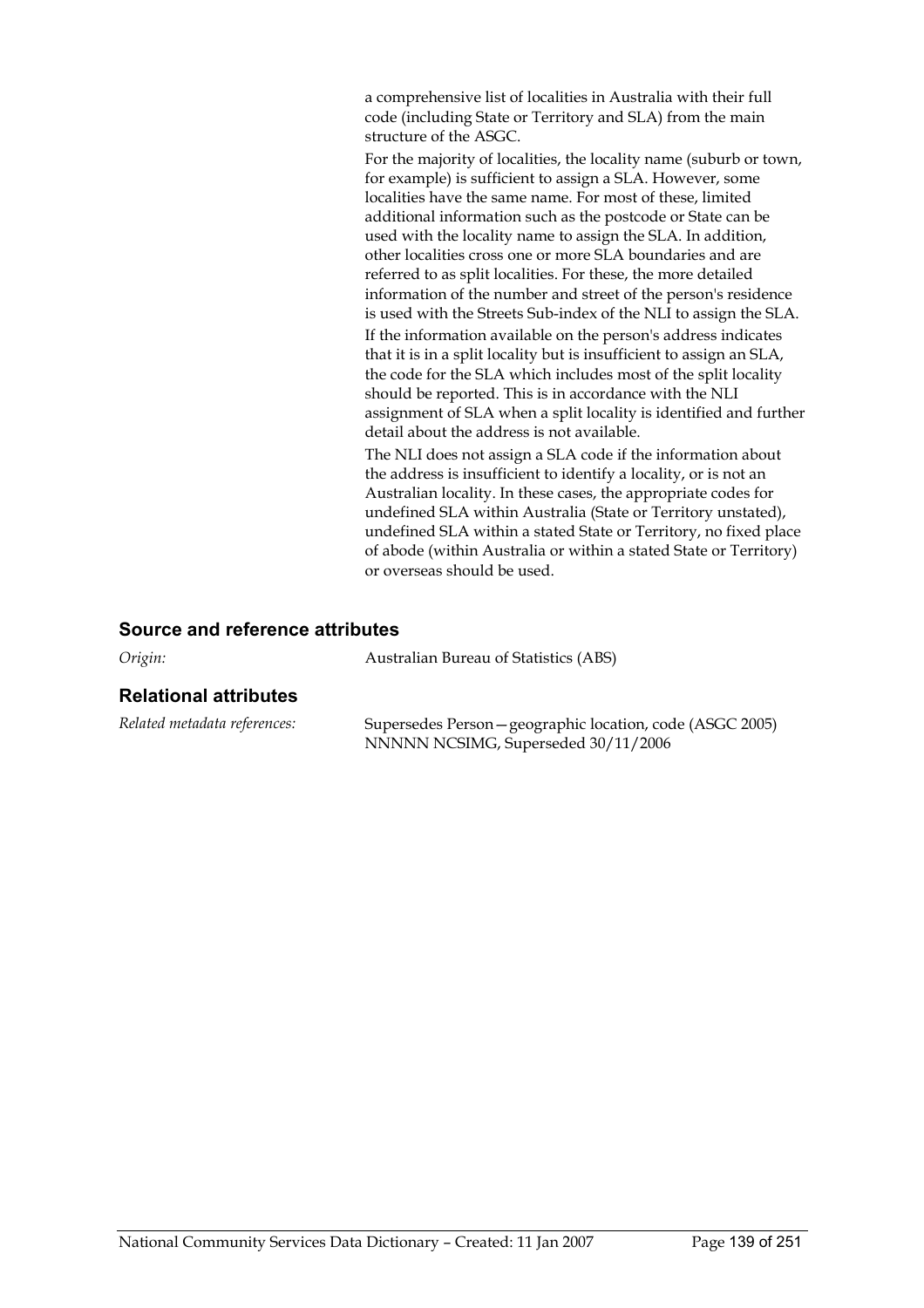# **Given name sequence number**

### **Identifying and definitional attributes**

| Metadata item type:  | Data Element                                                                                 |
|----------------------|----------------------------------------------------------------------------------------------|
| Technical name:      | Person (name) - given name sequence number, code N                                           |
| METeOR identifier:   | 287595                                                                                       |
| Registration status: | NHIG, Standard 04/05/2005<br>NCSIMG, Standard 30/09/2005                                     |
| Definition:          | The numerical order of the given names or initials of a person, as<br>represented by a code. |

# **Data element concept attributes**

| Data element concept: | Person (name) – given name sequence number                      |
|-----------------------|-----------------------------------------------------------------|
| Definition:           | The numerical order of the given names or initials of a person. |
| Object class:         | Person                                                          |
| Property:             | Given name sequence number                                      |

# **Value domain attributes**

#### **Representational attributes**

| Representation class:     | Code   |                                 |
|---------------------------|--------|---------------------------------|
| Data type:                | Number |                                 |
| Format:                   | N      |                                 |
| Maximum character length: | 2      |                                 |
| Permissible values:       | Value  | Meaning                         |
|                           | 1      | First given name                |
|                           | 2      | Second given name               |
|                           | 3      | Third given name                |
|                           | 4      | Fourth given name               |
|                           | 5      | Fifth given name                |
|                           | 6      | Sixth given name                |
|                           | 7      | Seventh given name              |
|                           | 8      | Eighth given name               |
|                           | 9      | Ninth and subsequent given name |

### **Data element attributes**

| Guide for use: | To be used in conjunction with Given name.<br>Example: Mary Georgina Smith                                                                                                                             |
|----------------|--------------------------------------------------------------------------------------------------------------------------------------------------------------------------------------------------------|
|                | In the example above 'Mary' would have a given name sequence<br>number of 1 and 'Georgina' would have a given name sequence<br>number of 2.                                                            |
|                | Example: Jean Claude Marcel Moreaux                                                                                                                                                                    |
|                | If the person has recorded a single given name as more than one<br>word, displaying spaces in between the words(e.g. Jean Claude),<br>their given names are recorded in data collection systems in the |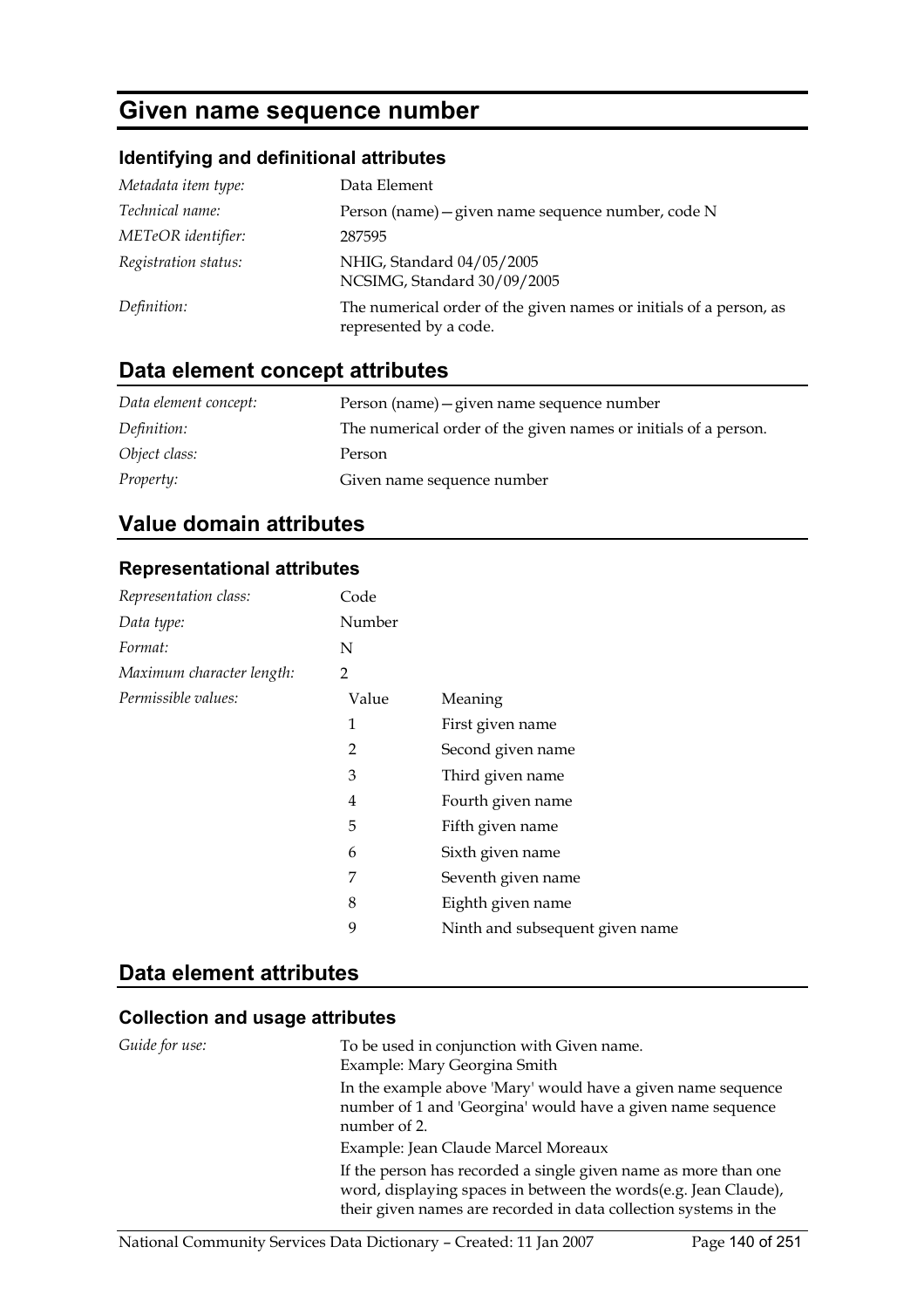same way (i.e. Jean Claude is one given name and Marcel is another given name). 'Jean Claude' would have a Given name sequence number of '1' and 'Marcel' would have a Given name sequence number of '2'.

#### **Source and reference attributes**

| Submitting organisation: | Standards Australia                                                              |
|--------------------------|----------------------------------------------------------------------------------|
| Origin:                  | AS4846 Health Care Provider Identification, 2004, Sydney:<br>Standards Australia |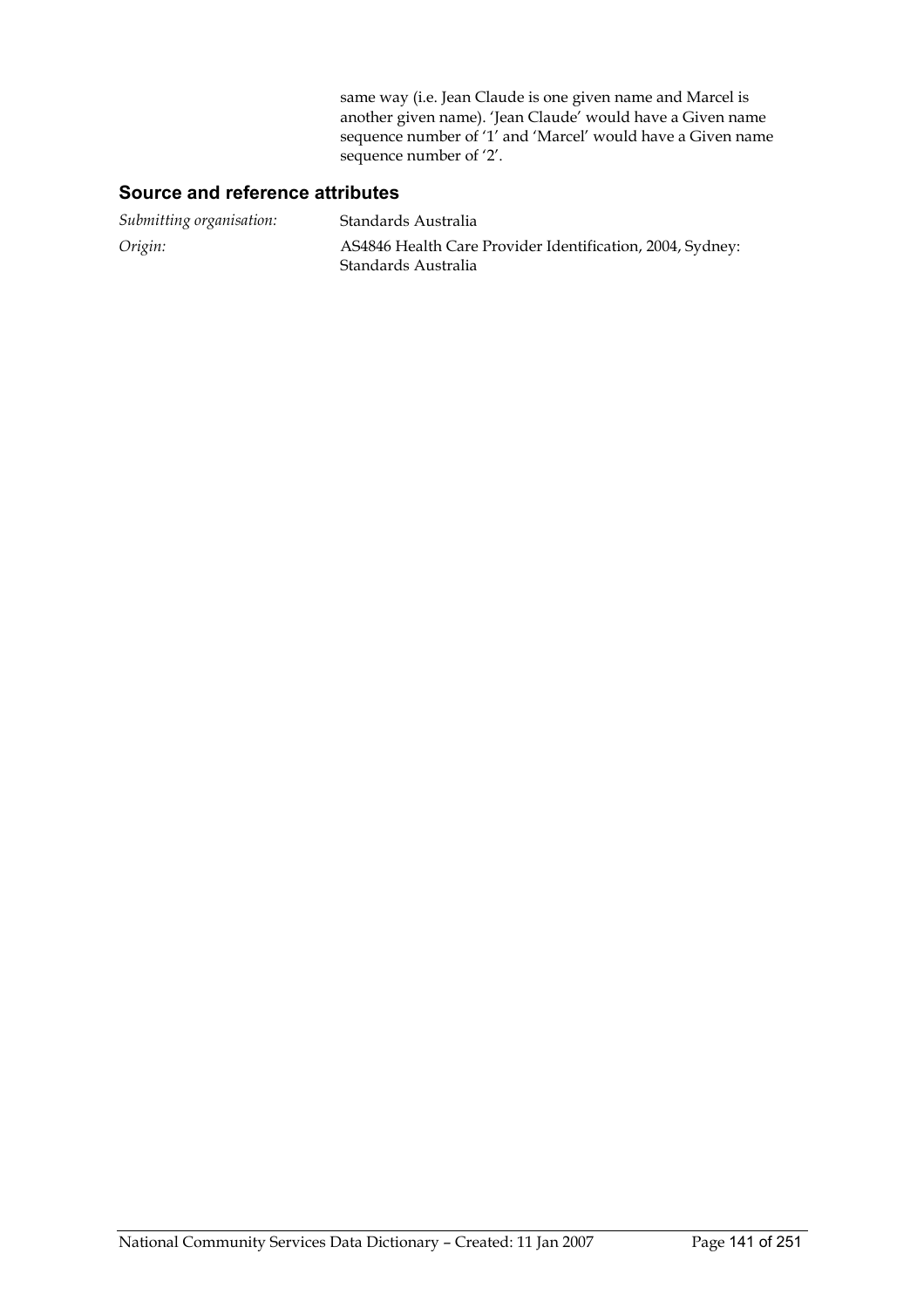# **Given name(s)**

# **Identifying and definitional attributes**

| Metadata item type:  | Data Element                                                                                                                    |
|----------------------|---------------------------------------------------------------------------------------------------------------------------------|
| Technical name:      | Person (name) – given name, text $[X(40)]$                                                                                      |
| METeOR identifier:   | 287035                                                                                                                          |
| Registration status: | NHIG, Standard 04/05/2005<br>NCSIMG, Standard 25/08/2005<br>NHDAMG, Standard 20/06/2005                                         |
| Definition:          | The person's identifying name within the family group or by which<br>the person is socially identified, as represented by text. |

# **Data element concept attributes**

| Data element concept: | Person (name) - given name                                                                                        |
|-----------------------|-------------------------------------------------------------------------------------------------------------------|
| Definition:           | The person's identifying name(s) within the <b>family</b> group or by<br>which the person is socially identified. |
| Context:              | Administrative purposes and individual identification.                                                            |
| Object class:         | Person                                                                                                            |
| <i>Property:</i>      | Given name                                                                                                        |

# **Value domain attributes**

#### **Representational attributes**

| Representation class:     | Text    |
|---------------------------|---------|
| Data type:                | String  |
| Format:                   | [X(40)] |
| Maximum character length: | 40      |

# **Data element attributes**

| Guide for use: | A person may have more than one Given name. All given names<br>should be recorded.                                                                                                                                                                                                                                                                                                                                                                        |
|----------------|-----------------------------------------------------------------------------------------------------------------------------------------------------------------------------------------------------------------------------------------------------------------------------------------------------------------------------------------------------------------------------------------------------------------------------------------------------------|
|                | The agency or establishment should record the client's full given<br>name(s) on their information systems.                                                                                                                                                                                                                                                                                                                                                |
|                | National Community Services Data Dictionary specific:                                                                                                                                                                                                                                                                                                                                                                                                     |
|                | In instances where there is uncertainty about which name to record<br>for a person living in a remote Aboriginal or Torres Strait Islander<br>community, Centrelink follows the practice of recording the<br>Indigenous person's name as it is first provided to Centrelink. In<br>situations where proof of identity is required, the name is recorded<br>on a majority of the higher point scoring documents that are<br>produced as proof of identity. |
|                | National Health Data Dictionary specific:                                                                                                                                                                                                                                                                                                                                                                                                                 |
|                | Each individual Given name should have a Given name sequence<br>number associated with it.                                                                                                                                                                                                                                                                                                                                                                |
|                | Health care establishments may record given names (first and other<br>given names) in one field or several fields. This metadata item<br>definition applies regardless of the format of data recording.                                                                                                                                                                                                                                                   |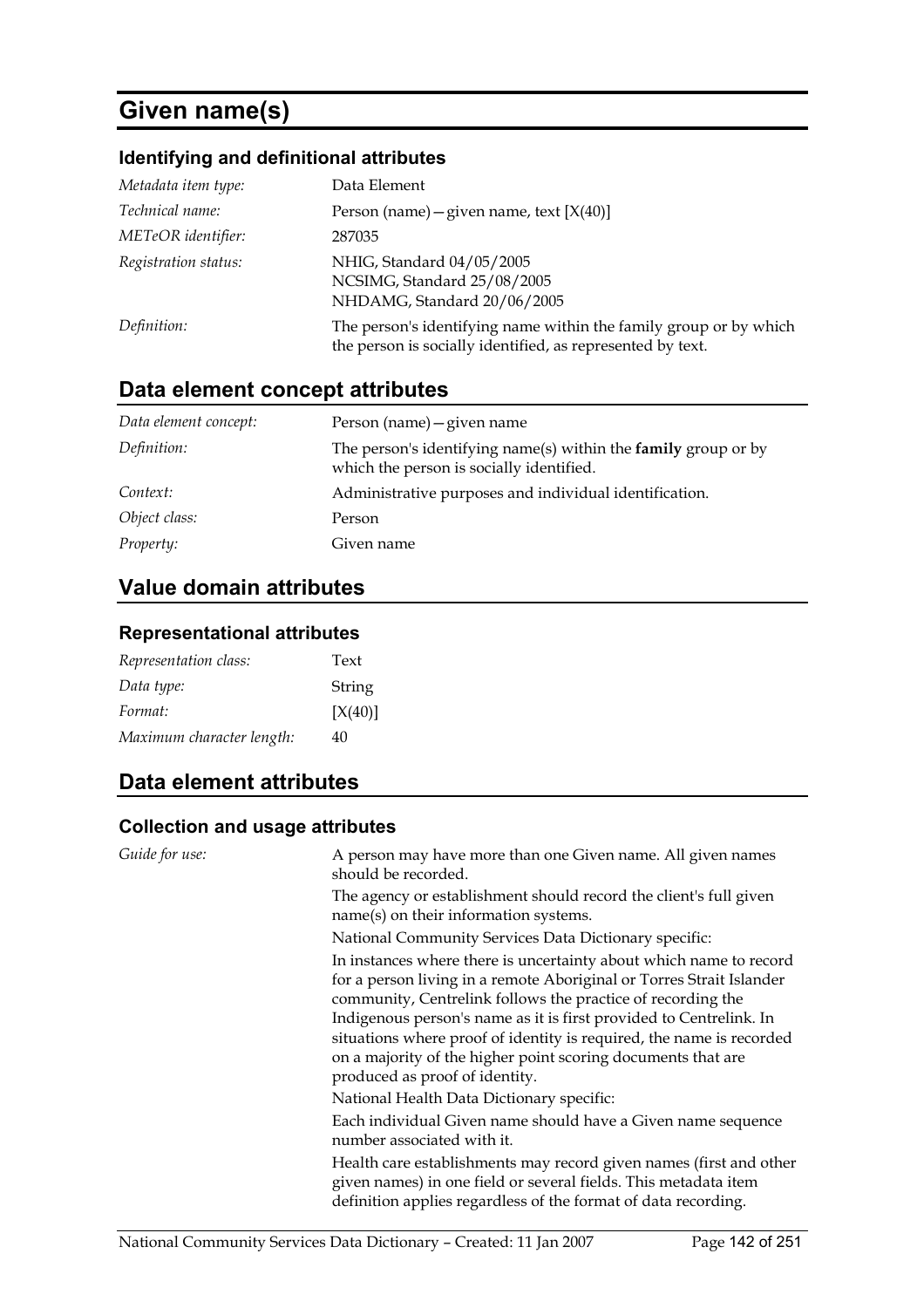A full history of names is to be retained.

*Collection methods:* This metadata item should be recorded for all clients.

Given name(s) should be recorded in the format preferred by the person. The format should be the same as that indicated by the person (eg written on a form) or in the same format as that printed on an identification card, such as Medicare card, to ensure consistent collection of name data.

It is acknowledged that some people use more than one given name (e.g. formal name, birth name, nick name or shortened name, or tribal name) depending on the circumstances. A person is able to change his or her name by usage in all States and Territories of Australia with the exception of Western Australia, where a person may only change his or her name under the Change of Name Act. A person should generally be registered using their preferred name as it is more likely to be used in common usage and on subsequent visits to the agency or establishment. The person's preferred name may in fact be their legal (or Medicare card) name. The Person name type metadata item (see Comments) can be used to distinguish between the different types of names that may be used by the person.

The following format may assist with data collection: What is the given name you would like to be known by?

Are you known by any other given names that you would like recorded?

If so, what are they

 $\overline{\phantom{a}}$  , where  $\overline{\phantom{a}}$  , where  $\overline{\phantom{a}}$  , where  $\overline{\phantom{a}}$ 

Please indicate the 'type' of given name that is to be recorded:

\_\_\_\_\_\_\_\_\_\_\_\_\_\_\_\_\_\_\_\_\_\_\_\_\_\_\_\_\_\_\_\_\_\_\_\_\_\_\_\_\_\_\_\_\_\_\_\_\_\_\_\_\_\_\_\_\_\_\_\_\_

(a) Medicare card name (if different to preferred name).

(b) Alias (any other name that you are known by).

Whenever a person informs the agency or establishment of a change of given name (e.g. prefers to be know by their middle name), the former name should be recorded according to the appropriate name type. Do not delete or overwrite a previous given name e.g. 'Mary Georgina Smith' informs the hospital that she prefers to be known as 'Georgina'. Record 'Georgina' as her preferred given name and record 'Mary' as the Medicare card given name.

e.g. The establishment is informed that 'Baby of Louise Jones' has been named 'Mary Jones'. Retain 'Baby of Louise' as the newborn name and also record 'Mary' as the preferred 'Given name'.

Registering an unidentified health care client:

If the person is a health care client and her/his given name is not known record unknown in the 'Given name' field and use alias Name type. When the person's name becomes known, add the actual name as preferred Name type (or other as appropriate). Do not delete or overwrite the alias name of unknown.

Use of first initial:

If the person's given name is not known, but the first letter (initial) of the given name is known, record the first letter in the preferred 'Given name' field. Do not record a full stop following the initial. Persons with only one name:

Some people do not have a **family** name and a given name: they have only one name by which they are known. If the person has only one name, record it in the 'Family name' field and leave the 'Given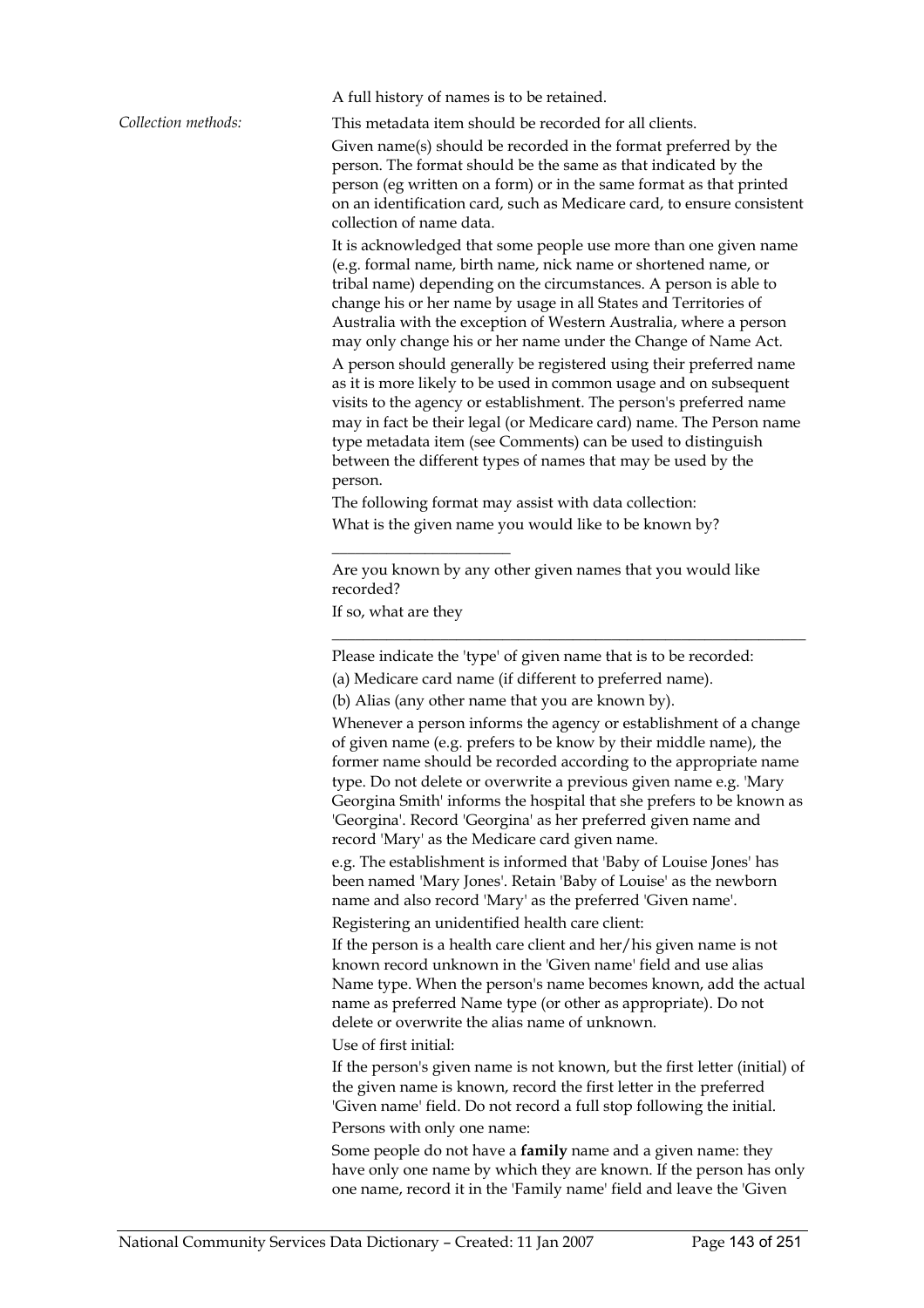name' blank.

Record complete information:

All of the person's given names should be recorded.

Shortened or alternate first given name:

If the person uses a shortened version or an alternate version of their first given name, record their preferred name, the actual name as their Medicare card name and any alternative versions as alias names as appropriate.

Example - The person's given name is Jennifer but she prefers to be called Jenny. Record 'Jenny' as the preferred 'Given name' and 'Jennifer' as her Medicare card name.

Example - The person's given name is 'Giovanni' but he prefers to be called 'John'.

Record 'John' as the preferred 'Given name' and 'Giovanni' as the Medicare card name.

Punctuation:

If special characters form part of the given names they shall be included, e.g. hyphenated names shall be entered with the hyphen.

• Hyphen, e.g. Anne-Maree, Mary-Jane

Do not leave a space before or after the hyphen, i.e. between last letter of 'Anne' and the hyphen, nor a space between the hyphen and the first letter of 'Maree'.

• spaces, e.g. Jean Claude Carcel Moreaux

If the person has recorded their given name as more than one word, displaying spaces in between the words, record their given names in data collection systems in the same way (i.e. Jean Claude is one given name and Marcel is another given name).

Names not for continued use:

 For cultural reasons, a person such as an Aboriginal or Torres Strait Islander may advise that they are no longer using the given name they previously used and are now using an alternative current name. Record their current name as their preferred given name and record their previously used name as an alias name (with a Name conditional use flag of 'not for continued use'). Composite name:

 If a person identifies their first name as being a composite word, both parts should be recorded under the first Given Name (rather than the first and second Given Name).

 e.g. 'Anne Marie Walker' notes her preferred Given Name to be 'Anne Marie', then 'Anne Marie' is recoded as (first) Given Name , and (second) Given Name is left blank.

Registering an unnamed newborn baby:

An unnamed (newborn) baby is to be registered using the mother's given name in conjunction with the prefix 'Baby of'. For example, if the baby's mother's given name is Fiona, then record 'Baby of Fiona' in the preferred 'Given name' field for the baby. This name is recorded under the newborn Name type. If a name is subsequently given, record the new name as the preferred given name and retain the newborn name.

Registering unnamed multiple births:

An unnamed (newborn) baby from a multiple birth should use their mother's given name plus a reference to the multiple births. For example, if the baby's mother's given name is 'Fiona' and a set of twins is to be registered, then record 'Twin 1 of Fiona' in the Given name field for the first born baby, and 'Twin 2 of Fiona' in the 'Given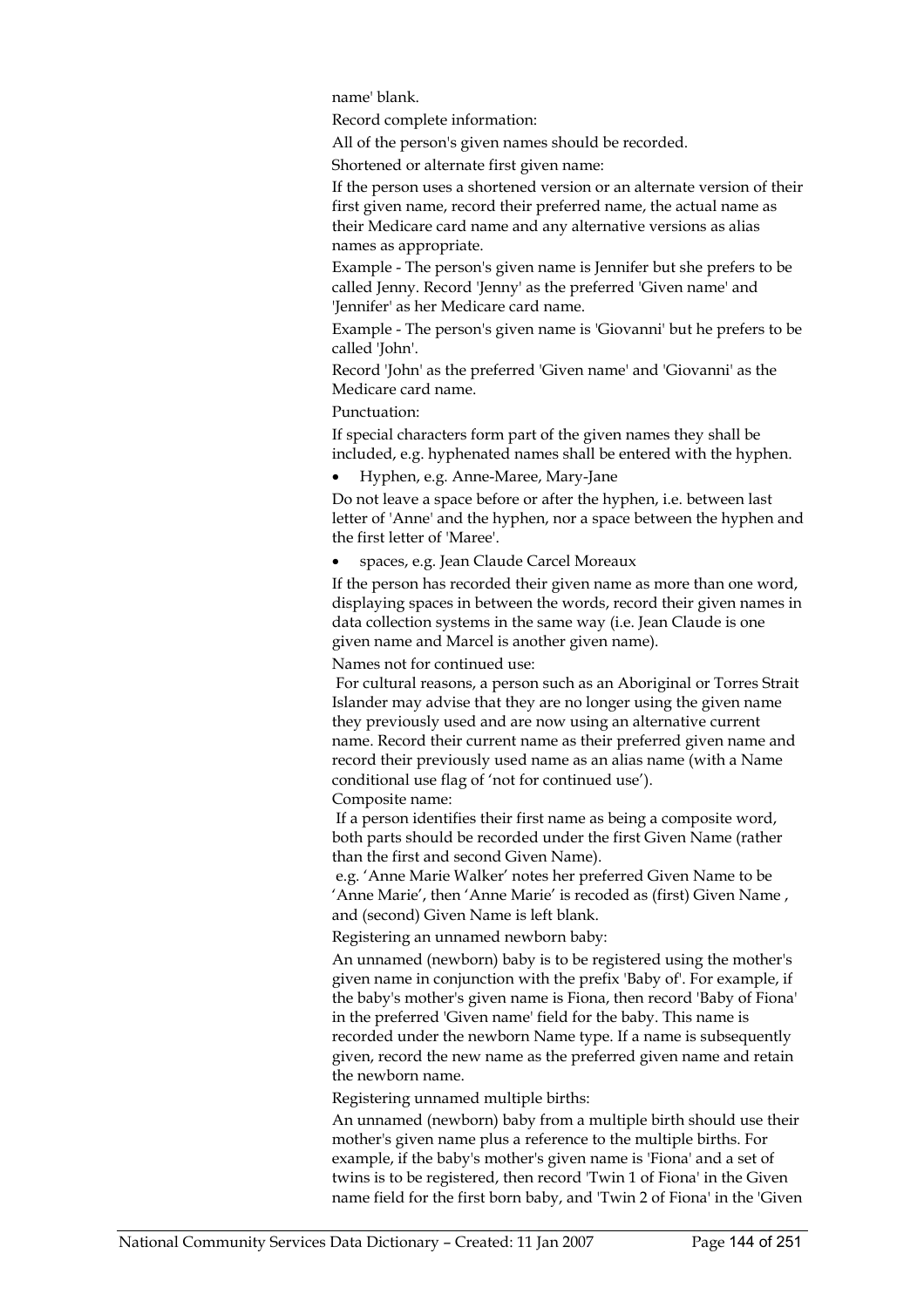name' field of the second born baby. Arabic numbers (1, 2, 3 ... ) are used, not Roman Numerals (I, II, III ......).

In the case of triplets or other multiple births the same logic applies. The following terms should be use for recording multiple births:

Twin<sup>.</sup>

use Twin i.e. Twin 1 of Fiona

• Triplet:

use Trip i.e. Trip 1 of Fiona

- Quadruplet:
- use Quad i.e. Quad 1 of Fiona
- Quintuplet:

use Quin i.e. Quin 1 of Fiona

• Sextuplet:

use Sext i.e. Sext 1 of Fiona

• Septuplet:

use Sept i.e. Sept 1 of Fiona.

These names should be recorded under the newborn Person name type. When the babies are named, the actual names should be recorded as the preferred name. The newborn name is retained. Aboriginal/Torres Strait Islander names not for continued use:

For cultural reasons, an Aboriginal or Torres Strait Islander may advise an agency or establishment that they are no longer using the given name that they had previously registered and are now using an alternative current name.

Record their current name as the preferred 'Given name' and record their previous used given name as an alias name.

Ethnic Names:

The Centrelink Naming Systems for Ethnic Groups publication provides the correct coding for ethnic names. Refer to Ethnic Names Condensed Guide for summary information.

Misspelled given names:

If the person's given name has been misspelled in error, update the Given name field with the correct spelling and record the misspelled given name as an Alias name. Recording misspelled names is important for filing documents that may be issued with previous versions of the client's name. Discretion should be used regarding the degree of recording that is maintained.

*Comments:* **Comments: Often people use a variety of names, including legal names,** married/maiden names, nicknames, assumed names, traditional names, etc. Even small differences in recording - such as the difference between Thomas and Tom - can make Record linkage impossible. To minimise discrepancies in the recording and reporting of name information, agencies or establishments should ask the person for their full (formal) Given name and Family name. These may be different from the name that the person may prefer the agency or establishment workers to use in personal dealings. Agencies or establishments may choose to separately record the preferred name that the person wishes to be used by agency or establishment workers. In some cultures it is traditional to state the family name first. To overcome discrepancies in recording/reporting that may arise as a result of this practice, agencies or establishments should always ask the person to specify their first given name and their family or surname separately. These should then be recorded as Given name and Family name as appropriate, regardless of the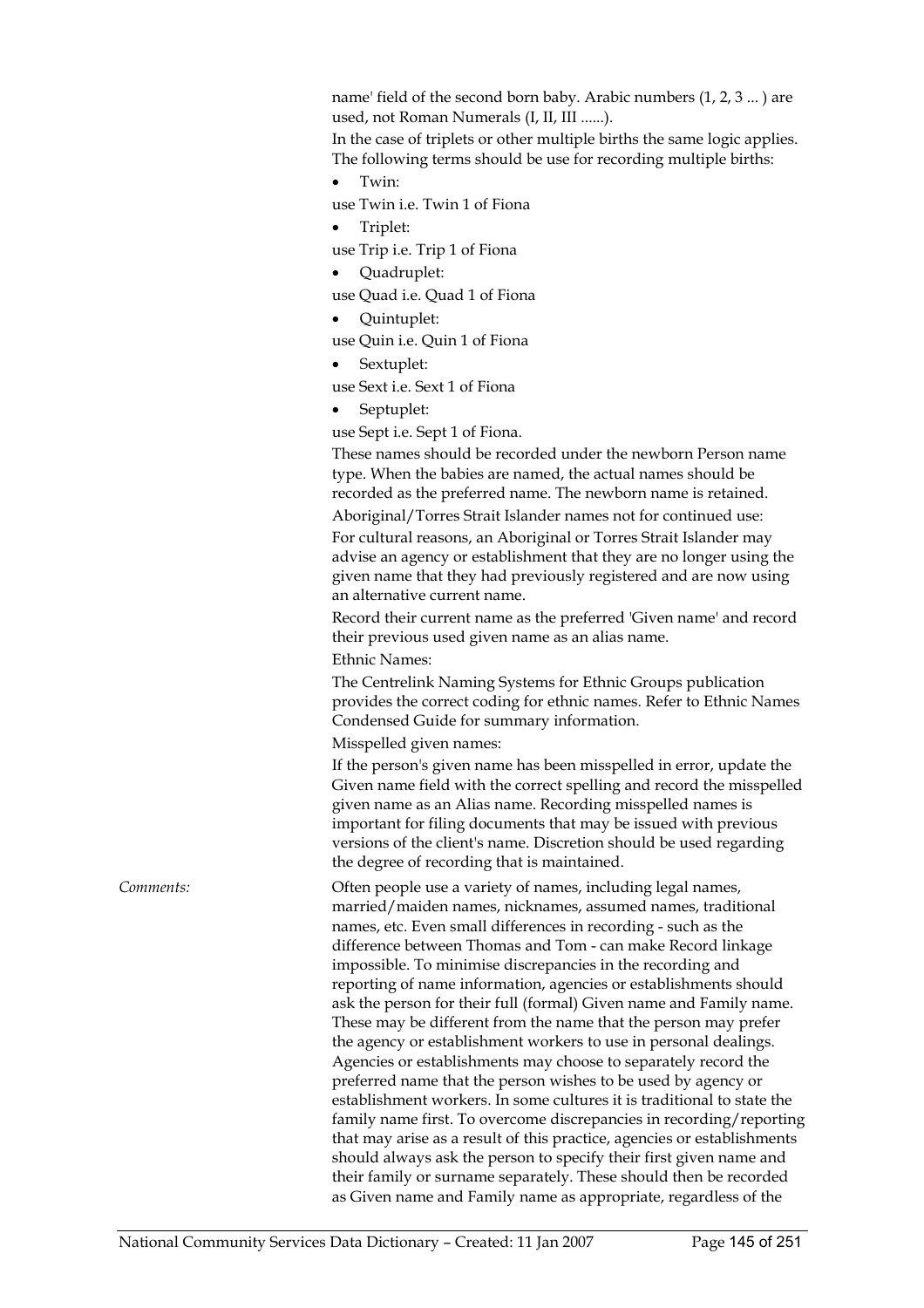| order in which they may be traditionally given.                                                                                                                                                                                                                                                                                                                                                                                                                                                                                                                |
|----------------------------------------------------------------------------------------------------------------------------------------------------------------------------------------------------------------------------------------------------------------------------------------------------------------------------------------------------------------------------------------------------------------------------------------------------------------------------------------------------------------------------------------------------------------|
| National Community Services Data Dictionary specific:                                                                                                                                                                                                                                                                                                                                                                                                                                                                                                          |
| Selected letters of the given name in combination with selected<br>letters of the family name, date of birth and sex may be used for<br>record linkage for statistical purposes only.                                                                                                                                                                                                                                                                                                                                                                          |
| National Health Data Dictionary specific:                                                                                                                                                                                                                                                                                                                                                                                                                                                                                                                      |
| Health care provider identification DSS and Health care client<br>identification DSS                                                                                                                                                                                                                                                                                                                                                                                                                                                                           |
| For the purpose of positive identification or contact, agencies or<br>establishments that collect Given name should also collect Given<br>name sequence number. Given name sequence number is also a<br>metadata item in Australian Standard AS4846-2004 Health care<br>provider identification and is proposed for inclusion in the review of<br>Australian Standard AS5017-2002 Health care client identification.<br>AS5017 and AS4846 use alternative alphabetic codes for Given name<br>sequence number. Refer to the current standards for more details. |
|                                                                                                                                                                                                                                                                                                                                                                                                                                                                                                                                                                |

### **Source and reference attributes**

| Submitting organisation:     | Australian Institute of Health and Welfare                                                                                  |  |
|------------------------------|-----------------------------------------------------------------------------------------------------------------------------|--|
|                              | Standards Australia                                                                                                         |  |
| Origin:                      | National Health Data Committee                                                                                              |  |
|                              | National Community Services Data Committee                                                                                  |  |
|                              | Commonwealth Department of Health and Family Services 1998.                                                                 |  |
|                              | Home and Community Care Data Dictionary Version 1.0. Canberra:<br><b>DHFS</b>                                               |  |
|                              | Standards Australia 2002. Australian Standard AS5017-2002 Health<br>Care Client Identification. Sydney: Standards Australia |  |
| Reference documents:         | AS4846 Health Care Provider Identification, 2004, Sydney:<br>Standards Australia                                            |  |
| <b>Relational attributes</b> |                                                                                                                             |  |
| Related metadata references: | See also Person (name) - family name, text X[X(39)] NHIG, Standard                                                          |  |

04/05/2005, NCSIMG, Standard 25/08/2005, NHDAMG, Standard 20/06/2005 Supersedes Person (name)—given name, text [X(40)] NHIG,

Superseded 04/05/2005, NCSIMG, Superseded 25/08/2005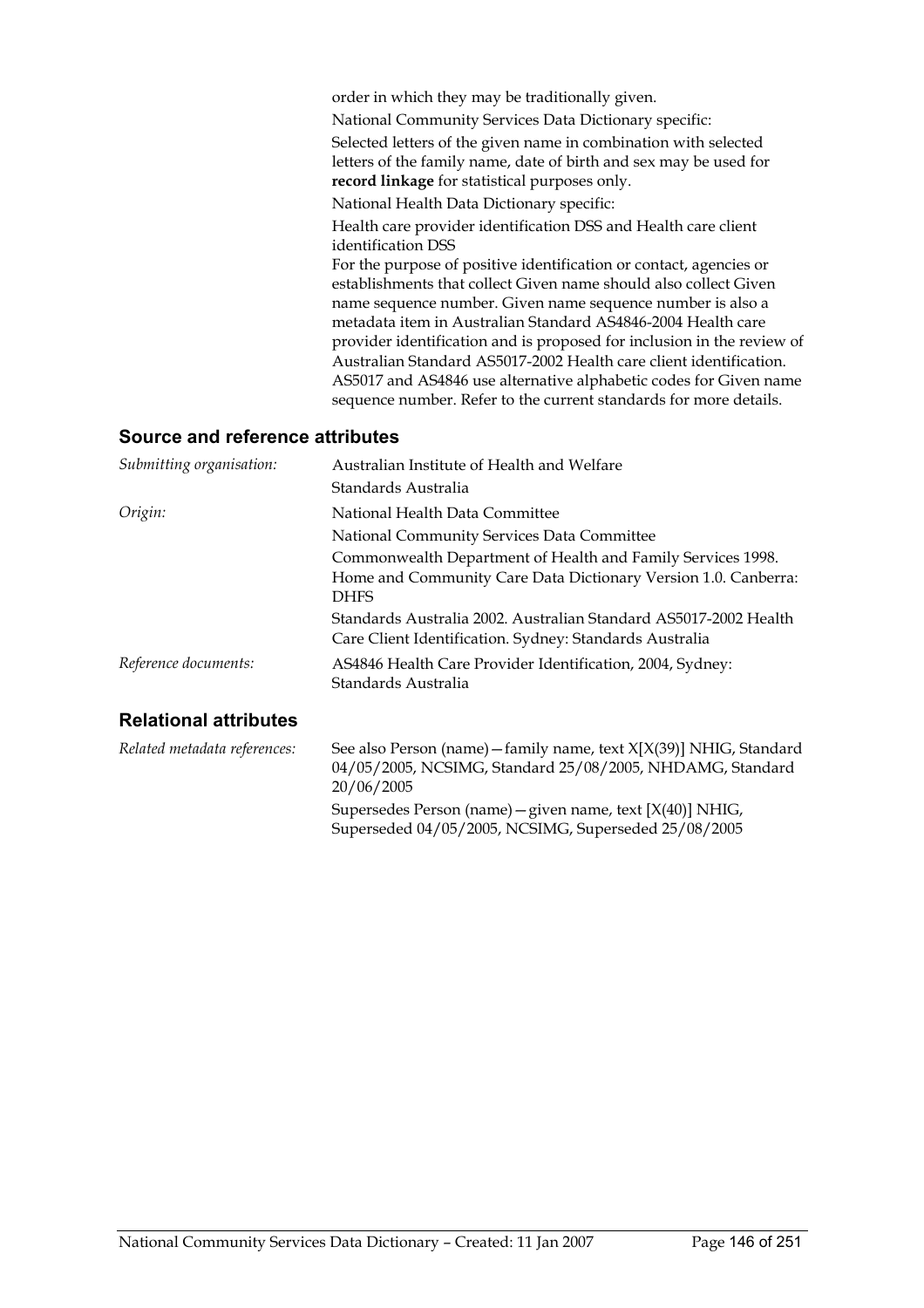# **Goods and equipment received (service episode)**

### **Identifying and definitional attributes**

| Metadata item type:  | Data Element                                                                                                                                  |
|----------------------|-----------------------------------------------------------------------------------------------------------------------------------------------|
| Technical name:      | Service episode-type of goods and equipment received, code<br>N                                                                               |
| METeOR identifier:   | 323299                                                                                                                                        |
| Registration status: | NCSIMG, Standard 29/04/2006                                                                                                                   |
| Definition:          | The types of goods or equipment received by the client (by<br>purchase, loan, or gift) during a service episode, as represented<br>by a code. |

## **Data element concept attributes**

| Data element concept: | Service episode-type of goods and equipment received                                                                                                                                                                                                                                                                                                                                                                                                                                                                                                                                                                                                                                                                                                                                                                                            |
|-----------------------|-------------------------------------------------------------------------------------------------------------------------------------------------------------------------------------------------------------------------------------------------------------------------------------------------------------------------------------------------------------------------------------------------------------------------------------------------------------------------------------------------------------------------------------------------------------------------------------------------------------------------------------------------------------------------------------------------------------------------------------------------------------------------------------------------------------------------------------------------|
| Definition:           | The types of goods or equipment received by the client (by<br>purchase, loan, or gift) during a service episode.                                                                                                                                                                                                                                                                                                                                                                                                                                                                                                                                                                                                                                                                                                                                |
| Context:              | Resource and financial planning:<br>This provides one measure of the assistance received by a client<br>or clients on a Service episode. In this case it will measure the<br>types of goods and equipment received.<br>This metadata item does not record an amount of assistance<br>with goods and equipment in the same way that an amount is<br>recorded for the other types of assistance provided by agencies<br>(i.e. in time, quantity or cost). Rather this metadata item<br>indicates the type of goods or equipment that the agency<br>provides to the person on an occasion of service delivery.<br>Information about the types of goods and equipment provided<br>to clients by agencies facilitates interstate and cross regional<br>comparisons of service provision and comparisons between<br>different client sub-populations. |
| Object class:         | Service episode                                                                                                                                                                                                                                                                                                                                                                                                                                                                                                                                                                                                                                                                                                                                                                                                                                 |
| Property:             | Type of goods and equipment received                                                                                                                                                                                                                                                                                                                                                                                                                                                                                                                                                                                                                                                                                                                                                                                                            |

### **Source and reference attributes**

| Submitting organisation: | Australian Institute of Health and Welfare |
|--------------------------|--------------------------------------------|

### **Value domain attributes**

### **Representational attributes**

| Representation class:     | Code   |                                                                           |
|---------------------------|--------|---------------------------------------------------------------------------|
| Data type:                | Number |                                                                           |
| Format:                   | N      |                                                                           |
| Maximum character length: |        |                                                                           |
| Permissible values:       | Value  | Meaning                                                                   |
|                           | 1      | Self-care aids (e.g. button hook for dressing or<br>bowl care for eating) |
|                           | 2      | Support and mobility aids (e.g. walking frame,<br>manual wheelchair)      |
|                           | 3      | Communication aids (e.g. hearing aids,                                    |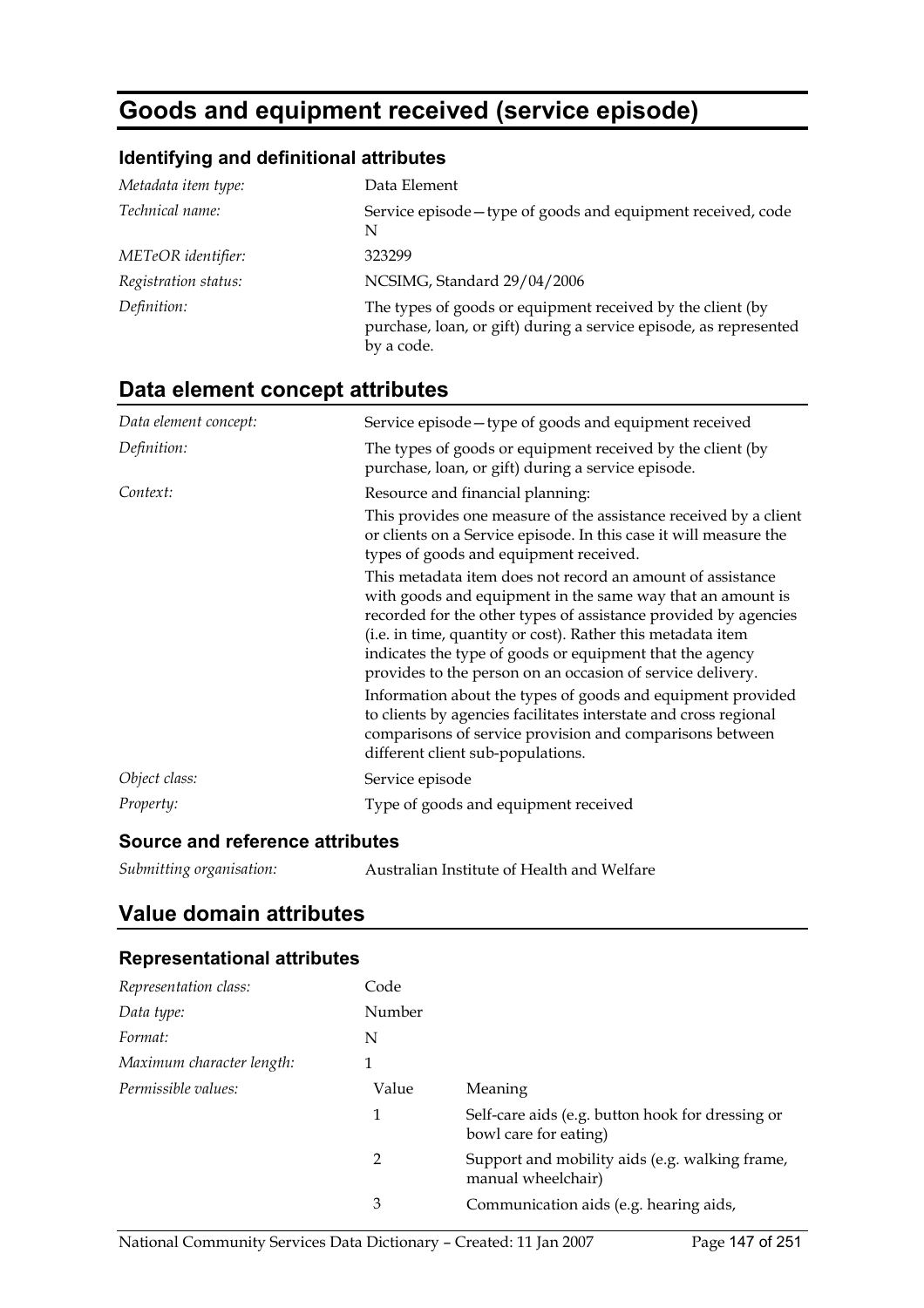|                       |   | mouthstick)                                                                       |
|-----------------------|---|-----------------------------------------------------------------------------------|
|                       | 4 | Reading aids (e.g. magnifying glass, braille<br>books)                            |
|                       | 5 | Medical care aids (e.g. ventilator, pacemaker)                                    |
|                       | 6 | Car modifications (e.g. car ramp, room for<br>wheelchair)                         |
|                       | 8 | Other goods and equipment (other goods and<br>equipment not elsewhere classified) |
| Supplementary values: | 9 | Not stated/inadequately described                                                 |

#### **Collection and usage attributes**

#### *Guide for use:* **CODE 1 Self-care aids**

Eating aids – crockery, cutlery, plate guard, bowl guard Dressing aids – button hook, clothes tongs, zip pull Washing aids – bathrails/hoist/seat, shower rails/fitting/seat Bag, urinal, incontinence pad, uredome, urinary appliances Bowel appliances – colostomy bag, bowel pad Toilet chair, commode, frame, conventional toilet use aids Cooking aids (excl. eating utensils), special iron Other aids for self care **CODE 2 Support and mobility aids** Callipers, splints Belts, braces, neck collar, corsets Crutches for support, walking frame/stick Ankle/knee strap, built up shoe, foot/leg support NEC Transporter chair, pusher, tricycle Wheelchair manual or unspecified Wheelchair, motorised Henry lifter, hoist, patient lifter Scooter Ejector chair, hard-back chair, made to measure chair, chair NEC Special bed, cushions/pillows for support White cane Sonic beam, laser cane, optacon Guide dog bars/hooks/rails/straps, attached to walls, etc., for support and mobility Other aids for support or mobility **CODE 3 Communication aids** Aid, hearing Teletext Telephone attachment or adaptation (e.g. answering service, flashing light, headpiece, TTY telephone) Writing aids (mouthstick, writing pad, typewriter, communication board) Computers – Kurzweil personal reader, communication Speaking aids - electrolarynx **CODE 4 Reading aids** Contact lenses, reading/magnifying glasses Braille books/items/watch Books, large print/talking, cassette recorders/players Reading frame, page turners, reading aids not associated with loss of sight Other reading or sight aids Dwelling modification to aid communication – intercom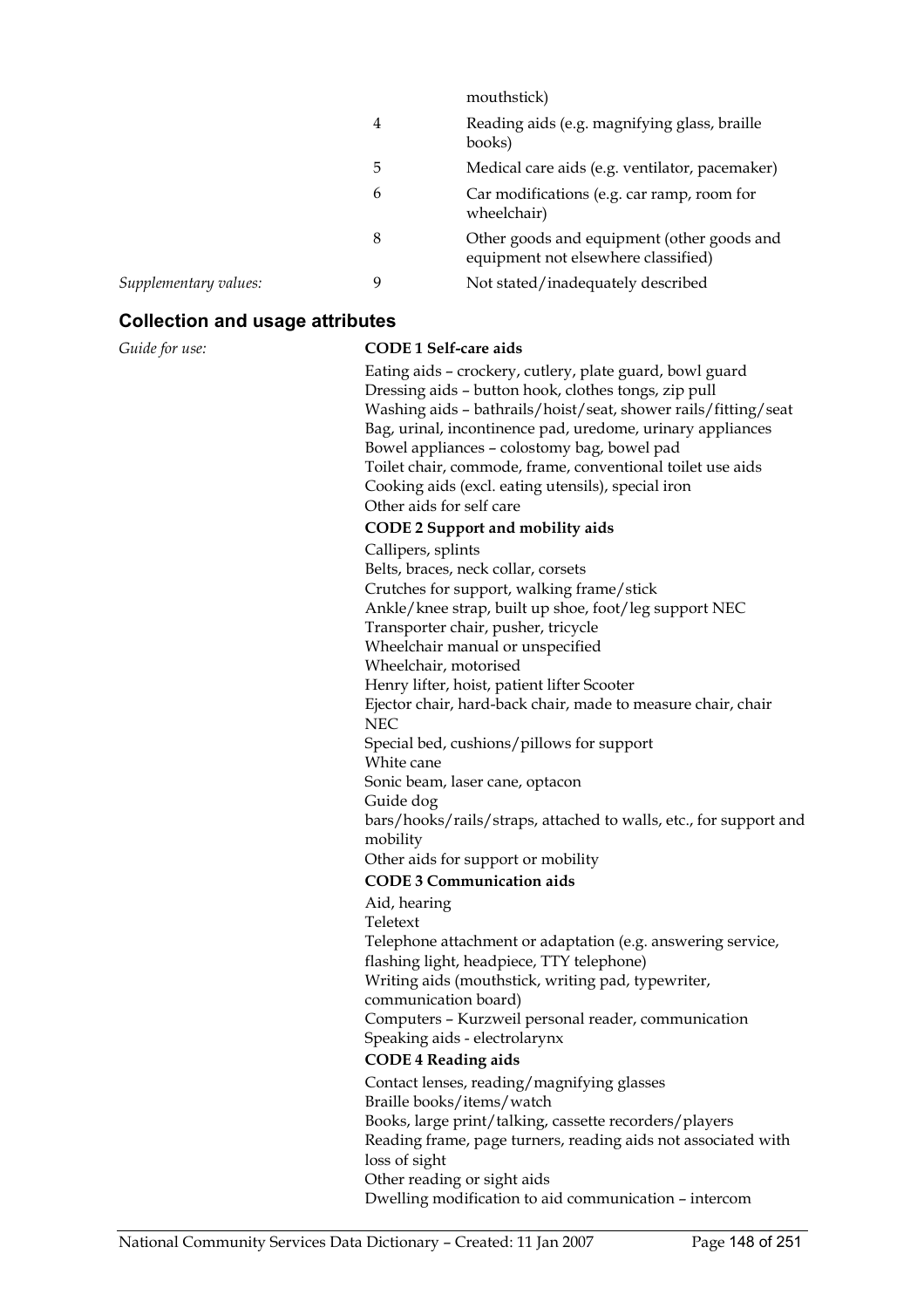Other aids for communication

#### **CODE 5 Medical care aids**

Breathing pumps – oxygen masks, ventilator Dialysis machine, kidney functioning machines Heart stimulus/functioning machines, pacemaker Ostomy appliances/Stoma appliances, excluding colostomy bag

Other aids for medical care

#### **CODE 6 Car modifications**

Accelerator/brake/controls, hand – car modifications Handles/lifter/rails/ramps – car modifications Mirrors/steering/windows, power – car modifications Other car modifications – automatic transmission, room for wheelchair

#### **CODE 8 Other goods/equipment**

Other goods/equipment NEC

#### **Source and reference attributes**

*Origin:* National HACC Minimum Data Set User Guide Version 2.0 2005. Home and Community Care (HACC) Program

Supersedes Service episode—type of goods and equipment

received, code N NCSIMG, Superseded 29/04/2006

### **Data element attributes**

#### **Collection and usage attributes**

*Collection methods:* The agency should record the type of goods or equipment received by the client (on loan or by purchase) on each instance of assistance. This information can then be amalgamated to provide a measure of the types of goods and equipment received by a client over a reporting period (which will vary according to collection requirements). Where the client receives more than one of the same type of good or equipment (e.g. several food packets) on the same occasion, the agency should only record this once. Where the client receives different types of goods or equipment on the same occasion, the agency should separately record each type of goods or equipment against the same date. **Source and reference attributes** 

| Submitting organisation:     | Australian Institute of Health and Welfare                                                                                                                                             |
|------------------------------|----------------------------------------------------------------------------------------------------------------------------------------------------------------------------------------|
| Origin:                      | Australian Institute of Health and Welfare 1998. Home and<br>Community Care (HACC) data dictionary, version 1.0.<br>Commonwealth Department of Health and Family Services,<br>Canberra |
| <b>Relational attributes</b> |                                                                                                                                                                                        |
| Related metadata references: | Supersedes Goods and equipment received, version 1, DE,<br>NCSDD, NCSIMG, Superseded 01/03/2005                                                                                        |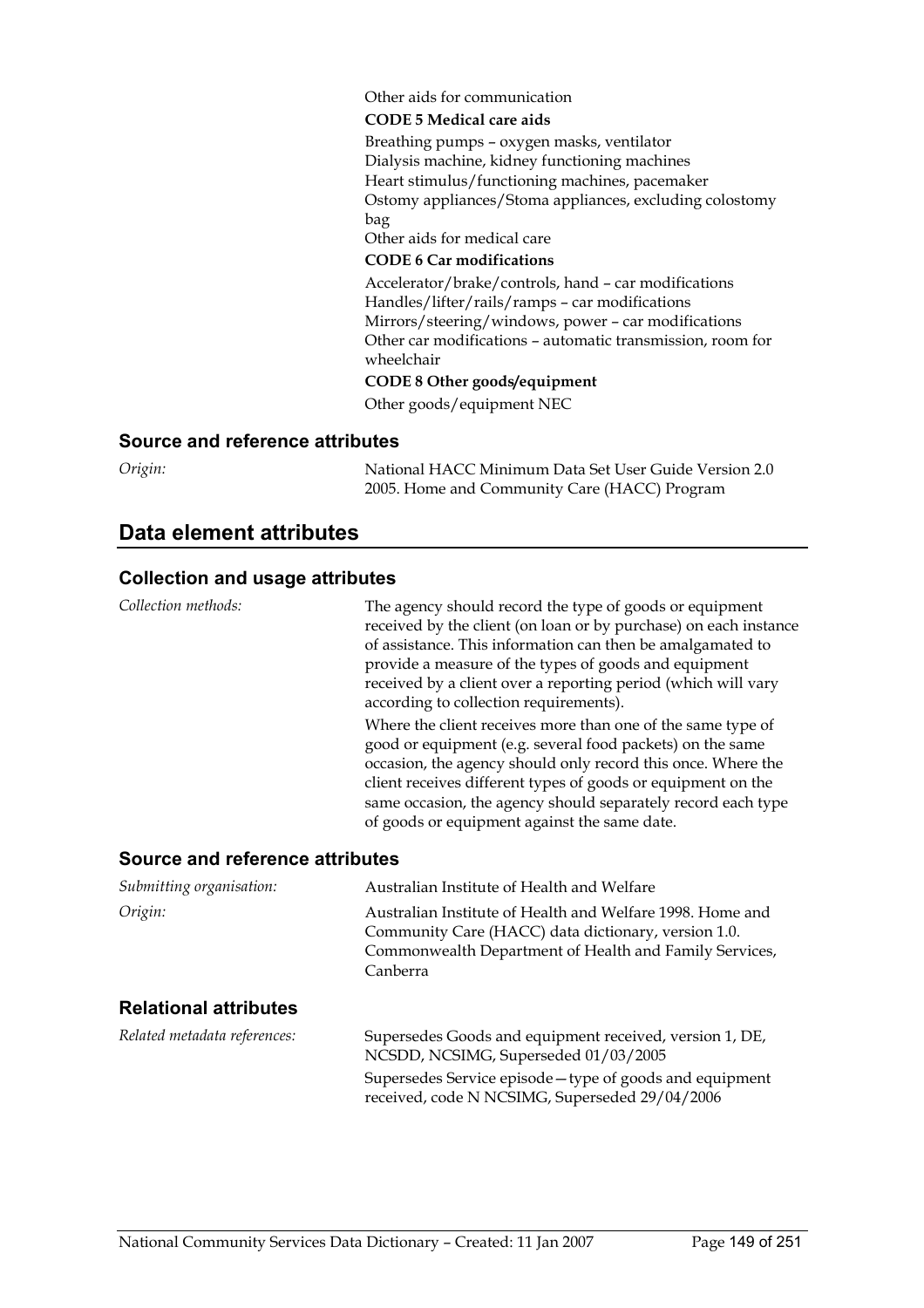# **Goods and equipment received (service event)**

### **Identifying and definitional attributes**

| Metadata item type:  | Data Element                                                                                                                                |
|----------------------|---------------------------------------------------------------------------------------------------------------------------------------------|
| Technical name:      | Service event-type of goods and equipment received, code N                                                                                  |
| Synonymous names:    | Goods and equipment received                                                                                                                |
| METeOR identifier:   | 323236                                                                                                                                      |
| Registration status: | NCSIMG, Standard 29/04/2006                                                                                                                 |
| Definition:          | The types of goods or equipment received by the client (by<br>purchase, loan, or gift) during a service event, as represented by<br>a code. |

## **Data element concept attributes**

| Data element concept: | Service event-type of goods and equipment received                                                                                                                                                                                                                                                                                                                                                                                                                                     |
|-----------------------|----------------------------------------------------------------------------------------------------------------------------------------------------------------------------------------------------------------------------------------------------------------------------------------------------------------------------------------------------------------------------------------------------------------------------------------------------------------------------------------|
| Definition:           | The types of goods or equipment received by the client (by<br>purchase, loan, or gift) during a service event.                                                                                                                                                                                                                                                                                                                                                                         |
| Context:              | Resource and financial planning:                                                                                                                                                                                                                                                                                                                                                                                                                                                       |
|                       | This provides one measure of the assistance received by a client<br>on an occasion of service. This metadata item does not record<br>an amount of assistance with goods and equipment in the same<br>way that an amount is recorded for the other types of assistance<br>provided by agencies (i.e. in time, quantity or cost). Rather this<br>metadata item indicates the type of goods or equipment that the<br>agency provides to the person on an occasion of service<br>delivery. |
|                       | Information about the types of goods and equipment provided<br>to clients by agencies facilitates interstate and cross regional<br>comparisons of service provision and comparisons between<br>different client sub-populations.                                                                                                                                                                                                                                                       |
| Object class:         | Service event                                                                                                                                                                                                                                                                                                                                                                                                                                                                          |
| Property:             | Type of goods and equipment received                                                                                                                                                                                                                                                                                                                                                                                                                                                   |

### **Source and reference attributes**

| Submitting organisation: | Australian Institute of Health and Welfare |
|--------------------------|--------------------------------------------|
|--------------------------|--------------------------------------------|

### **Value domain attributes**

### **Representational attributes**

| Representation class:     | Code   |                                                                           |
|---------------------------|--------|---------------------------------------------------------------------------|
| Data type:                | Number |                                                                           |
| Format:                   | N      |                                                                           |
| Maximum character length: | 1      |                                                                           |
| Permissible values:       | Value  | Meaning                                                                   |
|                           | 1      | Self-care aids (e.g. button hook for dressing or<br>bowl care for eating) |
|                           | 2      | Support and mobility aids (e.g. walking frame,<br>manual wheelchair)      |
|                           | 3      | Communication aids (e.g. hearing aids,                                    |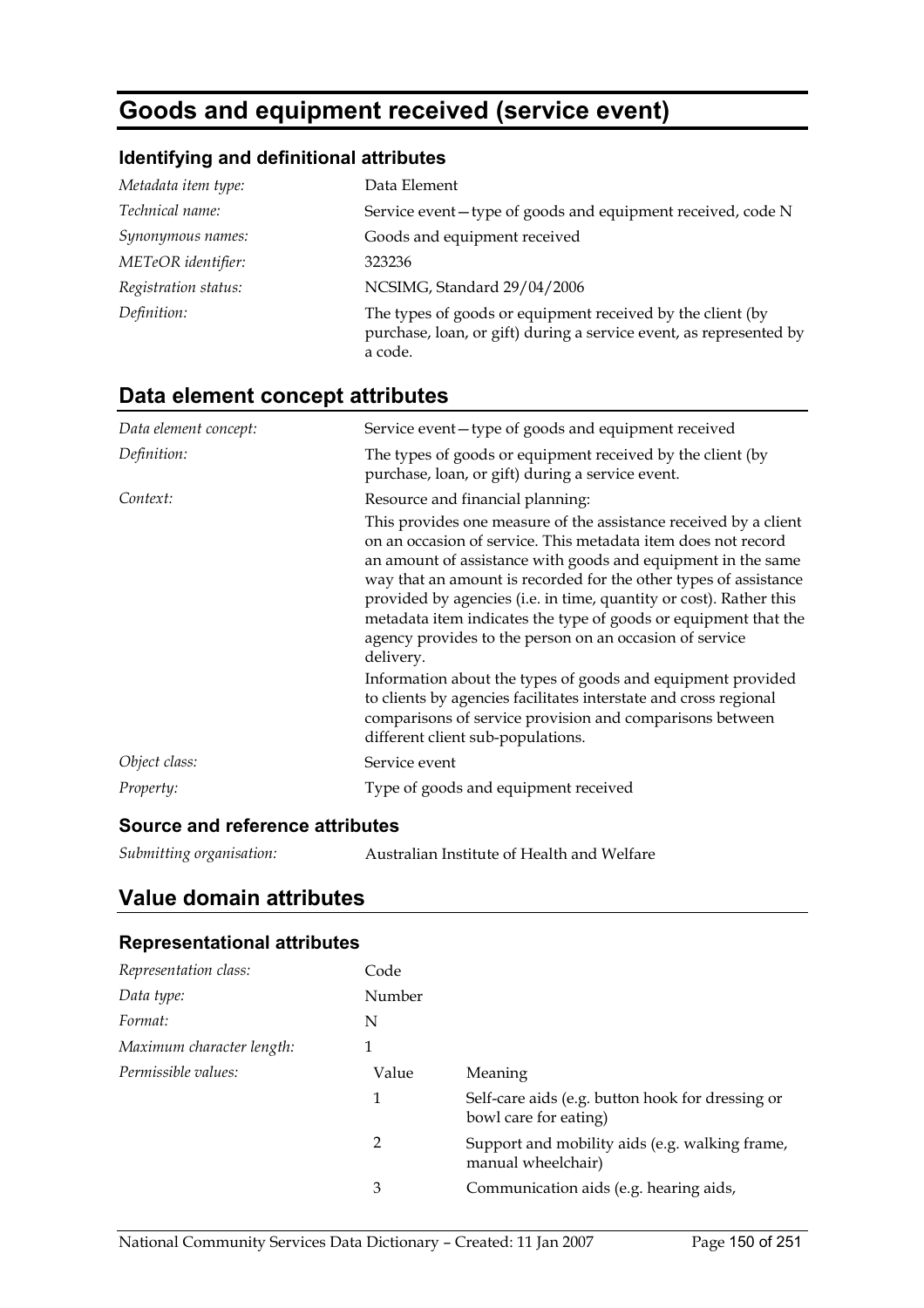|                       |   | mouthstick)                                                                       |
|-----------------------|---|-----------------------------------------------------------------------------------|
|                       | 4 | Reading aids (e.g. magnifying glass, braille<br>books)                            |
|                       | 5 | Medical care aids (e.g. ventilator, pacemaker)                                    |
|                       | 6 | Car modifications (e.g. car ramp, room for<br>wheelchair)                         |
|                       | 8 | Other goods and equipment (other goods and<br>equipment not elsewhere classified) |
| Supplementary values: | 9 | Not stated/inadequately described                                                 |

#### **Collection and usage attributes**

#### *Guide for use:* **CODE 1 Self-care aids**

Eating aids – crockery, cutlery, plate guard, bowl guard Dressing aids – button hook, clothes tongs, zip pull Washing aids – bathrails/hoist/seat, shower rails/fitting/seat Bag, urinal, incontinence pad, uredome, urinary appliances Bowel appliances – colostomy bag, bowel pad Toilet chair, commode, frame, conventional toilet use aids Cooking aids (excl. eating utensils), special iron Other aids for self care **CODE 2 Support and mobility aids** Callipers, splints Belts, braces, neck collar, corsets Crutches for support, walking frame/stick Ankle/knee strap, built up shoe, foot/leg support NEC Transporter chair, pusher, tricycle Wheelchair manual or unspecified Wheelchair, motorised Henry lifter, hoist, patient lifter Scooter Ejector chair, hard-back chair, made to measure chair, chair NEC Special bed, cushions/pillows for support White cane Sonic beam, laser cane, optacon Guide dog bars/hooks/rails/straps, attached to walls, etc., for support and mobility Other aids for support or mobility **CODE 3 Communication aids** Aid, hearing Teletext Telephone attachment or adaptation (e.g. answering service, flashing light, headpiece, TTY telephone) Writing aids (mouthstick, writing pad, typewriter, communication board) Computers – Kurzweil personal reader, communication Speaking aids - electrolarynx **CODE 4 Reading aids** Contact lenses, reading/magnifying glasses Braille books/items/watch Books, large print/talking, cassette recorders/players Reading frame, page turners, reading aids not associated with loss of sight Other reading or sight aids Dwelling modification to aid communication – intercom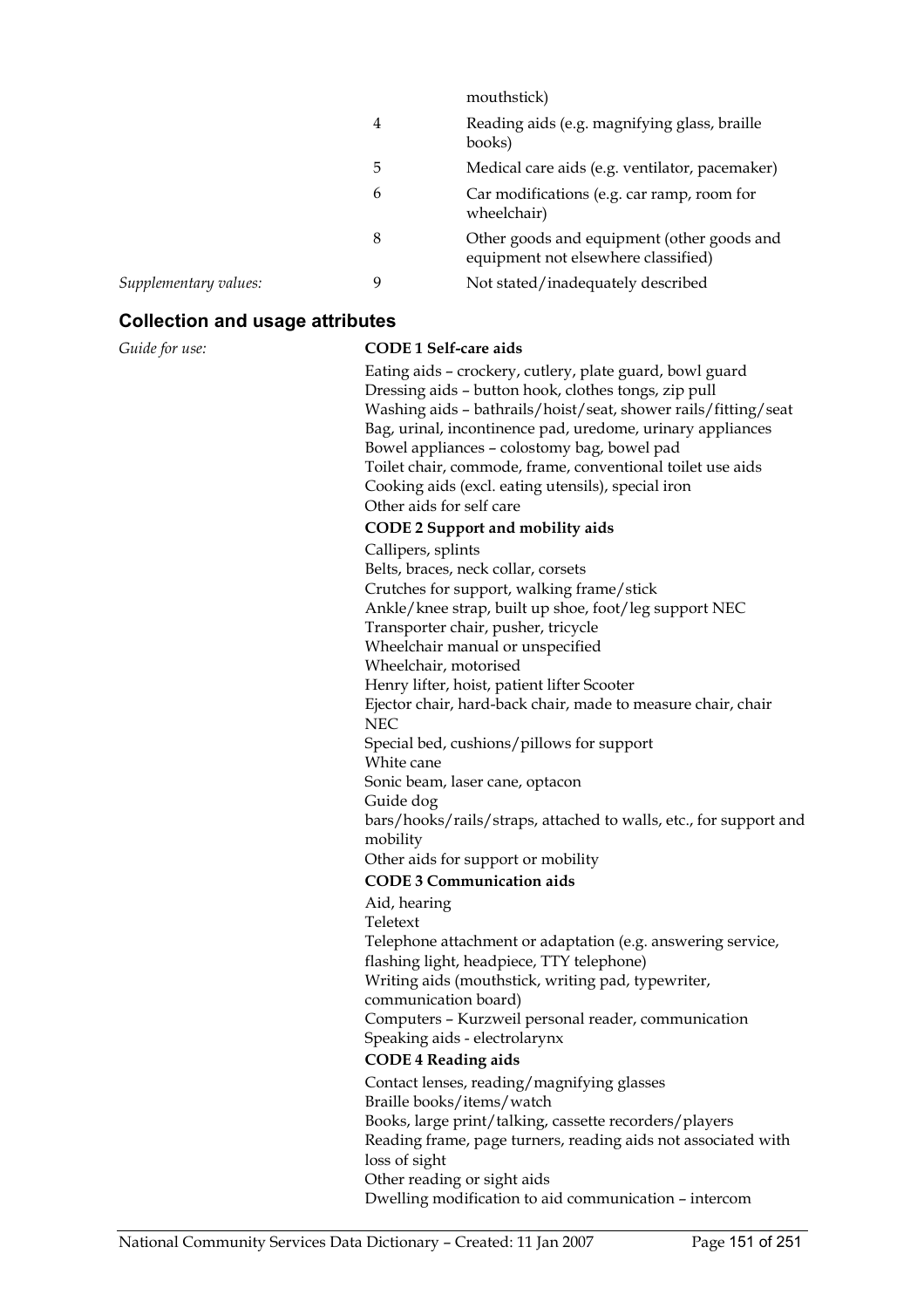Other aids for communication

#### **CODE 5 Medical care aids**

Breathing pumps – oxygen masks, ventilator Dialysis machine, kidney functioning machines Heart stimulus/functioning machines, pacemaker Ostomy appliances/Stoma appliances, excluding colostomy bag

Other aids for medical care

#### **CODE 6 Car modifications**

Accelerator/brake/controls, hand – car modifications Handles/lifter/rails/ramps – car modifications Mirrors/steering/windows, power – car modifications Other car modifications – automatic transmission, room for wheelchair

#### **CODE 8 Other goods/equipment**

Other goods/equipment NEC

#### **Source and reference attributes**

*Origin:* National HACC Minimum Data Set User Guide Version 2.0 2005. Home and Community Care (HACC) Program

### **Data element attributes**

#### **Collection and usage attributes**

*Collection methods:* The agency should record the type of goods or equipment received by the client (on loan or by purchase) for each Service event. This information can then be amalgamated to provide a measure of the types of goods and equipment received by a client over a reporting period (which will vary according to collection requirements). Where the client receives more than one of the same type of good or equipment (e.g. several food packets) on the same occasion, the agency should only record this once. Where the client receives different types of goods or equipment on the same occasion, the agency should separately record each type of goods or equipment against the same date. **Source and reference attributes** 

| Submitting organisation:     | Australian Institute of Health and Welfare                                                                                                                                             |  |
|------------------------------|----------------------------------------------------------------------------------------------------------------------------------------------------------------------------------------|--|
| Origin:                      | Australian Institute of Health and Welfare 1998. Home and<br>Community Care (HACC) data dictionary, version 1.0.<br>Commonwealth Department of Health and Family Services,<br>Canberra |  |
| <b>Relational attributes</b> |                                                                                                                                                                                        |  |
|                              |                                                                                                                                                                                        |  |

| Related metadata references: | Supersedes Service event-type of goods and equipment<br>received, code N NCSIMG, Superseded 29/04/2006 |
|------------------------------|--------------------------------------------------------------------------------------------------------|
|                              | Supersedes Goods and equipment received, version 1, DE,<br>NCSDD, NCSIMG, Superseded 01/03/2005        |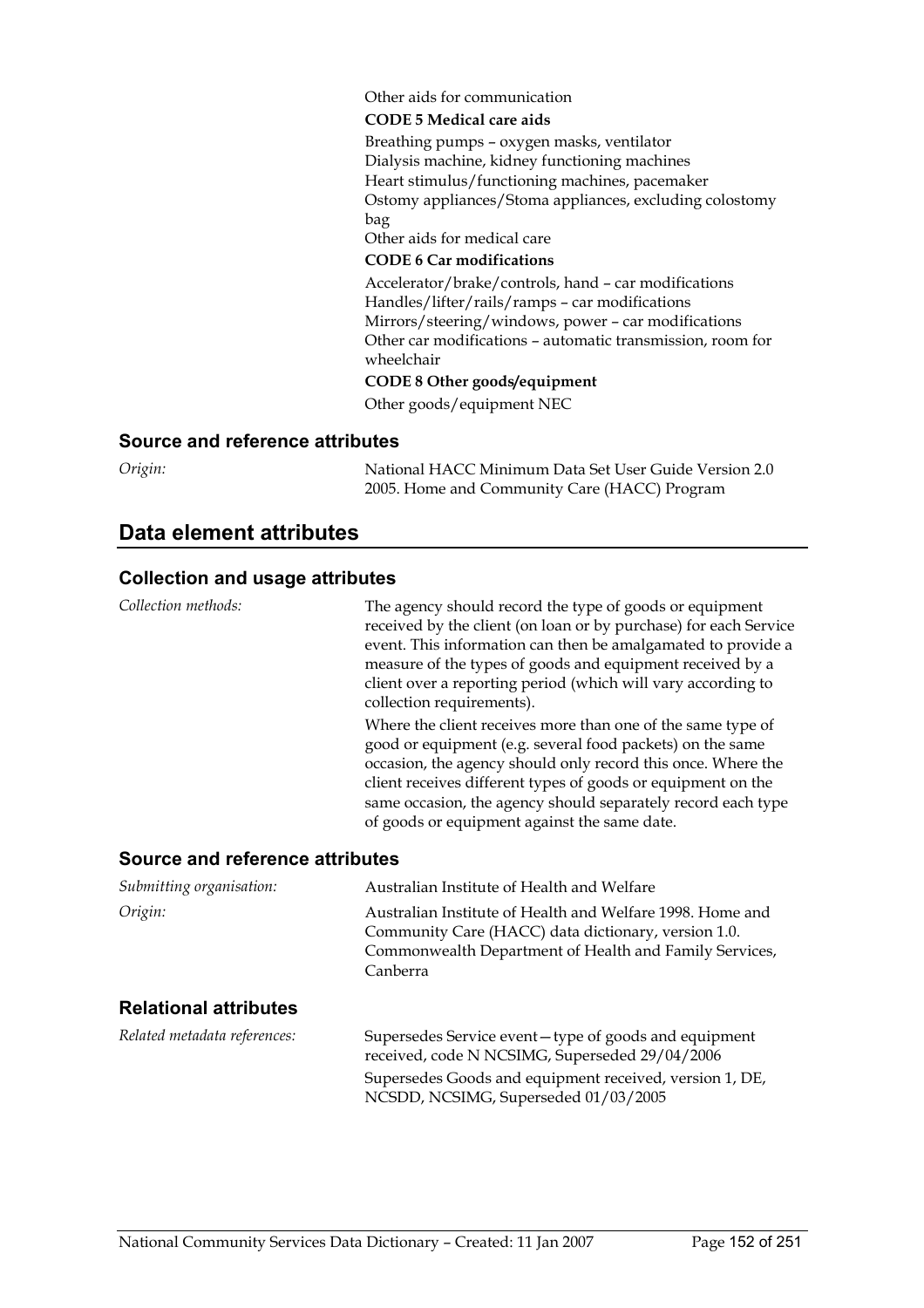# **Hours worked per week—paid staff**

### **Identifying and definitional attributes**

| Metadata item type:  | Data Element                                                                   |
|----------------------|--------------------------------------------------------------------------------|
| Technical name:      | Service provider organisation-hours worked (paid staff), total<br><b>NNNNN</b> |
| METeOR identifier:   | 270212                                                                         |
| Registration status: | NCSIMG, Standard 01/03/2005                                                    |
| Definition:          | The total hours worked by all paid staff in a seven day week.                  |

### **Data element concept attributes**

| Data element concept: | Service provider organisation-hours worked                                                                                             |
|-----------------------|----------------------------------------------------------------------------------------------------------------------------------------|
| Definition:           | The total number of hours actually worked by all staff within a<br>specified time period.                                              |
| Context:              | Service and resource planning:                                                                                                         |
|                       | To assist in the analysis of staffing inputs and to enable a<br>comparison of the staffing requirements of different service<br>types. |
| Object class:         | Service provider organisation                                                                                                          |
| Property:             | Hours worked                                                                                                                           |

### **Source and reference attributes**

| Submitting organisation: | Australian Institute of Health and Welfare |
|--------------------------|--------------------------------------------|
|--------------------------|--------------------------------------------|

### **Value domain attributes**

### **Representational attributes**

| Representation class:     | Total        |
|---------------------------|--------------|
| Data type:                | Number       |
| Format:                   | <b>NNNNN</b> |
| Maximum character length: | 5            |
| Unit of measure:          | Hour (h)     |

### **Collection and usage attributes**

Guide for use: Total hours expressed as 00000, 00001, 00425 etc.

### **Data element attributes**

### **Collection and usage attributes**

| Guide for use:      | This metadata item is asking for actual staff hours worked, not<br>the rostered hours or full-time equivalent staff. |
|---------------------|----------------------------------------------------------------------------------------------------------------------|
|                     | Contract staff employed through an agency are included where                                                         |
|                     | the contract is for the supply of labour (e.g. nursing) rather than                                                  |
|                     | of products (e.g. photocopier maintenance).                                                                          |
|                     | Where agencies have fortnightly pay rolls this metadata item                                                         |
|                     | may be calculated by dividing fortnightly hours worked by 2.                                                         |
| Collection methods: | In some collections this metadata item may be specified as the<br>hours on a specific week (such as the Commonwealth |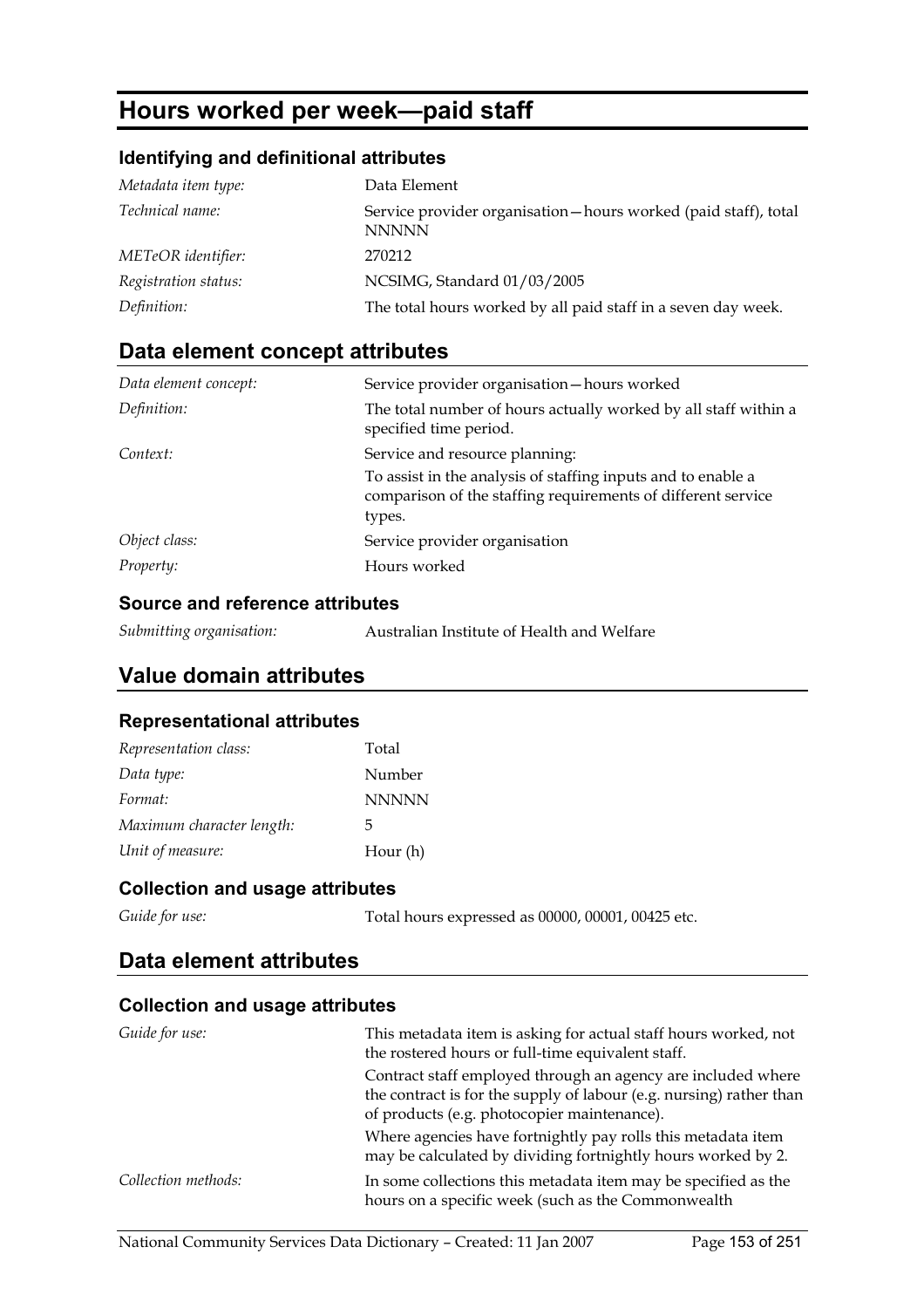State/Territory Disability Agreement (CSTDA) National Minimum Data Set (NMDS), where the week leading up to the 'snapshot' collection day is the week counted). Other collections may specify a 'usual' week or an average week calculated from a number of weeks or the entire year.

### **Source and reference attributes**

| Submitting organisation: | Australian Institute of Health and Welfare                                                                                                                                                                      |
|--------------------------|-----------------------------------------------------------------------------------------------------------------------------------------------------------------------------------------------------------------|
| Origin:                  | Australian Institute of Health and Welfare 2002.<br>Commonwealth State/Territory Disability Agreement National<br>Minimum Data Set collection: Data guide-data items and<br>definitions 2002-03. Canberra: AIHW |

### **Relational attributes**

*Related metadata references:* Supersedes Hours per week - paid staff, version 1, DE, NCSDD, NCSIMG, Superseded 01/03/2005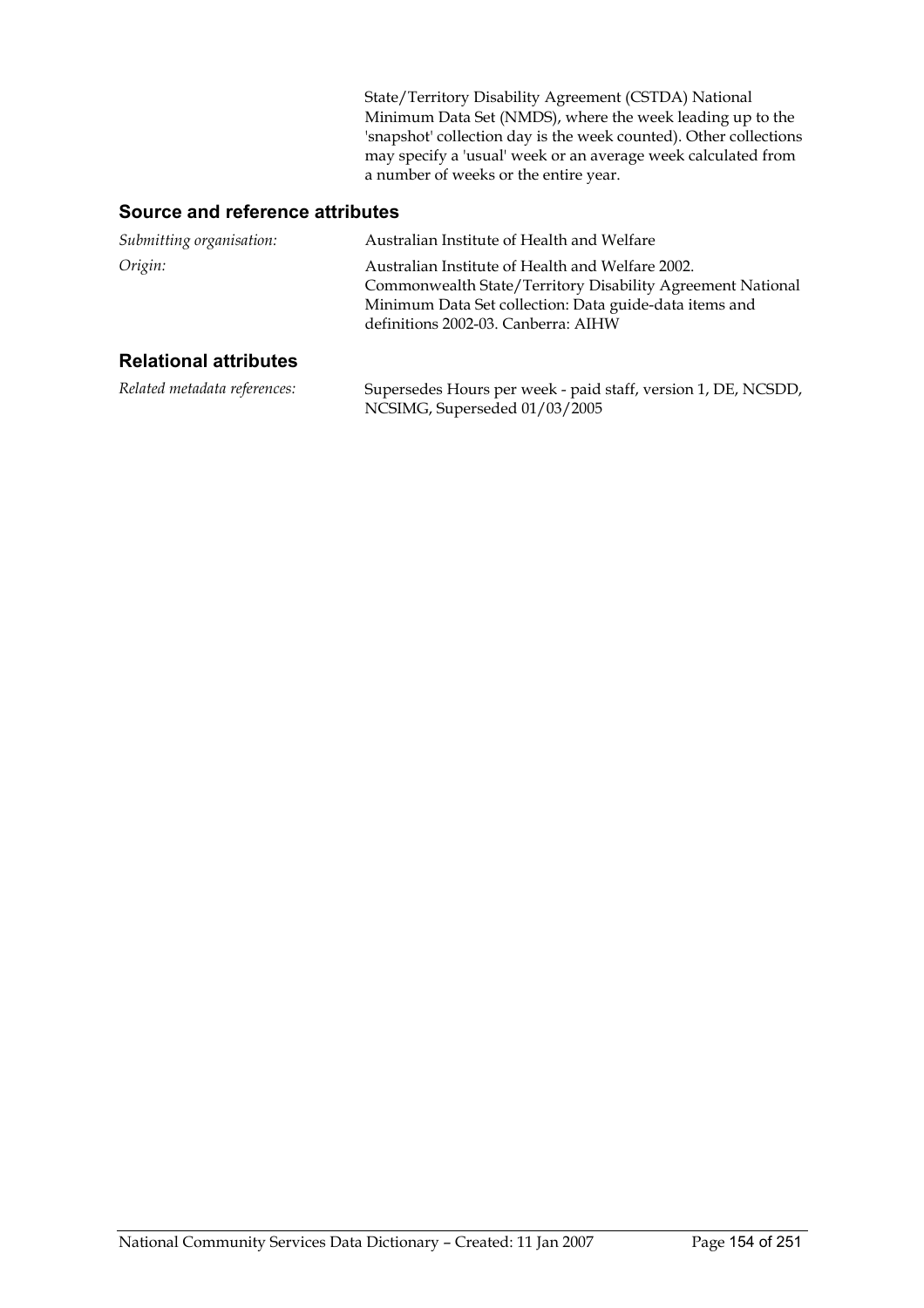# **Hours worked per week—volunteer/unpaid staff**

### **Identifying and definitional attributes**

| Metadata item type:    | Data Element                                                                                                                                                                                                                                             |
|------------------------|----------------------------------------------------------------------------------------------------------------------------------------------------------------------------------------------------------------------------------------------------------|
| <i>Technical name:</i> | Service provider organisation-hours worked<br>(volunteer/unpaid staff), total NNNNN                                                                                                                                                                      |
| METeOR identifier:     | 270211                                                                                                                                                                                                                                                   |
| Registration status:   | NCSIMG, Standard 01/03/2005                                                                                                                                                                                                                              |
| Definition:            | The total hours worked by all <b>volunteer</b> /unpaid staff in a seven<br>day week.                                                                                                                                                                     |
| Context:               | To assist in the analysis of staffing inputs and to enable a<br>comparison of the staffing requirements of different service<br>types. It is important to include volunteers due to the<br>significant contribution they make within many organisations. |

### **Data element concept attributes**

| Data element concept: | Service provider organisation-hours worked                                                                                             |
|-----------------------|----------------------------------------------------------------------------------------------------------------------------------------|
| Definition:           | The total number of hours actually worked by all staff within a<br>specified time period.                                              |
| Context:              | Service and resource planning:                                                                                                         |
|                       | To assist in the analysis of staffing inputs and to enable a<br>comparison of the staffing requirements of different service<br>types. |
| Object class:         | Service provider organisation                                                                                                          |
| Property:             | Hours worked                                                                                                                           |

### **Source and reference attributes**

*Submitting organisation:* Australian Institute of Health and Welfare

### **Value domain attributes**

#### **Representational attributes**

| Representation class:     | Total        |
|---------------------------|--------------|
| Data type:                | Number       |
| Format:                   | <b>NNNNN</b> |
| Maximum character length: | 5            |
| Unit of measure:          | Hour (h)     |

### **Collection and usage attributes**

*Guide for use:* Total hours expressed as 00000, 00001, 00425 etc.

### **Data element attributes**

### **Collection and usage attributes**

| Guide for use:      | This metadata item is asking for actual staff hours worked by             |  |
|---------------------|---------------------------------------------------------------------------|--|
|                     | volunteer staff, not the rostered hours or full-time equivalent<br>staff. |  |
| Collection methods: | In some collections this metadata item may be specified as the            |  |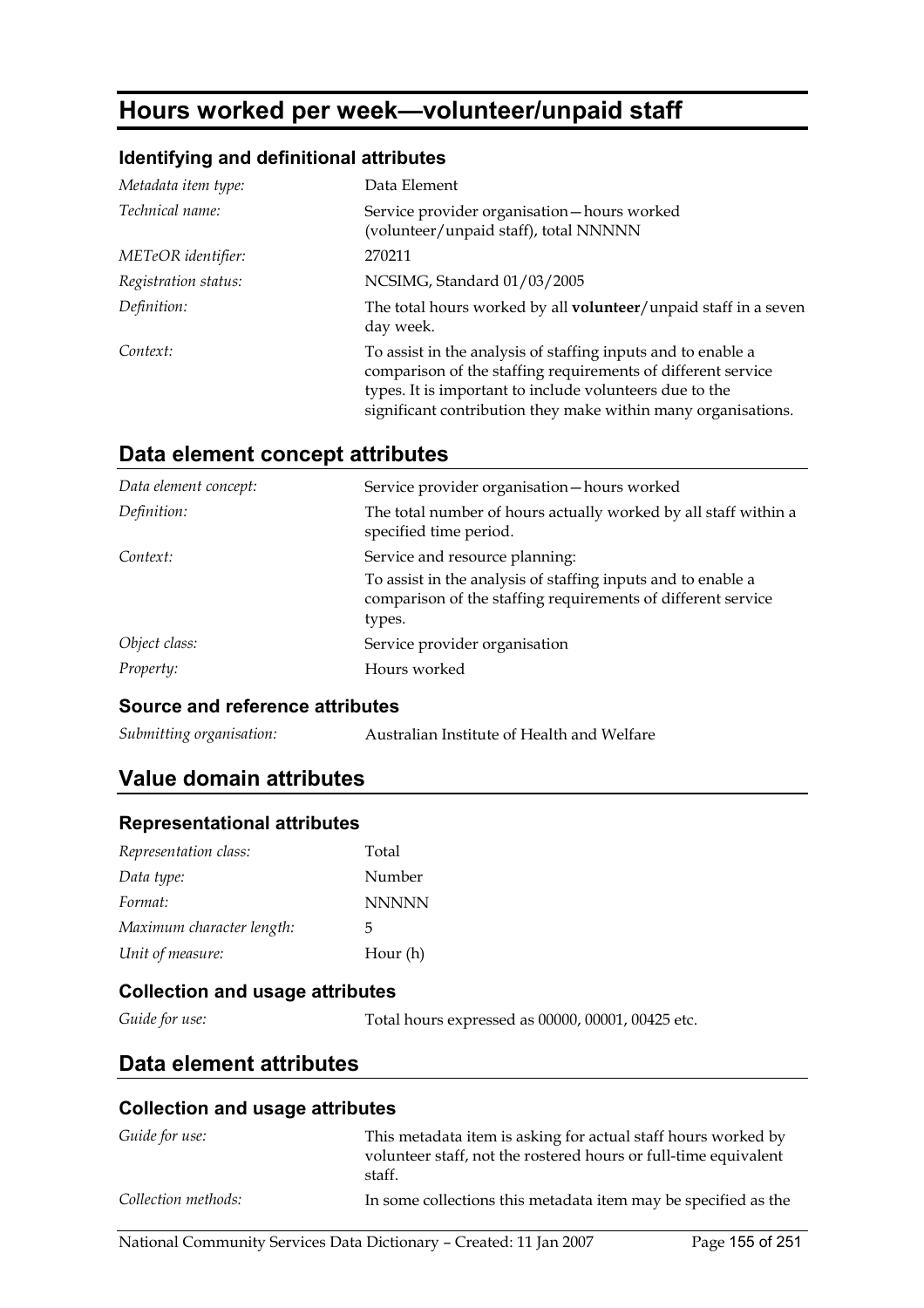hours on a specific week (such as the Commonwealth State/Territory Disability Agreement (CSTDA) National Minimum Data Set (NMDS), where the week leading up to the 'snapshot' collection day is the week counted). Other collections may specify a 'usual' week or an average week calculated from a number of weeks or the entire year.

### **Source and reference attributes**

| Submitting organisation:     | Australian Institute of Health and Welfare                                                                                                                                                                      |
|------------------------------|-----------------------------------------------------------------------------------------------------------------------------------------------------------------------------------------------------------------|
| Origin:                      | Australian Institute of Health and Welfare 2002.<br>Commonwealth State/Territory Disability Agreement National<br>Minimum Data Set collection: Data guide-data items and<br>definitions 2002-03. Canberra: AIHW |
| <b>Relational attributes</b> |                                                                                                                                                                                                                 |

| Related metadata references: | Supersedes Hours per week - volunteer/unpaid staff, version 1, |
|------------------------------|----------------------------------------------------------------|
|                              | DE, NCSDD, NCSIMG, Superseded 01/03/2005                       |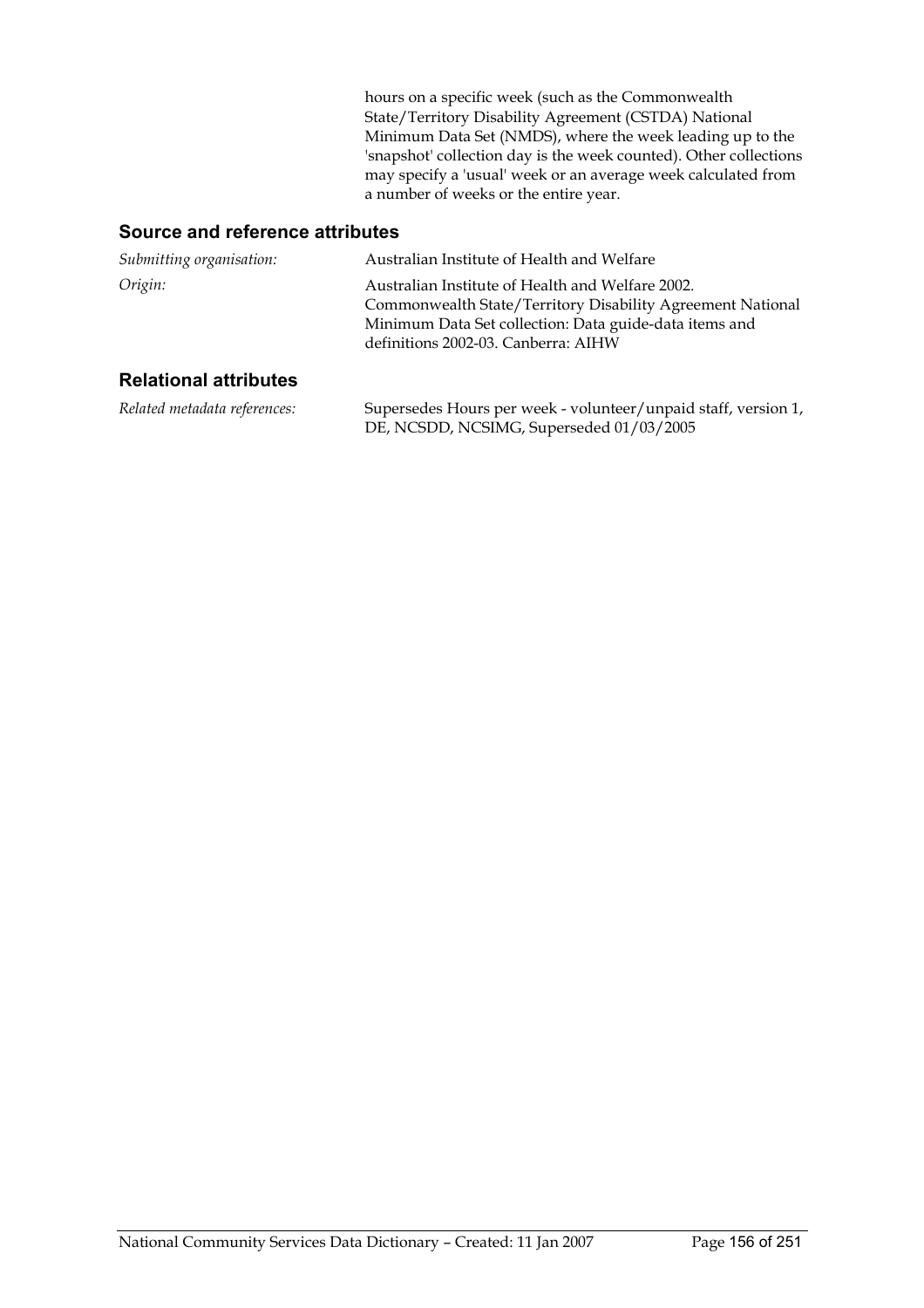# **House/property number (person)**

### **Identifying and definitional attributes**

| Metadata item type:  | Data Element                                                                             |
|----------------------|------------------------------------------------------------------------------------------|
| Technical name:      | Person (address) – house/property identifier, text $[X(12)]$                             |
| METeOR identifier:   | 270030                                                                                   |
| Registration status: | NHIG, Standard 01/03/2005<br>NCSIMG, Standard 30/09/2005                                 |
| Definition:          | The identifier of a house or property where a person resides, as<br>represented by text. |

# **Data element concept attributes**

| Data element concept: | Person (address) – house/property identifier                  |  |
|-----------------------|---------------------------------------------------------------|--|
| Definition:           | The identifier of a house or property where a person resides. |  |
| Context:              | Australian addresses.                                         |  |
| Object class:         | Person                                                        |  |
| <i>Property:</i>      | House/property identifier                                     |  |

## **Value domain attributes**

### **Representational attributes**

| Representation class:     | Text    |
|---------------------------|---------|
| Data type:                | String  |
| Format:                   | [X(12)] |
| Maximum character length: | 12      |

## **Data element attributes**

### **Collection and usage attributes**

| Guide for use: | Generally, only one house/property number is used. However,<br>if the house/property number includes a number range, the<br>range of applicable numbers should be included, separated by a<br>hyphen (-), with no spaces between numerals, i.e. 17-19<br>House/property number 1 - refers to physical<br>House/property number and for ranges is the starting<br>number (5 numeric characters) |
|----------------|------------------------------------------------------------------------------------------------------------------------------------------------------------------------------------------------------------------------------------------------------------------------------------------------------------------------------------------------------------------------------------------------|
|                | • House/property number Suffix 1 - a single character<br>identifying the House/property number suffix (1)<br>alphanumeric character)                                                                                                                                                                                                                                                           |
|                | House/property number 2 - refers to a physical<br>$\bullet$<br>House/property number and for ranges is the finishing<br>number (5 numeric characters)                                                                                                                                                                                                                                          |
|                | House/property number suffix 2 - a single character<br>identifying the House/property number suffix (1<br>alphanumeric character) with no space between the<br>numeric and the alpha characters.                                                                                                                                                                                               |
|                | For example; '401A 403B'                                                                                                                                                                                                                                                                                                                                                                       |
|                | '401' is House/property number first in range                                                                                                                                                                                                                                                                                                                                                  |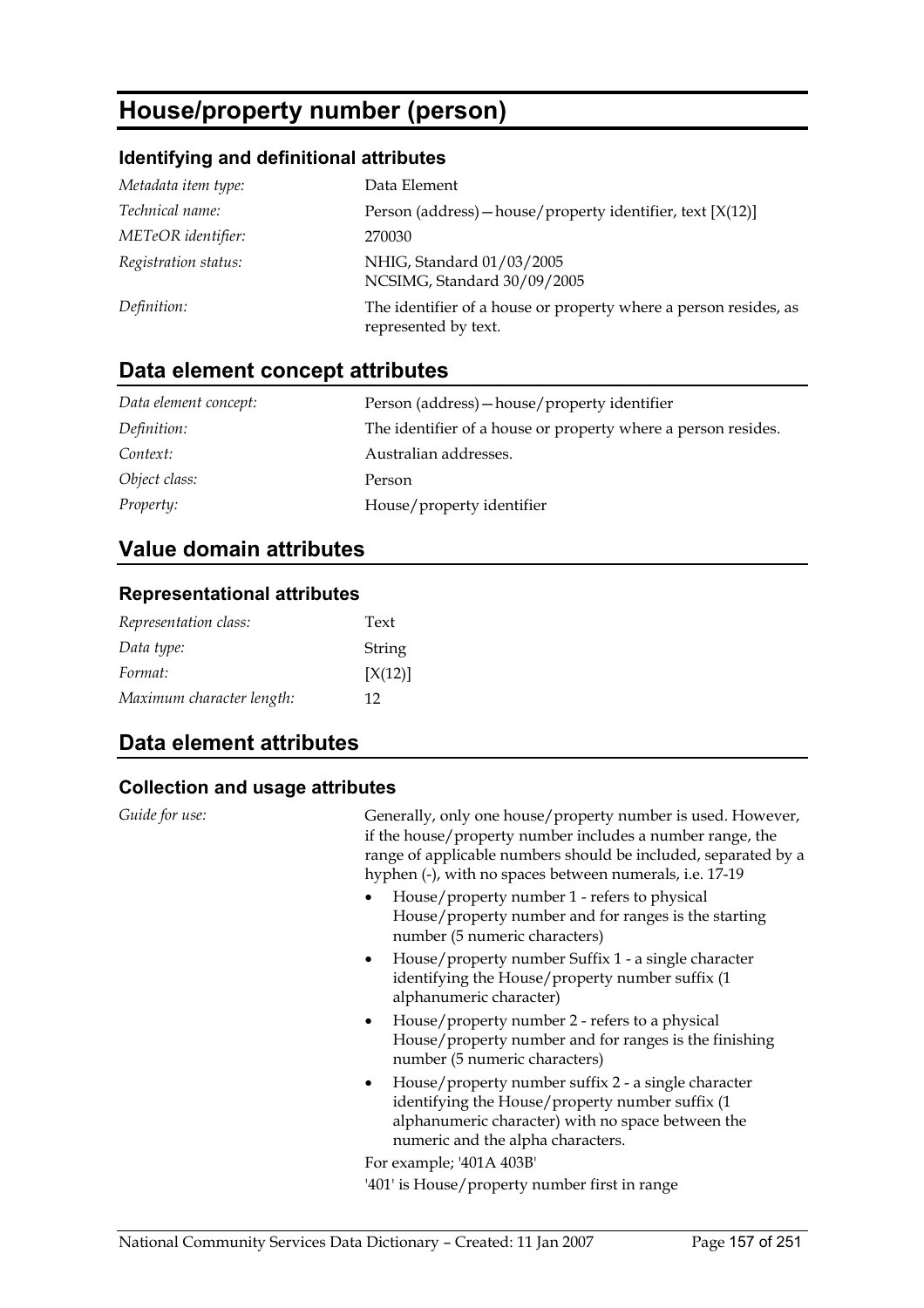'A' is the House/Property suffix 1 '403' is House/property number last in range 'B' is House/Property suffix 2

### **Source and reference attributes**

| Submitting organisation:     | Australian Institute of Health and Welfare<br>Australia Post Address Presentation Standard                                              |  |
|------------------------------|-----------------------------------------------------------------------------------------------------------------------------------------|--|
| Origin:                      |                                                                                                                                         |  |
| <b>Relational attributes</b> |                                                                                                                                         |  |
| Related metadata references: | Supersedes House/property number, version 1, DE, NHDD,<br>NHIMG, Superseded 01/03/2005                                                  |  |
|                              | Is used in the formation of Person (address) – address line, text<br>[X(180)] NHIG, Standard 04/05/2005, NCSIMG, Standard<br>30/09/2005 |  |
|                              | Is used in the formation of Person (address) - health address<br>line, text $[X(180)]$ NHIG, Superseded $04/05/2005$                    |  |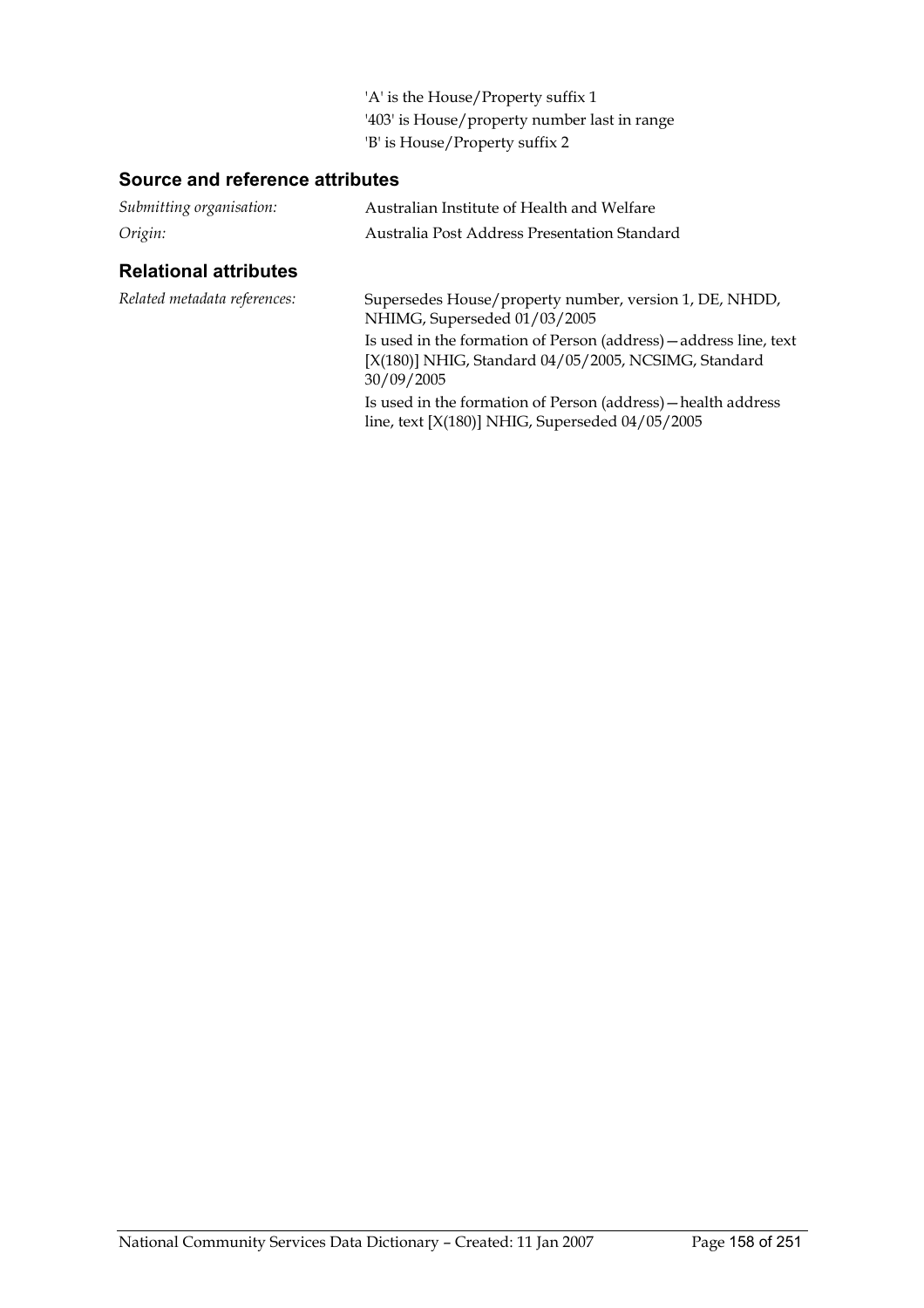# **House/property number (service provider organisation)**

### **Identifying and definitional attributes**

| Metadata item type:    | Data Element                                                                           |
|------------------------|----------------------------------------------------------------------------------------|
| <i>Technical name:</i> | Service provider organisation (address) – house/property<br>identifier, text $[X(12)]$ |
| METeOR identifier:     | 290241                                                                                 |
| Registration status:   | NHIG, Standard 04/05/2005<br>NCSIMG, Standard 30/09/2005                               |
| Definition:            | The unique identifier of a house or property where an<br>organisation is located.      |

### **Data element concept attributes**

| Data element concept: | Service provider organisation (address) – house/property<br>identifier     |
|-----------------------|----------------------------------------------------------------------------|
| Definition:           | The identifier of a house or property where an organisation is<br>located. |
| Context:              | Australian addresses.                                                      |
| Object class:         | Service provider organisation                                              |
| Property:             | House/property identifier                                                  |

### **Source and reference attributes**

| Submitting organisation: | Australian Institute of Health and Welfare |  |
|--------------------------|--------------------------------------------|--|
|                          |                                            |  |

### **Value domain attributes**

#### **Representational attributes**

| Representation class:     | Text    |
|---------------------------|---------|
| Data type:                | String  |
| Format:                   | [X(12)] |
| Maximum character length: | 12      |

### **Data element attributes**

### **Collection and usage attributes**

Guide for use: Generally, only one house/property number is used. However, if the house/property number includes a number range, the range of applicable numbers should be included, separated by a hyphen (-), with no spaces between numerals, i.e. 17-19

- House/property number 1 refers to physical House/property number and for ranges is the starting number (5 numeric characters)
- House/property number Suffix 1 a single character identifying the House/property number suffix (1 alphanumeric character)
- House/property number 2 refers to a physical House/property number and for ranges is the finishing number (5 numeric characters)
- House/property number suffix 2 a single character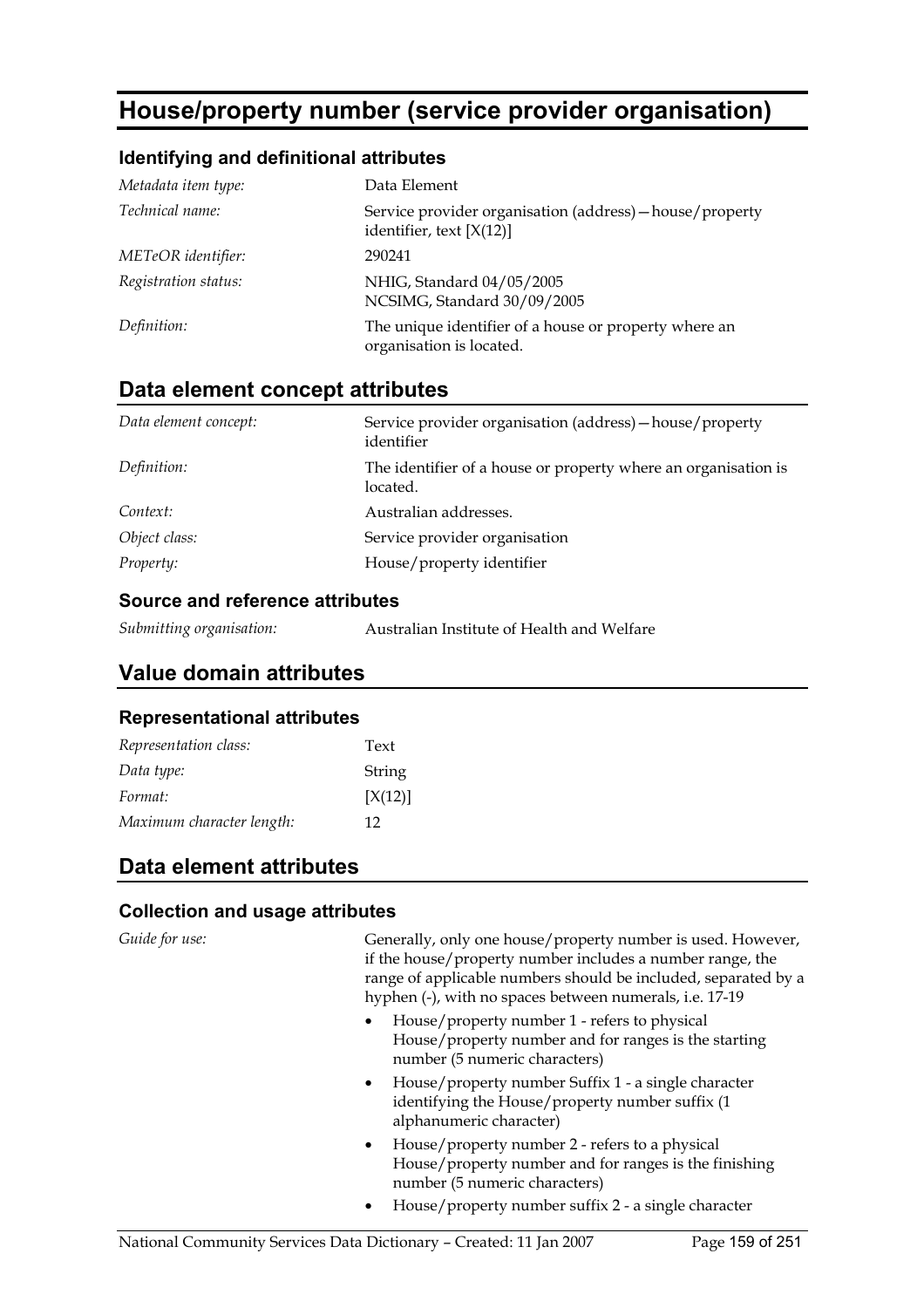identifying the House/property number suffix (1 alphanumeric character) with no space between the numeric and the alpha characters. For example; '401A 403B' '401' is House/property number first in range 'A' is the House/Property suffix 1 '403' is House/property number last in range 'B' is House/Property suffix 2

### **Source and reference attributes**

| Submitting organisation:     | Australian Institute of Health and Welfare<br>Australia Post Address Presentation Standard                                                                     |  |
|------------------------------|----------------------------------------------------------------------------------------------------------------------------------------------------------------|--|
| Origin:                      |                                                                                                                                                                |  |
| <b>Relational attributes</b> |                                                                                                                                                                |  |
| Related metadata references: | Is used in the formation of Service provider organisation<br>(address) – address line, text [X(180)] NHIG, Standard<br>04/05/2005, NCSIMG, Standard 30/09/2005 |  |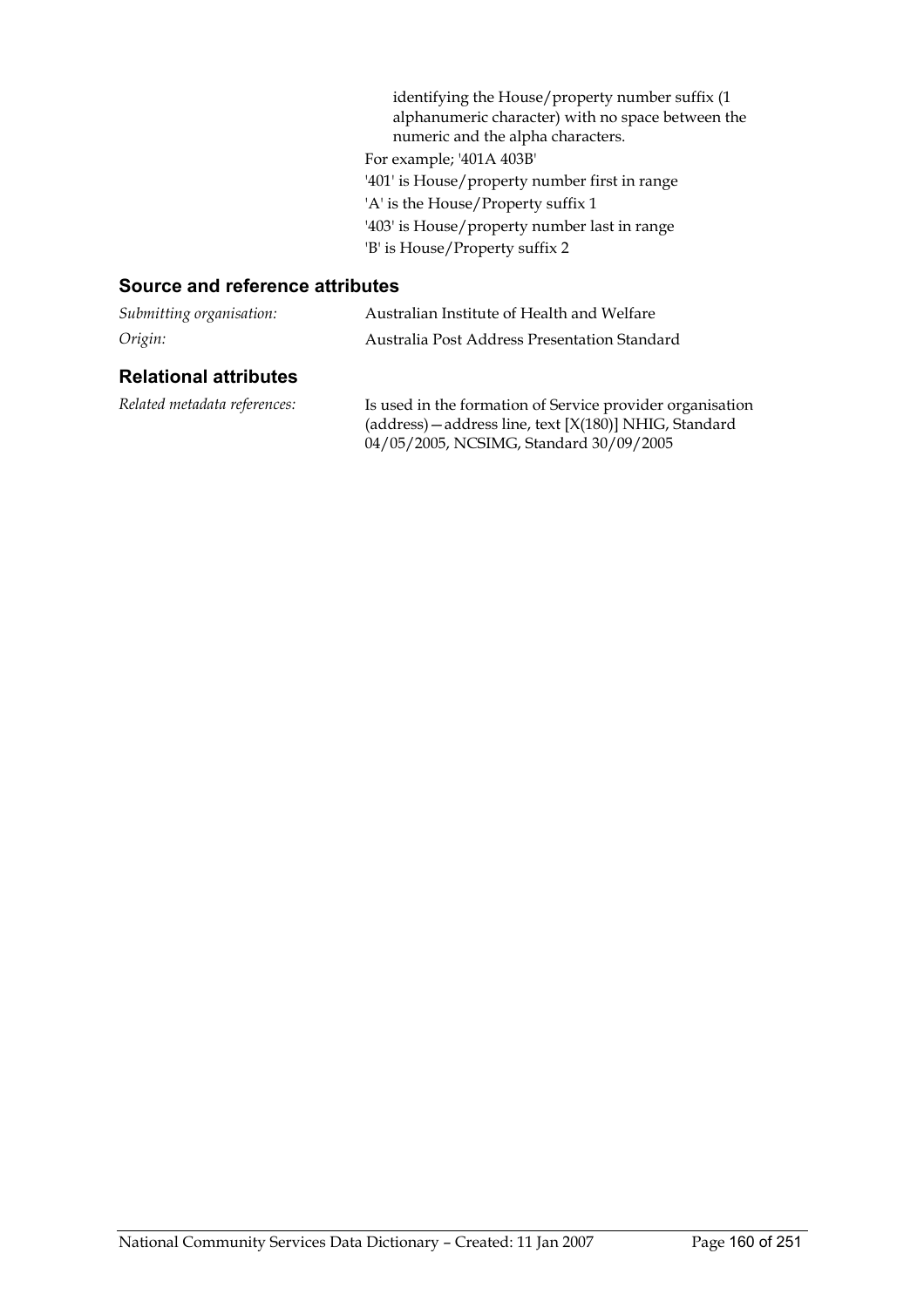# **Household family type**

### **Identifying and definitional attributes**

| Metadata item type:  | Data Element                                                                            |
|----------------------|-----------------------------------------------------------------------------------------|
| Technical name:      | Household – family type, code N                                                         |
| METeOR identifier:   | 270477                                                                                  |
| Registration status: | NCSIMG, Standard 01/03/2005                                                             |
| Definition:          | The composition of the <b>family</b> within the household, as<br>represented by a code. |

# **Data element concept attributes**

| Data element concept: | Household family - family type                                                                                                                                                                                                                                                                                                                                                                                                                             |
|-----------------------|------------------------------------------------------------------------------------------------------------------------------------------------------------------------------------------------------------------------------------------------------------------------------------------------------------------------------------------------------------------------------------------------------------------------------------------------------------|
| Definition:           | The composition of the family within the household.                                                                                                                                                                                                                                                                                                                                                                                                        |
| Context:              | The family is a fundamental building block of society. As a<br>social entity, it is universal and a topic of interest and<br>investigation by social researchers. In a multicultural society<br>such as contemporary Australia, this interest is stronger and<br>more widespread than ever. Data on families are essential<br>elements for the study of the well being of family groups and in<br>this way for the study of the well being of individuals. |
| Object class:         | Household family                                                                                                                                                                                                                                                                                                                                                                                                                                           |
| Property:             | Family type                                                                                                                                                                                                                                                                                                                                                                                                                                                |

## **Value domain attributes**

### **Representational attributes**

| Representation class:     | Code           |                                   |
|---------------------------|----------------|-----------------------------------|
| Data type:                | Number         |                                   |
| Format:                   | N              |                                   |
| Maximum character length: | 1              |                                   |
| Permissible values:       | Value          | Meaning                           |
|                           | 1              | Couple family with children       |
|                           | $\overline{2}$ | Couple family without children    |
|                           | 3              | One parent family                 |
|                           | 4              | Other family                      |
| Supplementary values:     | 9              | Not stated/inadequately described |

### **Collection and usage attributes**

| Guide for use: | Children refers to children of any age, dependent and non-<br>dependent.                                                                                                                                                                                                     |
|----------------|------------------------------------------------------------------------------------------------------------------------------------------------------------------------------------------------------------------------------------------------------------------------------|
|                | The basis of a family is formed by identifying the presence of a<br>couple relationship, lone parent-child relationship or other<br>blood relationship. Some households will, therefore, contain                                                                             |
|                | more than one family.                                                                                                                                                                                                                                                        |
|                | The classification is based on the Australian Bureau of Statistics<br>Standards for Statistics on Families (ABS Cat. No. 1286.0) which<br>contains a 4-level hierarchical classification. Only level 1 of this<br>classification has been adopted for this metadata item. If |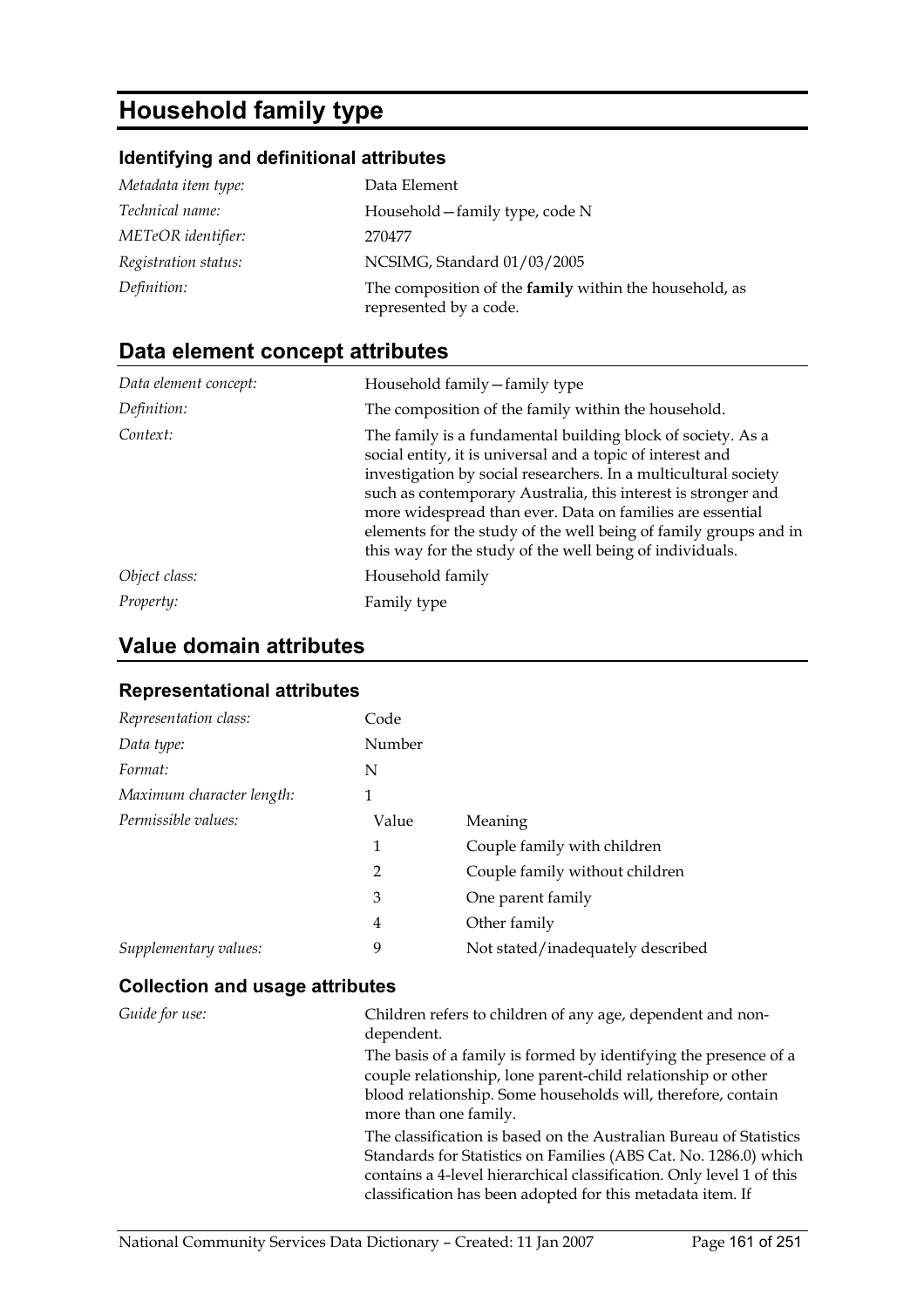individual agencies need to classify family types at a lower level of detail than specified in this metadata item (for example, if they wish to split children into dependent and nondependent children), they should ensure that the more detailed ABS classification is used. CODE 9 Not stated/inadequately described

This code is not for use on primary collection forms. It is primarily for use in administrative collections when transferring data from data sets where the metadata item has not been collected.

### **Data element attributes**

### **Source and reference attributes**

| Steward:                     | Australian Bureau of Statistics (ABS)                                                                                 |
|------------------------------|-----------------------------------------------------------------------------------------------------------------------|
| Origin:                      | Australian Bureau of Statistics 1995. Standards for Statistics on<br>the Family 1995. Cat. no. 1286.0. Canberra: ABS. |
| <b>Relational attributes</b> |                                                                                                                       |
| Related metadata references: | Supersedes Household family type, version 3, DE, NCSDD,                                                               |

NCSIMG, Superseded 01/03/2005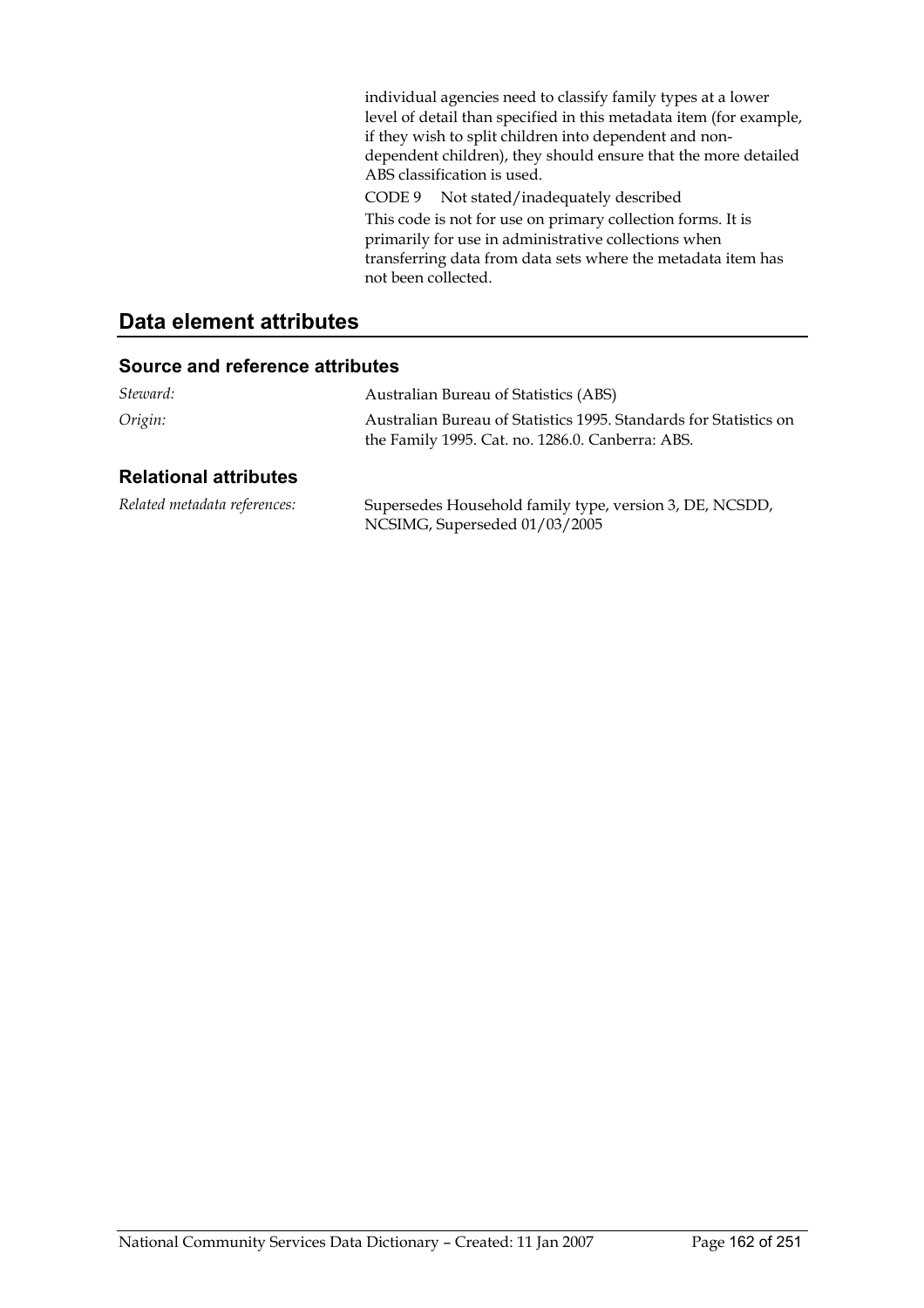# **Household type**

### **Identifying and definitional attributes**

| Metadata item type:    | Data Element                                                                                                     |
|------------------------|------------------------------------------------------------------------------------------------------------------|
| <i>Technical name:</i> | Household – household type, code N                                                                               |
| METeOR identifier:     | 270394                                                                                                           |
| Registration status:   | NCSIMG, Standard 01/03/2005                                                                                      |
| Definition:            | A categorisation of a household based on the presence or<br>absence of family members, as represented by a code. |

### **Data element concept attributes**

| Data element concept: | Household – household type                                                                                                                                                                                                                                                              |
|-----------------------|-----------------------------------------------------------------------------------------------------------------------------------------------------------------------------------------------------------------------------------------------------------------------------------------|
| Definition:           | A categorisation of a household based on the presence or<br>absence of family members.                                                                                                                                                                                                  |
| Context:              | Together with 'family', a household is considered one of the<br>basic groups of social aggregation. Information on household<br>numbers and composition aids in identifying groups within the<br>population such as multiple family households or the number<br>of people living alone. |
| Object class:         | Household                                                                                                                                                                                                                                                                               |
| Property:             | Household type                                                                                                                                                                                                                                                                          |

### **Value domain attributes**

### **Representational attributes**

| Representation class:     | Code   |                                                      |
|---------------------------|--------|------------------------------------------------------|
| Data type:                | Number |                                                      |
| Format:                   | N      |                                                      |
| Maximum character length: | 1      |                                                      |
| Permissible values:       | Value  | Meaning                                              |
|                           | 1      | Family household with only family members<br>present |
|                           | 2      | Family household with non-family members<br>present  |
|                           | 3      | Non-family household                                 |
|                           | 4      | Not classifiable                                     |
| Supplementary values:     | 9      | Not stated/inadequately described                    |

### **Collection and usage attributes**

*Guide for use:* The classification is based on the ABS 2 level hierarchy. Only level 1 of this classification has been adopted for this metadata item. It differs from the ABS classification in that it seeks to determine whether there are non-family persons co-resident with the person of concern. Care should be taken in making comparisons with the ABS data for Household type. If individual agencies need to classify household types at a lower level of detail, they should ensure that the more detailed ABS classification is used. The lower levels in the classification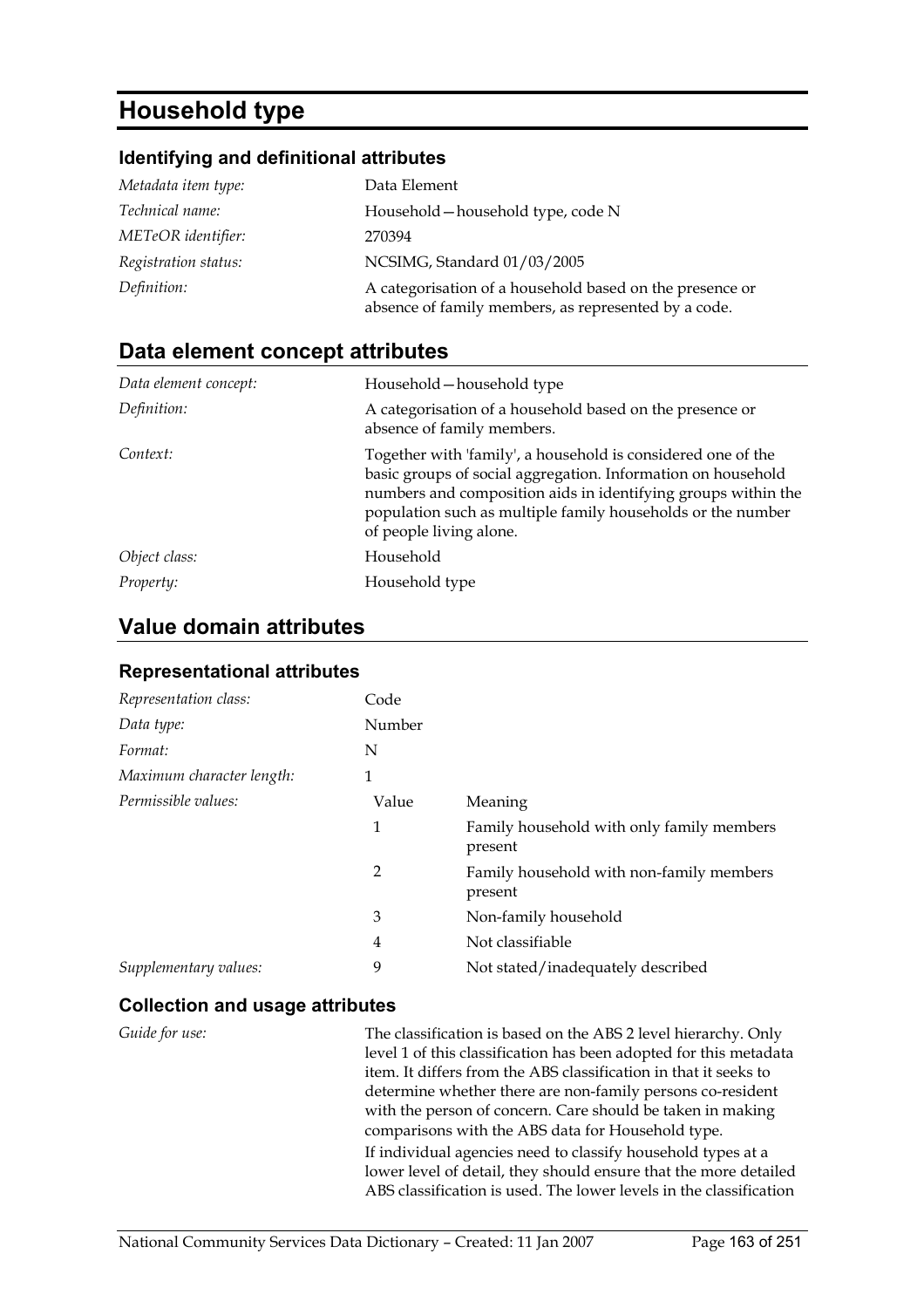cover detail on the number of families or the number of household members. Thus, household type is allocated dependent on the basis of the number of families and whether unrelated household members are present (if it is a family household), or the number of household members if it is a nonfamily household.

It should be noted that only usual residents of a household are considered when describing and categorising households by Household type. Since households are differentiated in terms of families, and visitors to a household are excluded from family coding, the identification of usual residence is essential to determine the household type.

CODE 4 Not Classifiable

Operationally, all households must contain at least one member 15 years of age or older. Any household consisting only of a person or persons all under 15 years of age is coded to 'Not classifiable'. This approach is consistent with that used in the family type classification, in which a family is likewise not defined unless it consists of at least one member aged 15 years or older.

CODE 9 Not stated/inadequately described

Is not for use on primary collection forms. It is primarily for use in administrative collections when transferring data from data sets where the item has not been collected.

### **Source and reference attributes**

*Origin:*

*Reference documents:* Australian Bureau of Statistics Census 2001

### **Data element attributes**

### **Relational attributes**

*Related metadata references:* Supersedes Household type, version 3, DE, NCSDD, NCSIMG, Superseded 01/03/2005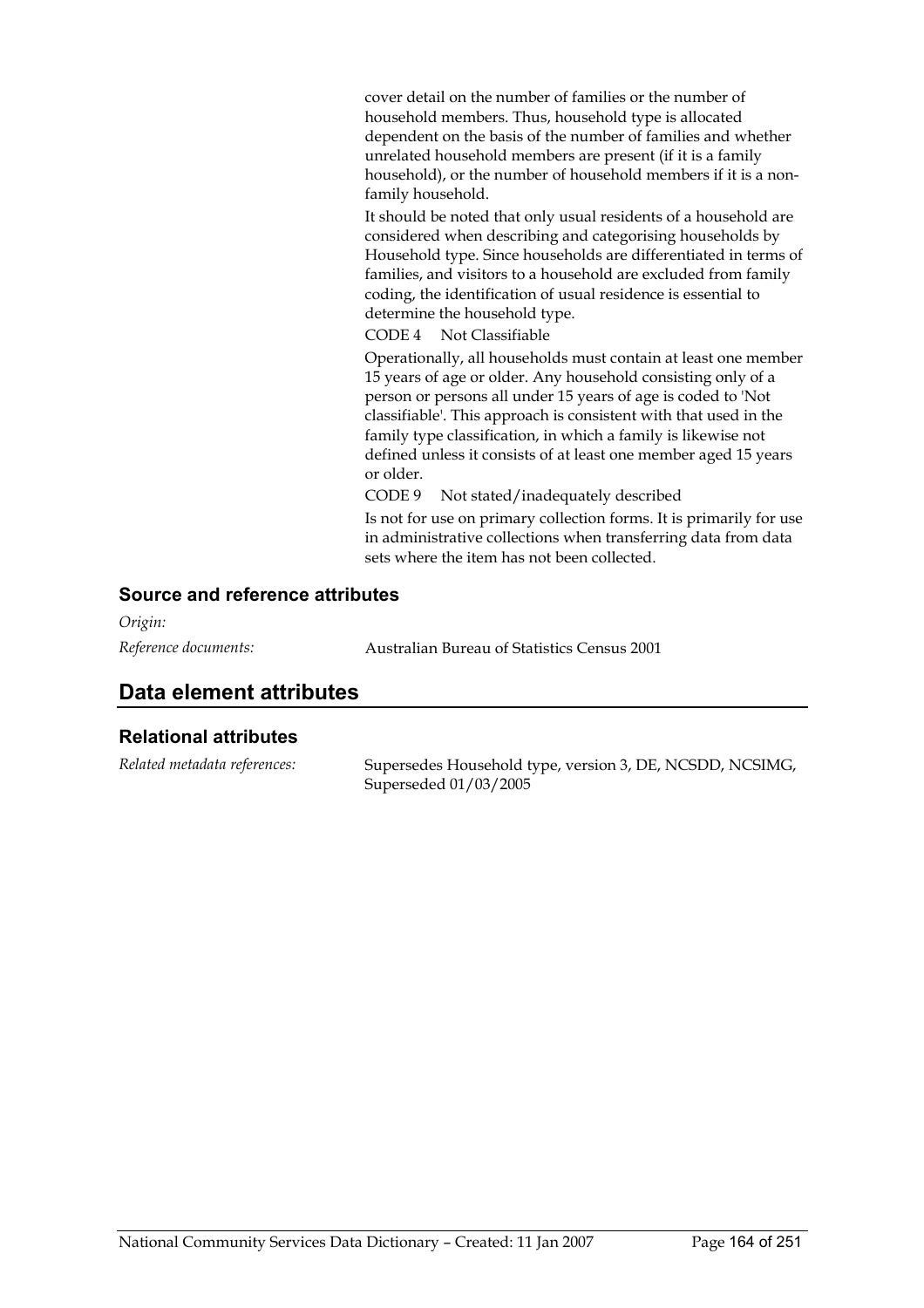# **Impairment of body function**

### **Identifying and definitional attributes**

| Metadata item type:  | Data Element                                                                               |
|----------------------|--------------------------------------------------------------------------------------------|
| Technical name:      | Person-extent of impairment of body function, code (ICF 2001)<br>N                         |
| METeOR identifier:   | 320138                                                                                     |
| Registration status: | NHIG, Standard 29/11/2006<br>NCSIMG, Standard 16/10/2006                                   |
| Definition:          | A person's degree of impairment in a specified body function,<br>as represented by a code. |
| Context:             | Human functioning and disability                                                           |

# **Data element concept attributes**

| Data element concept: | Person—extent of impairment of body function                  |
|-----------------------|---------------------------------------------------------------|
| Definition:           | A person's degree of impairment in a specified body function. |
| Object class:         | Person                                                        |
| <i>Property:</i>      | Extent of impairment of body function                         |

## **Value domain attributes**

### **Representational attributes**

| Classification scheme:    |               | International Classification of Functioning, Disability and<br>Health 2001 |  |  |
|---------------------------|---------------|----------------------------------------------------------------------------|--|--|
| Representation class:     | Code          |                                                                            |  |  |
| Data type:                | <b>String</b> |                                                                            |  |  |
| Format:                   | N             |                                                                            |  |  |
| Maximum character length: | 1             |                                                                            |  |  |
| Permissible values:       | Value         | Meaning                                                                    |  |  |
|                           | $\theta$      | No impairment                                                              |  |  |
|                           | 1             | Mild impairment                                                            |  |  |
|                           | 2             | Moderate impairment                                                        |  |  |
|                           | 3             | Severe impairment                                                          |  |  |
|                           | 4             | Complete impairment                                                        |  |  |
| Supplementary values:     | 8             | Not specified                                                              |  |  |
|                           | 9             | Not applicable                                                             |  |  |

### **Collection and usage attributes**

| Guide for use: | This metadata item contributes to the definition of the concept<br>'Disability' and gives an indication of the experience of<br>disability for a person.                       |
|----------------|--------------------------------------------------------------------------------------------------------------------------------------------------------------------------------|
|                | Impairments of body structure or body function are problems<br>in body structure or function such as a loss or significant<br>departure from population standards or averages. |
|                | No impairment<br>CODE 0                                                                                                                                                        |
|                | Used when there is no significant variation from accepted<br>population standards in the biomedical status of the body                                                         |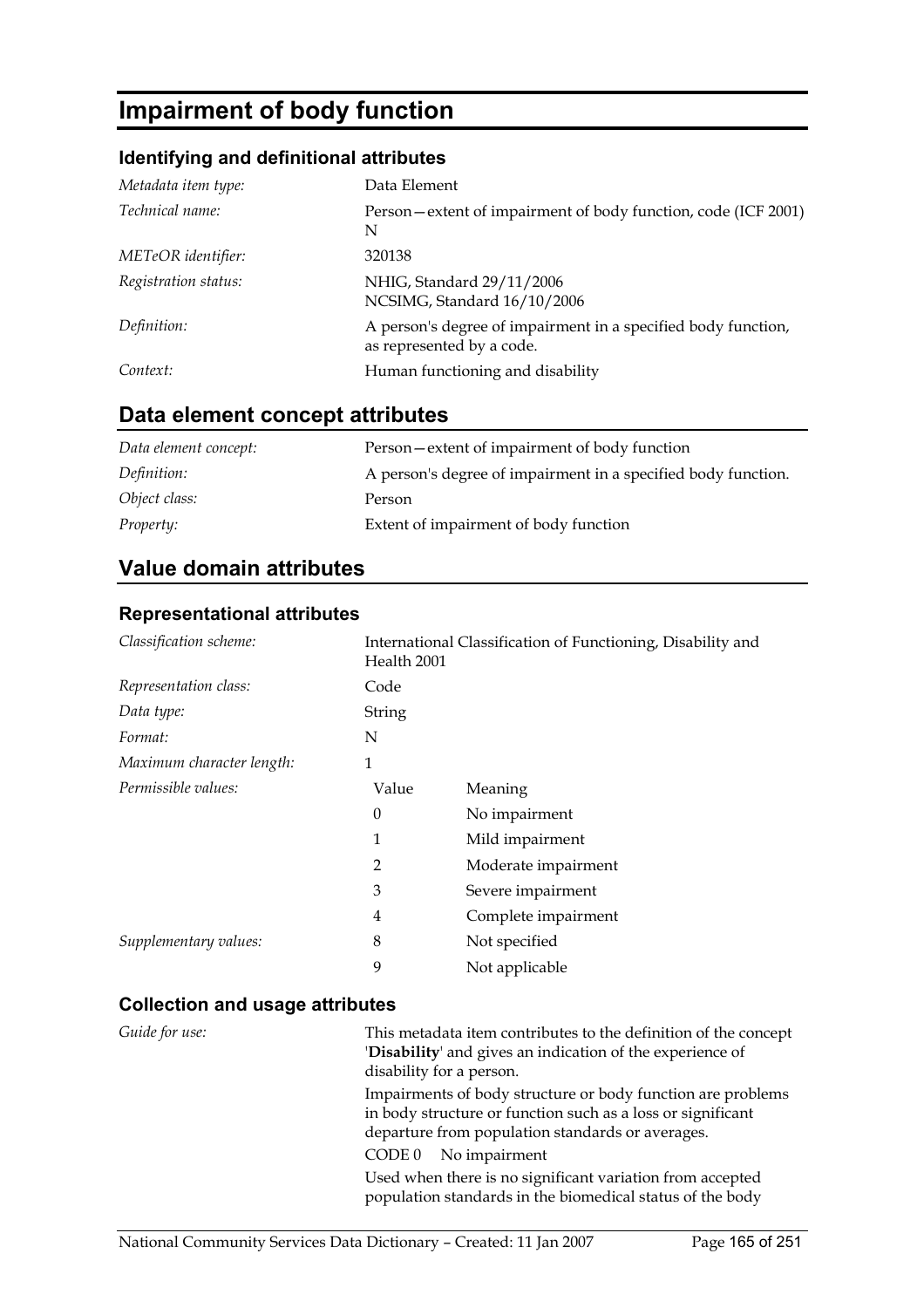structure or its functions [0-4%].

CODE 1 Mild impairment

Used when there is a slight or low variation from accepted population standards in the biomedical status of the body structure or its functions [5-24%].

CODE 2 Moderate impairment

Used when there is a medium (significant but not severe) variation from accepted population standards in the biomedical status of the body structure or its functions [25-49%].

CODE 3 Severe impairment

Used when there is an extreme variation from accepted population standards in the biomedical status of the body structure or its functions [50-95%].

CODE 4 Complete impairment

Used when there is a total variation from accepted population standards in the biomedical status of the body structure or its functions [96-100%].

#### **Source and reference attributes**

| Submitting organisation: | Australian Institute of Health and Welfare which is the<br>Australian Collaborating Centre for the World Health<br>Organization Family of International Classifications.                                     |
|--------------------------|--------------------------------------------------------------------------------------------------------------------------------------------------------------------------------------------------------------|
| Origin:                  | World Health Organization (WHO) 2001. ICF: International<br>Classification of Functioning, Disability and Health. Geneva:<br><b>WHO</b>                                                                      |
|                          | Australian Institute of Health and Welfare (AIHW) 2003. ICF<br>Australian User Guide Version 1.0. Canberra: AIHW                                                                                             |
| Reference documents:     | Further information on the ICF including more detailed codes,<br>can be found in the ICF itself and the ICF Australian User<br>Guide (AIHW 2003), at the following websites:<br>WHO ICF website<br>$\bullet$ |
|                          | http://www.who.int/classifications/icf/en/                                                                                                                                                                   |
|                          | Australian Collaborating Centre ICF website<br>$\bullet$<br>http://www.aihw.gov.au/disability/icf/index.html                                                                                                 |

### **Data element attributes**

#### **Collection and usage attributes**

*Guide for use:* This coding is to be used in conjunction with specified Body Functions domains. For example, 'a mild impairment of functions related to the brain' to indicate the area of impairment and, potentially, the sorts of interventions that may result in improved functioning. The body function in which an individual experiences an impairment is indicated using the metadata item Person—body function, code (ICF 2001) AN[NNNN].

#### **Source and reference attributes**

| Submitting organisation: | Australian Institute of Health and Welfare (AIHW) which is the |
|--------------------------|----------------------------------------------------------------|
|                          | Australian Collaborating Centre for the World Health           |
|                          | Organization Family of International Classifications.          |

### **Relational attributes**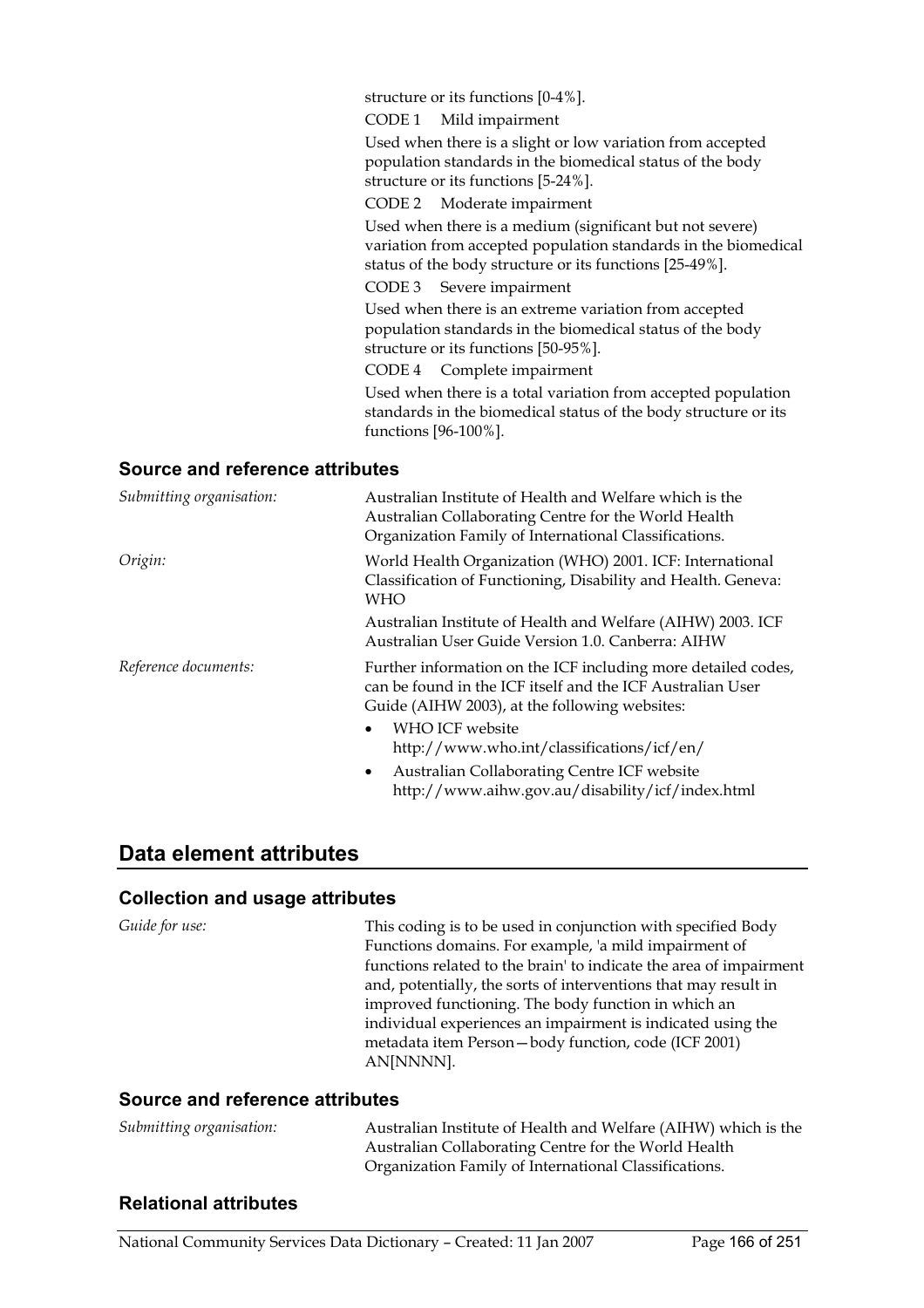*Implementation in Data Set Specifications:*

Body functions cluster NHIG, Standard 29/11/2006 NCSIMG, Standard 16/10/2006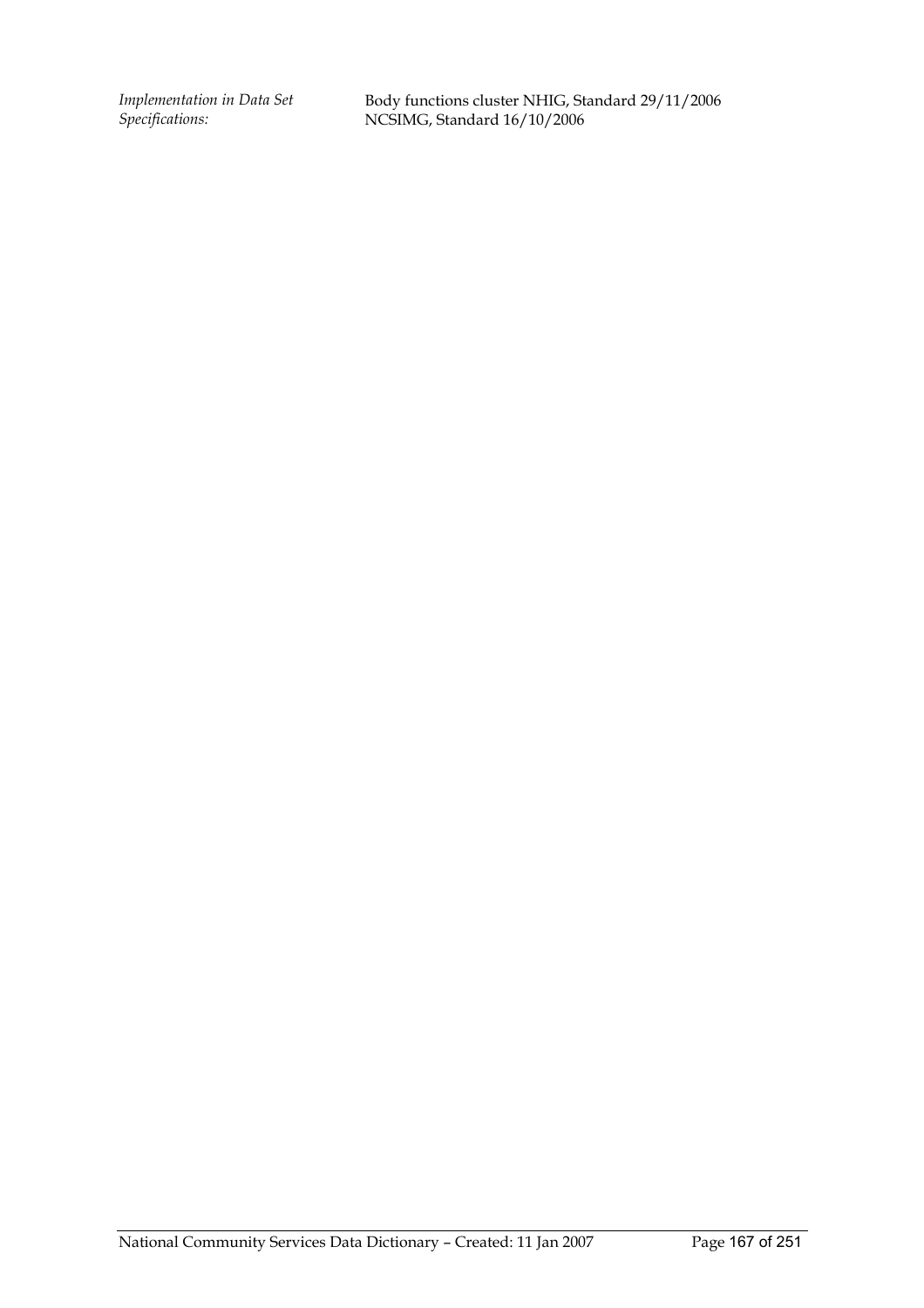# **Impairment of body structure**

### **Identifying and definitional attributes**

| Metadata item type:  | Data Element                                                                                |
|----------------------|---------------------------------------------------------------------------------------------|
| Technical name:      | Person – extent of impairment of body structure, code (ICF<br>2001) N                       |
| METeOR identifier:   | 320165                                                                                      |
| Registration status: | NHIG, Standard 29/11/2006<br>NCSIMG, Standard 16/10/2006                                    |
| Definition:          | A person's degree of impairment in a specified body structure,<br>as represented by a code. |

### **Data element concept attributes**

| Data element concept: | Person-extent of impairment of body structure                  |
|-----------------------|----------------------------------------------------------------|
| Definition:           | A person's degree of impairment in a specified body structure. |
| Object class:         | Person                                                         |
| <i>Property:</i>      | Extent of impairment of body structure                         |

### **Value domain attributes**

### **Representational attributes**

| Classification scheme:    | International Classification of Functioning, Disability and<br>Health 2001 |                     |  |
|---------------------------|----------------------------------------------------------------------------|---------------------|--|
| Representation class:     | Code                                                                       |                     |  |
| Data type:                | String                                                                     |                     |  |
| Format:                   | N                                                                          |                     |  |
| Maximum character length: | 1                                                                          |                     |  |
| Permissible values:       | Value                                                                      | Meaning             |  |
|                           | 0                                                                          | No impairment       |  |
|                           | 1                                                                          | Mild impairment     |  |
|                           | 2                                                                          | Moderate impairment |  |
|                           | 3                                                                          | Severe impairment   |  |
|                           | 4                                                                          | Complete impairment |  |
| Supplementary values:     | 8                                                                          | Not specified       |  |
|                           | 9                                                                          | Not applicable      |  |

### **Collection and usage attributes**

*Guide for use:* This metadata item contributes to the definition of the concept '**Disability**' and gives an indication of the experience of disability for a person. Impairments of body structure or body function are problems in body structure or function such as a loss or significant departure from population standards or averages. CODE 0 No impairment Used when there is no significant variation from accepted population standards in the biomedical status of the body structure or its functions [0-4%].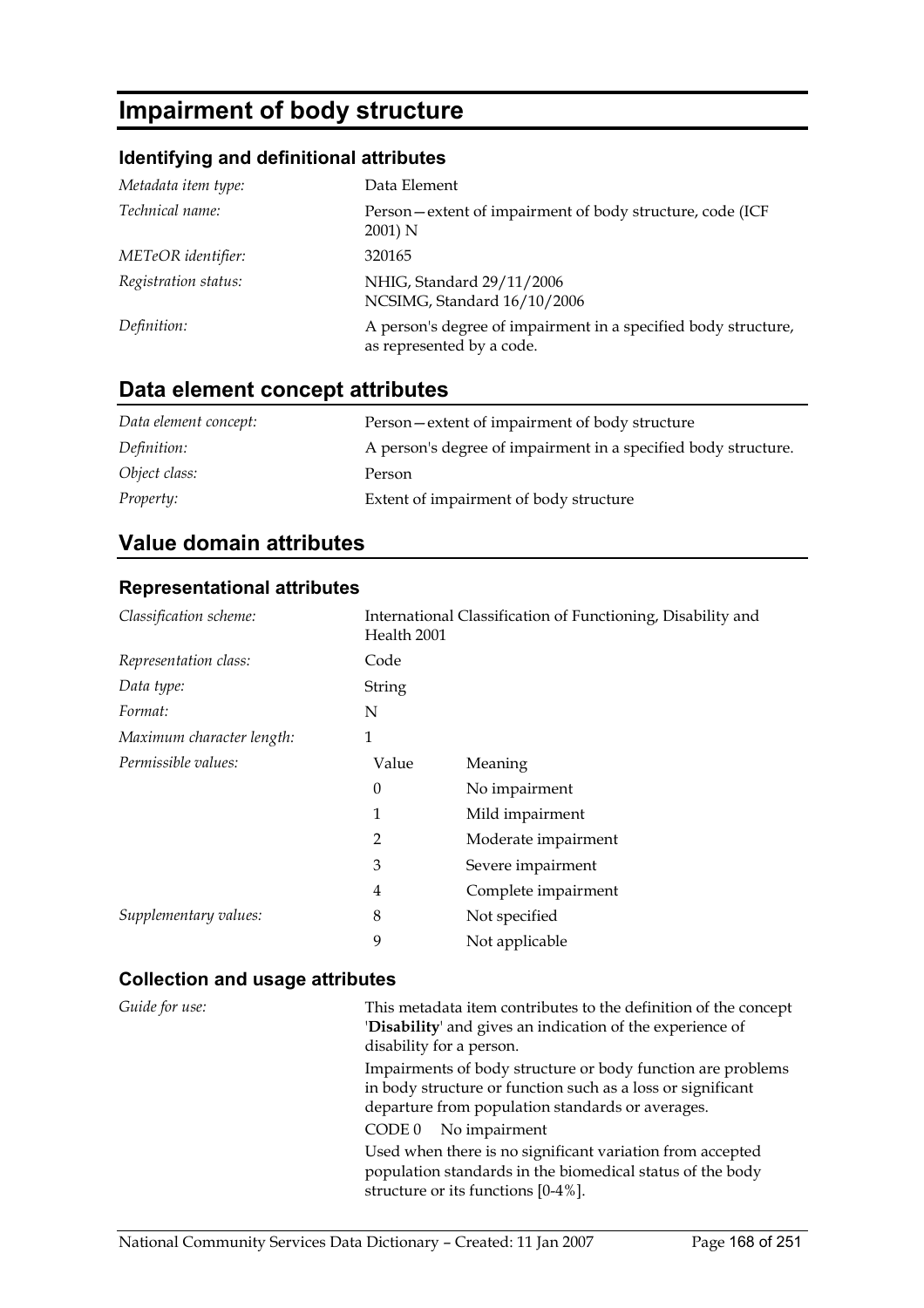#### CODE 1 Mild impairment

Used when there is a slight or low variation from accepted population standards in the biomedical status of the body structure or its functions [5-24%].

CODE 2 Moderate impairment

Used when there is a medium (significant but not severe) variation from accepted population standards in the biomedical status of the body structure or its functions [25-49%].

CODE 3 Severe impairment

Used when there is an extreme variation from accepted population standards in the biomedical status of the body structure or its functions [50-95%].

CODE 4 Complete impairment

Used when there is a total variation from accepted population standards in the biomedical status of the body structure or its functions [96-100%].

#### **Source and reference attributes**

| Submitting organisation: | Australian Institute of Health and Welfare which is the<br>Australian Collaborating Centre for the World Health<br>Organization Family of International Classifications.     |  |
|--------------------------|------------------------------------------------------------------------------------------------------------------------------------------------------------------------------|--|
| Origin:                  | World Health Organization (WHO) 2001. ICF: International<br>Classification of Functioning, Disability and Health. Geneva:<br>WHO                                             |  |
|                          | Australian Institute of Health and Welfare (AIHW) 2003. ICF<br>Australian User Guide Version 1.0. Canberra: AIHW                                                             |  |
| Reference documents:     | Further information on the ICF including more detailed codes,<br>can be found in the ICF itself and the ICF Australian User<br>Guide (AIHW 2003), at the following websites: |  |
|                          | WHO ICF website<br>$\bullet$<br>http://www.who.int/classifications/icf/en/                                                                                                   |  |
|                          | Australian Collaborating Centre ICF website<br>$\bullet$<br>http://www.aihw.gov.au/disability/icf/index.html                                                                 |  |

### **Data element attributes**

#### **Collection and usage attributes**

| Guide for use:                         | This data element is used in conjunction with specified<br>body structures, for example 'mild impairment of structures |  |  |
|----------------------------------------|------------------------------------------------------------------------------------------------------------------------|--|--|
|                                        | related to movement'. This data element may also be used in                                                            |  |  |
|                                        | conjunction with Person – nature of impairment of body<br>structure, code (ICF 2001) N and Person-location of          |  |  |
|                                        |                                                                                                                        |  |  |
|                                        | impairment of body structure, code (ICF 2001) N.                                                                       |  |  |
| <b>Source and reference attributes</b> |                                                                                                                        |  |  |
| Submitting organisation:               | Australian Institute of Health and Welfare (AIHW) which is the                                                         |  |  |
|                                        | Australian Collaborating Centre for the World Health                                                                   |  |  |
|                                        | Organization Family of International Classifications.                                                                  |  |  |

### **Relational attributes**

| Implementation in Data Set | Body structures cluster NHIG, Standard 29/11/2006 |
|----------------------------|---------------------------------------------------|
| <i>Specifications:</i>     | NCSIMG, Standard 16/10/2006                       |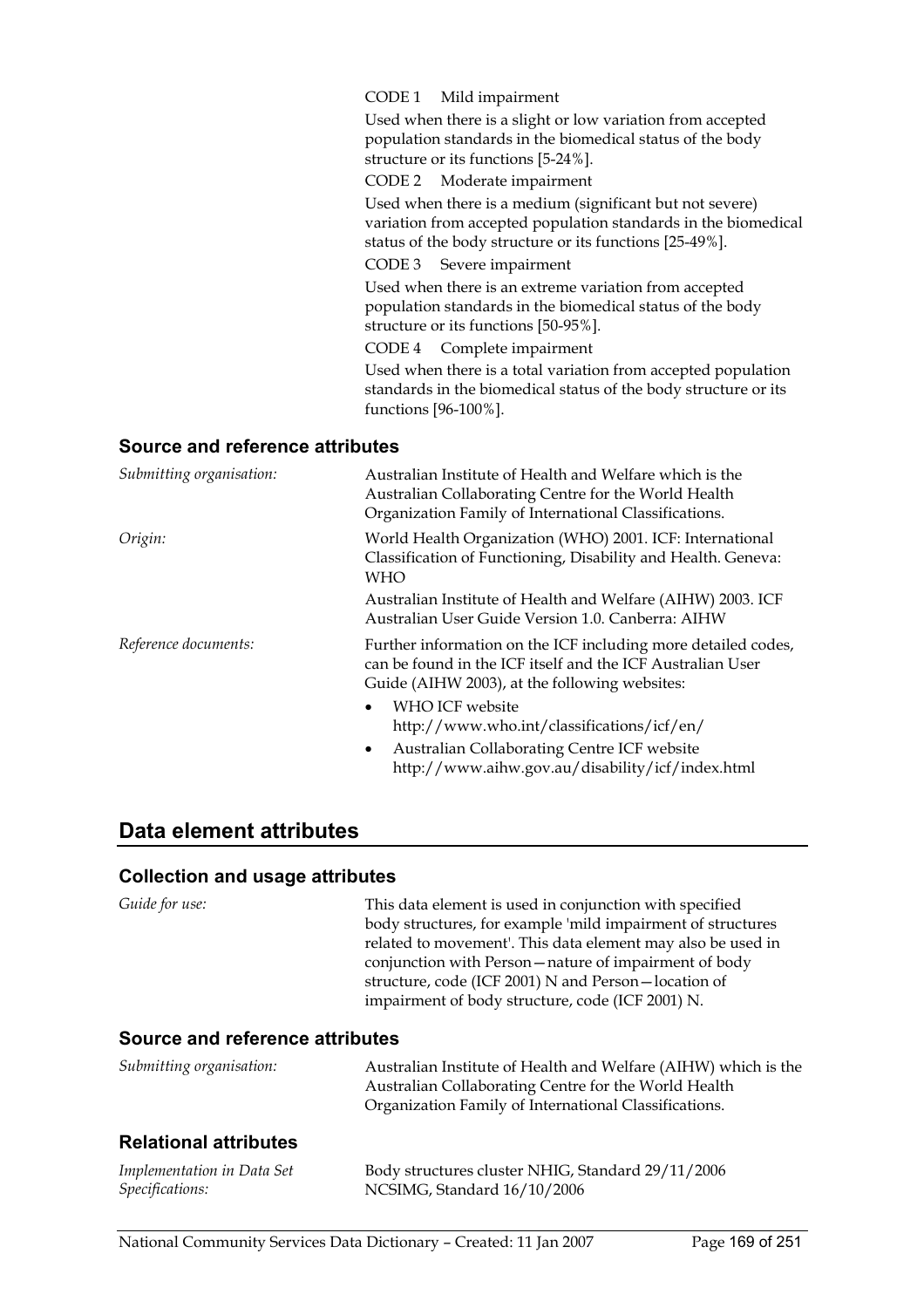# **Indigenous status**

### **Identifying and definitional attributes**

| Metadata item type:    | Data Element                                                                                                                                                                                                     |
|------------------------|------------------------------------------------------------------------------------------------------------------------------------------------------------------------------------------------------------------|
| <i>Technical name:</i> | Person-Indigenous status, code N                                                                                                                                                                                 |
| METeOR identifier:     | 291036                                                                                                                                                                                                           |
| Registration status:   | NHIG, Standard 04/05/2005<br>NCSIMG, Standard 25/08/2005                                                                                                                                                         |
| Definition:            | Whether a person identifies as being of Aboriginal or Torres<br>Strait Islander origin, as represented by a code. This is in accord<br>with the first two of three components of the Commonwealth<br>definition. |

# **Data element concept attributes**

| Data element concept: | Person-Indigenous status                                                                                                                                                                                                                                                                                                                                                                                                                                                                                                                                                                                                                                                                                                                                                                                                                                                                                                |
|-----------------------|-------------------------------------------------------------------------------------------------------------------------------------------------------------------------------------------------------------------------------------------------------------------------------------------------------------------------------------------------------------------------------------------------------------------------------------------------------------------------------------------------------------------------------------------------------------------------------------------------------------------------------------------------------------------------------------------------------------------------------------------------------------------------------------------------------------------------------------------------------------------------------------------------------------------------|
| Definition:           | Indigenous Status is a measure of whether a person identifies as<br>being of Aboriginal or Torres Strait Islander origin. This is in<br>accord with the first two of three components of the<br>Commonwealth definition.                                                                                                                                                                                                                                                                                                                                                                                                                                                                                                                                                                                                                                                                                                |
| Context:              | Australia's Aboriginal and Torres Strait Islander peoples<br>occupy a unique place in Australian society and culture. In the<br>current climate of reconciliation, accurate and consistent<br>statistics about Aboriginal and Torres Strait Islander peoples<br>are needed in order to plan, promote and deliver essential<br>services, to monitor changes in wellbeing and to account for<br>government expenditure in this area. The purpose of this<br>metadata item is to provide information about people who<br>identify as being of Aboriginal or Torres Strait Islander origin.<br>Agencies or establishments wishing to determine the eligibility<br>of individuals for particular benefits, services or rights will<br>need to make their own judgments about the suitability of the<br>standard measure for these purposes, having regard to the<br>specific eligibility criteria for the program concerned. |
| Object class:         | Person                                                                                                                                                                                                                                                                                                                                                                                                                                                                                                                                                                                                                                                                                                                                                                                                                                                                                                                  |
| Property:             | Indigenous status                                                                                                                                                                                                                                                                                                                                                                                                                                                                                                                                                                                                                                                                                                                                                                                                                                                                                                       |

## **Value domain attributes**

### **Representational attributes**

| Representation class:     | Code   |                                                      |
|---------------------------|--------|------------------------------------------------------|
| Data type:                | Number |                                                      |
| Format:                   | N      |                                                      |
| Maximum character length: |        |                                                      |
| Permissible values:       | Value  | Meaning                                              |
|                           | 1      | Aboriginal but not Torres Strait Islander origin     |
|                           | 2      | Torres Strait Islander but not Aboriginal origin     |
|                           | 3      | Both Aboriginal and Torres Strait Islander<br>origin |
|                           | 4      | Neither Aboriginal nor Torres Strait Islander        |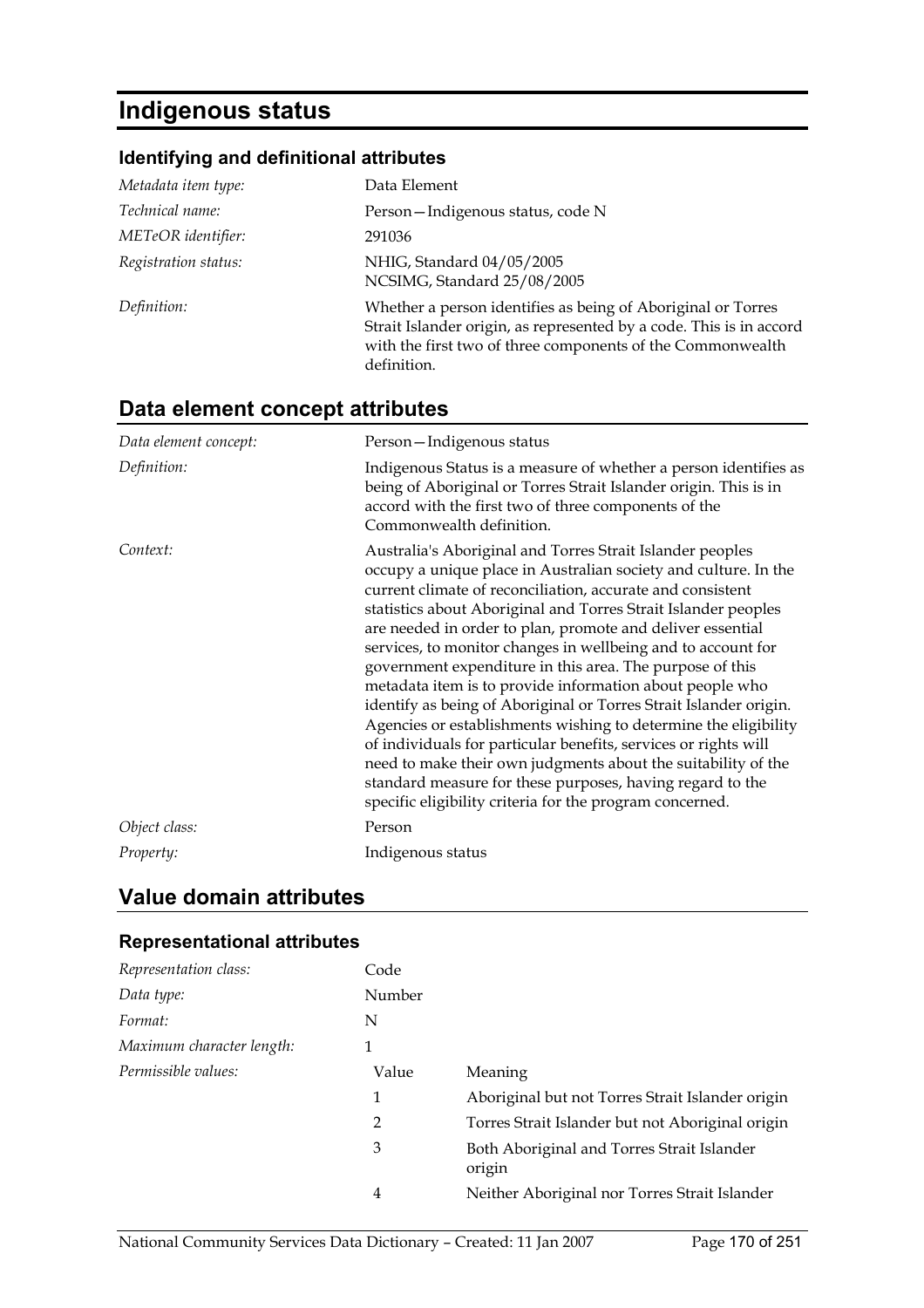origin

*Supplementary values:* 9 Not stated/inadequately described

### **Collection and usage attributes**

*Guide for use:* This metadata item is based on the Australian Bureau of Statistics (ABS) standard for Indigenous status. For detailed advice on its use and application please refer to the ABS Website as indicated in the Reference documents.

> The classification for Indigenous status has a hierarchical structure comprising two levels. There are four categories at the detailed level of the classification which are grouped into two categories at the broad level. There is one supplementary category for 'not stated' responses. The classification is as follows:

Indigenous:

- Aboriginal but not Torres Strait Islander origin.
- Torres Strait Islander but not Aboriginal origin.
- Both Aboriginal and Torres Strait Islander origin. Non-indigenous:
- Neither Aboriginal nor Torres Strait Islander origin. Not stated/ inadequately described:

This category is not to be available as a valid answer to the questions but is intended for use:

- Primarily when importing data from other data collections that do not contain mappable data.
- Where an answer was refused.
- Where the question was not able to be asked prior to completion of assistance because the client was unable to communicate or a person who knows the client was not available.

Only in the last two situations may the tick boxes on the questionnaire be left blank.

### **Data element attributes**

#### **Collection and usage attributes**

| Collection methods: | The standard question for Indigenous Status is as follows:                                                                                                                                                                                                                                                                        |
|---------------------|-----------------------------------------------------------------------------------------------------------------------------------------------------------------------------------------------------------------------------------------------------------------------------------------------------------------------------------|
|                     | [Are you] [Is the person] [Is (name)] of Aboriginal or Torres<br>Strait Islander origin?                                                                                                                                                                                                                                          |
|                     | (For persons of both Aboriginal and Torres Strait Islander)<br>origin, mark both 'Yes' boxes.)                                                                                                                                                                                                                                    |
|                     |                                                                                                                                                                                                                                                                                                                                   |
|                     |                                                                                                                                                                                                                                                                                                                                   |
|                     | Yes, Torres Strait Islander                                                                                                                                                                                                                                                                                                       |
|                     | This question is recommended for self-enumerated or<br>interview-based collections. It can also be used in circumstances<br>where a close relative, friend, or another member of the<br>household is answering on behalf of the subject. It is strongly<br>recommended that this question be asked directly wherever<br>possible. |
|                     | When someone is not present, the person answering for them<br>should be in a position to do so, i.e. this person must know well<br>the person about whom the question is being asked and feel                                                                                                                                     |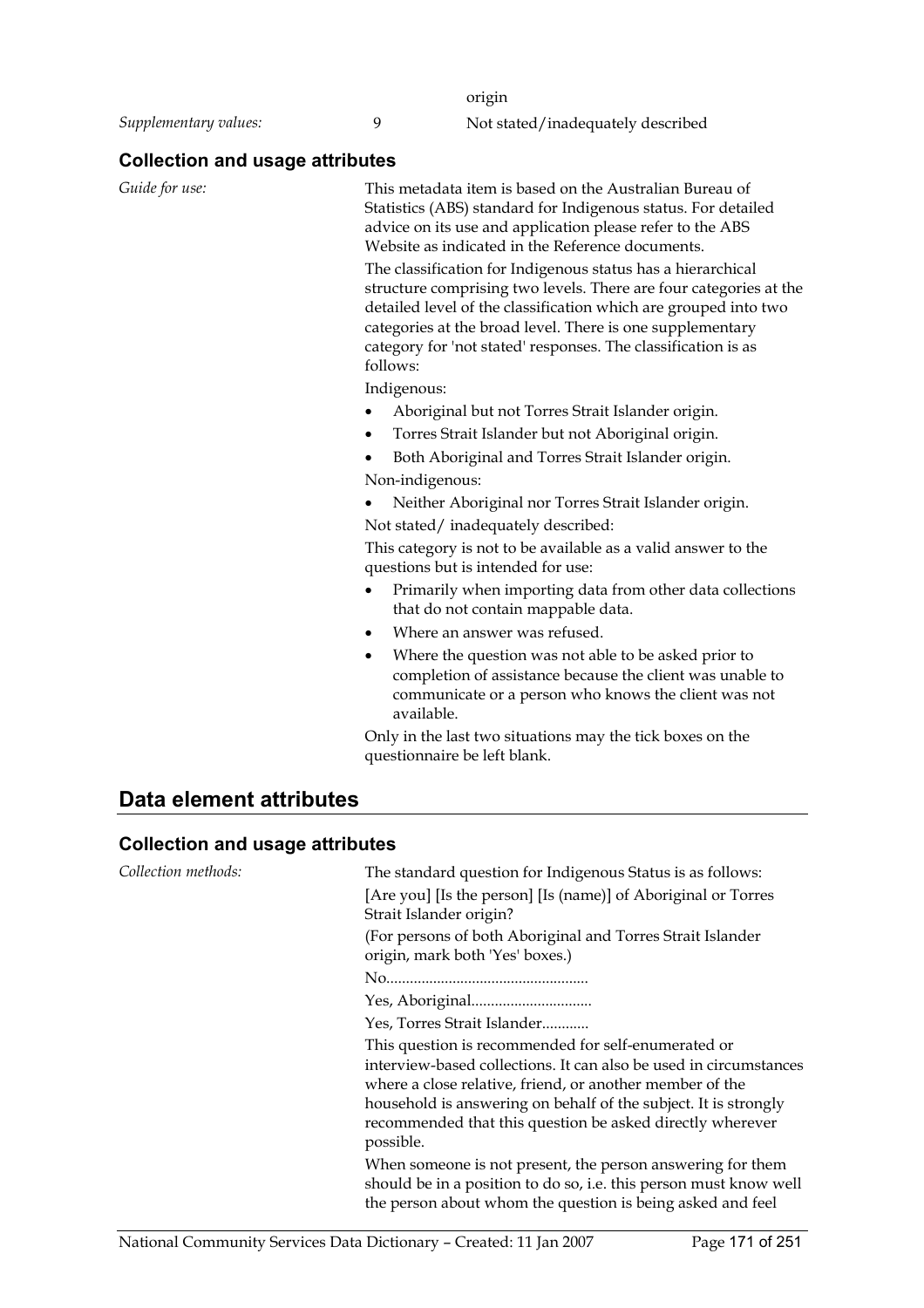| confident to provide accurate information about them. |  |  |
|-------------------------------------------------------|--|--|
|-------------------------------------------------------|--|--|

This question must always be asked regardless of data collectors' perceptions based on appearance or other factors.

The Indigenous status question allows for more than one response. The procedure for coding multiple responses is as follows:

If the respondent marks 'No' and either 'Aboriginal' or 'Torres Strait Islander', then the response should be coded to either Aboriginal or Torres Strait Islander as indicated (i.e. disregard the 'No' response).

If the respondent marks both the 'Aboriginal' and 'Torres Strait Islander' boxes, then their response should be coded to 'Both Aboriginal and Torres Strait Islander Origin'.

If the respondent marks all three boxes ('No', 'Aboriginal' and 'Torres Strait Islander'), then the response should be coded to 'Both Aboriginal and Torres Strait Islander Origin' (i.e. disregard the 'No' response).

This approach may be problematical in some data collections, for example when data are collected by interview or using screen based data capture systems. An additional response category

Yes, both Aboriginal and Torres Strait Islander...

may be included if this better suits the data collection practices of the agency or establishment concerned.

*Comments:* The following definition, commonly known as 'The Commonwealth Definition', was given in a High Court judgement in the case of Commonwealth v Tasmania (1983) 46 ALR 625.

> 'An Aboriginal or Torres Strait Islander is a person of Aboriginal or Torres Strait Islander descent who identifies as an Aboriginal or Torres Strait Islander and is accepted as such by the community in which he or she lives'.

There are three components to the Commonwealth definition:

- descent;
- self-identification; and
- community acceptance.

In practice, it is not feasible to collect information on the community acceptance part of this definition in general purpose statistical and administrative collections and therefore standard questions on Indigenous status relate to descent and self-identification only.

#### **Source and reference attributes**

| Origin:                      | National Health Data Committee                                                                                                                                    |
|------------------------------|-------------------------------------------------------------------------------------------------------------------------------------------------------------------|
|                              | National Community Services Data Committee                                                                                                                        |
| Reference documents:         | Australian Bureau of Statistics 1999. Standards for Social,<br>Labour and Demographic Variables. Cultural Diversity<br>Variables, Canberra. Viewed 3 August 2005. |
| <b>Relational attributes</b> |                                                                                                                                                                   |
|                              |                                                                                                                                                                   |

| Related metadata references: | Supersedes Person - Indigenous status, code N NHIG,  |
|------------------------------|------------------------------------------------------|
|                              | Superseded 04/05/2005, NCSIMG, Superseded 25/08/2005 |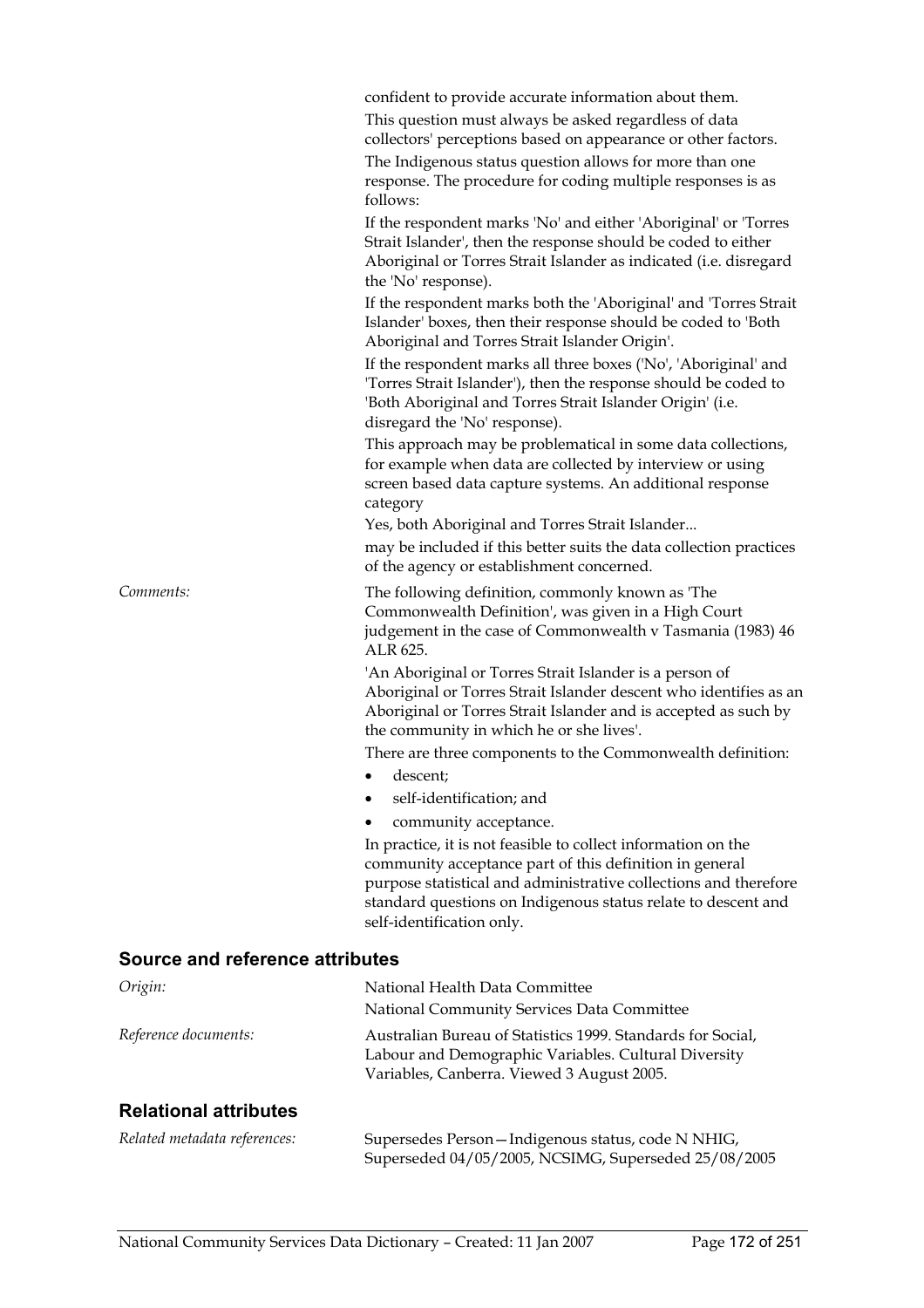# **Influence of environmental factor**

### **Identifying and definitional attributes**

| Metadata item type:  | Data Element                                                                                                                                                               |
|----------------------|----------------------------------------------------------------------------------------------------------------------------------------------------------------------------|
| Technical name:      | Person-extent of environmental factor influence, code (ICF<br>2001) [X]N                                                                                                   |
| METeOR identifier:   | 320198                                                                                                                                                                     |
| Registration status: | NHIG, Standard 29/11/2006<br>NCSIMG, Standard 16/10/2006                                                                                                                   |
| Definition:          | The degree to which a specified environmental factor influences<br>the body function or structure, the activity or participation of a<br>person, as represented by a code. |
| Context:             | The environment in which a person functions or experiences<br>disability.                                                                                                  |

# **Data element concept attributes**

| Data element concept: | Person – extent of environmental factor influence                                                                                              |
|-----------------------|------------------------------------------------------------------------------------------------------------------------------------------------|
| Definition:           | The degree to which specified environmental factors influence<br>the body function or structure, the activity or participation of a<br>person. |
| Object class:         | Person                                                                                                                                         |
| <i>Property:</i>      | Extent of environmental factor influence                                                                                                       |

## **Value domain attributes**

### **Representational attributes**

| Classification scheme:    | Health 2001    | International Classification of Functioning, Disability and |
|---------------------------|----------------|-------------------------------------------------------------|
| Representation class:     | Code           |                                                             |
| Data type:                | <b>String</b>  |                                                             |
| Format:                   | [X]N           |                                                             |
| Maximum character length: | 2              |                                                             |
| Permissible values:       | Value          | Meaning                                                     |
|                           | $\theta$       | No barrier                                                  |
|                           | 1              | Mild barrier                                                |
|                           | $\overline{2}$ | Moderate barrier                                            |
|                           | 3              | Severe barrier                                              |
|                           | 4              | Complete barrier                                            |
|                           | $+0$           | No facilitator                                              |
|                           | $+1$           | Mild facilitator                                            |
|                           | $+2$           | Moderate facilitator                                        |
|                           | $+3$           | Substantial facilitator                                     |
|                           | $+4$           | Complete facilitator                                        |
| Supplementary values:     | 8              | Barrier not specified                                       |
|                           | $+8$           | Facilitator not specified                                   |
|                           | 9              | Not applicable                                              |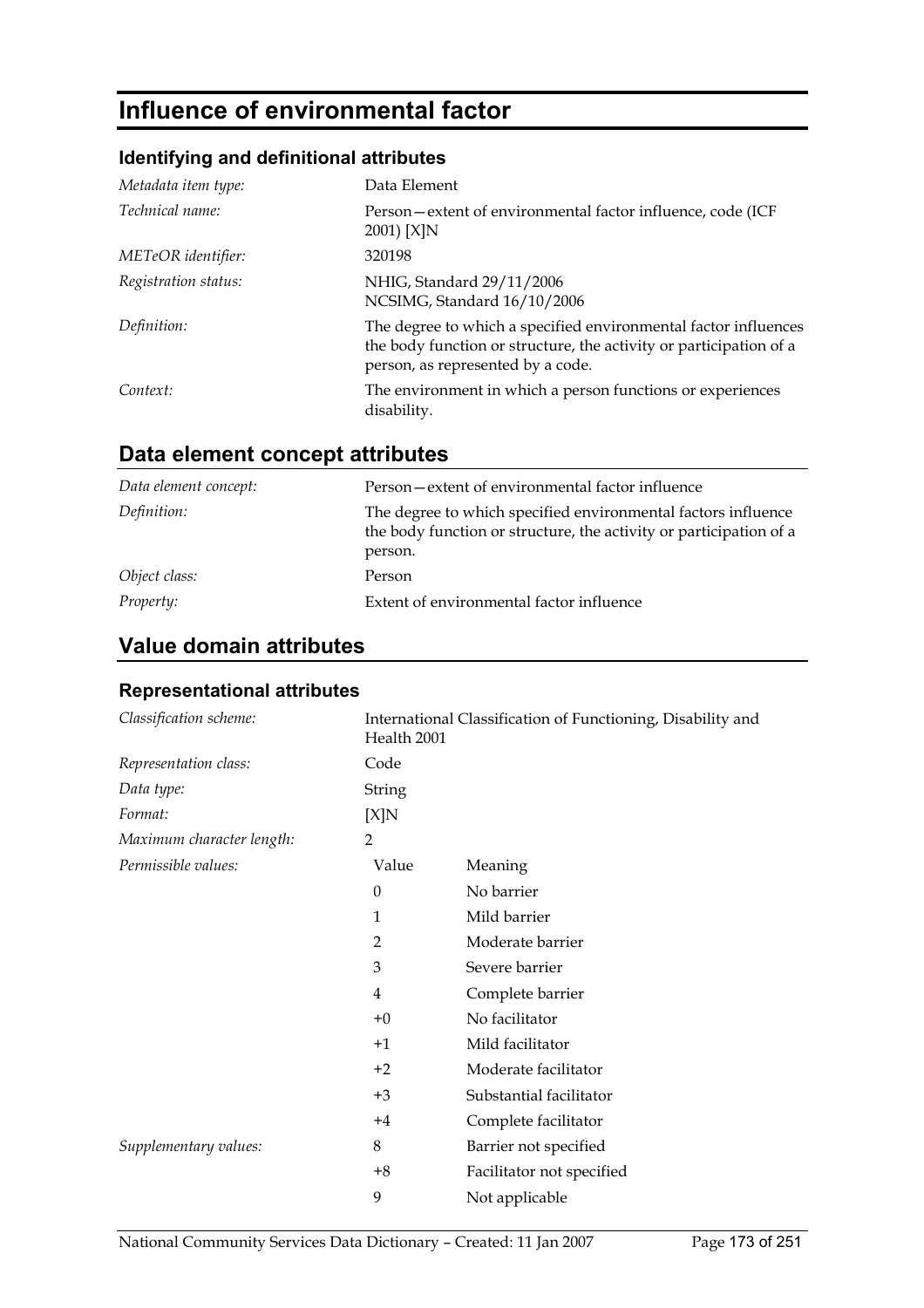#### **Collection and usage attributes**

*Guide for use:* This metadata item contributes to the definition of the concept '**Disability**' and gives an indication of the experience of disability for a person.

> Extent of influence of environmental factors corresponds to the degree or strength or magnitude of the influence and the amount of time the influence is experienced by the person. It is essentially a summary measure, in which are embedded the concepts of availability, quality and importance,that indicates the effect the specified environmental factor has on the person. Whether, and by how much, environmental factors are influencing an individual's level of functioning, and whether the influence is a facilitator or barrier, may indicate the sorts of interventions that will optimise the individual's functioning. This information may be for policy development, service provision, or advocacy purposes. Preventative strategies could be indicated by this information.

This value domain can be used to collect information across the whole spectrum of influence, for example, tactile flooring may be a facilitator to a person with visual impairment and a barrier to a person with mobility impairments. In line with the ICF approach to functioning and disability, this value domain recognises, and gives the means to record, the positive influence of environmental factors as well as those factors that limit the level of functioning of a person.

The codes are mutually exclusive. The choice of codes depends on the context of the data collection. For example; if collecting information about the positive influence of an environmental factor such as a community service it would be appropriate to use Code 0 No facilitator if the service was not influencing the person's level of functioning (even if the service were not a barrier to the person's functioning).

Code +0 No facilitator:

Used when the environment factor does not impact in a positive way on the body structure or function, activity or participation of a person.

Code +1 Mild facilitator:

Used when the environmental factor impacts in a positive way on the body structure or function, activity or participation of a person between 5-24% of the time the person participates in the specified domain of functioning or has a low level of impact on the person's functioning.

Code +2 Moderate facilitators:

Used when the environmental factor impacts in a positive way on the body structure or function, activity or participation of a person between 25-49% of the time the person participates in the specified domain of functioning or has a significant, but moderate impact on the person's functioning.

Code +3 Substantial facilitators:

Used when the environmental factor impacts in a positive way on the body structure or function, activity or participation of a person between 50-95% of the time the person participates in the specified domain of functioning or has an extreme effect on the person's functioning.

Code +4 Complete facilitators: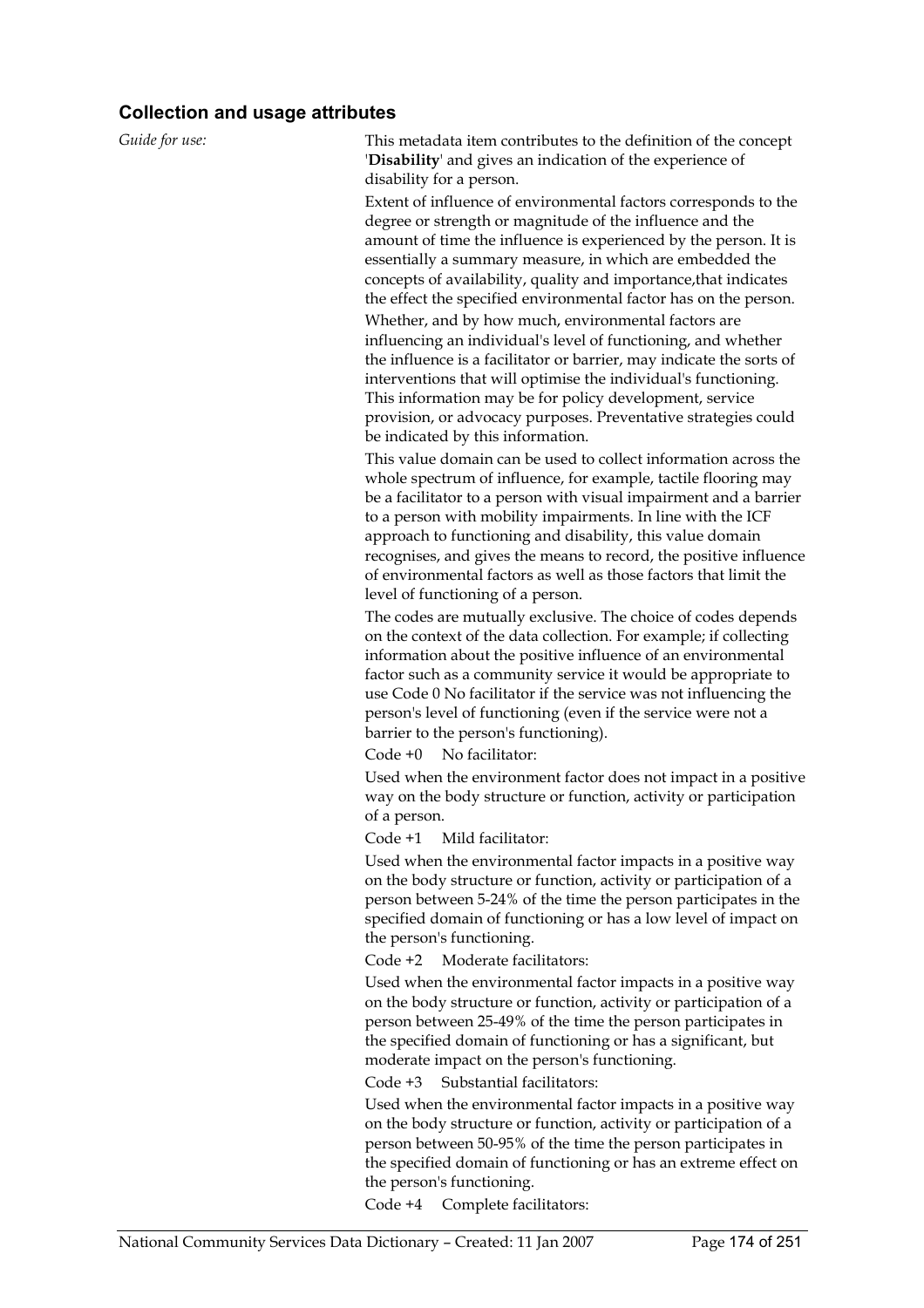Used when the environmental factor impacts in a positive way on the body structure or function, activity or participation of a person between 96-100% of the time the person participates in the specified domain of functioning or the person functions optimally with this environmental factor.

Code +8 Facilitator not specified:

Used when there is insufficient information to record the Extent of environmental influence code (ICF 2001) N in classes +1 to  $+4.$ 

Code 0 No barrier:

Used when the environment factor does not impact in a negative way on the body structure or function, activity or participation of a person.

Code 1 Mild barriers:

Used when the environmental factor impacts in a negative way on the body structure or function, activity or participation of a person between 5-24% of the time the person participates in the specified domain of functioning or has a low level of impact on the person's functioning.

Code 2 Moderate barriers:

Used when the environmental factor impacts in a negative way on the body structure or function, activity or participation of a person between 25-49% of the time the person participates in that specified domain of functioning or has a significant, but moderate impact on the person's functioning.

Code 3 Severe barriers:

Used when the environmental factor impacts in a negative way on the body structure or function, activity or participation of a person between 50-95% of the time the person participates in that specified domain of functioning or has an extreme effect on the person's functioning.

Code 4 Complete barriers:

Used when the environmental factor impacts in a negative way on the body structure or function, activity or participation of a person between 96-100% of the time the person participates in the specified domain of functioning or is of such magnitude that the person is unable to function.

Code 8 Barrier not specified:

Used when there is insufficient information to record the Extent of environmental influence code (ICF 2001) N in classes 1 to 4.

Code 9 Not applicable:

Used when environmental factors impacts in neither a positive or negative way on the body structure or function, activity or participation of a person or for between 0-4% of the time the person participates in that specified area and has minimal impact on the person's level of functioning in the specified domain.

#### **Source and reference attributes**

| Submitting organisation: | Australian Institute of Health and Welfare (AIHW) which is the<br>Australian Collaborating Centre for the World Health<br>Organization Family of International Classifications. |
|--------------------------|---------------------------------------------------------------------------------------------------------------------------------------------------------------------------------|
| Origin:                  | WHO 2001. ICF: International Classification of Functioning,<br>Disability and Health. Geneva: WHO AIHW 2003. ICF<br>Australian User Guide Version 1.0. Canberra: AIHW           |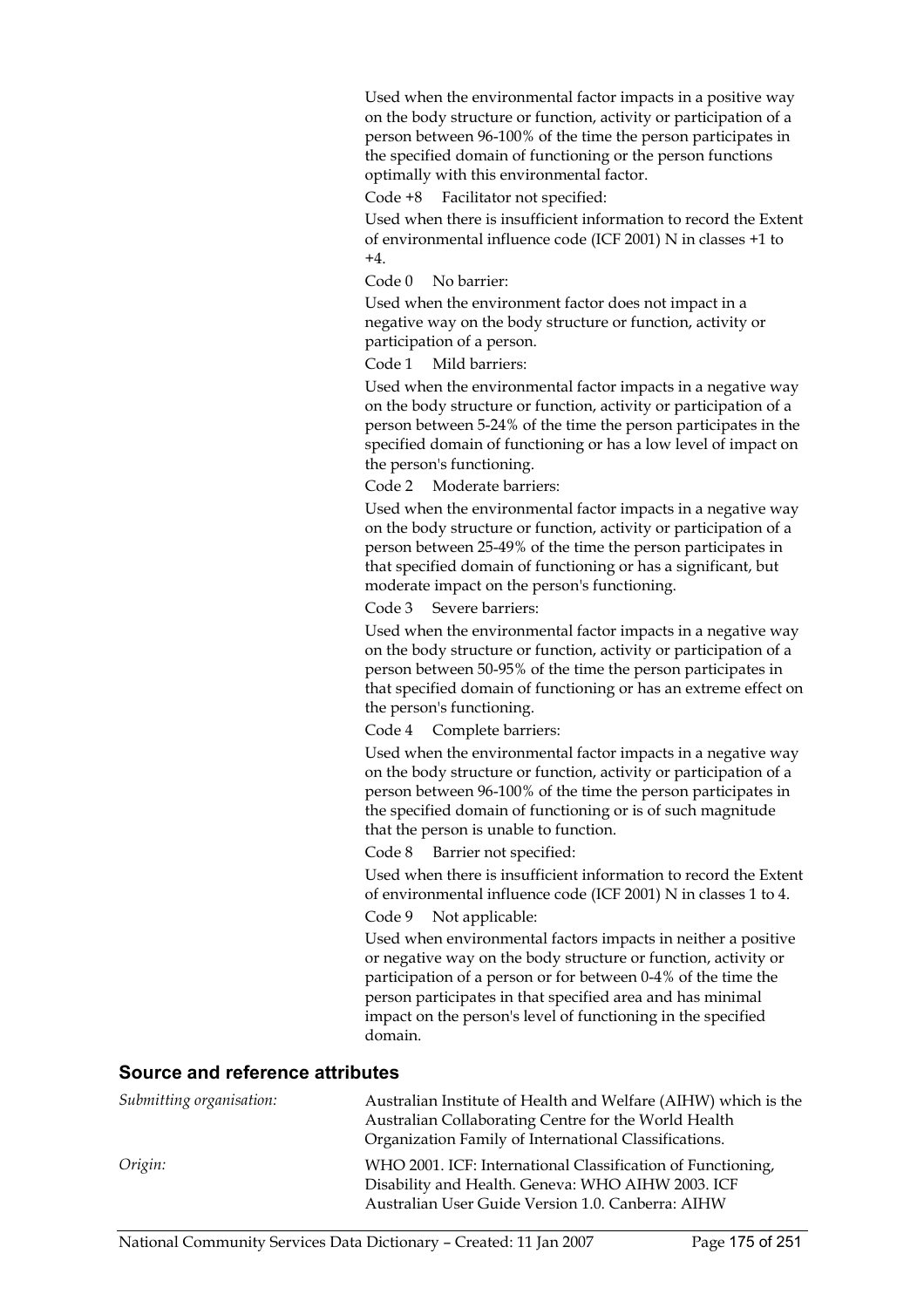*Reference documents:* Further information on the ICF, including more detailed codes, can be found in the ICF itself and the ICF Australian User Guide (AIHW 2003), at the following websites:

- WHO ICF website http://www.who.int/classifications/icf/en/
- Australian Collaborating Centre ICF website http://www.aihw.gov.au/disability/icf/index.html

### **Data element attributes**

#### **Collection and usage attributes**

*Guide for use:* Environmental factors represent the circumstances in which the individual lives. These factors are conceived as immediate (e.g. physical features of the environment, social environment) and societal (formal and informal social structures, services and systems). Different environments may have a very different impact on the same individual with a given health condition. The influence of environmental factors may be positive, increasing the level of functioning (a facilitator), or negative, decreasing the level of functioning (a barrier).

> The extent of influence of the **Environmental factors** is affected both by the degree or strength of influence, and the amount of time the influence is experienced by the person.

This metadata item is recorded in conjunction with *Environmental factor code N* to indicate the extent to which specified environmental factors influence the body function or structure, the activity or participation of a person.

### **Source and reference attributes**

| Submitting organisation:     | Australian Institute of Health and Welfare which is the<br>Australian Collaborating Centre for the World Health<br>Organization Family of International Classifications. |
|------------------------------|--------------------------------------------------------------------------------------------------------------------------------------------------------------------------|
| <b>Relational attributes</b> |                                                                                                                                                                          |

| Implementation in Data Set | Environmental factors cluster NHIG, Standard 29/11/2006 |
|----------------------------|---------------------------------------------------------|
| Specifications:            | NCSIMG, Standard 16/10/2006                             |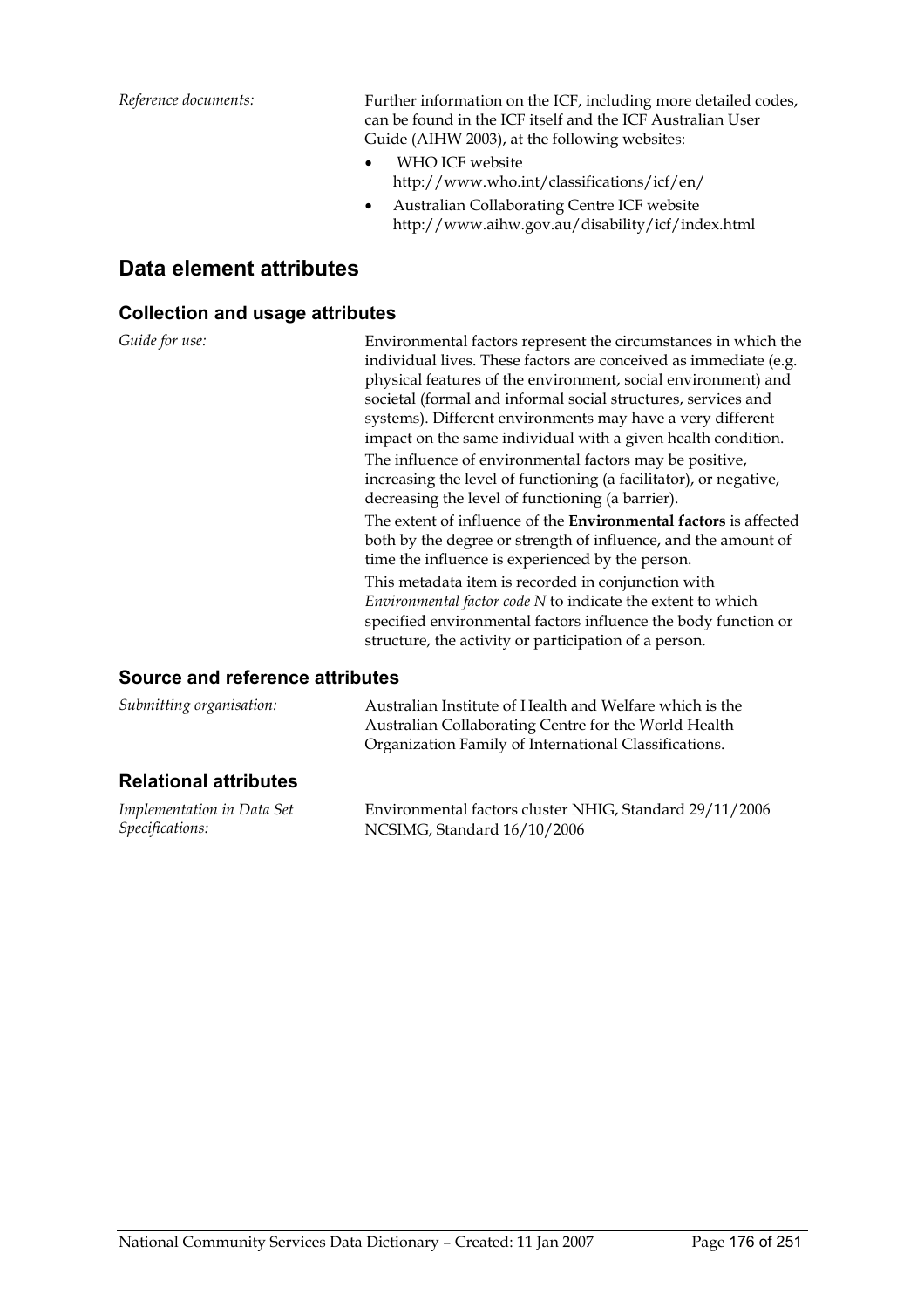# **Informal carer existence indicator**

### **Identifying and definitional attributes**

| Metadata item type:  | Data Element                                                                                                                                                                                                                                                                                                                                                                                                                                                                                                                                                                                                                                                                                                                                  |
|----------------------|-----------------------------------------------------------------------------------------------------------------------------------------------------------------------------------------------------------------------------------------------------------------------------------------------------------------------------------------------------------------------------------------------------------------------------------------------------------------------------------------------------------------------------------------------------------------------------------------------------------------------------------------------------------------------------------------------------------------------------------------------|
| Technical name:      | Person – informal carer existence indicator, code N                                                                                                                                                                                                                                                                                                                                                                                                                                                                                                                                                                                                                                                                                           |
| Synonymous names:    | Informal carer availability, Informal carer existence flag                                                                                                                                                                                                                                                                                                                                                                                                                                                                                                                                                                                                                                                                                    |
| METeOR identifier:   | 320939                                                                                                                                                                                                                                                                                                                                                                                                                                                                                                                                                                                                                                                                                                                                        |
| Registration status: | NCSIMG, Standard 29/04/2006                                                                                                                                                                                                                                                                                                                                                                                                                                                                                                                                                                                                                                                                                                                   |
| Definition:          | Whether a person has an informal carer, such as a family<br>member, friend or neighbour, who has been identified as<br>providing care and assistance on a regular and sustained basis,<br>as represented by a code.                                                                                                                                                                                                                                                                                                                                                                                                                                                                                                                           |
| Context:             | Recent years have witnessed a growing recognition of the<br>critical role that informal support networks play in caring for<br>frail older people and people with disabilities within the<br>community. Not only are informal carers responsible for<br>maintaining people with often high levels of functional<br>dependence within the community, but the absence of an<br>informal carer is a significant risk factor contributing to<br>institutionalisation. Increasing interest in the needs of carers<br>and the role they play has prompted greater interest in<br>collecting more reliable and detailed information about carers<br>and the relationship between informal care and the provision of<br>and need for formal services. |

### **Data element concept attributes**

| Data element concept: | Person-informal carer existence indicator                                                                                                                                              |
|-----------------------|----------------------------------------------------------------------------------------------------------------------------------------------------------------------------------------|
| Definition:           | Whether a person has an informal carer, such as a family<br>member, friend or neighbour, who has been identified as<br>providing care and assistance on a regular and sustained basis. |
| Context:              |                                                                                                                                                                                        |
| Object class:         | Person                                                                                                                                                                                 |
| Property:             | Informal carer existence indicator                                                                                                                                                     |

## **Value domain attributes**

### **Representational attributes**

| Representation class:     | Code           |                                   |
|---------------------------|----------------|-----------------------------------|
| Data type:                | Number         |                                   |
| Format:                   | N              |                                   |
| Maximum character length: |                |                                   |
| Permissible values:       | Value          | Meaning                           |
|                           | 1              | Yes                               |
|                           | $\mathfrak{D}$ | No                                |
| Supplementary values:     | 9              | Not stated/inadequately described |

### **Collection and usage attributes**

*Guide for use:* CODE 9 Not stated/inadequately described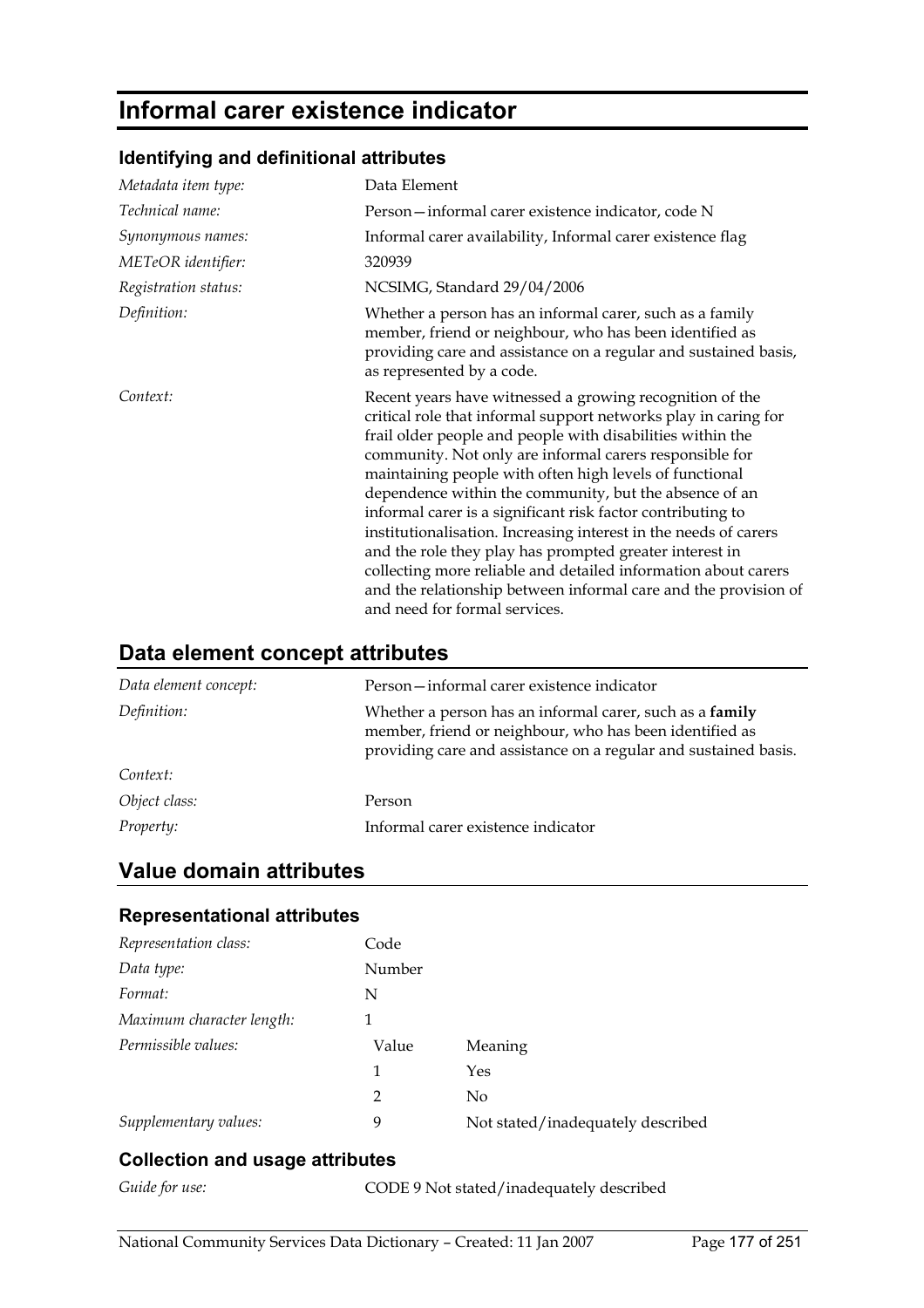## **Data element attributes**

### **Collection and usage attributes**

| Guide for use:      | Informal carers include those people who receive a pension or<br>benefit for their caring role, people providing care under family<br>care agreements, but does not include paid or volunteer carers<br>organised by formal services.                                                                                                                                                                                                                      |
|---------------------|------------------------------------------------------------------------------------------------------------------------------------------------------------------------------------------------------------------------------------------------------------------------------------------------------------------------------------------------------------------------------------------------------------------------------------------------------------|
|                     | Excluded from the definition of informal carers are volunteers<br>organised by formal services and paid workers.<br>This metadata item is purely descriptive of a client's<br>circumstances. It is not intended to reflect whether the informal<br>carer is considered by the service provider to be capable of<br>undertaking the caring role.                                                                                                            |
|                     | In line with this, the expressed views of the client and/or their<br>carer should be used as the basis for determining whether the<br>client is recorded as having an informal carer or not.                                                                                                                                                                                                                                                               |
|                     | When asking a client whether they have an informal carer, it is<br>important for agencies or establishments to recognise that a<br>carer does not always live with the person for whom they care.<br>That is, a person providing significant care and assistance to the<br>client does not have to live with the client in order to be called<br>an informal carer.                                                                                        |
|                     | The existence of a carer should also be distinguished from<br>living with someone else. Although in many instances a co-<br>resident will also be a carer, this is not necessarily the case. The<br>metadata item Person-living arrangement, code N is designed<br>to record information about person(s) with whom the client<br>may live.                                                                                                                 |
| Collection methods: | Agencies or establishments and service providers may collect                                                                                                                                                                                                                                                                                                                                                                                               |
|                     | this item at the beginning of each service episode and also<br>assess this information at subsequent assessments or re-<br>assessments.                                                                                                                                                                                                                                                                                                                    |
|                     | Some agencies, establishments/providers may record this<br>information historically so that they can track changes over<br>time. Historical recording refers to the practice of maintaining a<br>record of changes over time where each change is accompanied<br>by the appropriate date.                                                                                                                                                                  |
|                     | Examples of questions used for data collection include:                                                                                                                                                                                                                                                                                                                                                                                                    |
|                     | Home and Community Care NDMS                                                                                                                                                                                                                                                                                                                                                                                                                               |
|                     | 'Do you have someone who helps look after you?'                                                                                                                                                                                                                                                                                                                                                                                                            |
|                     | Commonwealth State/Territory Disability Agreement NMDS                                                                                                                                                                                                                                                                                                                                                                                                     |
|                     | 'Does the service user have an informal carer, such as family member,<br>friend or neighbour, who provide care and assistance on a regular and<br>sustained basis?                                                                                                                                                                                                                                                                                         |
| Comments:           | This definition of informal carer availability is not the same as<br>the Australian Bureau of Statistics (ABS) definition of principal<br>carer, 1993 Disability, Ageing and Carers Survey and primary<br>carer used in the 1998 survey. The ABS definitions require that<br>the carer has or will provide care for a certain amount of time<br>and that they provide certain types of care.<br>The ABS defines a primary carer as a person of any age who |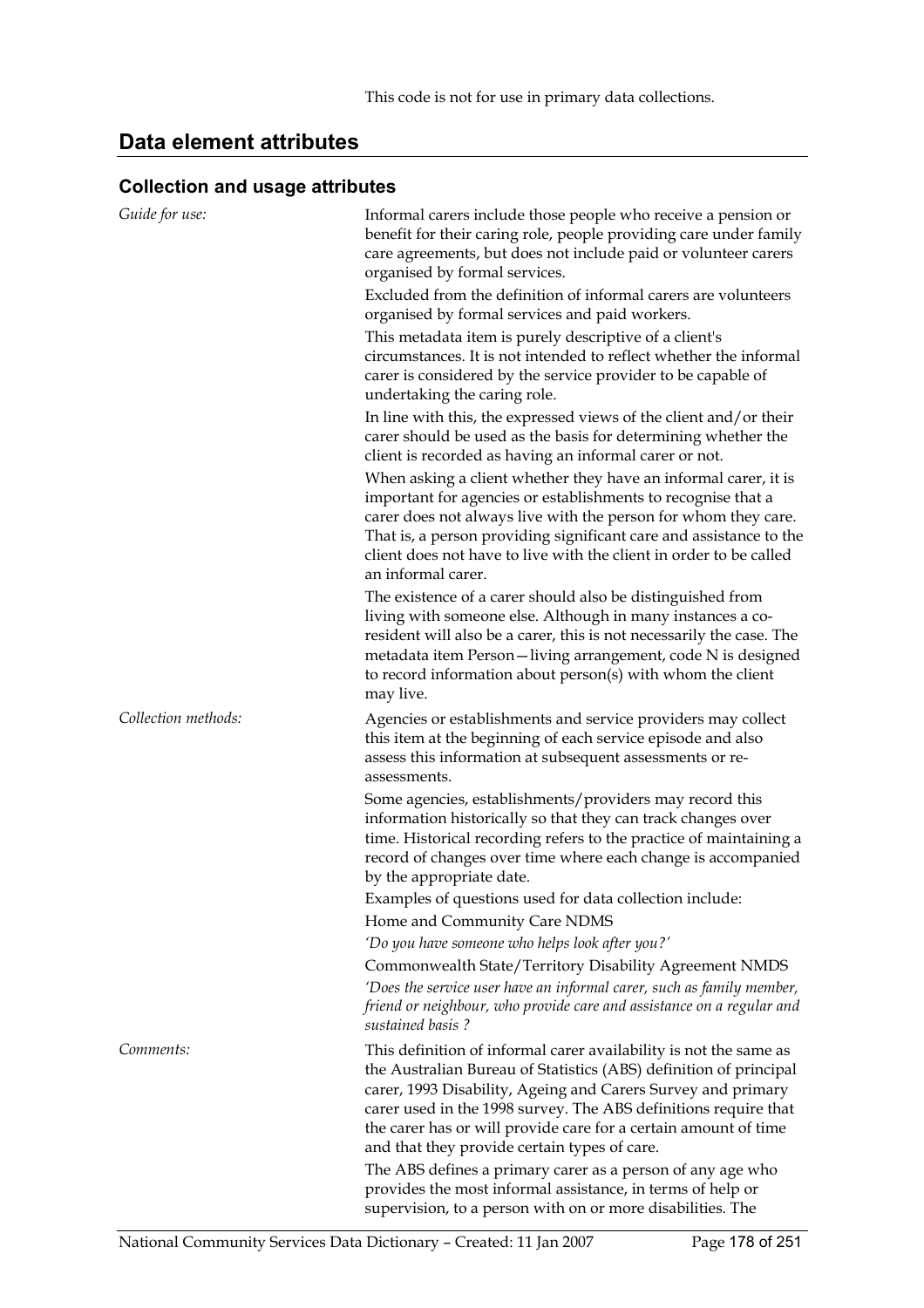| assistance has to be ongoing, or likely to be ongoing, for at least |
|---------------------------------------------------------------------|
| six months and be provided for one or more of the core              |
| activities (communication, mobility and self care). This may not    |
| be appropriate for community services agencies wishing to           |
| obtain information about a person's carer regardless of the         |
| amount of time that care is for, or the types of care provided.     |
| This may not be appropriate for agencies or establishments          |
|                                                                     |
| wishing to obtain information about a person's carer regardless     |
| of the amount of time that care is for or the types of care         |
| provided. Information such as the amount of time for which          |
| care is provided can of course be collected separately but, if it   |

| Origin:                      | Australian Institute of Health and Welfare                                                                                                                                          |
|------------------------------|-------------------------------------------------------------------------------------------------------------------------------------------------------------------------------------|
|                              | National Health Data Committee                                                                                                                                                      |
|                              | National Community Services Data Committee                                                                                                                                          |
| Reference documents:         | Australian Bureau of Statistics (ABS) 1993 Disability, Ageing<br>and Carers Survey and 1998 survey.                                                                                 |
|                              | Australian Institute of Health and Welfare (2005)<br>Commonwealth State/Territory Disability Agreement National<br>Minimum Data Set collection (CSTDA NMDS) Data Guide:<br>2005-06. |
|                              | National HACC Minimum Data Set User Guide Version 2 July<br>2005. Home and Community Care (HACC) Program.                                                                           |
| <b>Relational attributes</b> |                                                                                                                                                                                     |

*Related metadata references:* Supersedes Person (requiring care)—carer availability status, code N NHIG, Standard 01/03/2005, NCSIMG, Superseded 02/05/2006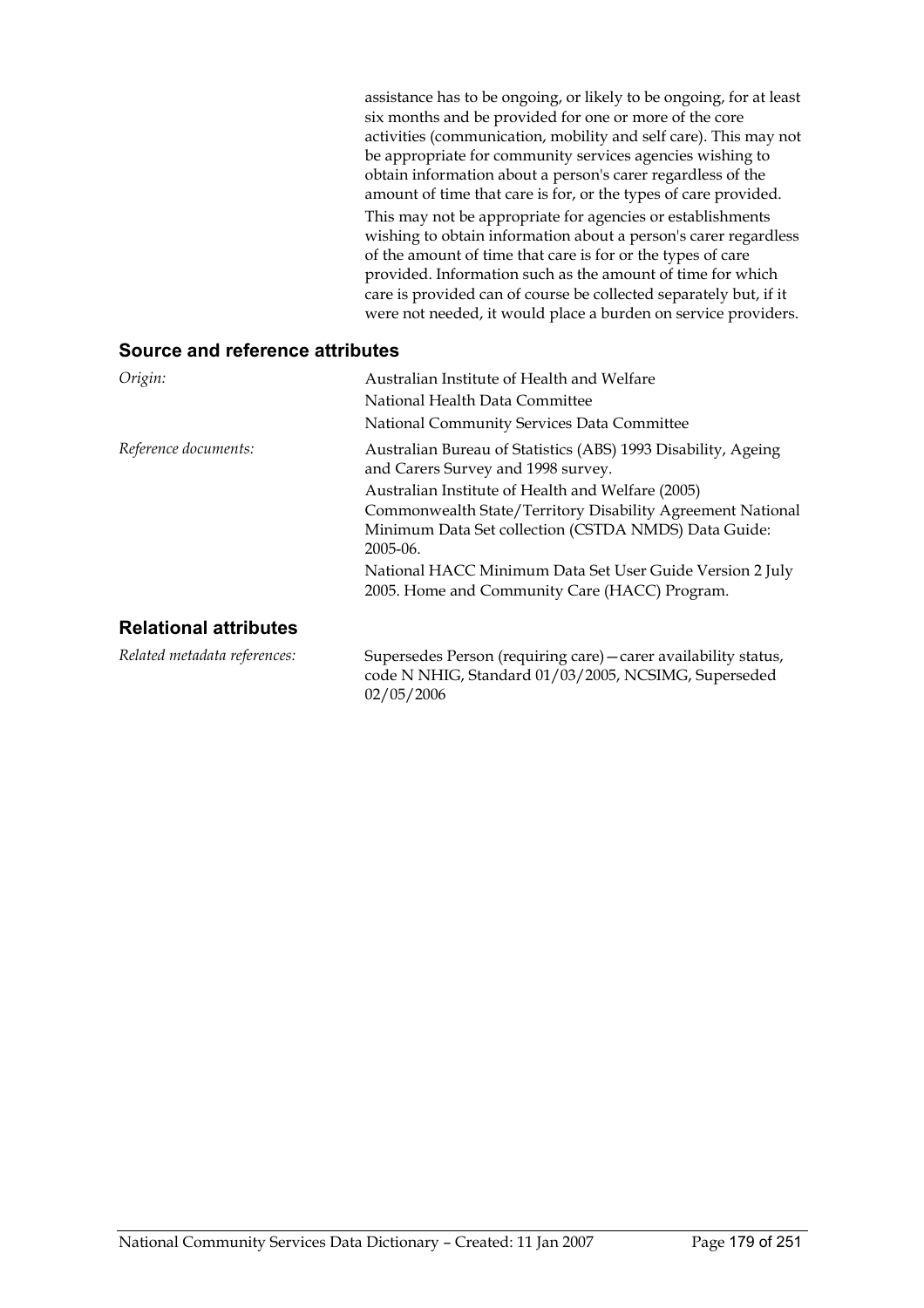# **Interpreter services required**

### **Identifying and definitional attributes**

| Metadata item type:  | Data Element                                                                                  |
|----------------------|-----------------------------------------------------------------------------------------------|
| Technical name:      | Person—interpreter service required, yes/no code N                                            |
| Synonymous names:    | Need for interpreter service                                                                  |
| METeOR identifier:   | 304294                                                                                        |
| Registration status: | NHIG, Standard 08/02/2006<br>NCSIMG, Standard 10/04/2006                                      |
| Definition:          | Whether an interpreter service is required by or for the person,<br>as represented by a code. |

## **Data element concept attributes**

| Data element concept: | Person-interpreter service required                              |
|-----------------------|------------------------------------------------------------------|
| Definition:           | Whether an interpreter service is required by or for the person. |
| Context:              | To assist in planning for provision of interpreter services.     |
| Object class:         | Person                                                           |
| <i>Property:</i>      | Interpreter service required status                              |

## **Value domain attributes**

### **Representational attributes**

| Representation class:     | Code   |         |
|---------------------------|--------|---------|
| Data type:                | Number |         |
| Format:                   | N      |         |
| Maximum character length: | 1      |         |
| Permissible values:       | Value  | Meaning |
|                           | 1      | Yes     |
|                           | 2      | No      |

## **Data element attributes**

### **Collection and usage attributes**

| Guide for use:      | Includes verbal language, non verbal language and languages<br>other than English.                               |
|---------------------|------------------------------------------------------------------------------------------------------------------|
|                     | CODE 1<br>Yes                                                                                                    |
|                     | Use this code where interpreter services are required.                                                           |
|                     | CODE <sub>2</sub><br>- No                                                                                        |
|                     | Use this code where interpreter services are not required.                                                       |
|                     | Persons requiring interpreter services for any form of sign<br>language should be coded as Interpreter required. |
| Collection methods: | Recommended question:                                                                                            |
|                     | Do you [does the person] require an interpreter?                                                                 |
|                     | Yes                                                                                                              |
|                     | No                                                                                                               |

### **Relational attributes**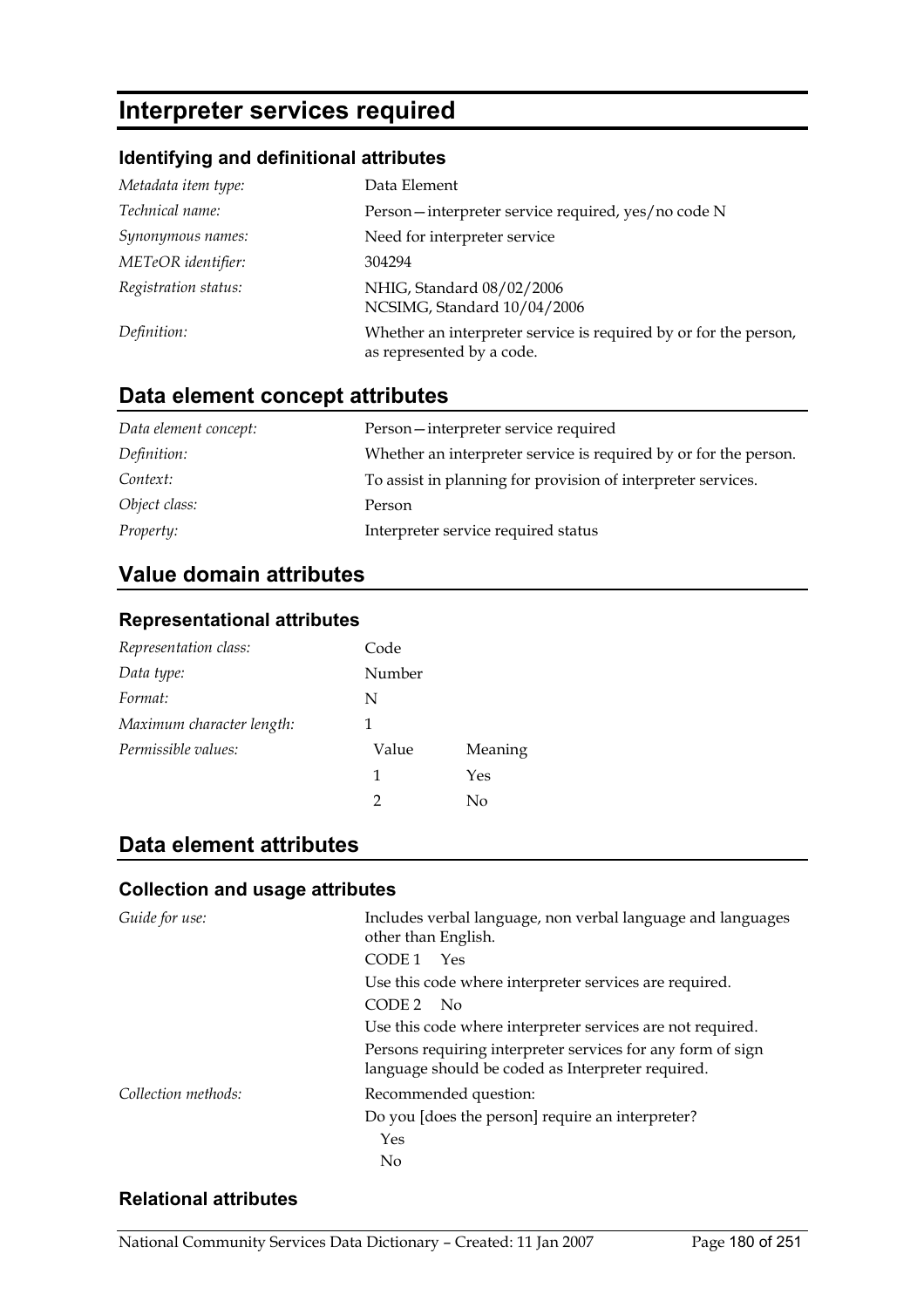*Related metadata references:* Supersedes Person—interpreter service required (community services), code N NCSIMG, Superseded 01/05/2006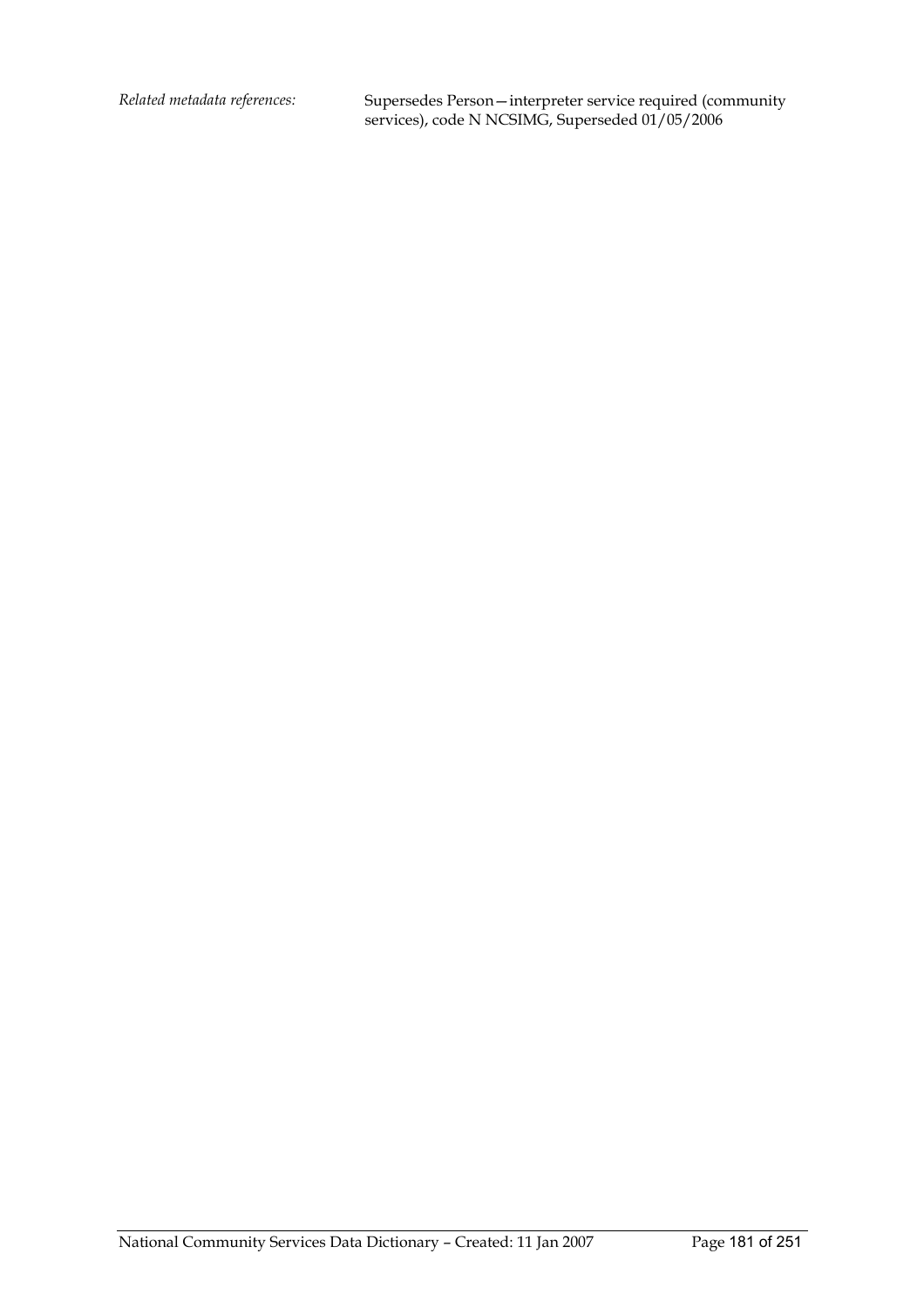# **Labour force status**

## **Identifying and definitional attributes**

| Metadata item type:  | Data Element                                                                                                                                                            |
|----------------------|-------------------------------------------------------------------------------------------------------------------------------------------------------------------------|
| Technical name:      | Person-labour force status, code N                                                                                                                                      |
| METeOR identifier:   | 270112                                                                                                                                                                  |
| Registration status: | NHIG, Standard 01/03/2005<br>NCSIMG, Standard 01/03/2005<br>NHDAMG, Standard 01/03/2005                                                                                 |
| Definition:          | The self reported status the person currently has in being either<br>in the labour force (employed/unemployed) or not in the labour<br>force, as represented by a code. |

# **Data element concept attributes**

| Data element concept: | Person-labour force status                                                                                                                                                                                                                                                                                                                   |
|-----------------------|----------------------------------------------------------------------------------------------------------------------------------------------------------------------------------------------------------------------------------------------------------------------------------------------------------------------------------------------|
| Definition:           | The self reported status the person currently has in being either<br>in the labour force (employed/unemployed) or not in the labour<br>force. The categories are determined by a person's status in<br>relation to current economic activity (which is measured by their<br>activities in relation to work in a specified reference period). |
| Object class:         | Person                                                                                                                                                                                                                                                                                                                                       |
| Property:             | Labour force status                                                                                                                                                                                                                                                                                                                          |

# **Value domain attributes**

#### **Representational attributes**

| Representation class:     | Code   |                                   |
|---------------------------|--------|-----------------------------------|
| Data type:                | Number |                                   |
| Format:                   | N      |                                   |
| Maximum character length: | 1      |                                   |
| Permissible values:       | Value  | Meaning                           |
|                           | 1      | Employed                          |
|                           | 2      | Unemployed                        |
|                           | 3      | Not in the labour force           |
| Supplementary values:     | 9      | Not stated/inadequately described |

#### **Collection and usage attributes**

| Guide for use: | CODE <sub>1</sub><br>Employed:                                                                                                                                                              |
|----------------|---------------------------------------------------------------------------------------------------------------------------------------------------------------------------------------------|
|                | Persons aged 15 years and over who, during the reference week:                                                                                                                              |
|                | (a) worked for one hour or more for pay, profit, commission or<br>payment in kind in a job or business, or on a farm (comprising<br>'Employees', 'Employers' and 'Own Account Workers'); or |
|                | (b) worked for one hour or more without pay in a family<br>business or on a farm (i.e. 'Contributing Family Worker'); or                                                                    |
|                | (c) were 'Employees' who had a job but were not at work and<br>were:                                                                                                                        |
|                | on paid leave<br>٠                                                                                                                                                                          |
|                | on leave without pay, for less than four weeks, up to the end<br>٠                                                                                                                          |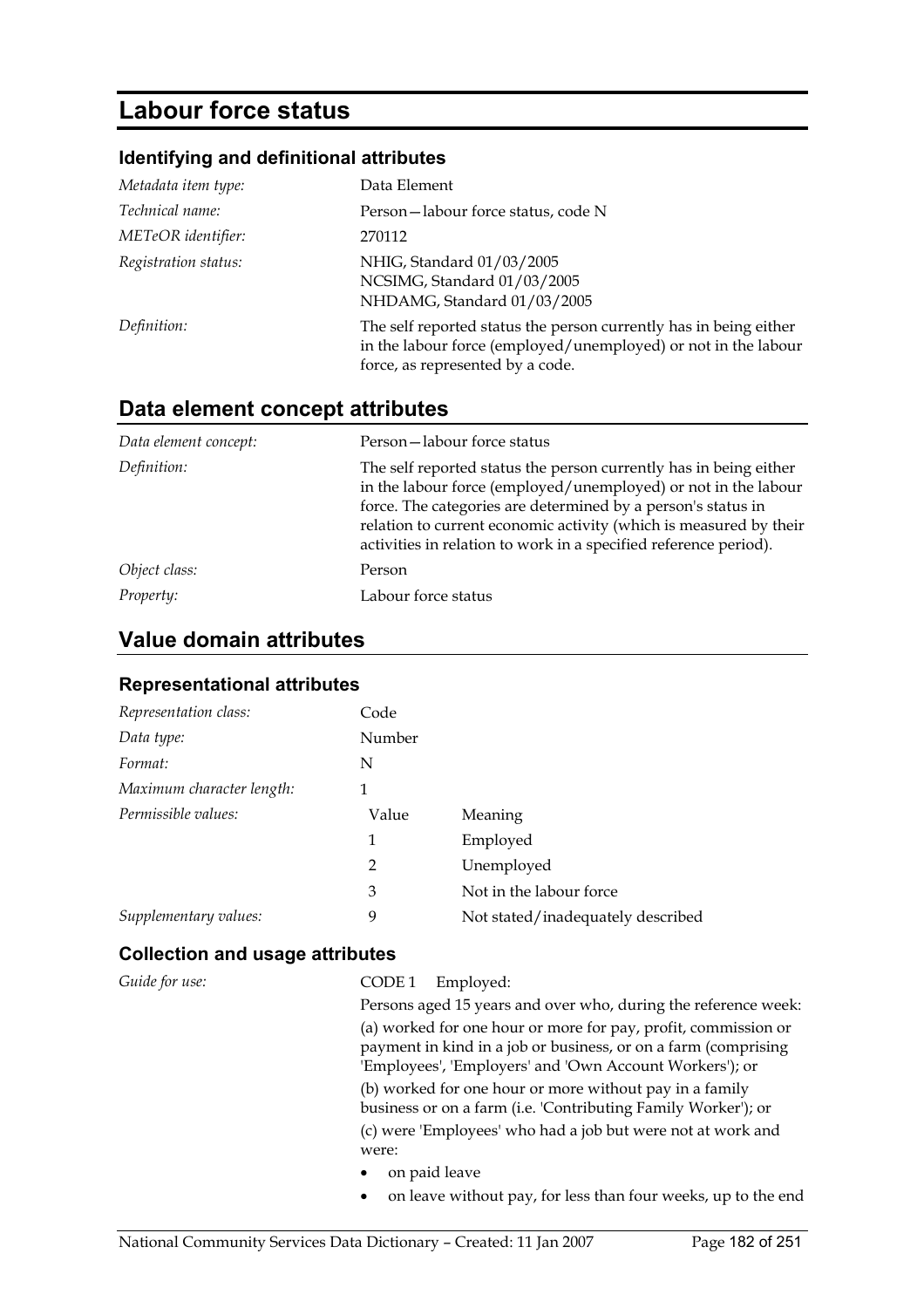of the reference week

- stood down without pay because of bad weather or plant breakdown at their place of employment, for less than four weeks up to the end of the reference week
- on strike or locked out
- on workers' compensation and expected to be returning to their job, or
- receiving wages or salary while undertaking full-time study; or

(d) were 'Employers', 'Own Account Workers' or 'Contributing Family Workers' who had a job, business or farm, but were not at work.

CODE 2 Unemployed:

Unemployed persons are those aged 15 years and over who were not employed during the reference week, and:

(a) had actively looked for full-time or part-time work at any time in the four weeks up to the end of the reference week. Were available for work in the reference week, or would have been available except for temporary illness (i.e. lasting for less than four weeks to the end of the reference week). Or were waiting to start a new job within four weeks from the end of the reference week and would have started in the reference week if the job had been available then; or

(b) were waiting to be called back to a full-time or part-time job from which they had been stood down without pay for less than four weeks up to the end of the reference week (including the whole of the reference week) for reasons other than bad weather or plant breakdown. Note: Actively looking for work includes writing, telephoning or applying in person to an employer for work. It also includes answering a newspaper advertisement for a job, checking factory or job placement agency notice boards, being registered with a job placement agency, checking or registering with any other employment agency, advertising or tendering for work or contacting friends or relatives.

CODE 3 Not in the Labour Force:

Persons not in the labour force are those persons aged 15 years and over who, during the reference week, were not in the categories employed or unemployed, as defined. They include persons who were keeping house (unpaid), retired, voluntarily inactive, permanently unable to work, persons in institutions (hospitals, gaols, sanatoriums, etc.), trainee teachers, members of contemplative religious orders, and persons whose only activity during the reference week was jury service or unpaid voluntary work for a charitable organisation.

*Collection methods:* For information about collection, refer to the ABS website: http://www.abs.gov.au/Ausstats/abs@.nsf/0/AEB5AA310D 68DF8FCA25697E0018FED8?Open

#### **Source and reference attributes**

*Origin:* Australian Bureau of Statistics 1995. Directory of Concepts and Standards for Social, Labour and Demographic Variables. Australia 1995. Cat. no. 1361.0.30.001. Canberra: AGPS. http://www.abs.gov.au/Ausstats/abs@.nsf/0/AEB5AA310D68 DF8FCA25697E0018FED8?Open (last viewed 21 December 2005)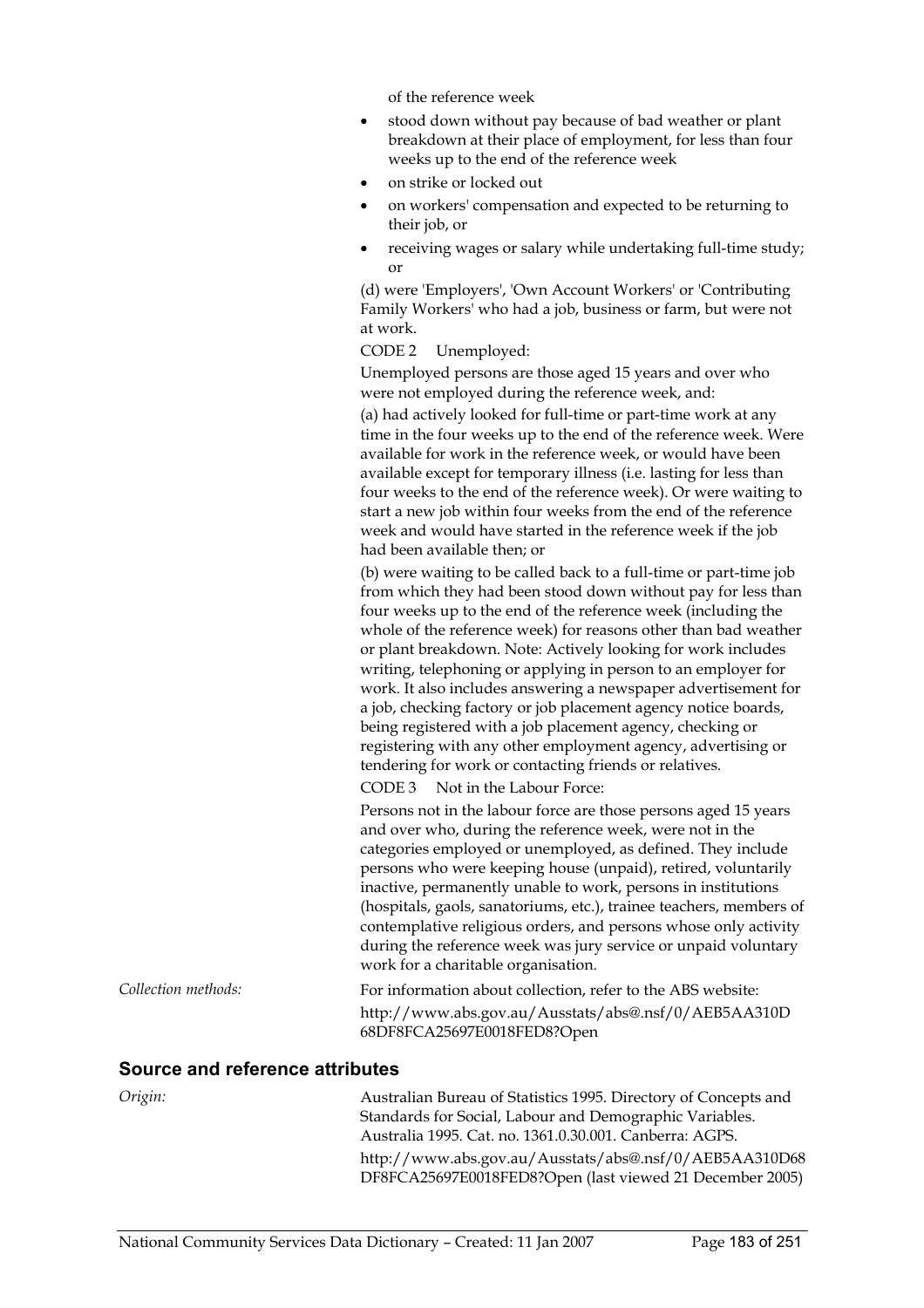## **Data element attributes**

#### **Collection and usage attributes**

*Comments:* Labour force status is one indicator of the socio-economic status of a person and is a key element in assessing the circumstances and needs of individuals and families.

#### **Source and reference attributes**

*Origin:* Health Data Standards Committee

#### **Relational attributes**

*Related metadata references:* Supersedes Labour force status, version 3, DE, Int. NCSDD & NHDD, NCSIMG & NHIMG, Superseded 01/03/2005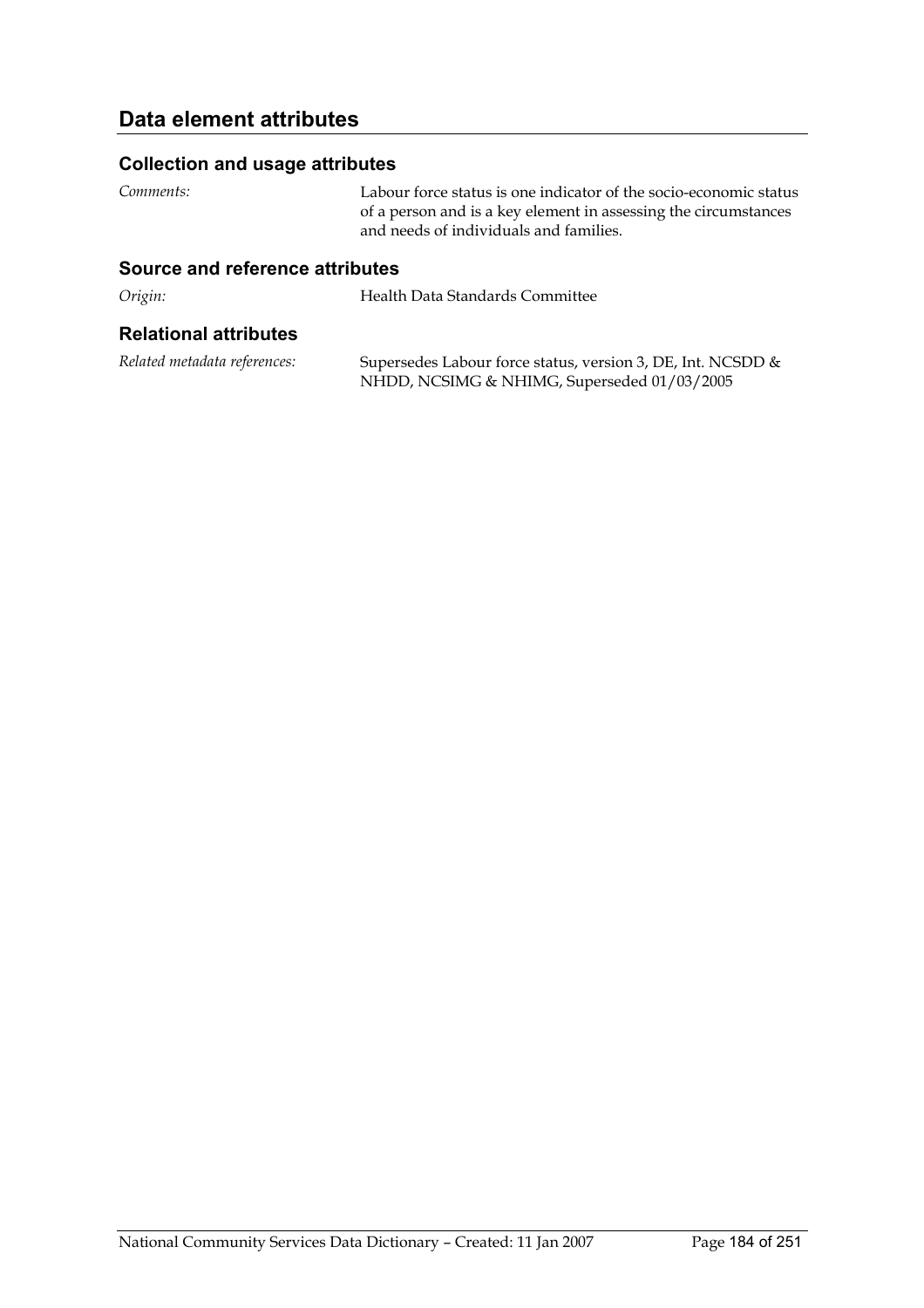# **Last service provision date**

#### **Identifying and definitional attributes**

| Metadata item type:  | Data Element                                        |
|----------------------|-----------------------------------------------------|
| Technical name:      | Service event-last service provision date, DDMMYYYY |
| Synonymous names:    | Last service contact date                           |
| METeOR identifier:   | 323253                                              |
| Registration status: | NCSIMG, Standard 29/04/2006                         |
| Definition:          | The date on which a service was last provided.      |

# **Data element concept attributes**

| Data element concept: | Service event-last service provision date                                                                          |
|-----------------------|--------------------------------------------------------------------------------------------------------------------|
| Definition:           | The date on which a service was last provided.                                                                     |
| Context:              | This metadata item may be used in the calculation of measures<br>of periods of support and duration of assistance. |
| Object class:         | Service event                                                                                                      |
| <i>Property:</i>      | Last service provision date                                                                                        |

#### **Source and reference attributes**

| Submitting organisation: | Australian Institute of Health and Welfare |
|--------------------------|--------------------------------------------|
|--------------------------|--------------------------------------------|

## **Value domain attributes**

#### **Representational attributes**

| Representation class:     | Date            |
|---------------------------|-----------------|
| Data type:                | Date/Time       |
| Format:                   | <b>DDMMYYYY</b> |
| Maximum character length: | 8               |

# **Data element attributes**

#### **Collection and usage attributes**

| Guide for use:      | This metadata item should always be recorded as an 8 digit<br>valid date comprising day, month and year. Year should always<br>be recorded in its full 4 digit format. For days and months with<br>a numeric value of less than 10, zeros should be used to ensure<br>that the date contains the required 8 digits. For example if a<br>service is provided on July 1 2000 the date should be recorded<br>as 01072000 as specified by the format. |
|---------------------|---------------------------------------------------------------------------------------------------------------------------------------------------------------------------------------------------------------------------------------------------------------------------------------------------------------------------------------------------------------------------------------------------------------------------------------------------|
| Collection methods: | Last service contact date must be related to a particular service                                                                                                                                                                                                                                                                                                                                                                                 |
|                     | event.                                                                                                                                                                                                                                                                                                                                                                                                                                            |

#### **Source and reference attributes**

| Submitting organisation:     | Australian Institute of Health and Welfare                                                   |
|------------------------------|----------------------------------------------------------------------------------------------|
| <b>Relational attributes</b> |                                                                                              |
| Related metadata references: | Supersedes Last service contact date, version 2, DE, NCSDD,<br>NCSIMG, Superseded 01/03/2005 |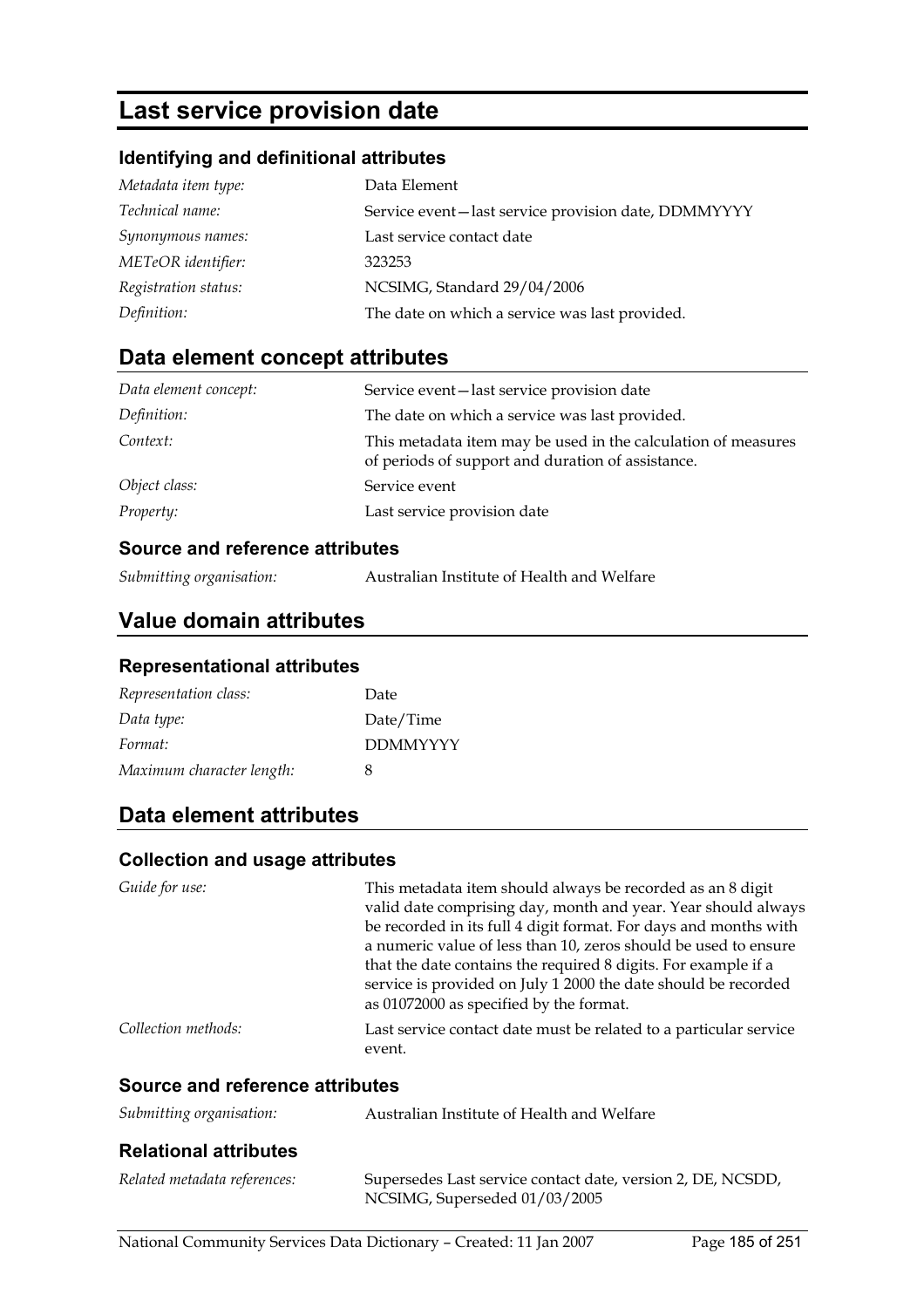# **Legal order**

# **Identifying and definitional attributes**

| Metadata item type:  | Data Element                                                                                                               |
|----------------------|----------------------------------------------------------------------------------------------------------------------------|
| Technical name:      | Person-legal order/arrangement type, code N                                                                                |
| METeOR identifier:   | 324835                                                                                                                     |
| Registration status: | NCSIMG, Standard 29/04/2006                                                                                                |
| Definition:          | The type of legal order or legal arrangement, to which a person<br>is a subject of, or party to, as represented by a code. |

# **Data element concept attributes**

| Data element concept: | Person-legal order/arrangement type                                                                                                                                                                                                                                                                                                                                                                                                                                                                                                                                                                                                                                                                                                                                                                                                                                                                                                                                                                                                                                           |
|-----------------------|-------------------------------------------------------------------------------------------------------------------------------------------------------------------------------------------------------------------------------------------------------------------------------------------------------------------------------------------------------------------------------------------------------------------------------------------------------------------------------------------------------------------------------------------------------------------------------------------------------------------------------------------------------------------------------------------------------------------------------------------------------------------------------------------------------------------------------------------------------------------------------------------------------------------------------------------------------------------------------------------------------------------------------------------------------------------------------|
| Definition:           | The type of legal order or legal arrangement, to which a person<br>is a subject of, or party to.                                                                                                                                                                                                                                                                                                                                                                                                                                                                                                                                                                                                                                                                                                                                                                                                                                                                                                                                                                              |
| Context:              | The legal status of a person is directly relevant to service<br>provision in some community services areas (for example, care<br>and protection orders in the child protection area, juvenile<br>justice orders, restraining orders in Supported Accommodation<br>Assistance Program (SAAP)). It may also be useful for agencies<br>to assist in the provision of appropriate legal and other services.<br>Mental health legal status is required to monitor trends in the<br>use of compulsory treatment provisions under State and<br>Territory mental health legislation by Australian hospitals and<br>community health care facilities including, 24 hour community<br>based residential services. Mental health legal status is an<br>essential metadata item within local records for those hospitals<br>and community mental health services that provide psychiatric<br>treatment to involuntary patients.<br>Information on legal status also provides a way of examining<br>the link between clients and the criminal justice system and<br>other service systems. |
| Object class:         | Person                                                                                                                                                                                                                                                                                                                                                                                                                                                                                                                                                                                                                                                                                                                                                                                                                                                                                                                                                                                                                                                                        |
| Property:             | Legal order/arrangement type                                                                                                                                                                                                                                                                                                                                                                                                                                                                                                                                                                                                                                                                                                                                                                                                                                                                                                                                                                                                                                                  |

# **Value domain attributes**

#### **Representational attributes**

| Representation class:     | Code   |                                                                        |
|---------------------------|--------|------------------------------------------------------------------------|
| Data type:                | Number |                                                                        |
| Format:                   | N      |                                                                        |
| Maximum character length: | 1      |                                                                        |
| Permissible values:       | Value  | Meaning                                                                |
|                           | 0      | Not applicable                                                         |
|                           | 1      | Care and protection order                                              |
|                           | 2      | Juvenile justice order                                                 |
|                           | 3      | Involuntary mental health patient (under<br>mental health legislation) |
|                           | 4      | Restraining order                                                      |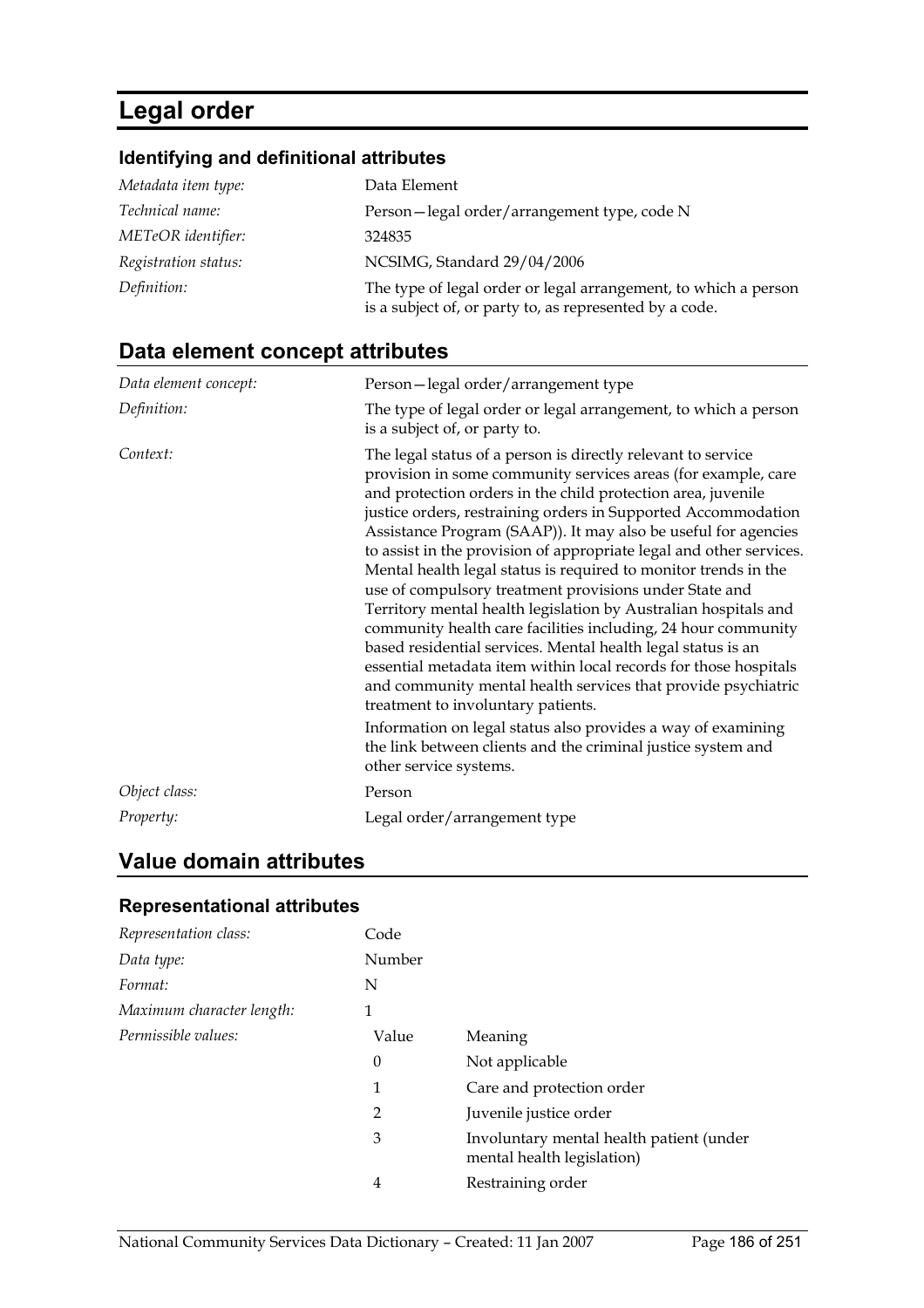|                       | Other legal order                 |
|-----------------------|-----------------------------------|
| Supplementary values: | Not stated/inadequately described |

# **Collection and usage attributes**

| Guide for use: | The legal orders and arrangements listed above are a state<br>responsibility and may vary across jurisdictions (for example,<br>the number and type of care and protection orders vary quite<br>considerably). As a result care should be taken in interpreting<br>data differences across jurisdictions.                                                                                                                                                                                                                  |
|----------------|----------------------------------------------------------------------------------------------------------------------------------------------------------------------------------------------------------------------------------------------------------------------------------------------------------------------------------------------------------------------------------------------------------------------------------------------------------------------------------------------------------------------------|
|                | CODE 0 Not applicable                                                                                                                                                                                                                                                                                                                                                                                                                                                                                                      |
|                | To be used where there is no legal order/arrangement in effect.                                                                                                                                                                                                                                                                                                                                                                                                                                                            |
|                | CODE 1 Care and protection orders:                                                                                                                                                                                                                                                                                                                                                                                                                                                                                         |
|                | A legal order for the care and protection of a child under 18<br>years of age. Care and protection orders comprise the<br>following:                                                                                                                                                                                                                                                                                                                                                                                       |
|                | finalised guardianship or finalised custody orders sought<br>٠<br>through a court, or administrative arrangements that have<br>the impact of transferring custody or guardianship;                                                                                                                                                                                                                                                                                                                                         |
|                | finalised supervisory and other finalised court orders which<br>$\bullet$<br>give the department some responsibility for the child's<br>welfare; and                                                                                                                                                                                                                                                                                                                                                                       |
|                | interim and temporary orders and care applications.                                                                                                                                                                                                                                                                                                                                                                                                                                                                        |
|                | Care and protection orders exclude administrative and                                                                                                                                                                                                                                                                                                                                                                                                                                                                      |
|                | voluntary arrangements with the community services<br>departments that do not have the effect of transferring custody<br>or guardianship.                                                                                                                                                                                                                                                                                                                                                                                  |
|                | There is a wide range of orders and arrangements included as<br>care and protection orders, such as guardianship, custody,<br>supervisory, undertakings, interim and temporary orders and<br>undertakings. The types and numbers of orders vary<br>considerably across states and territories.                                                                                                                                                                                                                             |
|                | CODE 2 Juvenile Justice orders:                                                                                                                                                                                                                                                                                                                                                                                                                                                                                            |
|                | Legal orders or arrangements under state and territory juvenile<br>justice legislation. Includes orders involving detention and non-<br>detention (non-detention orders may require supervision,<br>commitments or undertakings from young people, fines and<br>good behaviour bonds).                                                                                                                                                                                                                                     |
|                | CODE <sub>3</sub><br>Involuntary mental health patient:                                                                                                                                                                                                                                                                                                                                                                                                                                                                    |
|                | Approval is required under the state or territory mental health<br>legislation in order to detain patients for the provision of<br>mental health care or for patients to be treated compulsorily in<br>the community. Each state and territory mental health<br>legislation differs in the number of categories of involuntary<br>patient that are recognised, and the specific titles and legal<br>conditions applying to each type. The legal status categories,<br>which provide for compulsory detention or compulsory |
|                | treatment of the patient can be readily differentiated within<br>each jurisdiction. These include special categories for forensic<br>patients who are charged with or convicted of some form of<br>criminal activity.                                                                                                                                                                                                                                                                                                      |
|                | The mental health legal status of admitted patients treated<br>within approved hospitals may change many times throughout<br>the episode of care. Patients may be admitted to hospital on an<br>involuntary basis and subsequently be changed to voluntary<br>status; some patients are admitted as voluntary but are                                                                                                                                                                                                      |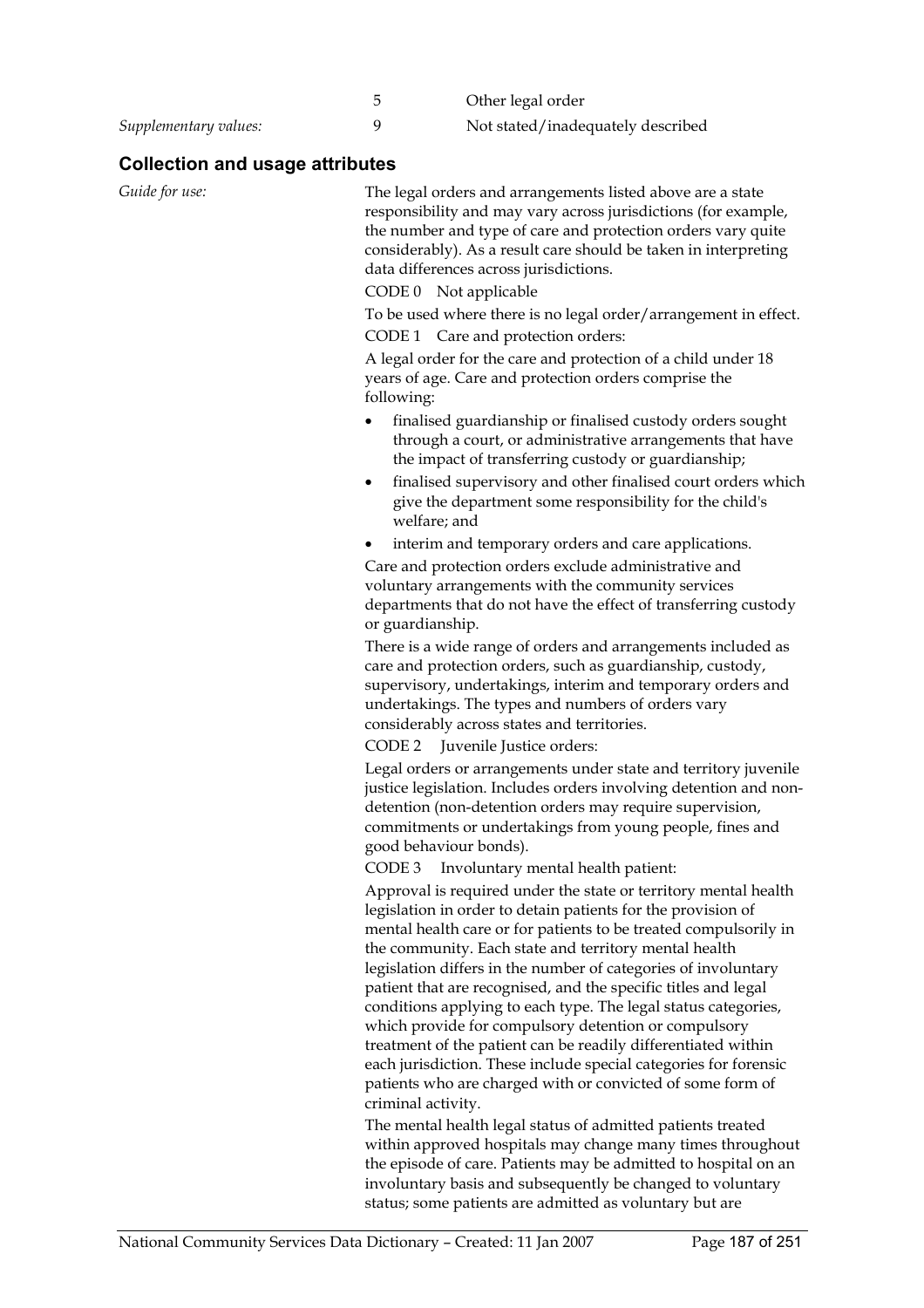transferred to involuntary status during the hospital stay. Multiple changes between voluntary and involuntary status during an episode of care in hospital or treatment in the community may occur depending on the patient's clinical condition and his/her capacity to consent to treatment.

# **Data element attributes**

#### **Collection and usage attributes**

| Guide for use:      | A person may be the subject of, or party to, more than one of<br>the legal orders or legal arrangements at the same time (and<br>may therefore have multiple codes).                                                                              |
|---------------------|---------------------------------------------------------------------------------------------------------------------------------------------------------------------------------------------------------------------------------------------------|
| Collection methods: | This metadata item will be collected at different times<br>depending on the requirements of the data collection. For some<br>it may be at the time a person is seeking a service while for<br>others it may be at regular or irregular intervals. |

#### **Source and reference attributes**

| Submitting organisation:     | Australian Institute of Health and Welfare                                                                                                                                                                                                                                            |
|------------------------------|---------------------------------------------------------------------------------------------------------------------------------------------------------------------------------------------------------------------------------------------------------------------------------------|
| Origin:                      | National Health Data Dictionary Version 8.0 Children of care<br>and protection orders, Australia: data collection standards,<br>tables and counting rules, 1998-99 Supported Accommodation<br>Assistance Program (SAPP) National Data Collection Data<br>Dictionary Version 1.1, 1999 |
| <b>Relational attributes</b> |                                                                                                                                                                                                                                                                                       |

#### **Relational attributes**

| Related metadata references: | Supersedes Legal order, version 1, DE, NCSDD, NCSIMG, |
|------------------------------|-------------------------------------------------------|
|                              | Superseded $01/03/2005$                               |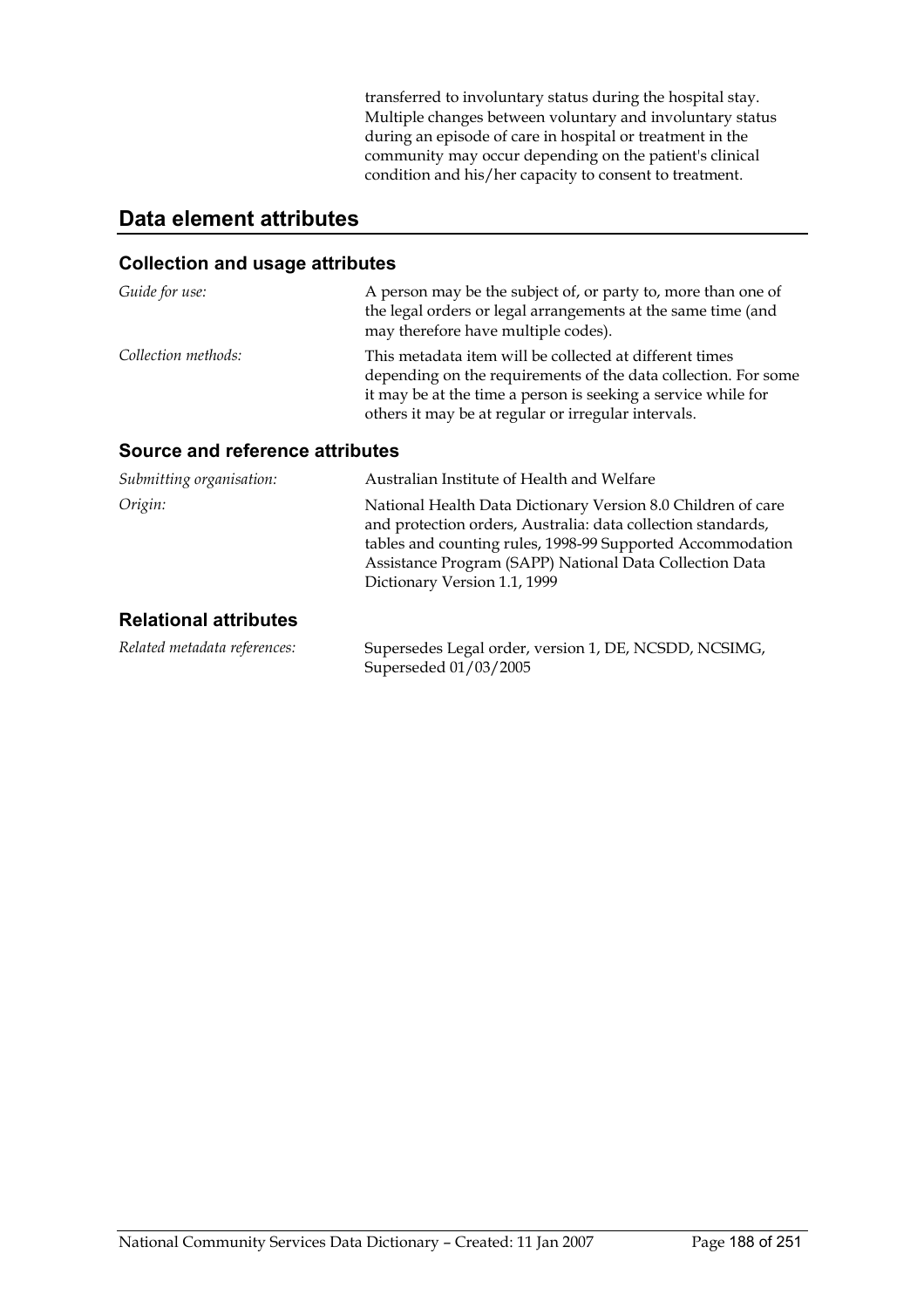# **Level of highest educational attainment**

#### **Identifying and definitional attributes**

| Metadata item type:  | Data Element                                                                                                         |
|----------------------|----------------------------------------------------------------------------------------------------------------------|
| Technical name:      | Person-level of highest educational attainment, code NN                                                              |
| METeOR identifier:   | 321069                                                                                                               |
| Registration status: | NCSIMG, Standard 29/04/2006                                                                                          |
| Definition:          | The highest level of education achieved by a person in relation<br>to completed education, as represented by a code. |

# **Data element concept attributes**

| Data element concept: | Person-level of highest educational attainment                                             |
|-----------------------|--------------------------------------------------------------------------------------------|
| Definition:           | The highest level of education achieved by a person in relation<br>to completed education. |
| Object class:         | Person                                                                                     |
| Property:             | Level of educational attainment                                                            |

#### **Collection and usage attributes**

| Comments: |
|-----------|
|           |

*Comments:* This metadata item provides an indication of diversity in aspects of educational attainment.

# **Value domain attributes**

## **Representational attributes**

| Representation class:     | Code           |                                                                                         |
|---------------------------|----------------|-----------------------------------------------------------------------------------------|
| Data type:                | Number         |                                                                                         |
| Format:                   | <b>NN</b>      |                                                                                         |
| Maximum character length: | $\overline{2}$ |                                                                                         |
| Permissible values:       | Value          | Meaning                                                                                 |
|                           | 01             | Postgraduate Degree Level                                                               |
|                           | 02             | Graduate Diploma and Graduate Certificate<br>Level                                      |
|                           | 03             | Bachelor Degree Level                                                                   |
|                           | 04             | Advanced Diploma and Diploma Level                                                      |
|                           | 05             | Certificate Level                                                                       |
|                           | 06             | Senior Secondary Education (e.g. Year 12,<br>Senior Secondary Certificate of Education) |
|                           | 07             | Junior Secondary Education (e.g. Year 10)                                               |
|                           | 08             | Primary Education                                                                       |
|                           | 09             | Pre-primary Education                                                                   |
|                           | 10             | Other education                                                                         |
|                           | 88             | No Education                                                                            |
| Supplementary values:     | 99             | Not stated/inadequately described                                                       |

#### **Collection and usage attributes**

*Guide for use:* CODE 01 Postgraduate Degree Level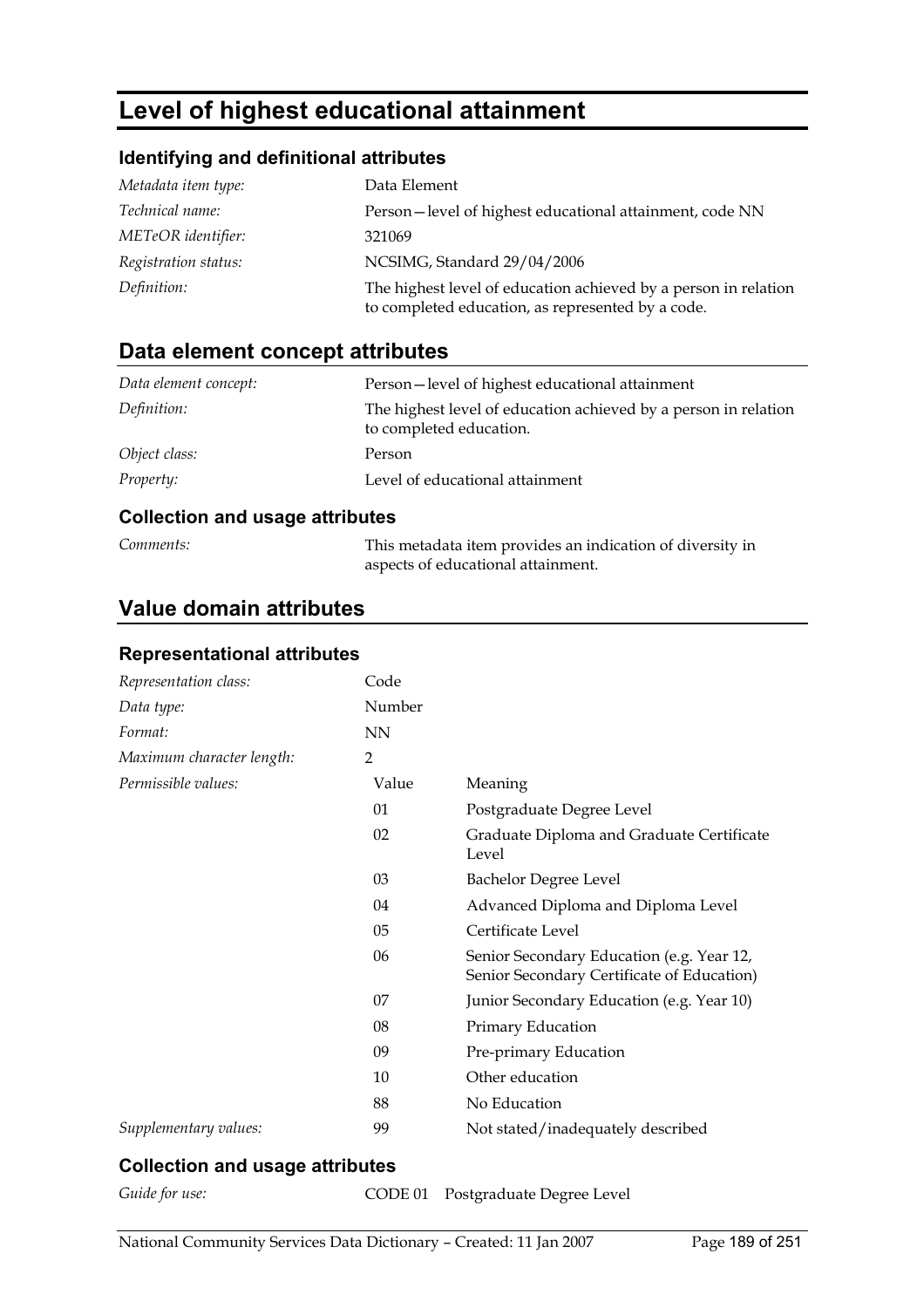Includes Higher Doctorate, Doctorate by Research, Doctorate by Coursework, Professional Specialist Qualification at Doctoral Degree Level, Statement of Attainment at Doctoral Degree Level, Bridging and Enabling Course at Doctoral Degree Level, Master Degree by Research , Master Degree by Coursework , Professional Specialist Qualification at Master Degree Level , Statement of Attainment at Master Degree Level , Bridging and Enabling Course at Master Degree Level.

CODE 02 Graduate Diploma and Graduate Certificate Level

Includes Graduate Diploma, Graduate Qualifying or Preliminary, Professional Specialist Qualification at Graduate Diploma Level, Statement of Attainment at Graduate Diploma Level, Bridging and Enabling Course at Graduate Diploma Level, Graduate Certificate, Professional Specialist Qualification at Graduate Certificate Level, Statement of Attainment at Graduate Certificate Level, and Bridging and Enabling Course at Graduate Certificate Level.

CODE 03 Bachelor Degree Level

Includes Bachelor (Honours) Degree, Bachelor (Pass) Degree, Statement of Attainment at Bachelor Degree Level, and Bridging and Enabling Course at Bachelor Degree Level.

CODE 04 Advanced Diploma and Diploma Level Includes Advanced Diploma, Statement of Attainment at Advanced Diploma Level, Associate Degree, Statement of Attainment at Associate Degree Level, Bridging and Enabling Course at Advanced Diploma and Associate Degree Level, Diploma, Statement of Attainment at Diploma Level, and Bridging and Enabling Course at Diploma Level.

CODE 05 Certificate Level

Includes Certificate IV, Statement of Attainment at Certificate IV Level, Bridging and Enabling Course at Certificate IV Level, Certificate III, Statement of Attainment at Certificate III Level, Bridging and Enabling Course at Certificate III Level, Certificate II, Statement of Attainment at Certificate II Level, Bridging and Enabling Course at Certificate II Level, Certificate, and Statement of Attainment at Certificate I Level.

CODE 06 Senior Secondary Education

Includes Year 12, Bridging and Enabling Course at Senior Secondary Level, and Year 11.

CODE 07 Junior Secondary Education

Includes Year 7 (NSW, Vic., Tas., ACT), and year 8 to 10.

CODE 08 Primary Education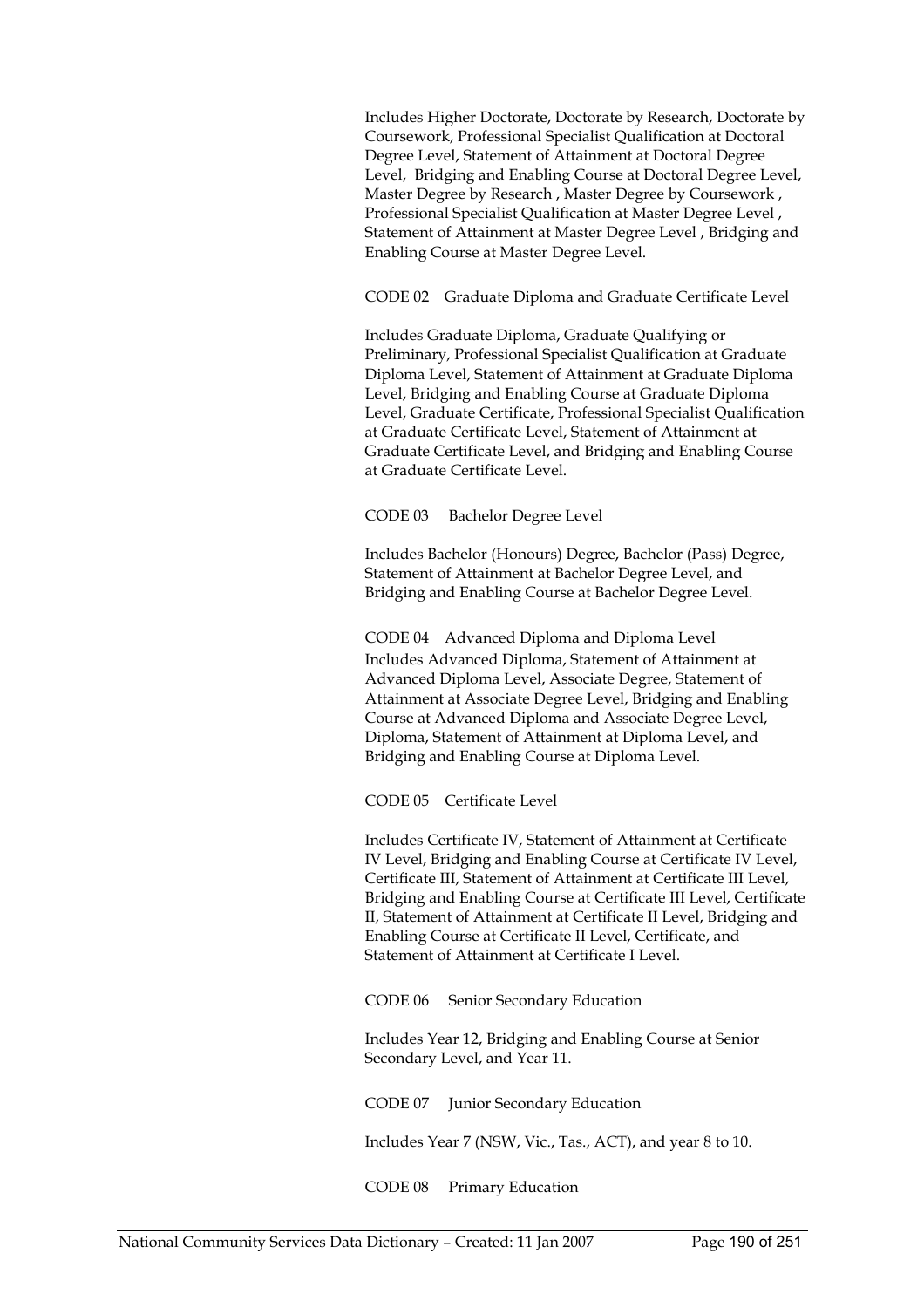|                                        | Includes Pre-Year 1, Years 1 to 6, and year 7 (QLD, SA, WA,<br>NT).                                                                                                                                                                                                                                                                           |
|----------------------------------------|-----------------------------------------------------------------------------------------------------------------------------------------------------------------------------------------------------------------------------------------------------------------------------------------------------------------------------------------------|
|                                        | CODE 09<br>Pre-primary Education                                                                                                                                                                                                                                                                                                              |
|                                        | Includes Pre-primary Education.                                                                                                                                                                                                                                                                                                               |
|                                        | CODE 10<br>Other education                                                                                                                                                                                                                                                                                                                    |
|                                        | Includes Non-award Courses in Higher Education, Non-award<br>Courses in Higher Education, Statements of Attainment not<br>Identifiable by Level, Bridging and Enabling Courses not<br>Identifiable by Level and Education, n.e.c.                                                                                                             |
|                                        | CODE 88 No education                                                                                                                                                                                                                                                                                                                          |
|                                        | Applies only when the person reports that they have not<br>completed any level of education whatsoever.                                                                                                                                                                                                                                       |
|                                        | CODE 99<br>Not stated/inadequately described                                                                                                                                                                                                                                                                                                  |
|                                        | This code is not for use on primary collection forms. It is<br>primarily for use in administrative collections when<br>transferring data from data sets where the item has not been<br>collected.                                                                                                                                             |
| Comments:                              | This codeset allows for data on Junior secondary education and<br>Senior secondary education to be collected at the first level of<br>detail along with the other first level detail data in the ASCED.<br>The ASCED allows for collection of the junior and senior<br>secondary education data at the second level of the<br>classification. |
| <b>Source and reference attributes</b> |                                                                                                                                                                                                                                                                                                                                               |

| Reference documents: | Australian Bureau of Statistics 2001. Australian Standard<br>Classification of Education (ASCED) 2001. Cat. no. 1272.0.<br>Canberra: ABS. |
|----------------------|-------------------------------------------------------------------------------------------------------------------------------------------|
|                      | Online reference through:                                                                                                                 |
|                      | Level of Education Structure - Australian Standard                                                                                        |
|                      | Classification of Education (ASCED)                                                                                                       |

# **Data element attributes**

# **Collection and usage attributes**

| Guide for use: | The highest level of educational attainment is the highest<br>qualification reported by a person in any field of study, or the<br>highest year of school completed, whichever is the higher.<br>This value domain allows for mapping of data to data obtained<br>using the Australian Standard Classification of Education<br>(ASCED) 2001 from the Australian Bureau of Statistics. |
|----------------|--------------------------------------------------------------------------------------------------------------------------------------------------------------------------------------------------------------------------------------------------------------------------------------------------------------------------------------------------------------------------------------|
|                | There are two exceptions to this:                                                                                                                                                                                                                                                                                                                                                    |
|                | 1. Data using this codeset cannot be mapped to the ASCED for<br>codes 06 and 07 unless the data from both is combined. When<br>combined this data maps to ASCED code 6.<br>2. The ASCED does not collect information about a person                                                                                                                                                  |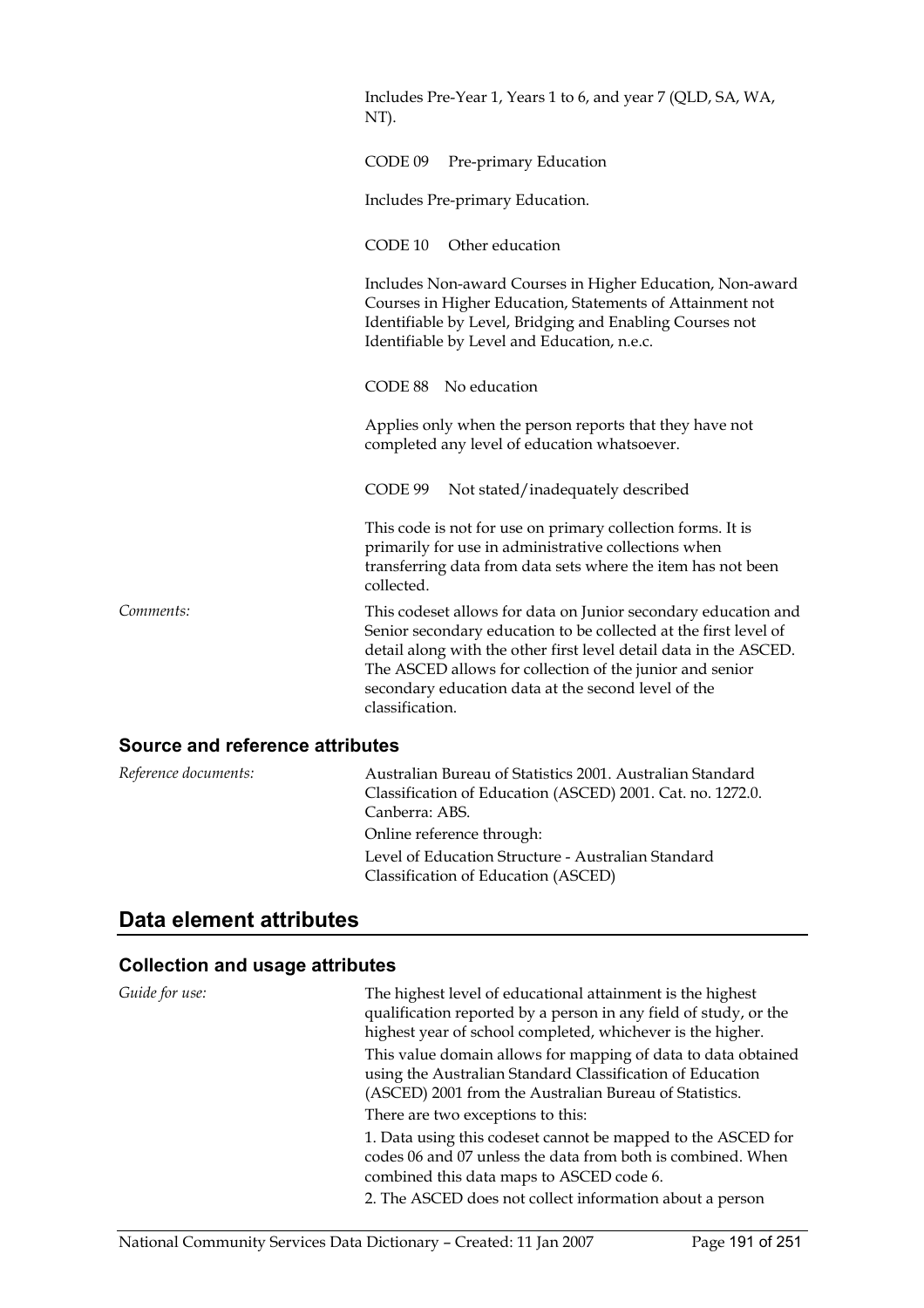|                                 | having no educational qualifications whatsoever.                                                                                                                                                            |
|---------------------------------|-------------------------------------------------------------------------------------------------------------------------------------------------------------------------------------------------------------|
| Collection methods:             | The recommended question wording for this metadata item is<br>as follows:                                                                                                                                   |
|                                 | 'What is the highest level of education you/the person/(name)<br>has completed?' (Mark one box only).                                                                                                       |
|                                 | The focus of the item is completed education, so if the person is<br>in Year 11, then the category Junior Secondary Education (Year<br>10) should be marked as the highest level of education<br>completed. |
| Source and reference attributes |                                                                                                                                                                                                             |
| Submitting organisation:        | Australian Institute of Health and Welfare                                                                                                                                                                  |

#### **Relational attributes**

*Related metadata references:* Supersedes Person—level of highest educational attainment, code N NCSIMG, Superseded 29/04/2006 Supersedes Level of highest educational attainment, version 2, DE, NCSDD, NCSIMG, Superseded 01/03/2005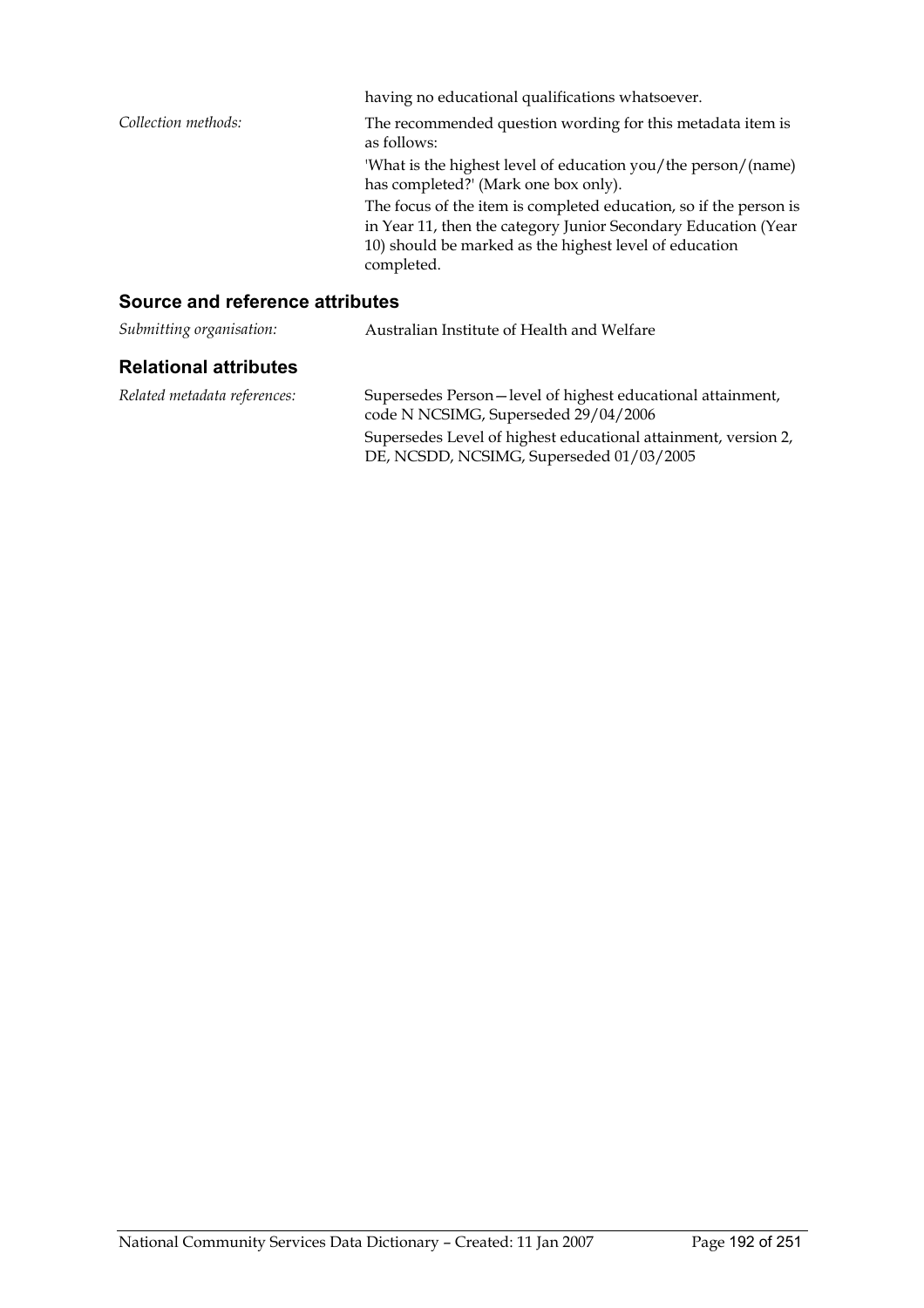# **Living arrangement**

# **Identifying and definitional attributes**

| Metadata item type:  | Data Element                                                                        |
|----------------------|-------------------------------------------------------------------------------------|
| Technical name:      | Person-living arrangement, code N                                                   |
| METeOR identifier:   | 270385                                                                              |
| Registration status: | NCSIMG, Standard 01/03/2005                                                         |
| Definition:          | Whether a person usually resides alone or with others, as<br>represented by a code. |

# **Data element concept attributes**

| Data element concept: | Person-living arrangement                                                                                                                                                                            |
|-----------------------|------------------------------------------------------------------------------------------------------------------------------------------------------------------------------------------------------|
| Definition:           | Whether a person usually resides alone or with others.                                                                                                                                               |
| Context:              | It is important to record the type of living arrangement for a<br>person in order to develop a sense of the level of support, both<br>physically and emotionally, to which a person may have access. |
| Object class:         | Person                                                                                                                                                                                               |
| <i>Property:</i>      | Living arrangement                                                                                                                                                                                   |

# **Value domain attributes**

#### **Representational attributes**

| Representation class:     | Code           |                                   |
|---------------------------|----------------|-----------------------------------|
| Data type:                | Number         |                                   |
| Format:                   | N              |                                   |
| Maximum character length: | 1              |                                   |
| Permissible values:       | Value          | Meaning                           |
|                           | 1              | Lives alone                       |
|                           | $\overline{2}$ | Lives with family                 |
|                           | 3              | Lives with others                 |
| Supplementary values:     | 9              | Not stated/inadequately described |

#### **Collection and usage attributes**

| Guide for use: | CODE 2 Lives with family:                                                                                                                                                                                                                           |
|----------------|-----------------------------------------------------------------------------------------------------------------------------------------------------------------------------------------------------------------------------------------------------|
|                | If the person's household includes both family and non-family<br>members, the person should be recorded as living with family.<br>'Living with family' should be considered to include defacto<br>and same sex relationships.                       |
|                | On occasion, difficulties can arise in deciding the living<br>arrangement of a person due to their type of accommodation<br>(e.g. boarding houses, hostels, group homes, retirement<br>villages, residential aged care facilities).                 |
|                | In these circumstances the person should be regarded as living<br>alone, except in those instances in which they are sharing their<br>own private space/room within the premises with a significant<br>other (e.g. partner, sibling, close friend). |

#### **Source and reference attributes**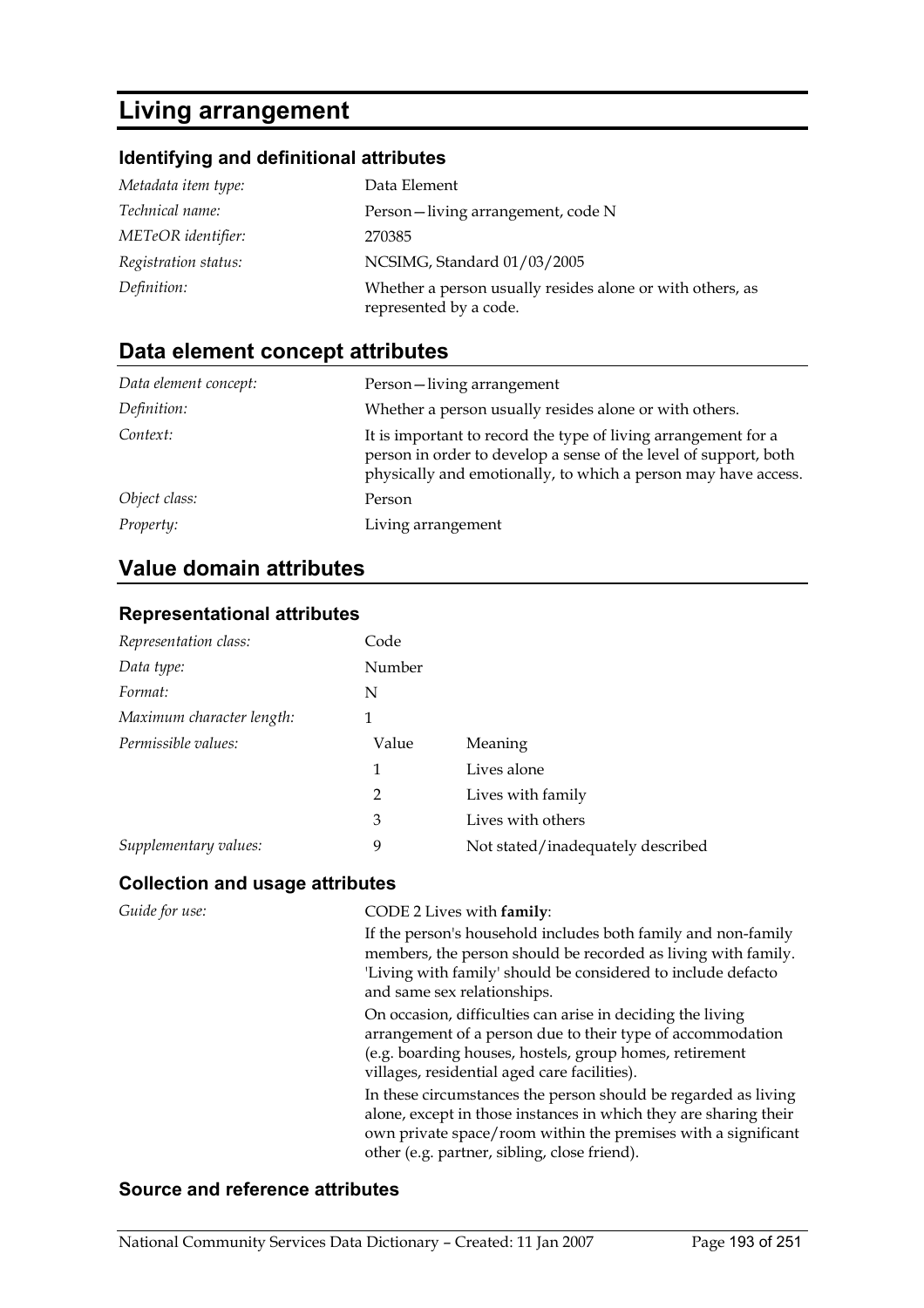#### **Data element attributes**

#### **Collection and usage attributes**

| Collection methods:             | Generally this metadata item is collected for the person's usual<br>living arrangement, but may also, if required, be collected for a<br>person's main living arrangement or living arrangement at a<br>particular time reference point. |
|---------------------------------|------------------------------------------------------------------------------------------------------------------------------------------------------------------------------------------------------------------------------------------|
| Source and reference attributes |                                                                                                                                                                                                                                          |
| Submitting organisation:        | Commonwealth and State/Territory Home and Community<br>Care Officials                                                                                                                                                                    |
| Origin:                         | National Health Data Committee                                                                                                                                                                                                           |
|                                 | National Community Services Data Committee                                                                                                                                                                                               |
|                                 | Commonwealth Department of Health and Family Services                                                                                                                                                                                    |
|                                 | 1998. Home and Community Care Data Dictionary. Version 1.0.                                                                                                                                                                              |
|                                 | Canberra: DHFS.                                                                                                                                                                                                                          |
| <b>Relational attributes</b>    |                                                                                                                                                                                                                                          |
| Related metadata references:    | Supersedes Living arrangement, version 3, DE, NCSDD,                                                                                                                                                                                     |

NCSIMG, Superseded 01/03/2005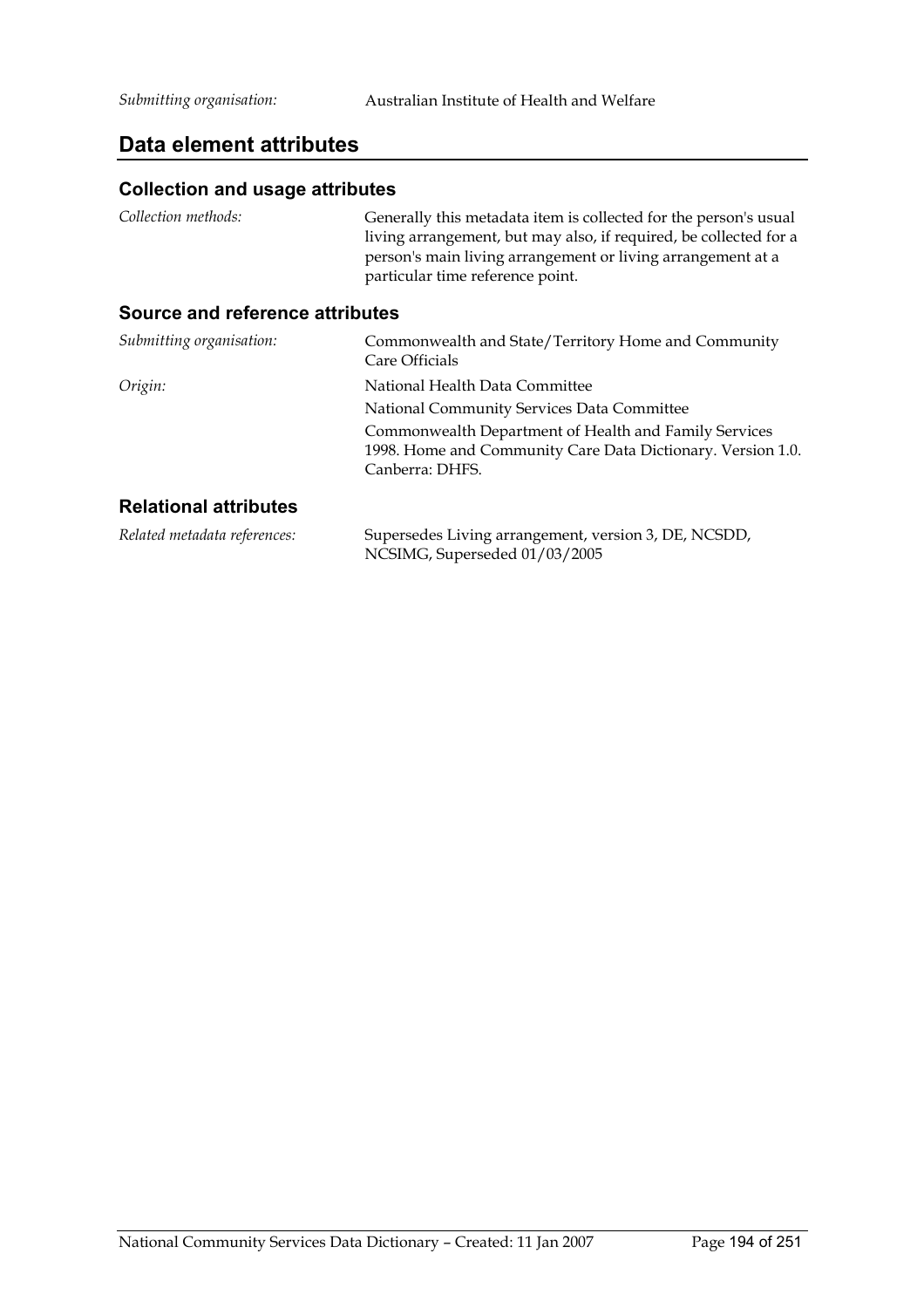# **Location of impairment**

#### **Identifying and definitional attributes**

| Metadata item type:  | Data Element                                                                                      |
|----------------------|---------------------------------------------------------------------------------------------------|
| Technical name:      | Person-location of impairment of body structure, code (ICF)<br>2001) N                            |
| METeOR identifier:   | 320177                                                                                            |
| Registration status: | NHIG, Standard 29/11/2006<br>NCSIMG, Standard 16/10/2006                                          |
| Definition:          | The location of a person's impairment in a specified<br>body structure, as represented by a code. |
| Context:             | Human functioning and disability                                                                  |

# **Data element concept attributes**

| Data element concept: | Person-location of impairment of body structure                |
|-----------------------|----------------------------------------------------------------|
| Definition:           | The site of impairment in a person's specified body structure. |
| Object class:         | Person                                                         |
| <i>Property:</i>      | Location of impairment of body structure                       |

## **Value domain attributes**

#### **Representational attributes**

| Classification scheme:    | Health 2001 | International Classification of Functioning, Disability and |
|---------------------------|-------------|-------------------------------------------------------------|
| Representation class:     | Code        |                                                             |
| Data type:                | Number      |                                                             |
| Format:                   | N           |                                                             |
| Maximum character length: | 1           |                                                             |
| Permissible values:       | Value       | Meaning                                                     |
|                           | 0           | More than one region                                        |
|                           | 1           | Right                                                       |
|                           | 2           | Left                                                        |
|                           | 3           | Both sides                                                  |
|                           | 4           | Front                                                       |
|                           | 5           | <b>Back</b>                                                 |
|                           | 6           | Proximal                                                    |
|                           | 7           | Distal                                                      |
| Supplementary values:     | 8           | Not specified                                               |
|                           | 9           | Not applicable                                              |

#### **Collection and usage attributes**

*Guide for use:* This metadata item contributes to the definition of the concept '**Disability**' and gives an indication of the experience of disability for a person.

> *Impairments of body structure* are problems in body structure such as a loss or significant departure from population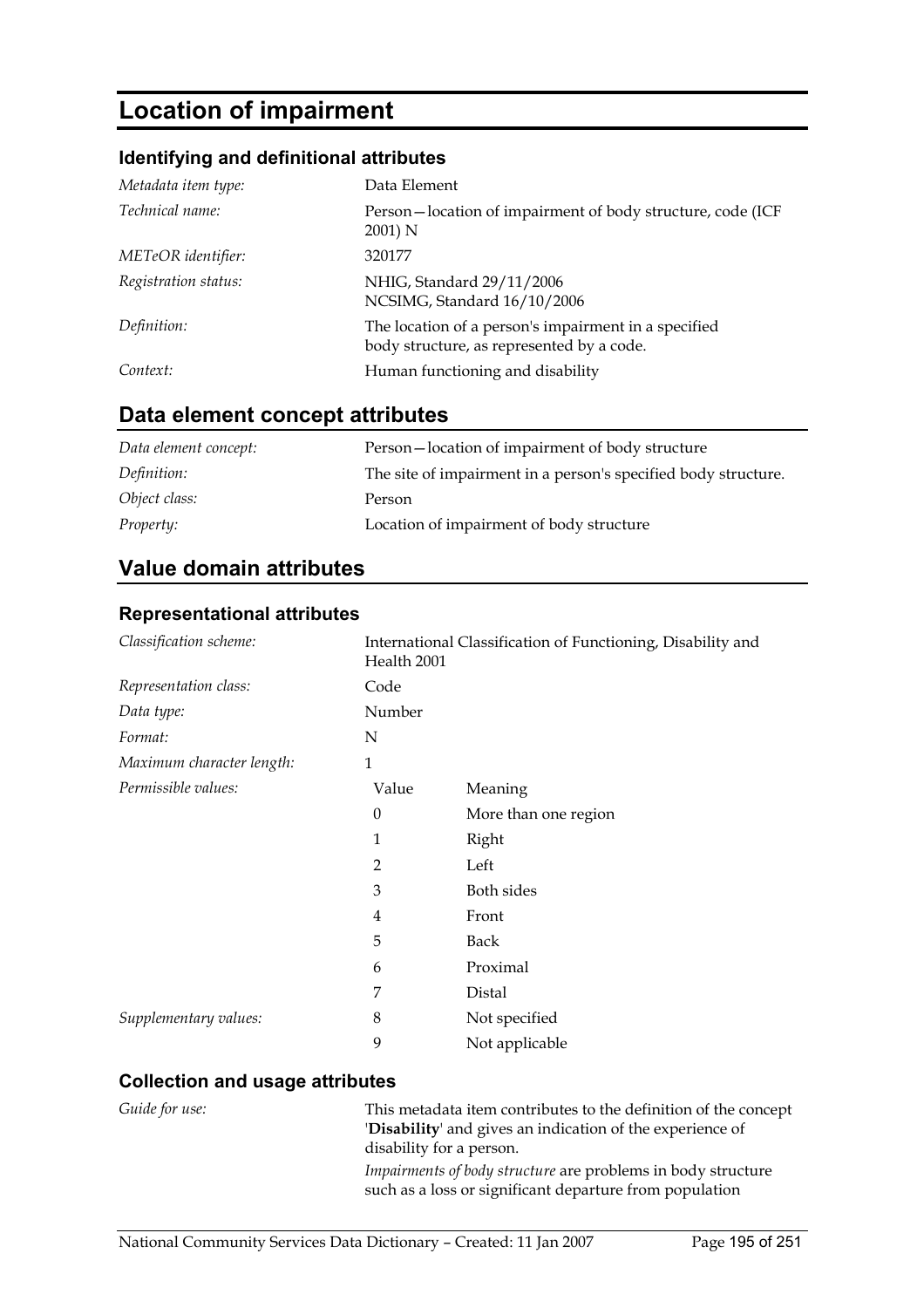standards or averages.

Use only one code. Select the one that best describes the situation with this structure. Combinations are not possible.

CODE 0 More than one region (except both sides) Used when the impairment is present in more than one body location (but not bilaterally see code 3); for example when burn scars affect many areas of skin.

CODE 1 Right

Used when the impairment is present to the right of the midline of the person's body.

CODE 2 Left

Used when the impairment is present to the left of the midline of the person's body.

CODE 3 Both sides (bilateral)

Used when the impairment is two-sided and disposed on opposite sides of the midline axis of the body, for example bilateral joint deformities.

CODE 4 Front

Used when the impairment is present in front of a line passing through the midline of the body when viewed from the side. CODE 5 Back

Used when the impairment is present behind a line passing through the midline of the body when viewed from the side. CODE 6 Proximal

Used when the impairment is situated towards the point of origin or attachment, as of a limb or bone (opposed to distal), for example the end of the structure that is closer to the centre of the body.

CODE 7 Distal

Used when the impairment is situated away from the point of origin or attachment, as of a limb or bone (opposed to proximal), for example the end of structure that is further away from the centre of the body.

CODE 8 Not specified

Used when there is an impairment of body structure but the location of the impairment is not recorded.

CODE 9 Not applicable

Used when it is not appropriate to code the location of an impairment of body structure.

#### **Source and reference attributes**

| Submitting organisation: | Australian Institute of Health and Welfare (AIHW) which is the<br>Australian Collaborating Centre for the World Health<br>Organization Family of International Classifications. |
|--------------------------|---------------------------------------------------------------------------------------------------------------------------------------------------------------------------------|
| Origin:                  | WHO 2001. ICF: International Classification of Functioning,<br>Disability and Health. Geneva: WHO                                                                               |
|                          | AIHW 2003. ICF Australian User Guide Version 1.0. Canberra:<br><b>AIHW</b>                                                                                                      |
| Reference documents:     | Further information on the ICF, including more detailed codes,<br>can be found in the ICF itself and the ICF Australian User<br>Guide (AIHW 2003), at the following websites:   |
|                          | WHO ICF website                                                                                                                                                                 |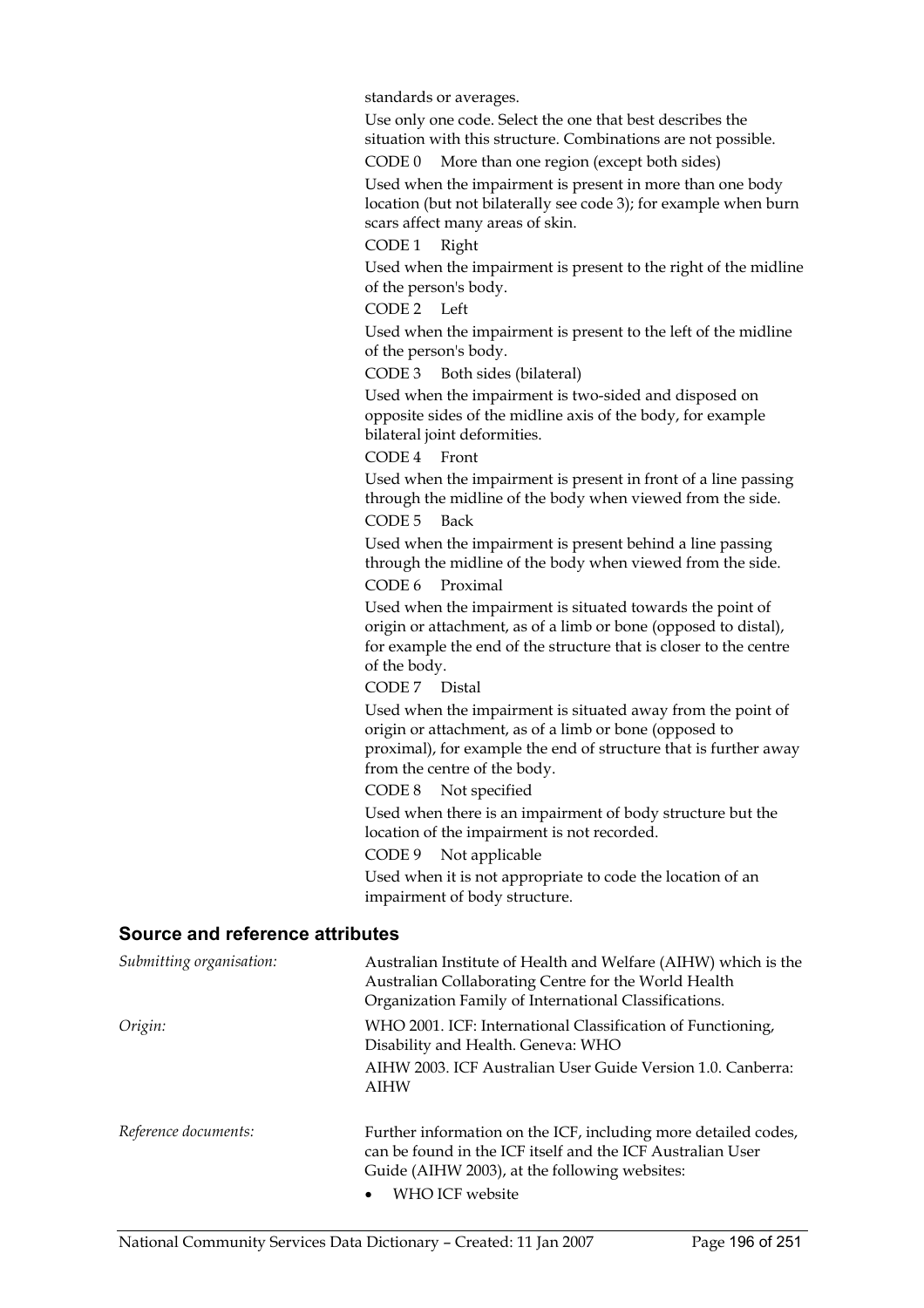http://www.who.int/classifications/icf/en/

• Australian Collaborating Centre ICF website http://www.aihw.gov.au/disability/icf/index.html

# **Data element attributes**

#### **Collection and usage attributes**

| Guide for use: | This data element is to be used in conjunction with specified  |
|----------------|----------------------------------------------------------------|
|                | body structures, for example, 'impairment of proximal          |
|                | structures related to movement'. This data element may also be |
|                | used in conjunction with Person - extent of impairment of body |
|                | structure, code (ICF 2001) N and Person-nature of impairment   |
|                | of body structure, code (ICF 2001).                            |
|                |                                                                |

#### **Source and reference attributes**

| Submitting organisation: | Australian Institute of Health and Welfare (AIHW) which is the |
|--------------------------|----------------------------------------------------------------|
|                          | Australian Collaborating Centre for the World Health           |
|                          | Organization Family of International Classifications.          |

#### **Relational attributes**

| Implementation in Data Set | Body structures cluster NHIG, Standard 29/11/2006 |
|----------------------------|---------------------------------------------------|
| Specifications:            | NCSIMG, Standard 16/10/2006                       |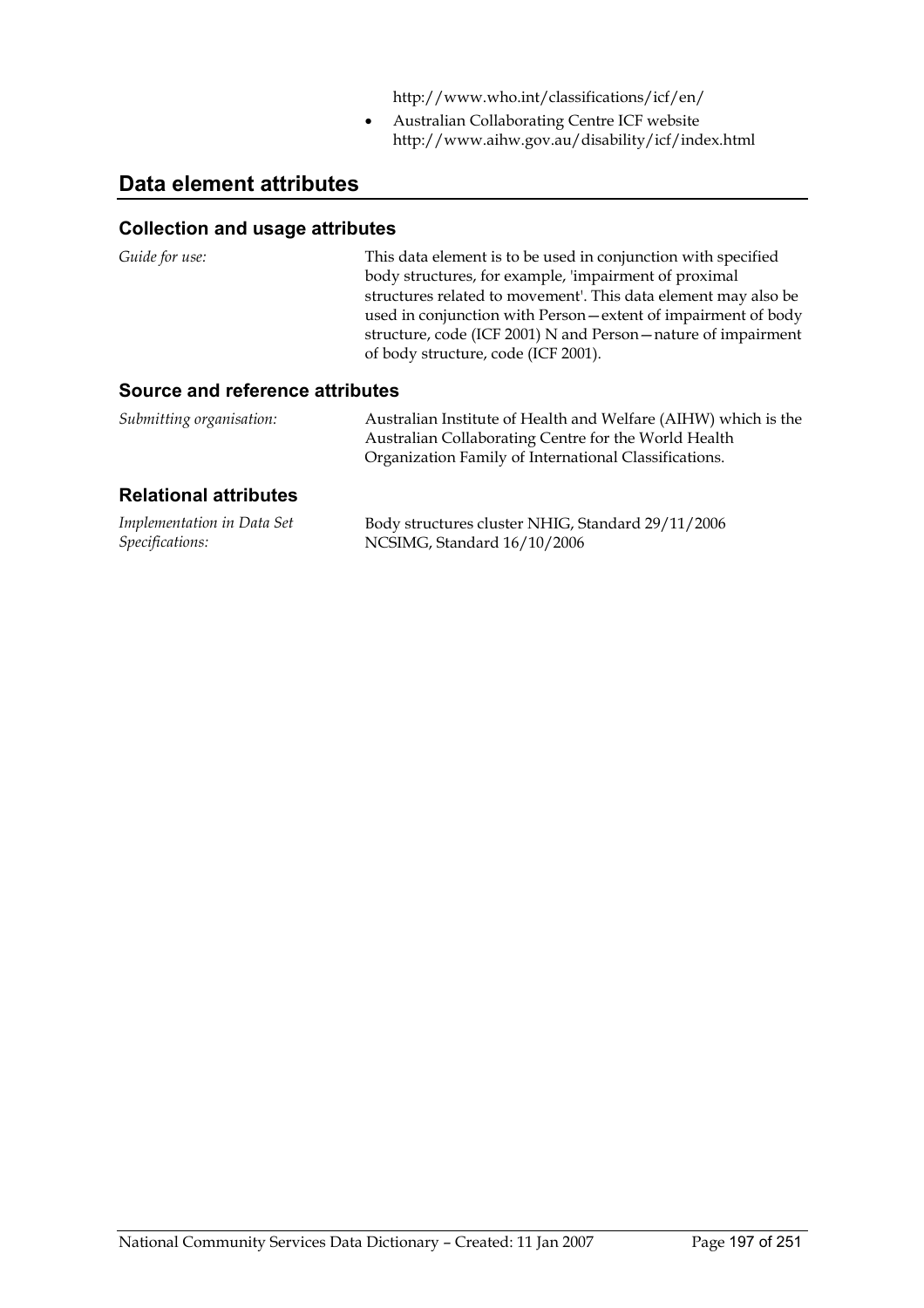# **Lot/section number (person)**

#### **Identifying and definitional attributes**

| Metadata item type:  | Data Element                                                                         |
|----------------------|--------------------------------------------------------------------------------------|
| Technical name:      | Person (address) $-$ lot/section identifier, N[X(14)]                                |
| METeOR identifier:   | 270031                                                                               |
| Registration status: | NHIG, Standard 01/03/2005<br>NCSIMG, Standard 30/09/2005                             |
| Definition:          | The unique identifier for the lot/section of the location where a<br>person resides. |

# **Data element concept attributes**

| Data element concept: | Person (address) - lot/section identifier                          |
|-----------------------|--------------------------------------------------------------------|
| Definition:           | The lot/section identifier of the location where a person resides. |
| Object class:         | Person                                                             |
| <i>Property:</i>      | Lot/section identifier                                             |

# **Value domain attributes**

#### **Representational attributes**

| Representation class:     | Identifier |
|---------------------------|------------|
| Data type:                | String     |
| Format:                   | N[X(14)]   |
| Maximum character length: | 15         |

# **Data element attributes**

#### **Collection and usage attributes**

| Guide for use:      | This standard is suitable for postal purposes as well as the<br>physical identification of addresses.                                            |
|---------------------|--------------------------------------------------------------------------------------------------------------------------------------------------|
|                     | A lot number shall be used only when a street number has not<br>been specifically allocated or is not readily identifiable with the<br>property. |
|                     | For identification purposes, the word 'Lot' or 'Section' should<br>precede the lot number and be separated by a space.                           |
|                     | Examples are as follows:                                                                                                                         |
|                     | Section 123456                                                                                                                                   |
|                     | Lot 716                                                                                                                                          |
|                     | Lot 534A                                                                                                                                         |
|                     | Lot 17 Jones Street                                                                                                                              |
| Collection methods: | The lot/section number is positioned before the Street name<br>and type, located in the same line containing the Street name.                    |
| Comments:           | Lot/section numbers are generally used only until an area has<br>been developed.                                                                 |
|                     |                                                                                                                                                  |

#### **Source and reference attributes**

| Submitting organisation: | Australian Institute of Health and Welfare                |
|--------------------------|-----------------------------------------------------------|
| Origin:                  | AS 4590 Interchange of client information, Australia Post |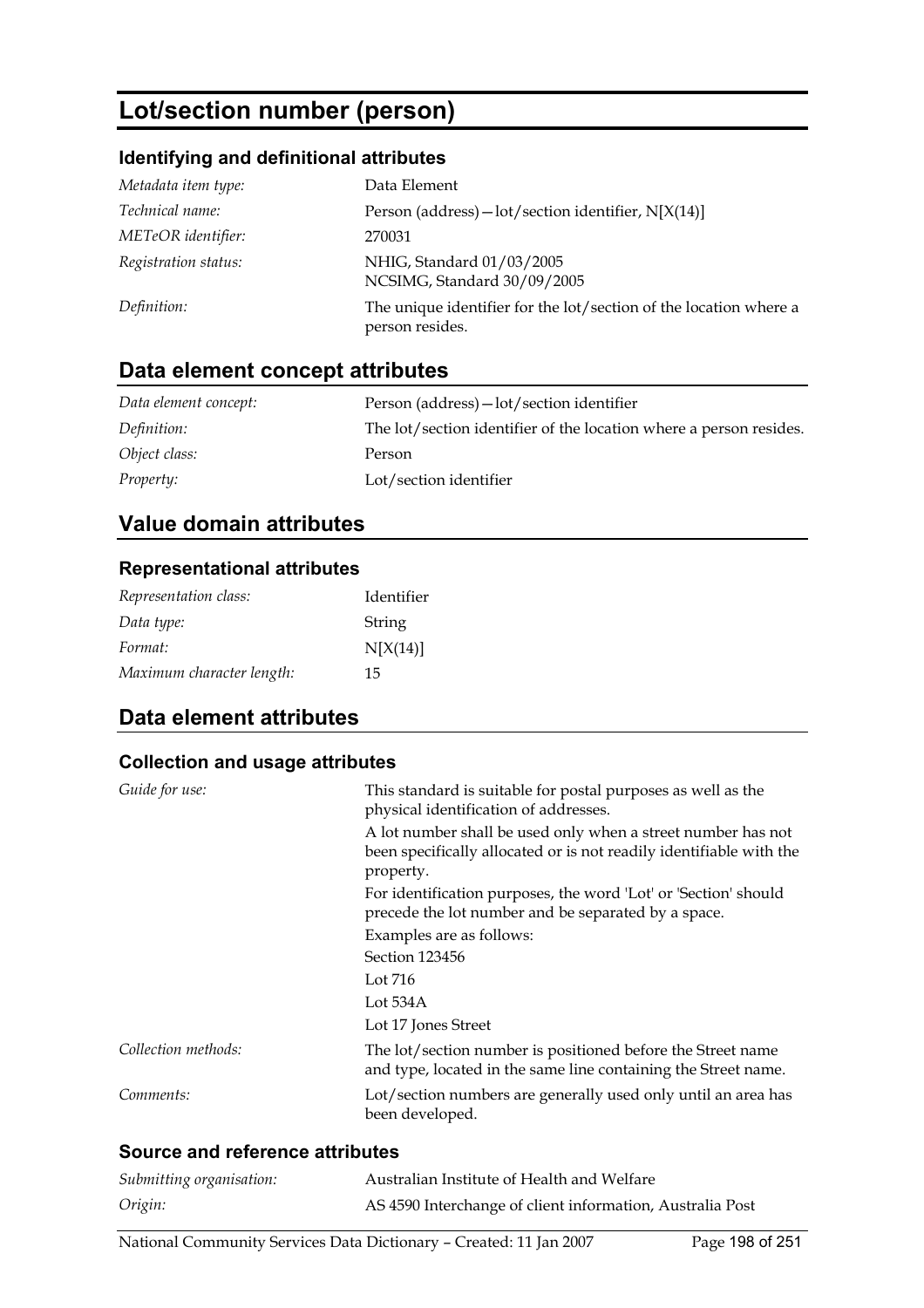#### **Relational attributes**

*Related metadata references:* Supersedes Lot/section number, version 1, DE, NHDD, NHIMG, Superseded 01/03/2005 Is used in the formation of Person (address)—address line, text [X(180)] NHIG, Standard 04/05/2005, NCSIMG, Standard 30/09/2005 Is used in the formation of Person (address)—health address

line, text [X(180)] NHIG, Superseded 04/05/2005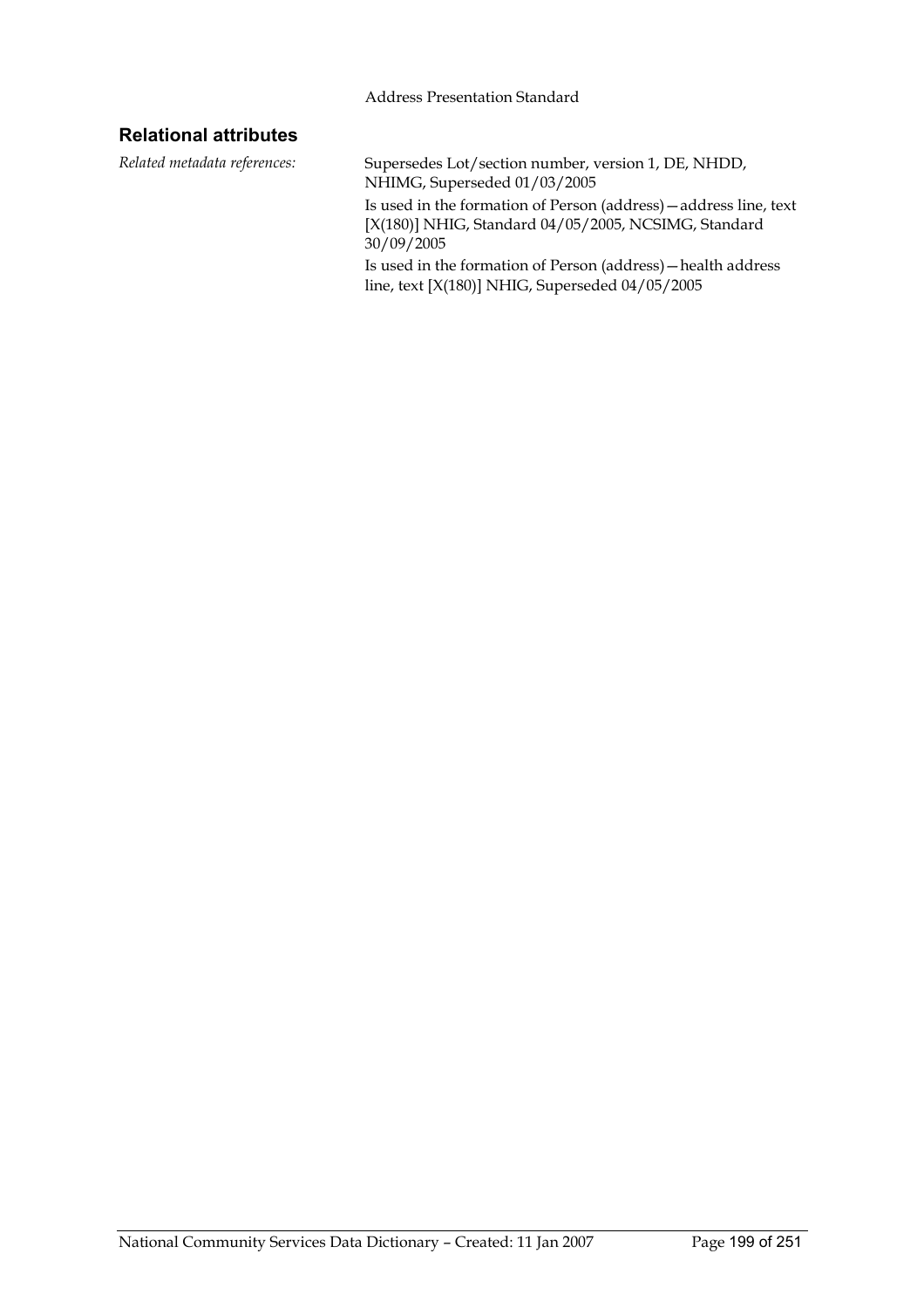# **Lot/section number (service provider organisation)**

#### **Identifying and definitional attributes**

| Metadata item type:  | Data Element                                                                     |
|----------------------|----------------------------------------------------------------------------------|
| Technical name:      | Service provider organisation (address) – lot/section identifier,<br>N[X(14)]    |
| METeOR identifier:   | 290230                                                                           |
| Registration status: | NHIG, Standard 04/05/2005<br>NCSIMG, Standard 30/09/2005                         |
| Definition:          | The unique identifier for the lot/section of the location of an<br>organisation. |

# **Data element concept attributes**

| Data element concept: | Service provider organisation (address) - lot/section identifier |
|-----------------------|------------------------------------------------------------------|
| Definition:           | The lot/section identifier of the location of an organisation.   |
| Object class:         | Service provider organisation                                    |
| <i>Property:</i>      | Lot/section identifier                                           |

## **Value domain attributes**

#### **Representational attributes**

| Representation class:     | Identifier |
|---------------------------|------------|
| Data type:                | String     |
| Format:                   | N[X(14)]   |
| Maximum character length: | 15         |

# **Data element attributes**

#### **Collection and usage attributes**

| Guide for use:      | This standard is suitable for postal purposes as well as the<br>physical identification of addresses.                                            |
|---------------------|--------------------------------------------------------------------------------------------------------------------------------------------------|
|                     | A lot number shall be used only when a street number has not<br>been specifically allocated or is not readily identifiable with the<br>property. |
|                     | For identification purposes, the word 'Lot' or 'Section' should<br>precede the lot number and be separated by a space.                           |
|                     | Examples are as follows:                                                                                                                         |
|                     | Section 123456                                                                                                                                   |
|                     | Lot 716                                                                                                                                          |
|                     | Lot $534A$                                                                                                                                       |
|                     | Lot 17 Jones Street                                                                                                                              |
| Collection methods: | The lot/section number is positioned before the Street name<br>and type, located in the same line containing the Street name.                    |
| Comments:           | Lot/section numbers are generally used only until an area has<br>been developed.                                                                 |

#### **Source and reference attributes**

| Submitting organisation:<br>Australian Institute of Health and Welfare |
|------------------------------------------------------------------------|
|------------------------------------------------------------------------|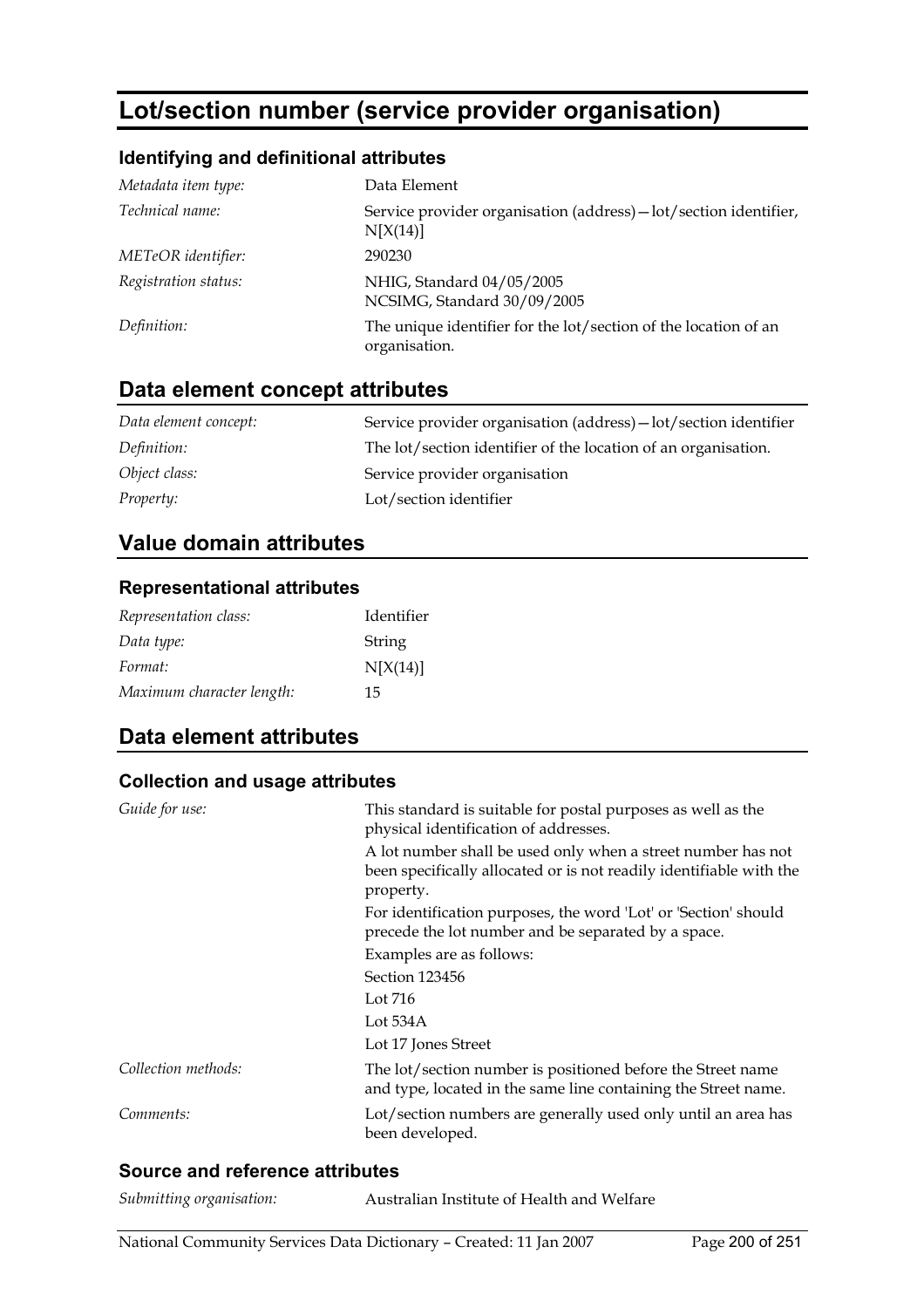*Origin:* AS 4590 Interchange of client information, Australia Post Address Presentation Standard

#### **Relational attributes**

*Related metadata references:* Is used in the formation of Service provider organisation (address)—address line, text [X(180)] NHIG, Standard 04/05/2005, NCSIMG, Standard 30/09/2005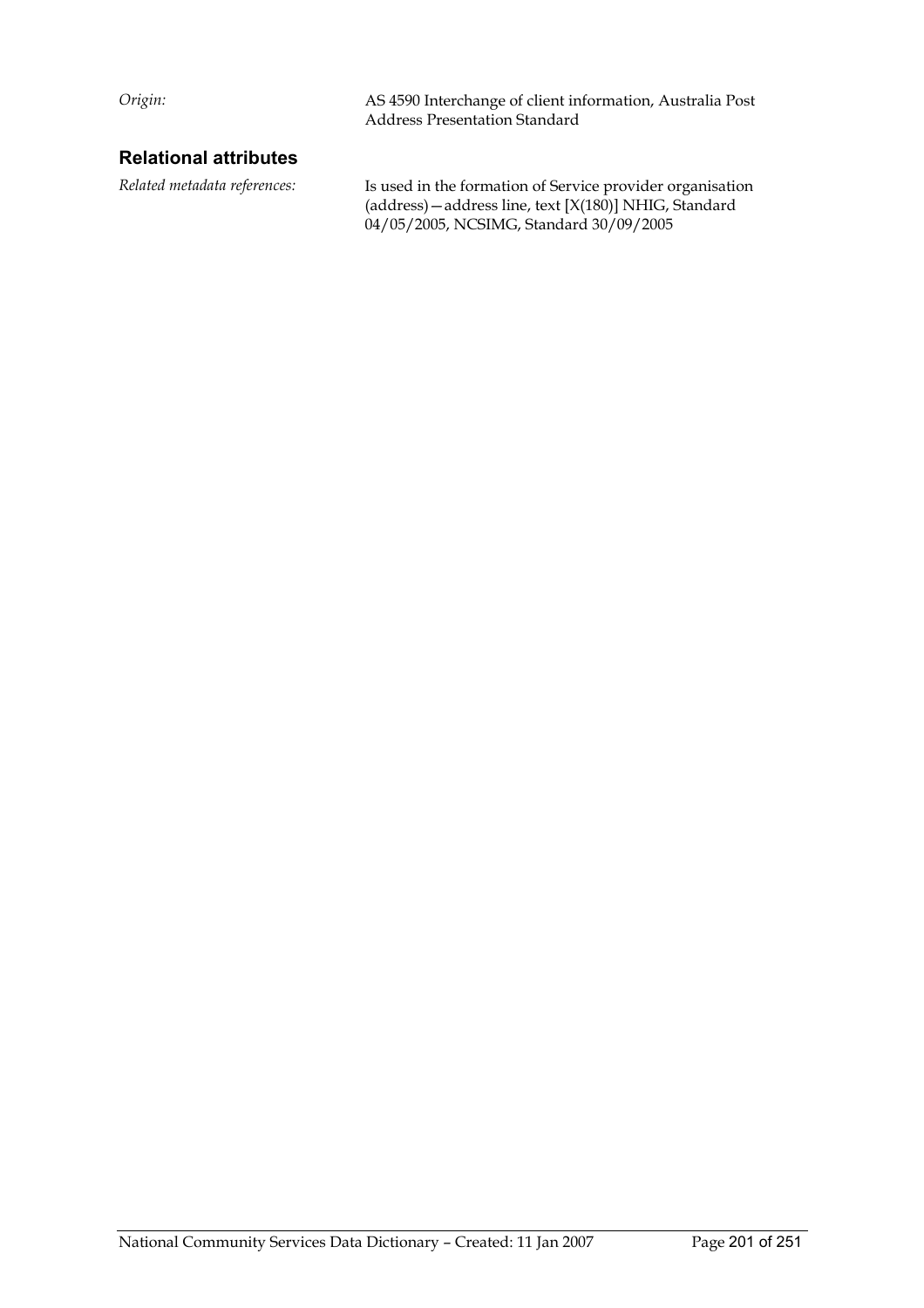# **Main language other than English spoken at home**

#### **Identifying and definitional attributes**

| Metadata item type:  | Data Element                                                                                                                                                                                                                                                                                               |
|----------------------|------------------------------------------------------------------------------------------------------------------------------------------------------------------------------------------------------------------------------------------------------------------------------------------------------------|
| Technical name:      | Person – main language other than English spoken at home,<br>code (ASCL 2005) NN{NN}                                                                                                                                                                                                                       |
| METeOR identifier:   | 304133                                                                                                                                                                                                                                                                                                     |
| Registration status: | NHIG, Standard 08/02/2006<br>NCSIMG, Standard 29/04/2006<br>NHDAMG, Standard 10/02/2006                                                                                                                                                                                                                    |
| Definition:          | The language reported by a person as the main language other<br>than English spoken by that person in his/her home (or most<br>recent private residential setting occupied by the person) to<br>communicate with other residents of the home or setting and<br>regular visitors, as represented by a code. |

## **Data element concept attributes**

| Data element concept: | Person - main language other than English spoken at home                                                                                                                                                                                                                         |
|-----------------------|----------------------------------------------------------------------------------------------------------------------------------------------------------------------------------------------------------------------------------------------------------------------------------|
| Definition:           | The language reported by a person as the main language other<br>than English spoken by that person in his/her home (or most<br>recent private residential setting occupied by the person) to<br>communicate with other residents of the home or setting and<br>regular visitors. |
| Object class:         | Person                                                                                                                                                                                                                                                                           |
| Property:             | Main language other than English spoken at home                                                                                                                                                                                                                                  |

# **Value domain attributes**

#### **Representational attributes**

| Classification scheme:    | Australian Standard Classification of Languages 2005 |
|---------------------------|------------------------------------------------------|
| Representation class:     | Code                                                 |
| Data type:                | Number                                               |
| Format:                   | NN{NN}                                               |
| Maximum character length: | 4                                                    |

#### **Collection and usage attributes**

*Guide for use:* The Australian Standard Classification of Languages (ASCL) has a three- level hierarchical structure. The most detailed level of the classification consists of base units (languages) which are represented by four-digit codes. The second level of the classification comprises narrow groups of languages (the Narrow Group level), identified by the first two digits. The most general level of the classification consists of broad groups of languages (the Broad Group level) and is identified by the first digit. The classification includes Australian Indigenous languages and sign languages. For example, the Lithuanian language has a code of 3102. In this case 3 denotes that it is an Eastern European language, while 31 denotes that it is a Baltic language. The Pintupi Aboriginal language is coded as 8713. In this case 8 denotes that it is an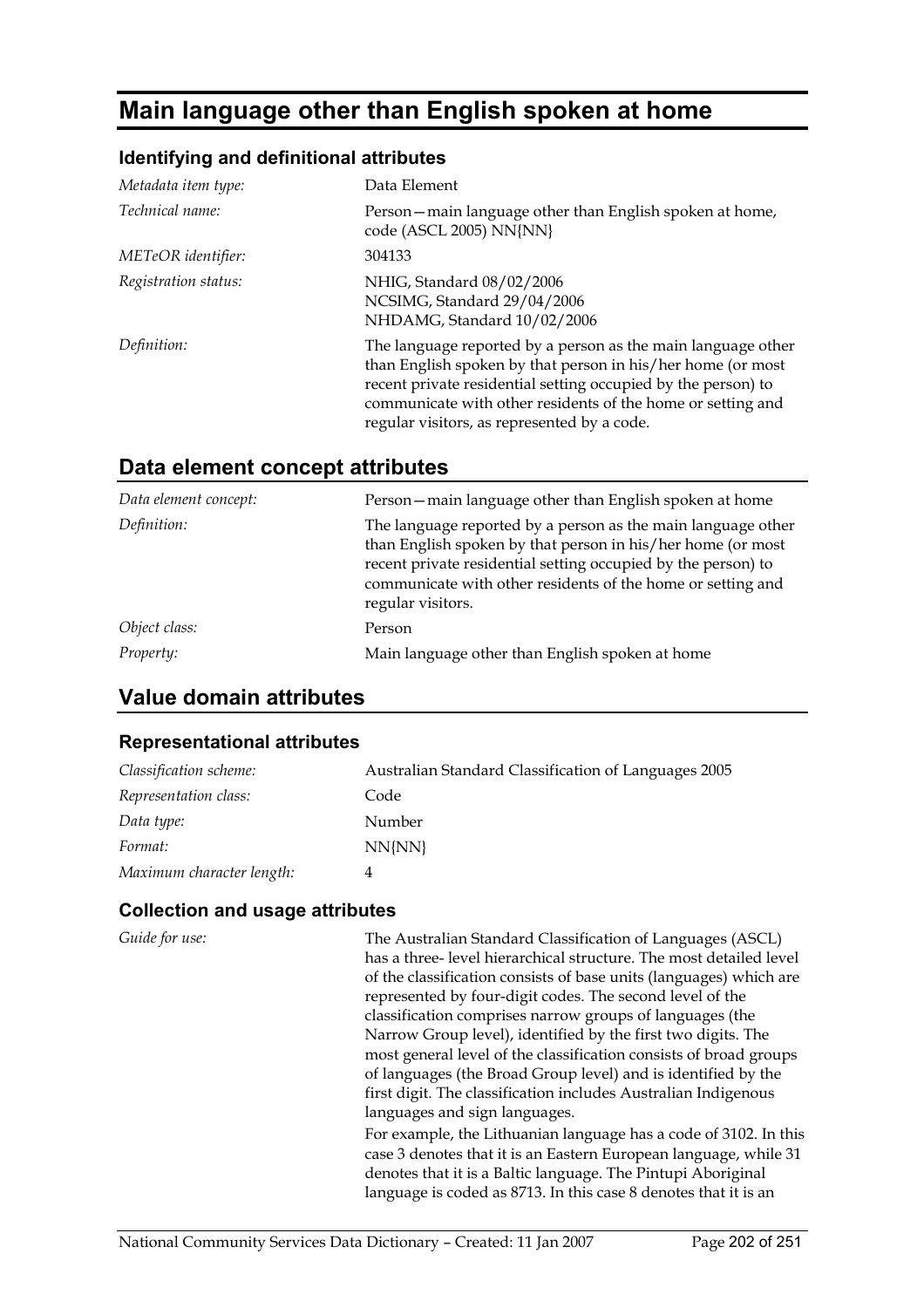Australian Indigenous language and 87 denotes that the language is Western Desert language.

Language data may be output at the Broad Group level, Narrow Group level or base level of the classification. If necessary significant Languages within a Narrow Group can be presented separately while the remaining Languages in the Narrow Group are aggregated. The same principle can be adopted to highlight significant Narrow Groups within a Broad Group.

# **Data element attributes**

#### **Collection and usage attributes**

| Collection methods: | Recommended question:                                                                                                                                                                                                                                                                                                                                                                                                                                                                                                                                                                                                                                                                                                                                                                                                                                                                                                                                         |
|---------------------|---------------------------------------------------------------------------------------------------------------------------------------------------------------------------------------------------------------------------------------------------------------------------------------------------------------------------------------------------------------------------------------------------------------------------------------------------------------------------------------------------------------------------------------------------------------------------------------------------------------------------------------------------------------------------------------------------------------------------------------------------------------------------------------------------------------------------------------------------------------------------------------------------------------------------------------------------------------|
|                     | Do you/Does the person/Does (name) speak a language other<br>than English at home? (If more than one language, indicate the<br>one that is spoken most often.)                                                                                                                                                                                                                                                                                                                                                                                                                                                                                                                                                                                                                                                                                                                                                                                                |
|                     | No (English only) $\_\_$                                                                                                                                                                                                                                                                                                                                                                                                                                                                                                                                                                                                                                                                                                                                                                                                                                                                                                                                      |
|                     | Yes, Italian                                                                                                                                                                                                                                                                                                                                                                                                                                                                                                                                                                                                                                                                                                                                                                                                                                                                                                                                                  |
|                     | Yes, Greek                                                                                                                                                                                                                                                                                                                                                                                                                                                                                                                                                                                                                                                                                                                                                                                                                                                                                                                                                    |
|                     | Yes, Cantonese                                                                                                                                                                                                                                                                                                                                                                                                                                                                                                                                                                                                                                                                                                                                                                                                                                                                                                                                                |
|                     | Yes, Mandarin ____                                                                                                                                                                                                                                                                                                                                                                                                                                                                                                                                                                                                                                                                                                                                                                                                                                                                                                                                            |
|                     | Yes, Arabic $\_\_$                                                                                                                                                                                                                                                                                                                                                                                                                                                                                                                                                                                                                                                                                                                                                                                                                                                                                                                                            |
|                     | Yes, Vietnamese                                                                                                                                                                                                                                                                                                                                                                                                                                                                                                                                                                                                                                                                                                                                                                                                                                                                                                                                               |
|                     | Yes, German                                                                                                                                                                                                                                                                                                                                                                                                                                                                                                                                                                                                                                                                                                                                                                                                                                                                                                                                                   |
|                     | Yes, Spanish                                                                                                                                                                                                                                                                                                                                                                                                                                                                                                                                                                                                                                                                                                                                                                                                                                                                                                                                                  |
|                     | Yes, Tagalog (Filipino) _____                                                                                                                                                                                                                                                                                                                                                                                                                                                                                                                                                                                                                                                                                                                                                                                                                                                                                                                                 |
|                     | Yes, Other (please specify) $_{-}$                                                                                                                                                                                                                                                                                                                                                                                                                                                                                                                                                                                                                                                                                                                                                                                                                                                                                                                            |
|                     | This list reflects the nine most common languages other than<br>English spoken in Australia.                                                                                                                                                                                                                                                                                                                                                                                                                                                                                                                                                                                                                                                                                                                                                                                                                                                                  |
|                     | Languages may be added or deleted from the above short list to<br>reflect characteristics of the population of interest.                                                                                                                                                                                                                                                                                                                                                                                                                                                                                                                                                                                                                                                                                                                                                                                                                                      |
|                     | Alternatively a tick box for 'English' and an 'Other - please<br>specify' response category could be used.                                                                                                                                                                                                                                                                                                                                                                                                                                                                                                                                                                                                                                                                                                                                                                                                                                                    |
| Comments:           | This metadata item is consistent with that used in the<br>Australian Census of Population and Housing and is<br>recommended for use whenever there is a requirement for<br>comparison with Census data.                                                                                                                                                                                                                                                                                                                                                                                                                                                                                                                                                                                                                                                                                                                                                       |
|                     | This data element is important in identifying those people most<br>likely to suffer disadvantage in terms of their ability to access<br>services due to language and/or cultural difficulties. In<br>conjunction with Indigenous status, Proficiency in spoken<br>English and Country of birth this data element forms the<br>minimum core set of cultural and language indicators<br>recommended by the Australian Bureau of Statistics (ABS).<br>Data on main language other than English spoken at home are<br>regarded as an indicator of 'active' ethnicity and also as useful<br>for the study of inter-generational language retention. The<br>availability of such data may help providers of health and<br>community services to effectively target the geographic areas or<br>population groups that need those services. It may be used for<br>the investigation and development of language services such as<br>interpreter/translation services. |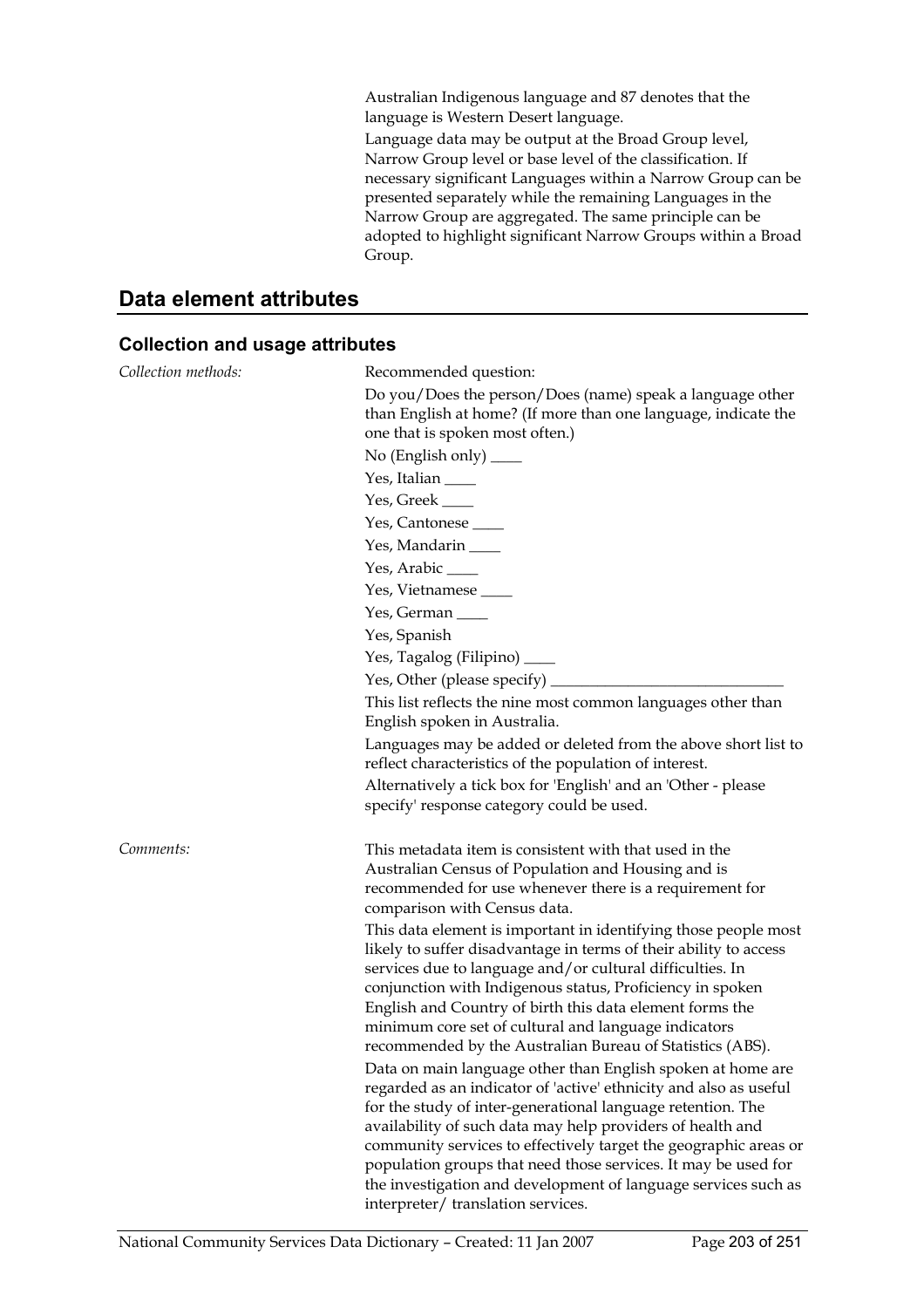#### **Source and reference attributes**

| Origin:                      | Health Data Standards Committee                                                                                                                                            |
|------------------------------|----------------------------------------------------------------------------------------------------------------------------------------------------------------------------|
|                              | National Community Services Data Committee                                                                                                                                 |
|                              | Australian Bureau of Statistics 2005. Australian Standard<br>Classification of Languages (ASCL) 2005. Cat. no. 1267.0. 2nd<br>Edition, Canberra: ABS. Viewed 29 July 2005. |
| <b>Relational attributes</b> |                                                                                                                                                                            |
| Related metadata references: | See also Person - preferred language, code (ASCL 2005)                                                                                                                     |

Not progressed 13/10/2005

29/04/2006

10/02/2006

NN{NN} NHIG, Standard 08/02/2006, NCSIMG, Standard

See also Person—first language spoken, code (ASCL 2005) NN{NN} NCSIMG, Standard 29/04/2006, NHDAMG, Standard

Supersedes Person—main language other than English spoken at home, code (ASCL 1997) NN{NN} NHIG, Superseded 08/02/2006, NCSIMG, Superseded 29/04/2006, NHDAMG,

National Community Services Data Dictionary - Created: 11 Jan 2007 Page 204 of 251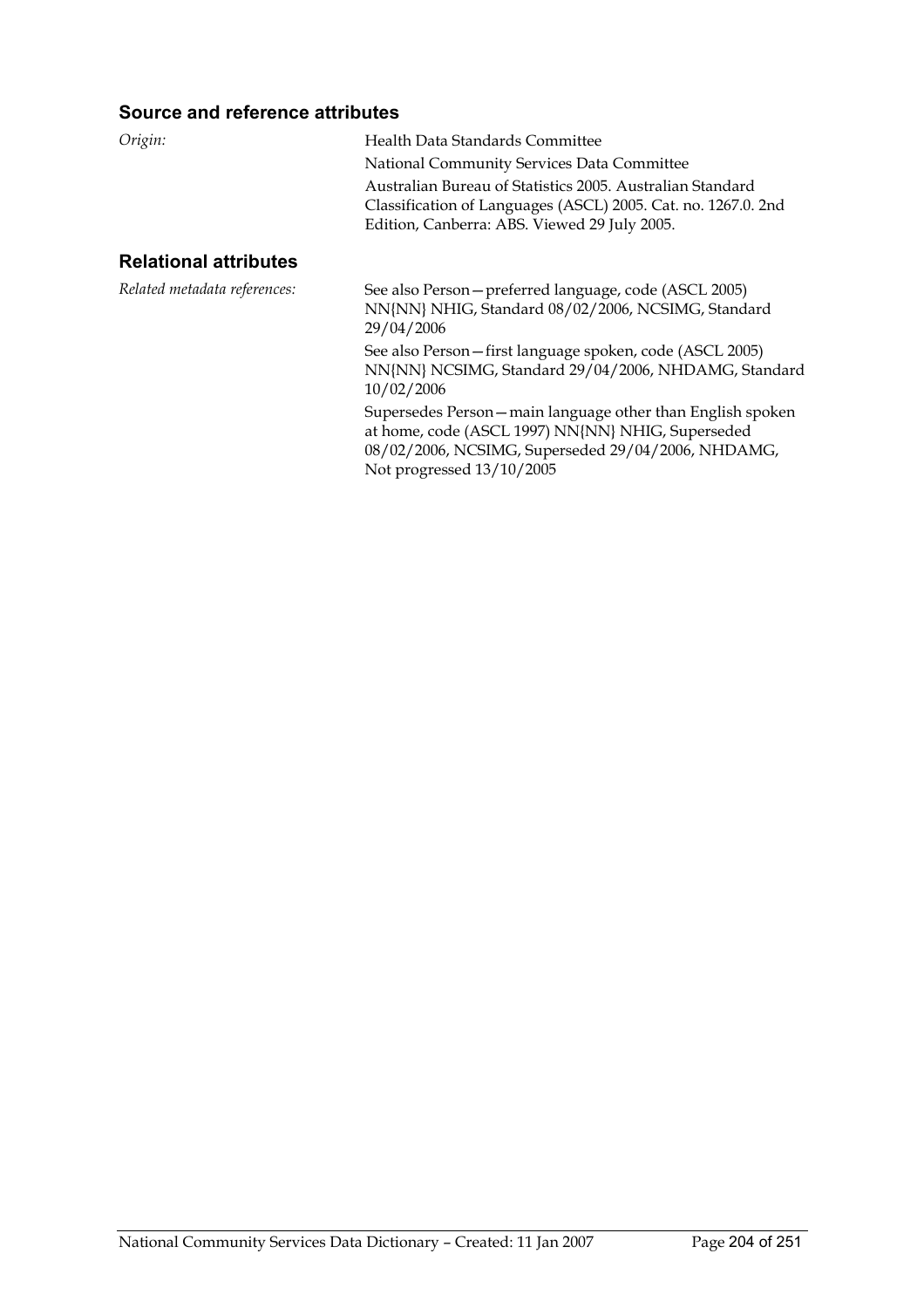# **Main occupation of person**

## **Identifying and definitional attributes**

| Metadata item type:  | Data Element                                                                            |
|----------------------|-----------------------------------------------------------------------------------------|
| Technical name:      | Person-occupation (main), code (ASCO 2nd edn) N[NNN]{-<br>NN                            |
| METeOR identifier:   | 270059                                                                                  |
| Registration status: | NHIG, Standard 01/03/2005<br>NCSIMG, Standard 01/03/2005<br>NHDAMG, Standard 10/02/2006 |
| Definition:          | The job in which the person is principally engaged, as<br>represented by a code.        |

# **Data element concept attributes**

| Data element concept: | Person – occupation (main)                                                                                                                                                                                                                                                                          |
|-----------------------|-----------------------------------------------------------------------------------------------------------------------------------------------------------------------------------------------------------------------------------------------------------------------------------------------------|
| Definition:           | The job in which the person is principally engaged. A job in any<br>given establishment is a set of tasks designed to be performed<br>by one individual in return for a wage or salary. For persons<br>with more than one job, the main job is the one in which the<br>person works the most hours. |
| Object class:         | Person                                                                                                                                                                                                                                                                                              |
| Property:             | Occupation                                                                                                                                                                                                                                                                                          |

# **Value domain attributes**

#### **Representational attributes**

| Classification scheme:    | Australian Standard Classification of Occupations 2nd edition |
|---------------------------|---------------------------------------------------------------|
| Representation class:     | Code                                                          |
| Data type:                | Number                                                        |
| Format:                   | N[NNN]{-NN}                                                   |
| Maximum character length: | 6                                                             |

## **Data element attributes**

#### **Collection and usage attributes**

| Guide for use:      | This metadata item can be used to code the main occupation of<br>persons involved in an event. Caution is advised in its use with<br>regard to service providers as their activity as a service<br>provider may not be their main occupation. |
|---------------------|-----------------------------------------------------------------------------------------------------------------------------------------------------------------------------------------------------------------------------------------------|
| Collection methods: | This metadata item should only be collected from people whose<br>Labour force status is employed.                                                                                                                                             |
|                     | Occupation is too complex and diverse an issue to fit neatly into<br>any useable small group of categories. Therefore ABS<br>recommend that this metadata item be collected by using the<br>following two open-ended questions:               |
|                     | Q1. In the main job held last week (or other recent reference<br>period), what was your/the person's occupation?                                                                                                                              |
|                     | Q2. What are the main tasks that you/the person usually<br>perform(s) in that occupation? The information gained from                                                                                                                         |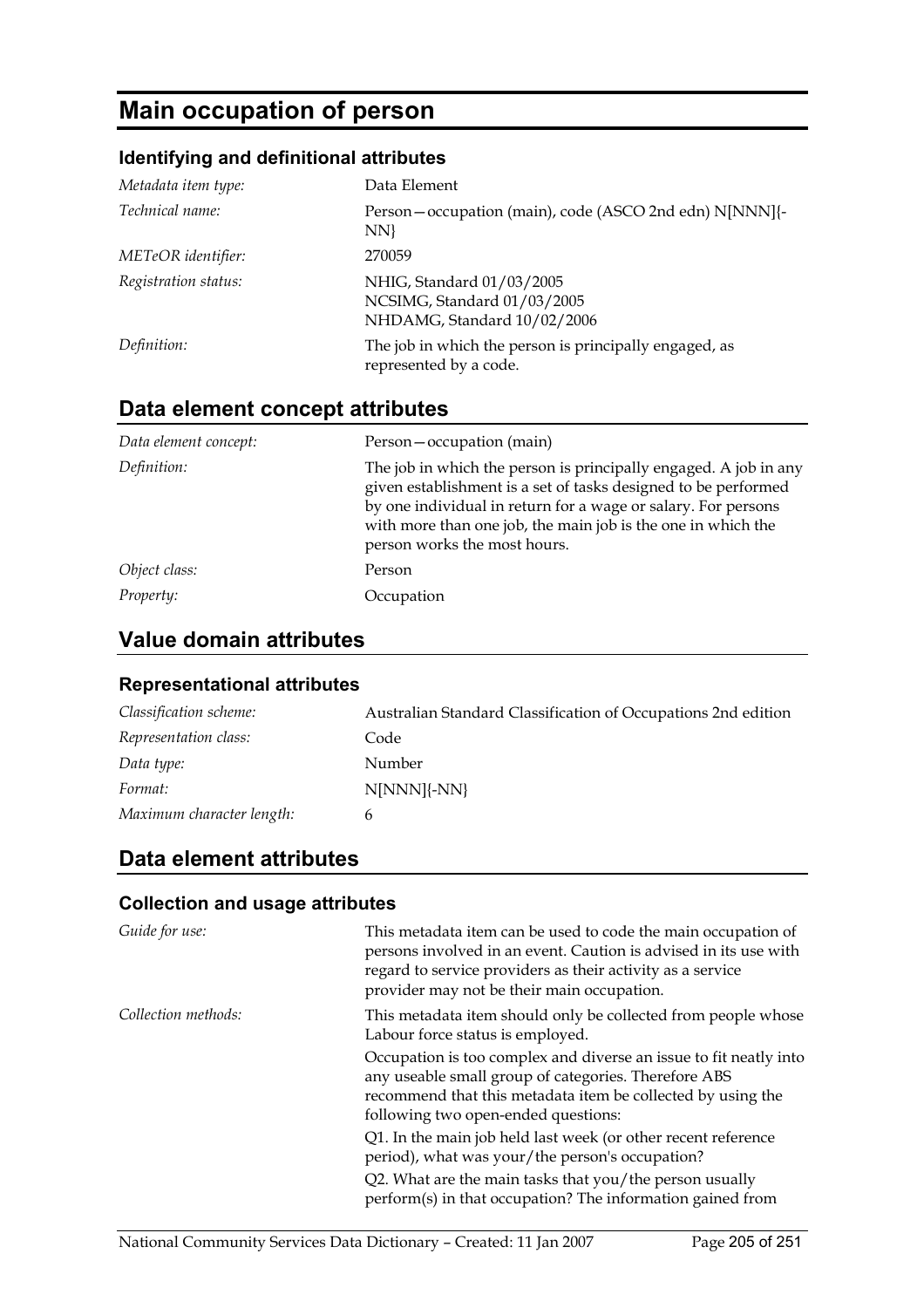|                                        | these two questions can then be used to select an appropriate<br>code from the ASCO at any of the available levels (see Guide<br>for use section).<br>If only one question is asked, question one should be used. The<br>use of question one only, however, sometimes elicits responses<br>which do not provide a clear occupation title and specification<br>of tasks performed. As a result accurate coding at unit group or<br>occupation level may not be possible.                                                               |
|----------------------------------------|---------------------------------------------------------------------------------------------------------------------------------------------------------------------------------------------------------------------------------------------------------------------------------------------------------------------------------------------------------------------------------------------------------------------------------------------------------------------------------------------------------------------------------------|
|                                        | While agencies are encouraged to use the recommended<br>question described above, it is acknowledged that this is not<br>always possible in practice. For example, where the data<br>collection is a by-product of the provision of a health or<br>community service, the information may be ascertained using<br>different means. However, due to the complexities of the<br>metadata item 'Main occupation of person', this will result in<br>inaccurate information. The recommended question should be<br>used wherever possible. |
| Comments:                              | This metadata item may be useful in gaining an understanding<br>of a clients situation and needs. For example, the occupation of<br>a person with a disability may be directly relevant to the type of<br>aids that they require.                                                                                                                                                                                                                                                                                                     |
|                                        | National Health Data Dictionary (NHDD) specific:<br>Injury surveillance - There is considerable user demand for data<br>on occupation-related injury and illness, including from<br>Worksafe Australia and from industry, where unnecessary<br>production costs are known in some areas and suspected to be<br>related to others in work-related illness, injury and disability.                                                                                                                                                      |
| <b>Source and reference attributes</b> |                                                                                                                                                                                                                                                                                                                                                                                                                                                                                                                                       |
| Origin:                                | Australian Bureau of Statistics 1997. Australian Standard<br>Classification of Occupations (ASCO) (Cat. no. 1220.0) (Second                                                                                                                                                                                                                                                                                                                                                                                                           |

#### **Relational attributes**

| Related metadata references: | Supersedes Main occupation of person, version 3, DE, Int.<br>NCSDD & NHDD, NCSIMG & NHIMG, Superseded<br>01/03/2005                   |
|------------------------------|---------------------------------------------------------------------------------------------------------------------------------------|
|                              | See also Person-labour force status, code N NHIG, Standard<br>01/03/2005, NCSIMG, Standard 01/03/2005, NHDAMG,<br>Standard 01/03/2005 |

edition), Viewed 13 October 2005.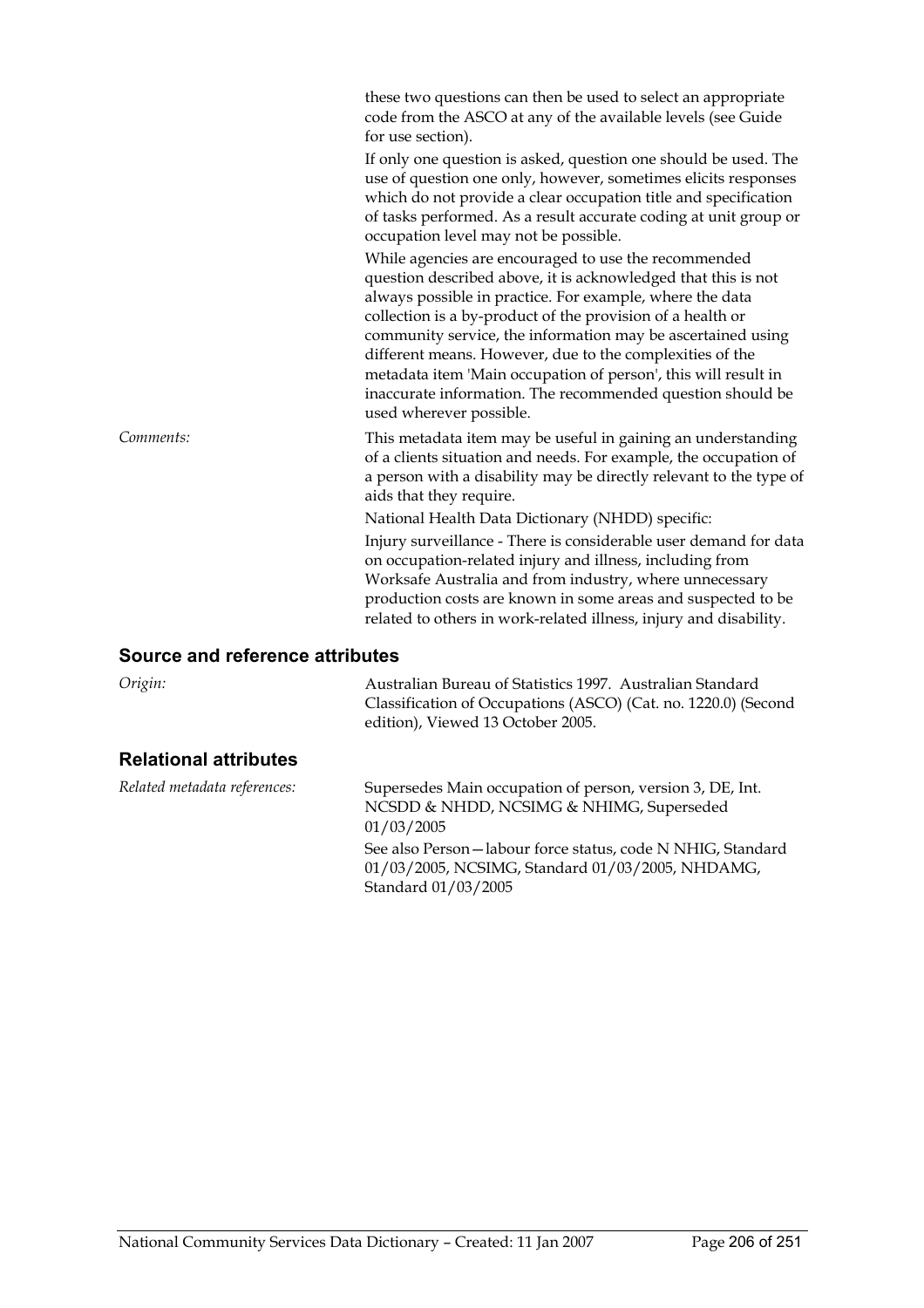# **Marital status**

#### **Identifying and definitional attributes**

| Metadata item type:  | Data Element                                                                                                                                                                                                        |
|----------------------|---------------------------------------------------------------------------------------------------------------------------------------------------------------------------------------------------------------------|
| Technical name:      | Person – marital status, code N                                                                                                                                                                                     |
| METeOR identifier:   | 291045                                                                                                                                                                                                              |
| Registration status: | NHIG, Standard 04/05/2005<br>NCSIMG, Standard 25/08/2005<br>NHDAMG, Standard 10/02/2006                                                                                                                             |
| Definition:          | A person's current relationship status in terms of a couple<br>relationship or, for those not in a couple relationship, the<br>existence of a current or previous registered marriage, as<br>represented by a code. |

# **Data element concept attributes**

| Data element concept: | Person – marital status                                                                                                                                                                                                                                  |  |  |
|-----------------------|----------------------------------------------------------------------------------------------------------------------------------------------------------------------------------------------------------------------------------------------------------|--|--|
| Definition:           | A person's current relationship status in terms of a couple<br>relationship or, for those not in a couple relationship, the<br>existence of a current or previous registered marriage.                                                                   |  |  |
| Context:              | Marital status is a core metadata item in a wide range of social,<br>labour and demographic statistics. Its main purpose is analysis<br>of the association of marital status with the need for and use of<br>services, and for epidemiological analysis. |  |  |
|                       | Marital status also acts as an indicator for the level of support<br>adult recipients of the welfare system have at home. The item is<br>also used in comparisons of administrative data and population<br>censuses and surveys.                         |  |  |
| Object class:         | Person                                                                                                                                                                                                                                                   |  |  |
| Property:             | Marital status                                                                                                                                                                                                                                           |  |  |

# **Value domain attributes**

#### **Representational attributes**

| Representation class:     | Code           |                                   |
|---------------------------|----------------|-----------------------------------|
| Data type:                | Number         |                                   |
| Format:                   | N              |                                   |
| Maximum character length: | 1              |                                   |
| Permissible values:       | Value          | Meaning                           |
|                           | 1              | Never married                     |
|                           | $\overline{2}$ | Widowed                           |
|                           | 3              | Divorced                          |
|                           | 4              | Separated                         |
|                           | 5              | Married (registered and de facto) |
| Supplementary values:     | 6              | Not stated/inadequately described |

#### **Collection and usage attributes**

Guide for use: Refers to the current marital status of a person. CODE 2 Widowed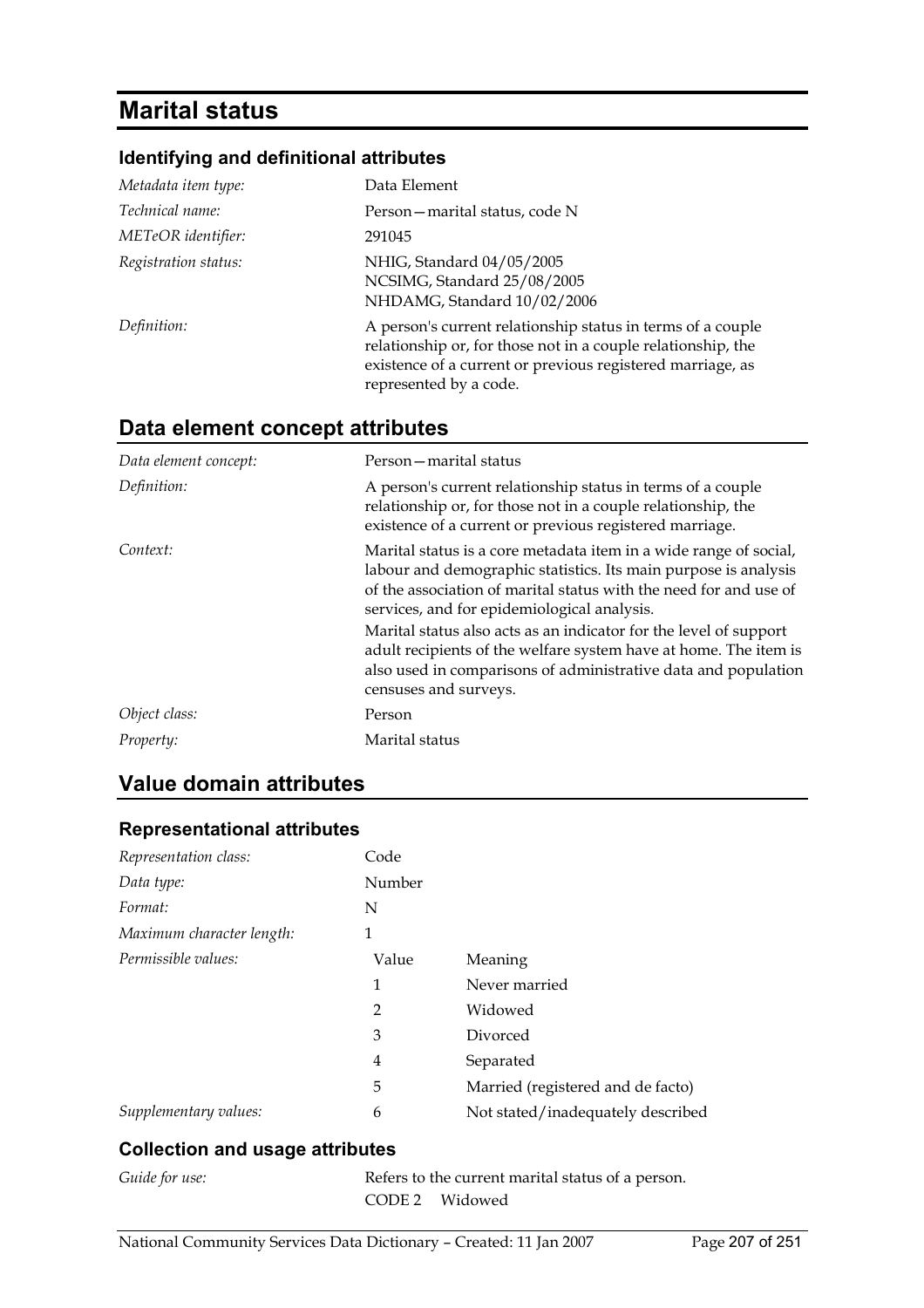This code usually refers to registered marriages but when self reported may also refer to de facto marriages.

CODE 4 Separated

This code refers to registered marriages but when self reported may also refer to de facto marriages.

CODE 5 Married (registered and de facto) Includes people who have been divorced or widowed but have since re-married, and should be generally accepted as

applicable to all de facto couples, including of the same sex.

CODE 6 Not stated/inadequately described

This code is not for use on primary collection forms. It is primarily for use in administrative collections when transferring data from data sets where the item has not been collected.

#### **Source and reference attributes**

*Origin:* The ABS standards for the collection of Social and Registered marital status appear on the ABS Website. Australian Bureau of Statistics. Family, household and income unit variables. Cat. no. 1286.0. Canberra: ABS.

# **Data element attributes**

#### **Collection and usage attributes**

| Collection methods: | This metadata item collects information on social marital status.<br>The recommended question module is:                                                                                                                                                                                                                                                                                                              |  |  |
|---------------------|-----------------------------------------------------------------------------------------------------------------------------------------------------------------------------------------------------------------------------------------------------------------------------------------------------------------------------------------------------------------------------------------------------------------------|--|--|
|                     | Do you/Does the person usually live with a partner in a<br>registered or de facto marriage?                                                                                                                                                                                                                                                                                                                           |  |  |
|                     | Yes, in a registered marriage                                                                                                                                                                                                                                                                                                                                                                                         |  |  |
|                     | Yes, in a defacto marriage                                                                                                                                                                                                                                                                                                                                                                                            |  |  |
|                     | No, never married                                                                                                                                                                                                                                                                                                                                                                                                     |  |  |
|                     | No, separated                                                                                                                                                                                                                                                                                                                                                                                                         |  |  |
|                     | No, divorced                                                                                                                                                                                                                                                                                                                                                                                                          |  |  |
|                     | No, widowed                                                                                                                                                                                                                                                                                                                                                                                                           |  |  |
|                     | It should be noted that information on marital status is collected<br>differently by the ABS, using a set of questions. However, the<br>question outlined above is suitable and mostly sufficient for use<br>within the health and community services fields. See Source<br>document for information on how to access the ABS standards.                                                                              |  |  |
|                     | While agencies are encouraged to use the recommended<br>question described above, it is acknowledged that this is not<br>always possible in practice. For example, where the data<br>collection is a by-product of the provision of a health or<br>community service, the information may be ascertained using<br>different means. However, the recommended question should<br>be used wherever practically possible. |  |  |
| Comments:           | The ABS standards identify two concepts of marital status:                                                                                                                                                                                                                                                                                                                                                            |  |  |
|                     | Registered marital status - defined as whether a person has,<br>or has had, a registered marriage;                                                                                                                                                                                                                                                                                                                    |  |  |
|                     | Social marital status - based on a person's living<br>arrangement (including de facto marriages), as reported by<br>the person.                                                                                                                                                                                                                                                                                       |  |  |
|                     | It is recommended that the social marital status concept be                                                                                                                                                                                                                                                                                                                                                           |  |  |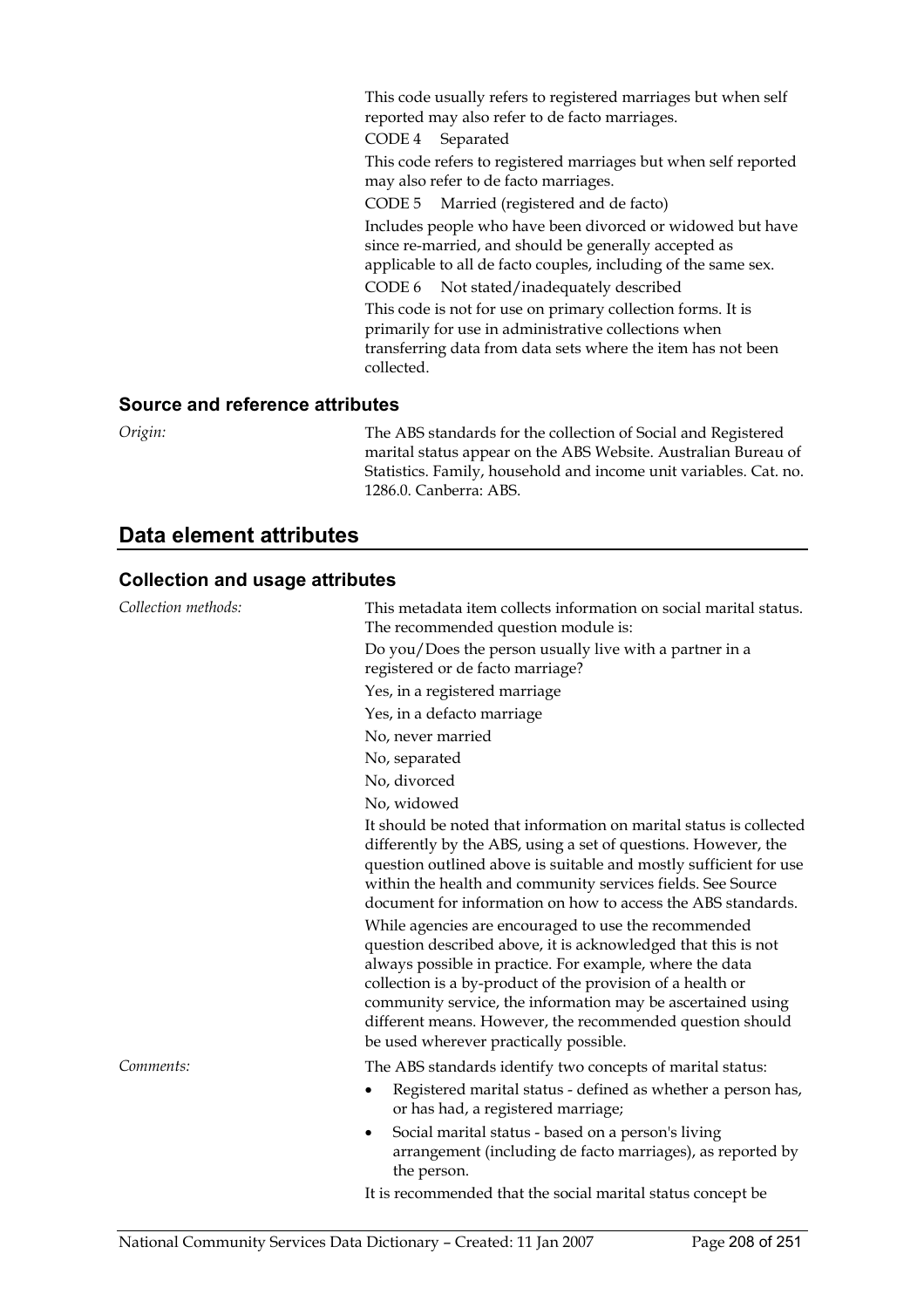collected when information on social support/home arrangements is sought, whereas the registered marital status concept need only be collected where it is specifically required for the purposes of the collection.

While marital status is an important factor in assessing the type and extent of support needs, such as for the elderly living in the home environment, marital status does not adequately address the need for information about social support and living arrangement and other data elements need to be formulated to capture this information.

#### **Source and reference attributes**

| Origin:                      | National Health Data Standards Committee   |
|------------------------------|--------------------------------------------|
|                              | National Community Services Data Committee |
| <b>Relational attributes</b> |                                            |

*Related metadata references:* Supersedes Person—marital status, code N NHIG, Superseded 04/05/2005, NCSIMG, Superseded 25/08/2005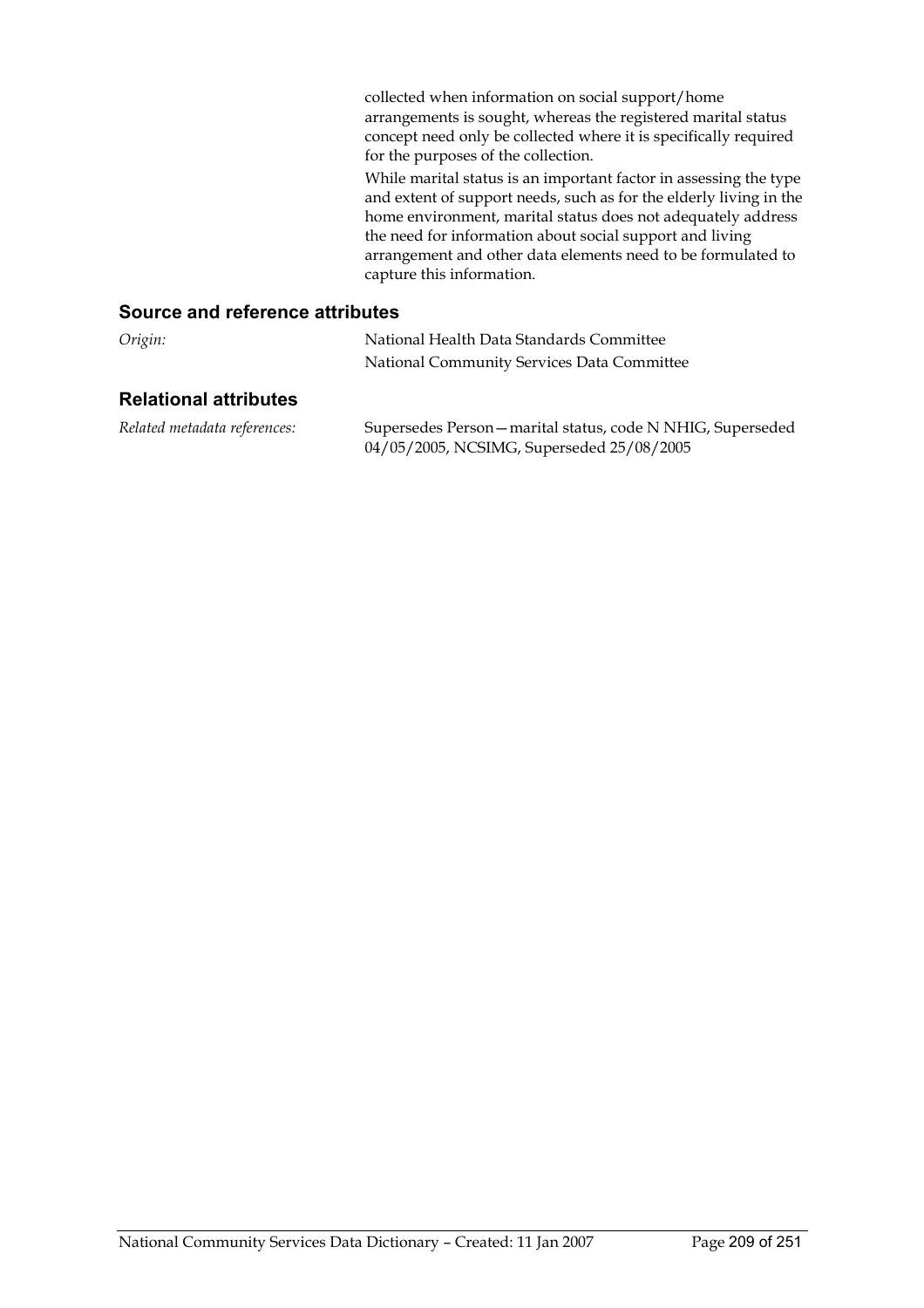# **Mother's original family name**

#### **Identifying and definitional attributes**

| Metadata item type:  | Data Element                                                                                          |
|----------------------|-------------------------------------------------------------------------------------------------------|
| Technical name:      | Person - mother's original family name, text [X(40)]                                                  |
| METeOR identifier:   | 270262                                                                                                |
| Registration status: | NHIG, Standard 01/03/2005<br>NCSIMG, Standard 01/03/2005                                              |
| Definition:          | The original family name of the person's mother as reported by<br>the person, as represented by text. |

# **Data element concept attributes**

| Data element concept: | Person – mother's original family name                                        |
|-----------------------|-------------------------------------------------------------------------------|
| Definition:           | The original family name of the person's mother as reported by<br>the person. |
| Context:              | May be used to confirm the identity of a person.                              |
| Object class:         | Person                                                                        |
| <i>Property:</i>      | Mother's original family name                                                 |

## **Value domain attributes**

#### **Representational attributes**

| Representation class:     | Text    |
|---------------------------|---------|
| Data type:                | String  |
| Format:                   | [X(40)] |
| Maximum character length: | 40      |

# **Data element attributes**

#### **Collection and usage attributes**

| Guide for use:      | Mixed case should be used (rather than upper case only).                                                                         |
|---------------------|----------------------------------------------------------------------------------------------------------------------------------|
| Collection methods: | See relevant paragraphs in the collection methods section of the<br>metadata item Person (name) - family name, text $X[X(39)]$ . |

#### **Source and reference attributes**

| Submitting organisation:     | Standards Australia                                                                                                         |
|------------------------------|-----------------------------------------------------------------------------------------------------------------------------|
| Origin:                      | National Health Data Committee                                                                                              |
|                              | National Community Services Data Committee                                                                                  |
|                              | Standards Australia 2002. Australian Standard AS5017-2002<br>Health Care Client Identification. Sydney: Standards Australia |
| <b>Relational attributes</b> |                                                                                                                             |
| Related metadata references: | Supersedes Mother's original family name, version 2, DE, Int.<br>NCSDD & NHDD, NCSIMG & NHIMG, Superseded                   |

01/03/2005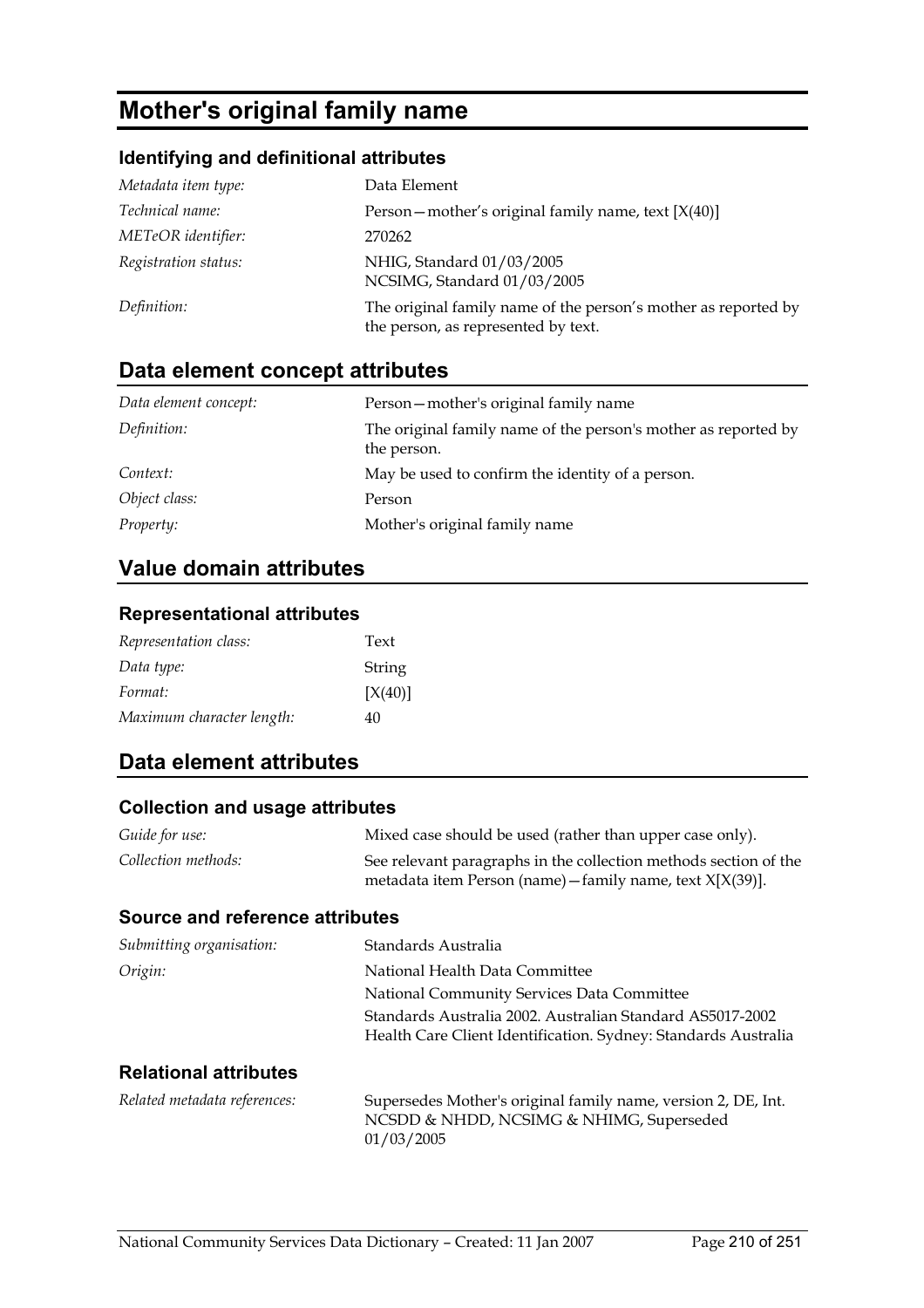# **Name context flag**

#### **Identifying and definitional attributes**

| Metadata item type:  | Data Element                                                                                                  |
|----------------------|---------------------------------------------------------------------------------------------------------------|
| Technical name:      | Person (name) - name conditional use flag, code N                                                             |
| Synonymous names:    | Name conditional use flag                                                                                     |
| METeOR identifier:   | 287101                                                                                                        |
| Registration status: | NHIG, Standard 04/05/2005<br>NCSIMG, Standard 25/08/2005                                                      |
| Definition:          | An indicator of specific conditions that may be applied to an<br>individual's name, as represented by a code. |

# **Data element concept attributes**

| Data element concept: | Person (name) – name conditional use flag                                           |
|-----------------------|-------------------------------------------------------------------------------------|
| Definition:           | An indicator of specific conditions that may be applied to an<br>individual's name. |
| Object class:         | Person                                                                              |
| <i>Property:</i>      | Name conditional use flag                                                           |

## **Value domain attributes**

#### **Representational attributes**

| Code          |                                      |
|---------------|--------------------------------------|
| Number        |                                      |
| N             |                                      |
| 1             |                                      |
| Value         | Meaning                              |
| 1             | Unreliable information               |
| $\mathcal{P}$ | Name not for continued use           |
| 3             | Special privacy/security requirement |
|               |                                      |

## **Data element attributes**

#### **Collection and usage attributes**

*Guide for use:* A single Person name may have multiple Name conditional use flags associated with it. Record as many as applicable. Code 1 - Unreliable information: should be used where it is known that the name recorded is a fictitious or partial name. These names should not be used for matching client data. Code 2 - Name not for continued use, indicates that this name should NOT be used when referring to this person. The name is retained for identification purposes only. For Aboriginal and Torres Strait Islanders, certain tribal names may become 'not for continued use' due to the death of a relative.

Code 3 – Special privacy/security requirements– may apply to names for which episodes are attached that should only be accessible to specified authorised persons. There must be a specific need to implement this additional security level. Local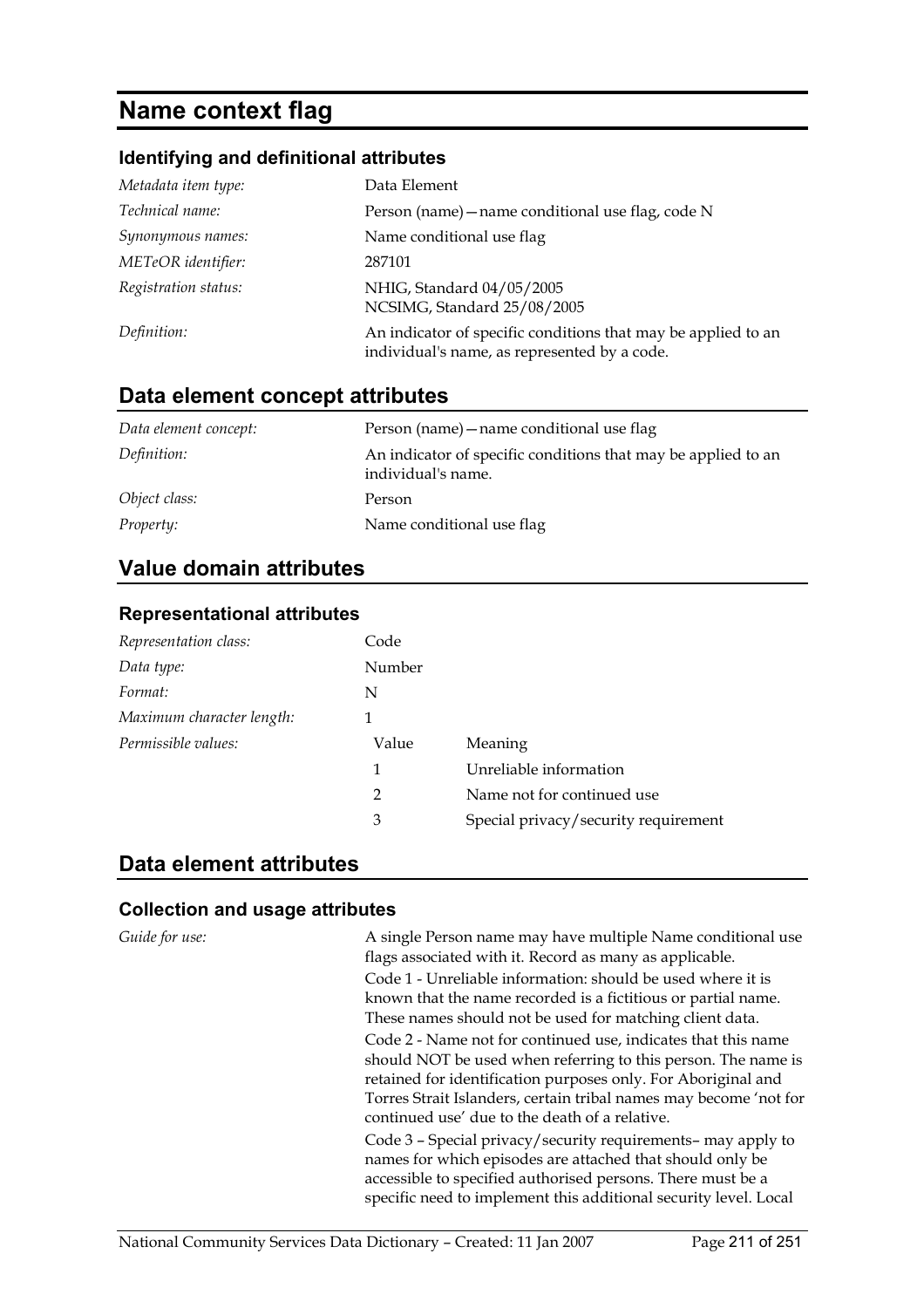Superseded 04/05/2005, NCSIMG, Superseded 25/08/2005

#### **Source and reference attributes**

| Submitting organisation:     | Standards Australia                                                                                                         |  |
|------------------------------|-----------------------------------------------------------------------------------------------------------------------------|--|
| Origin:                      | National Health Data Committee                                                                                              |  |
|                              | National Community Services Data Committee                                                                                  |  |
|                              | Standards Australia 2002. Australian Standard AS5017-2002<br>Health Care Client Identification. Sydney: Standards Australia |  |
| Reference documents:         | AS4846 Health Care Provider Identification, 2004, Sydney:<br>Standards Australia                                            |  |
| <b>Relational attributes</b> |                                                                                                                             |  |
| Related metadata references: | Supersedes Person (name) – name context flag, code N NHIG,                                                                  |  |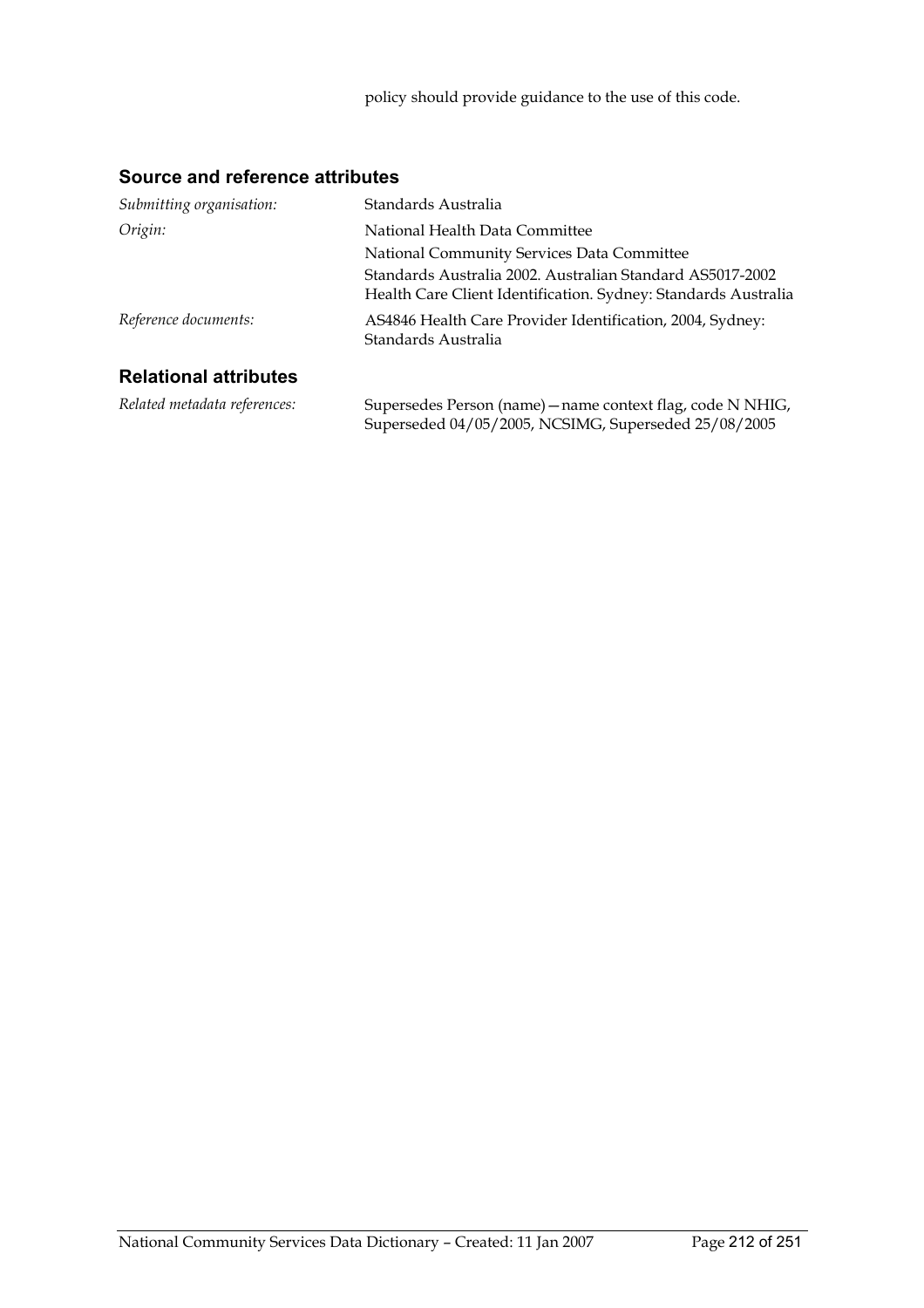# **Name suffix**

#### **Identifying and definitional attributes**

| Metadata item type:  | Data Element                                                                                                                                                             |
|----------------------|--------------------------------------------------------------------------------------------------------------------------------------------------------------------------|
| Technical name:      | Person (name) – name suffix, text $[A(12)]$                                                                                                                              |
| METeOR identifier:   | 287164                                                                                                                                                                   |
| Registration status: | NHIG, Standard 04/05/2005<br>NCSIMG, Standard 25/08/2005                                                                                                                 |
| Definition:          | Additional term following a person's name used to identify a<br>person when addressing them by name, whether by mail, by<br>phone, or in person, as represented by text. |

## **Data element concept attributes**

| Data element concept: | Person (name) – name suffix                                                                                                                      |
|-----------------------|--------------------------------------------------------------------------------------------------------------------------------------------------|
| Definition:           | Additional term following a person's name used to identify a<br>person when addressing them by name, whether by mail, by<br>phone, or in person. |
| Object class:         | Person                                                                                                                                           |
| <i>Property:</i>      | Name suffix                                                                                                                                      |

#### **Value domain attributes**

#### **Representational attributes**

| Representation class:     | Text    |
|---------------------------|---------|
| Data type:                | String  |
| Format:                   | [A(12)] |
| Maximum character length: | 12      |

#### **Collection and usage attributes**

| <i>Guide for use:</i> | Valid abbreviations from the Australian Standard AS4590-1999 |
|-----------------------|--------------------------------------------------------------|
|                       | Interchange of client information.                           |

#### **Source and reference attributes**

*Origin:* Standards Australia 1999. Australian Standard AS4590-1999 Interchange of Client Information. Sydney: Standards Australia Standards Australia 2002. Australian Standard AS5017-2002 Health Care Client Identification. Sydney: Standards Australia

## **Data element attributes**

#### **Collection and usage attributes**

| Guide for use:      | Mixed case should be used (rather than upper case only).                                                                                                                                         |
|---------------------|--------------------------------------------------------------------------------------------------------------------------------------------------------------------------------------------------|
|                     | Examples of name suffixes are 'Jr' for Junior and 'MP' for<br>Member of Parliament.                                                                                                              |
| Collection methods: | A person's name may have multiple Name suffixes. For the<br>purpose of positive identification of a person, each Name suffix<br>must have an associated Name suffix sequence number<br>recorded. |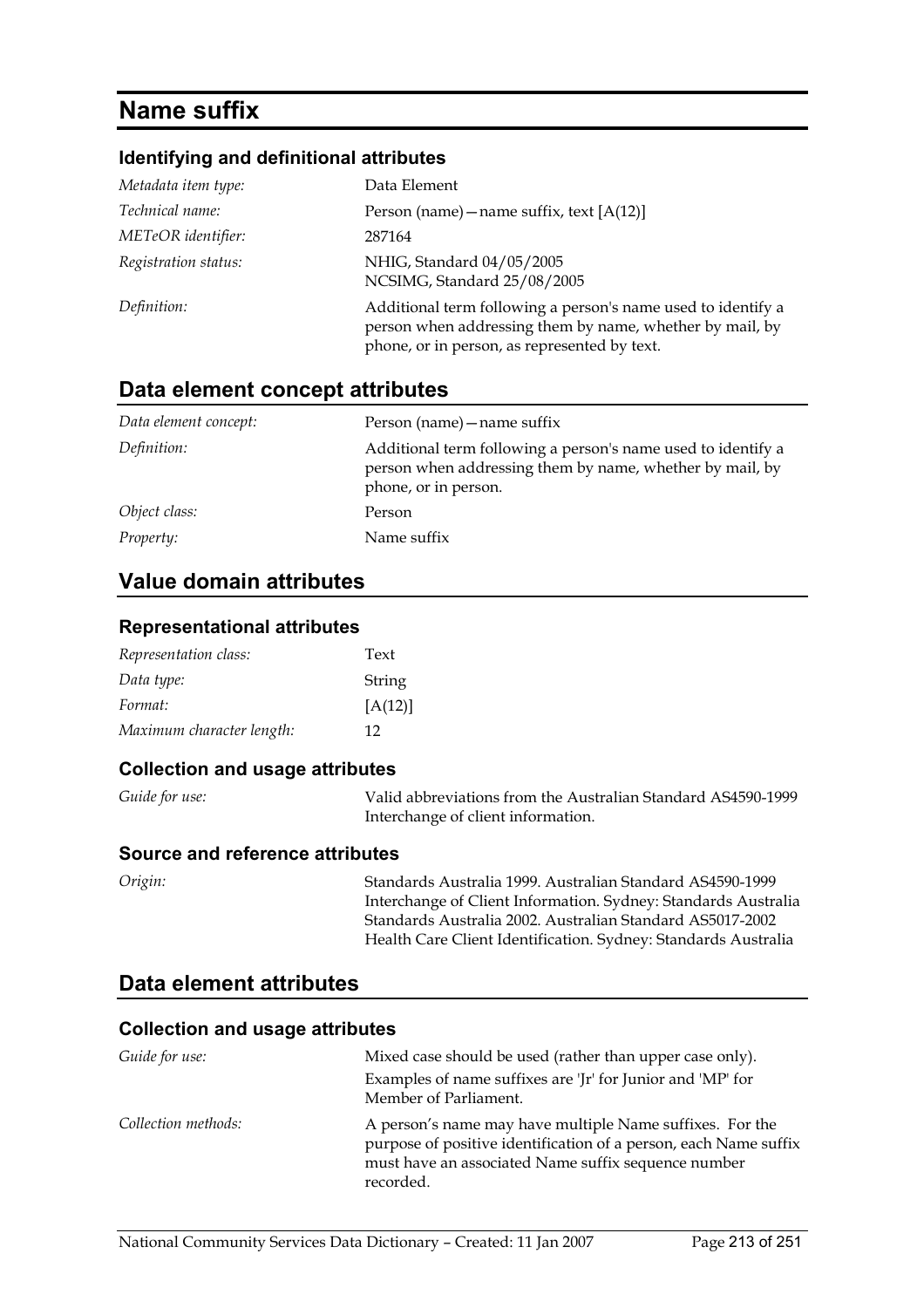## **Source and reference attributes**

| Submitting organisation:     | Standards Australia                                                              |
|------------------------------|----------------------------------------------------------------------------------|
| Origin:                      | National Health Data Committee                                                   |
|                              | National Community Services Data Committee                                       |
| Reference documents:         | AS4846 Health Care Provider Identification, 2004,<br>Sydney: Standards Australia |
| <b>Relational attributes</b> |                                                                                  |

#### **Relational attributes**

| Related metadata references: | Supersedes Person (name) – name suffix, text $[A(12)]$ NHIG, |
|------------------------------|--------------------------------------------------------------|
|                              | Superseded 04/05/2005, NCSIMG, Superseded 25/08/2005         |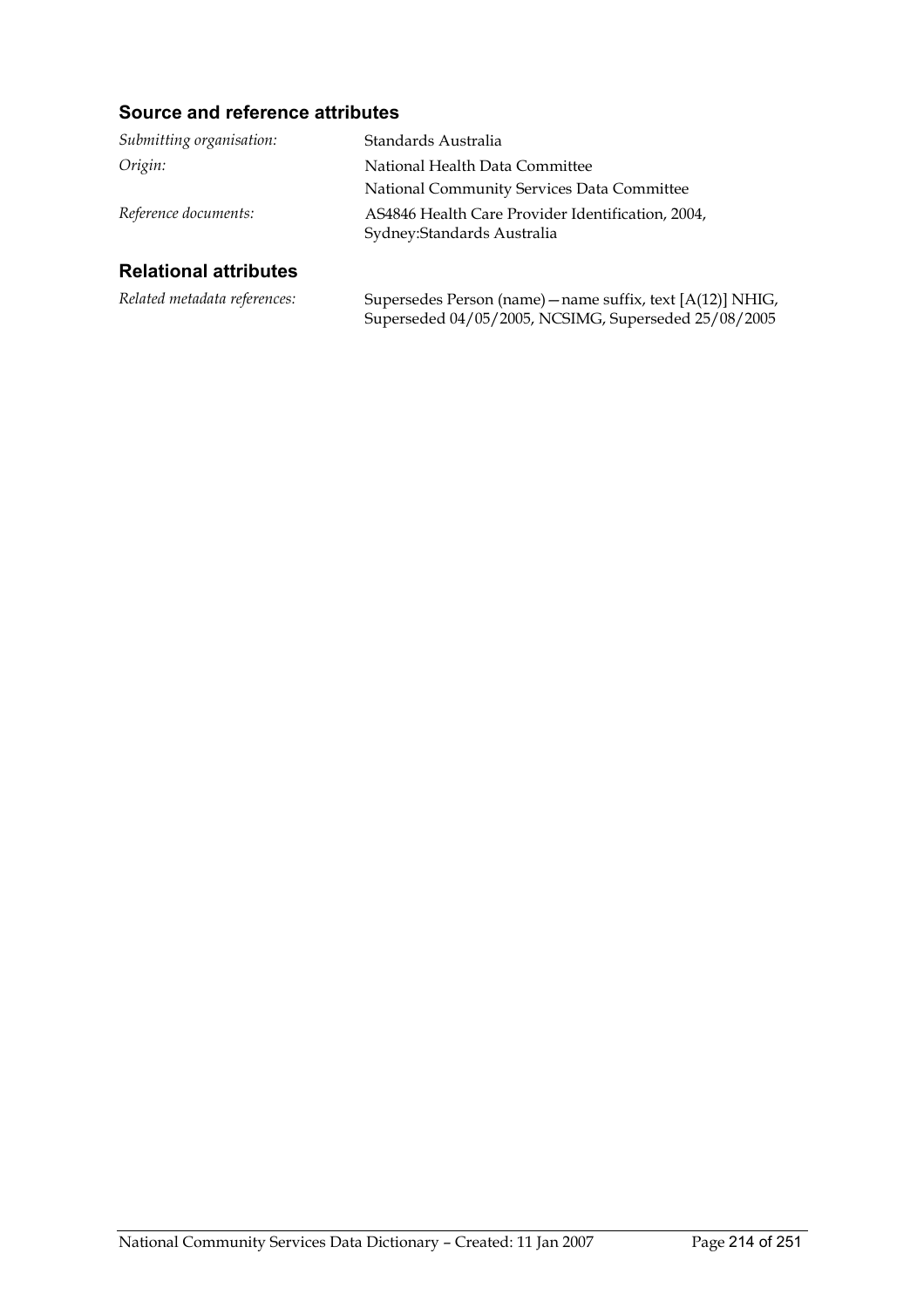# **Name suffix sequence number**

## **Identifying and definitional attributes**

| Metadata item type:  | Data Element                                                                                             |
|----------------------|----------------------------------------------------------------------------------------------------------|
| Technical name:      | Person (name) - name suffix sequence number, code N                                                      |
| METeOR identifier:   | 288226                                                                                                   |
| Registration status: | NHIG, Standard 04/05/2005<br>NCSIMG, Standard 30/09/2005                                                 |
| Definition:          | The numeric order of any additional terms used at the conclusion<br>of a name, as represented by a code. |

# **Data element concept attributes**

| Data element concept: | Person (name) – name suffix sequence number                                    |
|-----------------------|--------------------------------------------------------------------------------|
| Definition:           | The numeric order of any additional terms used at the conclusion<br>of a name. |
| Object class:         | Person                                                                         |
| <i>Property:</i>      | Name suffix sequence number                                                    |

# **Value domain attributes**

#### **Representational attributes**

| Representation class:     | Code   |                                  |
|---------------------------|--------|----------------------------------|
| Data type:                | Number |                                  |
| Format:                   | N      |                                  |
| Maximum character length: | 1      |                                  |
| Permissible values:       | Value  | Meaning                          |
|                           | 1      | First name suffix                |
|                           | 2      | Second name suffix               |
|                           | 3      | Third name suffix                |
|                           | 4      | Fourth name suffix               |
|                           | 5      | Fifth name suffix                |
|                           | 6      | Sixth name suffix                |
|                           | 7      | Seventh name suffix              |
|                           | 8      | Eighth name suffix               |
|                           | 9      | Ninth and subsequent name suffix |

## **Data element attributes**

#### **Collection and usage attributes**

| Collection methods: | Multiple Name suffixes may be recorded. A Name suffix sequence<br>number must be recorded for each Name suffix.              |
|---------------------|------------------------------------------------------------------------------------------------------------------------------|
|                     | Example: For the name 'John Markham Jr MP', 'Jr' would have a<br>name suffix sequence number of 1 and 'MP' would have a name |
|                     | suffix sequence number of 2.                                                                                                 |

#### **Source and reference attributes**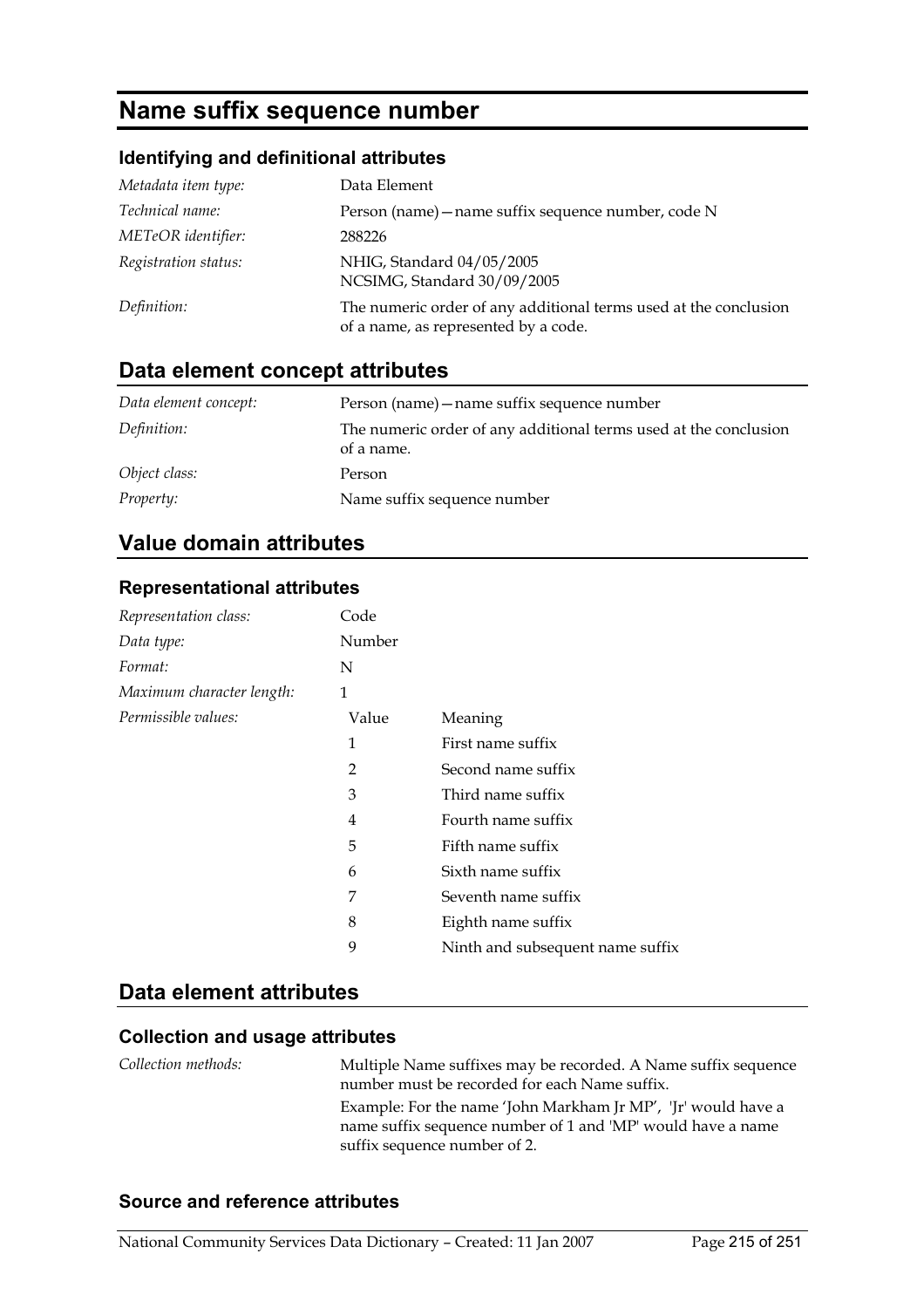*Submitting organisation:* Standards Australia

*Origin:* AS4846 Health Care Provider Identification, 2004, Sydney: Standards Australia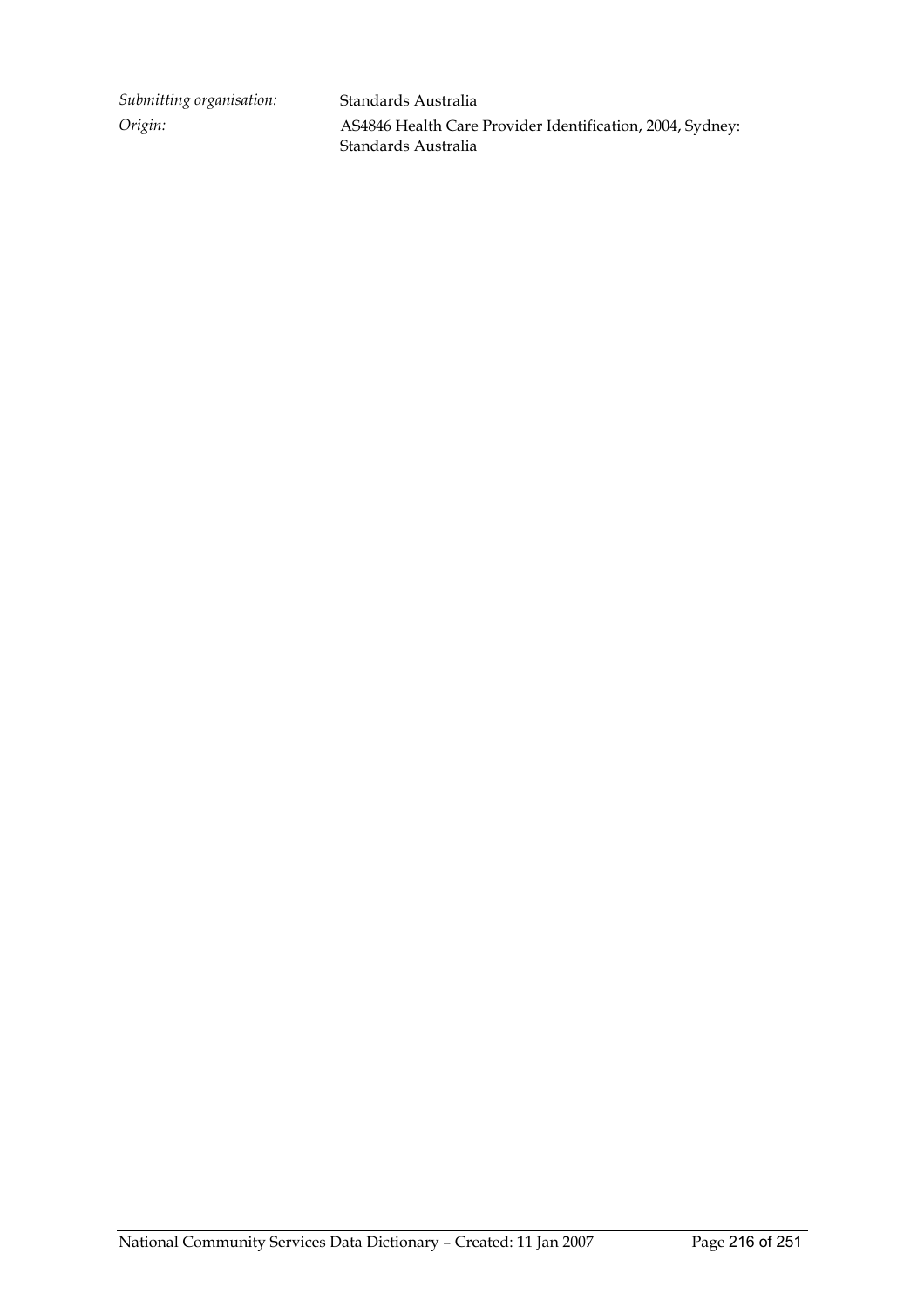# **Name title**

#### **Identifying and definitional attributes**

| Metadata item type:  | Data Element                                                                                                                                                   |
|----------------------|----------------------------------------------------------------------------------------------------------------------------------------------------------------|
| Technical name:      | Person (name) – name title, text $[A(12)]$                                                                                                                     |
| METeOR identifier:   | 287166                                                                                                                                                         |
| Registration status: | NHIG, Standard 04/05/2005<br>NCSIMG, Standard 25/08/2005                                                                                                       |
| Definition:          | An honorific form of address, commencing a name, used when<br>addressing a person by name, whether by mail, by phone, or in<br>person, as represented by text. |

### **Data element concept attributes**

| Data element concept: | Person (name) – name title                                                                                                             |
|-----------------------|----------------------------------------------------------------------------------------------------------------------------------------|
| Definition:           | An honorific form of address, commencing a name, used when<br>addressing a person by name, whether by mail, by phone, or in<br>person. |
| Object class:         | Person                                                                                                                                 |
| <i>Property:</i>      | Name title                                                                                                                             |

### **Value domain attributes**

#### **Representational attributes**

| Representation class:     | Text   |
|---------------------------|--------|
| Data type:                | String |
| Format:                   | A(12)  |
| Maximum character length: | 12     |

#### **Collection and usage attributes**

| <i>Guide for use:</i> | Valid abbreviations from the Australian Standard AS4590-1999 |
|-----------------------|--------------------------------------------------------------|
|                       | Interchange of client information.                           |

#### **Source and reference attributes**

*Origin:* Standards Australia 1999. Australian Standard AS4590-1999 Interchange of Client Information. Sydney: Standards Australia Standards Australia 2002. Australian Standard AS5017-2002 Health Care Client Identification. Sydney: Standards Australia

## **Data element attributes**

| Guide for use: | Mixed case should be used (rather than upper case only).                                                      |
|----------------|---------------------------------------------------------------------------------------------------------------|
|                | The Name title for Master should only be used for persons less                                                |
|                | than 15 years of age.                                                                                         |
|                | Name titles for Doctor and Professor should only be applicable<br>to persons of greater than 20 years of age. |
|                | More than one Name title may be recorded eg Prof Sir John                                                     |
|                | Markham.                                                                                                      |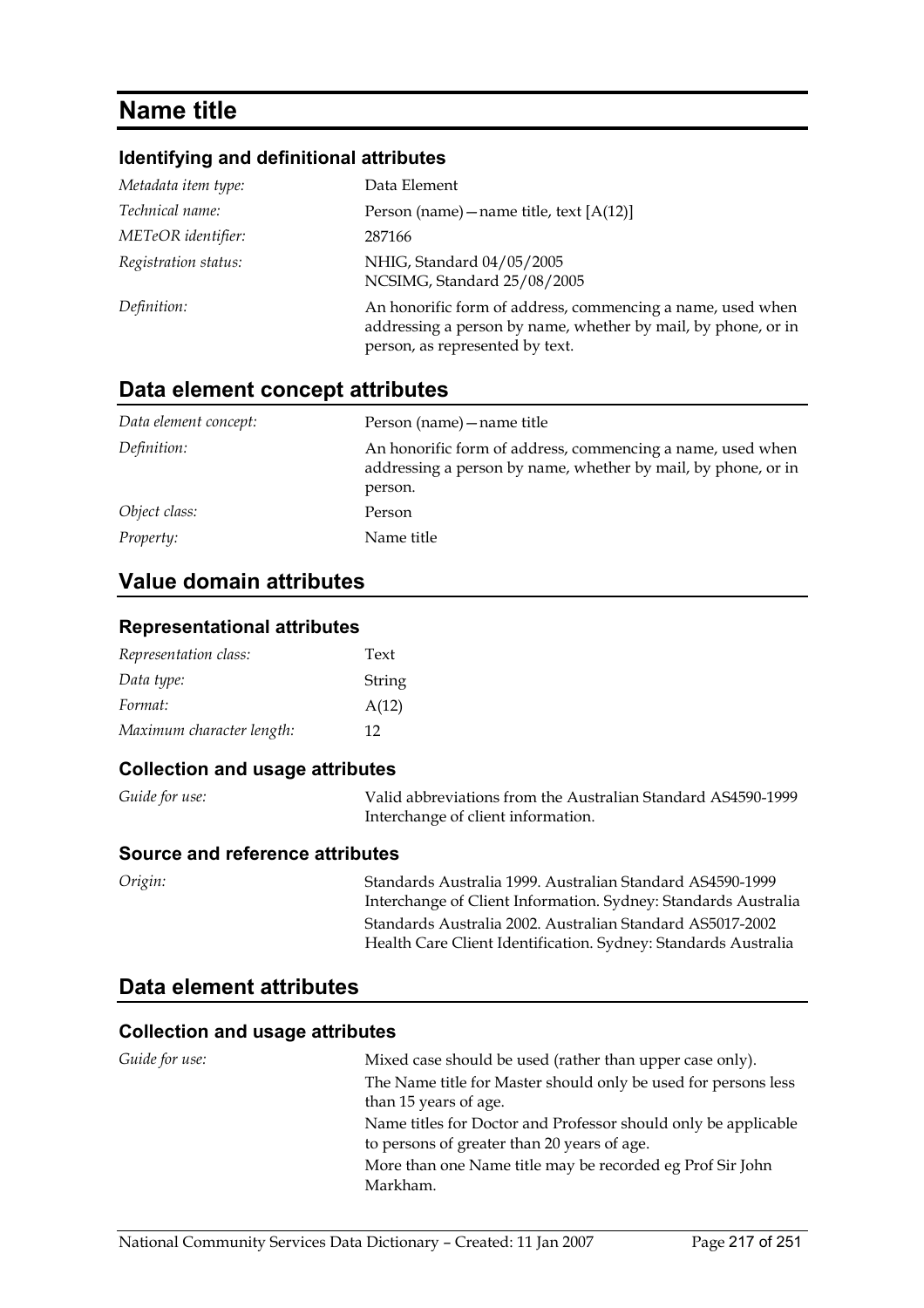| Submitting organisation:     | Standards Australia                                                                                                                                                                                                                                        |
|------------------------------|------------------------------------------------------------------------------------------------------------------------------------------------------------------------------------------------------------------------------------------------------------|
| Origin:                      | National Health Data Committee                                                                                                                                                                                                                             |
|                              | National Community Services Data Committee                                                                                                                                                                                                                 |
|                              | Standards Australia 1999. Australian Standard AS4590-1999<br>Interchange of Client Information. Sydney: Standards Australia<br>Standards Australia 2002. Australian Standard AS5017-2002<br>Health Care Client Identification. Sydney: Standards Australia |
| Reference documents:         | AS4846 Health Care Provider Identification, 2004, Sydney:<br>Standards Australia                                                                                                                                                                           |
| <b>Relational attributes</b> |                                                                                                                                                                                                                                                            |
| Related metadata references: | Supersedes Person (name) – name title, text [A(12)] NHIG,<br>Superseded 04/05/2005, NCSIMG, Superseded 25/08/2005                                                                                                                                          |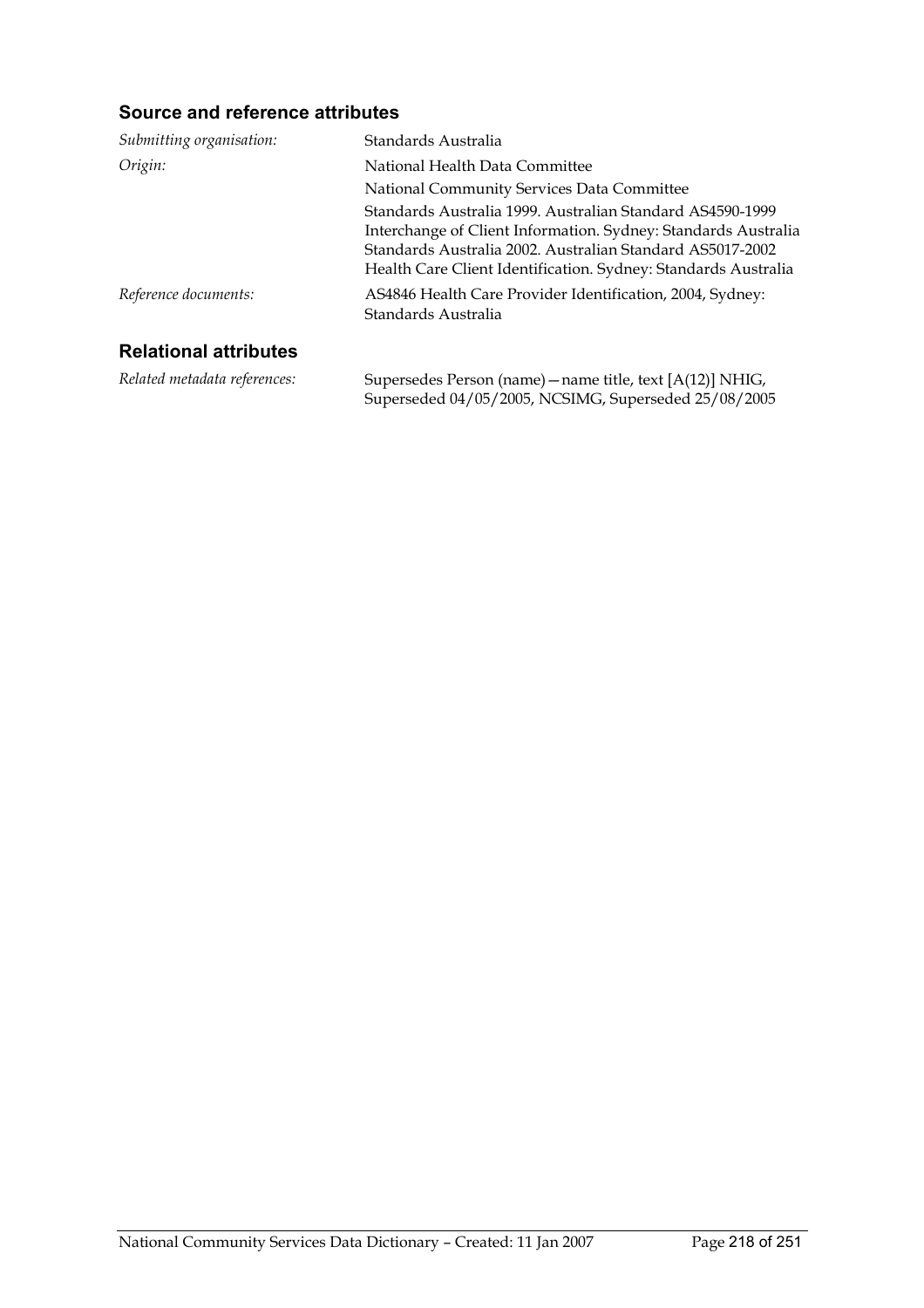# **Name title sequence number**

### **Identifying and definitional attributes**

| Metadata item type:  | Data Element                                                                                               |
|----------------------|------------------------------------------------------------------------------------------------------------|
| Technical name:      | Person (name) – name title sequence number, code N                                                         |
| METeOR identifier:   | 288263                                                                                                     |
| Registration status: | NHIG, Standard 04/05/2005<br>NCSIMG, Standard 30/09/2005                                                   |
| Definition:          | The numeric order of an honorific form of address commencing a<br>person's name, as represented by a code. |

# **Data element concept attributes**

| Data element concept: | Person (name) – name title sequence number                                       |
|-----------------------|----------------------------------------------------------------------------------|
| Definition:           | The numeric order of an honorific form of address commencing a<br>person's name. |
| Object class:         | Person                                                                           |
| <i>Property:</i>      | Name title sequence number                                                       |

#### **Source and reference attributes**

*Submitting organisation:* Australian Institute of Health and Welfare

## **Value domain attributes**

#### **Representational attributes**

| Representation class:     | Code           |                                 |
|---------------------------|----------------|---------------------------------|
| Data type:                | Number         |                                 |
| Format:                   | N              |                                 |
| Maximum character length: | 1              |                                 |
| Permissible values:       | Value          | Meaning                         |
|                           | 1              | First name title                |
|                           | $\overline{2}$ | Second name title               |
|                           | 3              | Third name title                |
|                           | 4              | Fourth name title               |
|                           | 5              | Fifth name title                |
|                           | 6              | Sixth name title                |
|                           | 7              | Seventh name title              |
|                           | 8              | Eighth name title               |
|                           | 9              | Ninth and subsequent name title |

### **Data element attributes**

#### **Collection and usage attributes**

*Collection methods:* Multiple Name titles may be recorded. For the purpose of positive identification of a person, each Name title must have a Name title sequence number recorded. Example: Professor Sir John Markham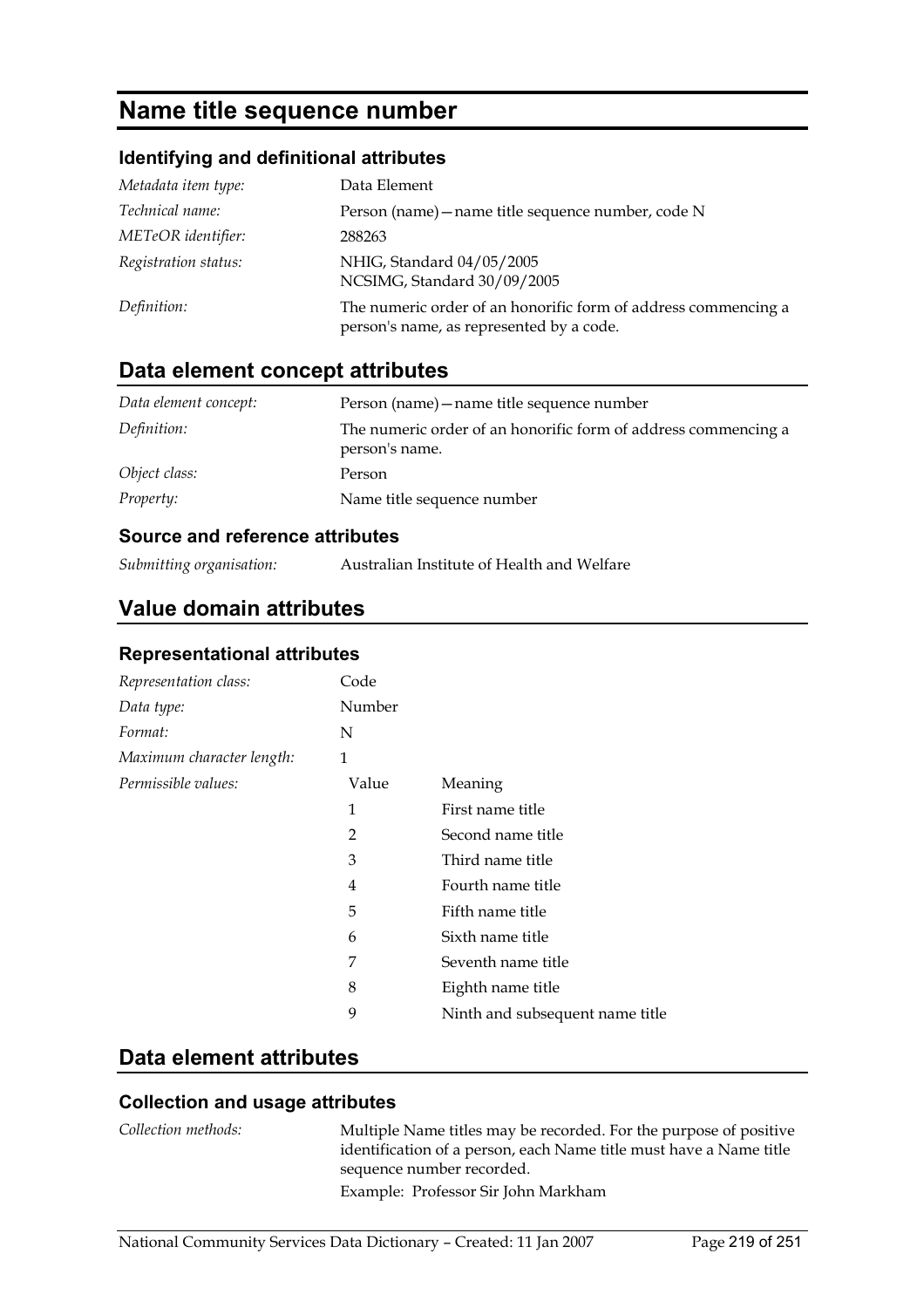In the example above 'Professor' would have a name title sequence number of 1 and 'Sir' would have a name title sequence number of 2.

| Submitting organisation: | Standards Australia                                                              |
|--------------------------|----------------------------------------------------------------------------------|
| Origin:                  | AS4846 Health Care Provider Identification, 2004, Sydney:<br>Standards Australia |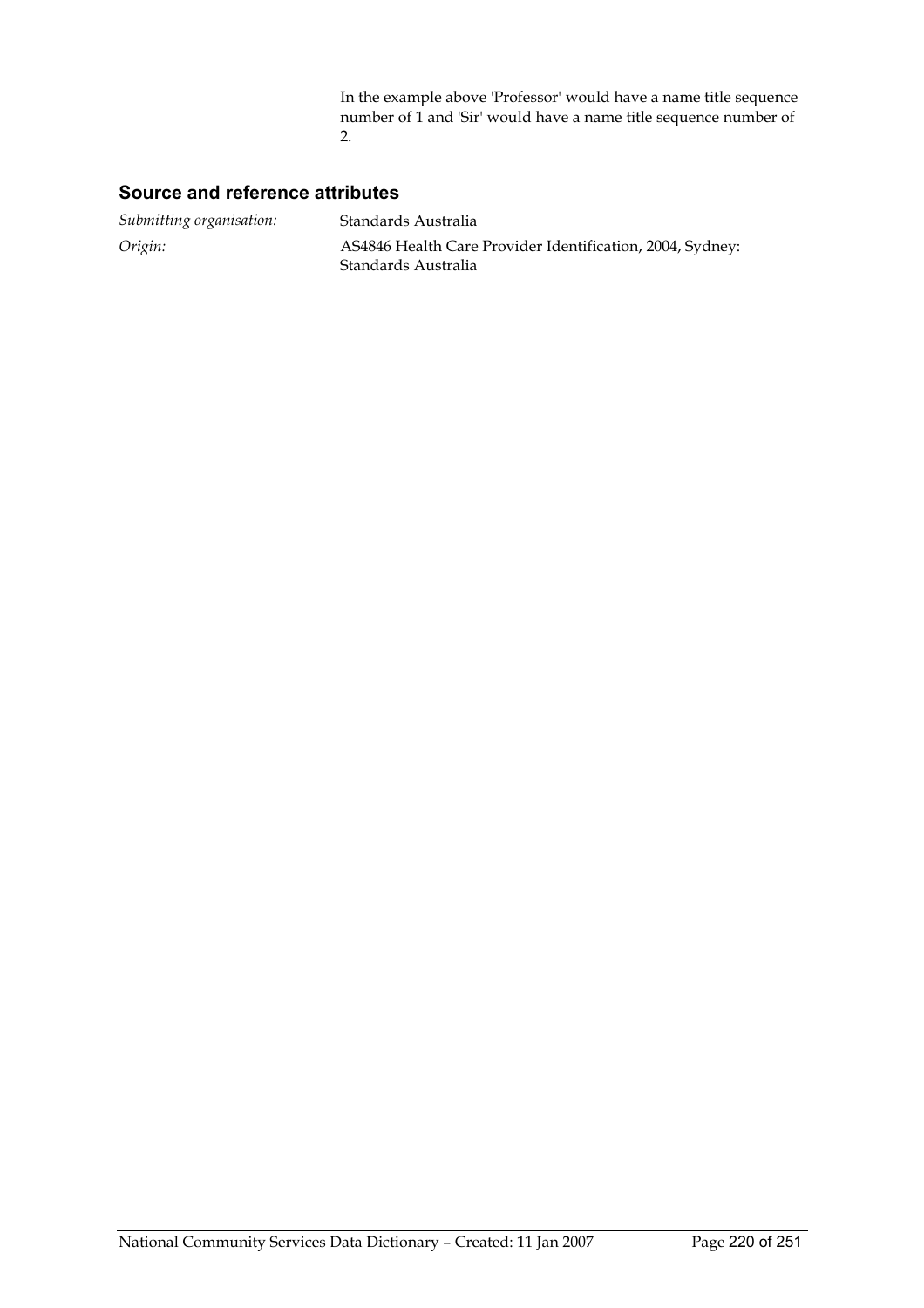# **Name type**

#### **Identifying and definitional attributes**

| Metadata item type:  | Data Element                                                                                                    |
|----------------------|-----------------------------------------------------------------------------------------------------------------|
| Technical name:      | Person (name) – name type, code N                                                                               |
| METeOR identifier:   | 287203                                                                                                          |
| Registration status: | NHIG, Standard 04/05/2005<br>NCSIMG, Standard 30/09/2005                                                        |
| Definition:          | A classification that enables differentiation between recorded<br>names for a person, as represented by a code. |

## **Data element concept attributes**

| Data element concept: | Person (name) – name type                                                             |
|-----------------------|---------------------------------------------------------------------------------------|
| Definition:           | A classification that enables differentiation between recorded<br>names for a person. |
| Object class:         | Person                                                                                |
| <i>Property:</i>      | Name type                                                                             |

## **Value domain attributes**

#### **Representational attributes**

| Representation class:     | Code   |                |
|---------------------------|--------|----------------|
| Data type:                | Number |                |
| Format:                   | N      |                |
| Maximum character length: | 1      |                |
| Permissible values:       | Value  | Meaning        |
|                           | 1      | Preferred name |
|                           | 2      | Medicare name  |
|                           | 3      | Newborn name   |
|                           | 4      | Alias name     |

### **Data element attributes**

#### **Collection and usage attributes**

*Guide for use:* A person may have more than one name that they use. At least one name must be recorded for each person. Each name recorded must have one or more appropriate Person name type associated with it. Record all that are required.

> One name is sufficient, however, where the person offers more than one name, clarification should be obtained from the person to ensure accurate identification of the person and recording of the various names. The currently used name, as well as names by which the person has previously been known, should be recorded if these are known.

Field value definitions for Person name type codes are:

Code 1 - Preferred name is the name by which the person chooses to be identified.

There should only be one preferred name recorded for a person.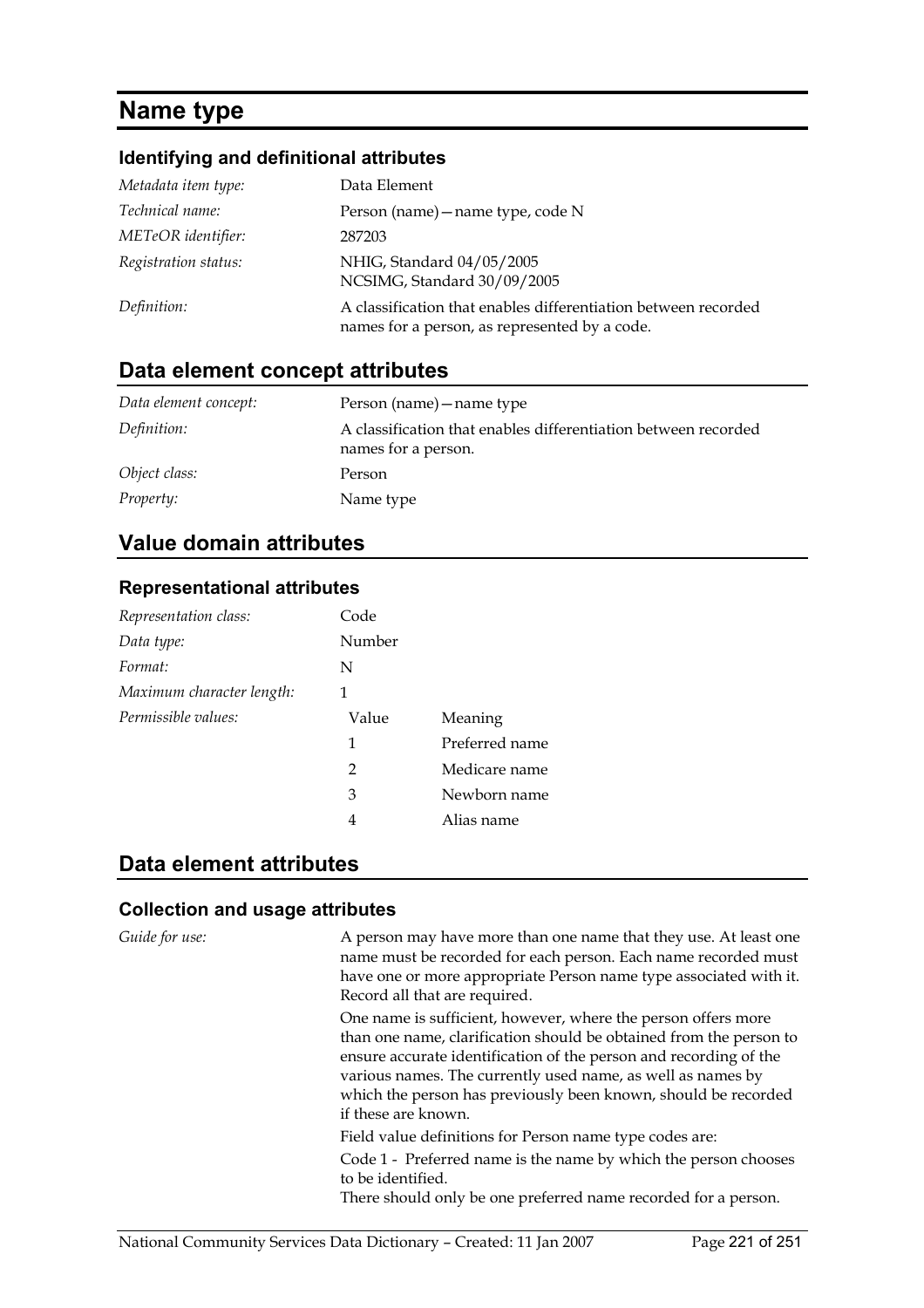Where the person changes their preferred name, record the previously recorded preferred name as an Alias name. Preferred name is the default name type (i.e. if only one name is recorded it should be the person's preferred name). There must be a preferred name recorded except for unnamed newborns where the newborn name is the only name recorded.

Also, if the person is a health care client, record his/her Medicare card name if different to the preferred name, and any known alias names.

Code 2 - Medicare name For a health care client, this is the person's name as it appears on their Medicare card. The name stated on the Medicare card is required for all electronic Medicare claim lodgement. If the preferred name of the person is different to the name on the Medicare card, the Medicare card name should also be recorded. For an individual health care provider, this is the person's name registered by Medicare (Health Insurance Commission).

Code 3 - Newborn name: type is reserved for the identification of unnamed newborn babies.

Code 4 - Alias name is any other name that a person is also known by, or has been known by in the past; that is, all alias names. This includes misspelt names or name variations that are to be retained as they have been used to identify this person. More than one alias name may be recorded for a person.

| Submitting organisation: | Standards Australia                                                                                                                                                                                     |
|--------------------------|---------------------------------------------------------------------------------------------------------------------------------------------------------------------------------------------------------|
| Origin:                  | National Health Data Committee                                                                                                                                                                          |
|                          | National Community Services Data Committee                                                                                                                                                              |
|                          | AS5017 Health Care Client Identification, 2002, Sydney: Standards<br>Australia                                                                                                                          |
| Reference documents:     | AS4846 Health Care Provider Identification, 2004, Sydney:<br>Standards Australia<br>In AS5017 and AS4846 alternative alphabetic codes are presented.<br>Refer to the current standard for more details. |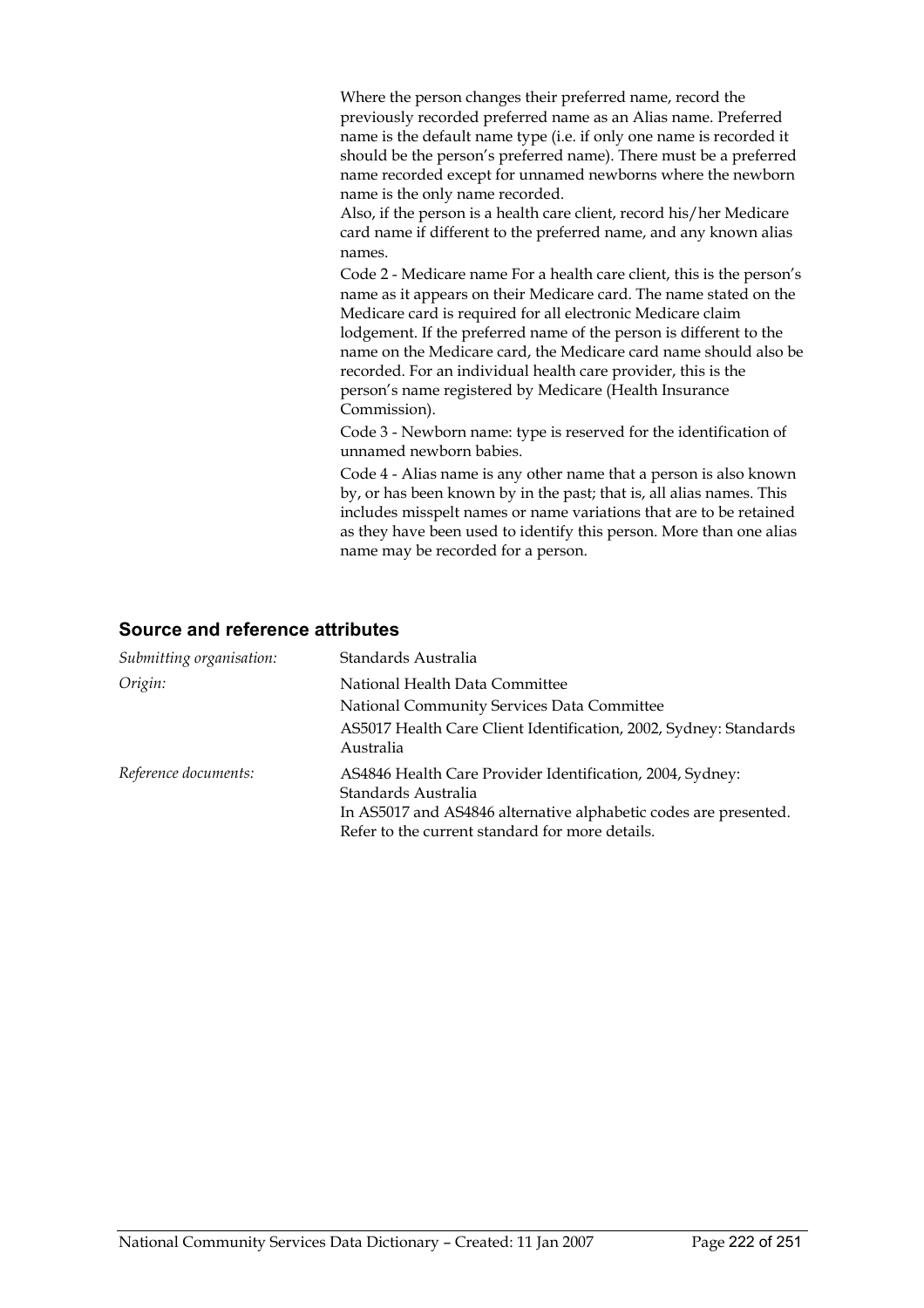# **Name type (service provider organisation)**

## **Identifying and definitional attributes**

| Metadata item type:  | Data Element                                                                                                                                       |
|----------------------|----------------------------------------------------------------------------------------------------------------------------------------------------|
| Technical name:      | Service provider organisation (name) - name type, code N                                                                                           |
| METeOR identifier:   | 288937                                                                                                                                             |
| Registration status: | NHIG, Standard 04/05/2005<br>NCSIMG, Standard 30/09/2005                                                                                           |
| Definition:          | A classification that enables differentiation between recorded<br>names for an establishment, agency or organisation, as represented<br>by a code. |

# **Data element concept attributes**

| Data element concept: | Service provider organisation (name) – name type                                                                      |
|-----------------------|-----------------------------------------------------------------------------------------------------------------------|
| Definition:           | A classification that enables differentiation between recorded<br>names for an establishment, agency or organisation. |
| <i>Context:</i>       | Administrative purposes and organisation identification                                                               |
| Object class:         | Service provider organisation                                                                                         |
| <i>Property:</i>      | Name type                                                                                                             |

# **Value domain attributes**

### **Representational attributes**

| Representation class:     | Code           |                                    |
|---------------------------|----------------|------------------------------------|
| Data type:                | Number         |                                    |
| Format:                   | N              |                                    |
| Maximum character length: | 1              |                                    |
| Permissible values:       | Value          | Meaning                            |
|                           | 1              | Organisation unit/section/division |
|                           | 2              | Service location name              |
|                           | $\mathfrak{B}$ | Business name                      |
|                           | 4              | Locally used name                  |
|                           | 5              | Abbreviated name                   |
|                           | 6              | Enterprise name                    |
|                           | 8              | Other                              |
| Supplementary values:     | 9              | Unknown                            |

| Guide for use: | CODE 1 Organisation unit/section/division                                                                                                                                                  |
|----------------|--------------------------------------------------------------------------------------------------------------------------------------------------------------------------------------------|
|                | This code is used where a business unit, section or division within<br>an organisation may have its own separate identity.                                                                 |
|                | CODE 2 Service location name                                                                                                                                                               |
|                | This code is used where the service location name is an important<br>part of the organisation name and is used for identification<br>purposes, e.g. Mobile Immunisation Unit at Bankstown. |
|                | Business name<br>CODE 3                                                                                                                                                                    |
|                | Business name used only for trading purposes.                                                                                                                                              |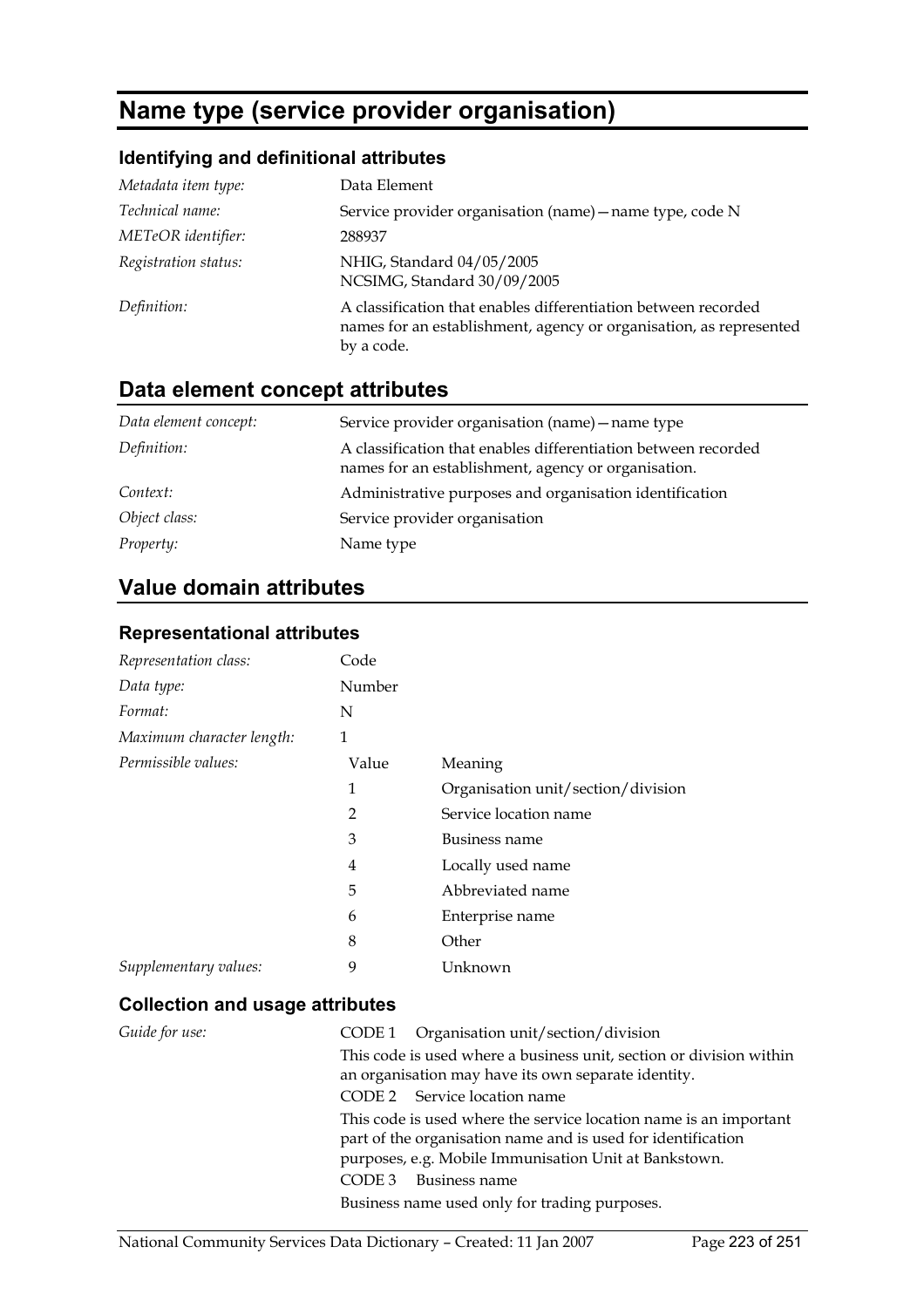#### CODE 4 Locally used name

This code is used where a local name is used, e.g. where a medical practice is known by a name that is different to the company registration name or business name.

CODE 5 Abbreviated name

A short name or an abbreviated name by which the organisation is known, e.g. HIC.

CODE 6 Enterprise name

Generally, the complete organisation name should be used to avoid any ambiguity in identification. This should usually be the same as company registration name.

CODE 8 Other

This code is used when the organisation name does not fit into any one of the categories listed above.

CODE 9 Unknown

This code is used when the organisation name type is unknown.

## **Data element attributes**

#### **Collection and usage attributes**

*Guide for use:* At least one organisation name must be recorded for each organisation and each name must have an appropriate Organisation name type.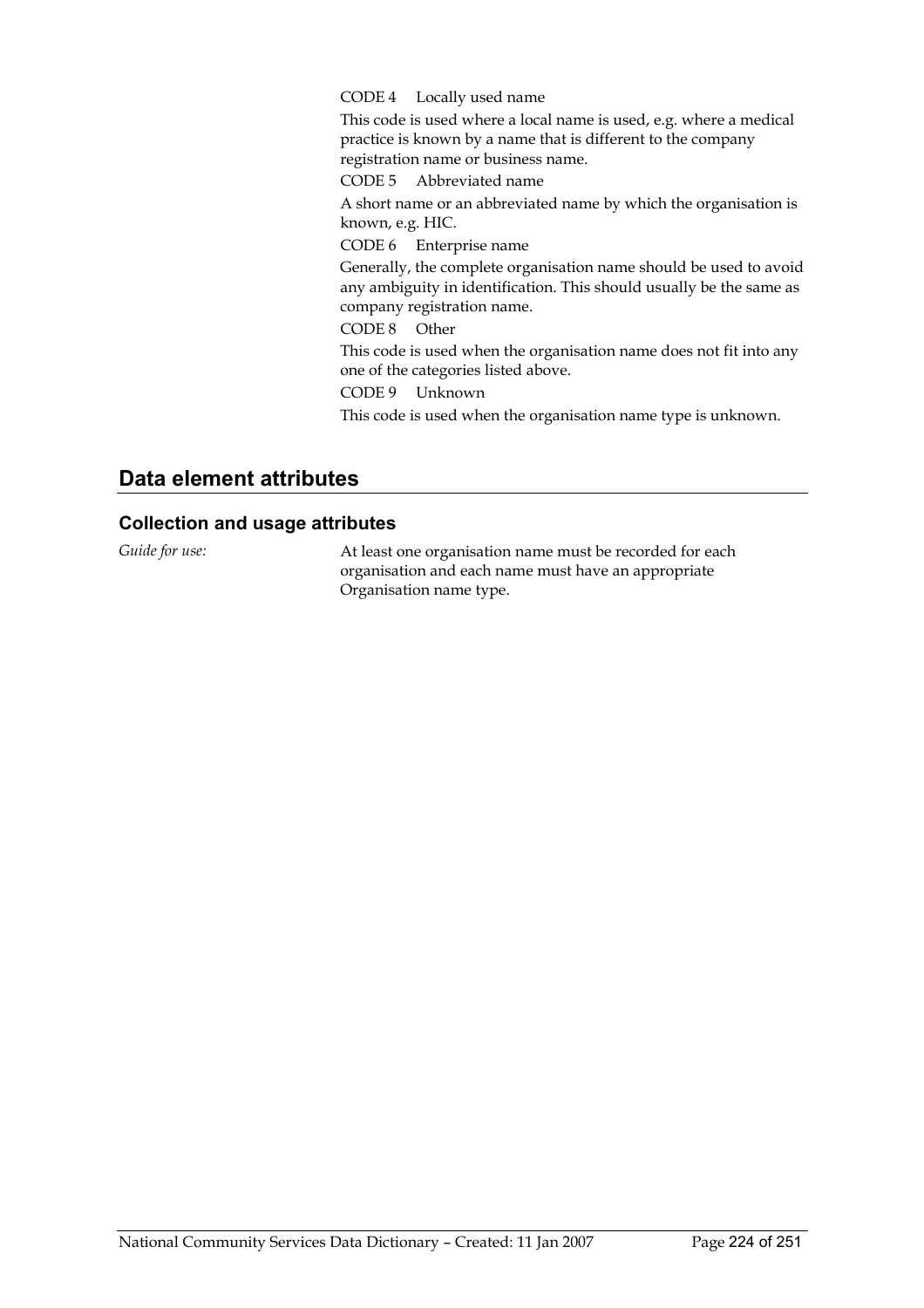# **Non-Australian state/province (person)**

### **Identifying and definitional attributes**

| Metadata item type:  | Data Element                                                                                                                                                                                                                               |
|----------------------|--------------------------------------------------------------------------------------------------------------------------------------------------------------------------------------------------------------------------------------------|
| Technical name:      | Person (address) – non-Australian state/province, text $[X(40)]$                                                                                                                                                                           |
| METeOR identifier:   | 288648                                                                                                                                                                                                                                     |
| Registration status: | NHIG, Standard 04/05/2005<br>NCSIMG, Standard 30/09/2005                                                                                                                                                                                   |
| Definition:          | The designation applied to an internal, political or geographic<br>division of a country other than Australia that is officially<br>recognised by that country that is associated with the address of a<br>person, as represented by text. |

## **Data element concept attributes**

| Data element concept: | Person (address) - non-Australian state/province                                                                                                                                                                   |
|-----------------------|--------------------------------------------------------------------------------------------------------------------------------------------------------------------------------------------------------------------|
| Definition:           | The designation applied to an internal, political or geographic<br>division of a country other than Australia that is officially<br>recognised by that country that is associated with the address of a<br>person. |
| Object class:         | Person                                                                                                                                                                                                             |
| <i>Property:</i>      | Non-Australian state/province                                                                                                                                                                                      |

### **Value domain attributes**

#### **Representational attributes**

| Representation class:     | Text    |
|---------------------------|---------|
| Data type:                | String  |
| Format:                   | [X(40)] |
| Maximum character length: | 40      |

## **Data element attributes**

#### **Collection and usage attributes**

*Guide for use:* The name of the state or territory or province should be recorded using the standard ASCII character set and should be done so in accordance with the official conventions of the country.

| Submitting organisation: | Australian Institute of Health and Welfare                                       |
|--------------------------|----------------------------------------------------------------------------------|
|                          | Standard Australia                                                               |
| Origin:                  | AS4846 Health Care Provider Identification, 2004, Sydney:<br>Standards Australia |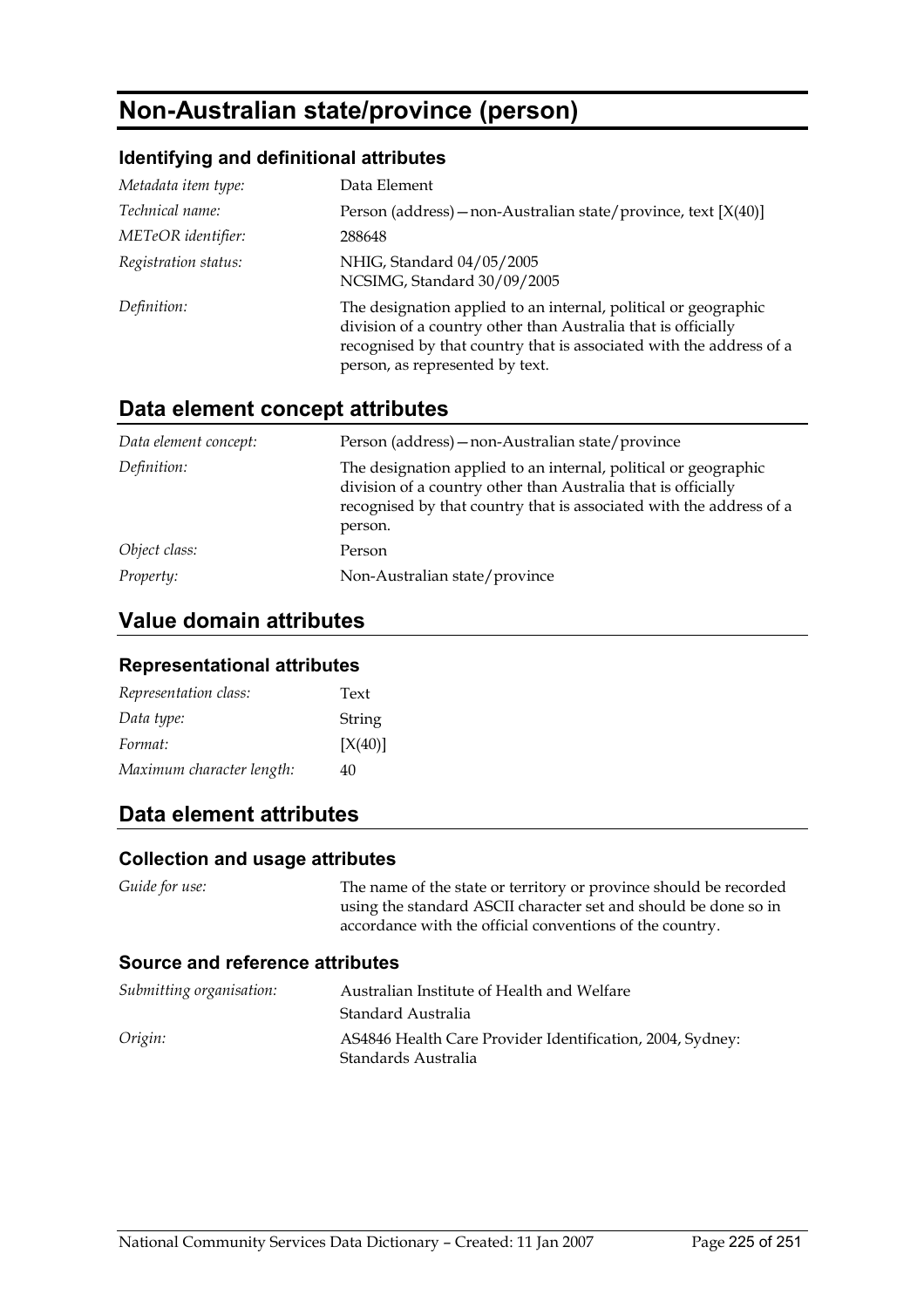# **Non-Australian state/province (service provider organisation)**

#### **Identifying and definitional attributes**

| Metadata item type:  | Data Element                                                                                                                                                                                                                                       |
|----------------------|----------------------------------------------------------------------------------------------------------------------------------------------------------------------------------------------------------------------------------------------------|
| Technical name:      | Service provider organisation (address) - non-Australian<br>state/province, text $[X(40)]$                                                                                                                                                         |
| METeOR identifier:   | 288636                                                                                                                                                                                                                                             |
| Registration status: | NHIG, Standard 04/05/2005<br>NCSIMG, Standard 30/09/2005                                                                                                                                                                                           |
| Definition:          | The designation applied to an internal, political or geographic<br>division of a country other than Australia that is officially<br>recognised by that country that is associated with the address of an<br>establishment, as represented by text. |

## **Data element concept attributes**

| Service provider organisation (address) – non-Australian<br>state/province                                                                                                                                                 |
|----------------------------------------------------------------------------------------------------------------------------------------------------------------------------------------------------------------------------|
| The designation applied to an internal, political or geographic<br>division of a country other than Australia that is officially<br>recognised by that country that is associated with the address of an<br>establishment. |
| Service provider organisation                                                                                                                                                                                              |
| Non-Australian state/province                                                                                                                                                                                              |
|                                                                                                                                                                                                                            |

## **Value domain attributes**

#### **Representational attributes**

| Representation class:     | Text    |
|---------------------------|---------|
| Data type:                | String  |
| Format:                   | [X(40)] |
| Maximum character length: | 40      |

## **Data element attributes**

#### **Collection and usage attributes**

*Guide for use:* The name of the state or territory or province should be recorded using the standard ASCII character set and should be done so in accordance with the official conventions of the country.

| Submitting organisation: | Standards Australia                                                              |
|--------------------------|----------------------------------------------------------------------------------|
| Origin:                  | AS4846 Health Care Provider Identification, 2004, Sydney:<br>Standards Australia |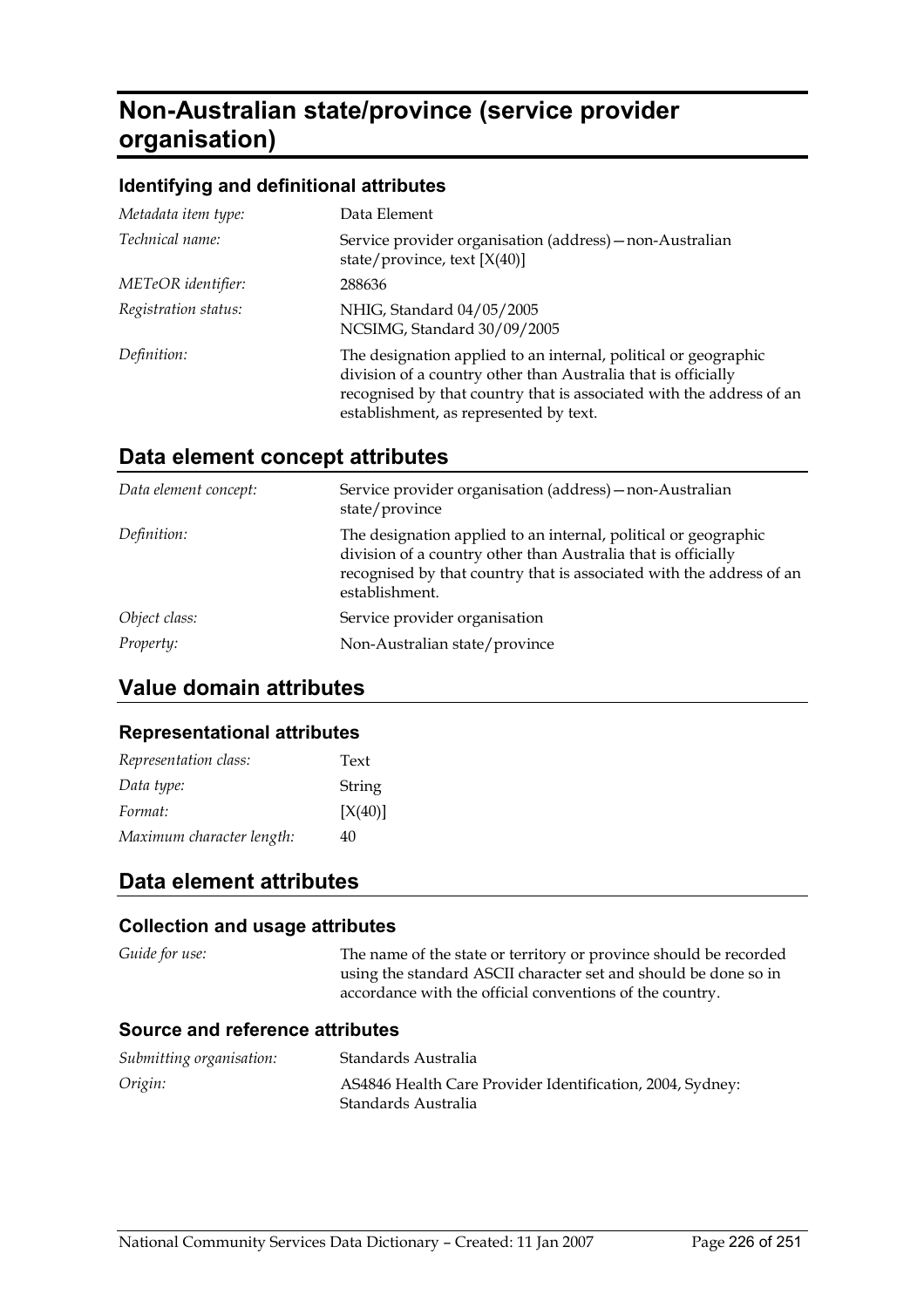# **Organisation end date**

### **Identifying and definitional attributes**

| Metadata item type:  | Data Element                                                                                               |
|----------------------|------------------------------------------------------------------------------------------------------------|
| Technical name:      | Service provider organisation - organisation end date,<br><b>DDMMYYYY</b>                                  |
| METeOR identifier:   | 288733                                                                                                     |
| Registration status: | NHIG, Standard 04/05/2005<br>NCSIMG, Standard 30/09/2005                                                   |
| Definition:          | The date on which an establishment, agency or organisation<br>stopped or concluded operations or practice. |

# **Data element concept attributes**

| Data element concept: | Service provider organisation – organisation end date                                                      |
|-----------------------|------------------------------------------------------------------------------------------------------------|
| Definition:           | The date on which an establishment, agency or organisation<br>stopped or concluded operations or practice. |
| Object class:         | Service provider organisation                                                                              |
| Property:             | Organisation end date                                                                                      |

# **Value domain attributes**

### **Representational attributes**

| Representation class:     | Date            |
|---------------------------|-----------------|
| Data type:                | Date/Time       |
| Format:                   | <b>DDMMYYYY</b> |
| Maximum character length: | 8               |

### **Data element attributes**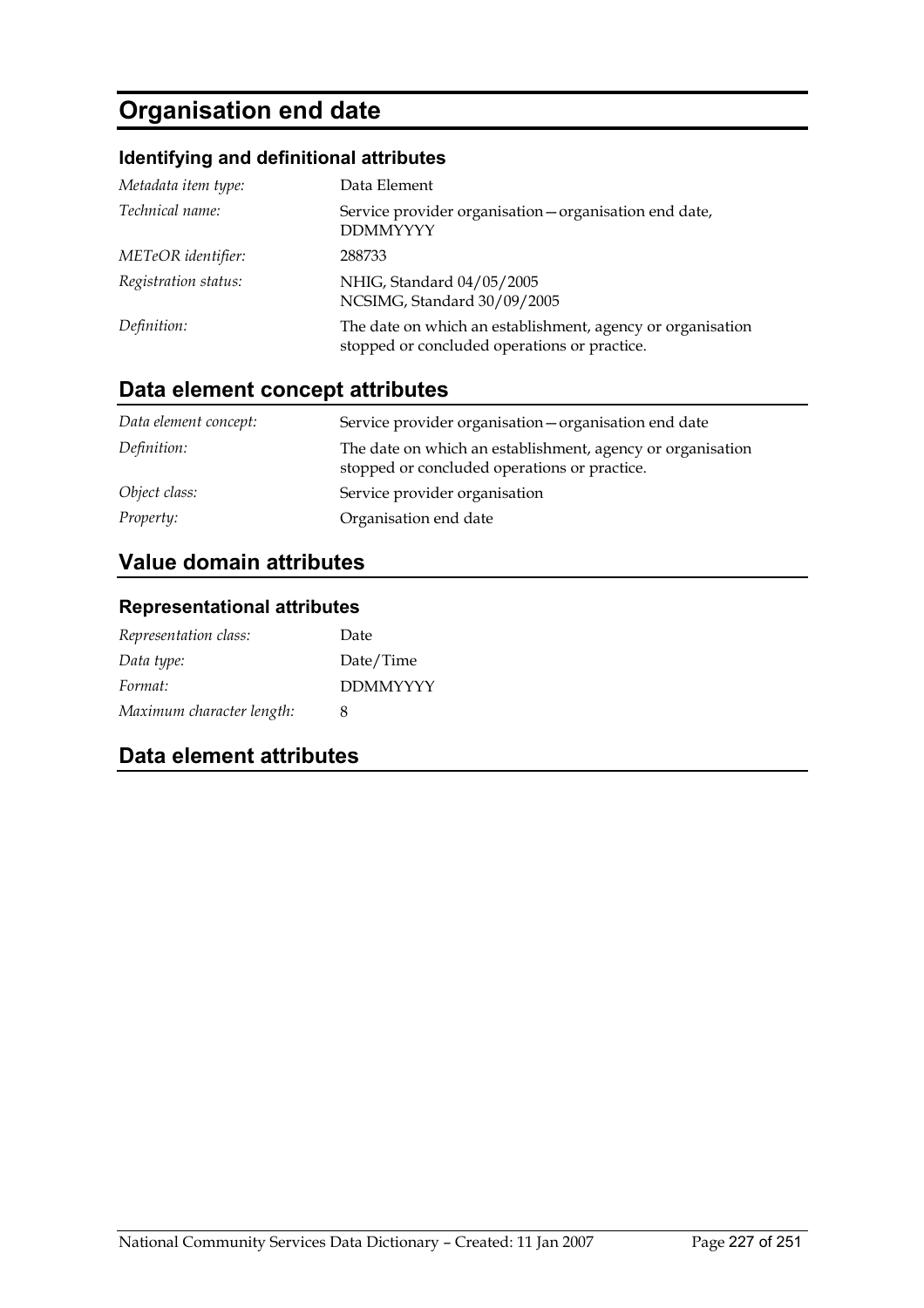# **Organisation name**

#### **Identifying and definitional attributes**

| Metadata item type:  | Data Element                                                                                                     |
|----------------------|------------------------------------------------------------------------------------------------------------------|
| Technical name:      | Service provider organisation (name) – organisation name, text<br>[X(200)]                                       |
| METeOR identifier:   | 288917                                                                                                           |
| Registration status: | NHIG, Standard 04/05/2005<br>NCSIMG, Standard 30/09/2005                                                         |
| Definition:          | The appellation by which an establishment, agency or organisation<br>is known or called, as represented by text. |

### **Data element concept attributes**

| Data element concept: | Service provider organisation (name) – organisation name                                 |
|-----------------------|------------------------------------------------------------------------------------------|
| Definition:           | The appellation by which an establishment, agency or organisation<br>is known or called. |
| Object class:         | Service provider organisation                                                            |
| Property:             | Organisation name                                                                        |

#### **Source and reference attributes**

| Australian Institute of Health and Welfare |
|--------------------------------------------|
|                                            |

### **Value domain attributes**

#### **Representational attributes**

| Representation class:     | Text     |
|---------------------------|----------|
| Data type:                | String   |
| Format:                   | [X(200)] |
| Maximum character length: | 200      |

## **Data element attributes**

#### **Collection and usage attributes**

*Guide for use:* Generally, the complete establishment, agency or organisation name should be used to avoid any ambiguity in identification. This should usually be the same as company registration name. However, in certain circumstances (e.g. internal use), a short name (i.e. an abbreviated name by which the organisation is known) or a locally used name (e.g. where a medical practice is known by a name that is different to the company registration name) can be used. Further, a business unit within an organisation may have its own separate identity; this should be captured (as the unit name – see Organisation name type).

More than one name can be recorded for an organisation. That is, this field is a multiple occurring field. At least one organisation name must be recorded for each organisation and each name must have an appropriate Organisation name type.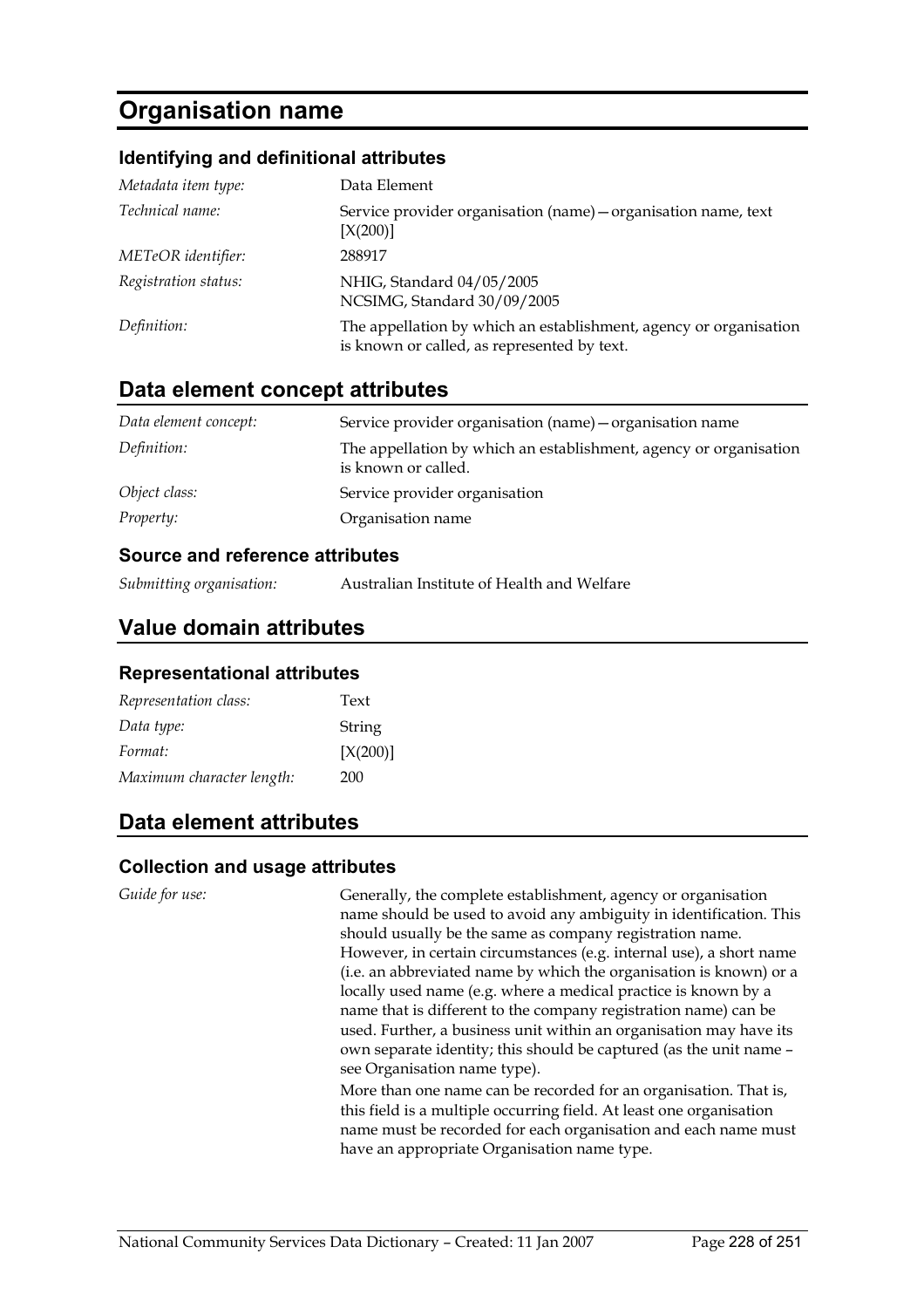### **Source and reference attributes**

*Submitting organisation:* Standards Australia *Origin:* AS4846 Health Care Provider Identification, 2004, Sydney: Standards Australia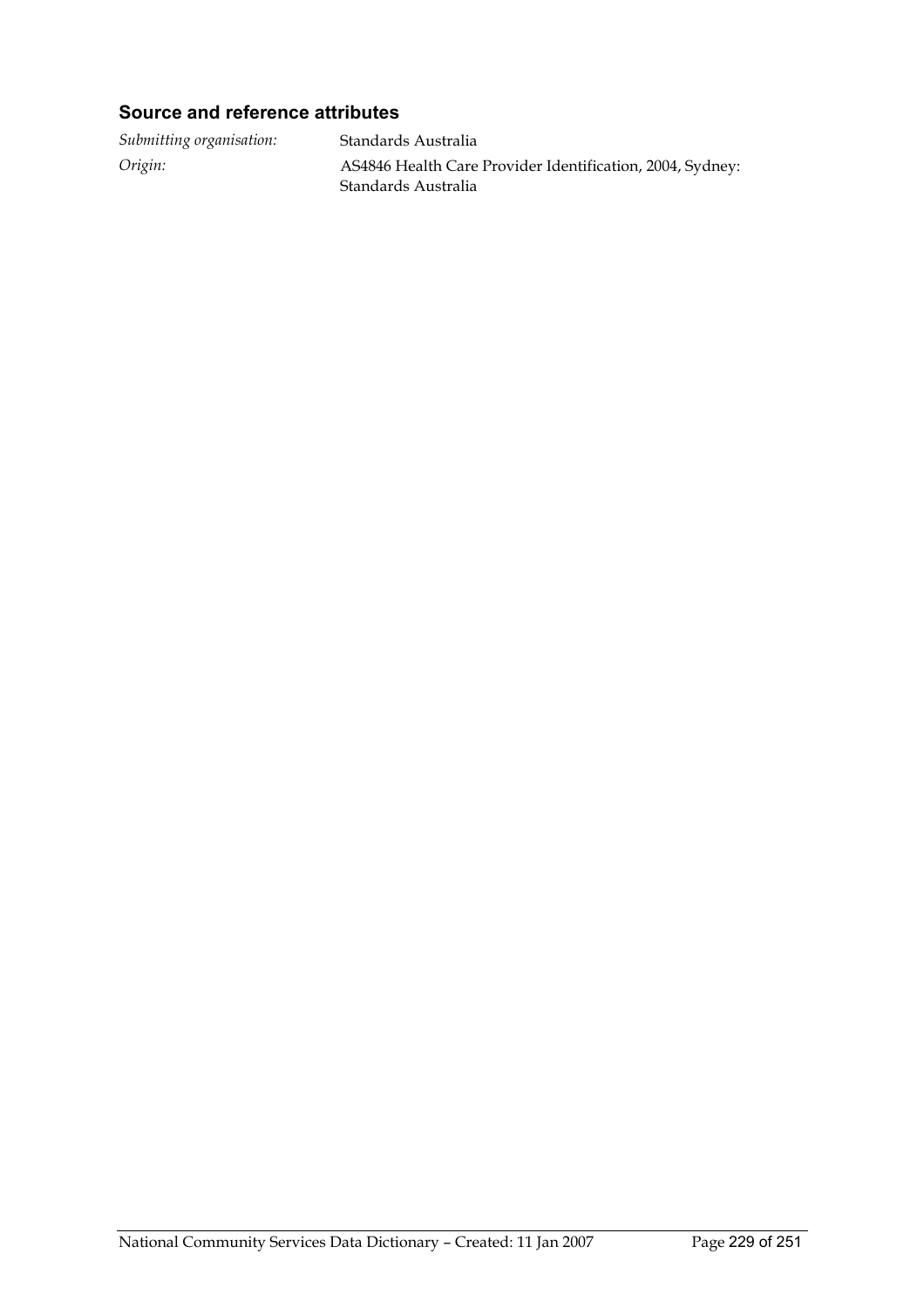# **Organisation start date**

### **Identifying and definitional attributes**

| Metadata item type:  | Data Element                                                                                              |
|----------------------|-----------------------------------------------------------------------------------------------------------|
| Technical name:      | Service provider organisation - organisation start date,<br><b>DDMMYYYY</b>                               |
| METeOR identifier:   | 288963                                                                                                    |
| Registration status: | NHIG, Standard 04/05/2005<br>NCSIMG, Standard 30/09/2005                                                  |
| Definition:          | The date on which an establishment, agency or organisation started<br>or commenced operations or service. |

# **Data element concept attributes**

| Data element concept: | Service provider organisation - organisation start date                                                   |
|-----------------------|-----------------------------------------------------------------------------------------------------------|
| Definition:           | The date on which an establishment, agency or organisation started<br>or commenced operations or service. |
| Object class:         | Service provider organisation                                                                             |
| <i>Property:</i>      | Organisation start date                                                                                   |

## **Value domain attributes**

#### **Representational attributes**

| Representation class:     | Date            |
|---------------------------|-----------------|
| Data type:                | Date/Time       |
| Format:                   | <b>DDMMYYYY</b> |
| Maximum character length: | 8               |

### **Data element attributes**

### **Collection and usage attributes**

- *Guide for use:* This field must—
	- be a valid date;
	- be less than or equal to the Organisation end date.

| Submitting organisation: | Standards Australia                                                              |
|--------------------------|----------------------------------------------------------------------------------|
| Origin:                  | AS4846 Health Care Provider Identification, 2004, Sydney:<br>Standards Australia |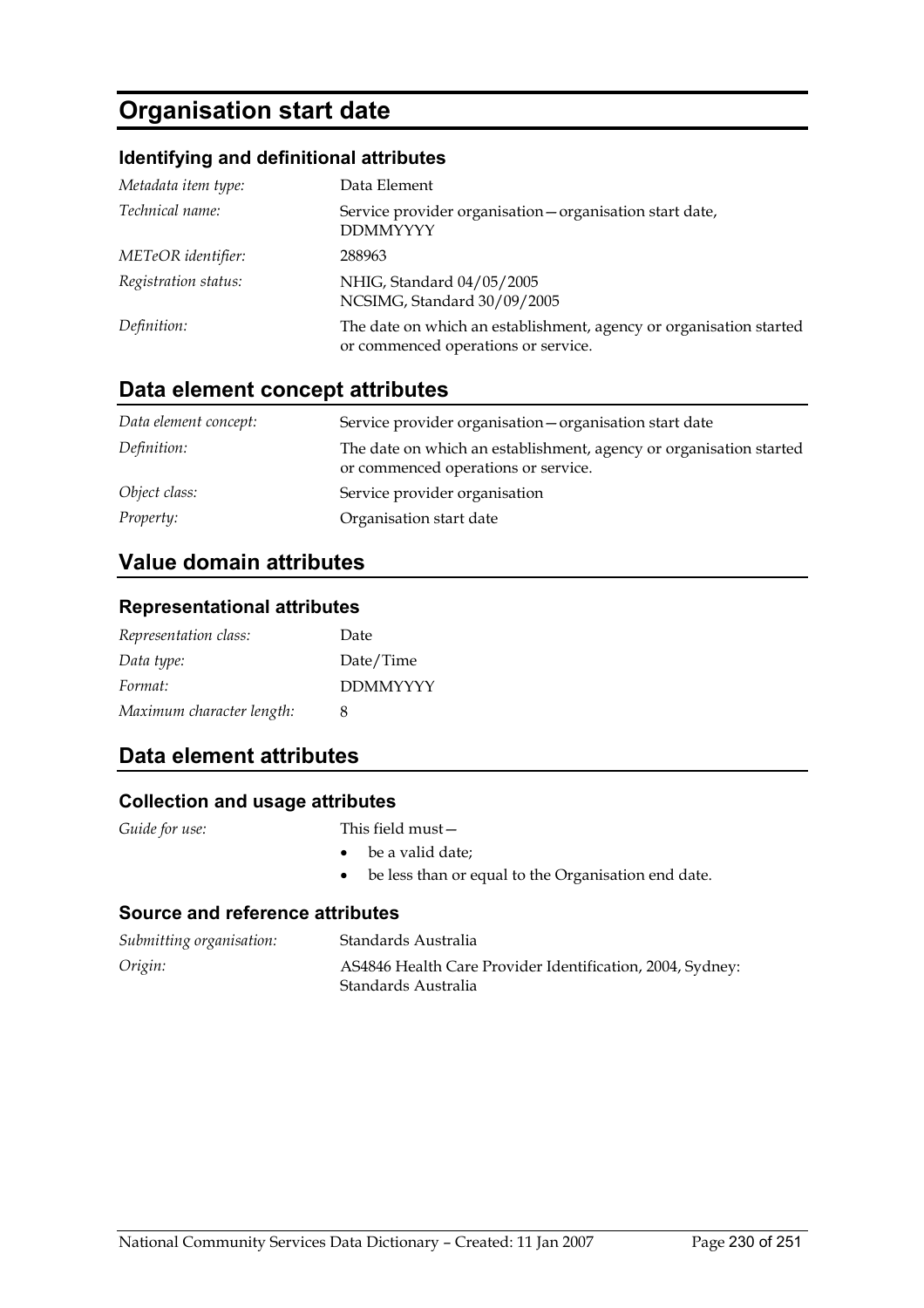# **Person identifier**

## **Identifying and definitional attributes**

| Metadata item type:  | Data Element                                                |
|----------------------|-------------------------------------------------------------|
| Technical name:      | Person – person identifier, XXXXXX[X(14)]                   |
| METeOR identifier:   | 290046                                                      |
| Registration status: | NHIG, Standard 04/05/2005<br>NCSIMG, Standard 25/08/2005    |
| Definition:          | Person identifier unique within an establishment or agency. |

# **Data element concept attributes**

| Data element concept: | Person-person identifier                                                                                                                                                                                                                 |
|-----------------------|------------------------------------------------------------------------------------------------------------------------------------------------------------------------------------------------------------------------------------------|
| Definition:           | Person identifier unique within an establishment or agency.                                                                                                                                                                              |
| Context:              | This item could be used for editing at the agency, establishment<br>or collection authority level and, potentially, for record linkage.<br>There is no intention that this item would be available beyond<br>collection authority level. |
| Object class:         | Person                                                                                                                                                                                                                                   |
| Property:             | Person identifier                                                                                                                                                                                                                        |

# **Value domain attributes**

### **Representational attributes**

| Representation class:     | Identifier   |
|---------------------------|--------------|
| Data type:                | String       |
| Format:                   | XXXXX[X(14)] |
| Maximum character length: | 20           |

## **Data element attributes**

### **Collection and usage attributes**

| Guide for use:                         | Individual agencies, establishments or collection authorities<br>may use their own alphabetic, numeric or alphanumeric coding<br>systems. |
|----------------------------------------|-------------------------------------------------------------------------------------------------------------------------------------------|
|                                        | Field cannot be blank.                                                                                                                    |
| <b>Source and reference attributes</b> |                                                                                                                                           |
| Reference documents:                   | AS5017 Health Care Client Identification, 2002, Sydney:<br>Standards Australia                                                            |
|                                        | AS4846 Health Care Provider Identification, 2004, Sydney:<br>Standards Australia                                                          |

#### **Relational attributes**

| Related metadata references: | Supersedes Person – person identifier (within         |
|------------------------------|-------------------------------------------------------|
|                              | establishment/agency), XXXXXX[X(14)] NHIG, Superseded |
|                              | 04/05/2005, NCSIMG, Superseded 25/08/2005             |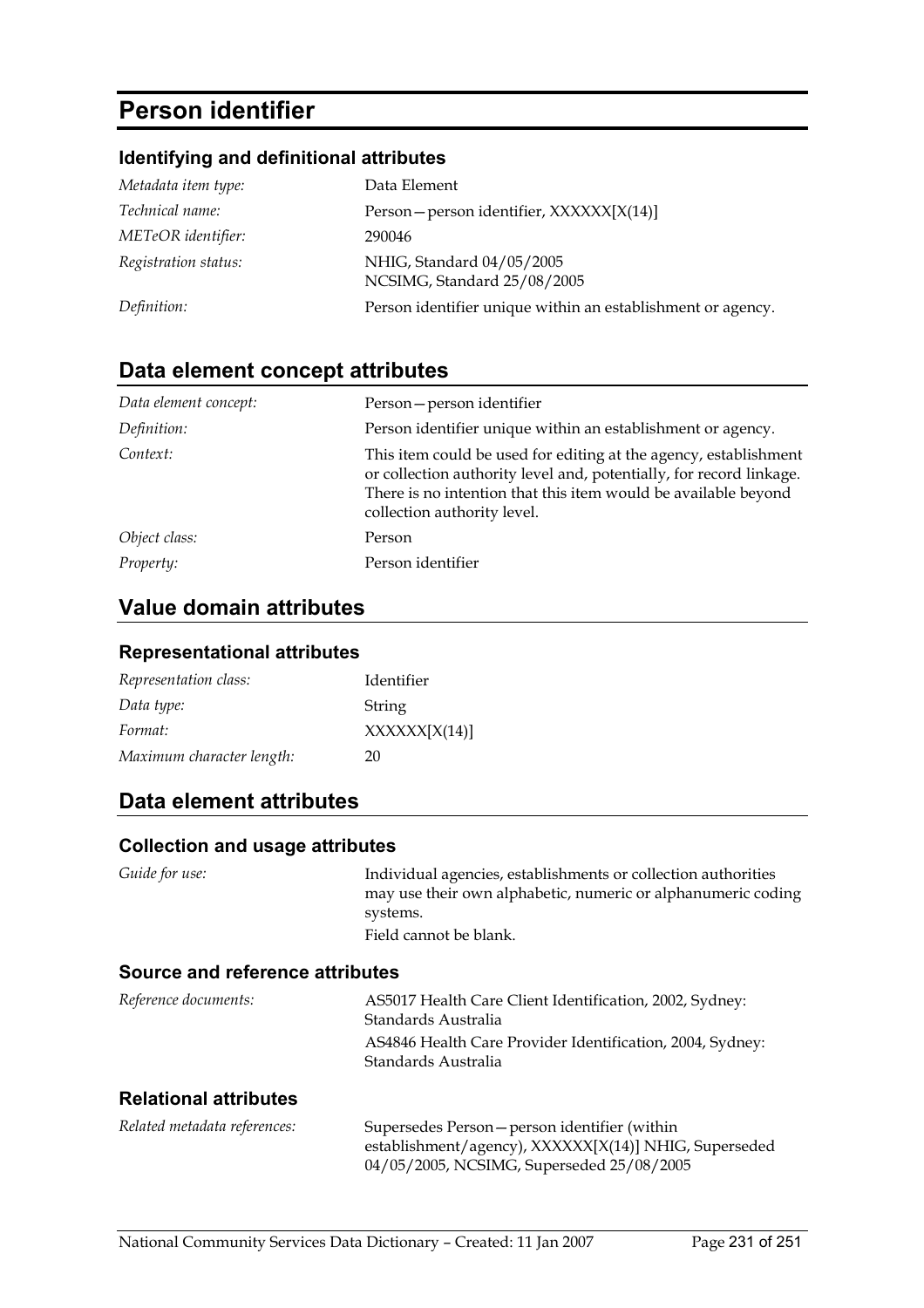# **Postal delivery point identifier (person)**

## **Identifying and definitional attributes**

| Metadata item type:  | Data Element                                                                                                          |
|----------------------|-----------------------------------------------------------------------------------------------------------------------|
| Technical name:      | Person (address) – postal delivery point identifier, ${N(8)}$                                                         |
| METeOR identifier:   | 287220                                                                                                                |
| Registration status: | NHIG, Standard 04/05/2005<br>NCSIMG, Standard 25/08/2005                                                              |
| Definition:          | A unique number assigned to a person's postal address as<br>recorded on the Australia Post Postal Address File (PAF). |

# **Data element concept attributes**

| Data element concept: | Person (address) – postal delivery point identifier                                                                   |
|-----------------------|-----------------------------------------------------------------------------------------------------------------------|
| Definition:           | A unique number assigned to a person's postal address as<br>recorded on the Australia Post Postal Address File (PAF). |
| Object class:         | Person                                                                                                                |
| <i>Property:</i>      | Postal delivery point identifier                                                                                      |

## **Value domain attributes**

#### **Representational attributes**

| Representation class:     | Identifier |
|---------------------------|------------|
| Data type:                | Number     |
| Format:                   | ${N(8)}$   |
| Maximum character length: | 8          |

### **Source and reference attributes**

| Origin:              | Customer Barcoding Technical Specifications, 1998: Australia<br>Post                                                                                               |
|----------------------|--------------------------------------------------------------------------------------------------------------------------------------------------------------------|
| Reference documents: | AS5017 Health Care Client Identification, 2002, Sydney:<br>Standards Australia<br>AS4846 Health Care Provider Identification, 2004, Sydney:<br>Standards Australia |

### **Data element attributes**

| Guide for use: | Australia Post maintains a Postal Address File (PAF) database<br>which contains Australian postal delivery addresses and their |
|----------------|--------------------------------------------------------------------------------------------------------------------------------|
|                | corresponding eight (8) character unique identification number                                                                 |
|                | known as a Delivery Point Identifier (DPID). While the PAF is                                                                  |
|                | concerned with postal address, for many persons' a postal                                                                      |
|                | address will be the same as their residential address. The PAF                                                                 |
|                | can be used to improve the recording of address data at the                                                                    |
|                | time of data collection.                                                                                                       |
|                | The Postal Address File may be used at the time of                                                                             |
|                | data collection to confirm that the combined metadata items of                                                                 |
|                | address line, suburb/town/locality, Australian state/territory                                                                 |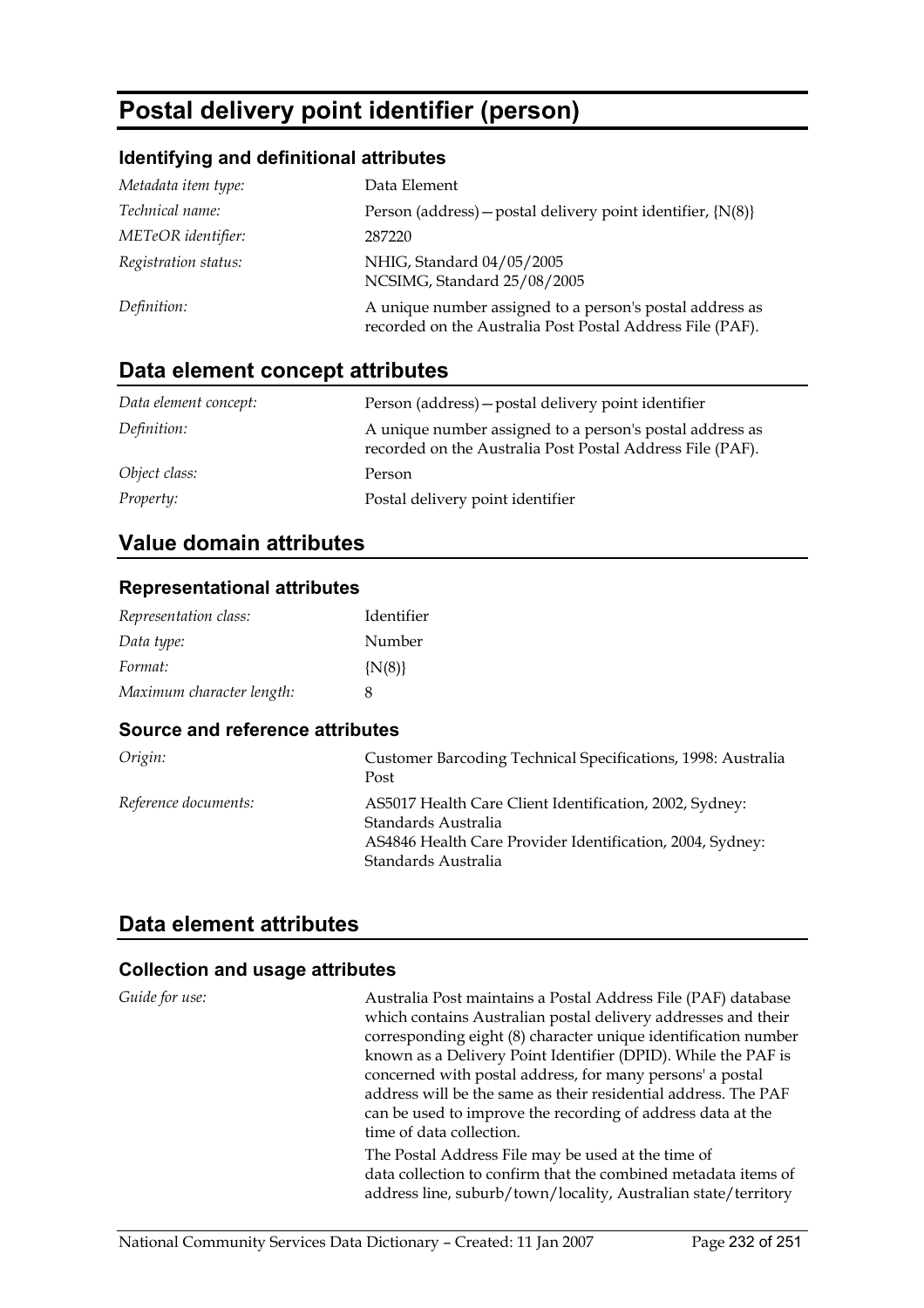|                     | identifier and postcode - Australian are accurately recorded.                                                                                                                                                                                                                                                                                                                                                       |
|---------------------|---------------------------------------------------------------------------------------------------------------------------------------------------------------------------------------------------------------------------------------------------------------------------------------------------------------------------------------------------------------------------------------------------------------------|
| Collection methods: | The Delivery Point Identifier (DPID) is assigned electronically<br>to recognised Australia Post delivery addresses following<br>reference to the Postal Address File (PAF) database.                                                                                                                                                                                                                                |
| Comments:           | In October 1999, Australia Post introduced a bar-coding system<br>for bulk mail lodgements. Agencies or establishments can use<br>software to improve the quality of person address data it<br>collects and records and, at the same time, receive financial<br>benefits by reducing its postage expenses.                                                                                                          |
|                     | The DPID is easily converted to a bar code and can be included<br>on correspondence and address labels. If the bar code is<br>displayed on a standard envelope that passes through a mail-<br>franking machine (e.g. as used by most major hospitals), the<br>postage cost is reduced. Every three months, Australia Post<br>provides updates to the PAF database. For more information,<br>contact Australia Post. |

| Submitting organisation:     | Standards Australia                                                                                                                     |
|------------------------------|-----------------------------------------------------------------------------------------------------------------------------------------|
| Origin:                      | National Health Data Standards Committee                                                                                                |
|                              | National Community Services Data Committee                                                                                              |
|                              | Standards Australia 2002. Australian Standard AS5017-2002                                                                               |
|                              | Health Care Client Identification. Sydney: Standards Australia                                                                          |
| <b>Relational attributes</b> |                                                                                                                                         |
| Related metadata references: | Is formed using Person (address) - suburb/town/locality<br>name, text [A(50)] NHIG, Standard 04/05/2005, NCSIMG,<br>Standard 25/08/2005 |
|                              | Supersedes Person (address) – postal delivery point identifier,<br>{N(8)} NHIG, Superseded 04/05/2005, NCSIMG, Superseded<br>25/08/2005 |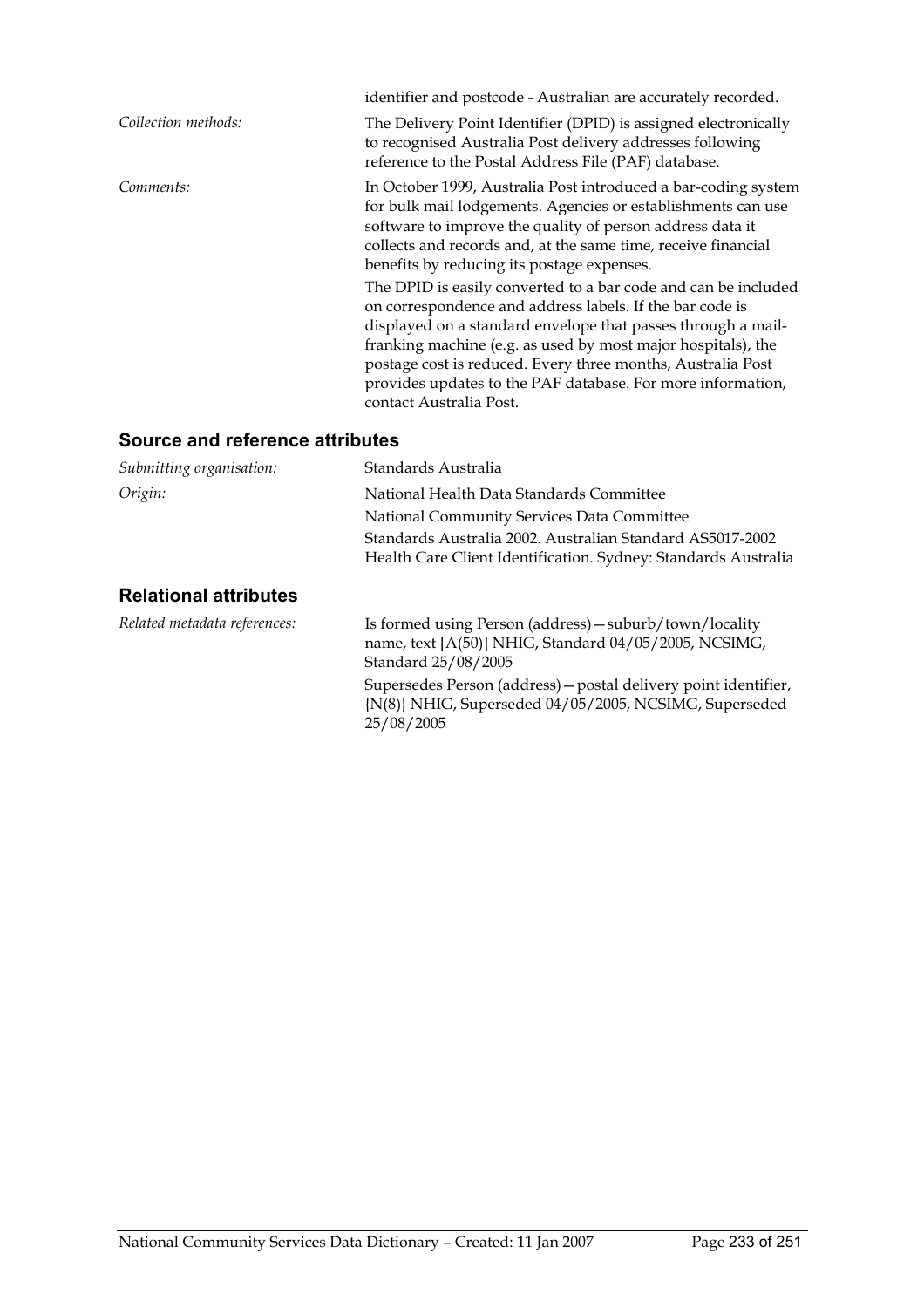# **Postal delivery point identifier (service provider organisation)**

### **Identifying and definitional attributes**

| Metadata item type:  | Data Element                                                                                                                                    |
|----------------------|-------------------------------------------------------------------------------------------------------------------------------------------------|
| Technical name:      | Service provider organisation (address) – postal delivery point<br>identifier, $\{N(8)\}\$                                                      |
| METeOR identifier:   | 290141                                                                                                                                          |
| Registration status: | NHIG, Standard 04/05/2005<br>NCSIMG, Standard 31/08/2005                                                                                        |
| Definition:          | A unique number assigned to a service provider organisation's<br>postal address as recorded on the Australia Post Postal Address<br>File (PAF). |

## **Data element concept attributes**

| Data element concept: | Service provider organisation (address) – postal delivery point<br>identifier                                                                   |
|-----------------------|-------------------------------------------------------------------------------------------------------------------------------------------------|
| Definition:           | A unique number assigned to a service provider organisation's<br>postal address as recorded on the Australia Post Postal Address<br>File (PAF). |
| Object class:         | Service provider organisation                                                                                                                   |
| <i>Property:</i>      | Postal delivery point identifier                                                                                                                |

## **Value domain attributes**

#### **Representational attributes**

| Representation class:     | Identifier |
|---------------------------|------------|
| Data type:                | Number     |
| Format:                   | ${N(8)}$   |
| Maximum character length: | 8          |

#### **Source and reference attributes**

| Origin:              | Customer Barcoding Technical Specifications, 1998: Australia<br>Post                                                                                               |
|----------------------|--------------------------------------------------------------------------------------------------------------------------------------------------------------------|
| Reference documents: | AS5017 Health Care Client Identification, 2002, Sydney:<br>Standards Australia<br>AS4846 Health Care Provider Identification, 2004, Sydney:<br>Standards Australia |

### **Data element attributes**

| Collection methods: | The Delivery Point Identifier (DPID) is assigned electronically                                                                                                                             |
|---------------------|---------------------------------------------------------------------------------------------------------------------------------------------------------------------------------------------|
|                     | to recognised Australia Post delivery addresses following                                                                                                                                   |
|                     | reference to the Postal Address File (PAF) database.                                                                                                                                        |
| Comments:           | In October 1999, Australia Post introduced a bar-coding system<br>for bulk mail lodgements. Agencies or establishments can use<br>software to improve the quality of person address data it |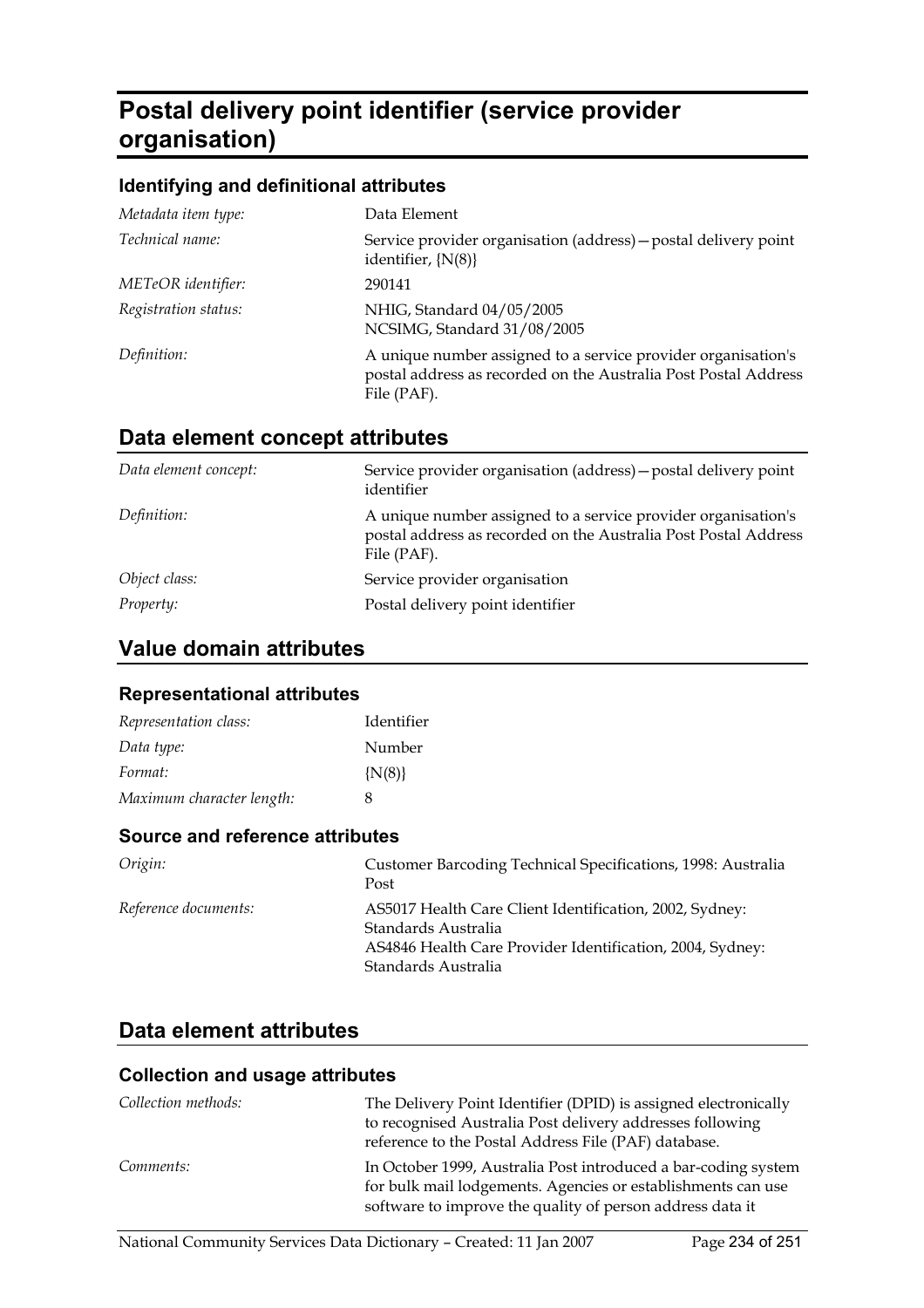collects and records and, at the same time, receive financial benefits by reducing its postage expenses. The DPID is easily converted to a bar code and can be included on correspondence and address labels. If the bar code is displayed on a standard envelope that passes through a mailfranking machine (e.g. as used by most major hospitals), the postage cost is reduced. Every three months, Australia Post provides updates to the PAF database. For more information, contact Australia Post.

#### **Source and reference attributes**

| Submitting organisation: | Standards Australia                                                                                                         |
|--------------------------|-----------------------------------------------------------------------------------------------------------------------------|
| Origin:                  | National Health Data Standards Committee                                                                                    |
|                          | National Community Services Data Committee                                                                                  |
|                          | Standards Australia 2002. Australian Standard AS5017-2002<br>Health Care Client Identification. Sydney: Standards Australia |
| Dalational attributog    |                                                                                                                             |

#### **Relational attributes**

*Related metadata references:* Is formed using Service provider organisation (address) suburb/town/locality name, text [A(50)] NHIG, Standard 04/05/2005, NCSIMG, Standard 31/08/2005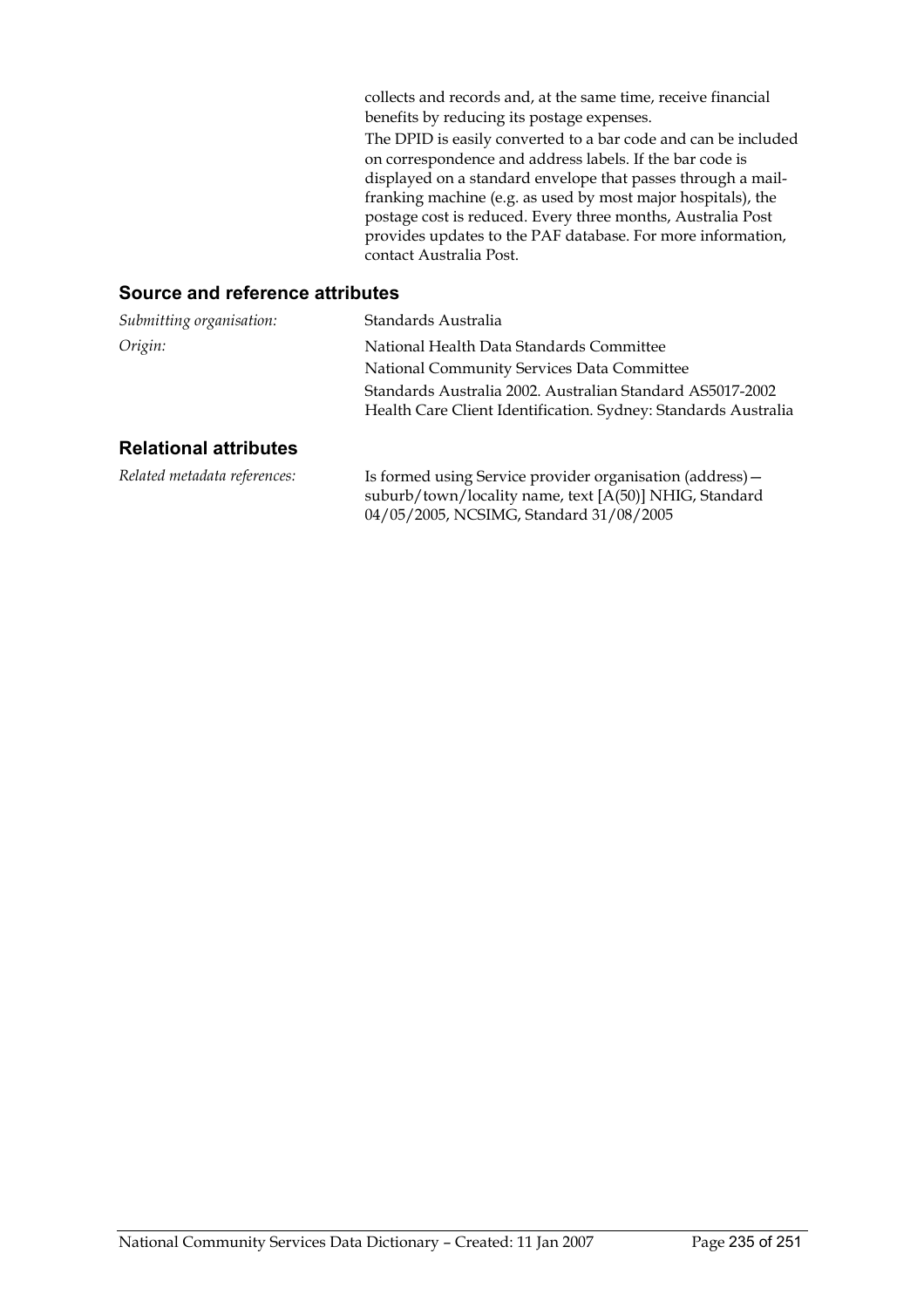# **Postcode—Australian (person)**

#### **Identifying and definitional attributes**

| Metadata item type:  | Data Element                                                                                                              |
|----------------------|---------------------------------------------------------------------------------------------------------------------------|
| Technical name:      | Person (address) – Australian postcode, code (Postcode datafile)<br>{NNNN}                                                |
| METeOR identifier:   | 287224                                                                                                                    |
| Registration status: | NHIG, Standard 04/05/2005<br>NCSIMG, Standard 25/08/2005<br>NHDAMG, Standard 10/02/2006                                   |
| Definition:          | The numeric descriptor for a postal delivery area, aligned with<br>locality, suburb or place for the address of a person. |

## **Data element concept attributes**

| Data element concept: | Person (address) - Australian postcode                                                                                                                                                                                                                                     |
|-----------------------|----------------------------------------------------------------------------------------------------------------------------------------------------------------------------------------------------------------------------------------------------------------------------|
| Definition:           | The numeric descriptor for a postal delivery area, aligned with<br>locality, suburb or place for the address of a person.                                                                                                                                                  |
| Context:              | Postcode is an important part of a person's postal address and<br>facilitates written communication. It is one of a number of<br>geographic identifiers that can be used to determine a<br>geographic location. Postcode may assist with uniquely<br>identifying a person. |
| Object class:         | Person                                                                                                                                                                                                                                                                     |
| Property:             | Australian postcode                                                                                                                                                                                                                                                        |

## **Value domain attributes**

#### **Representational attributes**

| Classification scheme:    | Postcode datafile |
|---------------------------|-------------------|
| Representation class:     | Code              |
| Data type:                | Number            |
| Format:                   | {NNNN}            |
| Maximum character length: |                   |

### **Collection and usage attributes**

*Comments:* Postcode - Australian may be used in the analysis of data on a geographical basis, which involves a conversion from postcodes to the Australian Bureau of Statistics (ABS) postal areas. This conversion results in some inaccuracy of information. However, in some data sets postcode is the only geographic identifier, therefore the use of other more accurate indicators (e.g. Statistical Local Area (SLA)) is not always possible.

When dealing with aggregate data, postal areas, converted from postcodes, can be mapped to Australian Standard Geographical Classification codes using an ABS concordance, for example to determine SLAs. It should be noted that such concordances should not be used to determine the SLA of any individual's postcode. Where individual street addresses are available, these can be mapped to ASGC codes (e.g. SLAs) using the ABS National Localities Index (NLI).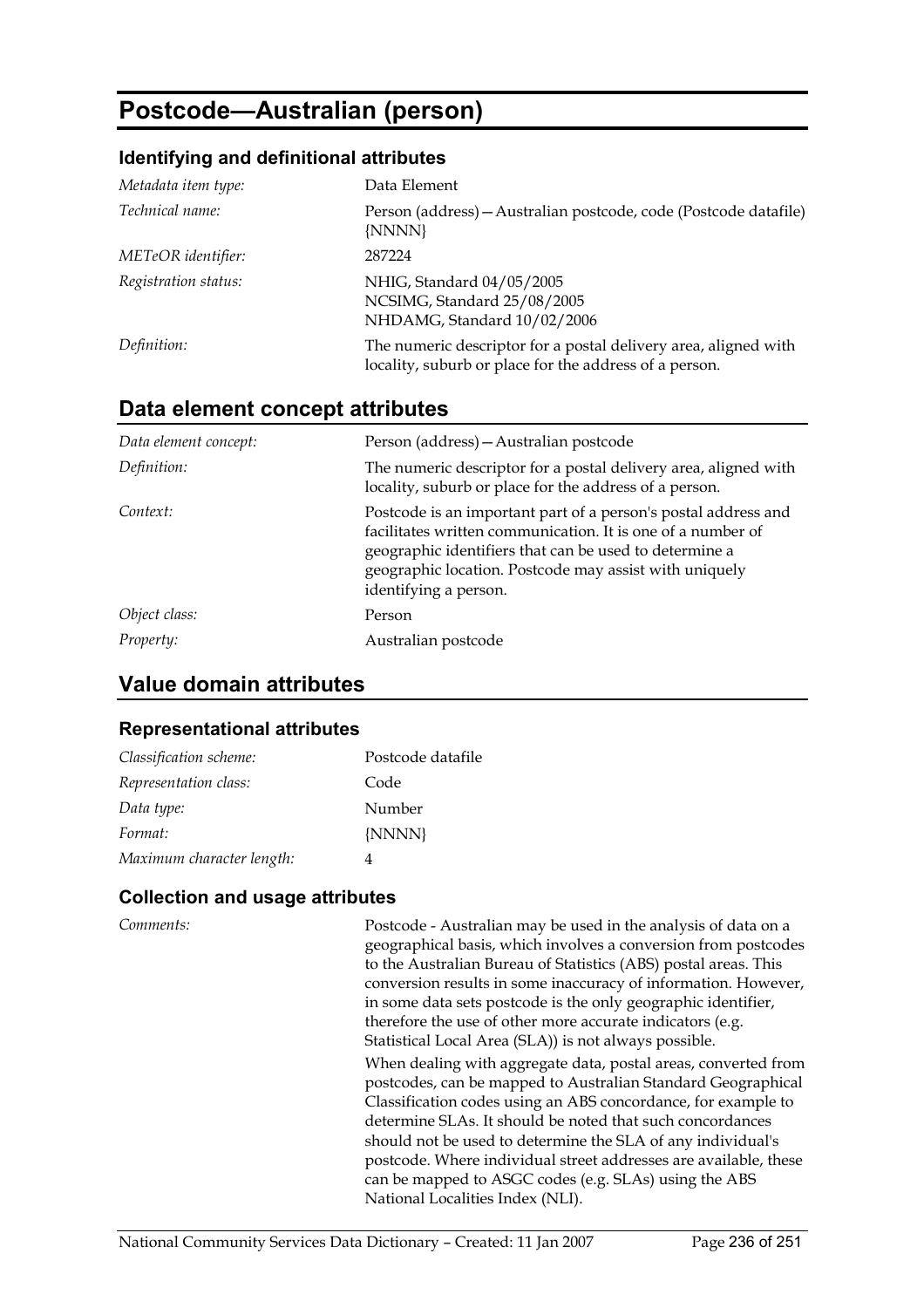#### **Collection and usage attributes**

| Guide for use:      | The postcode book is updated more than once annually as<br>postcodes are a dynamic entity and are constantly changing.                |
|---------------------|---------------------------------------------------------------------------------------------------------------------------------------|
| Collection methods: | Leave Postcode - Australian blank for:                                                                                                |
|                     | Any overseas address<br>$\bullet$                                                                                                     |
|                     | Unknown address<br>$\bullet$                                                                                                          |
|                     | No fixed address.<br>$\bullet$                                                                                                        |
|                     | May be collected as part of Address line or separately. Postal<br>addresses may be different from where a person actually<br>resides. |

#### **Source and reference attributes**

| Submitting organisation:     | Standards Australia                                                                                                                                 |
|------------------------------|-----------------------------------------------------------------------------------------------------------------------------------------------------|
| Origin:                      | National Health Data Committee                                                                                                                      |
|                              | National Community Services Data Committee                                                                                                          |
| Reference documents:         | AS5017 Health Care Client Identification, 2002, Sydney:<br>Standards Australia                                                                      |
|                              | AS4846 Health Care Provider Identification, 2004, Sydney:                                                                                           |
|                              | Standards Australia                                                                                                                                 |
|                              | Australia Post Postcode book. Reference through:                                                                                                    |
|                              | http://www1.auspost.com.au/postcodes/                                                                                                               |
| <b>Relational attributes</b> |                                                                                                                                                     |
| Related metadata references: | Supersedes Person (address) - Australian postcode (Postcode<br>datafile), code NNN[N] NHIG, Superseded 04/05/2005,<br>NCSIMG, Superseded 25/08/2005 |

See also Person—Australian state/territory identifier, code N NHIG, Standard 04/05/2005, NCSIMG, Standard 25/08/2005, NHDAMG, Standard 10/02/2006

Is used in the formation of Person—geographic location, community services code (ASGC 2004) NNNNN NCSIMG, Superseded 02/05/2006

Is used in the formation of Dwelling—geographic location, remoteness structure code (ASGC 2004) N[N] NHDAMG, Retired 10/02/2006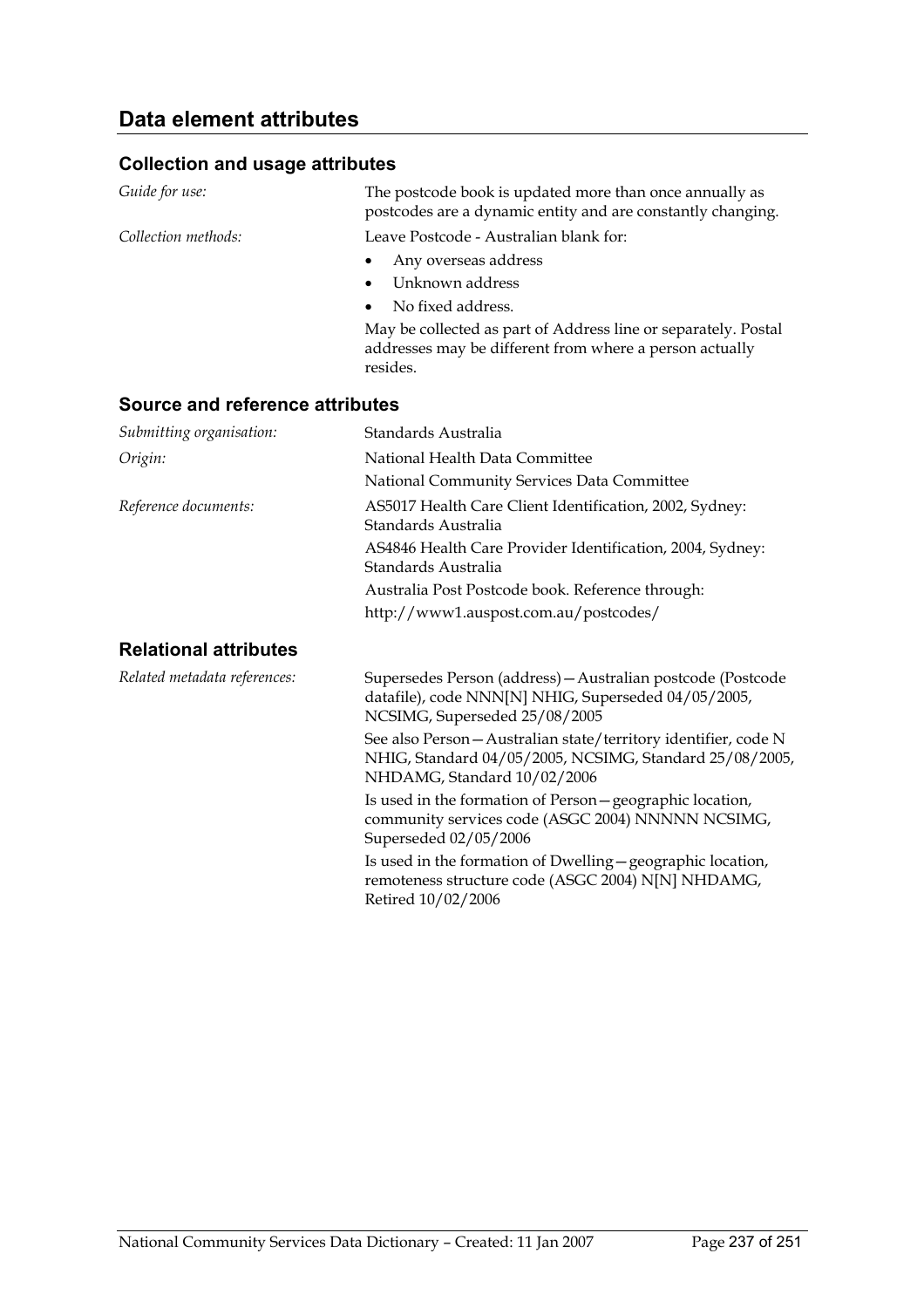# **Postcode—Australian (service provider organisation)**

### **Identifying and definitional attributes**

| Metadata item type:  | Data Element                                                                                                                                                  |
|----------------------|---------------------------------------------------------------------------------------------------------------------------------------------------------------|
| Technical name:      | Service provider organisation (address) - Australian postcode, code<br>(Postcode datafile) {NNNN}                                                             |
| METeOR identifier:   | 290064                                                                                                                                                        |
| Registration status: | NHIG, Standard 04/05/2005<br>NCSIMG, Standard 31/08/2005                                                                                                      |
| Definition:          | The numeric descriptor for a postal delivery area, aligned with<br>locality, suburb or place for the address of an organisation, as<br>represented by a code. |

## **Data element concept attributes**

| Data element concept: | Service provider organisation (address) - Australian postcode                                                                                                                                                                                                                            |
|-----------------------|------------------------------------------------------------------------------------------------------------------------------------------------------------------------------------------------------------------------------------------------------------------------------------------|
| Definition:           | The numeric descriptor for a postal delivery area, aligned with<br>locality, suburb or place for the address of an organisation.                                                                                                                                                         |
| Context:              | Postcode is an important part of an organisation's postal address<br>and facilitates written communication. It is one of a number of<br>geographic identifiers that can be used to determine a geographic<br>location. Postcode may assist with uniquely identifying an<br>organisation. |
| Object class:         | Service provider organisation                                                                                                                                                                                                                                                            |
| <i>Property:</i>      | Australian postcode                                                                                                                                                                                                                                                                      |

# **Value domain attributes**

### **Representational attributes**

| Classification scheme:    | Postcode datafile |
|---------------------------|-------------------|
| Representation class:     | Code              |
| Data type:                | Number            |
| Format:                   | {NNNN}            |
| Maximum character length: |                   |

| Comments: | Postcode - Australian may be used in the analysis of data on a<br>geographical basis, which involves a conversion from postcodes to<br>the Australian Bureau of Statistics (ABS) postal areas. This<br>conversion results in some inaccuracy of information. However, in<br>some data sets postcode is the only geographic identifier, therefore<br>the use of other more accurate indicators (e.g. Statistical Local Area<br>(SLA)) is not always possible.                                 |
|-----------|----------------------------------------------------------------------------------------------------------------------------------------------------------------------------------------------------------------------------------------------------------------------------------------------------------------------------------------------------------------------------------------------------------------------------------------------------------------------------------------------|
|           | When dealing with aggregate data, postal areas, converted from<br>postcodes, can be mapped to Australian Standard Geographical<br>Classification codes using an ABS concordance, for example to<br>determine SLAs. It should be noted that such concordances should<br>not be used to determine the SLA of any individual's postcode.<br>Where individual street addresses are available, these can be<br>mapped to ASGC codes (e.g. SLAs) using the ABS National<br>Localities Index (NLI). |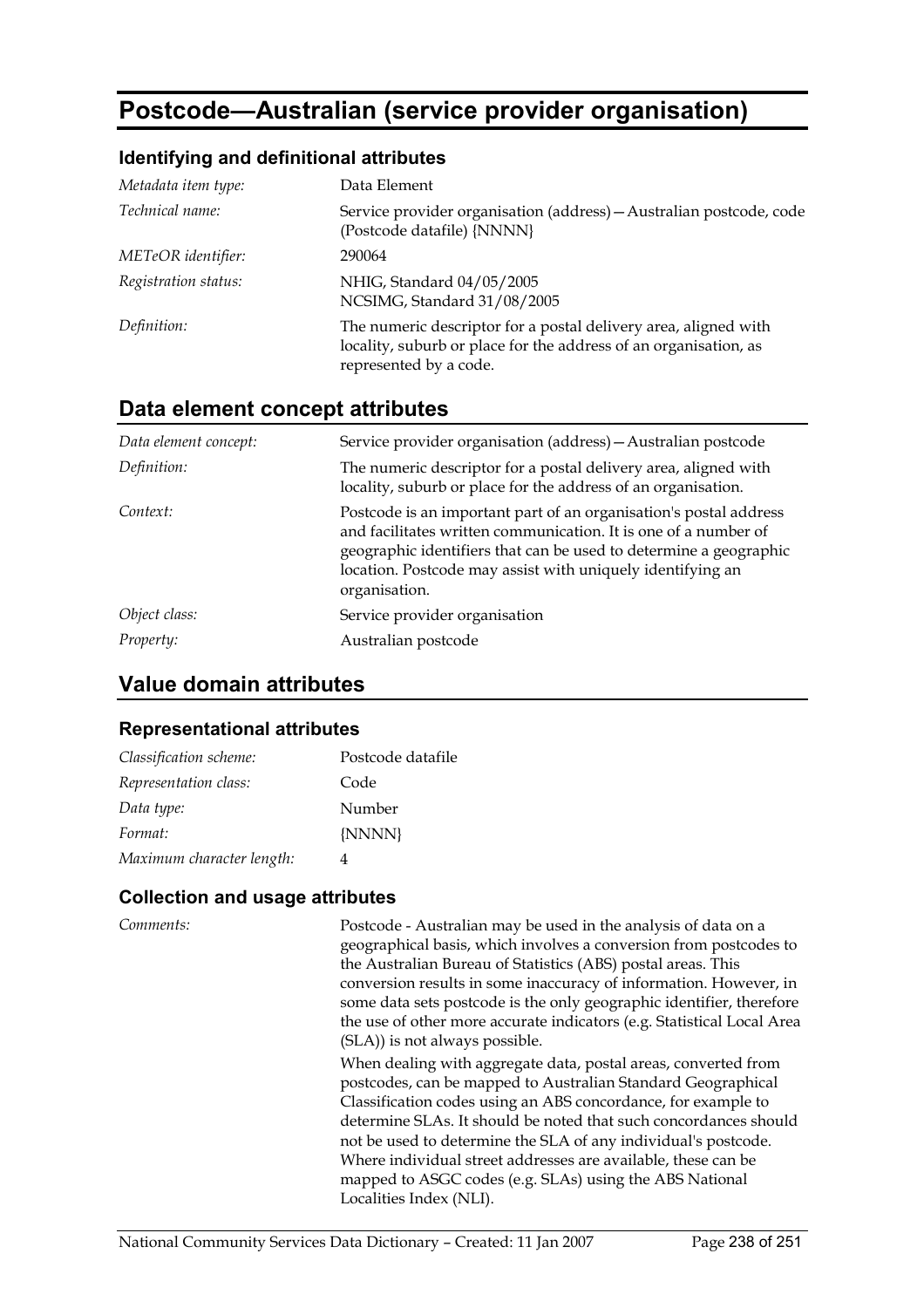# **Data element attributes**

### **Collection and usage attributes**

| Collection methods: | May be collected as part of Address line or separately. Postal       |  |
|---------------------|----------------------------------------------------------------------|--|
|                     | addresses may be different from where a service is actually located. |  |

| Submitting organisation: | Standards Australia                                                                                                                         |
|--------------------------|---------------------------------------------------------------------------------------------------------------------------------------------|
| Origin:                  | National Health Data Committee                                                                                                              |
|                          | National Community Services Data Committee                                                                                                  |
|                          | Australia Post Postcode book. Reference through:                                                                                            |
|                          | http://www1.auspost.com.au/postcodes/                                                                                                       |
| Reference documents:     | AS5017 Health Care Client Identification, 2002, Sydney: Standards<br>Australia<br>AS4846 Health Care Provider Identification, 2004, Sydney: |
|                          | Standards Australia                                                                                                                         |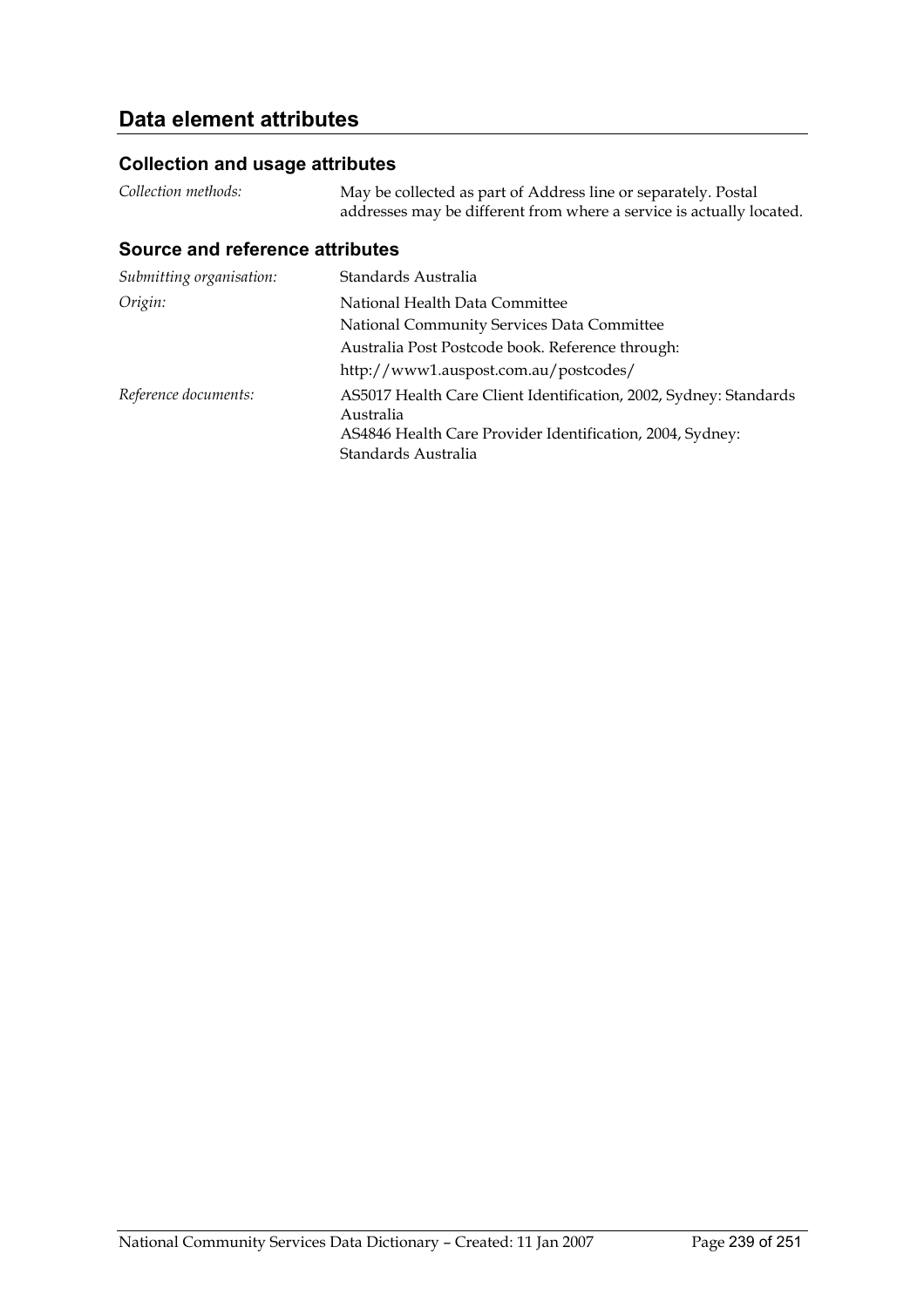# **Postcode—international (person)**

### **Identifying and definitional attributes**

| Metadata item type:  | Data Element                                                                                                                                                                                               |
|----------------------|------------------------------------------------------------------------------------------------------------------------------------------------------------------------------------------------------------|
| Technical name:      | Person (address) – international postcode, text $[X(10)]$                                                                                                                                                  |
| METeOR identifier:   | 288985                                                                                                                                                                                                     |
| Registration status: | NHIG, Standard 04/05/2005<br>NCSIMG, Standard 30/09/2005                                                                                                                                                   |
| Definition:          | The code for a postal delivery area, aligned with locality, suburb or<br>place for the address of a person, as defined by the postal service of<br>a country other than Australia, as represented by text. |

## **Data element concept attributes**

| Data element concept: | Person (address) - international postcode                                                                                                                                          |
|-----------------------|------------------------------------------------------------------------------------------------------------------------------------------------------------------------------------|
| Definition:           | The code for a postal delivery area, aligned with locality, suburb or<br>place for the address of a person, as defined by the postal service of<br>a country other than Australia. |
| Object class:         | Person                                                                                                                                                                             |
| <i>Property:</i>      | International postcode                                                                                                                                                             |

### **Value domain attributes**

#### **Representational attributes**

| Representation class:     | Text    |
|---------------------------|---------|
| Data type:                | String  |
| Format:                   | [X(10)] |
| Maximum character length: | 10      |

## **Data element attributes**

#### **Collection and usage attributes**

| Collection methods: | This is a self-reported code from a person and may be non-<br>verifiable without reference to the specific country's coding rules. |
|---------------------|------------------------------------------------------------------------------------------------------------------------------------|
|                     | May be collected as part of Address or separately. Postal addresses<br>may be different from where a person actually resides.      |

#### **Source and reference attributes**

*Submitting organisation:* Standards Australia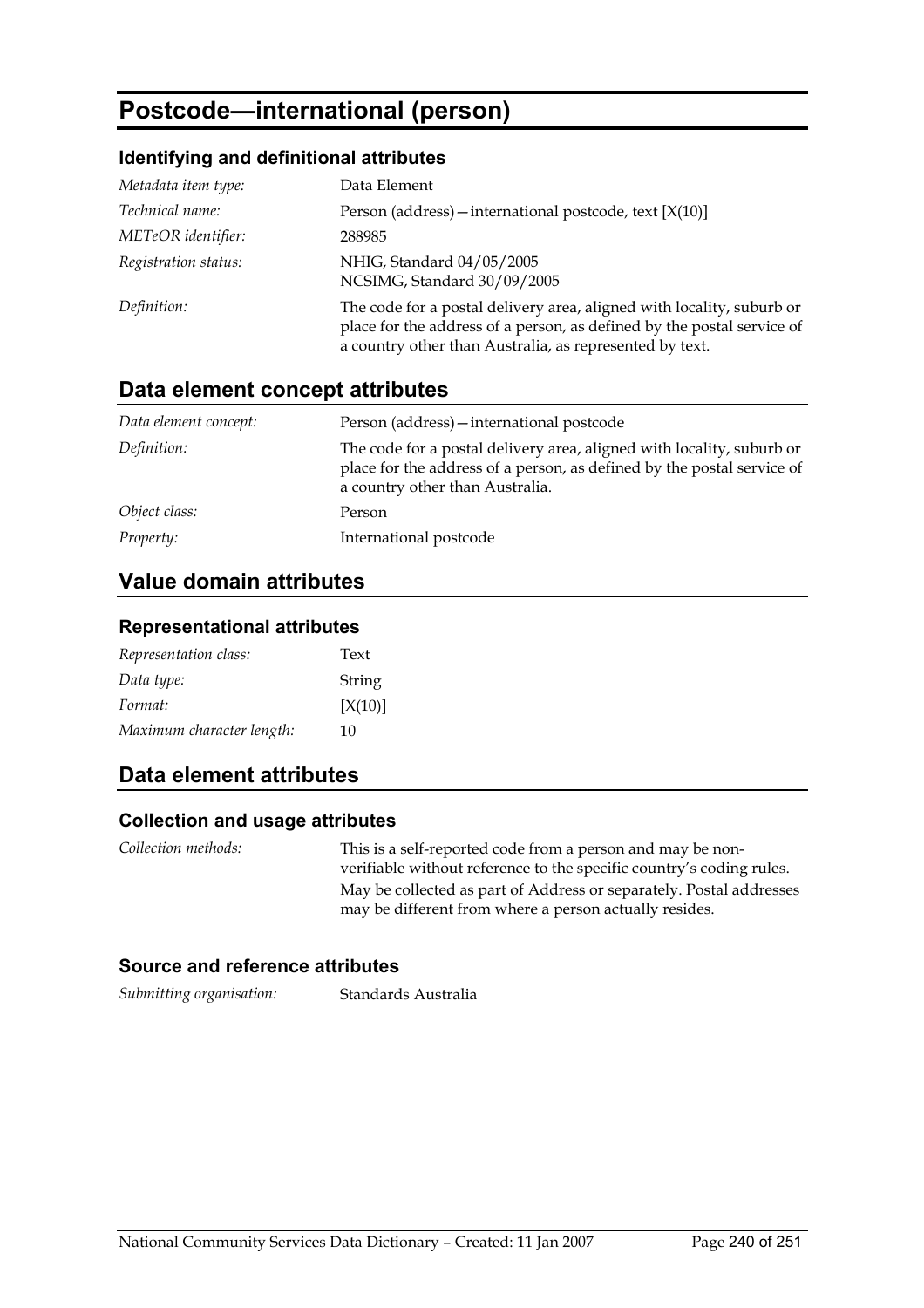# **Postcode—international (service provider organisation)**

#### **Identifying and definitional attributes**

| Metadata item type:  | Data Element                                                                                                                                                                              |
|----------------------|-------------------------------------------------------------------------------------------------------------------------------------------------------------------------------------------|
| Technical name:      | Service provider organisation (address) - international postcode,<br>text $[X(10)]$                                                                                                       |
| METeOR identifier:   | 288987                                                                                                                                                                                    |
| Registration status: | NHIG, Standard 04/05/2005<br>NCSIMG, Standard 30/09/2005                                                                                                                                  |
| Definition:          | The code for a postal delivery area, aligned with locality, suburb or<br>place for the address of an organisation, as defined by the postal<br>service of a country other than Australia. |

### **Data element concept attributes**

| Data element concept: | Service provider organisation (address) – international postcode                                                                                                                          |
|-----------------------|-------------------------------------------------------------------------------------------------------------------------------------------------------------------------------------------|
| Definition:           | The code for a postal delivery area, aligned with locality, suburb or<br>place for the address of an organisation, as defined by the postal<br>service of a country other than Australia. |
| Object class:         | Service provider organisation                                                                                                                                                             |
| <i>Property:</i>      | International postcode                                                                                                                                                                    |

#### **Source and reference attributes**

*Submitting organisation:* Standards Australia

### **Value domain attributes**

#### **Representational attributes**

| Representation class:     | Text    |
|---------------------------|---------|
| Data type:                | String  |
| Format:                   | [X(10)] |
| Maximum character length: | 10      |

## **Data element attributes**

#### **Collection and usage attributes**

*Collection methods:* This is a self-reported code from an organisation and may be nonverifiable without reference to the specific country's coding rules. May be collected as part of Address or separately. Postal addresses may be different from where a service is actually located.

#### **Source and reference attributes**

*Submitting organisation:* Standards Australia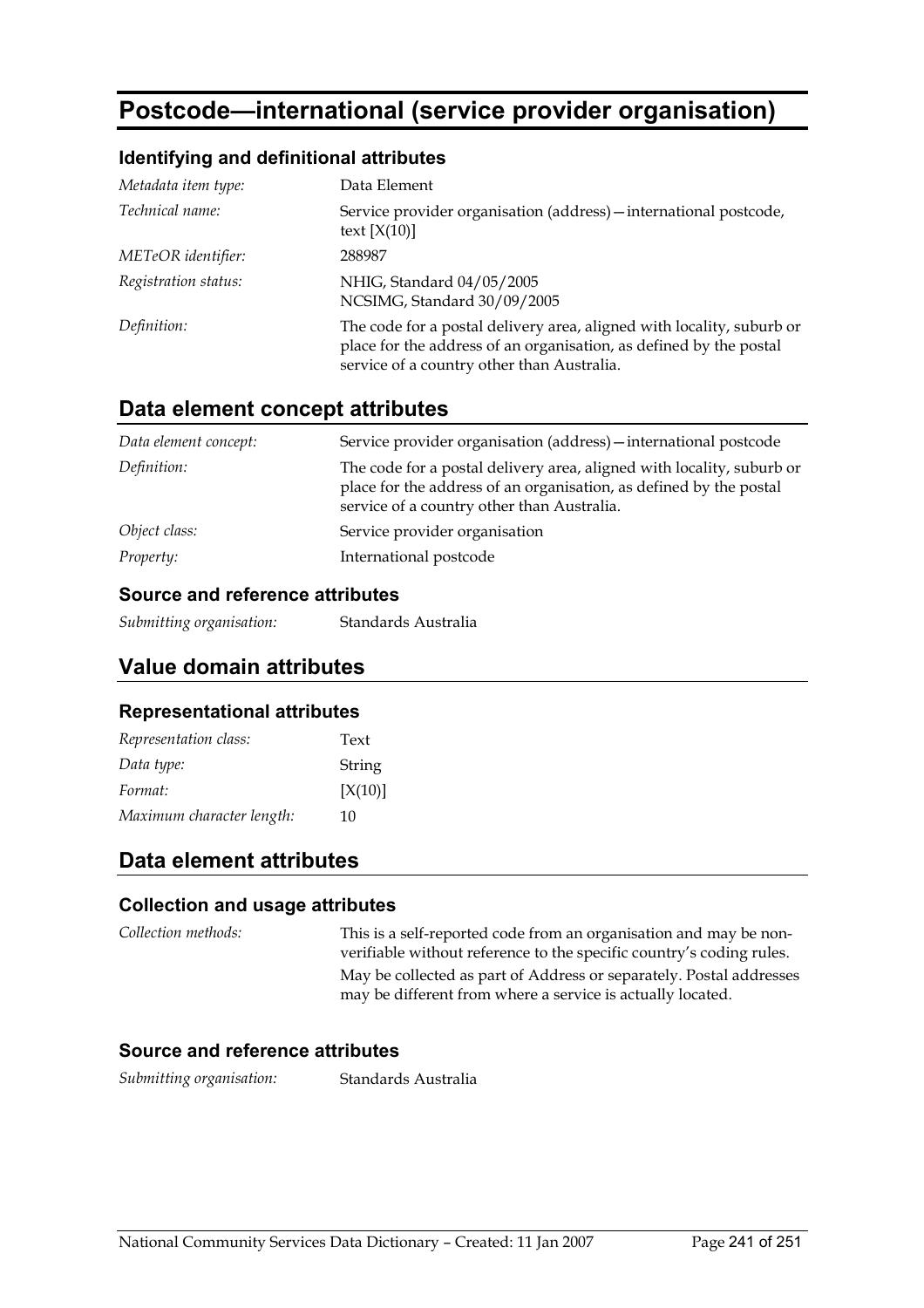# **Preferred language**

## **Identifying and definitional attributes**

| Metadata item type:  | Data Element                                                                                                        |
|----------------------|---------------------------------------------------------------------------------------------------------------------|
| Technical name:      | Person-preferred language, code (ASCL 2005) NN{NN}                                                                  |
| METeOR identifier:   | 304128                                                                                                              |
| Registration status: | NHIG, Standard 08/02/2006<br>NCSIMG, Standard 29/04/2006                                                            |
| Definition:          | The language (including sign language) most preferred by the<br>person for communication, as represented by a code. |

# **Data element concept attributes**

| Data element concept: | Person-preferred language                                                                                                                                                                                                                                                                  |
|-----------------------|--------------------------------------------------------------------------------------------------------------------------------------------------------------------------------------------------------------------------------------------------------------------------------------------|
| Definition:           | The language (including sign language) most preferred by the<br>person for communication.                                                                                                                                                                                                  |
| Context:              | Health and welfare services:                                                                                                                                                                                                                                                               |
|                       | An important indicator of ethnicity, especially for persons born in<br>non-English-speaking countries. Its collection will assist in the<br>planning and provision of multilingual services and facilitate<br>program and service delivery for migrants and other non-English<br>speakers. |
| Object class:         | Person                                                                                                                                                                                                                                                                                     |
| Property:             | Preferred language                                                                                                                                                                                                                                                                         |

# **Value domain attributes**

#### **Representational attributes**

| Classification scheme:    | Australian Standard Classification of Languages 2005 |
|---------------------------|------------------------------------------------------|
| Representation class:     | Code                                                 |
| Data type:                | Number                                               |
| Format:                   | NN{NN}                                               |
| Maximum character length: | 4                                                    |

| Guide for use: | The Australian Standard Classification of Languages (ASCL) has a       |
|----------------|------------------------------------------------------------------------|
|                | three-level hierarchical structure. The most detailed level of the     |
|                | classification consists of base units (languages) which are            |
|                | represented by four-digit codes. The second level of the               |
|                | classification comprises narrow groups of languages (the Narrow        |
|                | Group level), identified by the first two digits. The most general     |
|                | level of the classification consists of broad groups of languages (the |
|                | Broad Group level) and is identified by the first digit. The           |
|                | classification includes Australian Indigenous languages and sign       |
|                | languages.                                                             |
|                | For example, the Lithuanian language has a code of 3102. In this       |
|                | case 3 denotes that it is an Eastern European language, while 31       |
|                | denotes that it is a Baltic language. The Pintupi Aboriginal           |
|                | language is coded as 8713. In this case 8 denotes that it is an        |
|                | Australian Indigenous language and 87 denotes that the language        |
|                | is Western Desert language.                                            |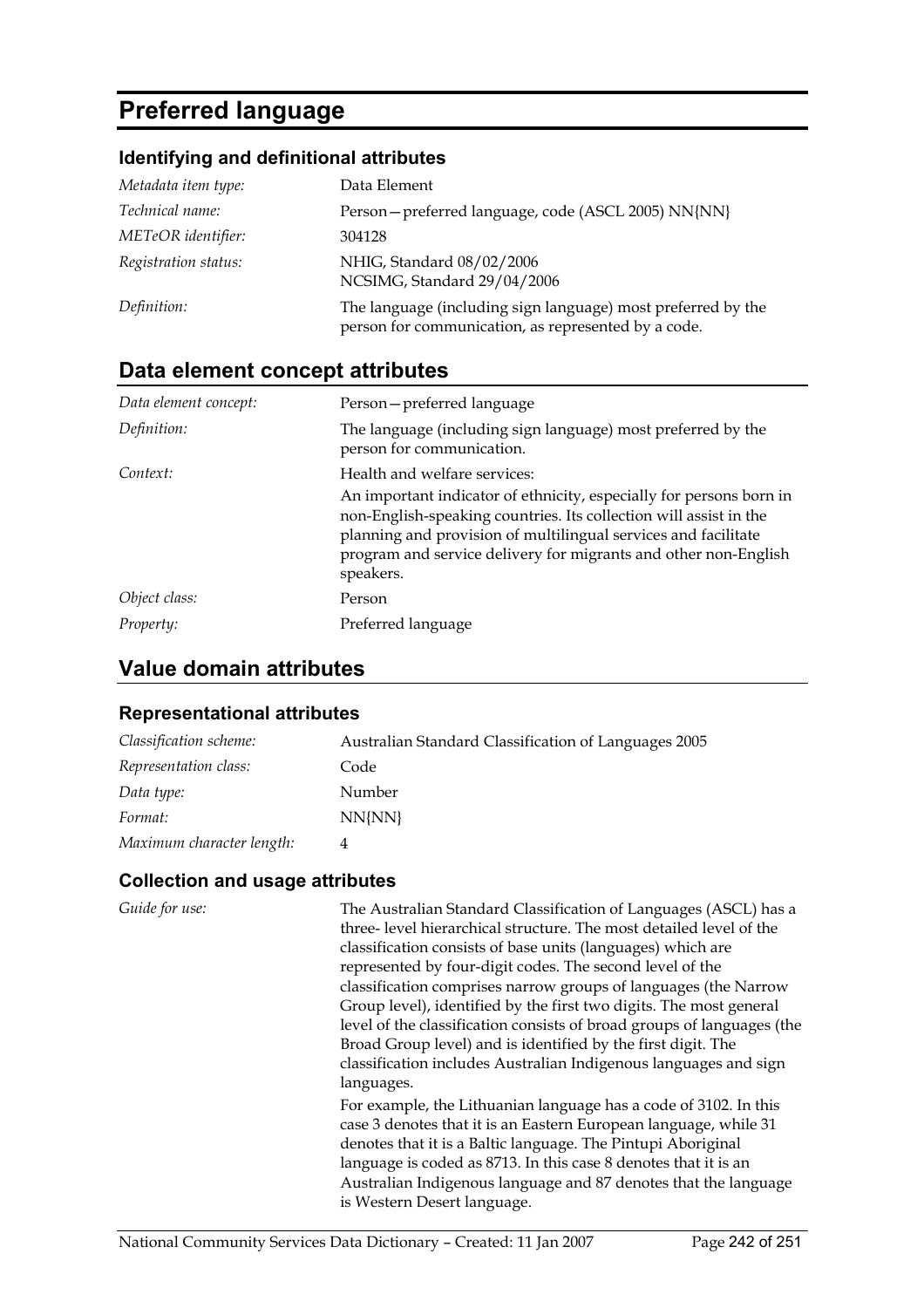Language data may be output at the Broad Group level, Narrow Group level or base level of the classification. If necessary significant Languages within a Narrow Group can be presented separately while the remaining Languages in the Narrow Group are aggregated. The same principle can be adopted to highlight significant Narrow Groups within a Broad Group.

### **Data element attributes**

#### **Collection and usage attributes**

*Guide for use:* This may be a language other than English even where the person can speak fluent English.

| Submitting organisation: | Australian Institute of Health and Welfare                          |
|--------------------------|---------------------------------------------------------------------|
| Reference documents:     | ABS cat. no.1267.0. Australian Standard Classification of Languages |
|                          | (ASCL), 2005-06. Canberra: Australian Bureau of Statistics          |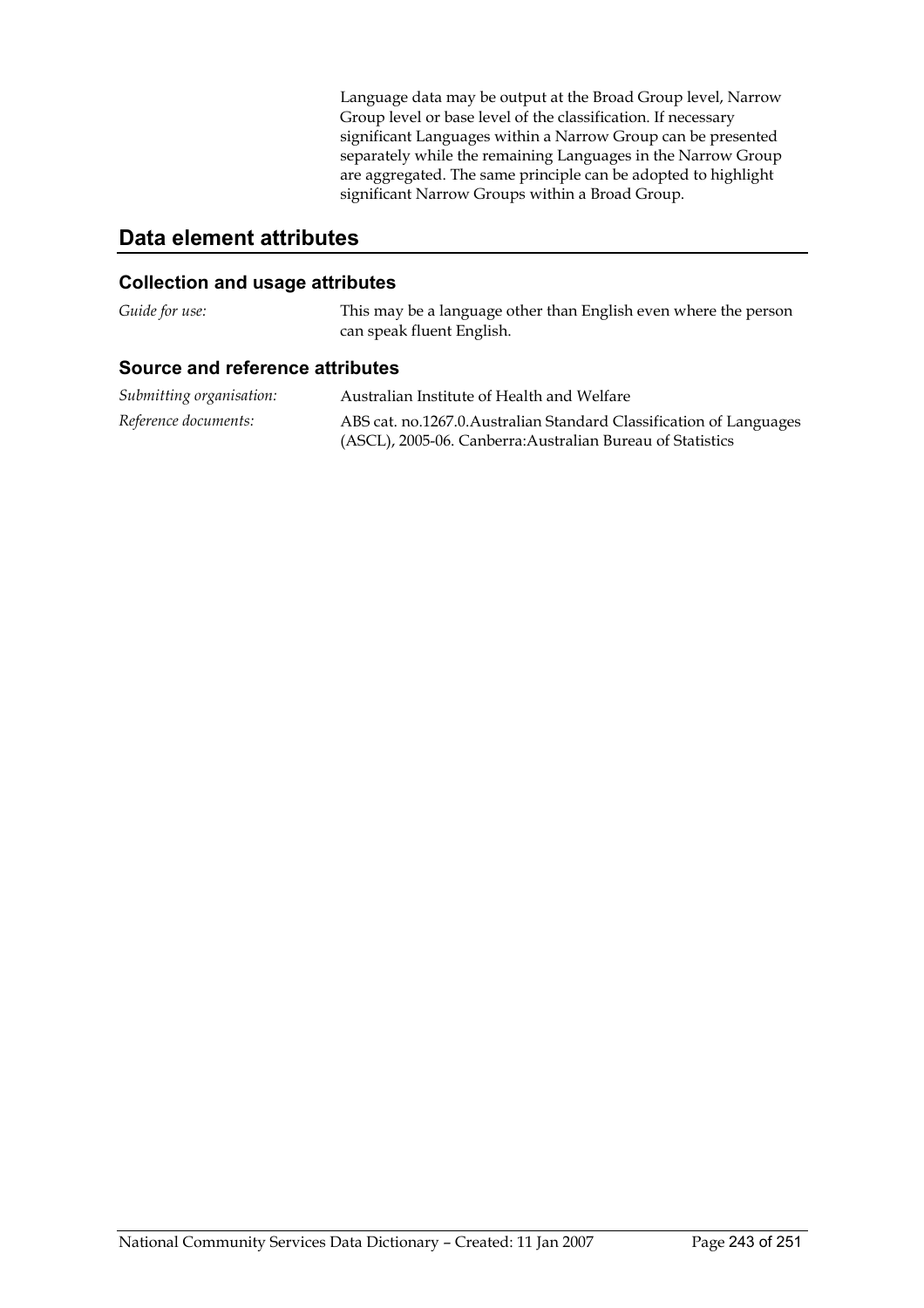# **Proficiency in spoken English**

## **Identifying and definitional attributes**

| Metadata item type:  | Data Element                                                                             |
|----------------------|------------------------------------------------------------------------------------------|
| Technical name:      | Person - proficiency in spoken English, code N                                           |
| METeOR identifier:   | 270203                                                                                   |
| Registration status: | NHIG, Standard 01/03/2005<br>NCSIMG, Standard 01/03/2005<br>NHDAMG, Standard 10/02/2006  |
| Definition:          | A person's self-assessed level of ability to speak English, as<br>represented by a code. |

# **Data element concept attributes**

| Data element concept: | Person-proficiency in spoken English                        |
|-----------------------|-------------------------------------------------------------|
| Definition:           | A person's self-assessed level of ability to speak English. |
| Object class:         | Person                                                      |
| Property:             | Proficiency in spoken English                               |

## **Value domain attributes**

#### **Representational attributes**

| Representation class:     | Code             |                                                                            |
|---------------------------|------------------|----------------------------------------------------------------------------|
| Data type:                | Number           |                                                                            |
| Format:                   | N                |                                                                            |
| Maximum character length: | 1                |                                                                            |
| Permissible values:       | Value            | Meaning                                                                    |
|                           | $\boldsymbol{0}$ | Not applicable (persons under 5 years of age or<br>who speak only English) |
|                           | 1                | Very well                                                                  |
|                           | $\overline{2}$   | Well                                                                       |
|                           | 3                | Not well                                                                   |
|                           | 4                | Not at all                                                                 |
| Supplementary values:     | 9                | Not stated/inadequately described                                          |

| Guide for use: | Not applicable (persons under 5 years of age or who<br>CODE 0<br>speak only English)                                                                                                                                          |
|----------------|-------------------------------------------------------------------------------------------------------------------------------------------------------------------------------------------------------------------------------|
|                | Not applicable, is to be used for people under 5 year of age and<br>people who speak only English.                                                                                                                            |
|                | CODE 9 Not stated/inadequately described                                                                                                                                                                                      |
|                | Not stated/inadequately described, is not to be used on<br>primary collection forms. It is primarily for use in<br>administrative collections when transferring data from data sets<br>where the item has not been collected. |
| Comments:      | The ABS advises that the most useful information provided by<br>this metadata item is in the distinction between the two<br>category groups of Very well/Well and Not well/Not at all.                                        |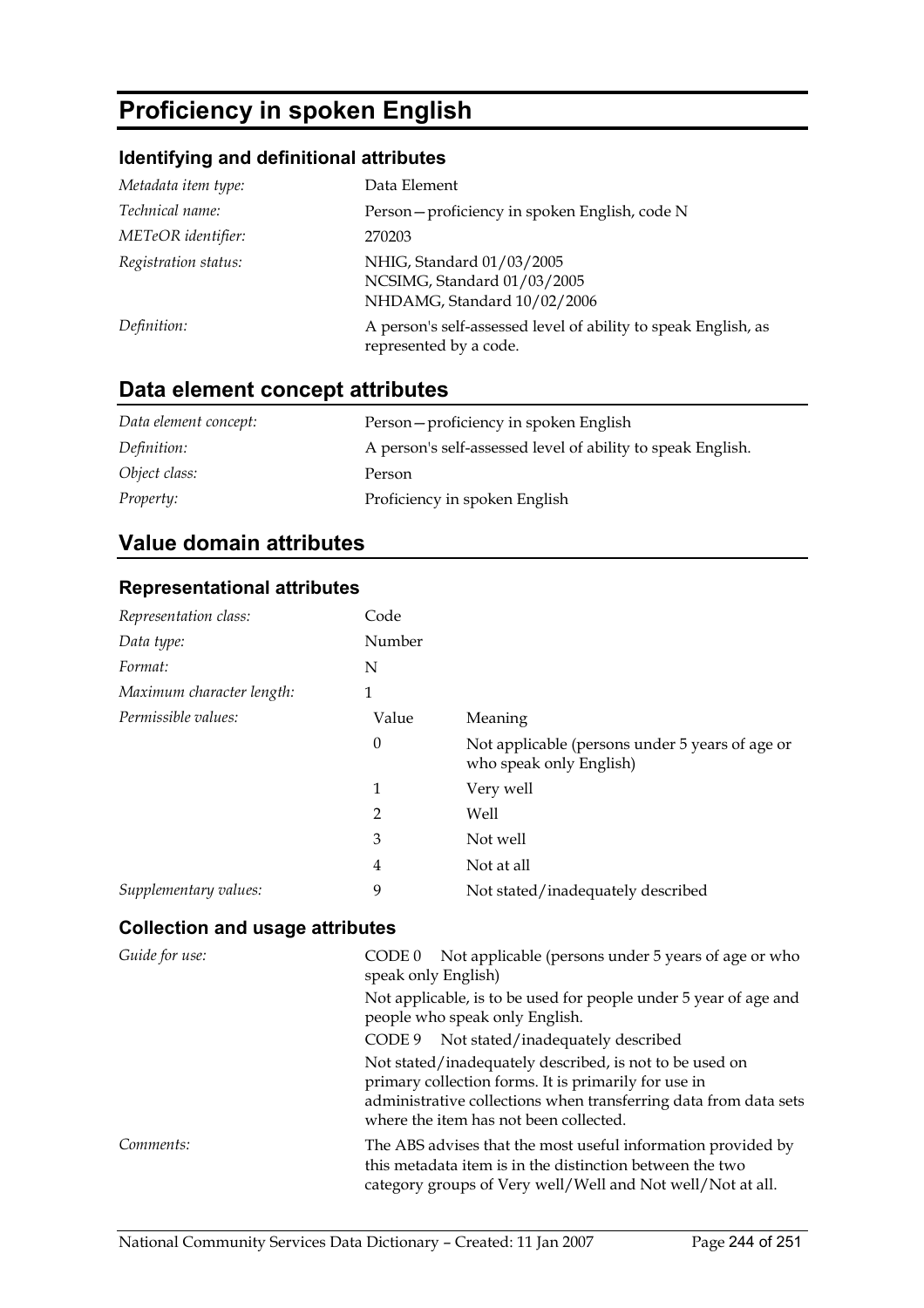#### **Source and reference attributes**

| Reference documents: | Standards for Statistics on Cultural and Language Diversity |
|----------------------|-------------------------------------------------------------|
|                      | 1999. Cat. no. 1289.0. Canberra: ABS.                       |
|                      |                                                             |

# **Data element attributes**

### **Collection and usage attributes**

| Collection methods:                    | This metadata item is only intended to be collected if a person<br>has a main language other than English spoken at home;<br>and/or first language spoken is not English.<br>Recommended question:<br>How well do you speak English? (tick one)<br>1. Very well<br>2. Well<br>3. Not well<br>4. Not at all<br>Generally this would be a self-reported question, but in some<br>circumstances (particularly where a person does not speak<br>English well) assistance will be required in answering this<br>question. It is important that the person's self-assessed<br>proficiency in spoken English be recorded wherever possible.<br>This metadata item does not purport to be a technical<br>assessment of proficiency but is a self-assessment in the four<br>broad categories outlined above.<br>This metadata item is not relevant to and should not be<br>collected for persons under the age of five years.<br>While agencies are encouraged to use the recommended<br>question described above, it is acknowledged that this is not<br>always possible in practice. For example, where the data<br>collection is a by-product of the provision of a health or<br>community service, the information may be ascertained using<br>different means. However, this standard should be used |
|----------------------------------------|--------------------------------------------------------------------------------------------------------------------------------------------------------------------------------------------------------------------------------------------------------------------------------------------------------------------------------------------------------------------------------------------------------------------------------------------------------------------------------------------------------------------------------------------------------------------------------------------------------------------------------------------------------------------------------------------------------------------------------------------------------------------------------------------------------------------------------------------------------------------------------------------------------------------------------------------------------------------------------------------------------------------------------------------------------------------------------------------------------------------------------------------------------------------------------------------------------------------------------------------------------------------------------------------------|
| Comments:                              | wherever practically possible.<br>This metadata item identifies those people who may suffer<br>disadvantage in terms of their ability to access services due to<br>lack of ability in the spoken English language. This information<br>can be used to target the provision of services to people whose<br>lack of ability in spoken English is potentially a barrier to<br>gaining access to government programs and services.<br>In conjunction with Indigenous status, the main language other<br>than English spoken at home and the country of birth, this<br>metadata item forms the minimum core set of cultural and<br>language indicators recommended by the Australian Bureau of<br>Statistics.                                                                                                                                                                                                                                                                                                                                                                                                                                                                                                                                                                                         |
| <b>Source and reference attributes</b> |                                                                                                                                                                                                                                                                                                                                                                                                                                                                                                                                                                                                                                                                                                                                                                                                                                                                                                                                                                                                                                                                                                                                                                                                                                                                                                  |
| Origin:                                | National Health Data Committee                                                                                                                                                                                                                                                                                                                                                                                                                                                                                                                                                                                                                                                                                                                                                                                                                                                                                                                                                                                                                                                                                                                                                                                                                                                                   |

# **Relational attributes**

| Related metadata references: | See also Person – main language other than English spoken at |
|------------------------------|--------------------------------------------------------------|
|                              | home, code (ASCL 2005) NN{NN} NHIG, Standard                 |
|                              | 08/02/2006, NCSIMG, Standard 29/04/2006, NHDAMG,             |

National Community Services Data Committee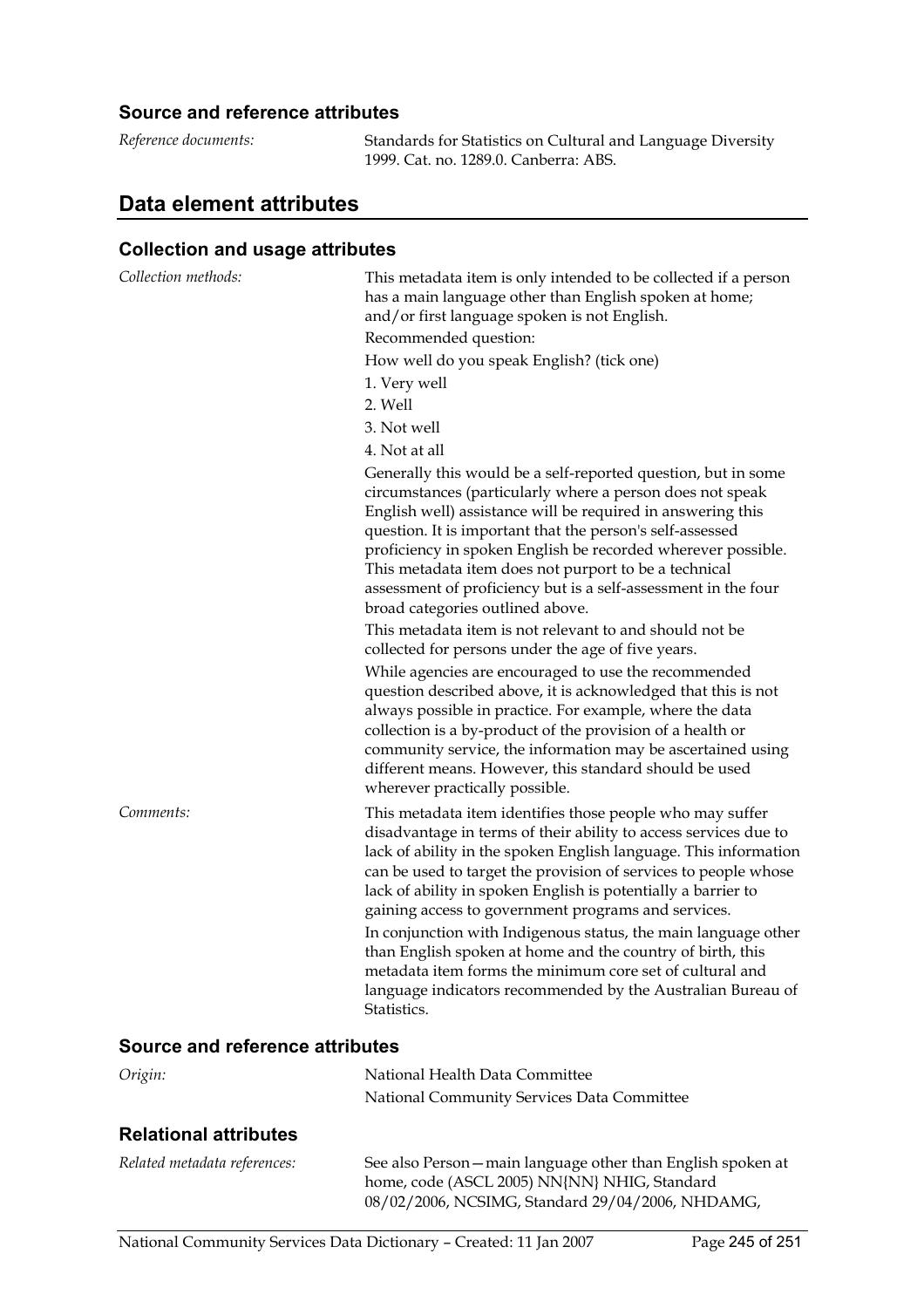Standard 10/02/2006

See also Person—country of birth, code (SACC 1998) NNNN NHIG, Standard 01/03/2005, NCSIMG, Standard 01/03/2005, NHDAMG, Standard 20/06/2005

Supersedes Proficiency in spoken English, version 2, DE, Int. NCSDD & NHDD, NCSIMG & NHIMG, Superseded 01/03/2005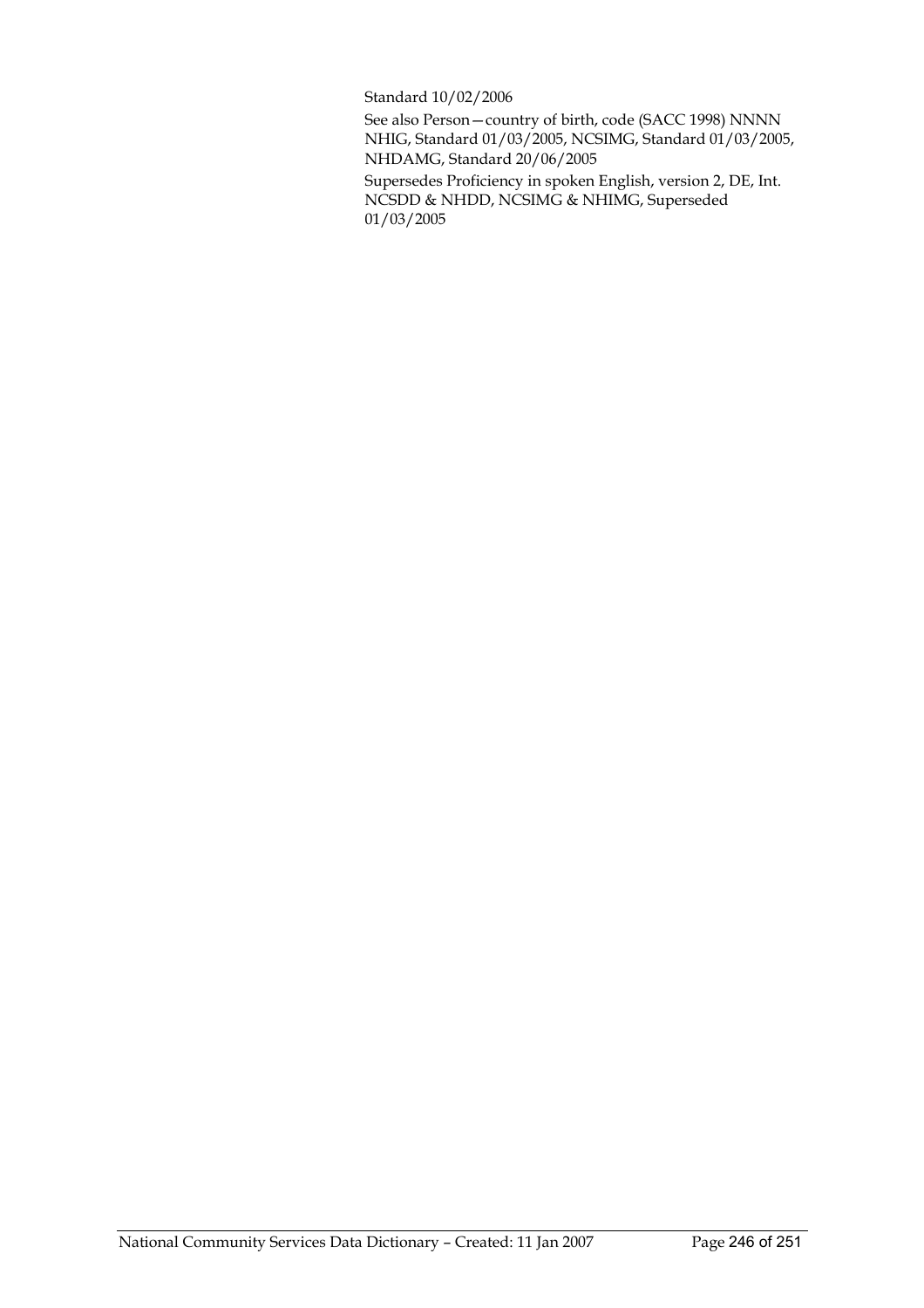# **Provider occupation category (self-identified)**

### **Identifying and definitional attributes**

| Metadata item type:  | Data Element                                                                                                                                                         |
|----------------------|----------------------------------------------------------------------------------------------------------------------------------------------------------------------|
| Technical name:      | Individual service provider – occupation (self-identified), code<br>(ASCO 2nd edn) N[NNN]{-NN}                                                                       |
| METeOR identifier:   | 289047                                                                                                                                                               |
| Registration status: | NHIG, Standard 04/05/2005<br>NCSIMG, Standard 30/09/2005                                                                                                             |
| Definition:          | A health care occupation that an individual provider identifies as<br>being one in which they provide a significant amount of services, as<br>represented by a code. |

## **Data element concept attributes**

| Data element concept: | Individual service provider – occupation (self-identified)                                                                              |
|-----------------------|-----------------------------------------------------------------------------------------------------------------------------------------|
| Definition:           | A health care occupation that an individual provider identifies as<br>being one in which they provide a significant amount of services. |
| Object class:         | Individual service provider                                                                                                             |
| <i>Property:</i>      | Occupation                                                                                                                              |

### **Source and reference attributes**

*Submitting organisation:* Australian Institute of Health and Welfare

## **Value domain attributes**

#### **Representational attributes**

| Classification scheme:    | Australian Standard Classification of Occupations 2nd edition |
|---------------------------|---------------------------------------------------------------|
| Representation class:     | Code                                                          |
| Data type:                | Number                                                        |
| Format:                   | $N[NNN]{-NN}$                                                 |
| Maximum character length: | 6                                                             |

# **Data element attributes**

| Guide for use: | The following is a list of the more common health care occupations,<br>however, it is not intended to represent all the possible health care<br>occupations: |
|----------------|--------------------------------------------------------------------------------------------------------------------------------------------------------------|
|                | Aboriginal and Torres Strait Islander Health Worker (ASCO code<br>3493 11)                                                                                   |
|                | Acupuncturist (ASCO code 2394-13)                                                                                                                            |
|                | Aged or Disabled Person Carer (ASCO code 6313-17)                                                                                                            |
|                | Ambulance officer (ASCO code 3491-11)                                                                                                                        |
|                | Anaesthetist (ASCO code 2312-11)                                                                                                                             |
|                | Audiologist (ASCO code 2399-11)                                                                                                                              |
|                | Chiropractor (ASCO code 2387-11)                                                                                                                             |
|                | Clinical Psychologist (ASCO code 2514-11)                                                                                                                    |
|                | Dental Assistant (ASCO code 6391-11)                                                                                                                         |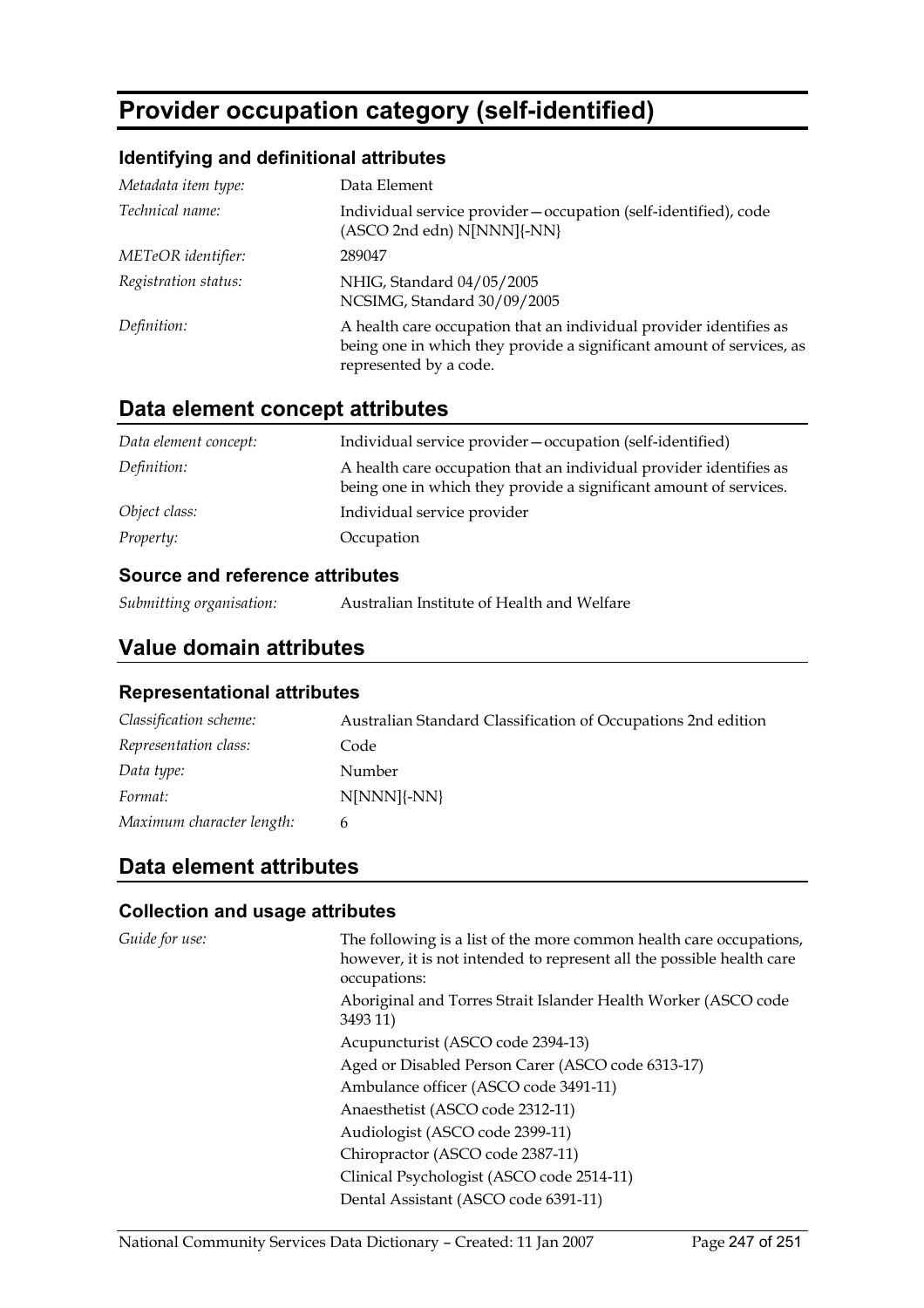Dental Hygienist (ASCO code 3492-13) Dental Specialist (ASCO code 2381-13) Dental Technician (ASCO code 3492-15) Dental Therapist (ASCO code 3492-11) Dentist (ASCO code 2381-11) Dermatologist (ASCO code 2312-13) Dietician (ASCO code 2393-11) Drug and Alcohol Counsellor (ASCO code 2513-13) Enrolled Nurse (ASCO code 3411-11) General Medical Practitioner (ASCO code 2311-11) Health Professionals nec (ASCO code 2399-79) Hospital Pharmacist (ASCO code 2382-11) Intensive Care Ambulance Paramedic (ASCO code 3491-13) Massage Therapist (ASCO code 3494-11) Medical Diagnostic Radiographer (ASCO code 2391-11) Medical Practitioner in Training (ASCO code 2311-81) Natural Therapy Professional nec (ASCO code 2394-79) Naturopath (ASCO code 2394-11) Nuclear Medicine Technologist (ASCO code 2391-15) Nurse Educator (ASCO code 2322-11) Nurse Manager (ASCO code 2321-11) Nurse Researcher (ASCO code 2322-13) Nursing Assistant (ASCO code 6314-13) Occupational Therapist (ASCO code 2383-11) Ophthalmologist (ASCO code 2312-19) Optometrist (ASCO code 2384-11) Orthoptist (ASCO code 2399-13) Orthotist (ASCO code 2399-15) Osteopath (ASCO code 2387-13) Paediatrician (ASCO code 2312-21) Pathologist (ASCO code 2312-23) Physiotherapist (ASCO code 2385-11) Podiatrist (ASCO code 2388-11) Psychiatrist (ASCO code 2312-27) Psychologists nec (ASCO code 2514-79) Radiation Therapist (ASCO code 2391-13) Radiologist (ASCO code 2312-29) Registered Developmental Disability Nurse (ASCO code 2326-11) Registered Mental Health Nurse (ASCO code 2325-11) Registered Midwife (ASCO code 2324-11) Registered Nurse (ASCO code 2323-11) Rehabilitation Counsellor (ASCO code 2513-11) Retail Pharmacist (ASCO code 2382-15) Social Worker (ASCO code 2511-11) Sonographer (ASCO code 2391-17) Specialist Medical Practitioner NEC (ASCO code 2312-79) Specialist Physician (ASCO code 2312-25) Speech Pathologist (ASCO code 2386-11) Surgeon (ASCO code 2312-31) Therapy Aide (ASCO code 6313-19)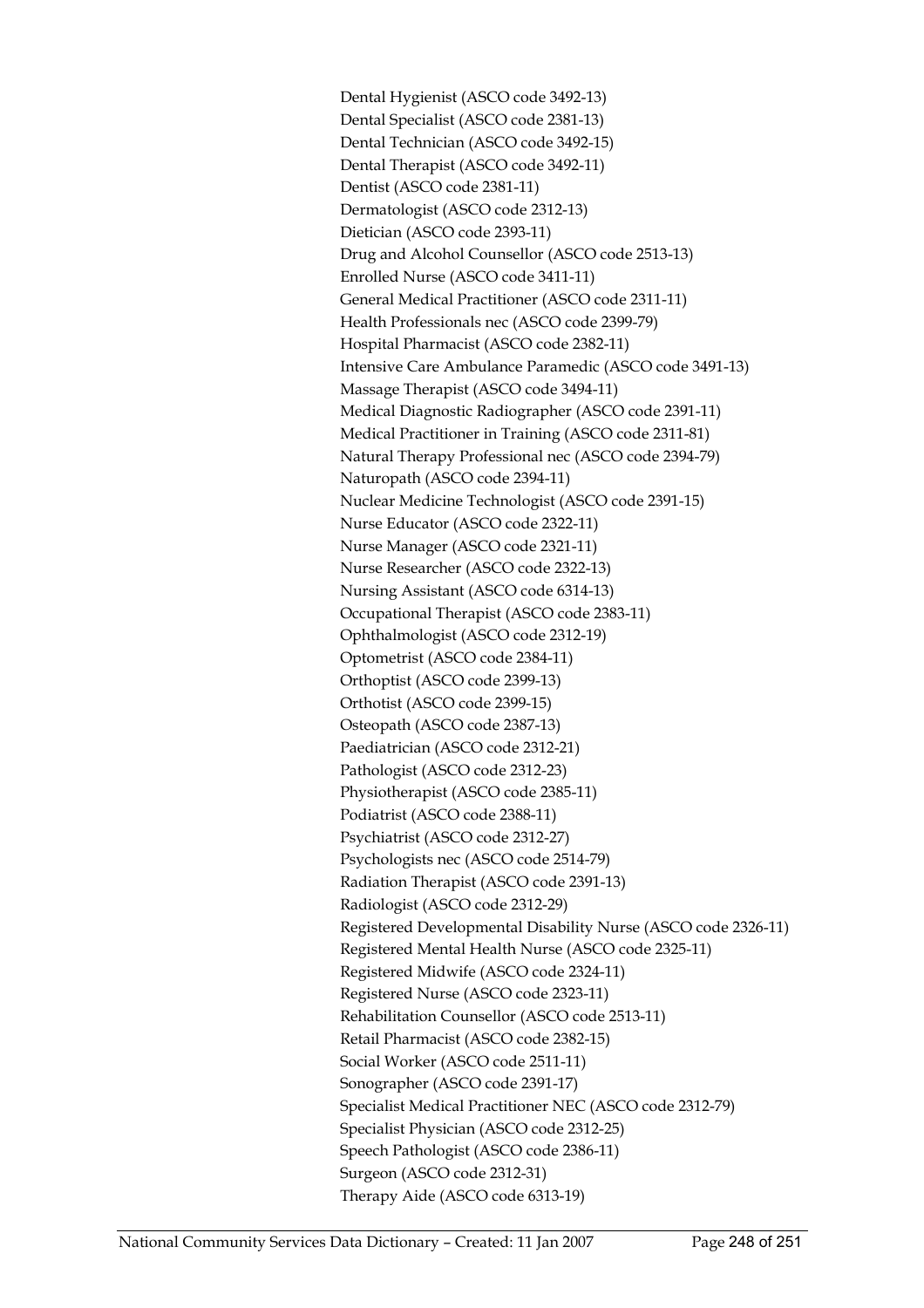| Collection methods: | Data is collected at the time a health care provider identification<br>record is created.<br>Multiple instances of health care occupation may be collected<br>where the individual provides a significant amount of services in<br>more than one category. For example, a dentist who is also a<br>medical practitioner may practice as both.<br>Record as many as apply.                                                                                                    |
|---------------------|------------------------------------------------------------------------------------------------------------------------------------------------------------------------------------------------------------------------------------------------------------------------------------------------------------------------------------------------------------------------------------------------------------------------------------------------------------------------------|
|                     | Accurate data are best achieved using computer assisted coding. A<br>computer assisted coding system is available from the ABS to assist<br>in coding occupational data to ASCO codes.<br>Data coded at the 4-digit and 6-digit level will provide more<br>detailed information than that collected at the higher levels and<br>may be more useful. However, the level at which data are coded<br>and reported will depend on the purpose of collecting this<br>information. |
| Comments:           | ASCO defines 'occupation' as 'a set of jobs with similar sets of<br>tasks'. Operationally this is defined as 'a collection of jobs which<br>are sufficiently similar in their main tasks to be grouped together<br>for purposes of the classification'. Job is defined as 'a set of tasks<br>designed to be performed by one individual for a wage or salary'.<br>ASCO will be replaced in 2006 by the Australia and New Zealand<br>Standard Classification of Occupations.  |

| Submitting organisation: | Standards Australia                                                                 |
|--------------------------|-------------------------------------------------------------------------------------|
| Reference documents:     | AS4846 Health Care Provider Identification, 2004, Sydney:<br>Standards Australia.   |
|                          | In AS4846 this data element is referred to as 'Provider main field of<br>practice'. |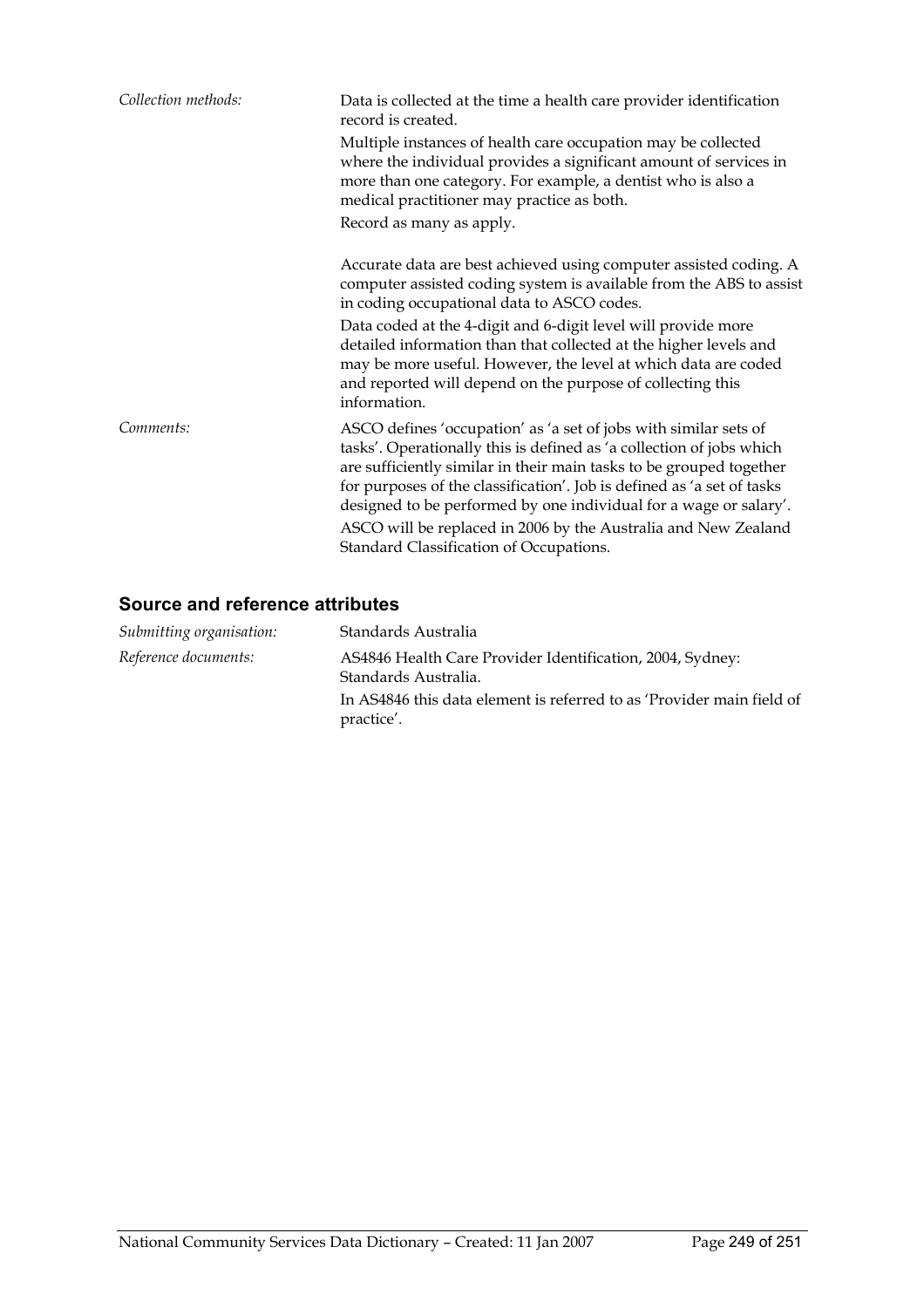# **Provider occupation end date**

## **Identifying and definitional attributes**

| Metadata item type:  | Data Element                                                                                           |
|----------------------|--------------------------------------------------------------------------------------------------------|
| Technical name:      | Individual service provider - occupation end date, DDMMYYYY                                            |
| METeOR identifier:   | 289053                                                                                                 |
| Registration status: | NHIG, Standard 04/05/2005<br>NCSIMG, Standard 30/09/2005                                               |
| Definition:          | The date on which an individual health care provider ceased<br>practising in an identified occupation. |

# **Data element concept attributes**

| Data element concept: | Individual service provider – occupation end date                                                      |
|-----------------------|--------------------------------------------------------------------------------------------------------|
| Definition:           | The date on which an individual health care provider ceased<br>practising in an identified occupation. |
| Object class:         | Individual service provider                                                                            |
| Property:             | Occupation end date                                                                                    |

# **Value domain attributes**

### **Representational attributes**

| Representation class:     | Date            |
|---------------------------|-----------------|
| Data type:                | Date/Time       |
| Format:                   | <b>DDMMYYYY</b> |
| Maximum character length: | x               |

# **Data element attributes**

| Submitting organisation: | Standards Australia                                                              |
|--------------------------|----------------------------------------------------------------------------------|
| Origin:                  | AS4846 Health Care Provider Identification, 2004, Sydney:<br>Standards Australia |